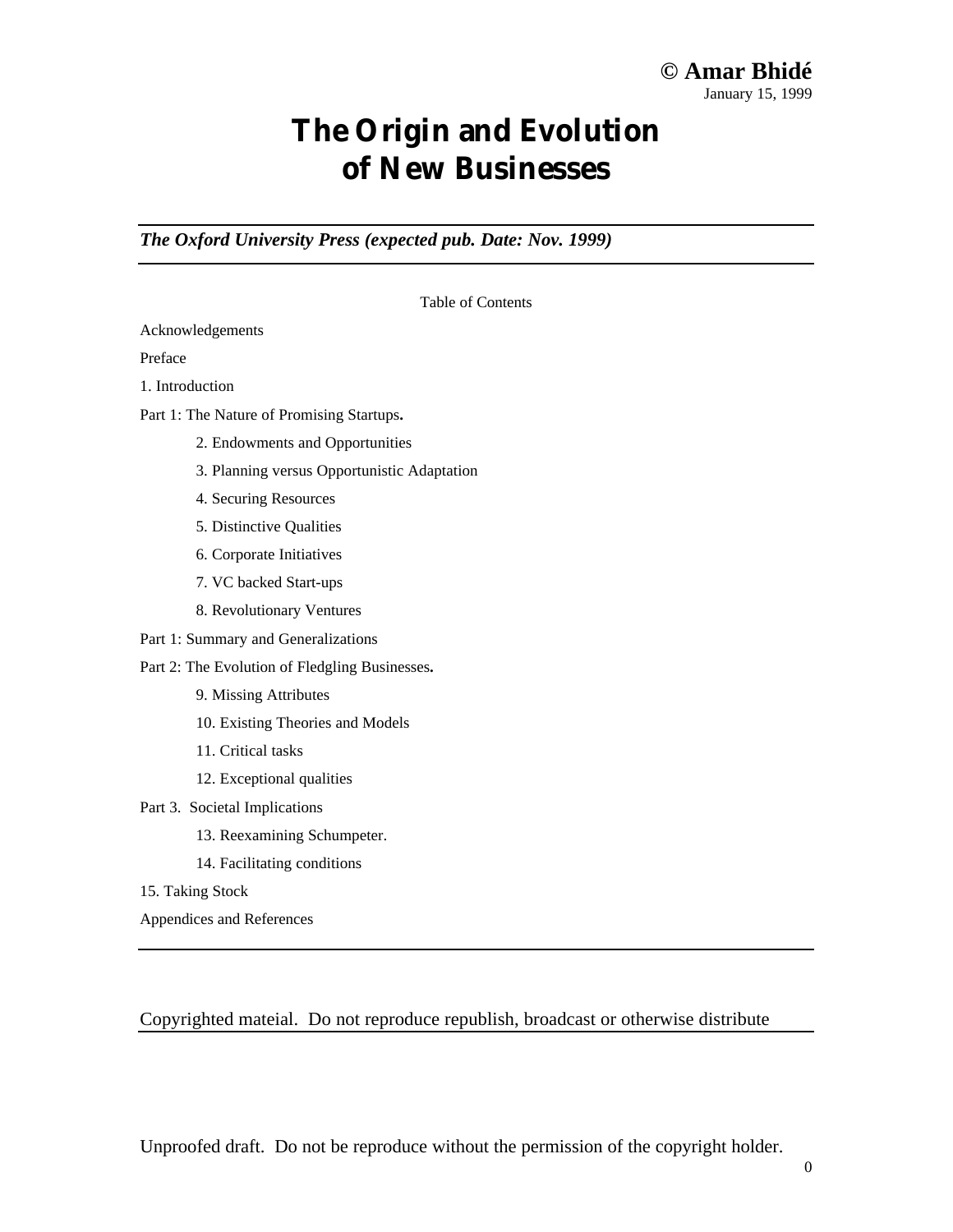#### **Acknowledgements**

I cannot exaggerate, or even accurately describe, Howard Stevenson's contribution. Howard has had such a profound influence on my world view that a great many of the ideas expressed in this book very likely derive from my subconscious restatement of Howard's wisdom. He has also been an extraordinary mentor, who has unstintingly given me his time, loyalty and support.

David Chaffetz, made copious notes in the course of many airplane journeys. Besides providing insightful suggestions about the ideas and arguments, David served as de facto editor and writing coach. Discussions with Srikant Datar helped me formulate the 'investment-uncertainty-profit' framework I used in Part 1. Iain Cockburn, Pankaj Ghemawat, Myra Hart, Josh Lerner, Mike Roberts, Steve Kaplan and Hank Reiling read several drafts, identified my sins of omission and commission, helped clean up the language and logic, and provided data and references. Bill Sahlman's comments helped me think about the overall message and positioning of this book. Bruce Scott's suggestions and encouraging words about my rough early drafts kept me going forward.

Several colleagues at Harvard Business School (HBS) also gave generously of their time and expertise, notably Chris Argyris, Joe Badaracco, Carliss Baldwin, Jon Biotti, James Heskett, Linda Hill, Herminia Ibarra, Robert Kaplan, David Kotchen, Walter Kuemmerle, Warren McFarlan, Richard Tedlow and Karen Wruck. Lunches, e-mail and snail mail correspondence with Olivier Blanchard, Glenn Hubbard, Andrei Shleifer, Jeremy Stein and Robert Shiller served as valuable quality control mechanisms. Sid Balachandra, John Deighton, Ashish Nanda, V.G. Narayanan, Gus Stuart and George Wu spent many hours answering various technical questions.

Deaver Brown, John Case, Paul De Rosa, Paul Eckbo, Richard Floor, George Gendron, Alan Kennedy, Roger Kline, Marcia Radosevich, David Roux, and Susan Webber provided a reality check by comparing my observations against their practical business experience and knowledge.

Research Associate Kevin Hinton helped organize and conduct most of the interviews with entrepreneurs that this book draws on. Laura Pochop helped complete the interviews and analysis of the data. Charlene Niles of *Inc.* magazine and Joanne Guiniven of McKinsey & Co. provided information from their databases. Julie Yao took charge in the final months of this project and made its completion into a breeze. Students from my MBA classes wrote over two hundred papers that I have drawn on and helped test and refine my ideas about entrepreneurs. Ken MacLeod of The Oxford University Press has been very responsive and a pleasure to work with. Rebecca Kohn edited the manuscript with a light and thoughtful hand. Roberta Brown typed large portions of the manuscript and kept my professional life in order.

Former HBS Dean, John McArthur has been an enthusiastic supporter; his successor Kim Clark, and my research director Teresa Amabile, arranged for the resources needed to see this work through completion.

As ever, my sister Gauri provided rock-like support and many excellent meals. Ashley Wodtke's company and understanding helped me get started and saw me through much of the first iteration. Her mother, Carol Cross Wodtke, volunteered her artistic talents for the illustrations. My daughter Lila provided a delightful Saturday distraction, as she grew from a toddler to a self possessed pre-K lady. My mother's affection and example kept me going through a difficult period. She passed away, alas, just ten days after I had turned in the final draft.

To all of you, my heartfelt thanks. Your help has gone far beyond the call of professional obligation and friendship. I hope I can make it up to you someday.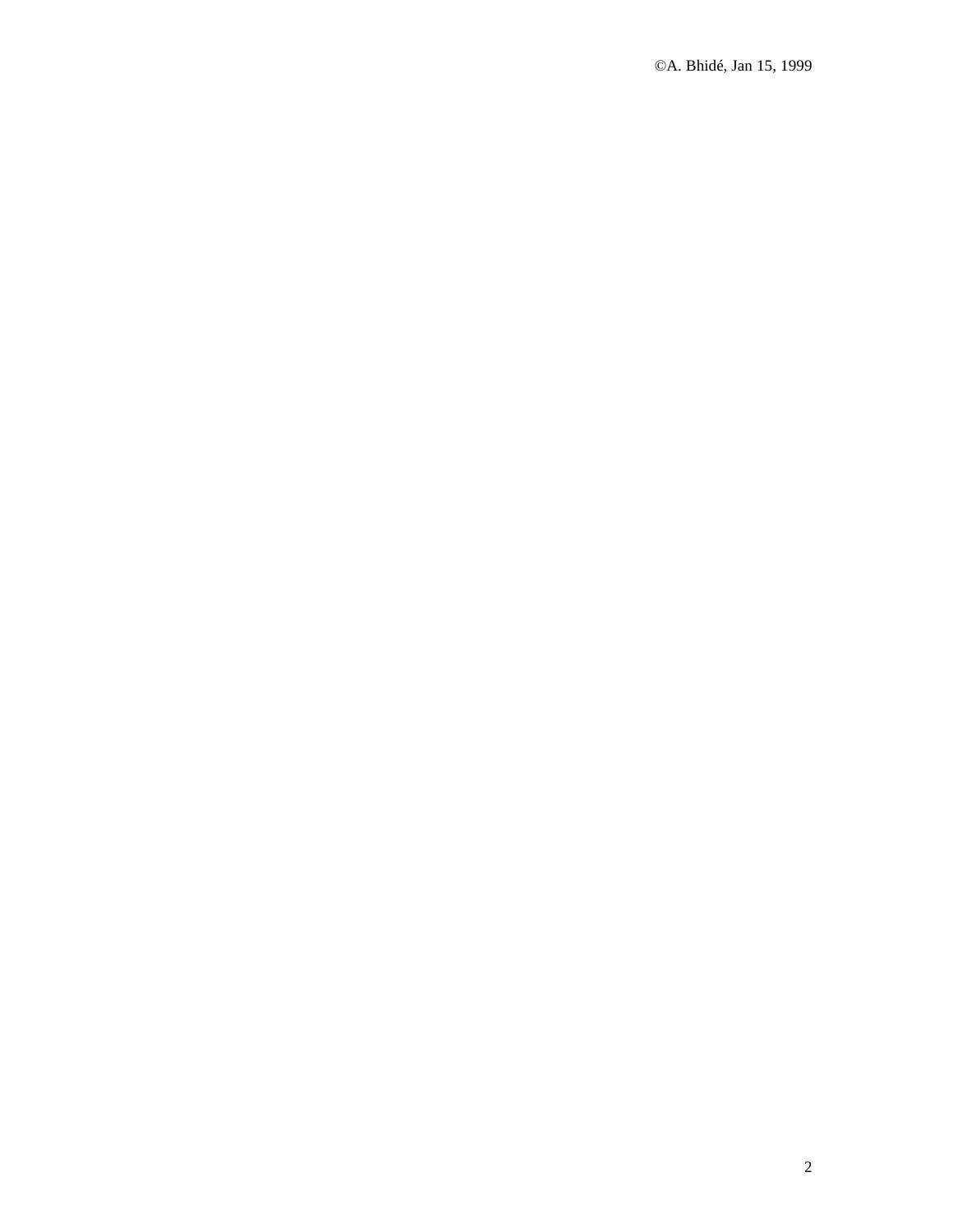## **PREFACE**

This effort to demystify and organize our thinking about entrepreneurs through systematic research has practical roots. I undertook the research that has led to this book in order to address a problem in business education. Courses in entrepreneurship have gained great popularity, as increasing numbers of students want to start and build their own businesses. In 1979, the year I graduated from the MBA program at Harvard Business School, a solitary course in starting new ventures attracted fewer than 100 students. In 1996, nine courses filled over 1400 student seats. Similarly, Stanford's business school reports that over 90 percent of its MBA students now elect at least one course in entrepreneurship. We still lack, however, a solid base of ideas for such courses. Over the last half-century, business schools have devoted considerable resources to studying the entrepreneurial activities of large companies – how Merck develops new drugs and Intel new microprocessors, how Disney produces and markets the *Jungle Book* and McDonald's introduces Big Macs in China. Little effort has been devoted to systematic research about starting and growing new businesses.

Researchers have focused on the initiatives of large corporations for several reasons. As business schools and research in the United States came of age in the 1950s and 1960s, large corporations dominated the economic landscape. According to the historian Alfred Chandler, a "new form of capitalism", the "large managerial business enterprise", appeared in the last half of the nineteenth century.<sup>1</sup> This new form, which was controlled by a hierarchy of salaried executives rather than the owners, "dominated the core industries in the United States"<sup>2</sup> by the end of World War I and by the 1960s, it became ubiquitous. In 1967 Galbraith observed that the five hundred largest corporations produced nearly half the goods and services annually available in the United States. Galbraith wrote: "Seventy years ago the corporation was still confined to those industries—railroading, steamboating, steel-making, petroleum recovery and refining, some mining—where, it seemed, production had to be on a large scale. Now it also sells groceries, mills grain, publishes newspapers, and provides public entertainment, all activities that were once the province of the individual proprietor or the insignificant firm."<sup>3</sup>

Large corporations represented as dynamic an economic force as the individual entrepreneurs who had initially founded them. The economist Josef Schumpeter had regarded the rise of the large corporations as inevitable and forecast that such a development would doom capitalism by stifling the "innovative energy" of the individual entrepreneur. "The perfectly bureaucratized giant industrial unit," Schumpeter wrote, "not only ousts the small- or medium-sized firm and "expropriates" its owners, but in the end it also ousts the entrepreneur and expropriates the bourgeoisie as a class which in the process stands to lose not only its income but also what is infinitely more important, its function."<sup>4</sup> Schumpeter's contemporary, the economist Frank Knight, also believed that managers who did not own a significant share of the enterprise would be much more conservative and risk-averse than the founding entrepreneurs.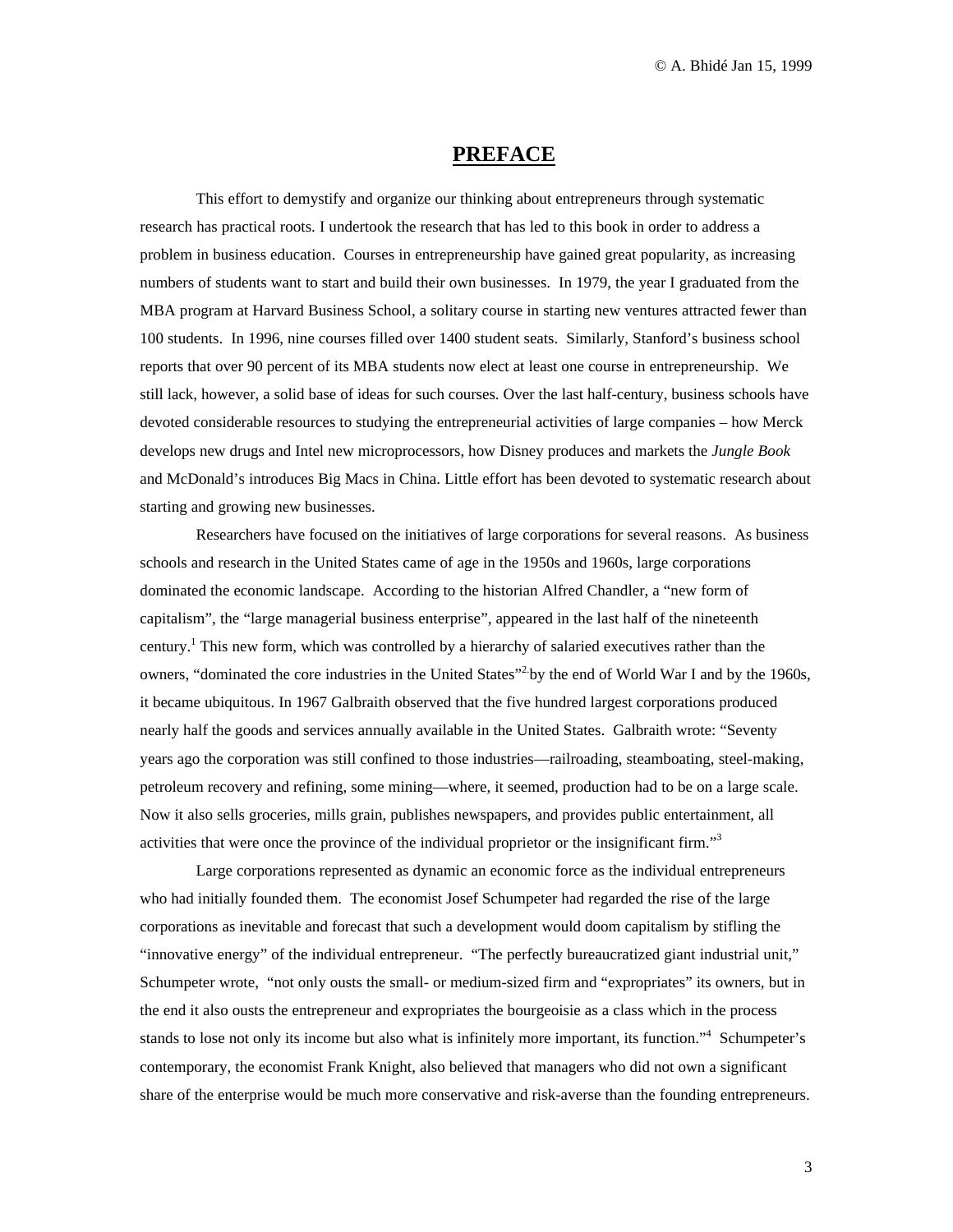In fact, large corporations undertook entrepreneurial functions remarkably well. They introduced jet engines, television sets, plastics, pharmaceuticals, mainframe computers, and a host of new products to market. Domestic companies ventured overseas and became multinational. They also experimented with and adopted new forms of decentralized organizations to accommodate their increasing size and scope. Schumpeter's "perfectly bureaucratized giant industrial units," to use Chandler's words, "provided a fundamental dynamic or force for change in the capitalist economies"—a transformation "which brought the most rapid economic growth in the history of mankind."<sup>5</sup>

The growth and dynamism of large corporations seemed to reduce the relevance of the individual entrepreneur. At the turn of the last century, Galbraith wrote in 1967, "the corporation was the instrument of its owners and a projection of their personalities. The names of these principals—Carnegie, Rockefeller, Harriman, Mellon, Guggenheim, Ford—were known across the land."<sup>6</sup> By the time of Galbraith's writing, the heads of the great corporations were unknown ("Not for a generation have people outside Detroit and the automobile industry known the name of the current head of General Motors"<sup>7</sup>) and owned no appreciable share of the enterprise. The importance of these 'organization men' and the corporations they controlled made the individual entrepreneur a less compelling subject of inquiry.

The increasingly *routinized* nature of corporate initiatives suited the norms and aspirations of business scholars. Starting a new venture, the economist Frank Knight wrote in 1921, involved "an intuitive judgment." How entrepreneurs reach a decision, he wrote, was a "scientifically unfathomable mystery. We must simply fall back upon a 'capacity' in the intelligent animal to form a more or less correct judgment about things, an intuitive sense of values."<sup>8</sup> The modern corporation sought to make the process less mysterious. Innovation, Schumpeter wrote in 1942, "is being reduced to routine. Technological progress is increasingly becoming the work of trained specialists who turn out what is required to make it work in predictable ways."<sup>9</sup> Compared to what Baumol calls the "untidy decision processes<sup>"10</sup> of the individual entrepreneur, routinized corporate initiatives provided greater opportunities for systematic inquiry.

Some researchers built a symbiotic relationship with their subjects. The large corporation's approach to new initiatives could be documented and evaluated by scholars in finance, marketing, strategy, and other such business disciplines. Conversely, scholars developed and refined tools for corporate decision-makers. For example, finance professors helped propagate the use of Net Present Value analysis. As scholars developed even more sophisticated tools such as option analysis, companies like Merck would use them to manage their portfolio of R&D investments.

Scholars found reliable data on large companies more readily available. Startups number in the hundreds of thousands annually and are prone to disappear soon after they are launched. Their financial records are private and often poorly maintained. Large companies are much less numerous and more stable. Audited, standardized, and public accounting data allow researchers to test hypotheses through inter-company and historical comparisons. Stock market prices provide another objective yardstick for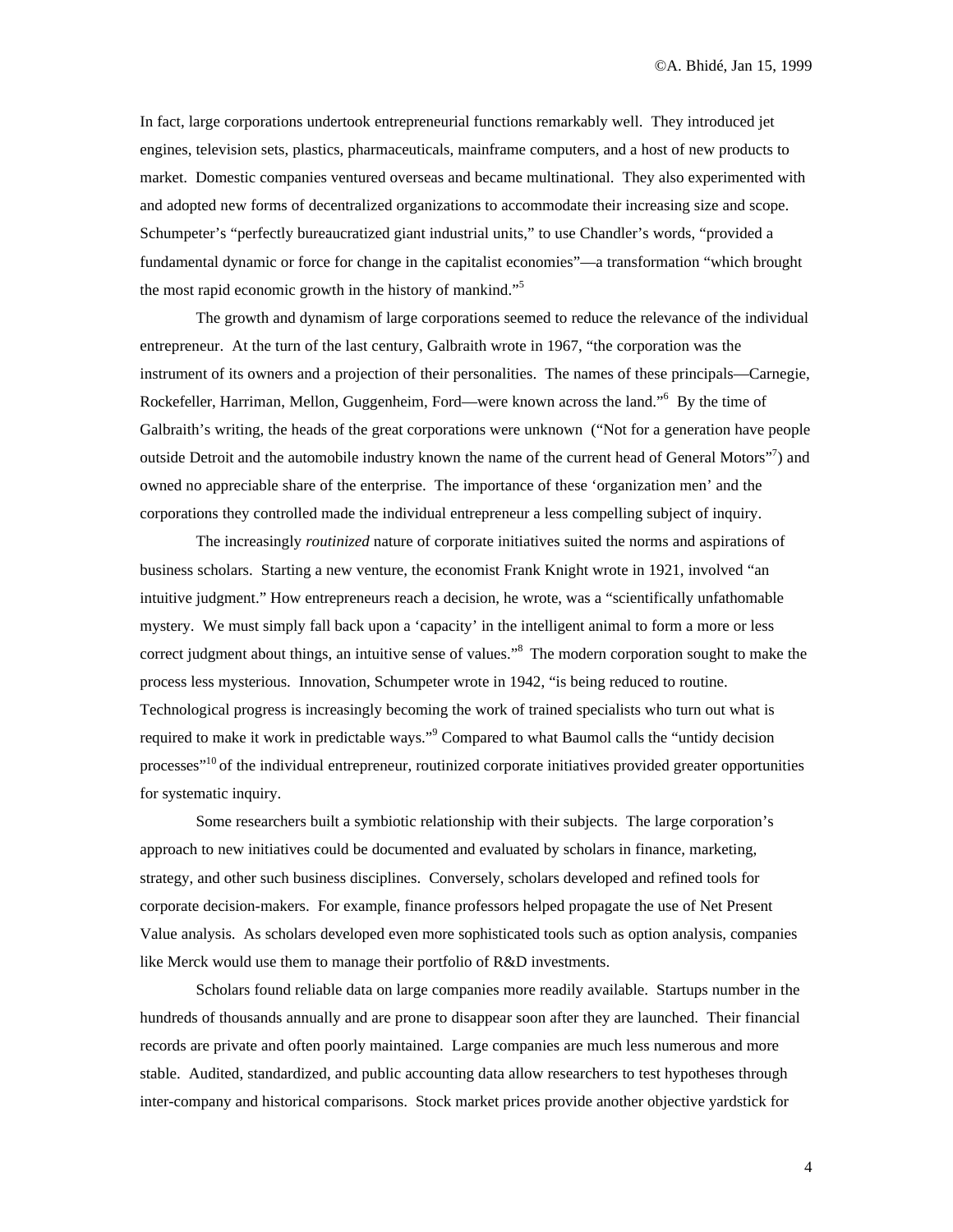testing theories. A researcher like Rumelt for instance, could make a case against unrelated diversification by examining extensive data on the diversification strategies of 100 of the largest 500 industrial corporations in the United States.<sup>11</sup>

The economics of studying large corporations were more attractive. The rise of the large corporation created a significant demand for trained professional managers. This was met by a manyfold increase in the capacity and number of MBA and other business programs. For example, in 1956, 138 institutions in the United States granted 4,266 Master's degrees in business. In 1990, 668 institutions granted 77,203 Master's degrees<sup>.12</sup> During the same period, the number of bachelor's degrees in business rose from approximately 50,000 a year to about 250,000. The curricula for such programs, and the underlying research, was naturally orientated to the problems and practices of large companies.

Management consulting firms, whose research budgets now rival those of the leading business schools, also found it more rewarding to serve large companies, where the same effort yielded higher fees and more prestige. When Marvin Bower and his two partners launched the management consulting firm, McKinsey & Co, in 1939, they initially served small companies but then quickly cultivated larger clients who could pay higher fees. The higher fees allowed McKinsey to recruit high quality consultants and invest in intellectual capital, which in turn helped secure more large clients. McKinsey is now a highprofile recruiter at the top business schools, spends over \$50 million a year on building knowledge, has a world-wide roster of prestigious clients—and continues to avoid the startups and small companies who cannot pay its fees.

Entrepreneurs have now recaptured the popular imagination. Increasingly, ambitious young men and women dream of starting their own businesses rather than rising through the corporate ranks. Politicians look to startups for jobs and economic growth. The renewed interest has generated a significant demand for systematic knowledge about the distinctive features of individual entrepreneurship. The supply of systematic knowledge about new business has not, however, matched the increased demand.

Their resurgence of the entrepreneurs derives in part from the tempering of the unrealistic beliefs about large corporations. Managerial capitalism, to use the historian Alfred Chandler's terms, did not eliminate entrepreneurial capitalism. Owner managed companies, which receded to the background after the Second World War, still did account for nearly half of economic activity. The new products and markets developed by Ken Olsen's Digital and Edwin Land's Polaroid were on par with those developed by the professionally managed IBM and Kodak. Startups created new industries, such as xerography and cable television. Harvard Business School, known as the West Point of capitalism, produced at least as many entrepreneurs as captains of big business enterprises. Howard Stevenson's survey of MBAs shows that over a third of HBS alumni, from classes as far back as 1942, were self-employed. About half worked in businesses with fewer than 500 employees, while only 6% worked in companies with more than  $100,000$  employees. $13$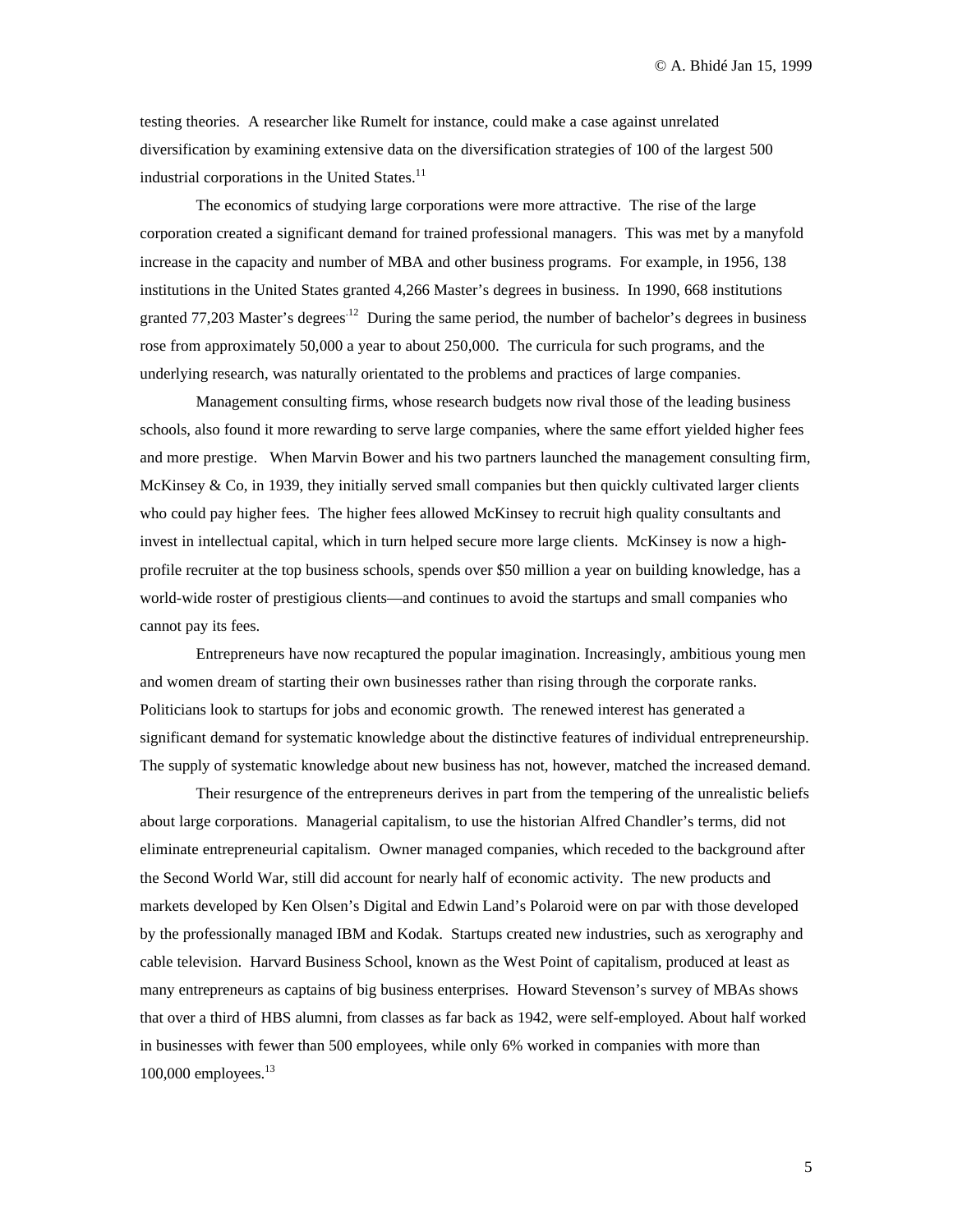Although the school celebrated graduates such as Robert McNamara, President of the Ford Motor Company, students were more ambivalent about careers in large corporations. Charles Orth's 1963 book, *Social Structure and learning climate: the first year at the Harvard Business School* noted a conflict between the goals of HBS and the aspirations of matriculating students. The students' image of success according to Orth reflected "the promoter/entrepreneur archetype" rather than the "administrator/manger image implied by the professional standards the School has generated. The financial genius, the tax law manipulator, the "wheeler-dealer," and the supersalesman images are as much or more the admired stereotypes to some students as …[the] managers on whose training the School has concentrated." Through a questionnaire Orth administered to incoming students, he found only 55% indicated a commitment to "an administrative career"; the others were "interested in entrepreneurial opportunities" or unsure what they wanted to do after graduation. $^{14}$ 

Events in the 1970s shook common beliefs about the omnipotence of large corporations. "The big corporations," Galbraith once wrote, "do not lose money." In the recession of 1957 he noted, "not one of the largest U.S. Corporations failed to turn a profit. Only one of the largest 200 finished the year in the red." Subsequently, however, large firms were no longer immune to losses. Penn Central filed for bankruptcy; Lockheed and Chrysler were spared this fate by federal bailouts. In the recession of 1982, eight of the top 100 industrial companies and 21 of the largest 200 ended the year with a deficit. Employment in large companies topped out as well. In 1979, David Birch published a study which claimed that small firms generated 66% of all new jobs created in the U.S whereas "middle sized and large firms, on balance, provided relatively few new jobs."<sup>15</sup>

With the 1980s, startups and entrepreneurs became fashionable again. Bernard Goldhirsh launced *Inc.*, "the magazine for growing companies" in 1979; by 1996, *Inc.* had reached a circulation of 659,263 in North American compared to 893,945 for *BusinessWeek*; 804,754 for *Fortune*; and 783,456 for *Forbes*. 16 *Inc.*'s growth attracted competitors such as *Entrepreneur* and *Success*. Interest in entrepreneurship soared on business school campuses. According to data compiled by Jerome Katz a couple dozen accredited business schools in the United States offered some coursework in entrepreneurship. In 1998 120 offered it as a major. "Driven by student and alumni demand" Ethan Bronner wrote in the New York Time in 1998, "no field is hotter today in business studies than that of entrepreneurship."<sup>17</sup>

The obstacles to serious research on entrepreneurs however remain. On the practical side, it is still difficult to get reliable data. The financial rewards for developing expertise on new and growing businesses remain low—large companies continue to have a greater capacity to pay for expert advice than small companies. The conceptual problem is just as serious. Long neglect has left the field with few wellframed hypotheses that researchers can confirm or modify.

Indeed, many believe that the critical aspects of entrepreneurship lie beyond the scope of scholarly inquiry. Baumol suggests that "there is a sort of Heisenberg principle that holds for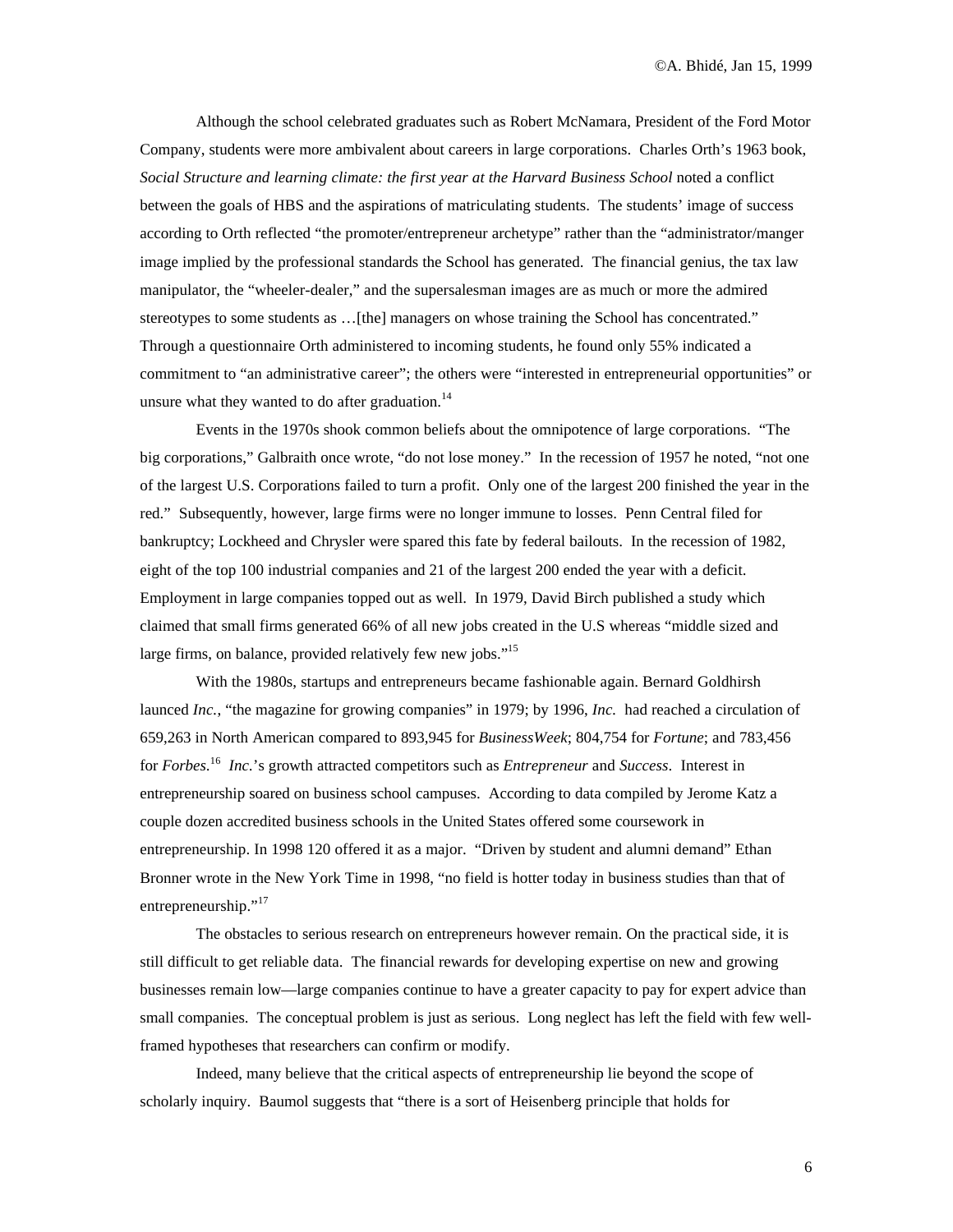entrepreneurial acts." If reported in detail, "such an act is no longer entrepreneurial."<sup>18</sup> Others argue that the performance of new businesses depends on factors that cannot be studied and taught systematically. Philip Thurston remarked in a colloquium on teaching entrepreneurship that, after a decade of teaching in the field, he had found that "education in business administration [was], at best, a minor factor in successful business start-ups."<sup>19</sup> At the same colloquium, another veteran teacher, Arch Dooley, expressed the conviction that the academic profession did not know "whether any educational activities can in any direct sense aid significantly in the development of the crucial ingredients of entrepreneurial success." Dooley had interviewed successful entrepreneurs to identify the factors they believed had contributed most decisively to their success. Their answers, which pertained to timing, guts, determination, luck and so on, did not parallel the subject matter typically encountered in academic programs.<sup>20</sup>

Business schools now have alumni, according to Bronner, "donating truckloads of dollars to set up centers and chairs in entrepreneurship, yet there are no scholars to fill them." The number of entrepreneurship chairs has grown from 18 in 1980 to more than 200, but dozens remain empty, because business schools cannot easily find candidates with the academic credentials they consider necessary to fill them. As of September 1998, New York University's business school had four endowed chairs in entrepreneurship, of which two were unfilled. The school's dean, George Daly, told Bronner that he saw "entrepreneurship as a word in search of a meaning in the academic sense."

The growing demand for entrepreneurship courses is often met by hiring adjunct or part-time faculty. Compared to other disciplines, the number of new researchers being trained is small. Jerry Katz, of St. Louis University, has compiled a list of universities in North America and Europe that have a doctoral program or doctoral students in fields such as entrepreneurship, small business, family business and small and medium sized enterprise studies. In 1998, according to Katz, only five schools—Wharton, Georgia, Calgary, the European Doctoral Program in Entrepreneurship, and the Joenkoeping International Business School in Sweden—offered formal doctoral programs in entrepreneurship. Another two dozen schools offered doctorates in a conventional area but provided "support through research, classes, faculty or infrastructure for students to specialize their research and teaching in entrepreneurship."<sup>22</sup> The combined total of 29 schools compares to 132 accredited schools with doctoral programs. Also noteworthy is the number of top-ranking schools that do not have doctoral programs or students in entrepreneurship. Of the top 20 business schools in U.S. News and World Report'' 1998 rankings, only five—Harvard, NYU, North Carolina, UCLA and Wharton—were on Katz's list.

The study of venture capital (VC) and VC-backed companies represents one exception to the general neglect of new business by academics. The topic is well suited to the norms of scholarly inquiry. VC-backed startups represent an intriguing combination of individual enterprise and professional management. The VC backed model involves market research, business plans, experienced founders, and professional venture capitalists who provide advice, oversight, and significant financing. Compaq Computer provides an example of a start-up that successfully followed this model. Compaq's founders,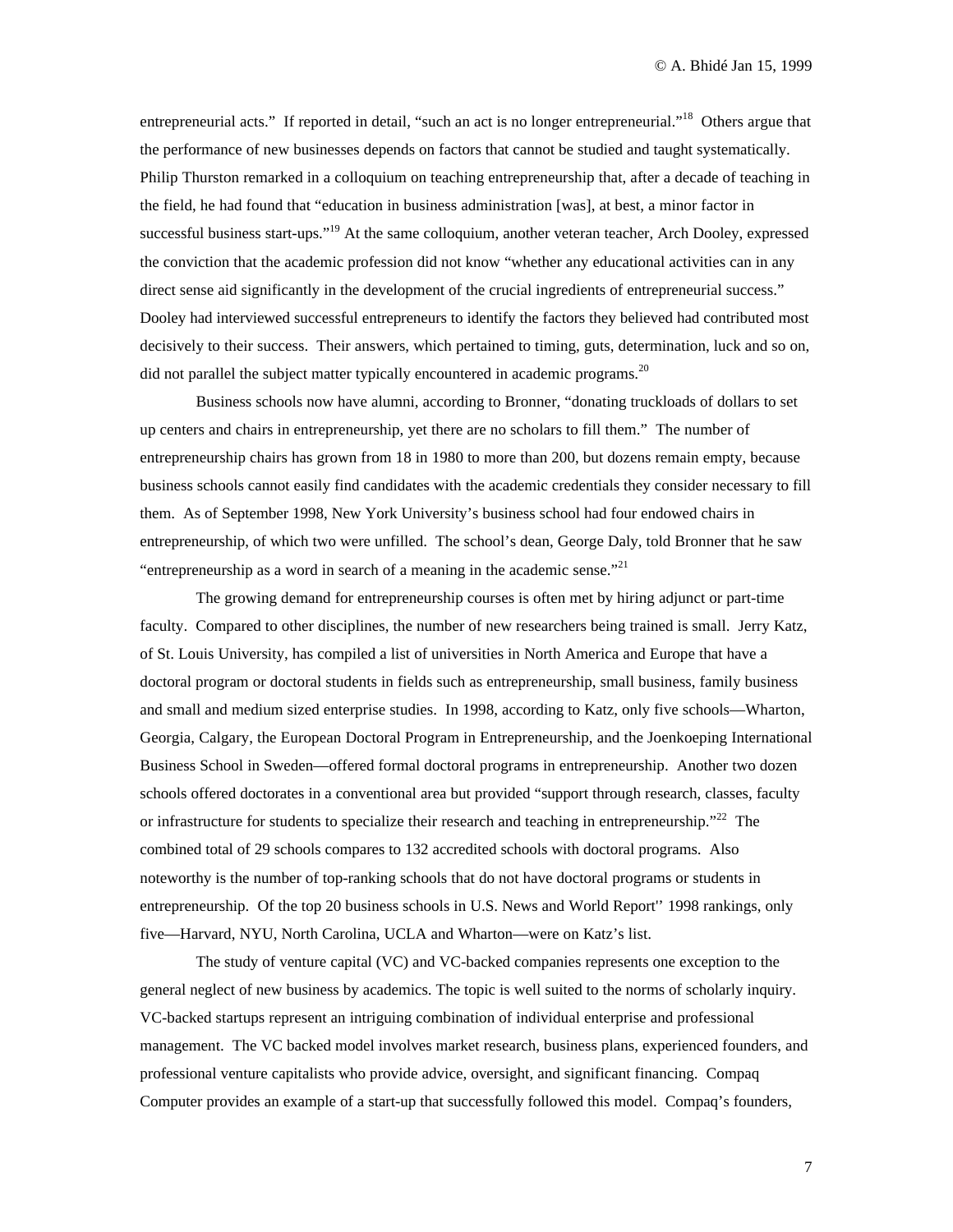Rod Canion, Jim Harris, and Bill Murto, had all been senior managers at Texas Instruments, and they had a well-formulated plan to take on IBM with a technologically superior product. Seasoned investor Ben Rosen helped Canion raise \$20 million in start-up capital—funds that allowed the new business to behave like a large, sophisticated company from the start. Canion could attract experienced managers by offering them generous salaries and participation in a stock option plan. Compaq also had a national dealer network established within a year of exhibiting its first prototype. Sales totaled more than \$100 million in the first year.

Startups like Compaq bear a close relationship to the large modern corporation. In many ways, the VC phenomenon represents a variant of managerial capitalism, and its study a logical extension of business research. Like the decision-makers in large companies, venture capitalists try to use systematic procedures and criteria for making investments and provide capital under well-specified terms. They back experienced entrepreneurs like who bring to their ventures the professional management practices of large corporations. Modern theories of finance, organization behavior, strategy and so on provide convenient frameworks for analyzing the capital structures, contracts and investments in VC backed firms. Researchers can secure and analyze data about the VC industry. Like large companies, venture capitalists comprise a finite, identifiable universe. They try to develop systematic routines and objective criteria for making investments and use well documented contracts. Venture Economics and other organizations publish data on their investments and rates of return.

But whereas studying venture capital fits the existing norms and styles of academic research, it provides limited insights about the typical entrepreneur and startup. As we will see, venture capitalists invest in exceptional entrepreneurs and ventures. Very few startups qualify for VC funding. Out of the nearly million new businesses formed each year in the U.S, VCs fund only a few hundred. Compaq represents the exception rather than the rule for startups. Most businesses as exemplified by HP, Dell Computers and Gateway (who now compete head to head against Compaq in the PC market), start out with limited funds, professional management and planning. And, in this crucial area of the undercapitalized and improvised new business we have little systematic knowledge.

I began studying new businesses in 1988 when I joined the HBS faculty to teach a course in entrepreneurship. I had little background in the field. Apart from two unsuccessful attempts to start a venture, I was mainly steeped in the corporate approach to business. I had received my MBA at Harvard in 1979 before startups became fashionable. The logic and rationality of the corporate paradigm entranced me. I then worked for five years at McKinsey & Co. where I tried to apply and refine the theories I had learned at business school. A doctorate in business administration followed wherein I researched hostile takeovers of large diversified corporations. Now I confronted the task of teaching students about starting and growing their own, usually small, businesses.

I had some clues that suggested that the business school approach required significant modification for the world of startups. At McKinsey I had discovered that business school theories that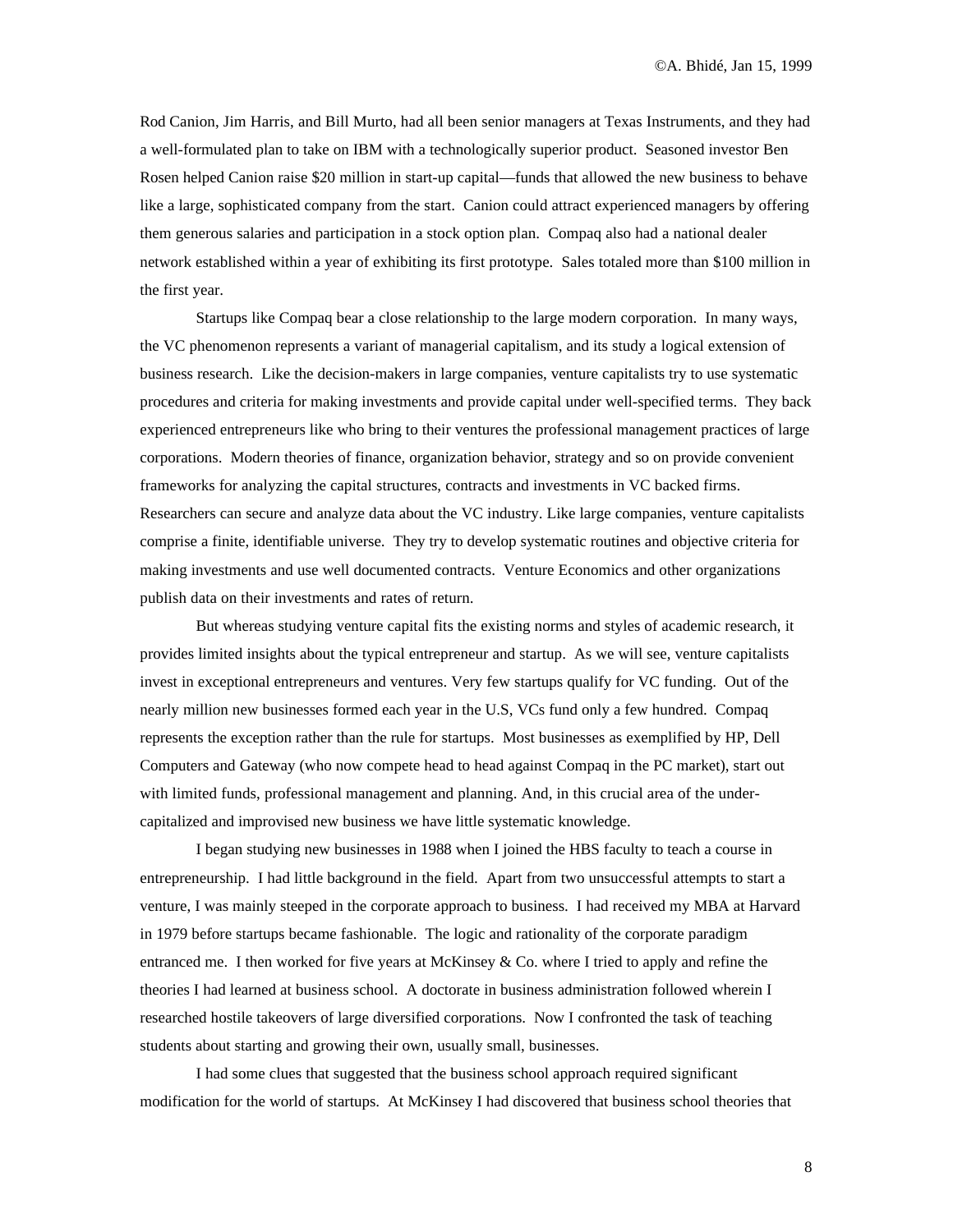were based on studies of large industrial companies did not easily transfer to the free-wheeling world of finance and investment banking. The traditional model of competitive strategy called for companies to seek sustainable advantages over competitors by preemptively investing in assets such as proprietary technologies, brand names, or high volume plants. As described in my article, "Hustle as Strategy", $^{23}$  the ease of imitation and fungibility of resources in many financial businesses prevent firms from establishing sustainable advantages. Profitability is more a function of tactical and operational ability ("hustle") than of superior long-term strategy in the traditional sense. Casual observation suggested that execution might be of greater importance than strategy in startups as well.

My doctoral dissertation, too, had shown clear differences between takeovers undertaken by individuals—the so-called "raiders" of the 1980s—and corporate mergers. CEOs of large corporations rarely made hostile tender offers and claimed their mergers would provide strategic or synergistic benefits. Hostile transactions were typically undertaken by entrepreneurs who sought quick returns, usually through the sale of unrelated assets, in order to raise financing for their deals; synergies or long-term business strategy did not interest them.

In the following decade, I tried to make a contribution to entrepreneurship education by systematically identifying the differences between how individuals and large companies undertake new initiatives. I published course notes, case studies and Harvard Business Review articles, all with a pedagogical or prescriptive bent. My purpose here is to integrate ideas initially developed to help individuals start and grow their own businesses, to provide a coherent explanation, based on systematic observation, of an important phenomena. This synthesis, which pulls together the concrete experiences of the several hundred entrepreneurs, deliberately excludes explicit 'how tos' in order to focus attention on what entrepreneurs do and to put their role into a broader economic context. Those who read between the lines to infer practical advice should do so in conjunction with my earlier writings.

This inquiry, which looks at entrepreneurs mainly from an economic point of view represents an effort to complement rather than challenge existing economic theories. I address questions of economic import which lie outside the traditional boundaries of the discipline. In order to do so, I rely on theories and constructs drawn from a variety of fields, ranging from agency theory to experimental psychology. Few of us, however, have a deep understanding of all these theories and can relate easily to their specialized terminology. I have, therefore, sought to work with just the landmark, well-accepted ideas from these fields and to use sparingly their specialized terms. I have also grappled with colloquial explanations of entrepreneurial success based on terms such as determination and persistence. Rather than ignore such seemingly ambiguous ideas, I have tried to give them precise meanings in the context of the specific tasks and functions that entrepreneurs perform. Hopefully, the effort will be regarded not as a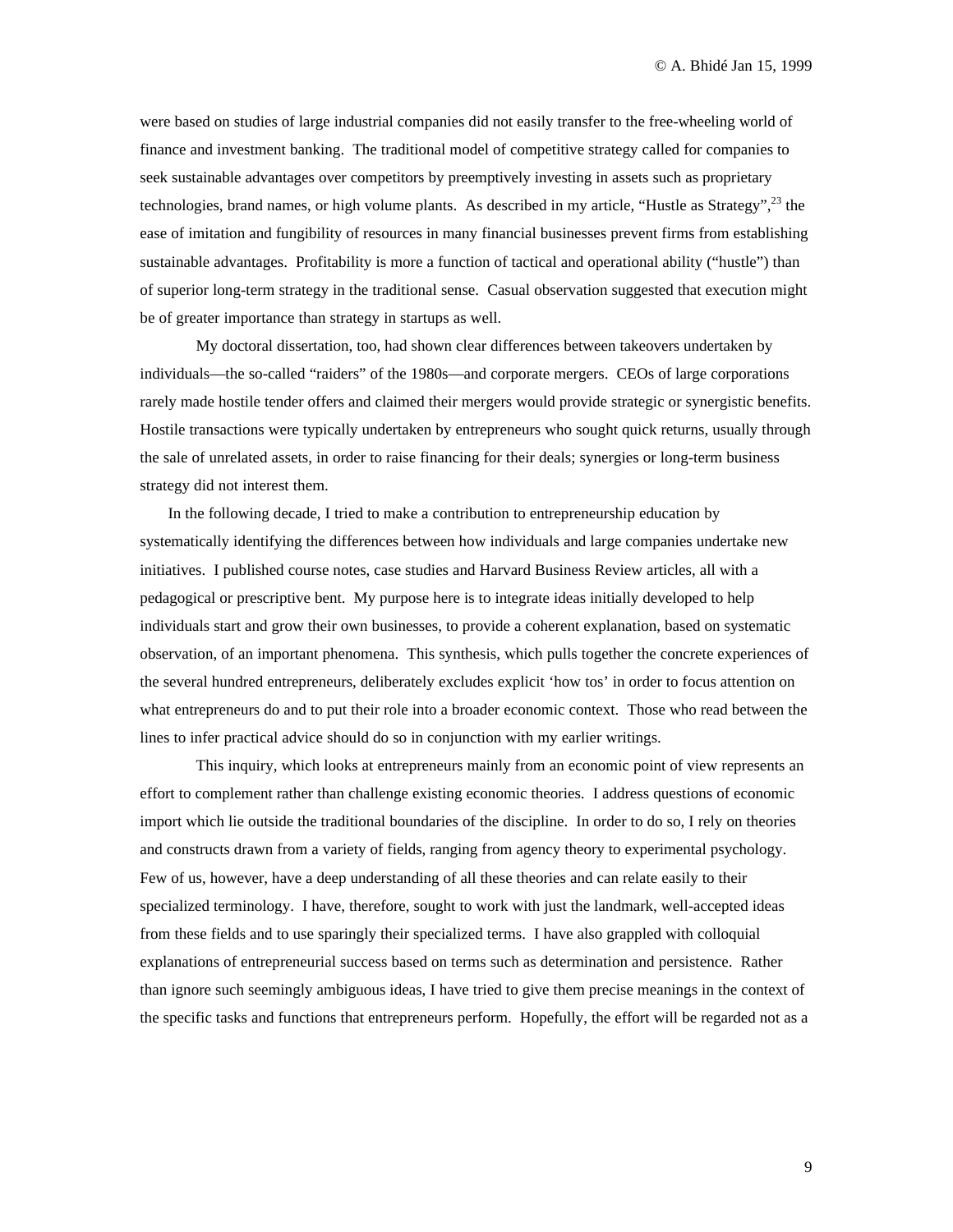melange of the naïve and the arcane but as an effort to use the best ideas available today\* to explain an important and complex phenomenon.

Finally I should note that this book provides provisional maps rather than a definitive work on new businesses. After many years of exploring the territory, I cannot claim to have identified all the principal features let alone all the details. I offer plausible conjectures drawn from my research rather than firm conclusions. Others should challenge and modify the conjecturers or formulate their own. Research in this important arena has been held back by a chicken and egg problem: scholars avoid the field because it doesn't have a well-defined theory, but such a theory cannot spontaneously emerge without their efforts. I hope the frameworks and hypothesis suggested here will help break the deadlock and stimulate the careful scholarship the topic deserves.

 $\overline{a}$ 

<sup>\*</sup> I hope to give back a little to the fields that I have borrowed ideas from. For instance, 'behavioral' economists who study deviations from rational behavior and decision making, often these deviations with undesirable consequences such as excessively volatile financial markets, overinvestment, and even the formation of cults. This research suggests novel ways in which the 'coginitive mistakes' identified by the behavioral economists play an important role in a socially valuable activity. Similarly my analysis of improvised startups adds a different perspective to the problem of financial contracting. Existing theory emphasizes the problems that information asymmetries cause in contracts between the users and suppliers of capital. Here we will see that irreducible uncertainty due to the absence of critical information represents the main constraint in financing many startups.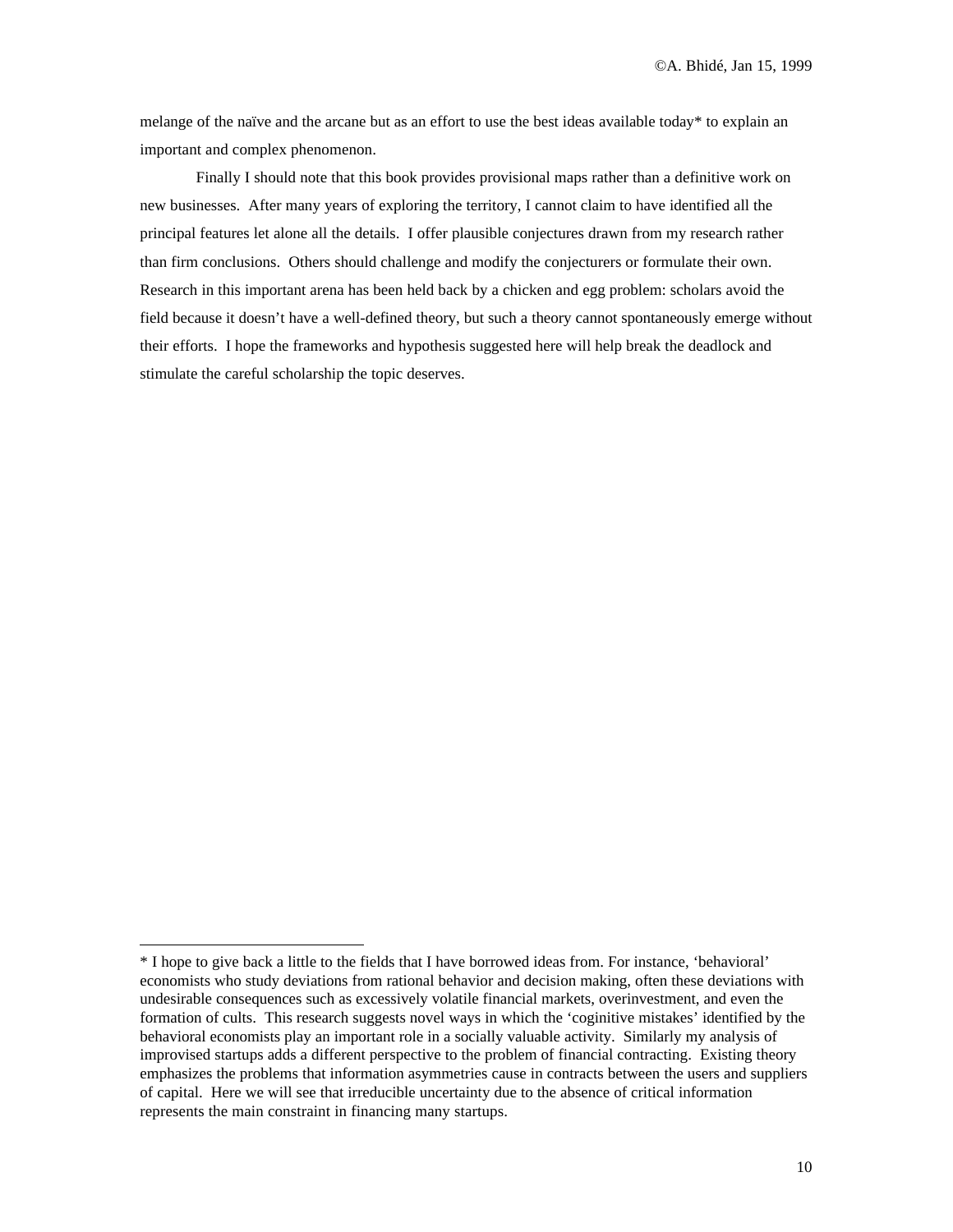## **CHAPTER 1: INTRODUCTION**

Entrepreneurs who start and build new businesses are more celebrated than studied. They embody, in the popular imagination and in the eyes of some scholars, the virtues of "boldness, ingenuity, leadership, persistence and determination."<sup>24</sup> Policy makers see them as a crucial source of employment and productivity growth. Yet our systematic knowledge of how entrepreneurs start and grow their businesses is limited. The activity does not occupy a prominent place in the study of business and economics. Cliché and anecdote—or laments about the ineffable nature of entrepreneurship—dominate the discourse about new and fledgling businesses.

 This book examines the nature of the opportunities that entrepreneurs pursue, the problems and tasks they face, the traits and skills they require and the social and economic contribution they make. It identifies the special features of the poorly mapped terrain of new and growing businesses by comparing it to the more systematically researched world of large companies. The great variety we find among new businesses makes it difficult to go beyond trite generalizations. Their common features stand out when placed against initiatives undertaken by established companies, such as the development of new products, processes and markets.

The investment-uncertainty-profit diagram (see **Figure 1.1**) illustrates the main propositions explored in this book. We will see that new businesses (such as Microsoft in 1975), evolving or transitional businesses (Microsoft in the mid-1980s) and large well-established corporations (Microsoft in the 1990s) pursue opportunities with different levels of irreducible uncertainty, investment requirements



and likely

profit. At the startup stage, entrepreneurs like Bill Gates and Paul Allen, the co-founders of Microsoft pursue highly uncertain projects that do not require much up-front investment and which are unlikely to generate large profits. In order to grow, entrepreneurs invest in larger and somewhat less uncertain projects. When companies like Microsoft eventually reach maturity, they focus on initiatives which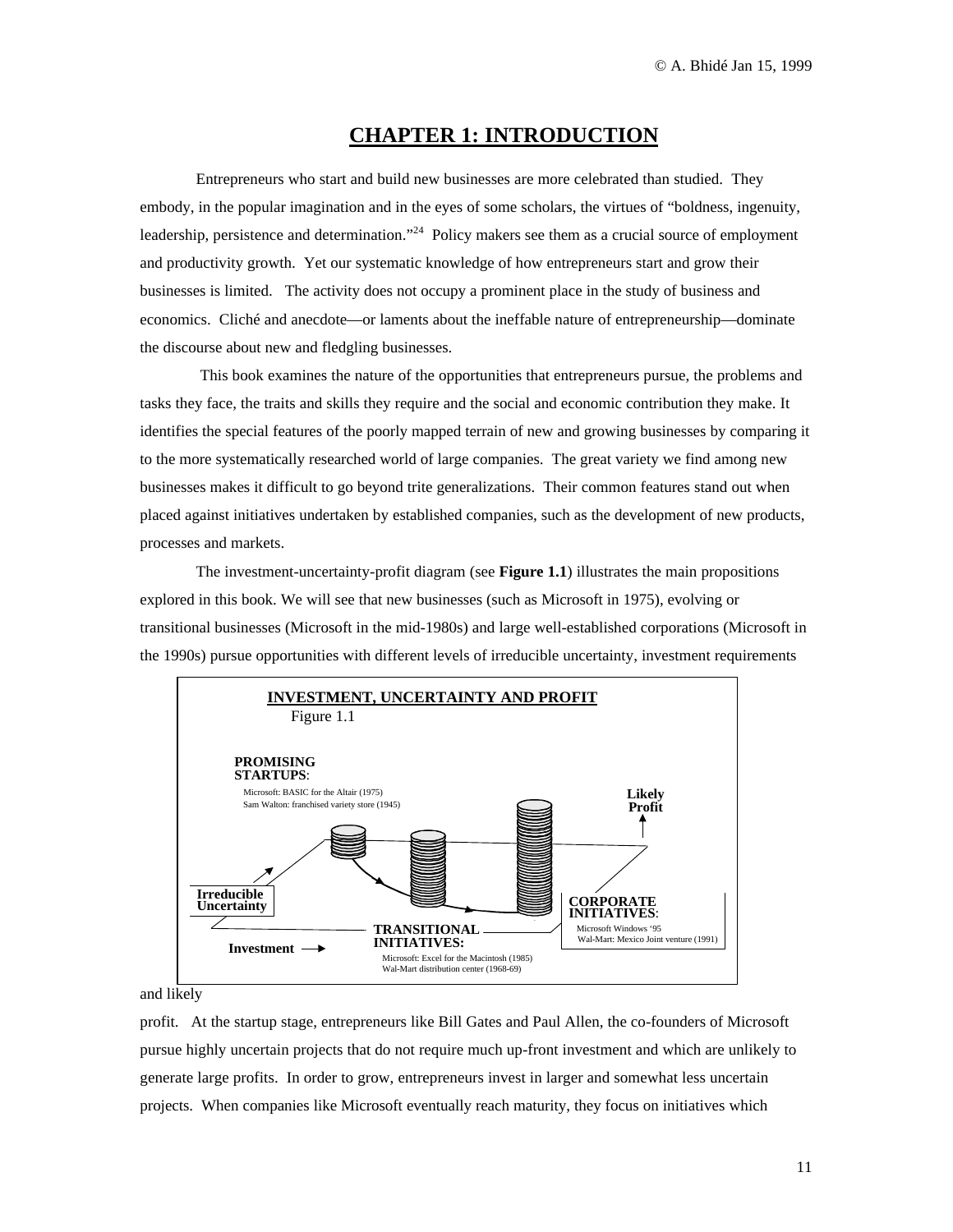require significant up-front investment – with commensurately large expected profits –and relatively low uncertainty.

Changes in the nature of opportunities lead to changes in the problems entrepreneurs face and the tasks they must perform. The founders of new businesses, who face significant capital constraints and great uncertainty, rely on opportunistic adaptation to unexpected events. As businesses grow and commit more resources to less uncertain initiatives (that is, with more defined risks and returns), the opportunism gives way to systematic attempts to anticipate and plan for the long-term. New tasks entail changes in the necessary traits and skills. In the beginning, a high tolerance for ambiguity and capacity for adaptation are crucial; the subsequent evolution of a business turns on the entrepreneurs' ability to formulate and implement a long term strategy; and, in the large mature corporation, the success of new initiatives depends on a diffused organizational capability rather than the talents of the top decision makers.

The tendency of businesses of different sizes and maturity to specialize in different – and often complementary – initiatives has important implications for the social good. It affects the development of new technologies and markets and how they interact with the existing economic structures.

This thumbnail sketch raises questions about the lineage and supporting evidence for of my propositions: What relationship do these ideas bear to the existing literature? What research are they based on? The remainder of this introduction addresses these questions and provides an overview of the chapters that follow.

### **1. ECONOMIC THEORY**

This book examines the birth and evolution of firms primarily from an economic point of view and relies extensively on terms and findings drawn from the economic literature. Economic theory does not however provide its basic frame of reference. As we will see, there is a considerable disjoint between the concrete efforts of entrepreneurs to start and build businesses and the central concerns of contemporary economic research. Many of the variables studied in this book lie outside the domain of modern economics.

Entrepreneurs do not play a prominent role in modern economic theory. The economist, William Baumol, observes that entrepreneurs made "frequent but shadowy" appearances in the writings of classical economists but have now "virtually disappeared from the theoretical literature."<sup>25</sup> References to entrepreneurs in formal economic theory are "scanty or more often totally absent." The theory assumes "entrepreneurless" firms with a management group that "reacts mechanically to changes imposed on it by fortuitous external developments."<sup>26</sup> It "offers no promise of being able to deal effectively with the description and analysis of the entrepreneurial function."<sup>27</sup>

Baumol and some other economists have provided roughly similar explanations for why the theory found in standard college economic texts excludes the entrepreneur. The insert, 'The 'Disappearance' of the Entrepreneur' summarizes Humberto Barreto's argument that the roles classical economists used attribute to entrepreneurs "simply cannot exist within the framework of orthodox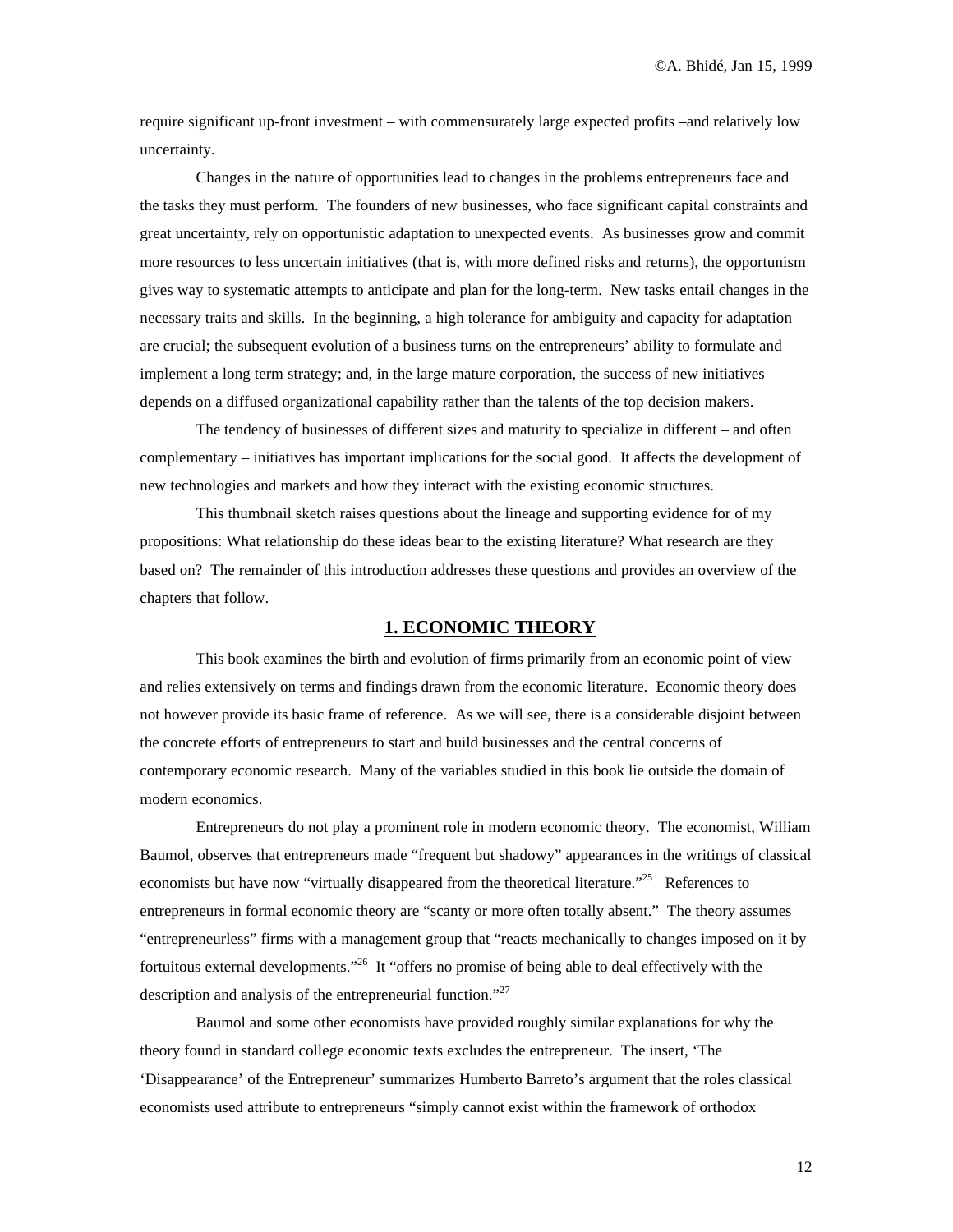economic theory." According to Barreto, the critical assumptions required to make the theory work, such as perfectly informed and rational decision makers leave no room for the classical entrepreneurial functions of coordination, arbitrage, innovation and uncertainty bearing.

#### **The 'Disappearance' of the Entrepreneur**

Barreto classifies the roles played by the entrepreneur in the history of economic thought into the four categories of coordination, arbitrage, innovation and uncertainty bearing. The entrepreneur as *coordinator* dates back to Jean-Baptiste Say, a French political economist of the early nineteenth century. According to Say, the entrepreneur hires and combines factors of production (such as land, capital and labor), and serves as "the link of communication" between the "various classes of producers" and between the "producer and the consumer." The entrepreneur therefore is "the center of many bearings and relations."<sup>28</sup>

Some economists from the so called "Austrian" school attribute the role of *arbitrage* to entrepreneurs. According to Israel Kirzner, "the "pure" entrepreneur observes the opportunity to sell something at a higher price than that at which he can buy it."<sup>29</sup> By recognizing and acting on opportunities for arbitrage profit, the entrepreneur moves markets toward equilibrium.

Other "Austrians" treat the entrepreneur as an *innovator* who disrupts the existing order and market equilibrium. According to Joseph Schumpeter, who popularized this view, entrepreneurs undertake "new combinations of productive means," creating new products, methods of production, markets, supply sources, or forms of organization. The new combinations lead to the "creative destruction" of the old order and bring about economic change and growth. Schumpeter's entrepreneurs do not, however, bear the risks of their innovations: "Risk obviously always falls on the owner of the means of production or of the money-capital which was paid for them, hence never on the entrepreneur as such."30

The entrepreneur's *uncertainty-bearing* role may be traced back to Richard Cantillon, an eighteenth century French economist. Cantillon suggested that entrepreneurs performed the vital economic function of committing to buy inputs without knowing how much customers would pay for their end products. For example, farmers paid fixed sums for their inputs, with the hope of realizing prices in excess of their costs; 'carriers' bought the farmers' produce which they would 'carry' to the city for sale at an uncertain price to wholesalers; wholesalers then faced uncertain prices in their transactions with retailers and retailers with their customers. This chain of speculation and risk bearing (rather than arbitrage) was the key to the market system. Frank Knight refined the risk-bearing idea to argue that profit represents the entrepreneur's reward for assuming responsibility for unmeasurable and unquantifiable risk, which he called "uncertainty."<sup>31</sup>

These varied theories, according to Barreto, shared one "fundamental characteristic," namely, "the central portion granted to the entrepreneurial function." In all the theories, "the disappearance of the entrepreneur would bring the market system to a halt."<sup>32</sup> Moreover, Barreto's analysis suggests that all four entrepreneurial functions were incorporated, at least to some degree, in the development of microeconomic theory in the early neoclassical era (between 1870 and 1914). For instance, Leon Walras (whom Barreto calls "the father of neoclassical economics"<sup>33</sup>) incorporated functions of coordination and arbitrage in his theories. Alfred Marshall's theories were "eclectic:" his entrepreneurs were coordinators, arbitrageurs, innovators, and uncertainty bearers, "depending on the matter at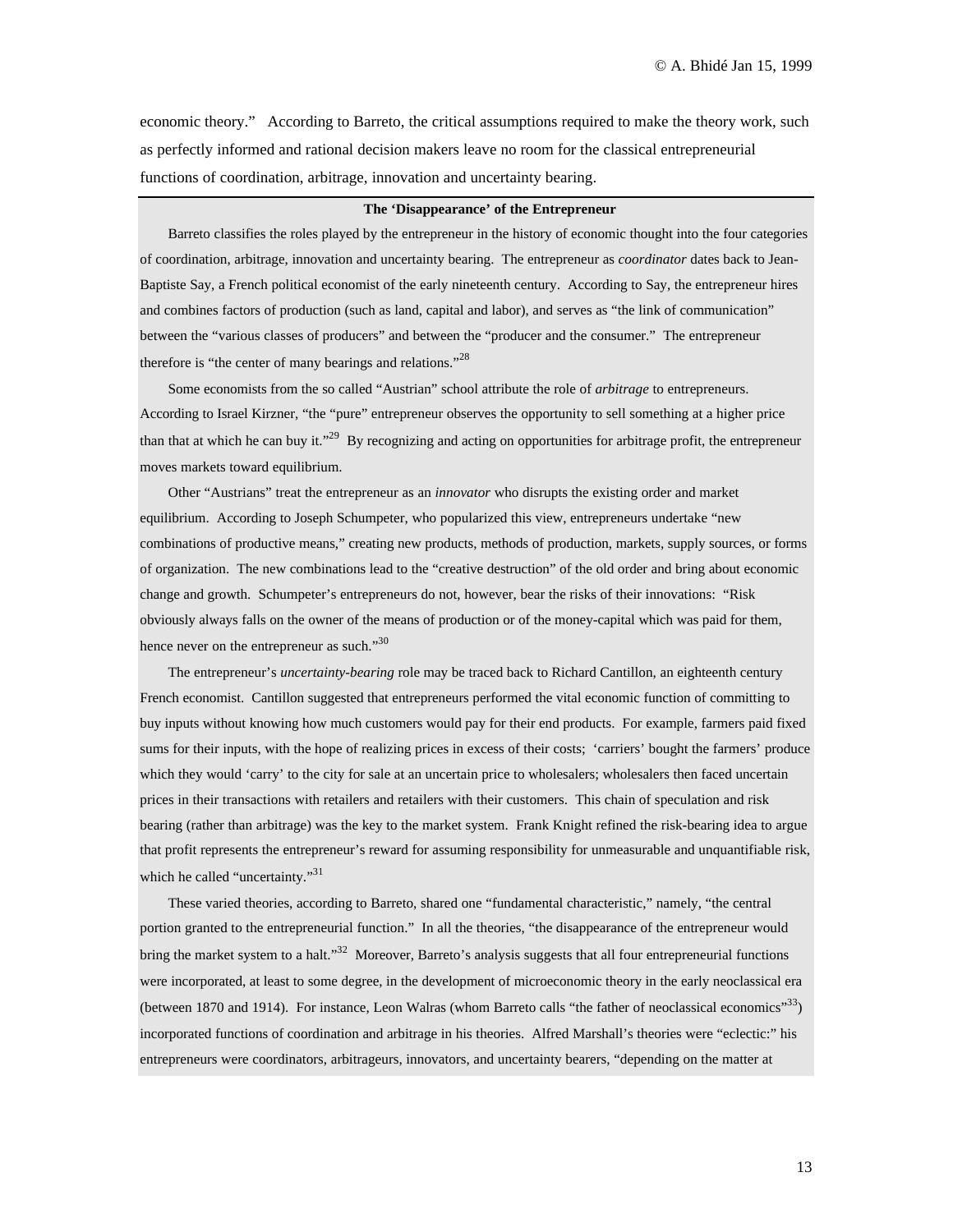hand."<sup>34</sup> Irving Fisher analyzed the entrepreneur's uncertainty bearing role and for John Bates Clark, "the entrepreneur as arbitrageur was an indispensable element in a progressive dynamic economy."<sup>35</sup>

In the mature neoclassical era (from 1914 to the early 1930s), according to Barreto, "two of the greatest authors on entrepreneurship—Joseph Schumpeter and Frank Knight—gained broad recognition and acceptance."<sup>36</sup> Neoclassical theory, which became "orthodox economic theory" during this period, retained the entrepreneur as "a key agent<sup>37</sup> in explaining the market system. But, in the modern microeconomic era which began in the early 1930s, the entrepreneur suddenly and rapidly 'disappeared.' "Entrepreneurial considerations," Barreto writes, "no longer played a fundamental role in the orthodox theoretical explanation of the market system…the word 'entrepreneur' was sometimes used, but it lost any special meaning...the fruitful theories of "innovation, uncertainty bearing, coordination and arbitrage were downplayed or totally neglected."<sup>38</sup>

The rapid evolution of modern microeconomics led to "the ultimate fulfillment, in economics of a perfectly interlocking, self-contained model; $^{39}$  prior neo-classical theories had inconsistent elements. But, the core assumptions of the refined model—of a 'production' function that precisely defined the output that would result from a set of inputs, of perfect information, and of rational choice—preclude incorporation of any of the traditional entrepreneurial roles. Coordination, arbitrage, innovation, and uncertainty-bearing have no place in a world populated with perfectly informed, perfectly rational agents.40 Any relaxation of the core assumptions destroys the integrated consistent nature of the models; as Barreto puts it, the choice between a model whose pieces "fit perfectly together to form a grand, unified whole" and entrepreneurial functions is "an 'either-or' proposition; there is no marginal adjustment, no happy medium." It is due to this stark choice that "the entrepreneur has been removed from the orthodox explanatory scheme."<sup>41</sup>

Basic microeconomic theory involves a tradeoff. It specifies precisely the equilibrium leads to an optimal allocation of society's resources. The familiar price and quantity model tells us that the point at which the demand curve intersects with the supply curve represents the most socially desirable equilibrium. And, it predicts that with many, rational and informed buyers and sellers the market will reach this equilibrium. The theory does not attempt to explain however how an equilibrium changes. The innovative activity of entrepreneurs analyzed by Schumpeter that moves supply and demand curves lies outside the model.

Advanced theories – of the sort that students encounter in graduate economic programs rather than core college courses – do modify the assumptions that, according to Barreto, preclude entrepreneurial functions. Agency theory, 'behavioral' economics, Industrial Organization (IO) and other such sub-fields analyze the consequences of incomplete or asymmetric information, decision makers who are only 'boundedly' rational and oligopolistic industry structures. But, assumptions that allow for entrepreneurial activity do not necessarily lead to its inclusion. Many of the theories share the equilibrium orientation of standard microeconomics, albeit with a twist: they predict the misallocation rather than the optimal use of resources. The models suggest that markets with asymmetric information (as in second hand cars, when buyers are better informed than sellers) do not clear at optimal prices. Irrational investors who 'over' or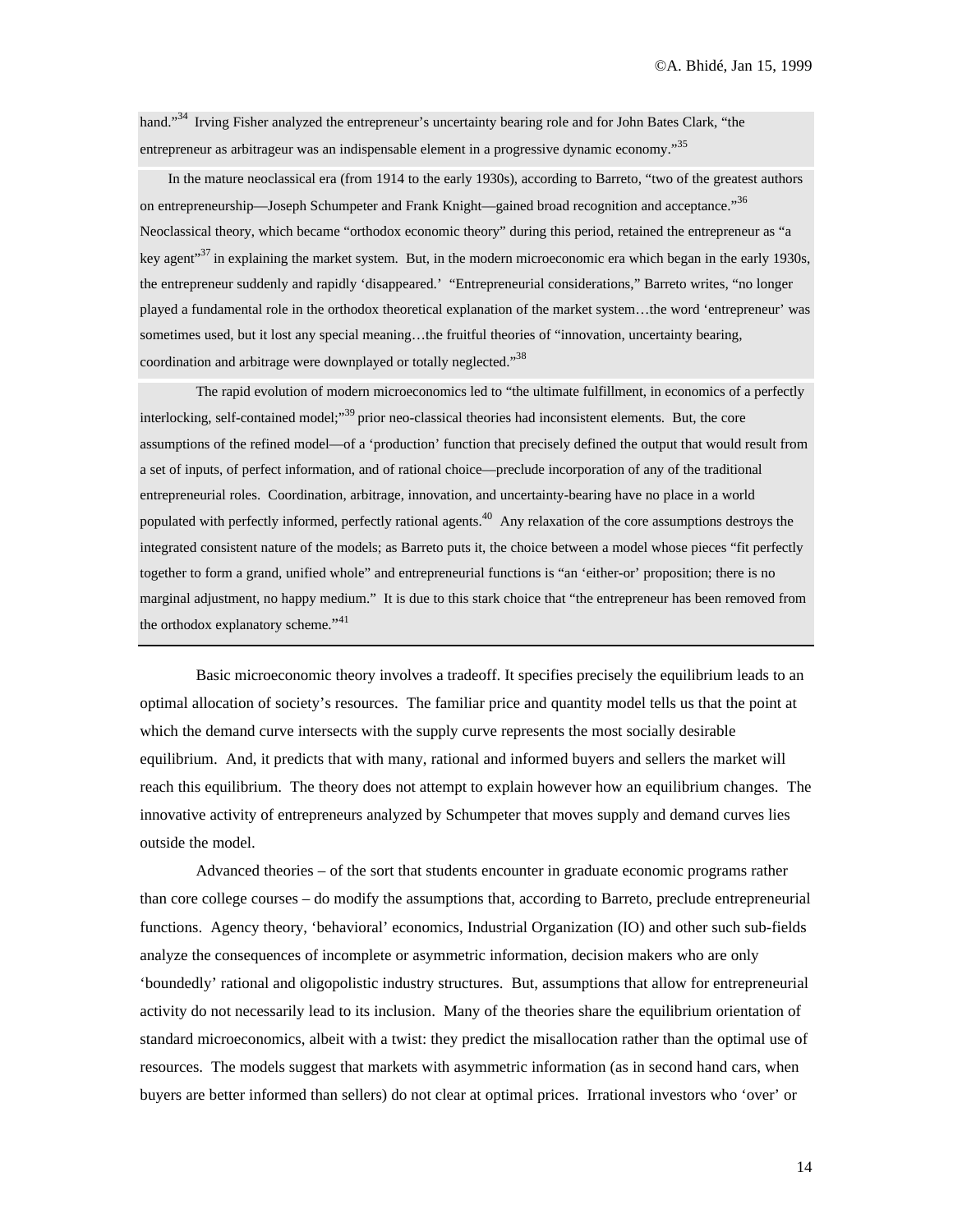'under'-react to information engender excessive volatility in stock prices. Oligopolies with market power restrict supply and charge prices that are higher than the socially optimal ones we would find under perfect competition.

As with the basic microeconomics they seek to extend, many of the advanced theories do not focus on changes in the fundamental determinants of market outcomes.\* Standard Industrial Organization (IO) models assume that that number and size of competitors in an industry (like the demand and supply curves of basic microeconomics) are largely determined by the available technology and consumer tastes.<sup>42</sup> The models can predict what happens when technologies and tastes change but not why such changes take place. Only a subset of the advanced theories focus on the purposive development of new technologies and wants. And, compared to Schumpeter and Knight who analyzed the psyche and motivations of entrepreneurs, the modern theories of economic change take a more stylized approach to the individuals and businesses that undertake new initiatives. Differences in entrepreneurial drive and ability do not lead to differences in the outcomes predicted by these theories.

In pointing out the variables that economists usually leave out of their theories (or treat as exogenous factors) I do not mean to attack modern economic research. All theory involves simplification and starts with some exogenous factors or givens. Any predictive model relies on the unexplained state of its independent variables to forecast the value of its dependent variable. Economists choose their independent and dependent variables in order to address problems that they consider important and which they can study with techniques that conform to the norms of their discipline. This book seeks to use and complement their theories, not to challenge their predictions. It combines the ideas from classical works about entrepreneurial functions and the modern literature with the type of case-studies that economists do not typically use. The concrete activities of entrepreneurs that it examines have considerable economic significance but lie outside the domain of normal economic analysis.

#### **2. BUSINESS RESEARCH**

Whereas economic theory provides many of the specific tools we will use to study the subject, the organizing framework of this book derives from business or management research. As we will see, the 'entrepreneurial' functions of innovation, risk-bearing and so on represent a central concern of business or management research. And although we cannot directly apply its findings—which deals mainly with

 $\overline{a}$ 

<sup>\*</sup> Apparently, the advanced models trade off more realistic assumptions for less certain predictions. For instance, the basic model tells us exactly what to expect under conditions of perfect competition. According to the economist Fisher, models of imperfect or oligopolistic competition lead us to conclude only that: "A great many outcomes are known to be possible—with outcomes depending on what variables the oligopolists use and how they form conjectures about each other".(Fisher (1989) p. 117). The theory generates, Fisher continues, "a large number of stories, each one an anecdote describing what might happen in some particular situation" rather than "a full, coherent formal theory of what must happen or a theory that tells us how what happens depends on well defined measurable variables." (Fisher (1989) p. 118)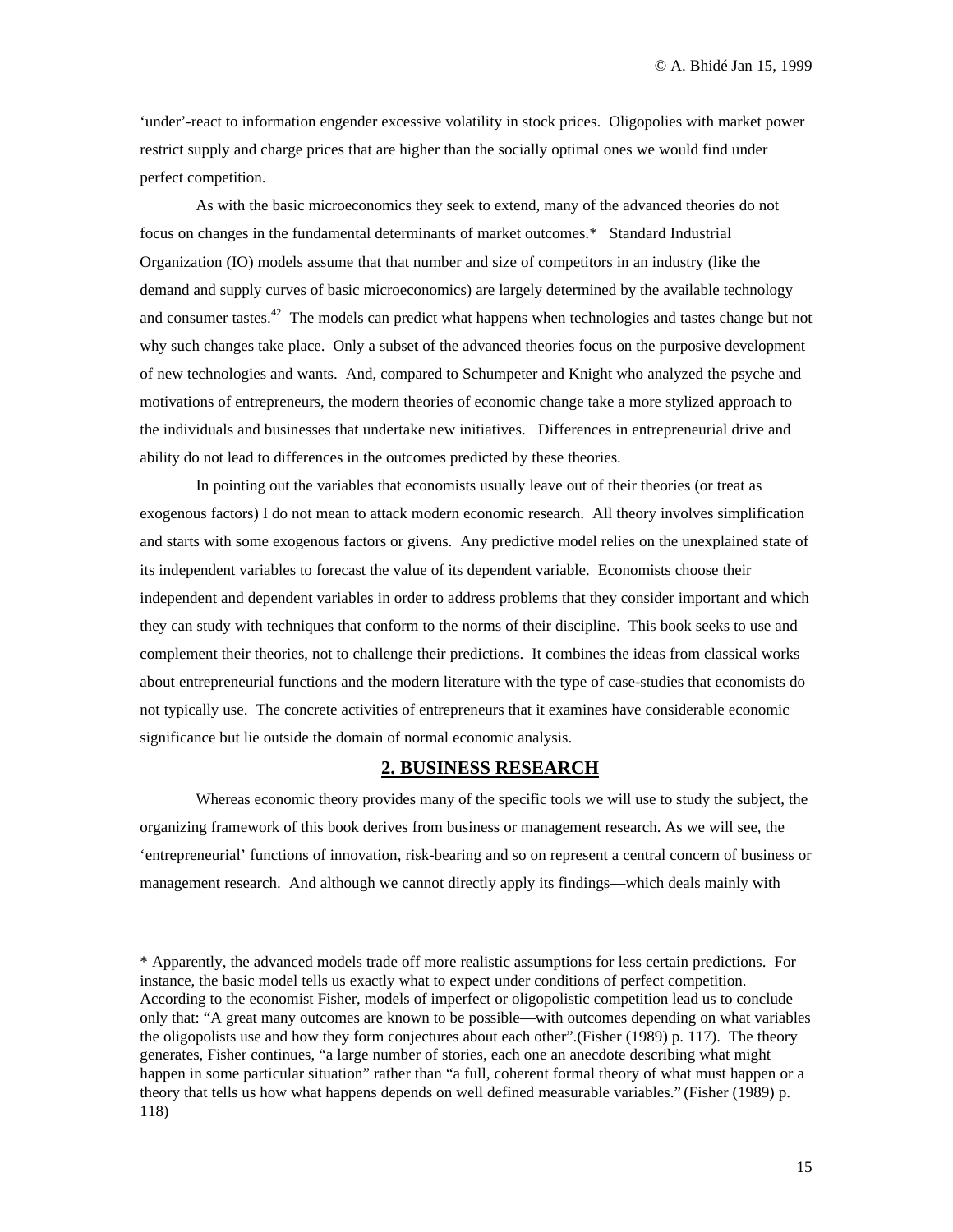initiatives undertaken by large companies—to businesses started by individual entrepreneurs, the research provides a crucial backdrop.

The research of business has become a noteworthy form of economic inquiry in the last few decades. Business schools (and some consulting firms) now devote at least as much effort to the study of economic phenomena as do departments of economics. The research staff and budgets of the economics faculties at Berkeley, Chicago, Harvard, MIT, Northwestern, Pennsylvania, Stanford and Yale are matched or exceeded by those of their business schools. Among the 20 universities that house the most prestigious economics departments in the United States, as ranked by the 1997 Gourman report, only Princeton does not have a business school. $43$  The leading management-consulting firms also now have research budgets comparable to those of the leading business schools.

Although it is not so labeled, the distinctive feature of virtually all the research and instruction in business schools is its emphasis on entrepreneurial functions. Outsiders do not always appreciate the pervasive interest in entrepreneurial functions. According to the economist Baumol, business schools which would like to provide training in entrepreneurship "usually succeed in imparting only the skills of the manager."<sup>44</sup> Baumol defines the manager as "the individual who oversees the ongoing efficiency of continuing processes<sup>,45</sup> in contrast to the entrepreneur who undertakes novel or non-routine activities. In fact, although they grant degrees in the humdrum sounding activity of administration, business schools have little interest in maintaining existing equilibria. Business schools do not secure their clientele by offering instruction on how to keep things they way they are. Rather, like Schumpeterian entrepreneurs, they focus on the innovative activities businesses undertake to increase their profits.

The curricula and research of business schools focus on the development of new products, processes and forms of organizations, on the management of the attendant risks and in the coordination of several functions and inputs—activities which line up with classical definitions of entrepreneurial functions. The entrepreneurial orientation goes beyond obvious research of technology and R&D. It permeates all business disciplines. Research in the field of marketing, for instance, investigates the development of new products or forms of distribution. Finance studies how companies evaluate and fund risky new activities. Even cost accounting and transfer pricing, seemingly remote from matters entrepreneurial, typically derive their importance from changes in a company's product mix and the coordination of multiple organizational units.

The focus on entrepreneurial functions often makes business research less precise and internally consistent than mainstream economic research. We encounter many theories with diverse origins and which use different terms and may offer conflicting prescriptions. They can lack the "well defined, measurable variables"<sup>46</sup> that the economist Fisher demands of good theory.\* (Michael Porter for instance suggests that 'differentiated' and 'cost-leadership' strategies dominate a 'stuck-in-the-middle' approach)

 $\overline{a}$ 

<sup>\*</sup> We should note however that some basic constructs in economic theory, such as the demand curve, also cannot be directly observed or measured.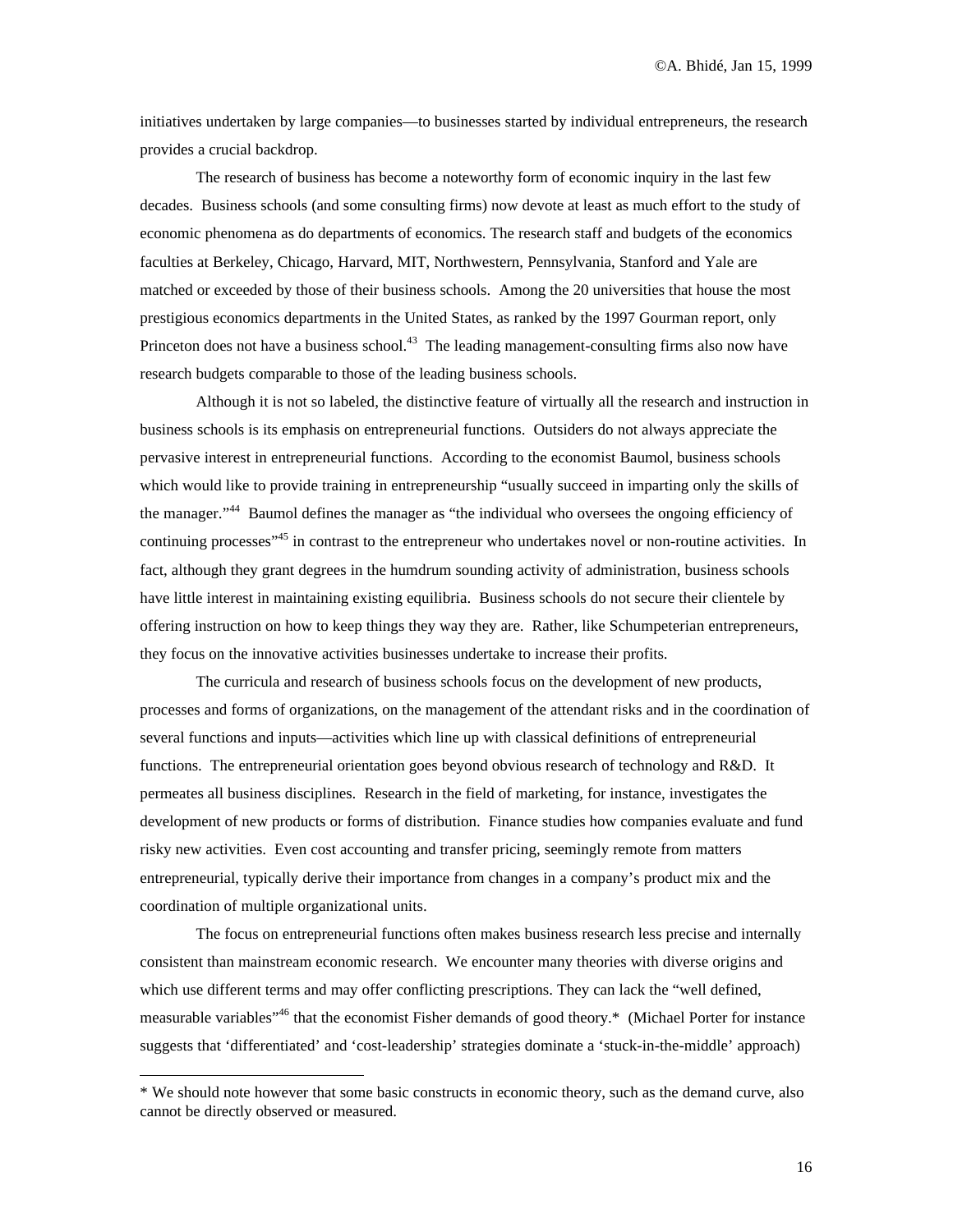Although it is sometimes tempting, we should not attribute the imprecision of the constructs found business theories to the gullibility of their consumers or the intellectual sloppiness of their producers. As the consumers seem to instinctively appreciate, some ambiguity is unavoidable in theories concerned with new sources of profit rather than with the analysis of equilibrium conditions. A reliable, precisely defined formula for making a profit is a logical impossibility. Nor can we expect what Fisher calls a "generalizing theory" that "proceeds from wide assumptions to inevitable consequences."<sup>47</sup> Business school theories are necessarily, in Fisher's terms, "exemplifying theories" that "suggestively reveal the possibility of certain phenomena<sup>"48</sup>—that is, they describe what can happen rather than what must happen.

The perception that business schools focus on maintaining the existing order probably derives from their interest in the *routinized* initiatives undertaken by large corporations rather than on new businesses started by entrepreneurs. Large companies, Baumol wrote in 1993, have transformed innovation into a "routine and predictable process" that "lends itself to the humdrum talents of capable managers."<sup>49</sup> In a number of industries, Baumol observes, managers do not rely on "the fortuitous appearance of new ideas." Rather, they "treat the generation of new techniques and, even more, of new products as a *routine*, albeit critical, element of their operations, one that is built into the company's organization and budgeted like any of its other activities."<sup>50</sup>

Companies often prepare "a menu of possible inventions from which the proposed developments are selected by another process that has also been made routine." Baumol cites the example of Eastman Kodak which uses computers to generate "pseudo photographs" with variation in contrasts, brightness, balance of colors and so on. Kodak then polls panels of consumers and professional photographers to decide "which of the computer generated pseudo photographs promise to be the most saleable, and the company laboratories are assigned the task of inventing a film that will yield the desired results."<sup>51</sup>

The focus on routinized initiatives limits the direct applicability of much of business research to individual entrepreneurs who usually start their ventures in a much more ad-hoc way. To illustrate, let us go back to 1938 to visit two young engineers in Palo Alto, California who have pooled \$538 to start their own business. They attempt to craft several electronic products in a rented garage, including a bowling alley foot-fault indicator and a harmonica tuner. Eventually they build an audio oscillator which, without any market research, they price at \$54.40, because according to one of the founders, it reminds them of " $54^040$ ' or Fight!" the 1844 slogan used in the campaign to establish the United States border in the Pacific Northwest. They soon discover that they cannot afford to build the machines at \$54.40. Luckily their nearest competitor is a \$400 oscillator which gives them room to raise prices.<sup>52</sup> Half a century later their business has grown to a worldwide enterprise with over \$10 billion in revenues, called Hewlett-Packard (HP). HP continues its founders' interest in developing new products and lines of business. But, in contrast to William Hewlett and David Packard's early efforts, executives at HP now undertake initiatives methodically: the features, prices, and marketing of new products is now tied to systematic analyses of customer needs, competitive offerings, long-term strategies, financial returns, and so on.<sup>53</sup>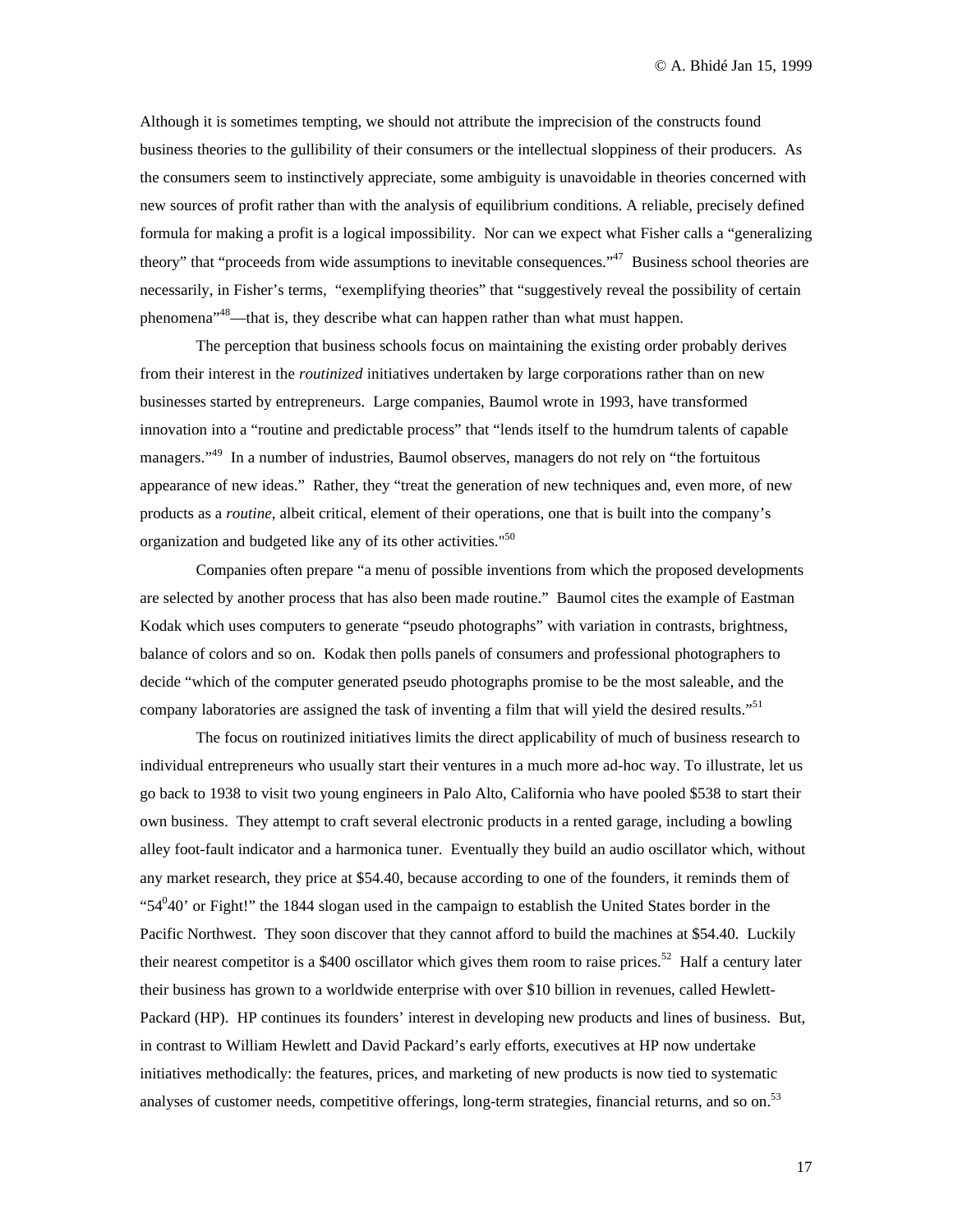Although the research about the decisions faced by executives like Lewis Platt, the current chairman and CEO of HP, does not tell us much about how individuals like Hewlett and Packard start and grow their businesses it can be of considerable indirect help. The knowledge we have accumulated about large-scale enterprise provides reassurance about what a study of individual entrepreneurs could achieve. In contrast to many economic models that treat changes in technology and demand as exogenous random events, business research suggests that we can analyze purposive change. Profitable initiatives aren't always based on chance discoveries. Even when chance provides the starting point for an initiative, it usually takes considerable purposive effort to turn it into a profitable enterprise. We cannot expect (per Baumol's 'Heisenberg' principle) to derive a fool-proof formula or "complete" description for starting a profitable business; but, our accumulated knowledge of initiatives undertaken by large companies indicates a considerable gap between what we now know and what we could learn.

Knowledge developed about large companies provides an invaluable reference point for an empirical study of new businesses. Researchers cannot 'just observe': they need a theory to guide the selection of significant facts. In lieu of a well-developed theory, we can start with the hypothesis that businesses started by individual entrepreneurs are just like the initiatives undertaken by large companies. The differences we actually observe can help us formulate more refined propositions. The comparative analysis leads us to examine the relationship between the improvised approach of individual entrepreneurs and the nature of the opportunities they pursue. It allows us to confront issues of luck and personality head on. We can ask whether and why luck plays a more important role in start-ups than in the initiatives undertaken by large corporations. We can examine the relevance of the innate traits that popularly attributed to entrepreneurs: what distinctive problems and tasks make decisiveness, perseverance, willingness to take risk and so on more important for the entrepreneur than for the large-company executive? Such questions can take us a long way towards demystifying the phenomena.

Besides illuminating an important hidden part of the economy, a comparative analysis provides a fresh perspective on the whole. We gain a broader understanding of the advantages and constraints of companies like IBM and Proctor and Gamble by comparing them to new and fledgling businesses than we might from just studying a sample of large companies. We can analyze the initiatives they specialize in and the degree to which they can – or should – adopt the freewheeling approach of the individual entrepreneur. And, by examining the distinctive roles of new, transitional and mature businesses, we can develop new insights about the process of economic change.

#### **3. STUDIES CONDUCTED**

As mentioned in the preface, I undertook a study of start-ups to help define the contents of a Harvard Business School elective course on new ventures. I sought to identify issues that the largest possible proportion of MBA entrepreneurs would find useful. I could not, however, use *a priori* logic or a few in-depth case studies to select such issues. Ventures started by business school alumni are found in fields as diverse as dairy farming and launching satellites, and they range in size from niche "lifestyle"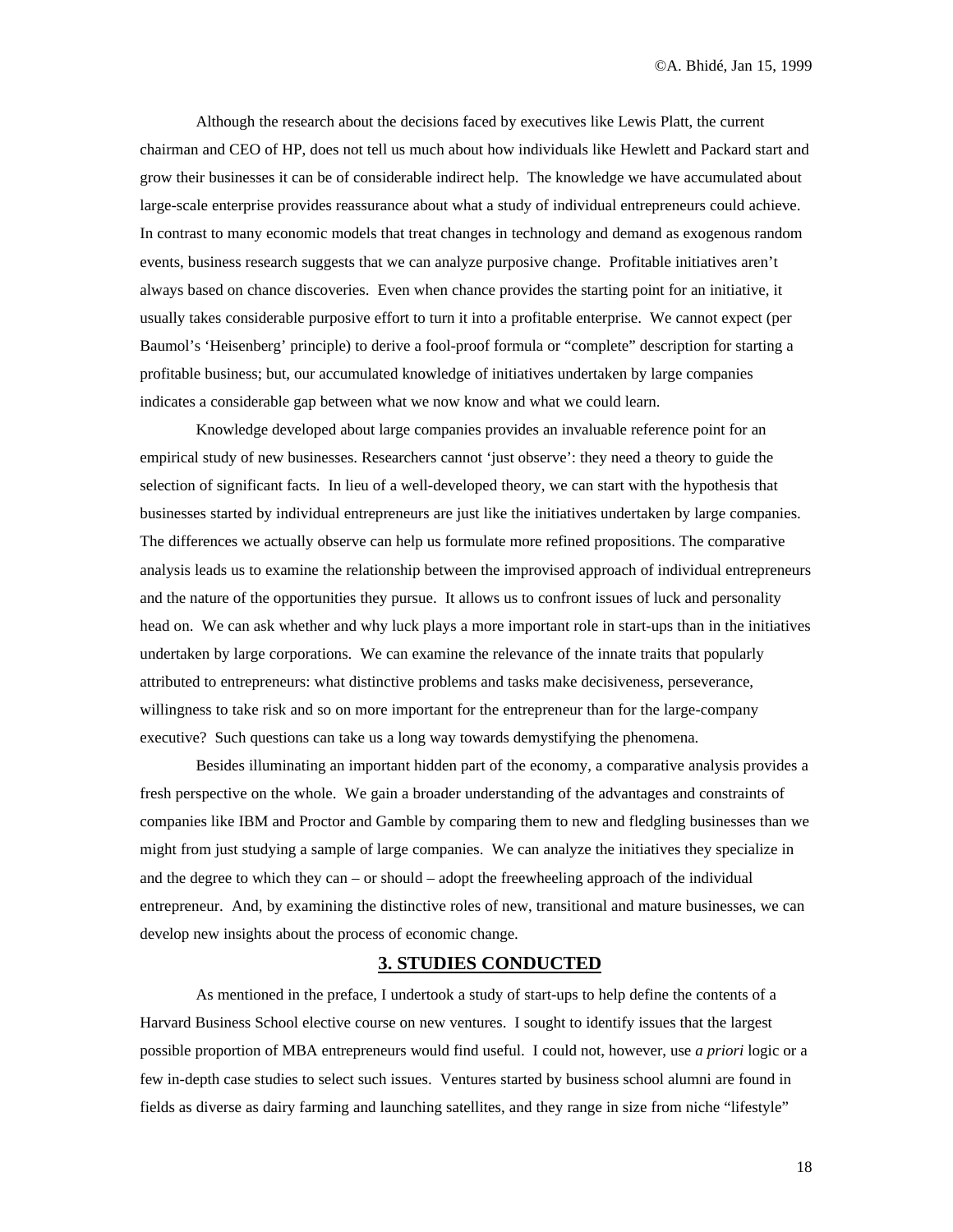businesses to billion-dollar global companies like Intuit. A large sample study was therefore necessary to systematically identify the issues most universally important to this heterogeneous set. But issues derived from the entire population of new ventures or small businesses might not hold much interest for my target audience.

Most startups derive from individuals seeking self-employment rather than the conduct of an entrepreneurial effort to develop new products, markets, technologies, and so on. In 1992, for example, about 21 million businesses filed tax returns in the United States. Seventy-one percent of these returns were from sole proprietors and only 4% reported revenues of more than \$1 million. The typical business apparently starts small and stays small. Although two-thirds of net new jobs in the private sector have originated among small firms in the past 25 years, only a few rapidly growing companies have created these jobs. Duncan and Handler found that only 24% of companies that started in 1985 and surviving in 1994 reported **any** increase in employment. Birch and Medoff estimate that between 1988 and 1992, 4% of all firms—about 350,000 so called "gazelles"—generated 60% of all the new jobs in the United States economy.<sup>54</sup> Thus we may infer that a random sample drawn from the 700,000 or so businesses started each year would be swamped by hairdressers, laundries, and other such marginal businesses. It would not generate useful models for students with high opportunity costs who wanted to start companies. Nor would it advance our understanding of individual entrepreneurs.

Although Birch and others had gathered statistical data on gazelles, there was little reliable research on the hows and whys of their success. In pursuit of breadth (compared to the individual case study approach) and depth (as compared to an analysis of census or survey data), I undertook a farreaching field study of start-ups. With the help of research associates Kevin Hinton and Laura Pochop, I interviewed founders of 100 companies from the 1989 *Inc*. "500" list, a compilation of the fastest growing privately held companies in the United States. The average company on this list of 500 companies had 1988 revenues of about \$15 million, 135 employees, and a five-year sales growth of 1,407%. (**Appendix 1** contains further details including the list of companies and descriptive statistic of the sample.)

 I narrowed my list of prospective interviewees to companies founded in the previous eight years, on the ground that the start-up history of older companies would be more difficult to obtain. The *Inc*. list's requirement of a five-year track record of rapid growth helped eliminate marginal ventures whose stories I believed would not contribute much to my objectives. At the same time, by sampling from a population of 500 companies, I avoided drawing inferences from a few billion dollar "outliers" like Microsoft or Federal Express whose success might be attributed to the extraordinary talent or luck of the founders. The companies I studied—Software 2000, Gammalink and Modular Instruments, to mention just a few—were successes but not household names.

The research was time-consuming. To get start-ups' stories in all their complexity, I conducted face-to-face interviews. Start-ups are characterized by close relationships among financing, marketing strategies, hiring, and control systems that would be hard to capture through a structured mail survey.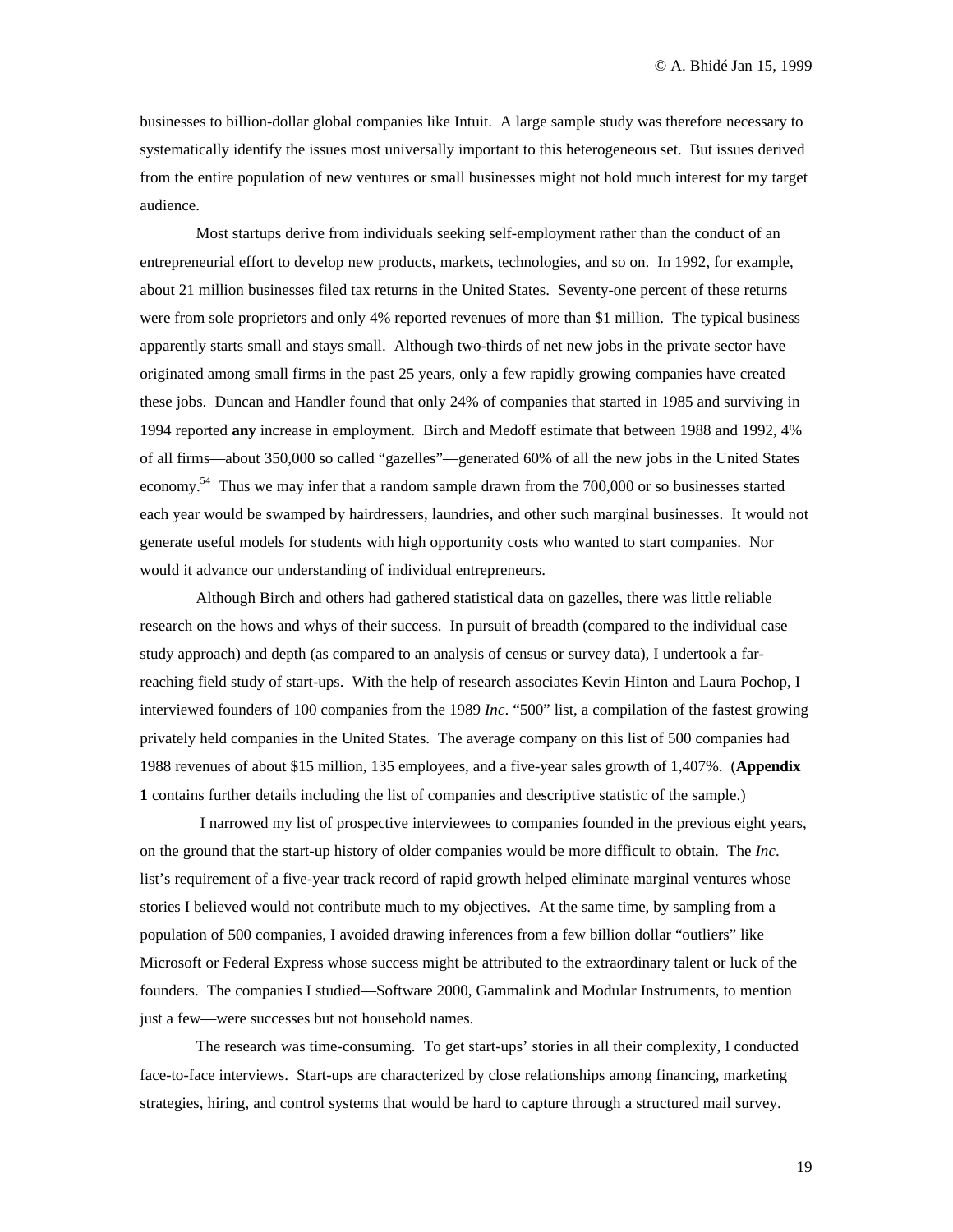Also, since executives of successful companies are inundated with mail surveys, response rates are generally low. Although we had some difficulty in contacting entrepreneurs and scheduling appointments, only a few declined to be interviewed. Each interview lasted from one to three hours. Usually two researchers took handwritten notes, which were then compiled into a single transcript and returned to the interviewees for review.

To my knowledge, this is one of the broadest, most in-depth studies start-ups ever conducted. Whereas other field studies have focused on limited geographic regions or industries, we visited over 20 cities and towns in a dozen states to interview entrepreneurs in a wide range of businesses. Researchers who have undertaken similarly broad samples have relied on mail surveys.

I decided against trying to study an equivalent number of unsuccessful startups. I was, by design, comparing good apples and good oranges—using the "known" attributes of large, well-established corporations to tease out the distinguishing features of what I will call *promising* new businesses. I had to study successful cases because I could not know how to define a promising start-up until I had done the research. As we will see there are important differences between the origins of the *Inc.* companies and the common 'marginal' startup that I had to discover in the course of my study. I was not, it should be noted, trying to explain variations in a predefined population of, say, high-technology start-ups or venture capital backed start-ups.

Moreover, although I do not discuss it in this book, my research also had a prescriptive purpose—I wanted to derive practical lessons about starting new businesses. To the extent that starting a business involves skills that are difficult to codify, I felt that in the first stage of developing a model of good practice, I ought to pay more attention to the "winners." A similar focus on successful practitioners, it may be noted, informs studies of art, music, statecraft, surgery, and other fields involving a high level of skill. Eric Erikson's analysis of leadership, for instance, is derived from studying the lives of statesmen like Gandhi, not of ward bosses.<sup>55</sup> When tennis players seek to improve their games, they turn to videos and observation of champions, not of weekend hackers. Of course, some knowledge of poor practice helps provide a cognitive backdrop for observing good practice. So although I could not identify in advance a suitable control group of failures, I did study and write cases on unsuccessful ventures. Indeed the case studies in the course I taught had almost as many failures as successes.

I am aware that the research approach I have used can only generate plausible hypothesis. As mentioned, this is an exploratory work intended to provide propositions for modification or refutation through more research. My observations and analysis also reflect the theories with which I had prior familiarity. A researcher with different training, say a sociologist, would likely have asked the *Inc.* company founders different questions and seen dimensions of the phenomena that I did not. Here too I hope that this work will encourage a broader inquiry that produces a more complete explanation.

After completing my *Inc.* company interviews I tested the findings, albeit crudely, through some other efforts. I conducted a mail survey of 100 self-employed alumni of the Harvard Business School to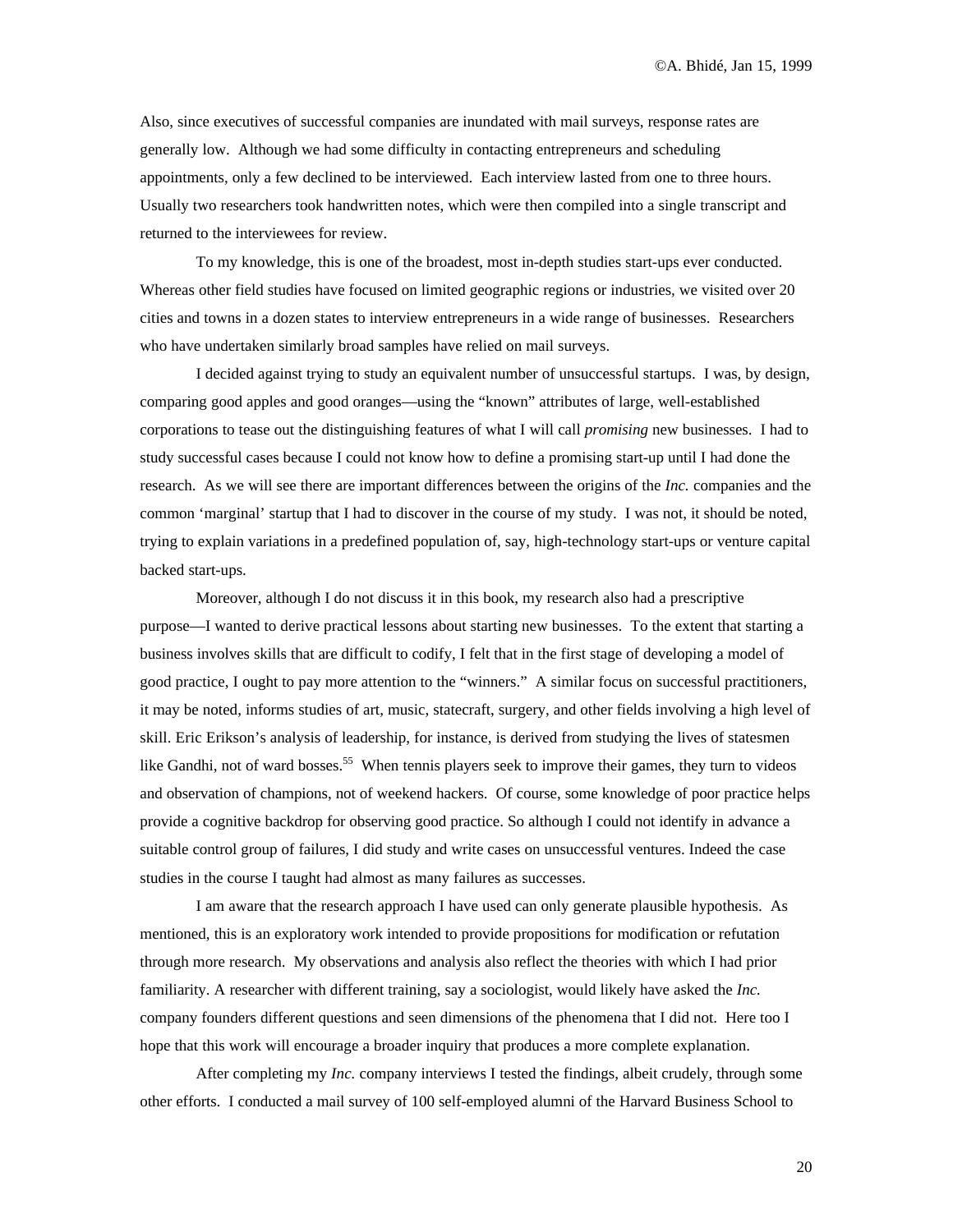see whether the problems faced by the *Inc*. founders would be germane to MBA entrepreneurs. One could reasonably infer that given their opportunity costs, the respondents would not pursue marginal ventures. In contrast to my *Inc*. sample, I did not select subjects on the basis of objective criteria for success. Nevertheless, as described in my note, "The Road Well Traveled,"<sup>56</sup> the experiences of the respondents to our survey turned out to be quite similar to those of the *Inc*. founders. Over several years I also had my students write over 200 papers on successful entrepreneurs. Instead of an examination, the students were required to write a "critical history" of a venture they considered successful: they had to describe the basic story and evaluate the strategies employed and the results obtained. Students were encouraged to interview their subjects rather than rely on secondary data sources; those who did (the great majority) were then required to have the entrepreneurs certify the accuracy of the narrative sections of their paper. Predictably, the papers covered more celebrities (Jan Wenner of Rolling Stone, Scott Cook of Intuit, and Calvin Klein) than I had found in the *Inc*. and HBS alumni lists. (See Appendix 2). The experiences of this group, however, were remarkably similar to the other entrepreneurs I had studied and thus helped corroborate the findings of my interviews and mail surveys.

### **4. CONTRASTS AND QUESTIONS**

My research suggests that like Hewlett-Packard, most noteworthy businesses have unremarkable origins. Their founders face significant capital constraints. More than 80% of the *Inc*. founders I studied bootstrapped their ventures with modest funds derived from personal savings, credit cards, second mortgages, and so on; the median start-up capital was about \$10,000. Only 5% raised their initial equity from professional venture capitalists. Their ventures were improvised—most *Inc*. company founders, like William Hewlett and David Packard, did not spend much time searching for opportunities, doing market research, or writing business plans; they merely replicated or modified an idea they encountered through previous employment or by accident. Lacking a strategy, and sometimes even the goal, for building a long-lived business, they adapted to unexpected opportunities and problems: many stumbles and detours characterized the evolution of their businesses. The *Inc*. companies did not have seasoned professional managers at their helm. Rather they had enthusiastic but somewhat inexperienced founders who personally undertook most of the crucial functions of the business and recruited whomever they could for tasks they were too stretched to perform themselves.

The student papers on successful entrepreneurs and the mail survey of HBS alumni corroborated the widespread prevalence of bootstrapped, improvised start-ups. The founders of now celebrated companies like *Rolling Stone,* Calvin Klein, Waste Management, and Wal-Mart started without much capital, research, industry experience, or top-notch employees. Their ventures did not attain success overnight – it took these companies decades to develop the assets and organizations that eventually made them the leading players in their fields.

New businesses financed by professional venture capitalists represent an exception to the general pattern of gradual evolution. As mentioned in the preface, VC backed start-ups such as Compaq represent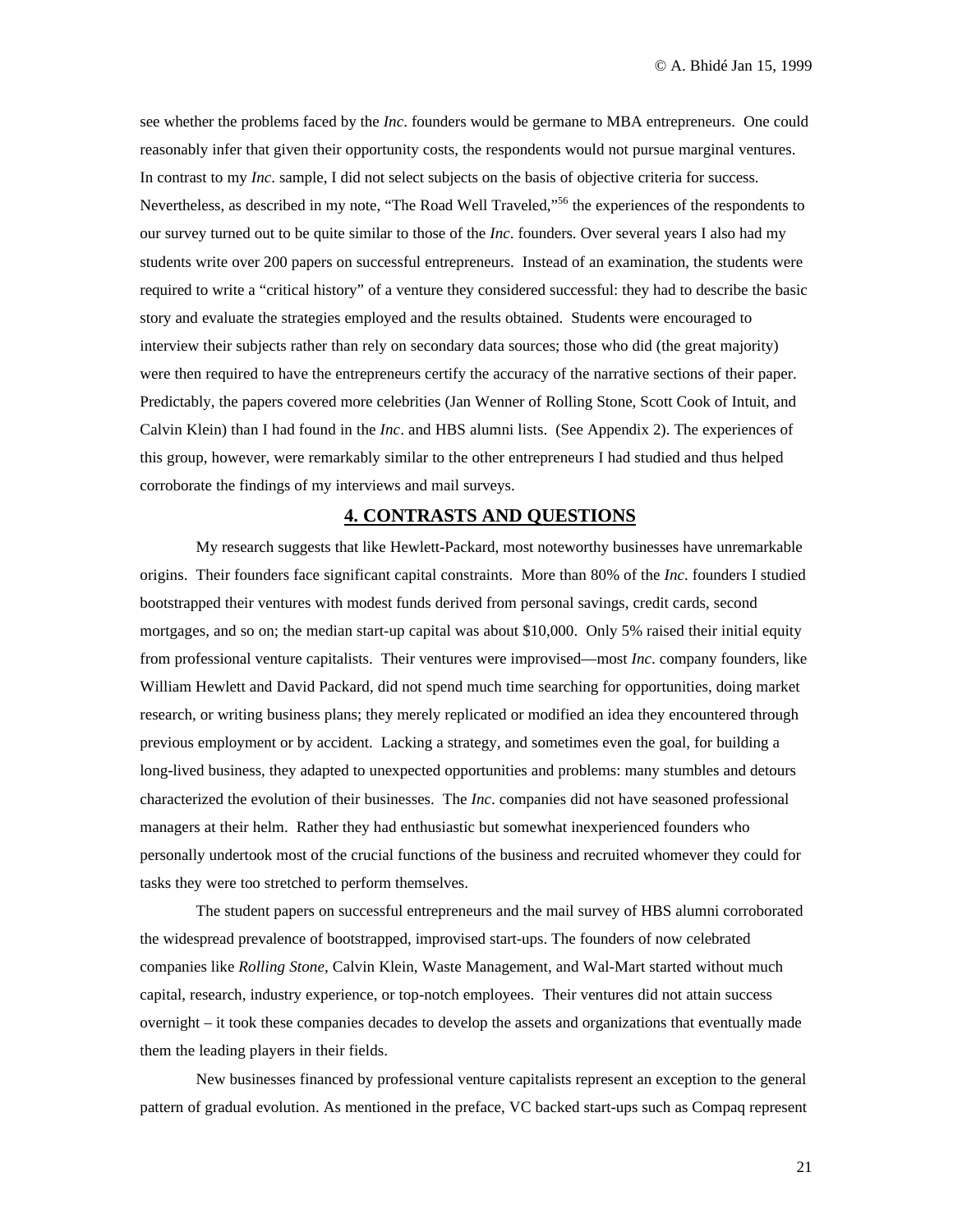an out of the ordinary phenomenon. VCs provide capital to an elite group of entrepreneurs only after careful due-diligence and research. The funds, counsel and connections provided by the VCs, the quality and depth of the founding team, and a unique technology or concept allow these businesses to start out in the place that others take years to reach. They leapfrog into the middle of the investment-uncertaintyprofit diagram (**Figure 1.1**). Sam Walton built a distribution center in 1969, more than two decades after opening his first store. The VC backed office products retailer, Staples, invested in such a facility in its second year. Microsoft took nine years to reach \$50 million in annual revenues; the VC backed Lotus Development Corporation shipped \$53 million of its 1-2-3 spreadsheet its first year.

The VC backed start-up model does dominate in some fields, such as biotechnology and supercomputers, where start-ups have to invest significant capital before they realize any revenues. But in most other fields, the well-funded and carefully planned start-up represents the exception. Even the founders of companies like Cisco Systems, who eventually turn to venture capitalists to secure the funds and managerial expertise they need to grow, start out on credit cards and sweat equity.

These findings raise several questions. Why do most entrepreneurs face such severe capital constraints? Does the small number of VC-backed start-ups indicate some kind of capital market failure? Why do decision-makers in large companies analyze initiatives much more extensively than do most individual entrepreneurs? Does the limited effort devoted by many entrepreneurs indicate an irrational "overconfidence" or, conversely, does the large corporation systematically overinvest in analysis? What distinctive problems does the improvised model entail, and to what degree are boldness, imagination, perseverance and other such qualities important in solving them?

A second set of questions relates to the evolution of improvised start-ups. The transformation of successful VC-backed startups like Compaq into large, established corporations involves relatively few discontinuities; their structures, strategies and personnel have an in built capacity for scaling up. The sharper contrasts between early efforts of entrepreneurs like a Hewlett and Packard, Michael Dell, Bill Gates and Paul Allen and the "mature," multi-billion dollar HP, Dell Computers and Microsoft suggests that the transformation of the improvised start-up into an established company involves more radical and comprehensive changes. What are the underlying factors and mechanisms of this change? What distinctive problems do entrepreneurs face building and growing their businesses that they don't in the start-up phase? Do a different set of skills and traits come into play?

A third set of questions relates to the social consequences and precursors. How is the economic effect of the improvised start-up different from that of the well-planned large company initiative? What environmental conditions influence the relative distribution of start-up and large company activity? Similarly, what are the distinctive economic consequences of the transition from start-up to mature corporation, and what are the factors that facilitate such changes?

#### **5. OVERVIEW**

The three parts of this book correspond to the three sets of questions mentioned above.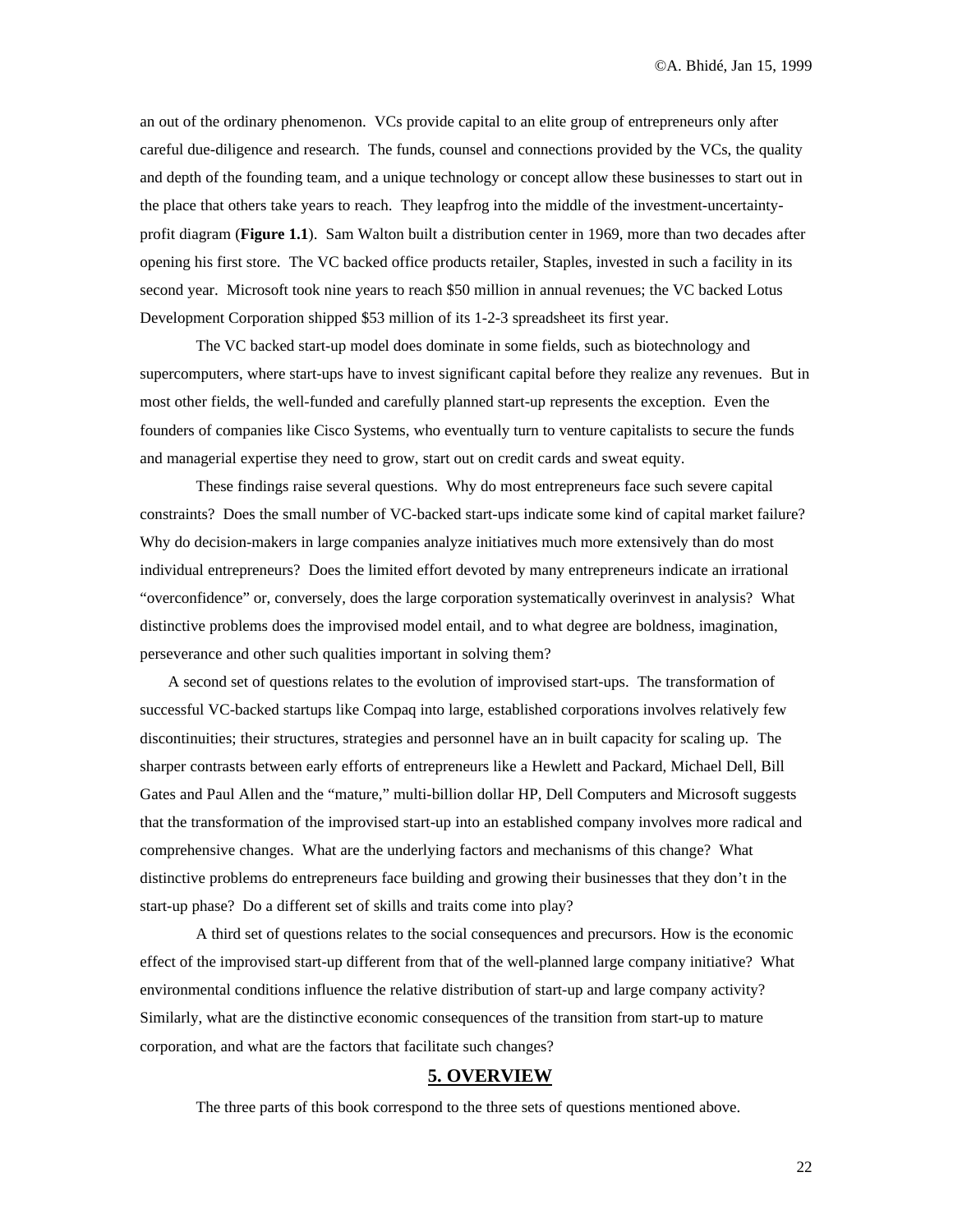Part 1 examines the origins of new businesses. It discusses the following propositions (illustrated in **Figure 1.2**) about promising start-ups:





**Nature of Businesses.** Successful new ventures (like the *Inc.* 500 companies) started by entrepreneurs without novel ideas and significant tend to cluster in the upper left-hand region of the uncertainty-investment-profit diagram. (**Figure 1.1**). They cannot pursue make the up-front investment usually required to undertake projects that hold the promise of large total returns. And, although it may seem counter-intuitive for some readers, high uncertainty (arising from technological change or deregulation, for instance) helps entrepreneurs who start businesses with limited endowments. Although their most likely profit is low, the unusually resourceful, hardworking or lucky entrepreneurs who start businesses in an uncertain field have a small chance of securing a large payoff. And if they don't succeed, bootstrapped entrepreneurs have little to lose financially. In contrast, the founders of businesses with low uncertainty (in lawn mowing or hairdressing for instance) all face a distribution of returns that is tightly clustered around a mediocre average.

 $\overline{a}$ 

<sup>\*</sup> I limit the use of 'human capital' here and in subsequent discussions to the skills, knowledge, reputations and so on that an individual acquires and demonstrates through experience and education. I do not include the latent or innate talents for which there is no ex-ante objective evidence.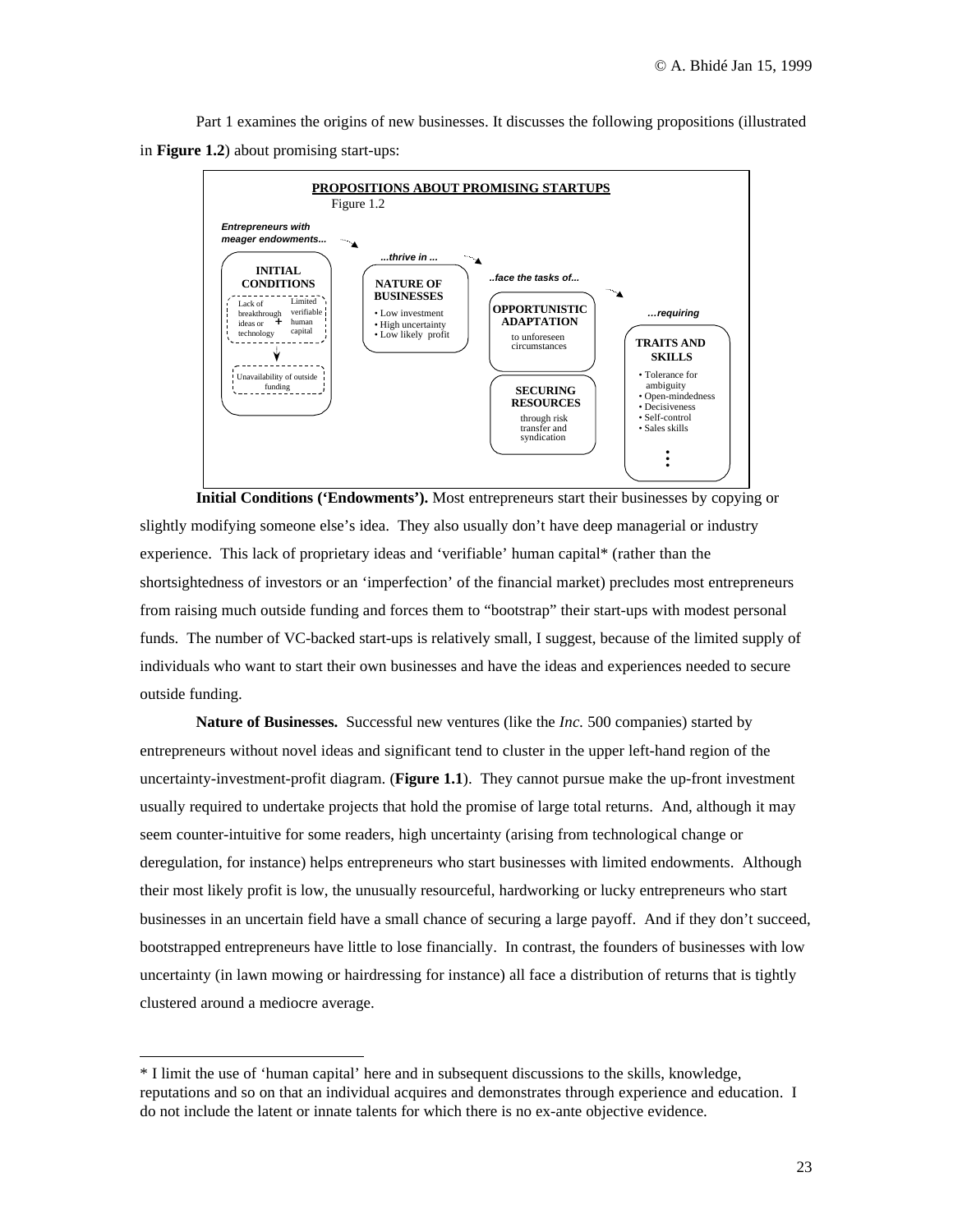**Opportunistic Adaptation.** Entrepreneurs who start uncertain businesses with limited funds have little reason to devote much effort to prior planning and research. They cannot afford to spend much time or money on the research; the modest likely profit doesn't merit much; and, the high uncertainty of the business limits its value.

Sketchy planning and high uncertainty requires entrepreneurs to adapt to many unanticipated problems and opportunities. One entrepreneur likens the process of starting a new business to jumping from rock to rock up a stream rather than constructing the Golden Gate Bridge from a detailed blueprint. Often, to borrow a term from Elster's<sup>57</sup> discussion of biological evolution, entrepreneurs adapt to unexpected circumstances in an "opportunistic" fashion: their response derives from a spur of the moment calculation made with the intention of maximizing immediate cash-flow. Capital-constrained entrepreneurs cannot afford to sacrifice short term cash for long term profits. They have to play rapid-fire pinball rather than a strategic game of chess.

**Securing resources.** Entrepreneurs face a difficult problem in convincing customers, employees, credit, and other such resource providers to take a chance on their startups. They have no track record, and without a capital base, they cannot underwrite others' risks. Bootstrapped entrepreneurs cannot, for instance, offer credible money back guarantees to customers, employment contracts to recruits, or collateral to banks. Instead, they syndicate or transfer risks to others. They undertake an extensive search for parties whose interests, values, and decision-making processes predispose them to taking a chance on a startup. They offer special deals to their first resource providers to compensate them for the risk of being the guinea pig. They frame the trade-offs—usually through face-to-face selling—persuasively, by accentuating the positives and downplaying the risks others face.

**Traits and Skills.** Starting an uncertain business requires an high *tolerance for ambiguity*. Entrepreneurs have to confront fluid, rapidly changing situations where they cannot anticipate the nature of the outcomes, let alone assess their probability distributions. A high tolerance for financial loss does not however significantly influence the propensity to start ventures where entrepreneurs do not invest much capital or face high opportunity costs for their time.

Chance events and serendipity naturally play an important role in uncertain, improvised startups, but so does the entrepreneur's capacity to overcome the challenges such ventures entail. Entrepreneurs who effectively adapt to unexpected problems and opportunities and persuade resource providers to take a chance on their startups can influence their luck. In businesses that lack differentiating technologies or concepts, personal traits such as open-mindedness, the willingness to make decisions quickly, the ability to cope with setbacks and rejection, and skill in face to face selling help differentiate the winners from the also-rans. Overall, the reality of bootstrapped businesses does not bear out the popular image of an entrepreneur as an irrational, overconfident, risk-seeker. Quite the contrary. Entrepreneurs can pursue 'heads-I-win, tails-I-don't lose' opportunities because they are less prone than average to irrational ambiguity aversion and they have a talent for exploiting the cognitive biases and defects of other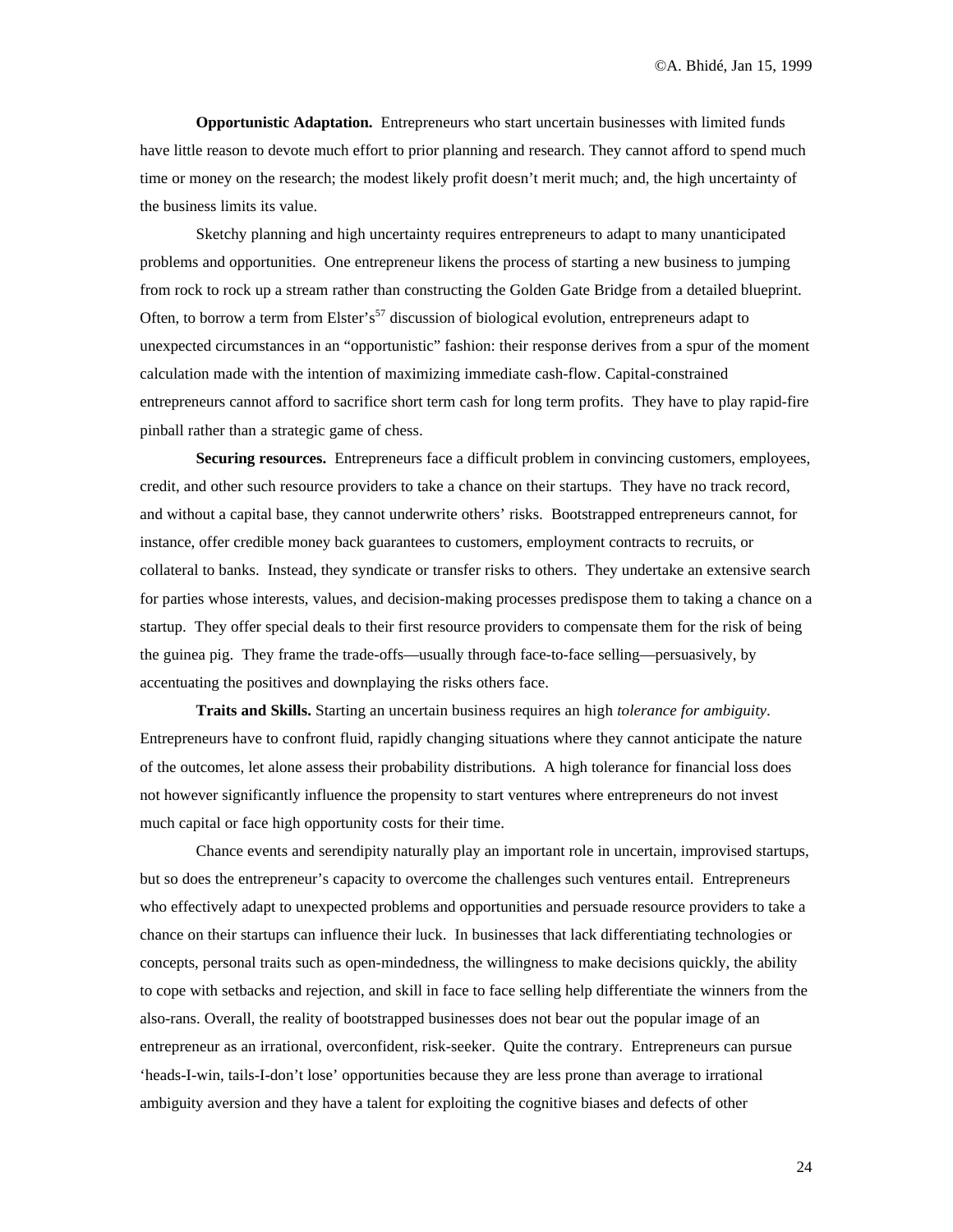**CORPORATE**

individuals. They require exceptional self-control; they may have to tolerate difficult customers with unreasonable demands and focus on winning orders rather than arguments.

Large companies undertake different kinds of initiatives and follow a more systematic approach. Employees who initiate new projects have access to significant funds but are subject to extensive scrutiny by internal control systems. Initiatives whose payoffs are too small to cover the costs of evaluation and monitoring therefore get screened out. Advocates of new initiatives conduct extensive research and formulate detailed plans in order to secure approval. This creates a bias against projects whose uncertain nature makes it difficult to research the risks and returns. And, prior planning and relatively low uncertainty reduces the need for opportunistic adaptation after the project has been launched.

Large companies can leverage their capital and reputations to secure customers, employees and other resources for their initiatives. They can underwrite others' risks and they can signal their commitment to the initiative by putting their capital their reputations on the line.

Unlike the bootstrapped startups whose success depends on the innate skills and capabilities of one or two individuals, the success of an initiative undertaken by a large company turns on the joint efforts of many individuals and functions. The soundness of the initial idea also plays an important role; after the fact adaptation cannot make up for basic initial flaws.

**PROMISING**

#### **PROMISING STARTUPS VS. INITIATIVES OF LARGE CORPORATIONS**

Table 1.1:

|                                             | PRUMISING<br><b>STARTUPS</b>                                              | LUKPUKAIL<br><b>INITIATIVES</b>                                                  |  |  |
|---------------------------------------------|---------------------------------------------------------------------------|----------------------------------------------------------------------------------|--|--|
| <b>Endowments and</b><br><b>Constraints</b> | Lack of Novel Ideas and<br>Experience Severe Capital<br>Constraints       | Ample capital but subject to<br>extensive checks and balances                    |  |  |
| Nature of                                   | Low investment and likely profit; high                                    | High investment and likely profit;                                               |  |  |
| <b>Opportunities</b>                        | uncertainty                                                               | low uncertainty                                                                  |  |  |
| Reliance on                                 | Extensive adaptation, limited prior                                       | Extensive prior planning and                                                     |  |  |
| <b>Adaptation</b>                           | planning and research                                                     | research, limited adaptation                                                     |  |  |
| <b>Securing</b>                             | Entrepreneur transfers or syndicates risk                                 | Firm ( <i>i.e.</i> shareholders) underwrite                                      |  |  |
| <b>Resources</b>                            | to resource providers                                                     | risks, signal commitment                                                         |  |  |
| <b>Differentiating</b><br><b>Factors</b>    | Entrepreneur's personal capacity to<br>adapt, persuade resource providers | Joint effort of many personnel and<br>functions; soundness of initial<br>concept |  |  |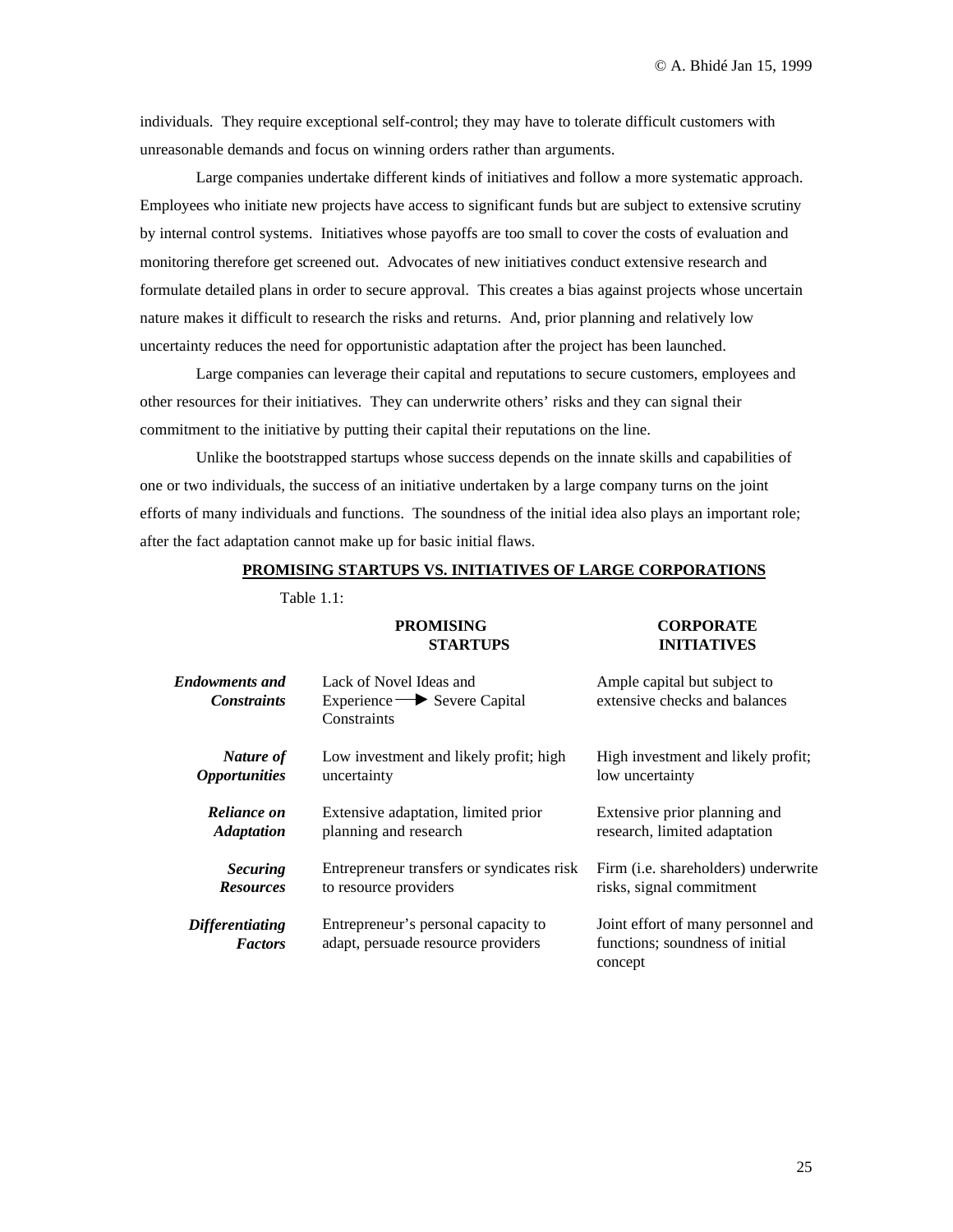

The improvised startups of the capital constrained individual and the carefully planned investments of companies like IBM that run into hundreds of millions of dollars represent the bookends of entrepreneurial initiatives (see **Table 1.1**). Other firms and individuals have an in-between evaluation process and access to capital. As indicated in **Figure 1.3**, they usually fall along the diagonal space in the investment-uncertainty-profit diagram. Few individuals or companies have access to the resources needed to undertake projects, in the upper right region of the diagram, that are both large and highly uncertain. Projects in the bottom left hand region, which are small and uncertain, have marginal returns and little economic significance.

Part 2 examines why only some new businesses grow into large long-lived corporations. According to some models (for instance, in Nelson and Winter's theory) luck plays a central role in the evolution of firms—from many startups in an industry, the field gets successively narrowed to a few survivors through a more or less random process. Another theory, popular in the entrepreneurship field, seems to suggest that startups naturally pass through successive stages of growth, provided the entrepreneur is willing to delegate authority to subordinates.

Both explanations seem inadequate in view of the substantial differences between a typical startup into a large corporation. Large companies derive their profits from many tangible and intangible assets such as their patents, know how, production facilities, brand names, customer relationships and access to distribution channels. They have deeply embedded mechanisms to coordinate their many assets and activities. They serve large markets. The profitability of many new businesses in contrast depends on the personal efforts of the entrepreneur or sometimes, one or two products. The relatively narrow range of assets and activities limits the need for coordination mechanisms in startups. And they serve small, niche markets.

Bridging the gap between the fledgling enterprise and the large corporation requires more than just chance or the willingness to delegate tasks. As illustrated in **Figure 1.4**, entrepreneurs who build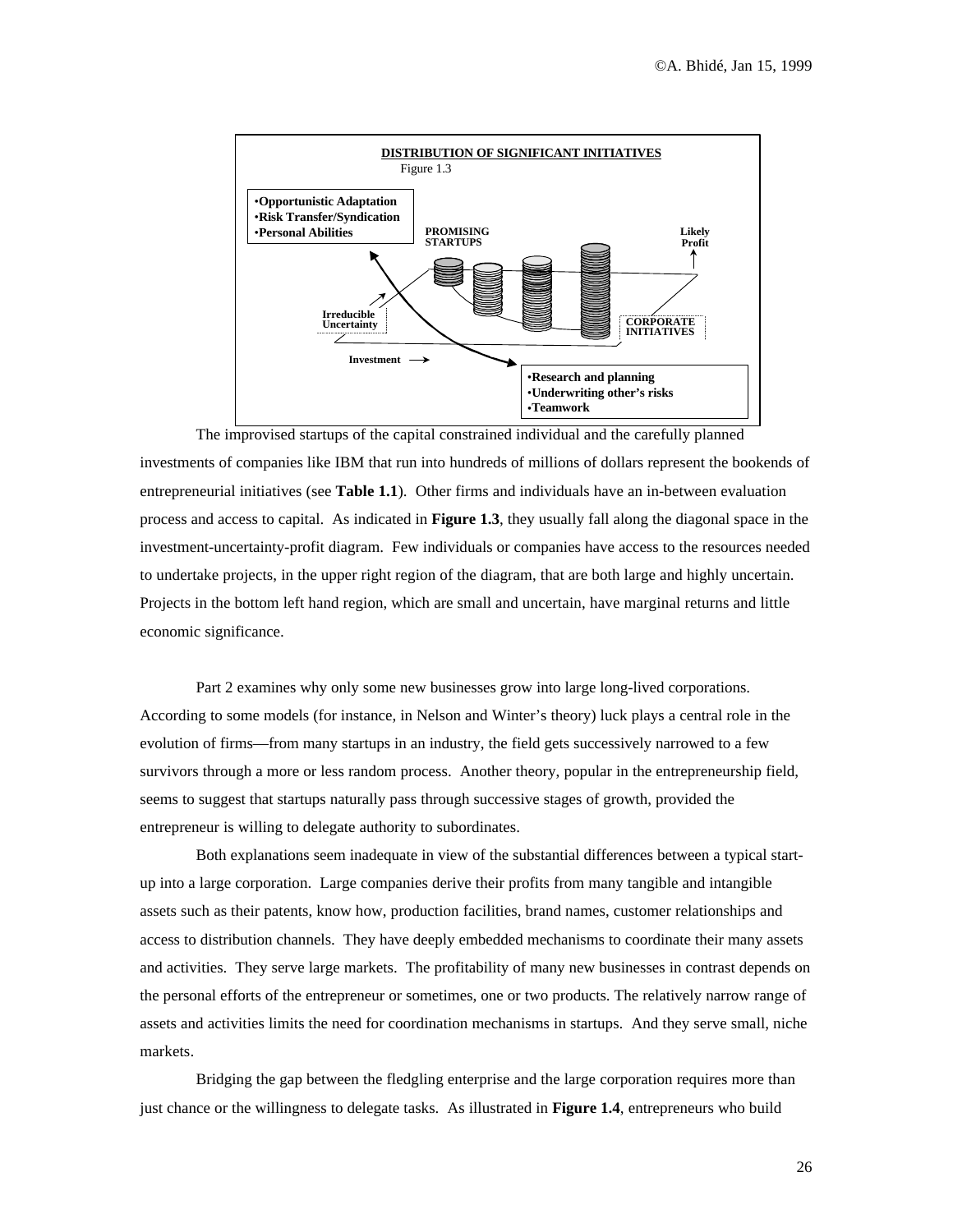large and long-lived businesses, make substantial changes in the types of initiatives they pursue and the tasks they perform. The small, heads-I-win-tails-I-don't-lose opportunities used to launch the business give way to a multi-faceted, multi-period program to develop a portfolio of assets and coordination mechanisms and to enter larger markets. In other words, entrepreneurs migrate the initiatives they undertake from the upper left hand corner of the uncertainty- investment-profit diagram, towards the lower right hand corner.

The effectiveness of a program of initiatives to build a large business depends on the degree to which the individual initiatives complement each other. In order to realize 'complementarity' or 'synergy' of investment and effort, entrepreneurs adopt a strategic approach instead of relying on opportunistic adaptation. They have to define and articulate ambitious long-term goals. They formulate general rules (a 'strategy') to guide their firm's investments and efforts. And they translate the general rules into specific choices.

An entrepreneur's willingness and capacity to follow a strategic approach turns on a broader set of skills and traits than are necessary in the start-up stage. For instance, as previously mentioned, entrepreneurs usually have little to lose when they start a business; the willingness to bear personal risk often becomes a significant factor, however, in building and growing one. The small number of entrepreneurs who have this broader set of qualities and the desire to undertake a different set of tasks limits the number of start-ups that evolve into large corporations.

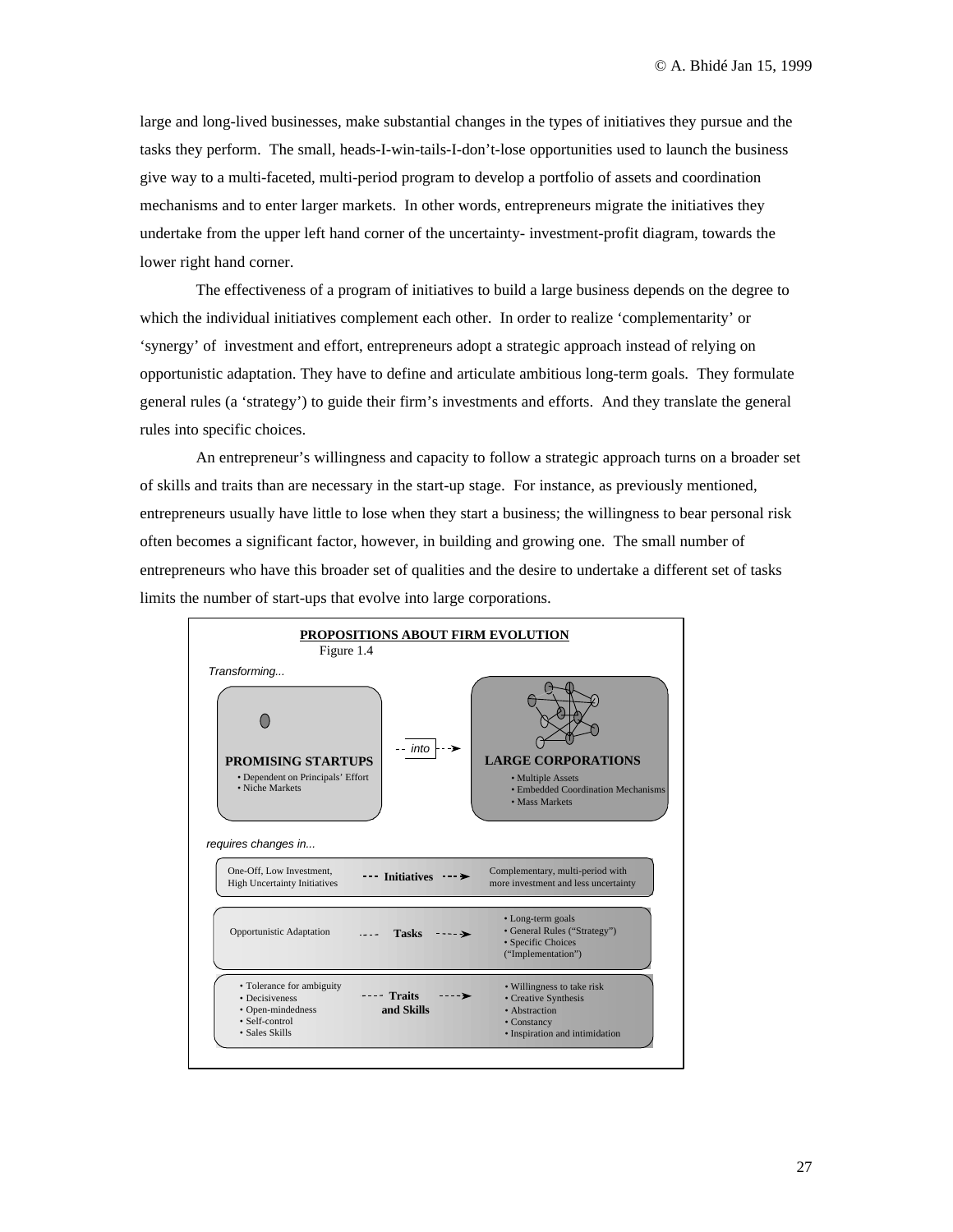Part 3 places the evolution of new business in its broader economic and social context. I discuss the economic significance of startups and the factors that determine the supply and demand for individual entrepreneurship. In the popular view, startups (or fast-growing owner-managed companies) and large corporations represent competing forms of economic organization. I argue that entrepreneurs and large companies have a symbiotic relationship; in pursuing different kinds of opportunities for themselves, they play distinct and often complementary social roles. I also discuss the factors that determine the level of startup activity. The recent popularity of individual entrepreneurship derives in part from a belated recognition of their role—they have always accounted for about half of economic activity. These changing perceptions aside, individual entrepreneurs have also increased their actual share of economic activity, as large corporations have withdrawn from activities they were unsuited to perform. They have also benefited from changes in technology, public policies, and the social climate. We should, however, avoid making the error Schumpeter and Galbraith made of assuming that the current trajectory will continue forever. Small, virtual corporations aren't going to take over the world, causing the Justice Department to lay off its anti-trust lawyers—witness Microsoft. Moreover, large corporations will eventually complete their retrenchment and the underlying trends favoring startups may reverse themselves.

 I conclude with a discussion of unanswered questions. My work has been, of necessity, exploratory. Although we are surrounded by entrepreneurs, their world remains a terra incognita. I have tried to provide rudimentary maps and outlines for this largely unexplored territory. Considerable refinement and detail needs to be added to make our knowledge of individual entrepreneurs comparable to that of the world of large companies. Such an enterprise, I will suggest, requires realistic expectations about the evidence that can be marshaled to address the critical questions about starting and building new businesses and a careful synthesis of the analytical tools and knowledge derived from many disciplines.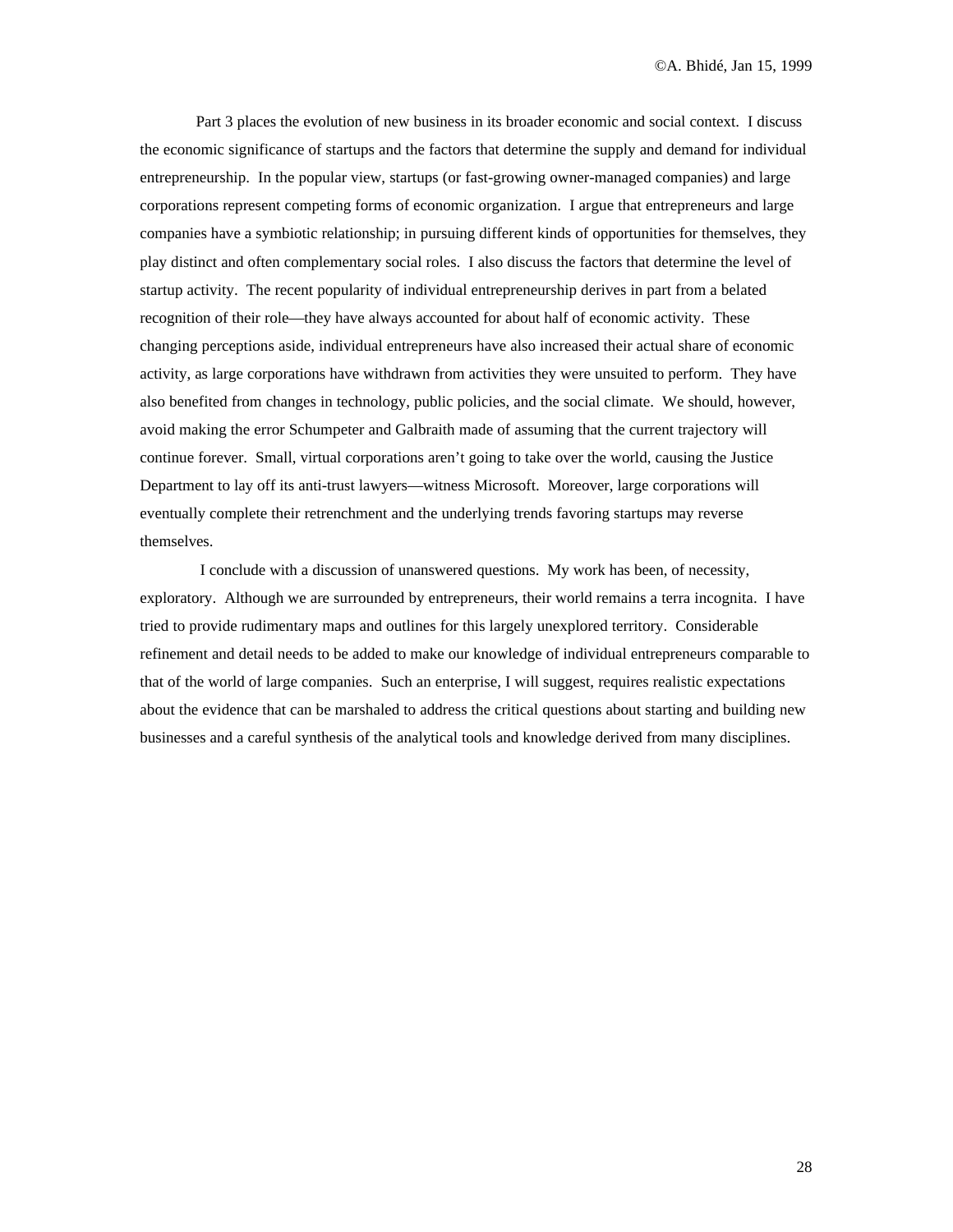## **PART 1**

## **THE NATURE OF PROMISING STARTUPS**

The following chapters contrast 'promising' startups, exemplified by the *Inc.* 500 companies, with the following types of ventures: *corporate* initiatives, undertaken by large, public companies, such as new product launches or entry into new markets; *marginal* startups—the many small proprietorships which have little prospect of attaining significant size or profitability; *VC backed* startups—businesses like Compaq and Intel launched with funding from professional venture capitalists; and, 'revolutionary' ventures which incorporate a significant large scale innovation like the launch of Federal Express and Motorola's Iridium project.

The categories represent noteworthy archetypes rather than a comprehensive taxonomy. They exclude, for instance, startups funded by ad-hoc syndicates of wealthy individuals (the so-called 'angel' investors), the initiatives undertaken by 'transitional' businesses (sometimes with VC funding), or by large privately held companies. I have chosen the archetypes with two goals in mind. Comparing promising start-ups to some clearly different types of initiatives highlights the attributes that distinguish an otherwise heterogeneous population of new businesses. The comparison also helps us build a comprehensive map of the 'normal' features of entrepreneurial activity. For instance, the extraordinary features of revolutionary startups like Federal Express—and the poor returns of marginal businesses – suggest (see **Figure 1.5**) an inverse relationship between the initial investment and irreducible uncertainty of most economically noteworthy initiatives. Similarly a comparison of promising, VC-backed and corporate initiatives indicates why prior planning increases and reliance on opportunistic adaptation decreases along the uncertainty-investment curve.

#### **Terms and Assumptions**

Following common usage, I call individuals who start their own businesses as *entrepreneurs* as. Theorists attribute a variety of functions to entrepreneurs such as coordination, risk-taking, innovation and arbitrage. I will examine whether and how their risk taking, innovation, coordination and so on actually affects their starting and nurturing businesses. I refrain from debating which of these roles are truly 'entrepreneurial'.

For brevity, I frequently refer to large, well-established companies, as *corporations*, even if from a legal point of view a corporation may have only one employee and no fixed assets. To distinguish the decision makers in corporations from entrepreneurs I refer to them as *executives* or *managers,* even though they play an important entrepreneurial role.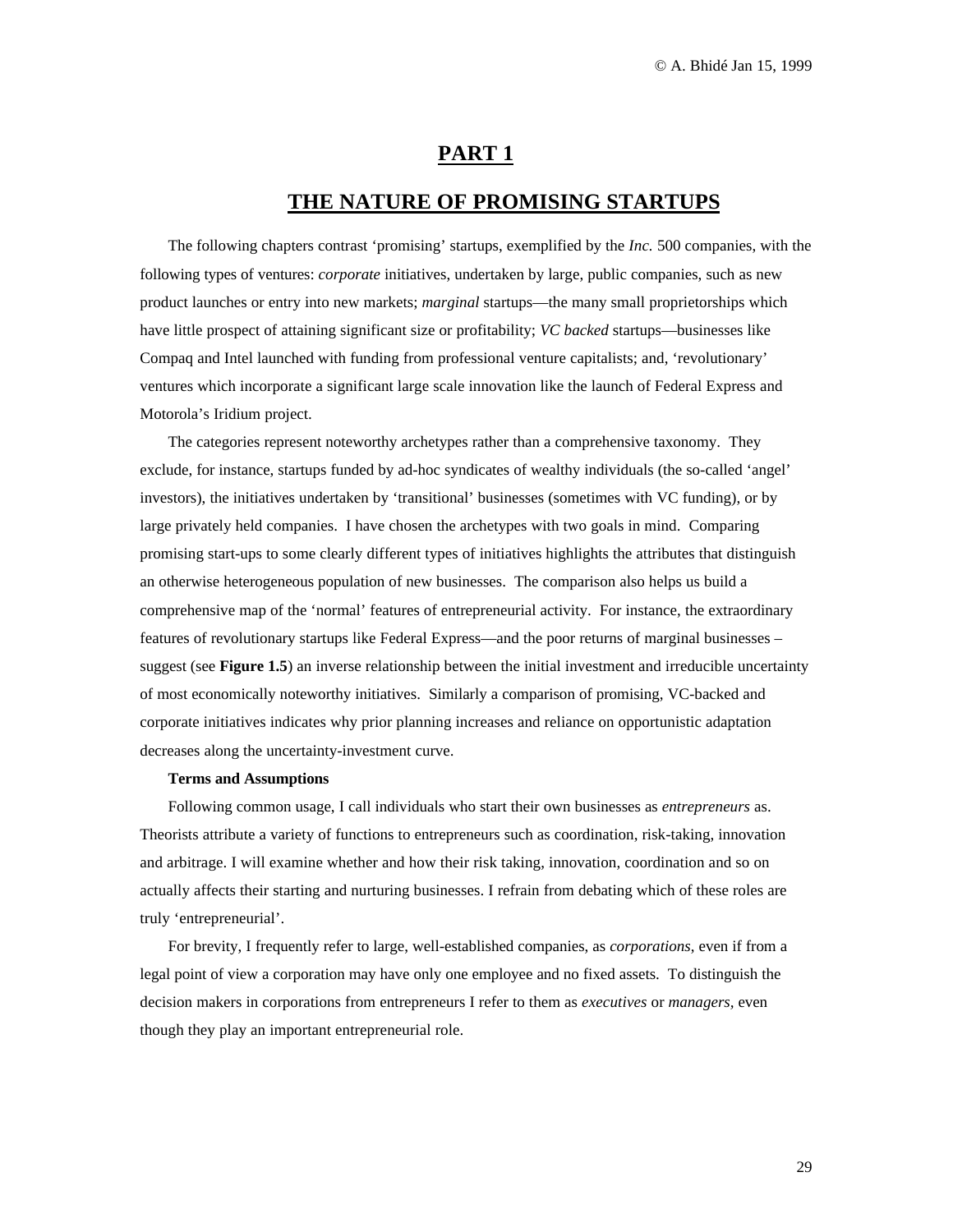New *initiatives* refer to conscious efforts undertaken to generate new sources of profit that may or may not succeed. They do not include accidental discoveries of new technologies, oil deposits or other



such valuable assets.

 $\overline{a}$ 

My use of the terms in the investment-uncertainty-profit diagram involves the following nuances whose significance will become clear through concrete examples in subsequent chapters.

Initial or up-front *investment* refers to the irreversible commitment of funds, time, reputation, or other resources that the individual or firm undertaking the initiative makes with the expectation of earning a return.

*Uncertainty* refers, per Frank Knight's 1921 definition, to unmeasurable and unquantifiable risk. Uncertainty, which may be contrasted with the precisely quantifiable risks of betting on a coin toss or roulette wheel, bears a close relationship to 'ambiguity' and 'fuzzy probabilities' discussed by Camerer in 1995.<sup>58</sup> Entrepreneurs who undertake uncertain initiatives face a wide spread between desirable and undesirable outcomes, but they cannot quantify the odds they face or even fully anticipate the possible results.\* And, the uncertainty is *irreducible* to the degree it cannot be resolved without actually undertaking the initiative by prior testing or research

Uncertain initiatives do not necessarily involve novel or pioneering efforts. NASA's meticulously planned Apollo 11 mission in 1969 which first put a man on the moon, had less uncertainty for instance than a hitchhiker's journey from New York to San Francisco. Similarly, the potential loss depends more on the initial investment in an initiative than on its uncertainty; we can have a large spread between good and bad outcomes, without the 'worst' outcome involving significant financial loss.

Likely *profit* refers to an objective 'best-guess' of the value of the cash flows expected from undertaking an initiative. The construct has three noteworthy features. It is not a 'probability weighted' estimate and excludes feasible but unlikely outcomes. Bill Gates and Paul Allen may have been convinced

<sup>\*</sup> George Wu suggests that "a decision under uncertainty is a situation in which many experts arrive at different subjective probability estimates of the outcomes." Ghemawat offers a similar definition for 'ambiguity'. (Ghemawat (1991) p. 129-130)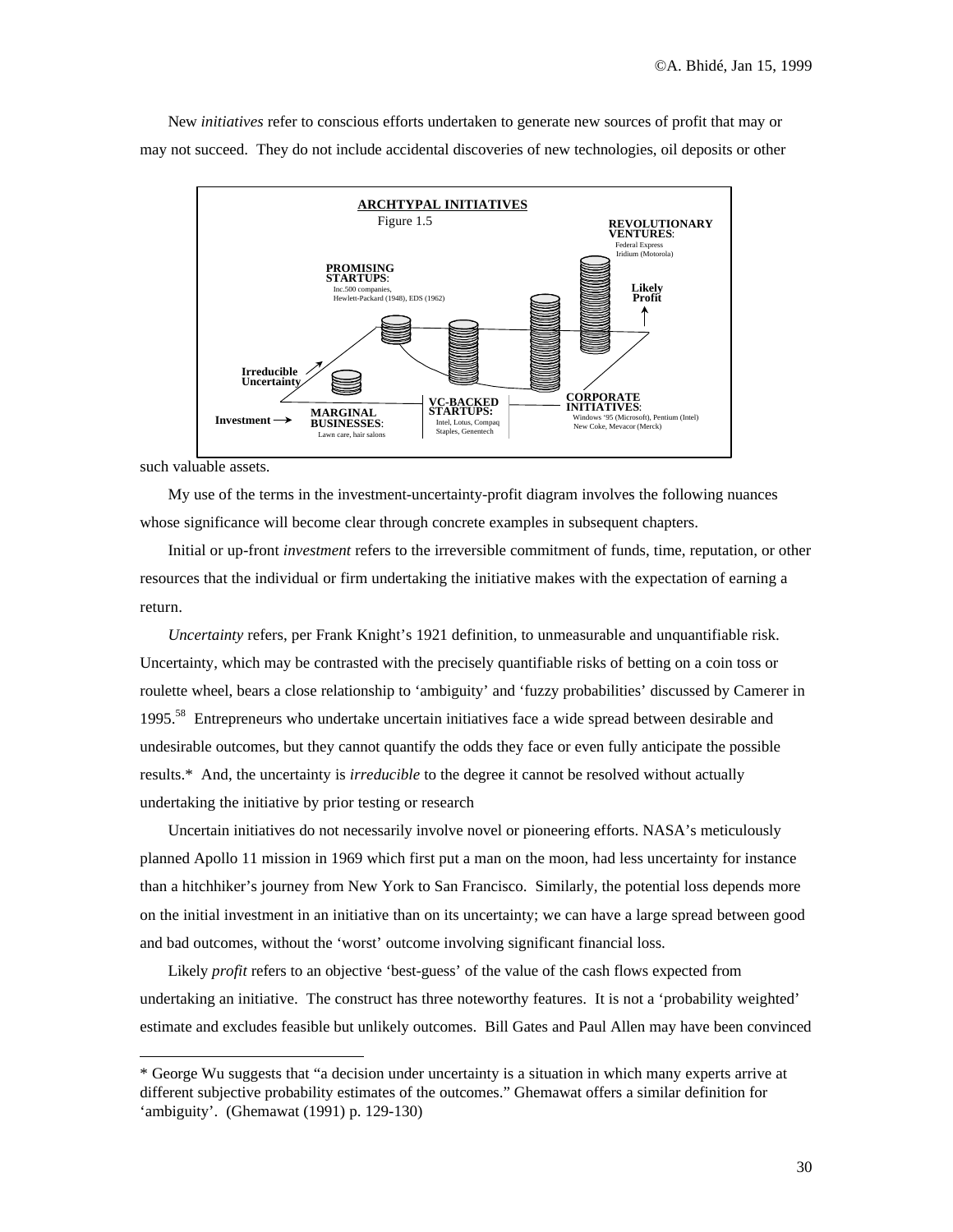that writing a BASIC for the Altair in 1975 was a stepping stone to a multi-billion dollar software enterprise; but, although this outcome was possible, an informed, objective observer would not have identified this as the most likely case.

Likely profit excludes the investment made; a project to develop an oil field in the North Sea may have large total expected cash flows but a very small 'net' present value, after capital outlays are taken into account. And, it refers only to the value derived from undertaking the initiative. For instance, if an oil company owns reserves which it could sell for \$X, but chooses to develop the field itself, with the expectation of generating  $Y$  then we would attribute only  $Y - X$  to the development effort.

I will assume (following Knight's analysis) that profitable initiatives (in contrast to lucky discoveries) involve at least some irreducible uncertainty and that large likely profits also require large investments. Bootstrapped entrepreneurs, for instance, cannot objectively expect to make the billions of dollars that flow from mega-oil field or blockbuster drug after commensurately large prior outlays. So references to 'large' or 'small' opportunities, include the initial investment as well as the likely profit.

#### **Structure**

Chapters 2 through 5 focus on promising ventures. Chapter 2 describes how the founders of promising ventures usually start with meager endowments and face significant capital constraints and draws the link between these unpromising initial conditions and the nature of the opportunities they can profitably pursue. In Chapter 3, we will see how and why entrepreneurs usually do not devote much effort to planning and instead rely on opportunistic adaptation. Chapter 4 explores the problem of securing resources (that is, customers and inputs). Chapter 5 discusses the qualities and skills that attract certain individuals to promising businesses and help differentiate the winners from the losers. Chapter 6 contrasts promising start-ups with corporate initiatives in terms of the nature of opportunities pursued, prior planning, approaches to securing resources and the key success factors. Chapters 7 and 8 extend this contrast to VC-backed start-ups and to revolutionary ventures.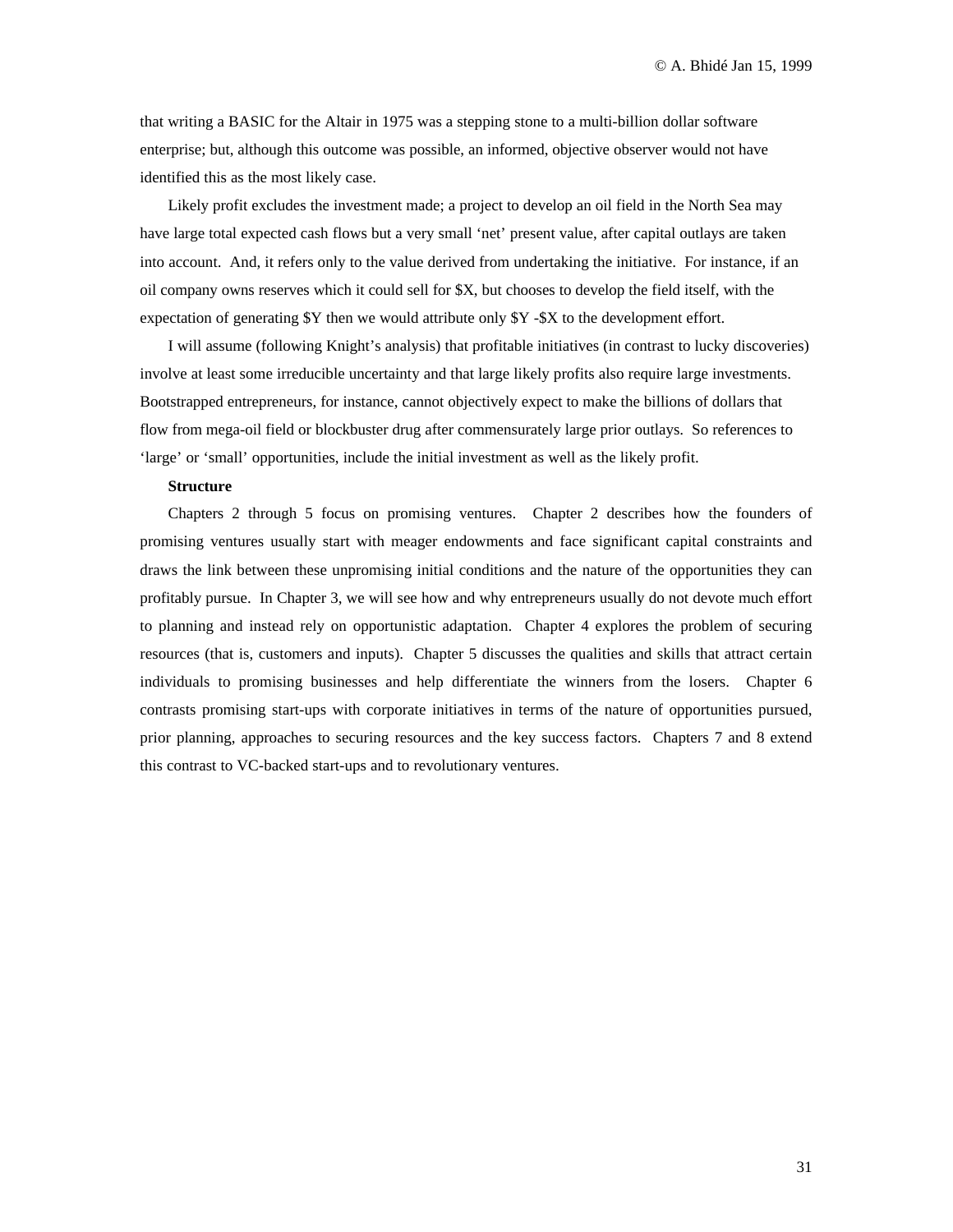## **CHAPTER 2: ENDOWMENTS AND OPPORTUNITIES**

*This chapter discusses the nature of the opportunities that entrepreneurs with meager endowments who start promising tend to exploit. Section 1 describes how entrepreneurs usually launch businesses with mundane ideas and often without much managerial or industry experience. In Section 2, we will see how this lack of valuable intellectual property or human capital leads to severe capital constraints. Sections 3 to 5 discuss the types of opportunities that entrepreneurs with limited capital and undifferentiated concepts can expect to profit from—the market niches most hospitable to start-ups.*

Most new businesses lack any ideas or assets that differentiates them from their competitors. They don't really earn a profit; they merely provide a wage to their proprietors that is set by a competitive market for the proprietors' labor. For many individuals, this wage turns out to be lower than what they could make working for someone else, so they have a powerful incentive to shut down.

Many founders of 'promising' start-ups, such as the *Inc.* 500 companies, also start without novel ideas or scarce assets. Nevertheless, they earn attractive returns: most of the entrepreneurs we interviewed said their businesses had generated a positive cash flow within months of launch. The profitability of their businesses is difficult to estimate—small firms often keep inaccurate financial records and commingle company and personal expenditures. But the capacity of the *Inc.* companies to finance high rates of growth through internally generated funds\* suggest that their profit margins were significantly positive.

How do the Inc. companies, about 90% of whom don't offer a unique product or service, grow so profitably and quickly when most other start-ups struggle to survive? The unusual profitability of the Inc. companies, I will suggest, derives, to a significant degree, from the hospitable nature of the markets they compete in. On the surface, they seem broadly scattered across the economy. The Inc. 500 companies I studied operated in a variety of fields such as pizza chains, trucking, software, SAT preparation, graphic arts, and selling second hand copiers. But a comparison with the overall population of start-ups suggests some fields contain more Inc. companies than others. For instance, the County Data Corporation compiles a list of the twenty most popular fields for start-ups which account for about a quarter of all new businesses formed in the United States.<sup>11</sup> We find little overlap between these popular fields, shown in

-

<sup>\*</sup> Companies on the 1989 *Inc.* "500" list grew their sales, on average, at 169% *per year* from 1983 to 1988. The growth was financed primarily through retained earnings: not only had most of the entrepreneurs I interviewed bootstrapped their ventures with modest personal funds, fewer than a fifth had raised follow-on equity financing in the five to eight years they had been in business. About half had raised bank financing but, reflecting the poor creditworthiness of most start-ups, this had usually been in the modest amounts that could be collateralized by the firm's assets three or more years after start-up. We may reasonably infer that if our interviewees hadn't reached profitability quickly they wouldn't have achieved the growth rates needed to make the *Inc.* lists.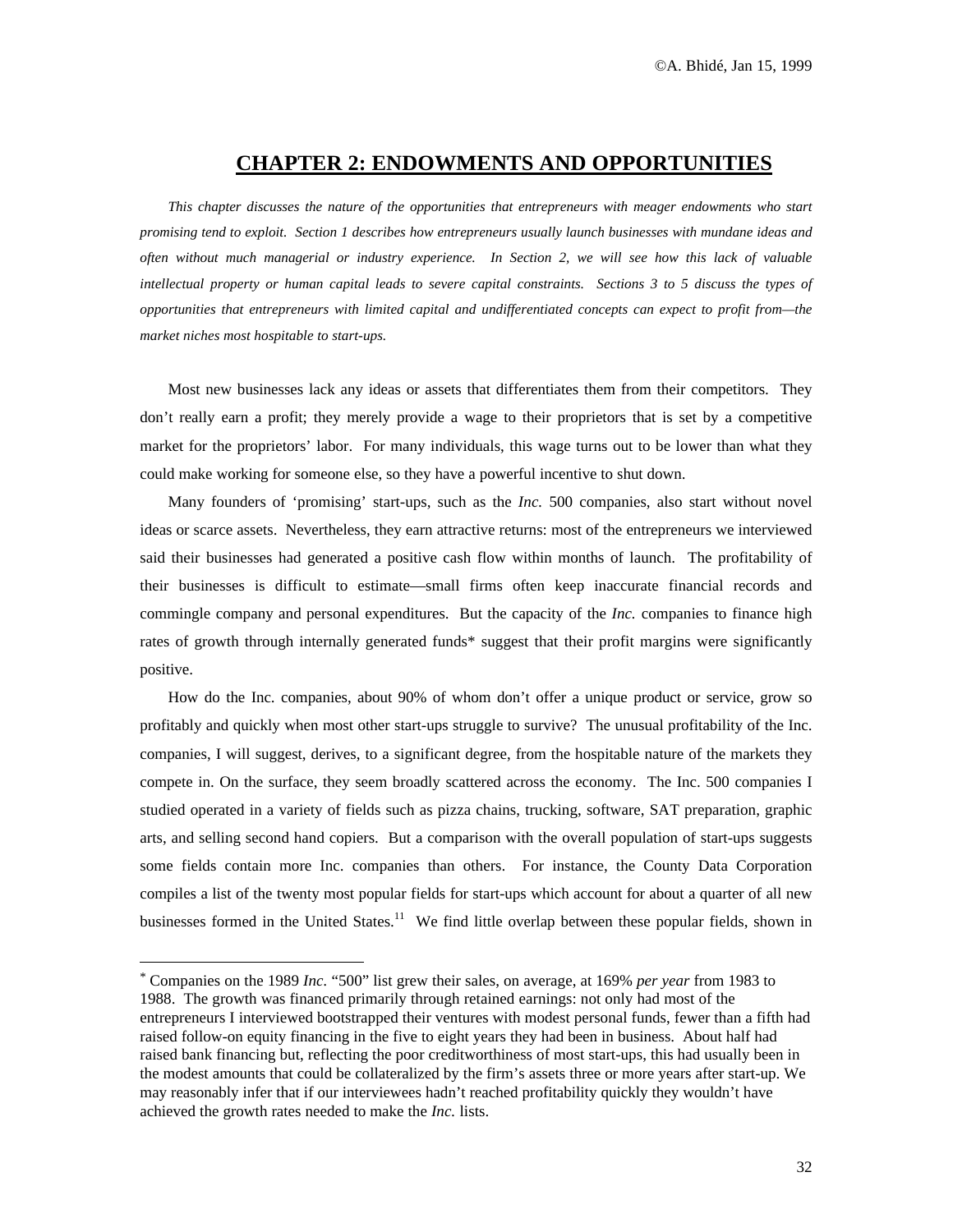**Table 2.1** below, and Inc. 500 businesses. None of the 100 Inc. founders we interviewed (and only two of the several hundred successful entrepreneurs my students wrote papers on) started ventures in cleaning services, beauty salons, arts and crafts, painting, lawn maintenance, and landscape contracting businesses which all belong to the list of top 20 start-ups. Conversely, the top 20 list excludes computer software, which accounted for about 10% of the Inc. companies I studied.

| <b>Type of business</b>                     | Number of<br>start-ups |
|---------------------------------------------|------------------------|
| Construction                                | 24,787                 |
| Restaurant                                  | 22,781                 |
| <b>Retail Store</b>                         | 21,081                 |
| Cleaning services (residential, commercial) | 19,642                 |
| <b>Real Estate</b>                          | 17,549                 |
| Automotive Services and Repair              | 16,158                 |
| Consultant                                  | 13,835                 |
| <b>Beauty Salon</b>                         | 11,762                 |
| <b>Computer Service and Repair</b>          | 11,111                 |
| Designer                                    | 10,676                 |
| Management and Business Consulting          | 9,665                  |
| Arts and Crafts                             | 9,412                  |
| Painter                                     | 9,156                  |
| Lawn Maintenance                            | 8,498                  |
| Marketing Programs and Services             | 8,314                  |
| Landscape Contractor                        | 8,268                  |
| <b>Investment Broker</b>                    | 8,206                  |
| <b>General Contractor</b>                   | 8,137                  |
| <b>Communications Consultant</b>            | 8,022                  |
| Building Contractor (remodeling, repairing) | 7,998                  |

| <b>MOST POPULAR START-UPS, 1996</b> |  |  |  |
|-------------------------------------|--|--|--|
|                                     |  |  |  |

Table 2.1

Source: County Data Corporation

Their limited overlap with popular businesses appears to be a recurring feature of *Inc.* 500 lists, and not just the sample I happened to study. For instance, from the time that Inc. began compiling its lists in 1982, a quarter or more of the companies on the Inc. 500 lists have been in computer related fields—a considerably greater proportion than found in the universe of start-ups. Apparently, start-ups can more easily turn a profit in some fields than in others.

One obvious feature of promising businesses is the low scale needed for their profitable operation. The more subtle factor–and the one which most sharply distinguishes promising ventures from marginal ventures–is that of uncertainty. In particular, we will see, opportunities characterized by two types of uncertainty–deriving from market their and from their dependence on their principals' effort –allow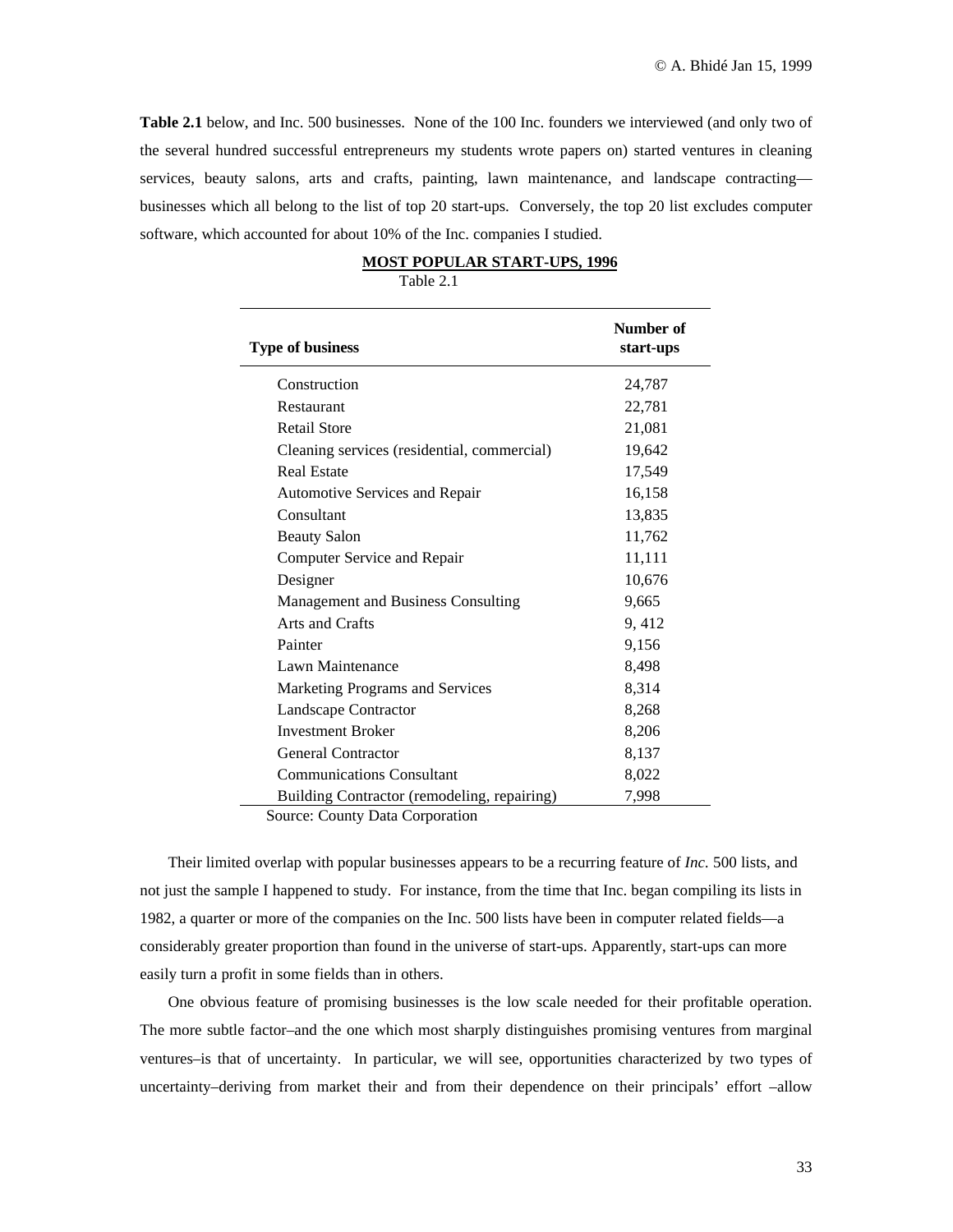entrepreneurs who don't have novel ideas, exceptional training and qualifications, or access to significant funds, a chance to make a profit. The objective, best guess payoff from starting a promising business typically has the same low value as the payoff from starting a marginal business. But, uncertainty introduces a skew into the distribution of profits and creates a small chance that the entrepreneur will earn a large return. (See **Figure 2.1**) 59



#### **1. CONCEPTS AND PRIOR EXPERIENCE**

Promising start-ups bear a remarkable resemblance to the popular new businesses listed in **Table 2.1** both in the ordinariness of their concepts, and in the limited experience and credentials of their founders. As we might expect, the many new businesses started every year in cleaning services, real estate brokerage, lawn maintenance and so on, do not involve any material innovations. The human capital needed to start such businesses is also limited. Starting a beauty salon or acquiring a real estate broker's license may require a modest amount of prior training or apprenticeship; the skills required for lawn maintenance, home cleaning, or painting can be acquired in a matter of days. The limited innovation and investment in human capital needed to start such popular but marginal businesses is only to be expected. The ease of entry makes the businesses popular—and limits their profitability. It is surprising, however, that most successful businesses, like the *Inc*. 500 companies, also do not start with innovative concepts or founders with much significant prior experience or training.

## **Concepts**

The typical *Inc.* company starts with products or services that are quite similar, at least in their tangible attributes, to the products or services offered by other companies. Of the 100 *Inc.* founders we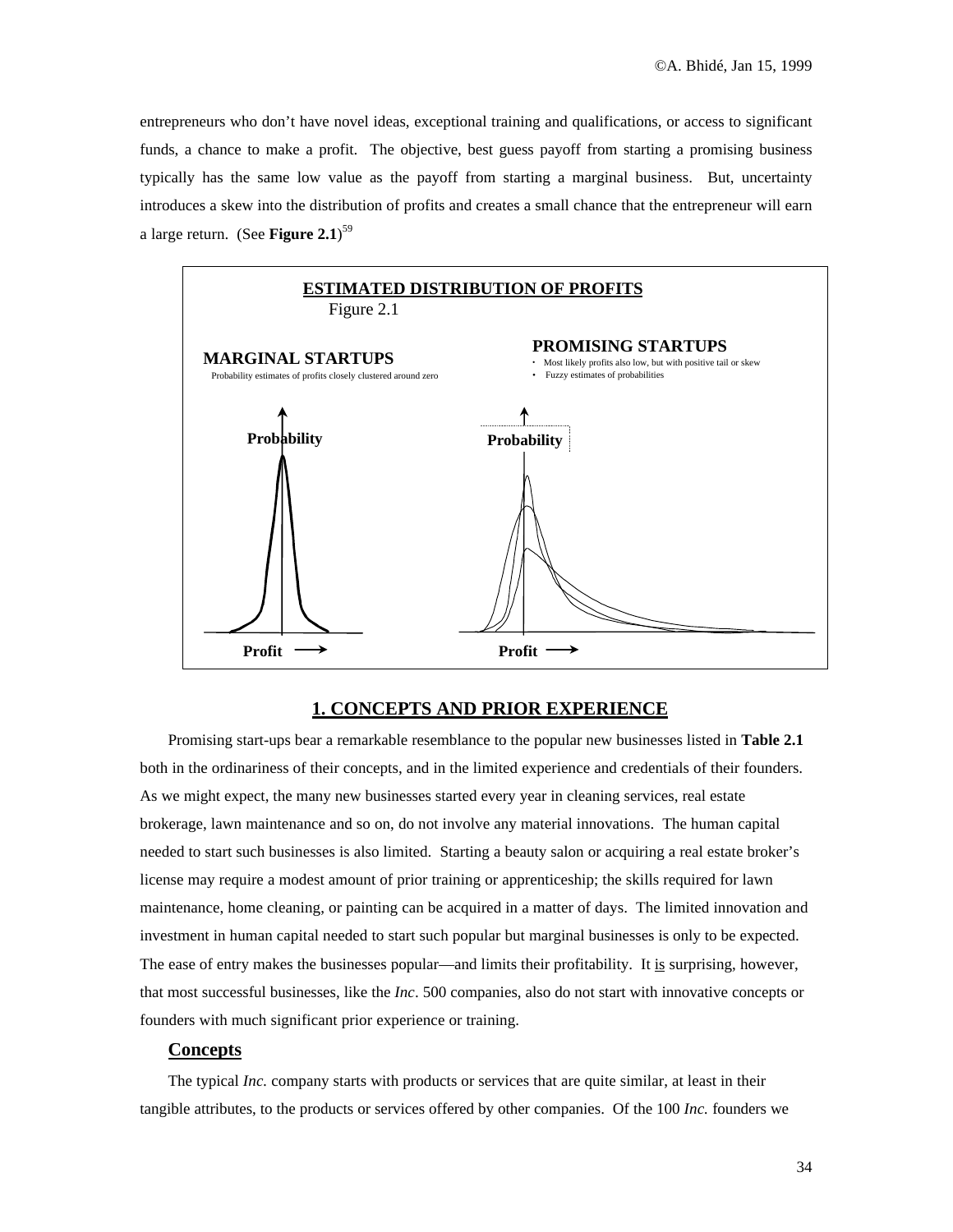interviewed, only 6% even claimed to have started with unique products or services. As indicated in **Figure 2.2**, 58% said that identical or very close substitutes were available for their product or service and the rest indicated slight to moderate differences between their offerings and those of their competitors. Another survey of all *Inc.* 500 founders from 1982 to 1989 also suggests that most promising new ventures do not start with a unique or proprietary product. Only 12% of the founders attributed the success of their companies to "an unusual or extraordinary idea." 88% reported their success was mainly due to the "exceptional execution of an ordinary idea."<sup>60</sup>



The *Inc.* founders we interviewed typically imitated someone else's ideas that they often encountered in the course of a previous job. Any innovations were incremental or easily replicated; they were too obvious to qualify for a patent and were too visible to protect as a trade secret. To illustrate:

Sean Ropko and his wife founded Excel to sell used copier equipment to wholesalers. Ropko had previously performed the same function for Xerox but started his own firm after Xerox decided to shut down its in-house operation. "People have been buying and selling for years," Ropko told us. "We simply do it better than anyone else."

Carol Sosadian and Atul Tucker started a Attronica Computers as a franchisee of Byte computers, a retail chain. Byte went bankrupt two weeks later. The founders then became a World of Computers franchisee, which also folded. Attronica then became an independent dealer, primarily of AT&T's products and grew their business by gaining more technical proficiency with the line than AT&T's own direct sales force.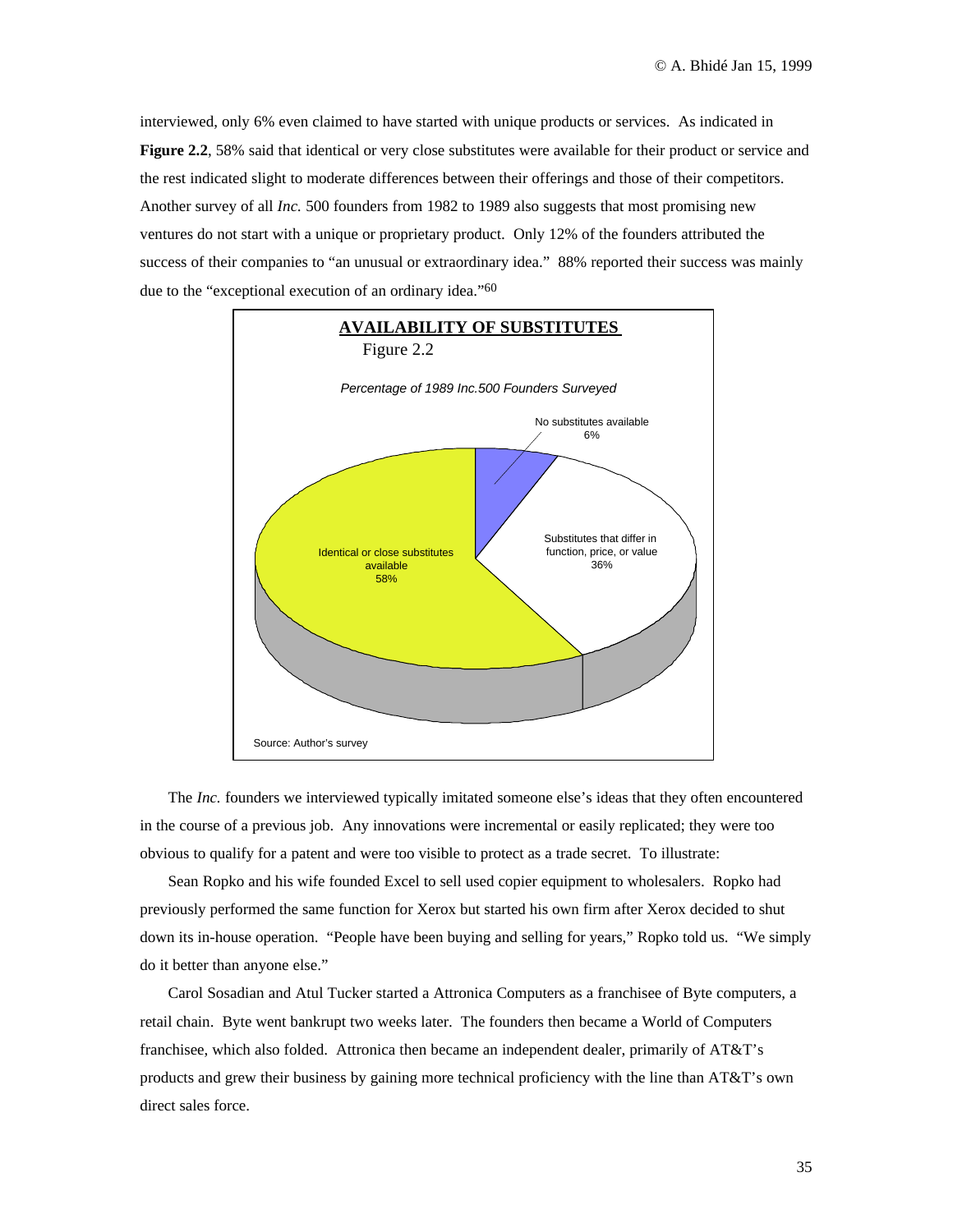Robert Grosshandler and two partners started the Softa Group, because they saw opportunities for "a simple software product." Their first product, Total Recall, gave the partners "market knowledge" but was otherwise not a great success. On the side the Softa Group operated another mundane business selling hardware and peripherals—to generate cash flow.

Ken Dougan, who had previously worked in the military and as a longshoreman started Unique Transportation Systems. Notwithstanding the name, its business was simply to provide trucking services with "one straight truck and two vans." Dougan drove one of the trucks. "I'd talk to people in shipping and I'd do anything they'd ask me to do."

Philip Cramer founded Compuclassics, a software mail-order company in 1984. In his previous job at a music company, Cramer had telephoned a mail order company to purchase a data-base package: "It took me about ten calls to get through, so I thought that either they can't handle the demand or they have a lousy phone system!" Cramer had a brother-in-law who was a software distributor. "I was tired of the music business, so I asked him about mail order. He thought it was a good idea, but he couldn't do it because he didn't want to compete against the people he was selling to." Cramer then decided to enter the business himself. "We weren't breaking new ground---we were in the second wave. But, we had examples which told us that if we did it right, we'd be O.K. Our philosophy was that we'd charge a little more and go out of our way to service.

Karen Kirsch founded Best Mailing Lists, a broker of mailing lists for the direct mail industry after working for another company in the same business. "My service and product were not unique, but I offered service to which no one could compare."

Mark Lavender and a partner founded Colter Bay to manufacture and sell sweaters and apparel under 'private label' to retailers. He had previously been a senior executive in a sweater manufacturer. Lavender's experience and relationships helped Colter Bay "shave 12 to 15 percent off the cost factor" and offer "a quality product at a fair market price."

Stephanie DiMarco and her partner founded Advent Software to develop PC based software for the investment services industry. Investment management software already existed for mainframes and minicomputers; like other startups in the early eighties, Advent attempted to deliver similar features at lower cost on personal computers.

Carol Russell and Rosalind Katz started Russell Personnel Services to provide temporary and fulltime workers to employers in San Francisco—a business Russell had previously worked in for 19 years. Asked what was special about their enterprise, Russell told us that the company gradually differentiated itself in three ways: "First, we introduced the idea of a spokesperson—Carol Russell. If you have a strong personality and credibility, people will buy from you. Second, we took a new approach to advertising humor. In 1983, nobody did. Third, our counselors became salaried, not commissioned."

John Katzman started the Princeton Review, a test preparation service, by conducting classes at Hunter College in New York. Over time, Katzman differentiated his company's services by offering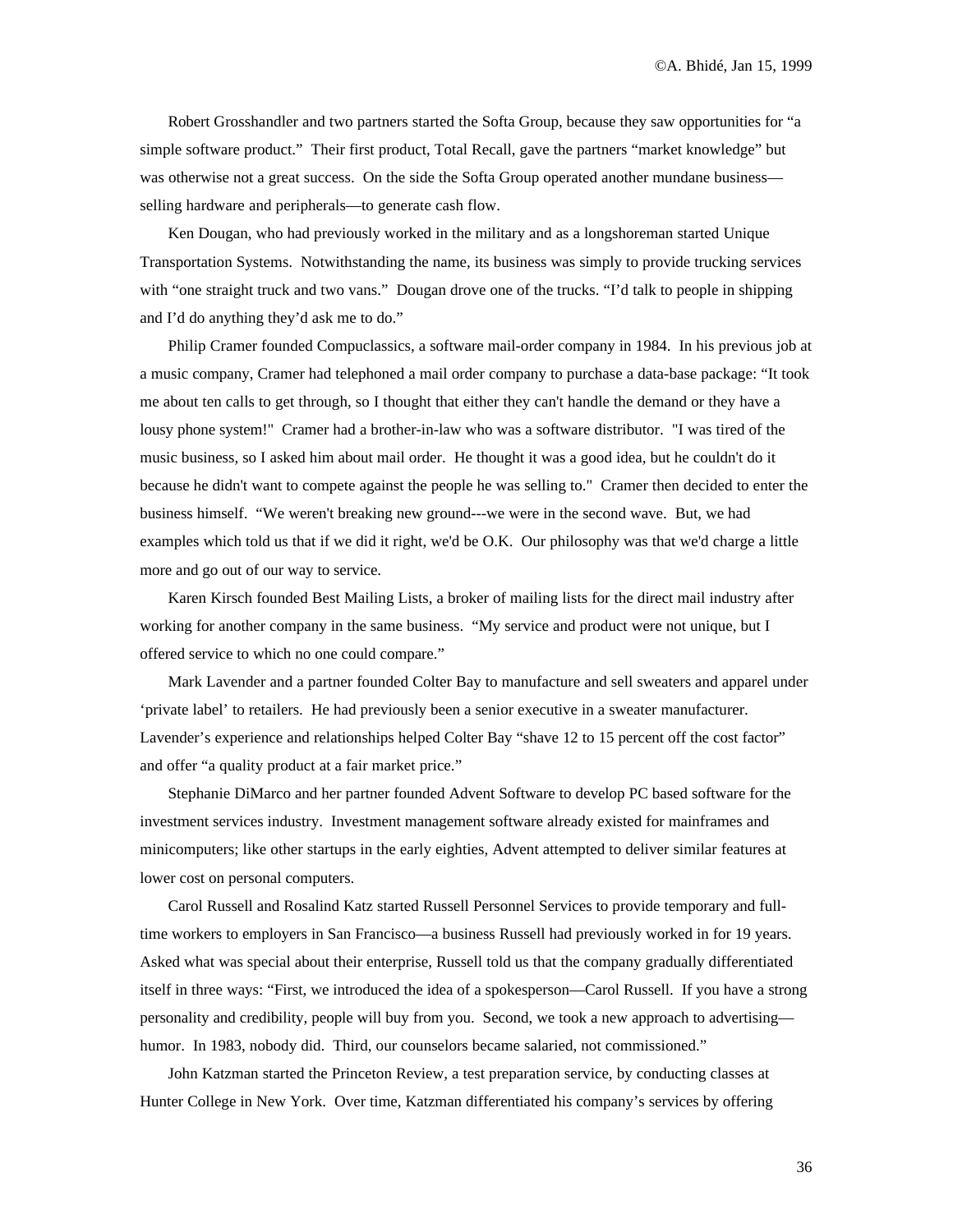smaller classes, more computer support and "clever teaching techniques" acquired by recruiting Adam Robinson, a highly regarded tutor.

My students' papers on successful entrepreneurs, too, indicate that start-ups based on novel products are the exception. Imitation or mundane adaptation is the rule for startups that go on to become household names and blockbuster successes, not just for the average company on an *Inc.* 500 list. (See insert "Undistinguished Origins.")

#### **Undistinguished Origins**

Of the two hundred or so "successful entrepreneurs" that my students wrote papers on, only a very small proportion started with a significant innovation. Like the *Inc*. 500 founders, most of the entrepreneurs started by imitating or slightly modifying someone else's idea and introduced breakthrough products or new ways of doing business many years later. To illustrate:

**Word Perfect**. Alan Ashton and Bruce Bastian started the company in 1978. They first tried to develop a word-processing software package for mini- and mainframe computers, but they couldn't raise the capital they needed: VCs turned them down because Wang and other competitors already offered such products. Ashton and Bastian then became contract programmers and secured a project to write a customized word processing package for the city of Orem, Utah, on a Data General mini-computer. The Orem project helped fund a word-processing package for the IBM PC, which Word Perfect released in January 1983. Their product wasn't the first in the market, however; it was introduced almost one year after WordStar's, program. WordStar continued to be the market leader until 1985, when it stumbled in its introduction of WordStar 2000. WordStar 2000 was more difficult to use than the previous generation product WordStar 3.1 and did not easily read files created in the 3.1 version. At about this time WordPerfect released a new version of its software which was "easy to use, provided a seamless conversion from WordStar 3.1, and most of all, it was a technically superior product." More than six years after launch, WordPerfect finally had its "first 'killer' application,"61 which made it the number one vendor of word processing software for several years thereafter. (In 1994, Novell acquired WordPerfect for \$885 million.)

**Rolling Stone**. Jann Wenner's magazine followed several other publications that emphasized rock and roll. Paul Williams had previously started Crawdaddy, which billed itself as "a magazine of rock and roll criticism." It "was the first to take rock seriously as a cultural phenomenon but failed to recognize the need to cater to a popular audience. Crawdaddy! was elitist in nature and only could secure limited readership. *Mojo Navigator R&R News* was the first to target a broader market and included celebrity interviews and industry gossip. It also was the first of its genre to secure advertising from the rock and roll industry. In England, there were several popular rock and roll newspapers such as *Melody Maker*, which served as a model for Rolling Stone. Wenner's goal was simply to do "a more popular and commercial magazine" about that would take rock and roll "seriously on the terms that it was then coming out."

**The Virgin Group.** Richard Branson, founder of the Virgin group, started with a string of undistinguished businesses. In 1967, Branson launched a magazine called Student. The venture was unprofitable. Two other unprofitable, and not very original, ventures followed: a mail order record business and a record shop. In 1973 Branson started a music publishing business, Virgin Records. The company's first album, Mike Oldfield's Tubular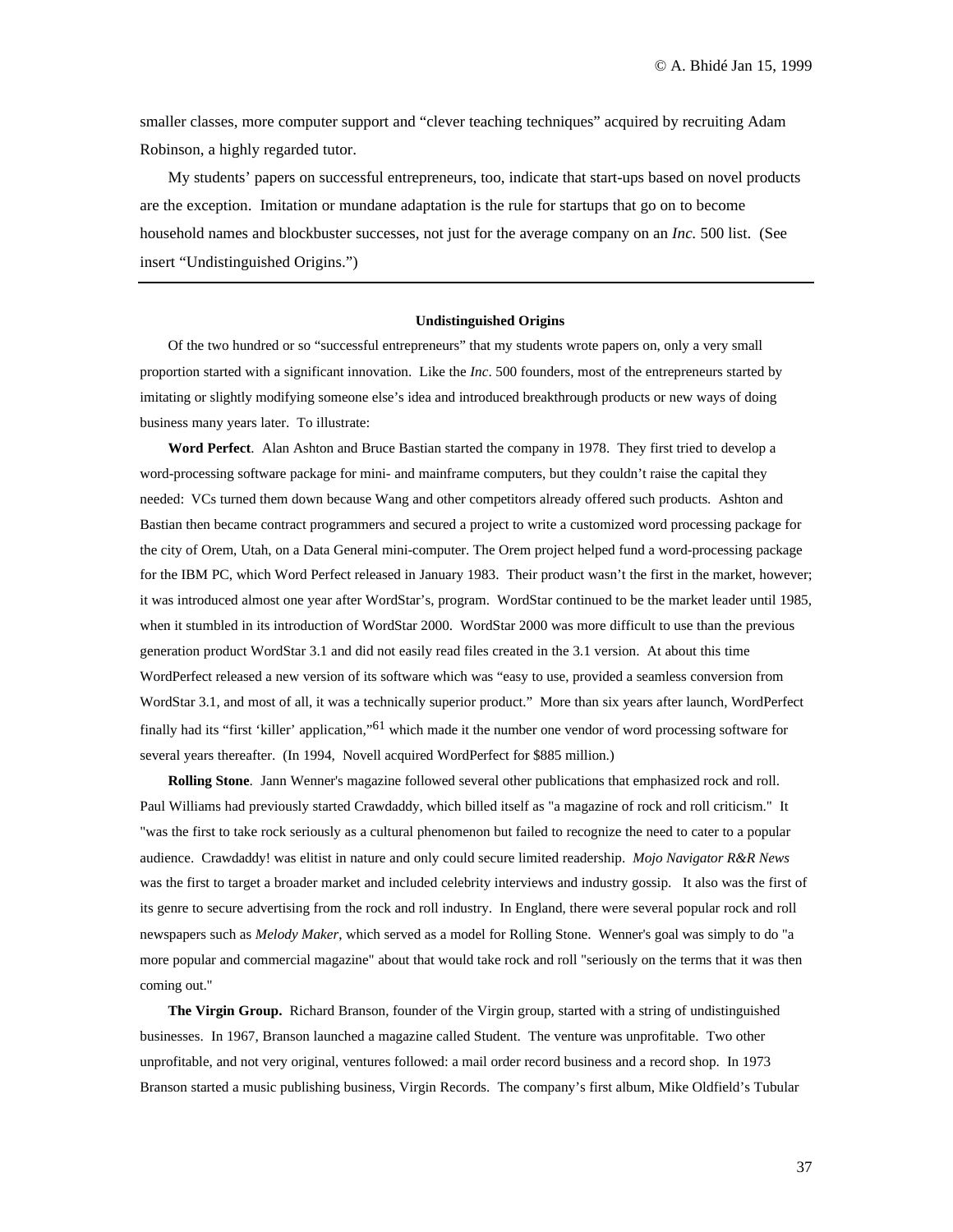Bells, was a hit and helped finance further growth. By 1984 Virgin Record's revenues approached 100 million pounds and its associated retail company had become the third largest retailer in the United Kingdom. Branson also diversified into nightclubs, computer games software and property development and, by 1993, had amassed a personal fortune of over \$1 billion.

**Clayton Homes**. Now the leading "manufactured" or "mobile" home company in the United States, with over \$1 billion in revenues in 1997, Clayton Homes started as a pure imitator. Its founder, Jim Clayton, started as a car dealer in 1957. Nine years later, while taking a customer on a test drive Clayton saw a mobile home being pulled off into a lot and decided to start selling mobile homes. From 1968 to 1973, Clayton sold mobile homes at the unprecedented rate of seven hundred a year from a single lot. Clayton took advantage of not having a novel product. A national retailer, Taylor homes was located a few blocks away from Clayton's lot. "Taylor spent heavily on advertising," my students Anderson and Keller write. "Clayton succeeded at stealing many of Taylor's customers that stopped by his lot on their way to Taylor." Clayton's status as a local TV personality also helped: from 1960 to 1976 he served as part-time host of Startime, a weekly variety show, in which he played the guitar and sang with celebrities such as Dolly Parton. In 1970 Clayton began building some of the homes he sold in an auto body shop and in the following two years started two manufacturing lots. By 1997, the company was vertically integrated with over a dozen manufacturing plants, over 500 retail centers, a subsidiary that provides financing to purchasers of homes and 67 mobile home communities in 28 states with nearly 20,000 homesites.

### **Prior Experience**

Many individuals who have the initiative and the incentive to start their own business often lack deep business experience. Cringely describes the entrepreneurs who built the personal computer industry as "amateurs" who had "little previous work experience and no previous success." Steve Wozniak who built the first Apple Computer "was an undistinguished engineer at Hewlett Packard."<sup>62</sup> His partner, Steve Jobs, had just "worked part-time at a video game company" and neither had graduated from college. Bill Gates dropped out of Harvard in his sophomore year to start Microsoft and Michael Dell quit the University of Texas in his freshman year to start Dell Computers. Substantial businesses have been started by inexperienced founders in other fields as well. Richard Branson, founder of the Virgin Group was just 16 when he started his first magazine. Jann S. Wenner, a drop-out from the University of California at Berkeley was a 21 year-old when he started Rolling Stone in 1967. Wenner says he "knew nothing about the magazine business", so "the business aspects of how you created such an enterprise didn't even occur to me." <sup>63</sup>

I do not mean to suggest that Jobs, Gates, et al were ordinary individuals who got lucky. In Chapter 5 I will in fact suggest that individuals who start promising ventures have an unusual tolerance for ambiguity, and compared to the founders of popular businesses, more education and come from more well-to-do backgrounds. Certain intrinsic qualities of the founders, such as their tolerance for ambiguity and capacity to adapt, are a critical determinant of the success of their businesses.. Here we simple note that a significant number of successful companies are started by individuals who don't have extensive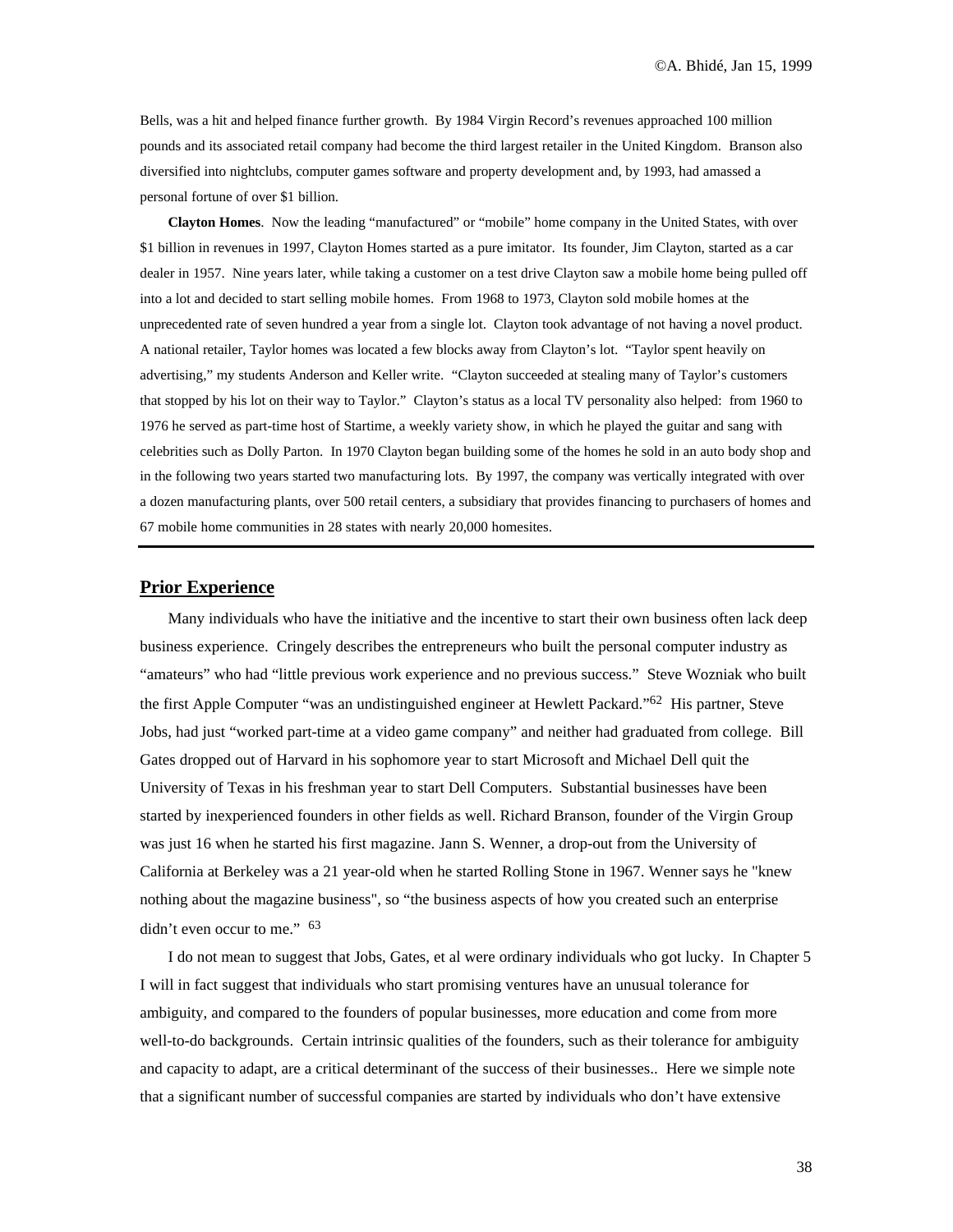prior business training and experience. They may have unusual talents that reveal themselves later, but they don't have verifiable human capital or objective business experience.

Besides lacking business or managerial experience, entrepreneurs often have limited knowledge of or contacts in the industry they enter. In some cases, this is because the industry is so new that no one has deep prior knowledge. We also find individuals who want to leave the mature or declining fields in which they have previously worked to enter new fields that offer more opportunity but where they lack personal experience. About 40% of the *Inc*. founders I interviewed had no prior experience in the industry in which they launched their ventures. And, among those who did, the experience often did not seem deep or well-rounded. For instance, John Katzman had been a part-time tutor in college before he launched the Princeton Review, an SAT preparation service. Karen Kirch, a recent college graduate, had worked at a list broker for just over a year before she started her own brokerage. Richard Schoenberg was enrolled at the American Film Institute, when he briefly worked for someone who was a broker for film stock, before he started his own business in the field. Jan Wenner, describes himself as an "amateur journalist" when he started Rolling Stone: while a student at Berkeley, he had written a rock column for *The Daily Californian*. He left college to become the entertainment editor of *Sunday Ramparts* and began thinking about his own publication after that weekly folded and Wenner was out of a job. These prior experiences were invaluable in exposing entrepreneurs to opportunities and ideas they could imitate and adapt; such brief stints could not, however, allow the individuals to accumulate deep knowledge, personal reputations or trusted relationships. They usually accumulated such human capital in the course of operating their business.

# **2. CAPITAL CONSTRAINTS**

The widespread lack of innovative ideas, often accompanied by limited business or industry experience, precludes the typical entrepreneurs from raising much capital from investors. In order to issue equity in a start-up which does not have an ongoing stream of cash flows, an entrepreneur has to convince investors that the enterprise has intangible assets that have the potential to generate cash flows in the future. To borrow terms from the VC industry, investors have to believe that the start-up merits a positive 'pre-money' valuation deriving from some intellectual property or human capital that the entrepreneur has contributed to the venture. Most start-ups, however, don't have the assets that an objective investor would consider valuable. The founders, therefore, have to rely on their own resources or raise funds from relatives or friends who are willing to overlook the founder's me-too strategies and inexperience.

Many entrepreneurs don't have significant personal means (or rich and trusting friends), so ventures that turn out to be out of the ordinary successes often start with the same limited means as the typical lawn care or painting business. As we might expect, most of the hundreds of thousands of businesses launched in the United States every year start with little capital. The Census Bureau's 1987 survey of businesses showed that 30% of all companies were started with less than \$5,000 and only a third had more than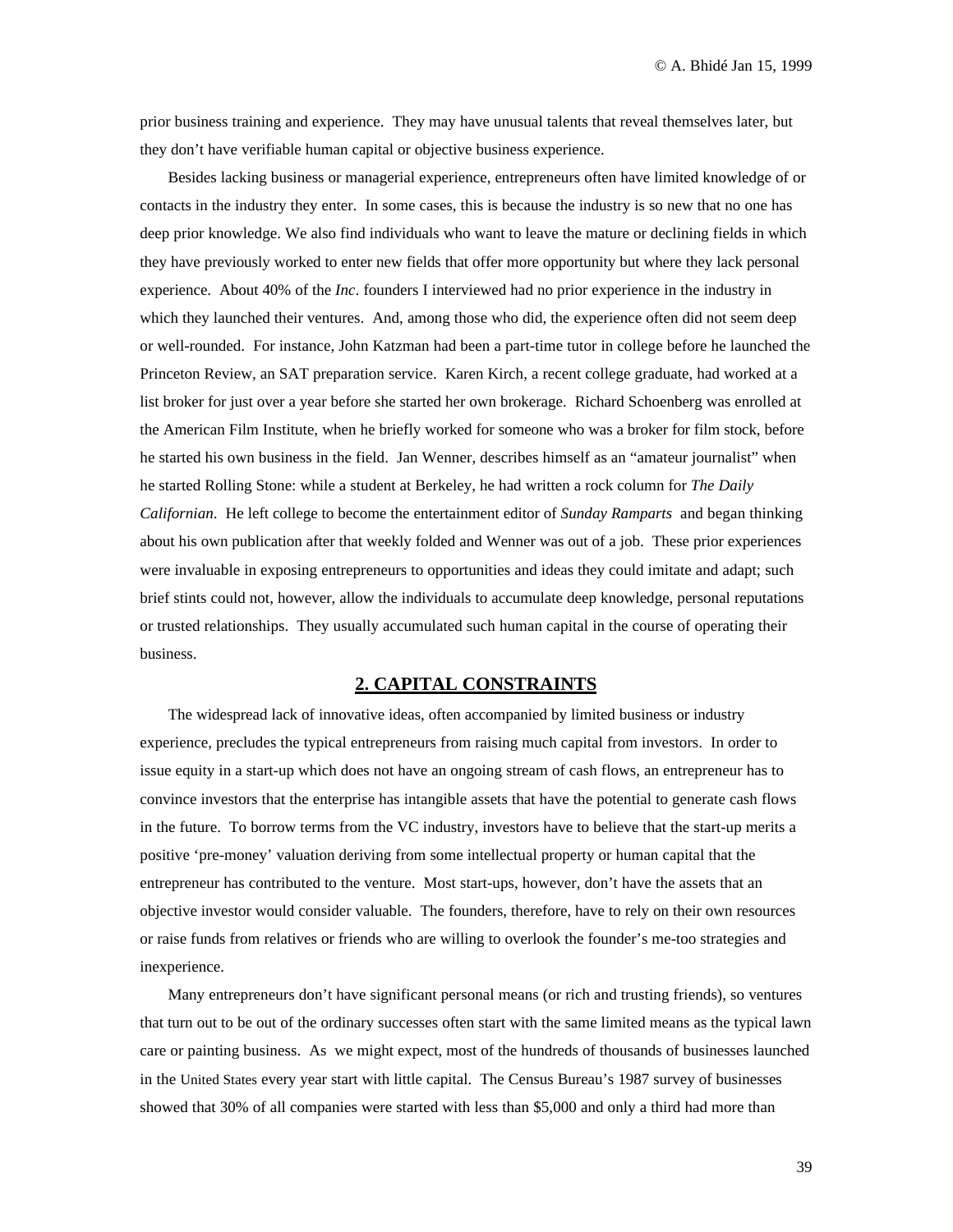\$50,000. Promising ventures like the *Inc.* 500 companies also start with similar amounts. As previously mentioned, most of the founders of companies on the 1989 "*Inc.* 500" list that I interviewed "bootstrapped" their ventures with meager personal savings and borrowings or funds raised from families and friends. 26% started with less than \$5,000; only 21% raised more than \$50,000 and just two raised more than \$1 million. Most founders did not even try to raise outside equity for their start-ups; about a quarter tried to raise venture capital funding and failed.

*Inc.*'s survey of all the companies on its "500" lists from 1982 to 1989 produced similar results. More than a third of respondents started their businesses with less than \$10,000 and more than another third started with between \$10,000 and \$50,000. Most reported "own resources," "personal loans" and the like as a significant or most important source of capital. Less than 5% relied on outside equity investors.<sup>64</sup> The funding sources for companies on the *Inc.* lists in the 90s were similar to those who made the *Inc.* lists in the 80s. Companies on the *Inc.* 1996 list (more than three quarters of which were launched after 1988) raised an average of \$25,000 at the start-up stage. Only 4% reported raising any money from professional venture capitalists and 3% from the so-called venture angels\*. As with the 1980s generation of *Inc.* start-ups, the main sources of funding were personal savings and borrowings (See **Figure 2.3** for further breakdown of funding sources). <sup>65</sup>



The capital constraint problem faced by start-ups, we may note, goes beyond the usual information asymmetry and agency problems in going concerns that financial economists often focus on.<sup>66</sup> When an established firm sells stock, it has to overcome the suspicion of investors that the executives know that the stock is really worth less than its issue price because they are privy to confidential information about the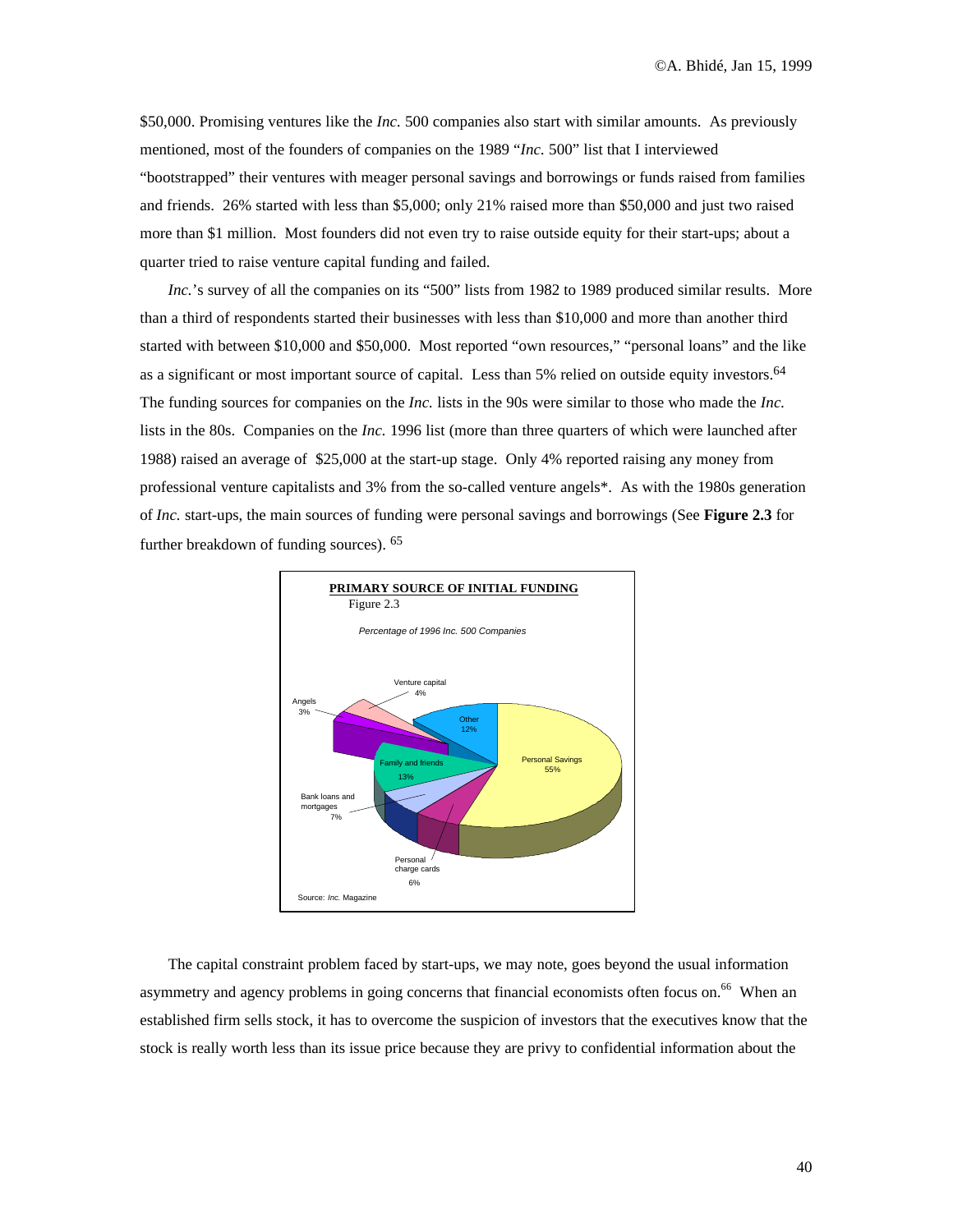company's prospects. According to the 'pecking order hypothesis' this information asymmetry problem the difficulty of persuading investors that they aren't being sold a 'lemon'—leads companies to first rely on internally generated funds, then on debt, and issue equity only as a last resort. Agency issues—for example, the fear that the decision-makers will slack off after they have sold all or part of their interest in a business—poses another problem in selling equity to investors.

In many start-ups the founders face a more intractable problem than the fear of lemons or conflicts of interest–they have little to offer investors besides their hopes and dreams. Mechanisms such as audits and contracts can mitigate lemon and agency problems: an investor can be offered the opportunity to conduct extensive due diligence or may rely on incentive schemes that (to some degree) motivate decision makers to increase the value of the firm. These mechanisms cannot address, however, the asymmetry of expectations that exists when entrepreneurs do not have an observable innovation, experience, or a record of past achievement. The entrepreneurs believe that they can somehow make a profit but investors do not. Their capital constraint derives from the absence of objective information about their ability to make a profit, rather than their inability to accurately communicate this information†. Even with utterly honest entrepreneurs, investors can only discover who has the innate capacity to succeed after the fact. If the average entrepreneur cannot earn a profit, investors will not back any of them.

In a relatively small number of promising start-ups, information asymmetry and agency problems do constrain capital raising. As previously mentioned, about 10% of the founders of *Inc*. companies claimed they started with unique products or ideas. Here access to funding depends on whether the expected returns are large enough to cover the costs of investigation and ongoing oversight. As we will see in the chapter on VC backed start-ups, these costs can be substantial compared to the magnitude of the expected payoffs. Therefore, many entrepreneurs with novel ideas cannot raise outside capital and must bootstrap their ventures. Only rarely does the expected value of the intellectual property and human capital contributed by the entrepreneur cover investors' due-diligence and monitoring costs only in the most select of cases.

### **3. NICHE OPPORTUNITIES**

Entrepreneurs who don't have a significant innovation or access to much capital cannot pursue opportunities likely to generate large profits. They cannot, for instance, contemplate high-volume production, where they would have to incur substantial costs in advance of the realization of revenues. They cannot make large up-front investments—to develop a major drug or oil field or build a national brand, for instance. Nor can they easily withstand the competition from large, well-established companies that they would likely encounter if they tried to take a significant share of a large market. Instead, most

 $\overline{a}$ 

<sup>\*</sup> Venture angels are wealthy individuals who invest in new ventures on an ad-hoc basis. Unlike professional venture capitalists they do not form structured limited partnerships that invest others' funds. † In Camerer's terms, this is a problem of uncertainty or ambiguity, which he defines as "known to be missing information." (Camerer (1995) p. 644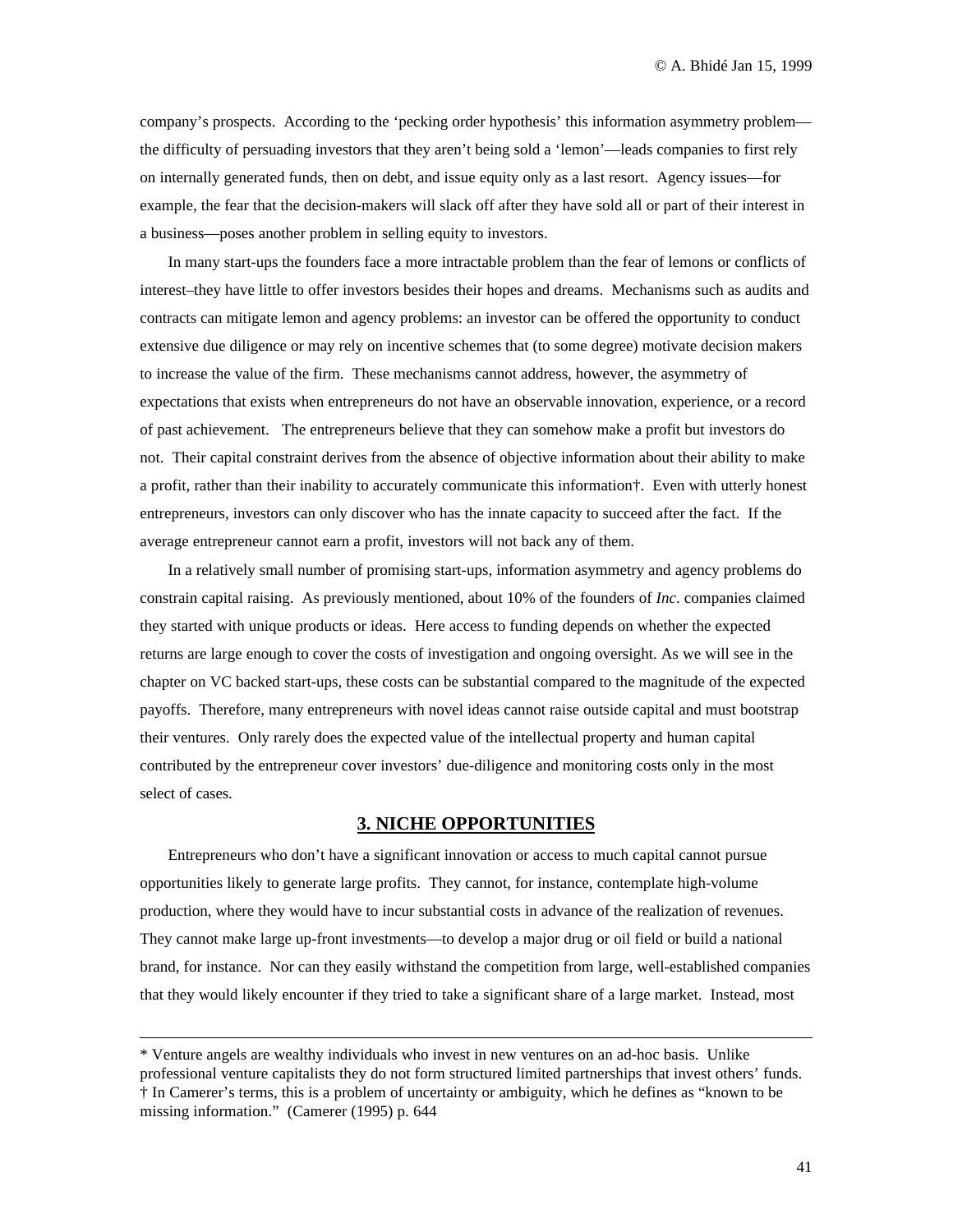entrepreneurs start in niche markets where they cannot realistically expect million dollar profits but do not need much working capital or up-front investment in R&D, manufacturing plant or marketing and where they do not have to confront large rivals.

Most of the *Inc.* companies I studied started off by serving local markets or a small number of customers with specialized needs. For instance, Sosadian and Tucker's Attronica Computers served the Washington, D.C. market, Russel Personnel Services restricted itself to San Francisco clients, and Katzman started the Princeton Review offering SAT preparation classes using the premises of Hunter College located in the upper east side of Manhattan. Over 60% of *Inc*. companies I interviewed started out serving just local or regional markets; just over a third served national markets and only two reported overseas customers. Moreover, many of the startups that ventured outside local or regional markets often provided specialized or even customized solutions to the problems of a few customers. For instance, Roxy Westphal and Bob Davis's Corporate Resource Associates designed and developed customized training programs (for sales staff, users of new accounting or bank teller systems, for example) for large companies like the Bank of America, Hewlett-Packard, and AT&T. Electrotek, started by Bud Miles and two partners, provided consulting studies and developed software systems for electric utilities around the country.

In some cases, the *Inc*. companies served customers who were both local and had special needs. The first client for Inter-Ad, a manufacturer of public access computer information systems was the city of Rochester. Inter-Ad's founder, James Odorczyk recalled: "The city was about to celebrate its 150th birthday, and they needed a system to put in City Hall to talk about Rochester. We were offering touch screens and high-resolution graphics which attracted a lot of people. And, the City wanted someone local and they had budgets and timelines which didn't allow them to do a lot of shopping. We were the only game in town then, and we did a complete system, with custom programming included, for \$25,000."

By serving local or specialized customers, the *Inc*. start-ups avoided competition from large, wellestablished companies: As **Figure 2.4** shows, fewer than 5% of the *Inc.* 500 start-ups I studied competed

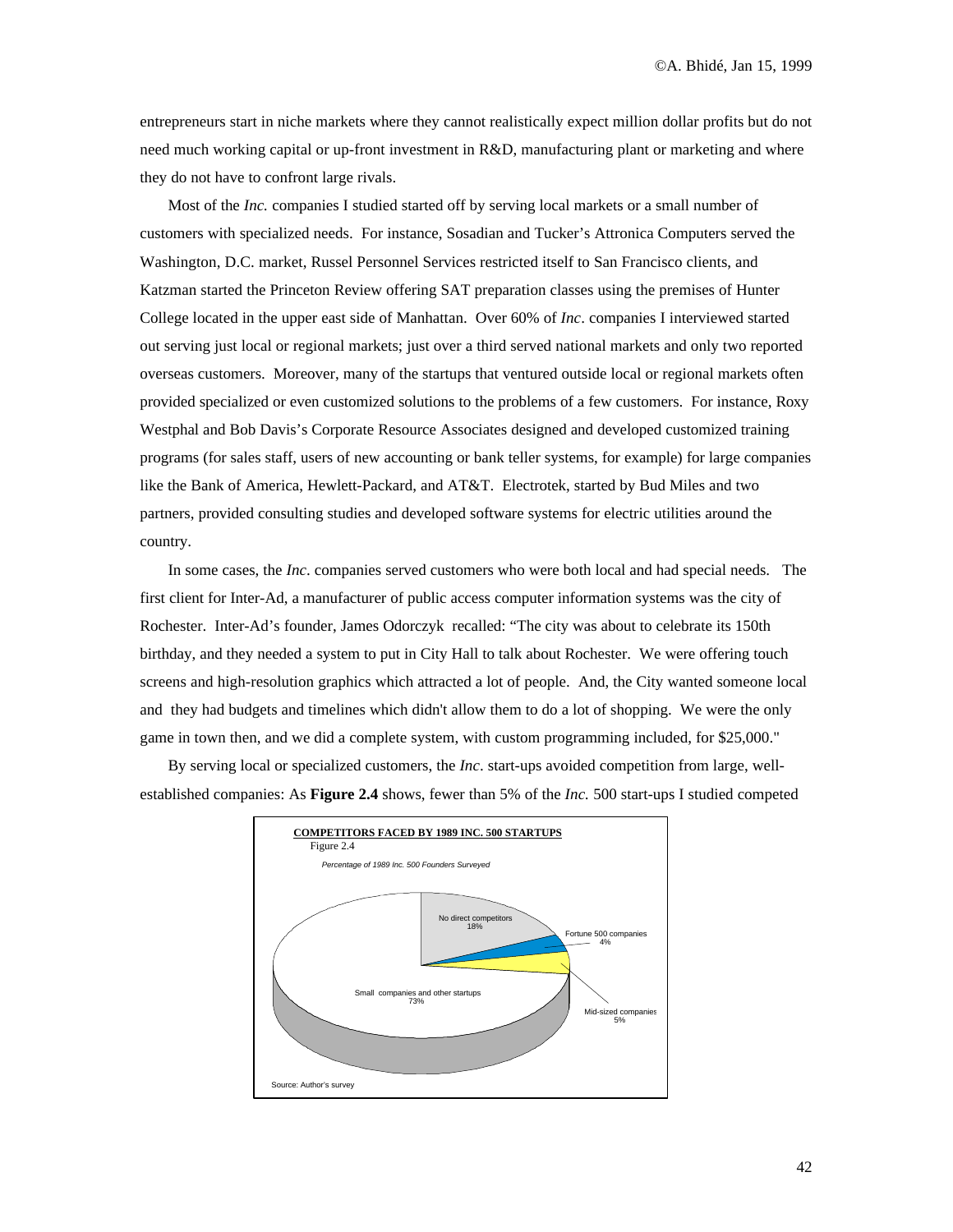against large *Fortune* 500 type companies. 73% competed against small companies or other start-ups, 5% against mid-sized companies and the rest reported no direct competitors.

In some cases, entrepreneurs picked niche markets where they did not expect large profits because they wanted to establish a springboard or base for more ambitious subsequent initiatives.

For example, Raju Patel launched NAC with the goal of serving the Baby Bells created by the AT&T breakup. NAC's first offering, however, targeted companies reselling long-distance services from carriers like MCI. "We thought it would be appropriate to get a cash generator to make us known as a new entrant," Patel explained. After Patel happened to meet a reseller who mentioned his need for more accurate customer-billing capability, NAC rapidly developed and shipped a billing system. The system was later phased out as the customers themselves began to fold. But its quick, albeit short-lived, success helped NAC attract the engineers it needed to grow because it enabled Patel to offer security as well as the excitement of a start-up. "We weren't seen as a revolving-door company. We were able to offer health plans and other benefits comparable to those of large companies." More ambitious products, aimed at the Bell companies, followed. By 1989, NAC had become a supplier of intelligent network platforms to the Bell companies, with \$26.7 million in revenues.

Robert Grosshandler's Softa group also used the cash flow from one small scale activity to fund a larger business. "Our property management software was funded by selling hardware and peripherals. It was low-margin, but it had fast turnaround. Goods arrived in the morning and left in the evening. Our software, on the other hand, took nearly a year to develop."

In other cases, the entrepreneurs overestimated the potential of their initial business but then stumbled into larger and more profitable opportunities. For instance, Robert Rodriguez started a business with Eddie Sarasola in 1982 to rent large inflatable balloons festooned with advertisements to auto dealerships in Miami. "Eddie and I thought," recalls Rodriguez, "that eventually there would be one of those balloons in every corner of the country. We would be the next IBM." The business of renting balloons to auto dealers did not meet these lofty expectations, but it led Rodriguez and his partner to providing balloons for special events (such as the inauguration of a new location) and conventions to large companies like Eastern Airlines and Burger King. In 1985 Natcom began organizing promotional programs for this clientele and by 1989, balloon rentals accounted for less than 5% of revenues of \$3.89 million.

Many members of today's blue-chip companies also started with niche opportunities which they could exploit without much capital or having to face large competitors. Companies like Compaq, which went head-to-head against IBM from the start and booked \$100M of sales in its first year, are unusual. Companies like Microsoft, which started in a niche which was too small to interest the establishment, are more common. When Bill Gates and Paul Allen launched Microsoft in 1975, their first product, the 8080 BASIC computer language, ran just on the Altair, a rudimentary personal computer made by MITS, a tiny Albuquerque start-up. MITS sold the Altair in kit form to hobbyists at a rate of a few thousand units a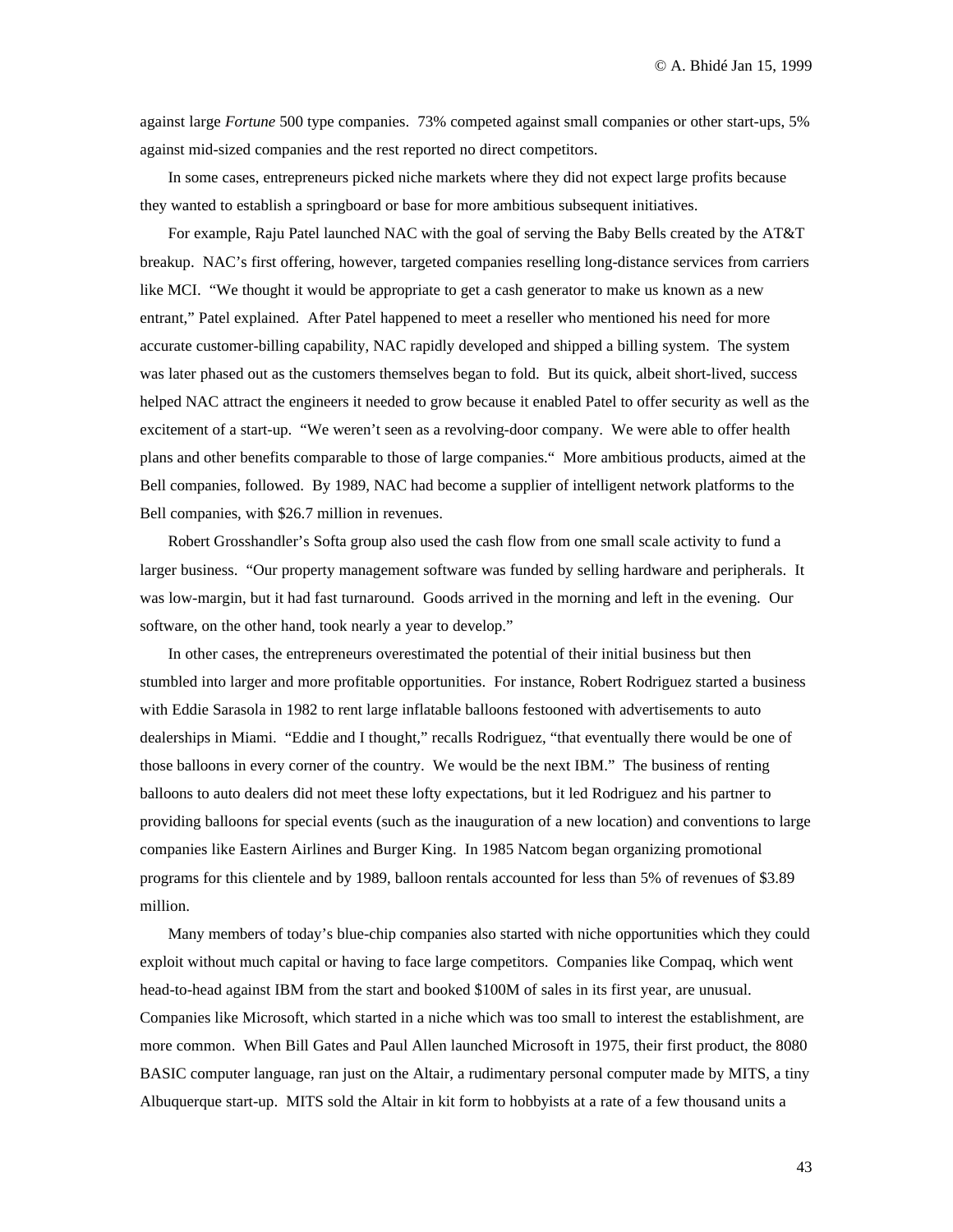year. Microsoft's competitors were, like Gates and Allen, other freelance programmers, not IBM or Digital.\*

Similarly, Hewlett and Packard started with an audio oscillator for which there was limited demand another entrepreneur, Walt Disney was one of their first customers. HP developed products for broader markets such as printers and calculators decades later. Other companies like General Motors, Ford, and Eastman Kodak started off in niches that they subsequently helped transform into mass markets. When William Durant formed the General Motors company in 1908, the Buick Company, the leading automobile producer in the United States, sold 8,487 units. Ford, the second largest (it had just introduced the Model T), sold 6,181 vehicles and Cadillac was third with 2,380 units.<sup>67</sup> Wayne Huizenga, founder of Waste Management, started in Fort Lauderdale, with one "beat-up open truck, one helper and a few containers" and generated revenues of \$500 a month. He then expanded to four trucks, bought another three truck business in Pompano and proceeded over the next decade to build a NYSElisted company operating in 32 states.

Serving niche markets not only allows entrepreneurs to start a business with limited funds, it also limits the competition they face from well-capitalized entities. Established corporations and professional venture capital funds expend considerable resources on evaluating and monitoring their investments. They tend to avoid investments in niche opportunities whose profit potential isn't large enough to cover their fixed evaluation and monitoring costs. Therefore, the bootstrapped entrepreneur in a niche market faces direct competition mainly from other undercapitalized businesses.

### **4. TURBULENT MARKETS**

Capital and other constraints, we have seen, usually force the founders of promising ventures to pursue small-scale opportunities. But small scale, by itself, cannot explain the unusual profitability of such start-ups; after all, the popular marginal ventures also operate in small, localized markets. The distinguishing characteristic of promising niches, we will see next, is uncertainty. Uncertainty does not, of course, assure attractive returns, but it does allow entrepreneurs with meager initial resources a better chance of making a profit than the typical popular business with predictably poor returns. Although promising businesses have the same low most likely payoff, they come with a valuable option or lottery ticket attached.

One important source of uncertainty derives from unsettled market conditions—about half the *Inc.* founders I studied started businesses in fields that were in a state of flux or turbulence because of a new technology, regulatory regime, fashion or other such external change. Turbulence improves a start-up's prospects in several ways. Starting a profitable business in a stable market, where competitive forces have

 $\overline{a}$ 

<sup>\*</sup> Gates and Allen suggest that right from the start, their mission was to put "a computer on every desk and in every home, running Microsoft software." That apparently prescient goal, would at the time have seemed as outlandish to industry executives, as Natcom's vision of becoming the IBM of balloon rentals.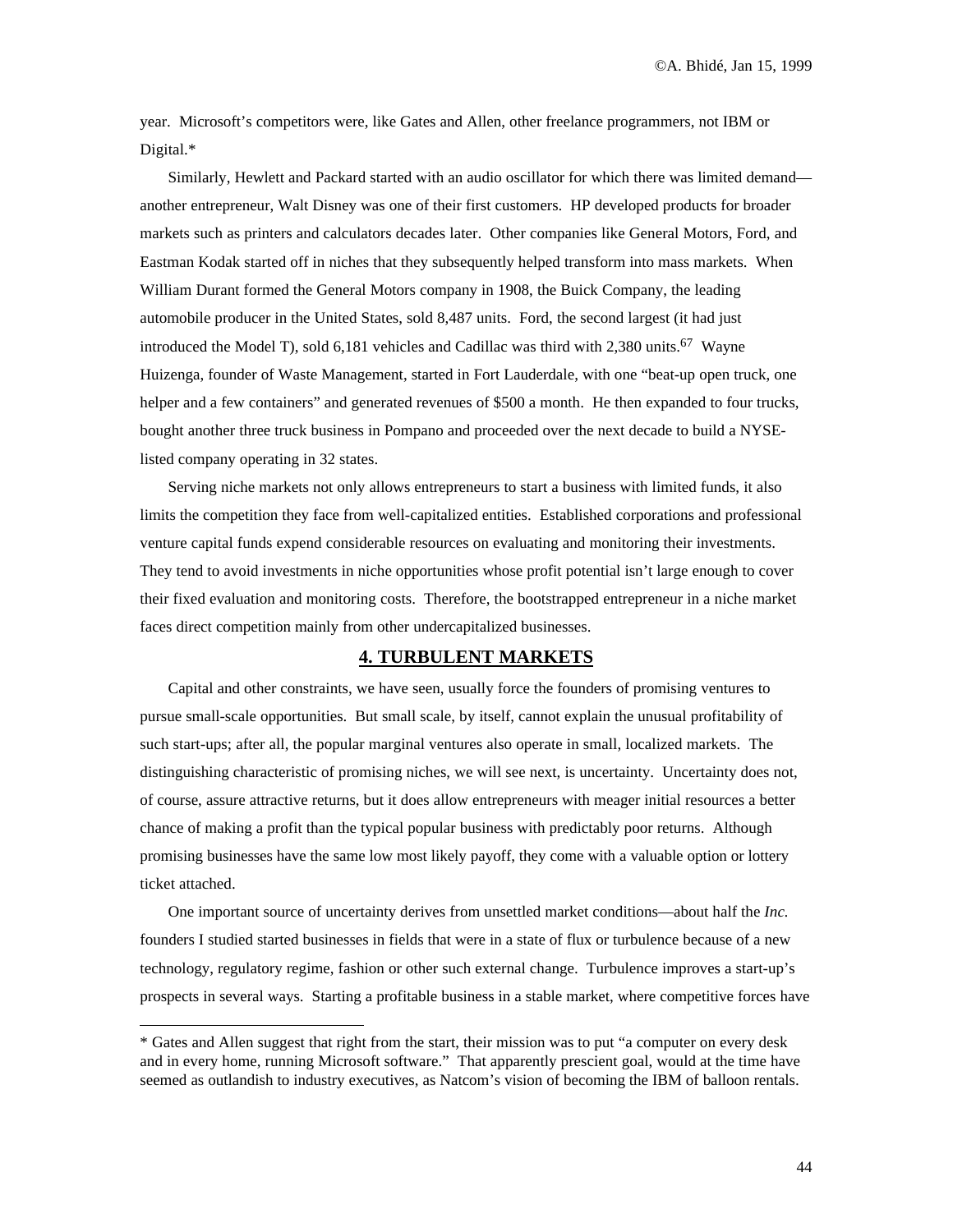long shaken out weak technologies and firms, requires a significantly better approach or new "combination". In highly competitive fields, such as house painting or lawn care, providing the same products or services as everyone else can only yield low industry average returns. In businesses where long-standing relationships, reputations and other such barriers to entry generate high profits for the incumbents, imitation or small modification of existing products and technologies leads to returns that are *worse* than industry average.

In a new or changing market, however, entrepreneurs often do not require a significant innovation or insight to make a profit. Customers and suppliers lack information about their alternatives so many firms, all offering the same products and using the same technologies, can make a profit. We commonly attribute such profits to 'shortages' or an 'excess of demand over supply;' in fact, entrepreneurs do not need the foresight or luck to acquire a good that later becomes scarce. They can exploit the lack of *information*, buying inputs cheap from uninformed suppliers and selling them dear to uninformed customers. They do not even need to discover the opportunity themselves or realize they are engaging in a form of arbitrage. As long as buyers and sellers remain ill-informed, they can simply follow the example of others.

New markets have other attractive features for start-ups. Incentives to compete on price are limited, especially if demand is expanding, because all the players are profitable. Inexperience makes customers more tolerant and trusting. They don't have well formed expectations about product quality and knowledge of what could go wrong. The playing field is level. The start up does not have to displace rivals who have established reputations, and cost advantages deriving from their accumulated experience, and customers locked in because of inertia or switching costs. In mature markets, entrants have to take share away from entrenched incumbents.

The entrepreneur's inability to raise outside funding does not pose a serious handicap, because their competitors face the same problem. Even if the distribution of returns has a positive skew, investors often avoid nascent markets because the expected profit cannot cover their evaluation and monitoring costs. The irreducible uncertainty of new markets also discourages large-scale investment. As we will see in Chapters 6 and 7, decision-makers with discretion over significant amounts of capital usually require objective evidence about the prospects of new initiatives. They avoid markets where they cannot obtain critical data needed to evaluate the risks and returns and where the technologies, customer wants and so on can evolve in innumerable ways. They tend to wait until the prospects about market size and structures have become clear enough to place bets with well-defined probabilities. Until then, the bootstrapped entrepreneur faces rivals who are also capital constrained rather than well funded corporate or venture capital backed entities.

It is also hard to imagine that Microsoft's founders foresaw that they would come to dominate large markets for PC operating systems, spread sheets and word processors which simply did not exist in 1975.

 $\overline{a}$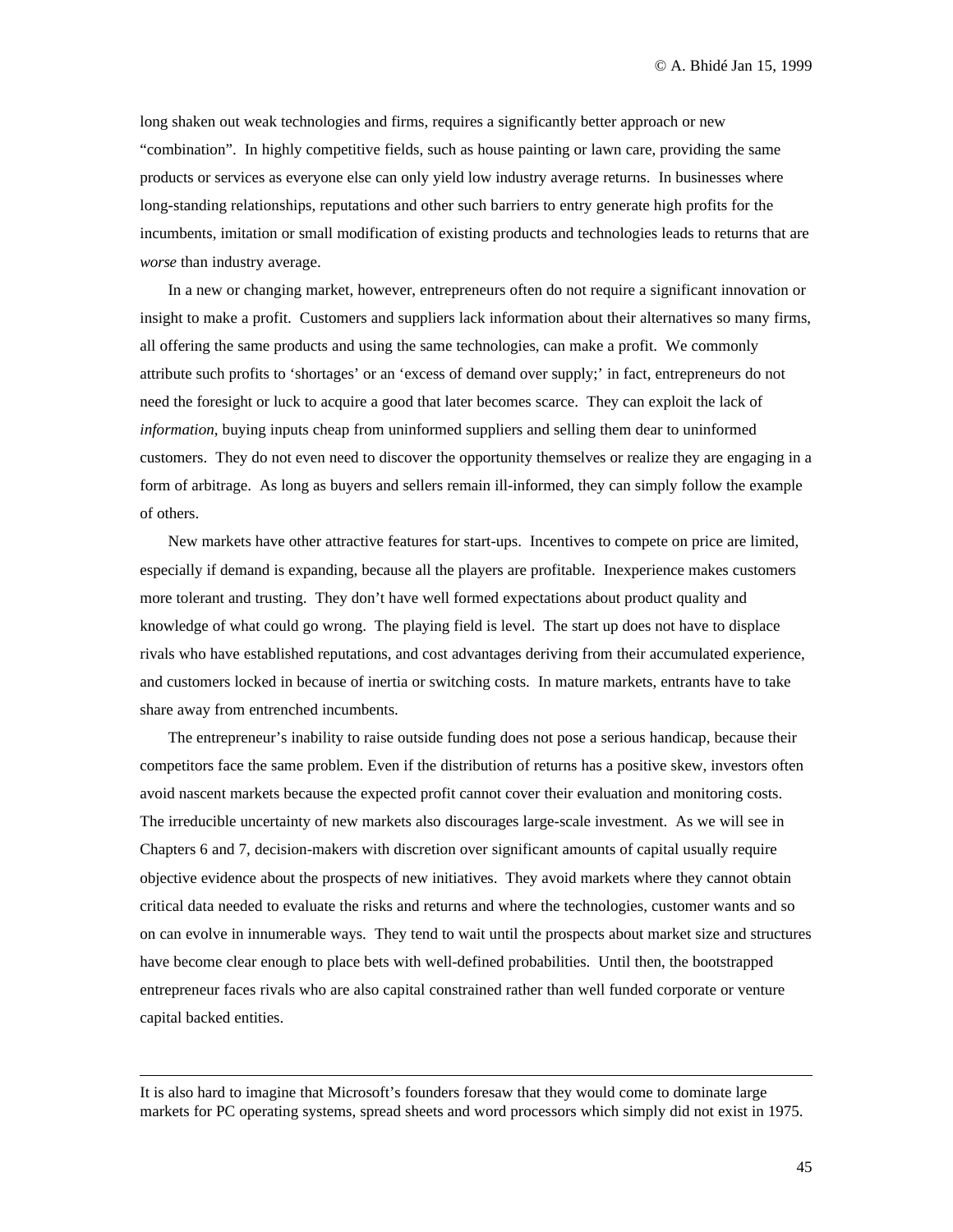The leverage provided by external change is illustrated by the success of numerous start-ups in the personal computer industry. For the last two decades, the industry has been in a constant state of flux. Successive waves of change, such as the introduction of the Apple II, the IBM PC, the Macintosh, new generations of Intel micro-processors and Windows 3.0 created opportunities for innumerable entrepreneurs who didn't have a breakthrough product, great managerial abilities or much capital. The introduction of the IBM PC in 1980, which legitimized personal computers in the corporate world, created new markets for low cost clones, add-on boards, applications software, training, and distribution. Startups did not have to be first or possess exceptional skill to make a profit. More than a quarter of the entrepreneurs I interviewed had started computer related businesses; all of them had started at least two years after the introduction of the IBM PC and five years after the introduction of the Apple II. Their products were fairly mundane: training videotapes and software with features that were available on minicomputers and Apple IIs. Sales and service businesses needed technical knowledge that was probably easier to acquire than competence in automobile repair. But because buyers weren't very knowledgeable or demanding, the installation and servicing of computers generated sizable profits and growth. As one Midwestern dealer told me: "We have a joke slogan around here: 'We aren't as incompetent as our competitors.'"

Changes in the basic hardware, operating systems and networks continued to offer new openings for start-ups through the 1980's and 1990s. Entrepreneurs who missed the opportunity to start dealerships for IBM PCs and clones later found chances to become dealers and system integrators for Novell's networking products. The introduction of Windows 3.0 in 1990 created opportunities for software startups just s the introduction of DOS had in 1980. The disproportionate number of promising startup in the computer area reflects the abundance of such opportunities. For instance, the proportion of computer related businesses in the *Inc*. 500 lists has been consistently more than four times the proportion of overall economic activity accounted for by this sector. As indicated in **Figure 2.5**, computer related businesses have accounted for 20 per cent or more of the companies appearing on the *Inc.* 500 lists between 1986 and 1988. By contrast, a broadly defined "Information Technology" sector, comprising all computing and telecommunications, represented only 5 to 6.4% of the Gross Domestic Product of the United States during that period.<sup>68</sup>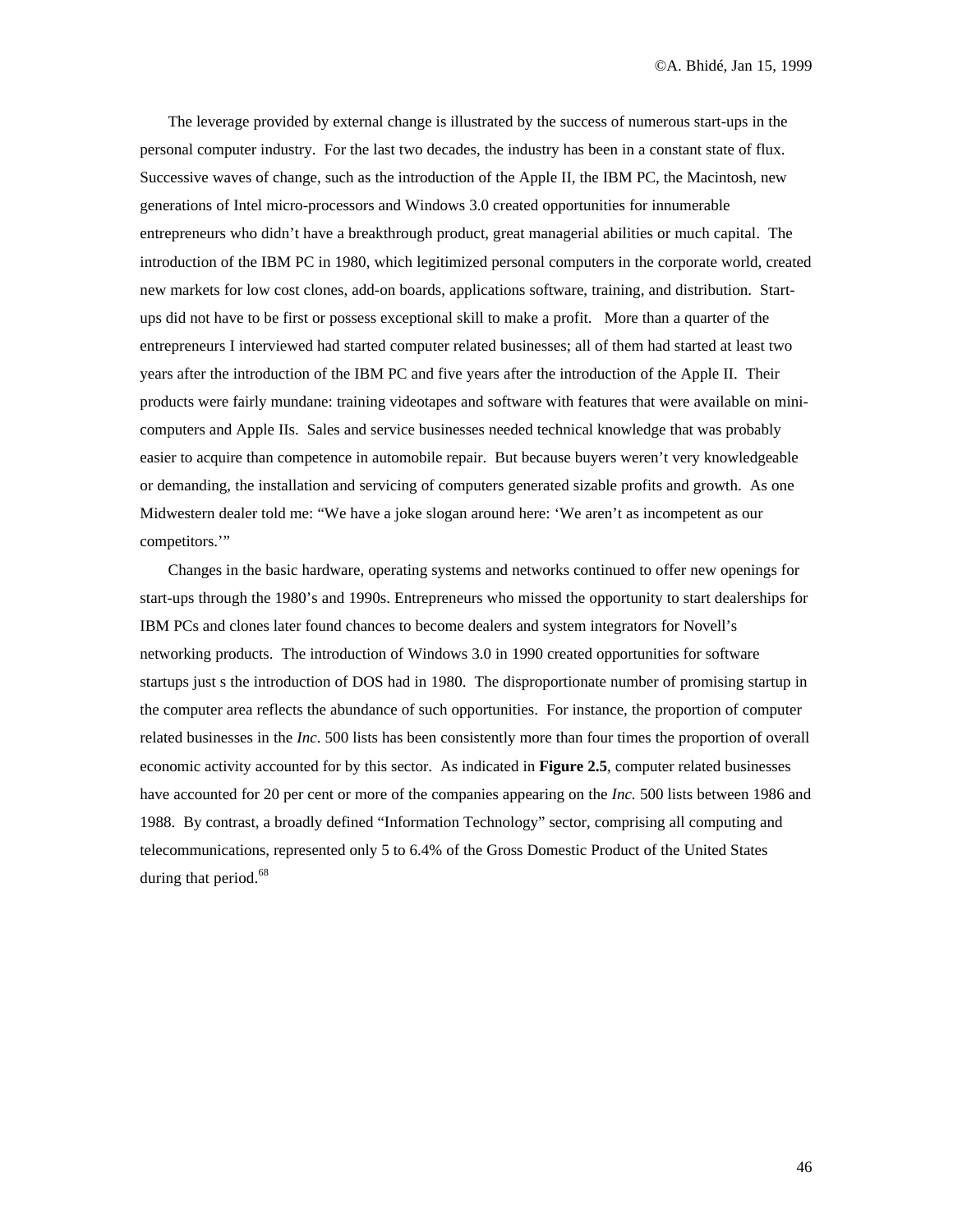

Changing customer tastes and regulatory regimes, like technological discontinuities, can create opportunities for entrepreneurs to profit from uninformed buyers and sellers. Bob Reiss for instance, started a profitable watch business by taking advantage of the 'fashion watch' trend. Until the 1980s, watches sold in the United States comprised three main categories: expensive, high fashion such as Piaget and Rolex; conservative, moderately priced such as Seiko and Citizen; and "popular" priced, functional such as Casio and Timex. Sales growth in this mature market was in line with G.N.P growth. In the 1980s, the Swiss company Swatch stimulated an increase in watch ownership by introducing moderately priced watches, marketed to consumers as fashion accessories. Unit sales more than doubled as consumers began to own several watches with artistic designs, licensed characters such as Mickey Mouse, the logos of professional sports teams and Christmas motifs. Swatch, the innovator, was only one of several companies to profit. Entrepreneurs would use free-lance artists to design watch-faces, secure a license from companies like Disney, or simply copy someone else's design. Factories in Hong Kong and China made the watches, and mail order catalog companies, home shopping TV networks, mass merchandisers like Wal-Mart, and specialty watch chains handled the sales. Without any proprietary assets or technology, an entrepreneur could realize \$10 or more for a watch that would cost about \$5 to make and enjoy rapid growth. For instance, Bob Reiss launched Valdawn in 1988, several years after the trend towards fashion and fun watches had been in place. By 1994, Valdawn's annual revenues had grown to over \$7 million, with a pre-tax profit margin exceeding 15%. The company made the *Inc.* 500 list three years in a row.<sup>69</sup>

Changing tastes and sensibilities also created an opportunity for *Rolling Stone*. Founder Jann Wenner recalls that when he launched the magazine in 1967, "it was the beginning of a new era in rock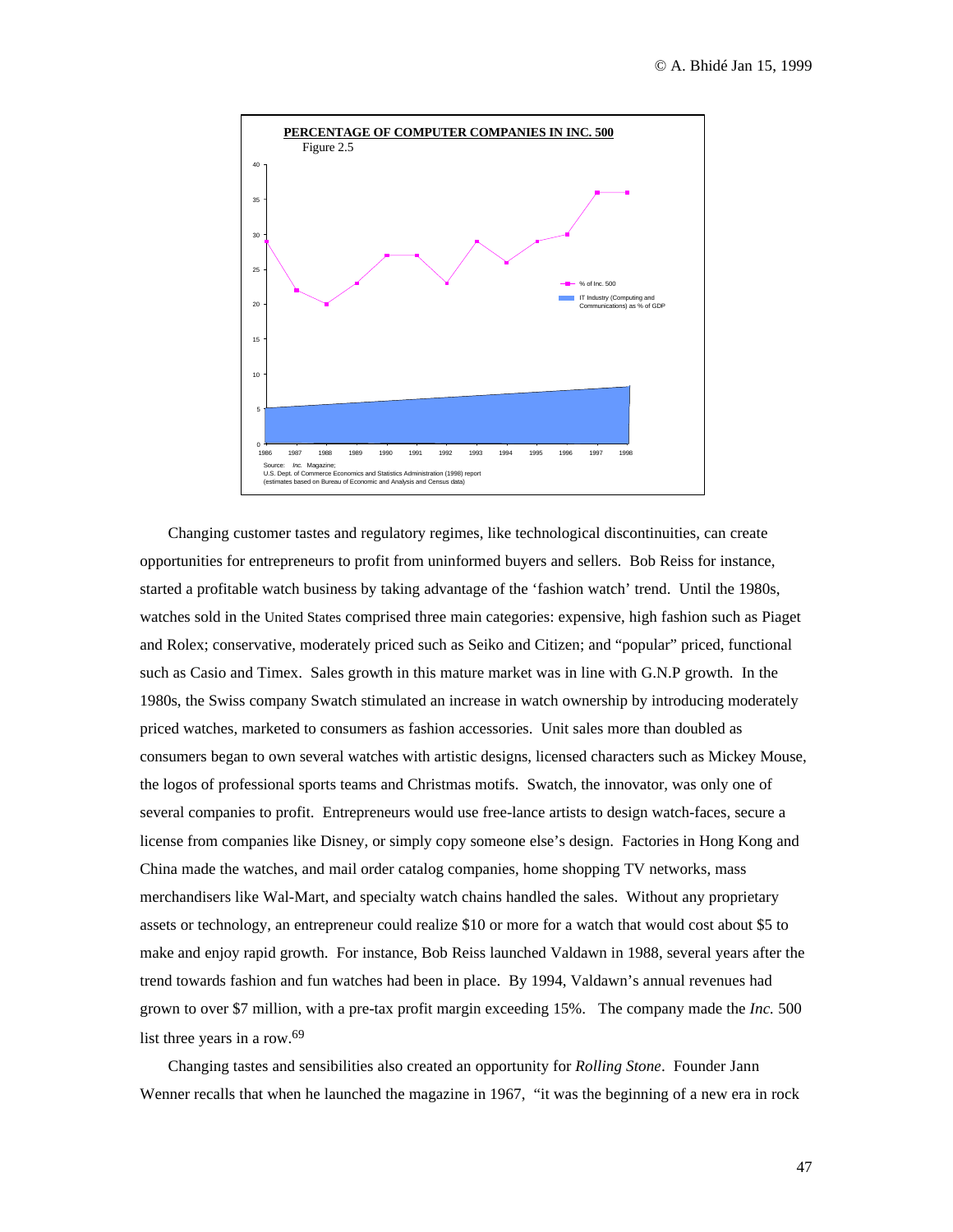and roll. The nature of what musicians and bands were doing was changing. They began to really take themselves seriously and we wanted to write about these, serious meaningful things. There was a big cultural shift taking place. We were at the beginning of it. We caught it, we withstood it and we rode it." As described in a previous insert, Rolling Stone was not the first or only rock and roll magazine of the time. The 21-year-old self-described "amateur journalist" had raised all of \$7500 from sympathetic individuals who, according to Wenner, "figured they weren't going to ever get any of it back." Wenner says that he had "no clue whatsoever" about where the first issue was shipped: In fact, six months later, we found out that most of the boxes [containing the first issue] weren't even opened." The start-up missed four publishing dates in its first year. But, because Rolling Stone was tapping into a new market, it didn't have to compete with a Time or a Newsweek; it simply had to deliver higher quality and reliability than only slightly older rivals who faced similar organizational problems. "As amateurish as some of the first issues were," Wenner says, Rolling Stone could "set itself apart" through "serious in-depth interviews and exclusive articles on major artists and issues."<sup>70</sup>

The low representation of "promising" startups from many prominent but mature markets also points to the important contribution of disequilibrium to the profitability of undifferentiated ventures. In my *Inc.* sample, I did not encounter a single company in textiles, chemicals, fertilizers, footwear, and other such mainstays of US industry. We interviewed only one entrepreneur who had started a business (in brake remanufacturing) connected with the automotive industry. Besides the big three—General Motors, Ford and Chrysler—the automotive sector includes many small businesses. But lacking any significant technological upheavals, the field has apparently not provided easy profits or growth to entrepreneurs. If Inc. lists had been compiled in the 1900s and 1910s, it would probably have been as well populated with dealers and suppliers of ancillary goods and services for automobiles as contemporary lists have been with computer related businesses.

Entering a turbulent and unsettled market does not of course ensure large profits. Notwithstanding the tailwind of a "new era in rock and roll" the objective best guess return from starting *Rolling Stone* could not have been much greater than zero. Even where imbalances create opportunities for riskless arbitrage, the profits tend to be small and transitory. The main contribution of market turbulence is to create a small chance of noteworthy success. The entrepreneur who starts a rock and roll magazine in the 'sixties has some hope of building a *Rolling Stone*. Taking advantage of transitory opportunities to assemble clones of IBM PCs in the early 'eighties provides a springboard for a college student like Michael Dell to then build a more substantial enterprise.

### **5. ENTREPRENEURS' VALUE ADDED**

The founders' capacity to differentiate their product or service through their personal effort seems to be an important reason for the profitability of many of the *Inc.* companies I studied. In about 40% of cases, start-ups had neither a unique product nor the benefit of a market in disequilibrium. Like Ken Dougan, founder of Unique Transportation Systems ("I'd talk to people in shipping and I'd do anything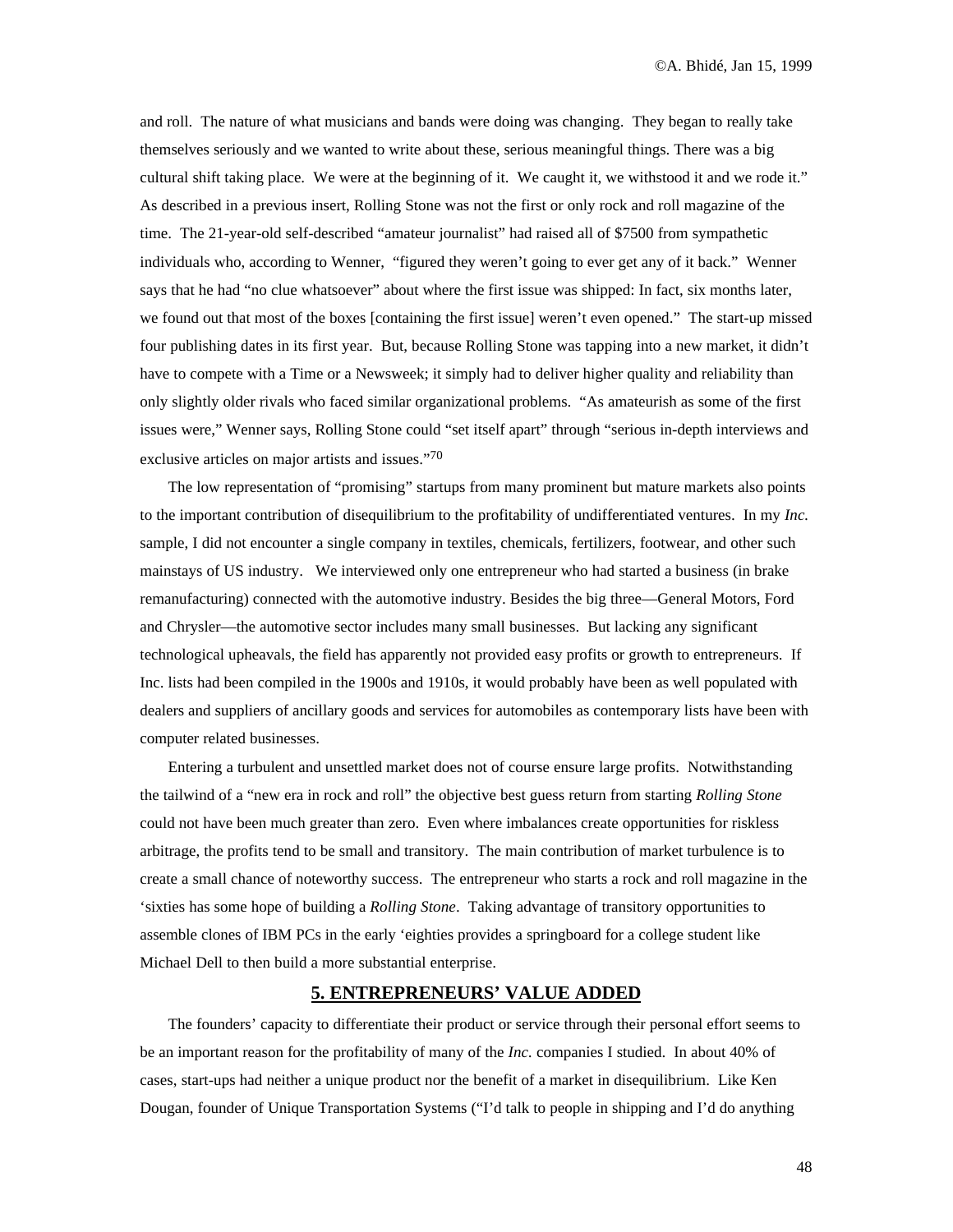they would ask me to do") or Karen Kirsch, who founded Best Mailing Lists ("I offered service to which no one could compare"), the entrepreneurs relied entirely on their personal capacity to provide services customers valued. The entrepreneur, rather than a product or technology, represented the principal source of the start-up's profits. As Carol Russell of Russell Personnel Services put it: "Our business is done on the cult of personality. You roll up your sleeves and say to the customer, 'Hi, I'm Carol Russell, and I'm going to work overtime to get you employed or employees.' In a people business, being a young company and visible is an advantage. In the large services, you won't meet the Mr. Olstens or the Mr. Kellys."

Some entrepreneurs claimed they secured customers by reading the true nature of their expectations. Clay Teramo, founder of Computer Media Technology, a computer supplies distributor, described the way he used the customer's perception of service to make up for the fact that his larger competitors carried more inventory. When someone called with a next-day order that Computer Media couldn't handle, Teramo would tell them that he didn't have the whole order in stock and ask if he could fill part of it the next day and part later on. If the customer agreed, he'd follow up personally to make sure everything had gone smoothly and to say thanks. As Teramo pointed out, his competitors could probably have filled the whole order at once, but the customer wouldn't think he had received any special service.

The impact of an entrepreneur's ability and effort depends in part on the size and capital intensity of the business. The CEO's labor represents a relatively small proportion of the value added in a large, capital intensive oil-refining company, where plant location, process technology, access to distribution channels, organizational cohesiveness and teamwork, and other such factors have a significant impact on profitability. But all small, labor intensive businesses do not hold the same promise – few hard working and resourceful proprietors of grocery stores and hair salons make it into the ranks of the *Inc.* 500. The potential for entrepreneurs like Clay Teramo or Carol Russel to earn high profits by dint of their diligence or "hustle" often seems to derive from the nature of the features or attributes that their customers value.

In markets for standardized goods and services, such as the delivery of newspapers, customers evaluate offerings along simple, concrete dimensions such as whether the newspaper is delivered punctually and regularly and placed on the doorstep instead of in a puddle. Entrepreneurs who provide such goods and services cannot easily differentiate their offerings and have to accept prices set by a competitive market. An especially diligent, good natured, or courteous individual may earn higher than average tips; but even generous tips in these businesses will not generate the profitability and cash flow of an *Inc.* 500 type company. The relatively low value that customers place on the intangible elements of the service they receive limits the difference in the profitability of the best and worst providers.

In fields such as entertainment, fashion, professional services, and made-to-order construction, buyers don't have an obvious, well ordered set of preferences. They place a high value on what Sabini and Silver call "fuzzy" attributes $T<sup>1</sup>$ , whose dimensions, such as trendiness, elegance, and responsiveness, they cannot easily measure or define. Their behavior may even contradict the purchasing criteria they espouse. For example, people who say they just want to maximize returns may nonetheless retain an investment advisor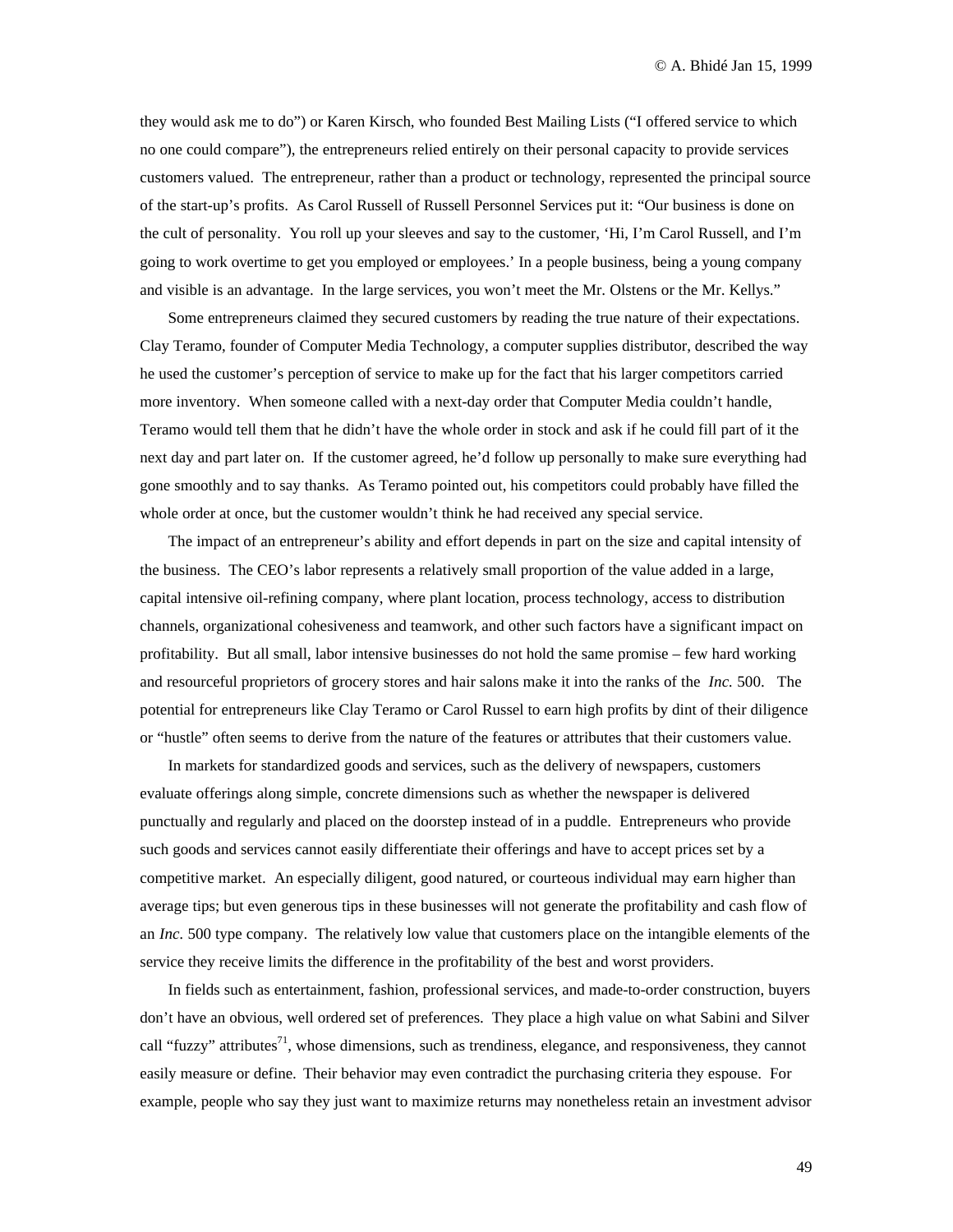whose performance consistently lags market averages because the advisor caters to some inchoate desire for reassurance and attention. The value that customers place on fuzzy or ill-defined attributes, allows entrepreneurs to differentiate their offerings by tapping into the psyche of their customers or by responding to their unspoken wants. As we saw in the case of Teramo, because fuzzy attributes allow for multiple interpretations of quality, entrepreneurs can even put a positive spin on their weaknesses.

Entrepreneurs who have a superior innate capacity for (or willingness to work at) satisfying fuzzy wants can realize high profit margins without proprietary technologies or assets. Rivals cannot imitate product or service offerings whose critical attributes are not easily observable and are embedded in the personal efforts of the suppliers' principals. They cannot lower prices to compensate for perceptions of inferior quality, because these market niches have a "winner-take-all" nature. Customers who don't fully understand what they want can't easily make price and quality trade-offs, and are willing to pay a considerable price premium to the "best" provider. And, to the degree that products with fuzzy attributes cannot be produced through a standardized process, entrepreneurs with superior operational skills can also enjoy cost advantages over their rivals.

In other words, a venture's dependence on the personal efforts of its founders represents a desirable source of uncertainty that adds a positive skew to its prospects. The innate talent, motivation and drive of an entrepreneur can make a significant difference in businesses when standardized processes and inputs do not produce the outputs that customers value. The objective prospects of all entrants may be low because of the limited capital or qualifications required to start such businesses; nevertheless a few entrepreneurs can enjoy high profits. B y contrast, in marginal businesses standardized customer wants that any entrepreneurs can satisfy, lock all firms into a narrow zone of low profitability. (For an illustration of how the attributes customers value affect the profit potential of start-ups, see the insert 'Comparing Upscale Restaurants and Laundries' which illustrates.)

#### **Comparing Upscale Restaurants and Laundries**

In both fields, barriers to entry are low and competition is intense: entrepreneurs can easily obtain the technology and equipment needed to open a new establishment. Average profitability and survival rates are notoriously low. But, the range in the profitability of upscale restaurants seems to be greater than the range in the profitability of laundries. Although the financial prospects of the typical new restaurant are grim, every so often someone scores a hit. A city like Boston contains several establishments such as Anthony's Pier 4 and the Hilltop Steakhouse that have generated significant wealth for their proprietors. Laundries, in contrast, do not seem to offer anyone a path to riches. A few hundred thousand dollars in profit seems to mark the limit of success.

The value that many customers place on the intangible aspects of their overall dining experience helps explain why some restaurants can make exceptional returns. Customers pay not just for the physical inputs and labor that goes into their meal, but also for the quality of the food, the choices on the menu, the decor and ambiance, and whether the establishment is considered 'in'. Restaurateurs who can create the right atmosphere and 'buzz' and provide a popular menu fill their establishments. Their gross profits considerably exceed their fixed costs, generating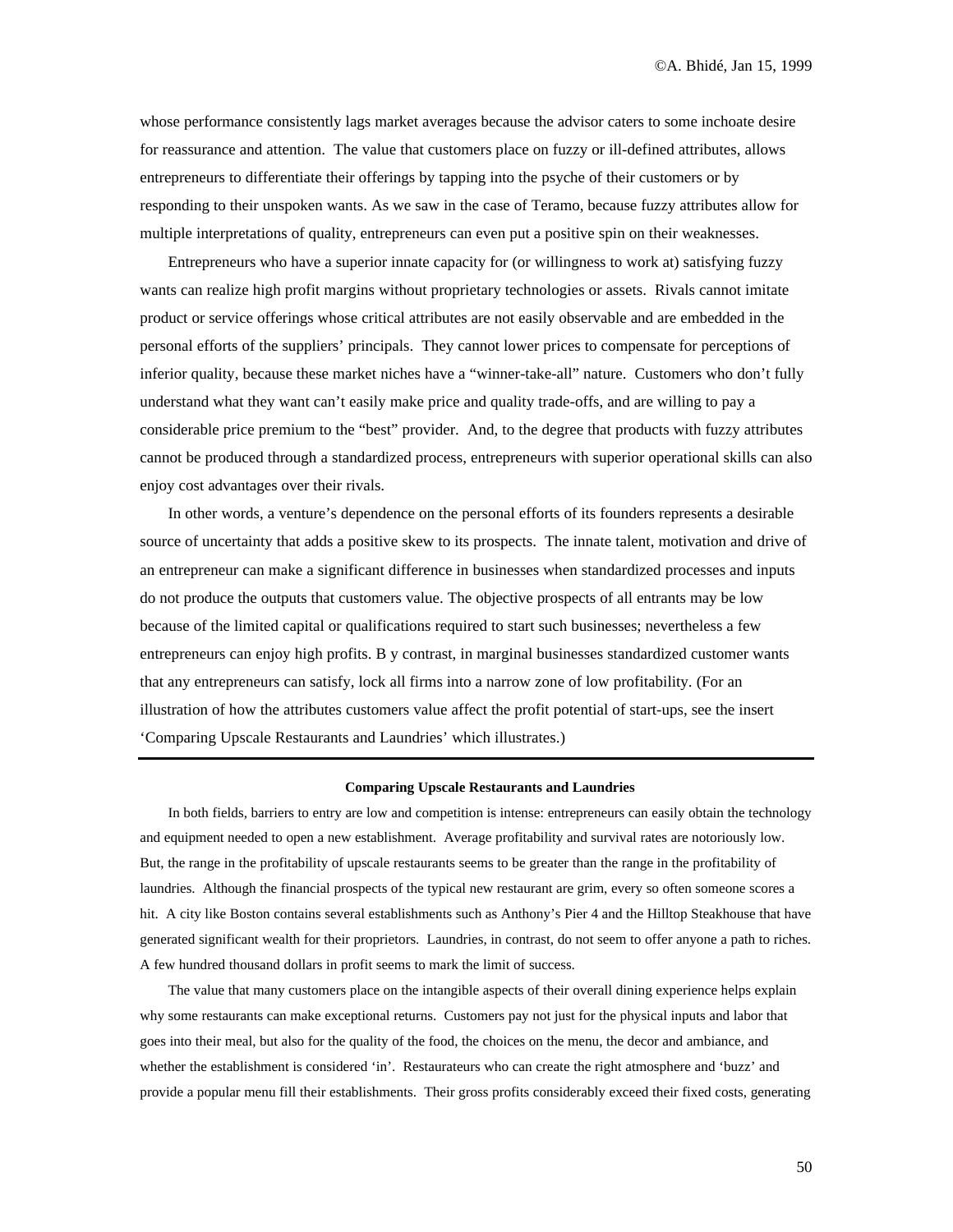attractive profits. Rivals of a successful fine dining establishment cannot easily copy the elements that derive from the skill and personality of its owner. Nor can they draw away customers by lowering prices.

In the laundry business, customers may prefer well-lit, pleasant stores and courteous counter staff; they do not, however, go out of their way to patronize particular establishments because of the ambiance or the personality of the owner. Many competitors can provide the concrete attributes that customers value—the hours the store is open, the turnaround time, the removal of stains and so on. Moreover, they all incur similar costs. In a restaurant, costs vary with the proprietor's skill in purchasing, control of waste, menu design, management of the kitchen staff and so on. In a laundry, all establishments use the same mature technology, the same raw materials and a small, unskilled staff to produce more or less the same outputs. Competitive forces and imitation therefore lead to a uniformity of prices and service levels and low overall profitability: the typical laundry generates a 6% return on capital. This return and the 'wage income' the establishment often generates for family members—may be adequate for the owner, but it does not lead to the profits and growth of an *Inc.* 500 company.

(The nature of competition in the low budget or "value" fast food market, however, is different. Customers value concrete (albeit intangible) attributes such as reliability, speed, convenience, and (often scripted) courtesy. Imitation and price competition is widespread. Profits depend on the firm's brand names, locations, systems and other such proprietary assets rather than the personal touch of the principals.)

The leverage that the founders of *Inc.* companies derived from serving fuzzy wants shows up in the nature of their offerings. Most *Inc.* companies did not offer goods or services for which customers could easily do comparison-shopping or would tend to reflexively buy the leading brand. Rather, they competed in markets where the purchasing decision involved subtle criteria and cognitively challenging trade-offs that the entrepreneurs could influence.

Three quarters of the *Inc.* founders we interviewed served as their company's chief or only salesperson. Only 10% used brokers or distributors. The sales cycle in 75% of the cases ranged from days to months. Therefore, in contrast to a door-to-door vacuum cleaner sale, understanding and responding to the customer's situation and concerns was more important than closing the transaction quickly.

The median unit sale was \$5,000, an amount high enough to support direct personal selling and allow

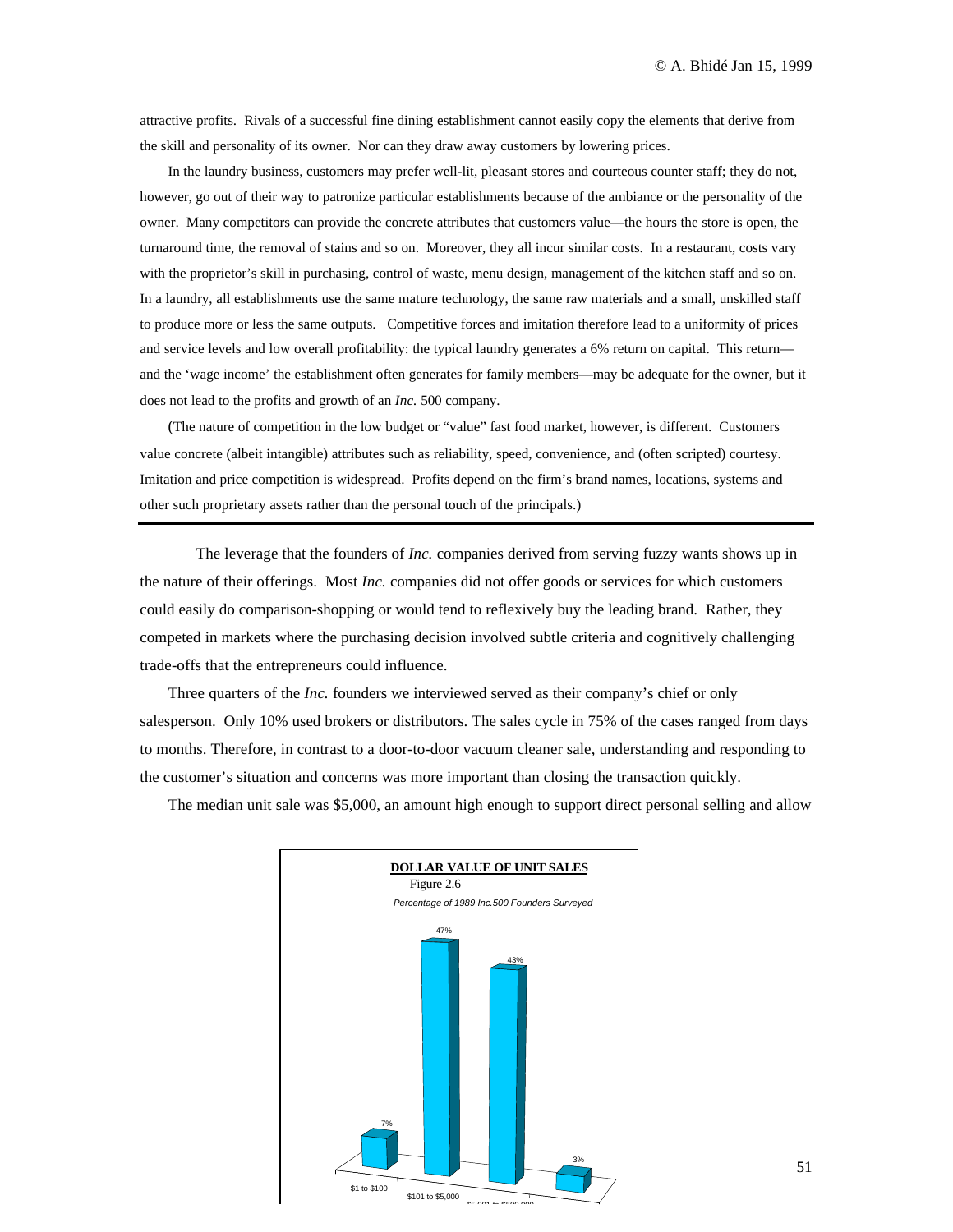for customization of terms and features. Most *Inc.* start-ups sold to other businesses—only 14% offered consumer goods or services. The few consumer items we encountered also represented purchases that buyers would tend to think about and the entrepreneur could personally influence, such as a \$20,000 recreational vehicle from Chariot Eagle. The companies did not sell \$5 to \$10 packaged goods for which the purchasing decision is based on habit or on impersonal factors such as advertising and shelf space. (**Figure 2.6** shows the distribution of unit sale prices for 1989 Inc. 500 companies.)

In the high-ticket items sold by the *Inc.* start-ups, entrepreneurs reported that their personal passion, persuasiveness and willingness to satisfy special requirements were as important as the attributes of their products. As John Mineck, co-founder of Practice Management Systems, said, "People buy a salesperson. They bought me and I had no sales experience. But I truly believed our systems and software for automating doctors' offices would work—so the customers did too. Also, we did an awful lot for our first clients; if they wanted something, we'd deliver. We were providing service and support long before that became a cliché."

As with the uncertainties that derive from turbulent market conditions, high dependence on the founders' personal value added ameliorates the disadvantage entrepreneurs might otherwise face because they cannot raise outside funding. Capital providers avoid businesses whose profitability depends just on the principals' "hustle". Most startups make low profits and it is difficult for investors to predict which entrepreneur has the innate qualities to break from the pack. Investors also face difficult problems of motivation and appropriability of returns. To the extent that providers of capital bear the risks, they reduce the entrepreneur's incentive to make the critical but unobservable extra effort that separates the winners from the also-rans. And, the value created by a successful "hustle" venture is closely attached to the founders rather than to the legal entity they operate in. The valuable assets of an advertising agency for instance lie in the reputations and know-how of the principals. Once these assets have been created, the principals can walk away to start a new agency leaving little behind for the investors who provide the start-up capital. The reluctance of professional investors to back businesses whose value depends almost exclusively on the efforts and human capital of a few principals limits the bootstrapped entrepreneur's competition to other self-financed players.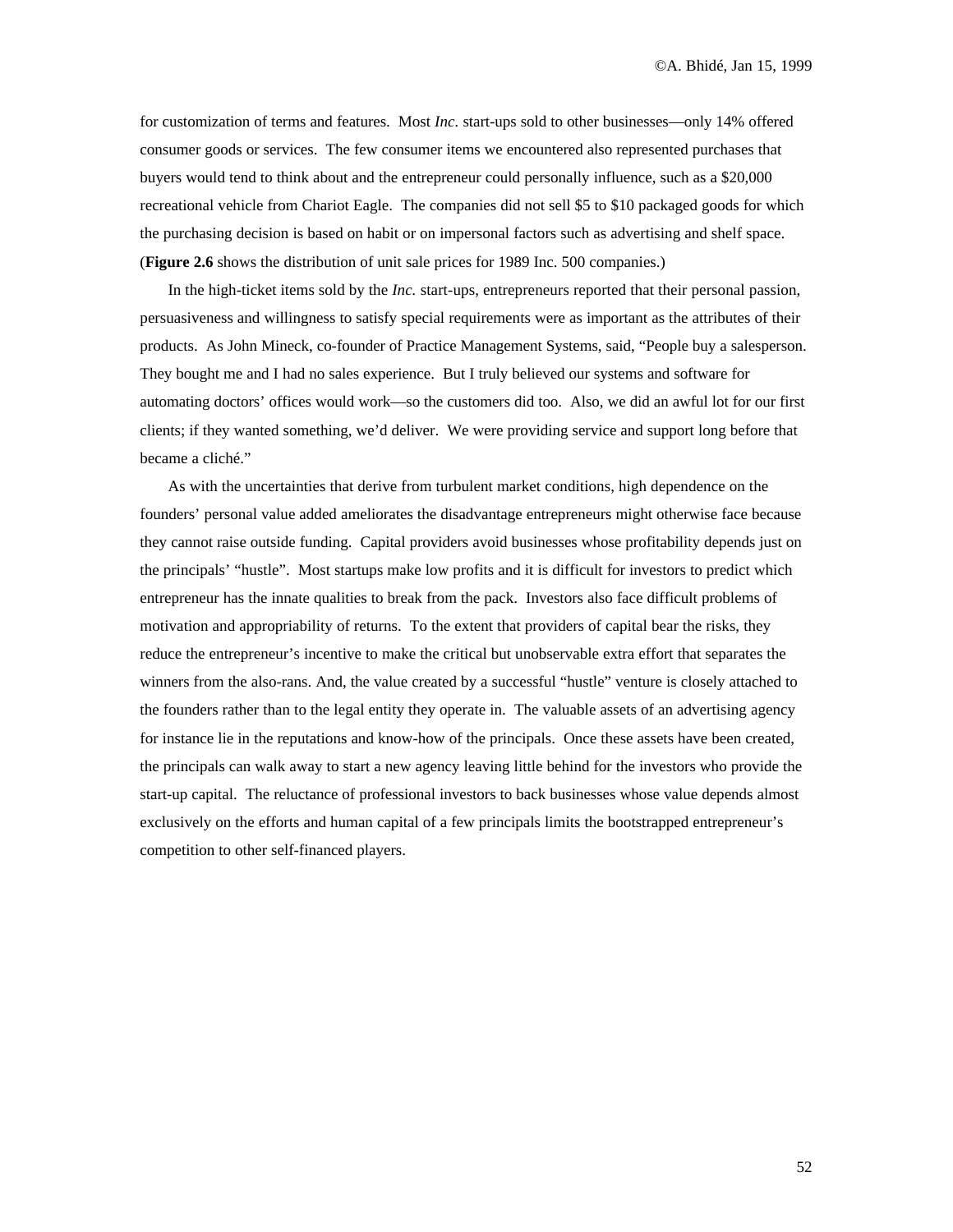## **6. SUMMARY**

The typical new venture confronts serious limitations. The founders of businesses usually start without an original idea and they also often lack deep business or industry experience. These limited endowments preclude most entrepreneurs from raising much capital and force them to bootstrap their ventures with personal funds or small amounts raised from friends or relatives.

Entrepreneurs can more easily cope with their lack of original ideas, experience and capital if they start niche businesses with high uncertainty due to unsettled market conditions or nearly total dependence on the entrepreneur's personal ability to satisfy fuzzy customer wants. Although the most likely payoff in such businesses isn't large, they provide the entrepreneur with a chance of making a significant return. By contrast, in popular fields for start-ups such as beauty care salons and lawn maintenance, competition between businesses of roughly equal capabilities forces all businesses to subsist at a very similar and low level of profitability. Competing in small, uncertain niches also allows the bootstrapped entrepreneur to avoid competing against well-capitalized rivals.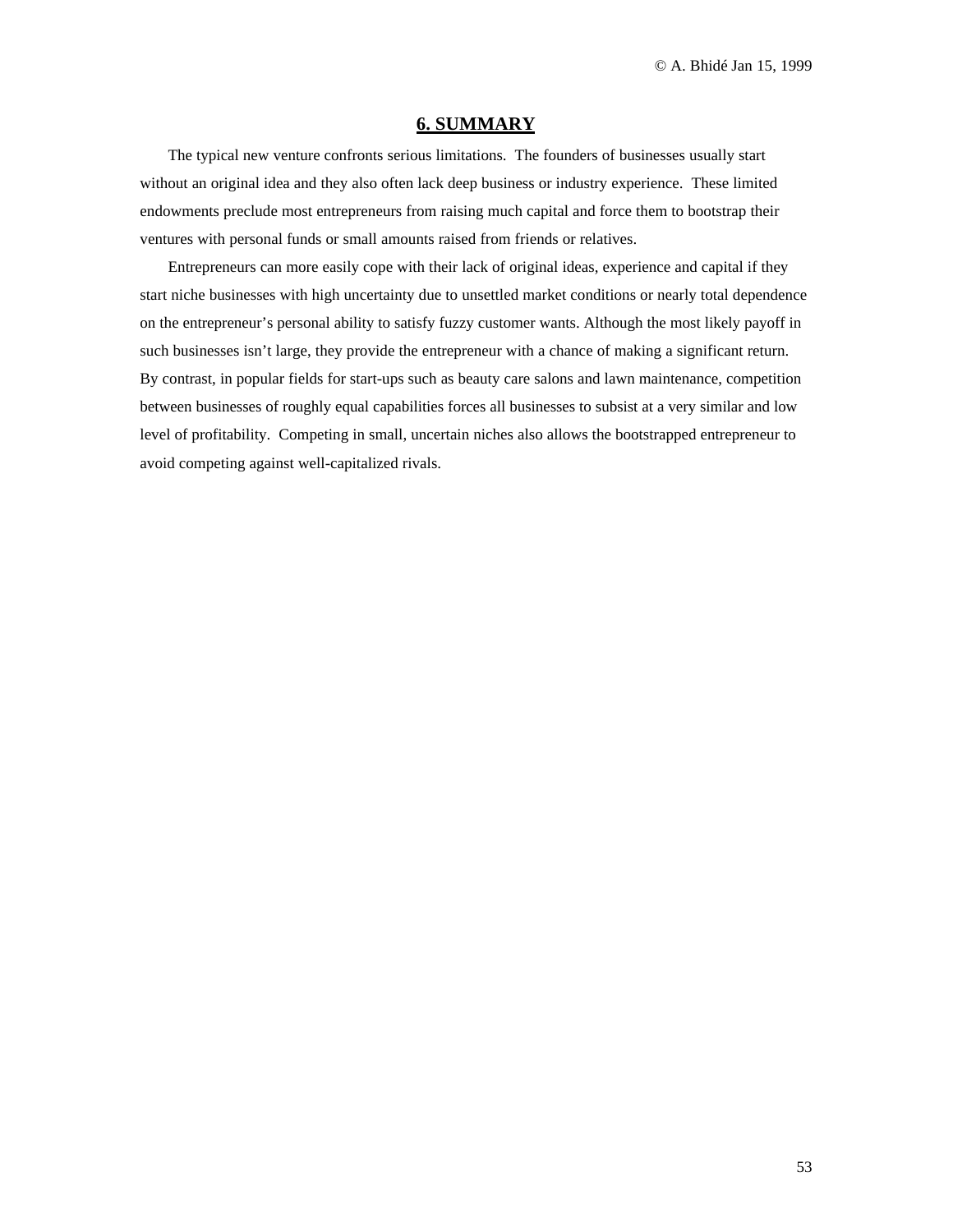# **CHAPTER 3: PLANNING VERSUS OPPORTUNISTIC ADAPTATION**

*This chapter examines why the adaptation to unforeseen problems and opportunities represents an important task for the founders of promising businesses. Sections 1 describes how most entrepreneurs start businesses without much prior planning. Section 2 suggests that the costs of extensive planning in a typical start-up exceed the benefits. Section 3 discusses the importance of adapting to unexpected problems and opportunities. Section 4 brings out the opportunistic nature of entrepreneurial adaptation by comparing it to other types of selection strategies such as scientific experimentation and Darwinian processes of biological evolution.*

When Paul Allen and Bill Gates developed Microsoft's first product, they do any market research or competitor analysis first. In December 1974 Allen visited his high school friend Gates, then a sophmore at Harvard. He spotted an issue of *Popular Electronics* featuring the Altair 8080 on the cover at a kiosk in Harvard Square. "I bought a copy, read it, and raced back to Bill's dorm to talk to him" Allen recalled. "I told Bill, 'Well here's our opportunity to do something with BASIC."<sup>72</sup> Allen and Gates did not write a business plan; they started working on a version of BASIC for the Altair right away. Gates writes that they "were like the characters in those Judy Garland and Mickey Rooney movies: "Let's put on a show in the barn!" We thought there was no time to waste, and we set right to it." Gates and Allen "didn't sleep much and lost track of night and day," in order to complete their BASIC in four weeks.<sup>73</sup>

Some theories suggest that such unplanned approaches to starting a business reflect entrepreneurial overconfidence. Whatever its psychological roots, I will suggest in this chapter, the lack of research and planning that we find in many promising startups has a sound economic basis. Capital constrained entrepreneurs cannot afford to do much prior analysis and research. The limited profit potential and high uncertainty of the opportunities they usually pursue also makes the benefits low compared to the costs. In lieu of extensive planning, we will also see, entrepreneurs have to rely on adaptation: they start with a sketchy idea of how they want to do business, which they alter and refine as they encounter unforeseen problems and opportunities. Moreover, the adaptation is often more opportunistic or myopic than scientific or strategic: the founders of promising startups experiment with course changes to maximize short run cash flow rather than to verify a general theory or to make the best possible a long-term choices.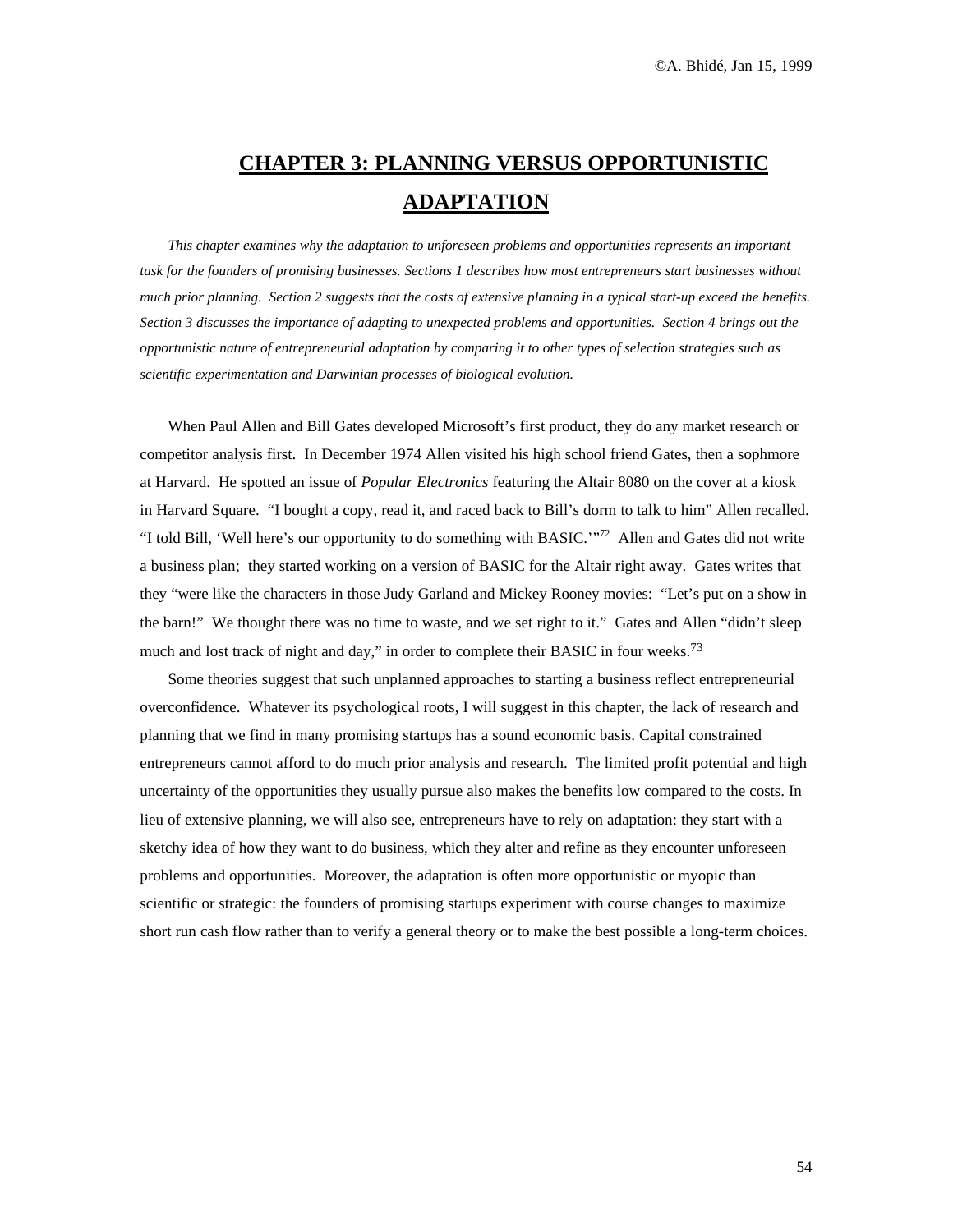### **1. LIMITED RESEARCH AND ANALYSIS**

Few of the entrepreneurs I studied followed a systematic approach to identifying and evaluating opportunities. Only 4% of the *Inc.* founders we interviewed found their business ideas through a systematic search. 71% replicated or modified an idea encountered through previous employment, and another 20% discovered their ideas serendipitously. (See **Figure 3.1**). Having found an idea in an ad-hoc fashion, the entrepreneurs did not spend much time on research or planning, either. 41% of the entrepreneurs had no business plan at all. 26% had just a rudimentary plan: Carol Russell, for instance, recalls that she and her partner, "got together in the public library to plan, but we had no paper. We did our projections on the back of an envelope." 5% worked up financial projections for investors. Only 28% wrote up a full-blown business plan.

Another survey of the founders of all *Inc.* "500" companies from 1982 to 1989 generated similar results. Only 7% had done a systematic search for business opportunities, and only 21% had developed a formal business plan. Having decided to pursue an opportunity, the entrepreneurs proceeded quickly, and apparently without much preparation. More than half did not consult with a lawyer, for instance and three quarters did not develop any marketing materials. The period from the original idea to the beginning of operations was usually brief: as **Figure 3.2** indicates, over 63% took a few months or less, while only 9% took more than a year.<sup>74</sup>



My student's papers on successful entrepreneurs also record that the founders of many of today's well-established corporations too did not start their businesses in a planned, systematic way. Jan Wenner, founder of Rolling Stone, recalls that "the idea of making a business plan, finding out what other magazines were doing, studying the competition didn't even occur to me." Calvin Klein too started his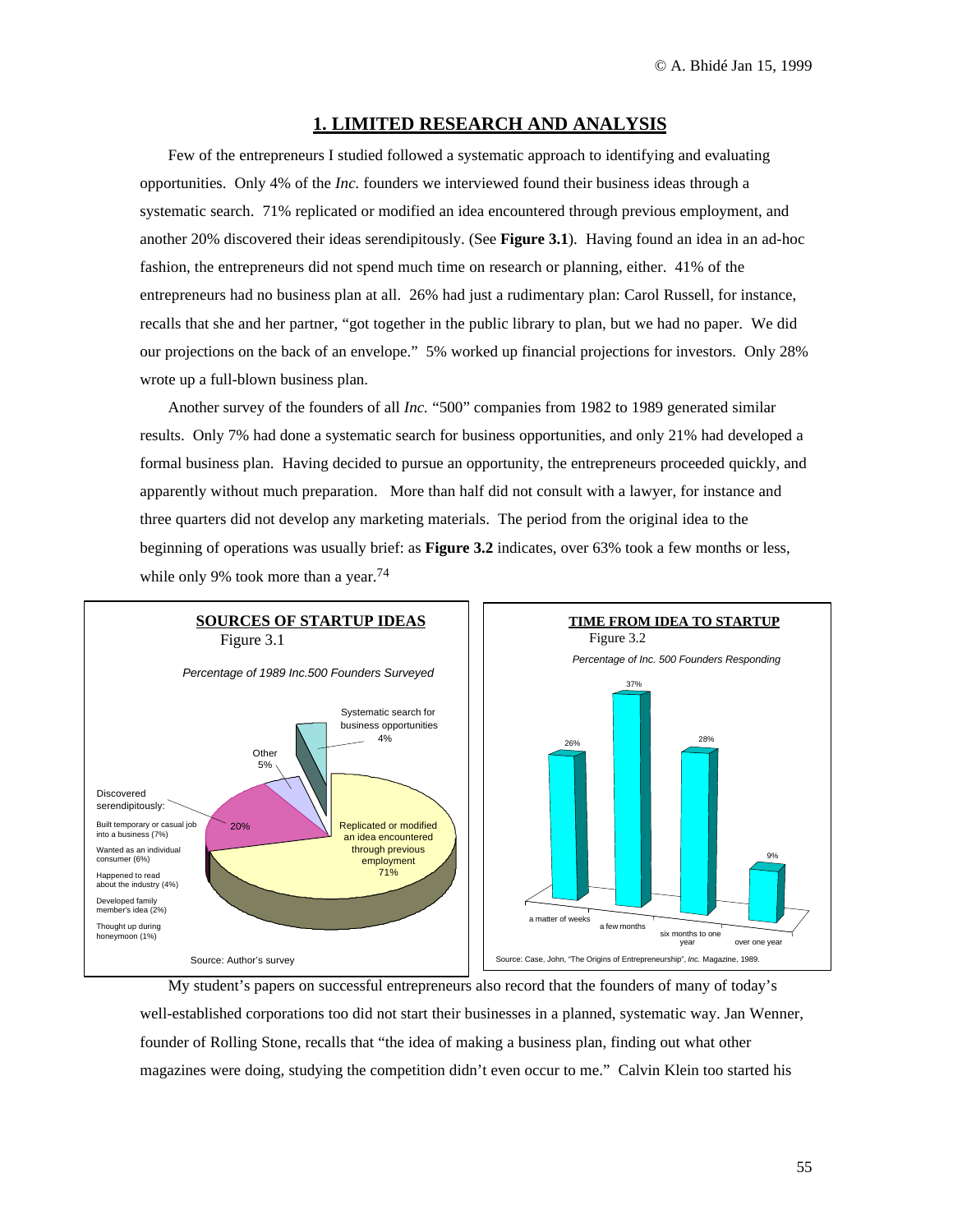fashion empire with his childhood friend Barry Schwartz without any planning: "We just sold as many coats as we could" Schwartz says "and we worked seven days a week."

# **2. COSTS AND BENEFITS**

Why didn't Gates and Allen conduct market research on the potential revenues or assess systematically their capabilities vis-à-vis other programmers who were also trying to develop a BASIC for the Altair? Why do so few *Inc.* founders compile even basic information on market size and competitive climate or draw up five-year financial projections? Lovallo and Camerer suggest that entrepreneurs have "blind spots" and fail to appreciate how much competition there will be in a market. Or, they may know about the competition they face and "overconfidently think their firm will succeed while most others will fail."<sup>75</sup> Several studies from the field of experimental psychology have shown that "most people rate" themselves above the average on almost every positive personal trait – including driving ability, a sense of humor, managerial risk-taking and expected longevity."<sup>76</sup> Lovallo and Camerer's experiments suggest that expertise exacerbates rather than mitigates the propensity towards overconfidence: experts are more likely to over-rate their abilities vis-à-vis other experts than are novices against other novices. Their work also suggests that experts are more likely to overate their prospects in games involving skill rather than chance.77 Thus entrepreneurs like Gates and Allen might have such confidence in their programming skills that they do not bother with an objective evaluation of the abilities of their rivals and under invest in research and planning.

It may well be true that entrepreneurs have a greater propensity towards overconfidence than the population at large. Their apparently cavalier attitude towards planning does not, however, reflect an irrational, overestimate of relative ability or an underestimate of the value of analysis and research. Rather, their initial endowments and constraints as well as the type of opportunities they pursue, dictate that entrepreneurs proceed quickly from idea to implementation.

### **Endowments and constraints**

The inability many entrepreneurs to raise outside funding, their limited opportunity costs and their prior knowledge discourage them from devoting much effort to prior research and planning.

**Capital constraints**. The entrepreneur's inability to raise much capital makes the opportunity cost of doing research prohibitive and precludes extensive investigation of an idea. Large corporations routinely spend, I can report from first-hand experience, hundreds of thousands of dollars to investigate new business opportunities. The typical entrepreneur who starts with ten or twenty thousand dollars in initial capital obviously cannot afford such research: scarce funds are much better spent on trying to make or sell a product than on conducting competitor analysis or focus groups. The line between 'doing' and research therefore is blurred. As one founder recalls, "My market research consisted of taking a prototype to a trade show and seeing if I could write orders." Mark Nickel, founder of Sampler Publications spent \$450 to see if "anyone would be interested in advertising in a crafts catalog." (See Insert, Researching By Doing).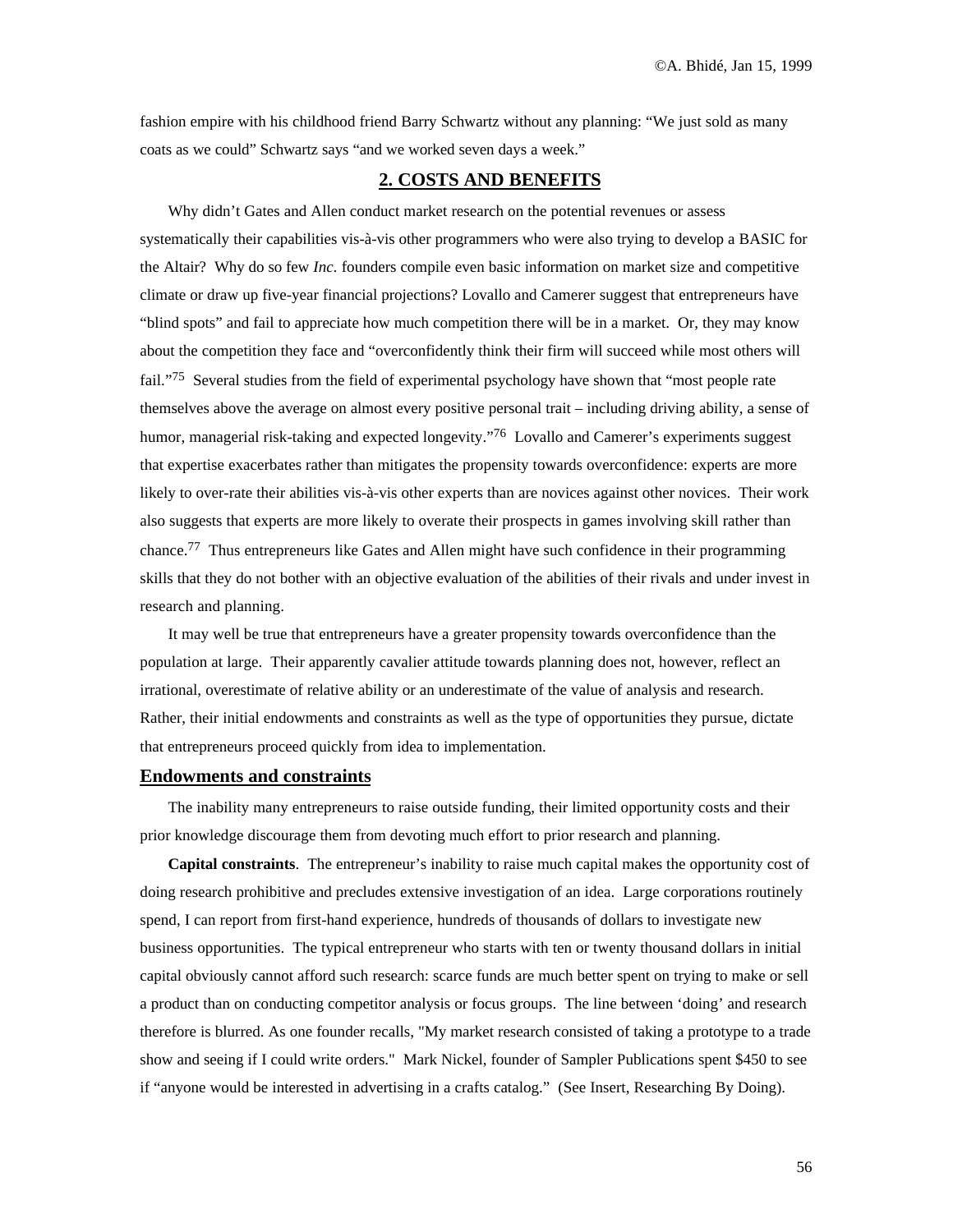This conflation of research and selling approach may not produce reliable information. The orders-at-atrade-show test can generate false positives or false negatives—the entrepreneur may, for instance, secure an order by a lucky fluke. But most entrepreneurs do not have much of a choice: they simply cannot afford truly objective, statistically significant data.

#### **Researching by Doing: Sampler Publications**

Mark Nickel founded Sampler Publications in 1984. Prior to Sampler, Nickel had worked as a managing editor of a magazine in Chicago. He came up with the idea of a folk crafts ad quarterly while attempting to market craft work made by his wife: "My wife and a friend of hers made crafts out of her house. They bought crocks, painted them with country designs and put lids on them. They sold well at craft shows. I was tired of working downtown and asked myself, 'Why not build a crafts business?' We then decided, 'why don't we try to sell mail-order?' We looked around for country-style magazines to advertise in---that is, Country Living and Country Home. They had black and white ad sections in the backs of the books. A sixth...cost \$1750! That's a lot of money for selling a \$3 widget. There was no good medium to advertise in. So, I said to myself, 'why don't I start my own?' The result was *Country Sampler*.

" I decided to see if anyone would be interested in advertising in a crafts catalog. I ran ads to get ads. I figured that a guy could spend \$450. I ran two ads in magazines that crafters read. I also mailed my ads to all the crafters listed in the classifieds of the two magazines....I'd go to craft shows and mail ads back to the people I met there.

"I got a good response, so I started putting a prototype together -- at this time, the people responding to my ad still had not seen anything to show them what the product would look like. I did a four page 11 x 17 foldup. A bank gave me a personal signature loan of \$3500 for printing the piece. I shot pictures of the products with dummy captions, product descriptions, etc. I hand addressed and stamped each one, sent them out to everyone who had responded to my ads, and waited to see what would happen...The deadline for advertisements was February 15, 1984. I got orders from 84 people. They had to pay up-front. At \$450 each, they paid for the production of the catalog. If it had bombed, I would only have lost \$3500.

"The product was a five-color, high-quality piece, with no editorial content. I ran an ad in Country Living: 'buy direct from America's craftsmen!'

"It was a one-time deal initially. I told the crafters that I'd run their ads for one year. They didn't care! It was a pretty book, and they wanted to be in it. I didn't know what I was going to do next, but crafters started seeing this and saying 'holy cow!' I quit my job when I knew that I had enough business for a second catalog. I was still employed at the time, but I'd go in early to my office at around 7:30, and have my stuff done by 9:00.

"For the second one, I reprinted the pages as they were and added more. I was getting between 2000 and 2500 responses per month. Anyone could sell these catalogs at booths, craftshops etc. Crafters sold them. They sold like crazy...The ads paid for the production, and I made \$3 every time we sold a magazine. I never had to borrow anymore."

**Limited opportunity costs**. Entrepreneurs do not have much to lose from an erroneous forecast of relative ability or market size. As we have seen, they usually do not put much capital at risk. The opportunity cost of their time is often low because, like Gates and Allen, they don't have the credentials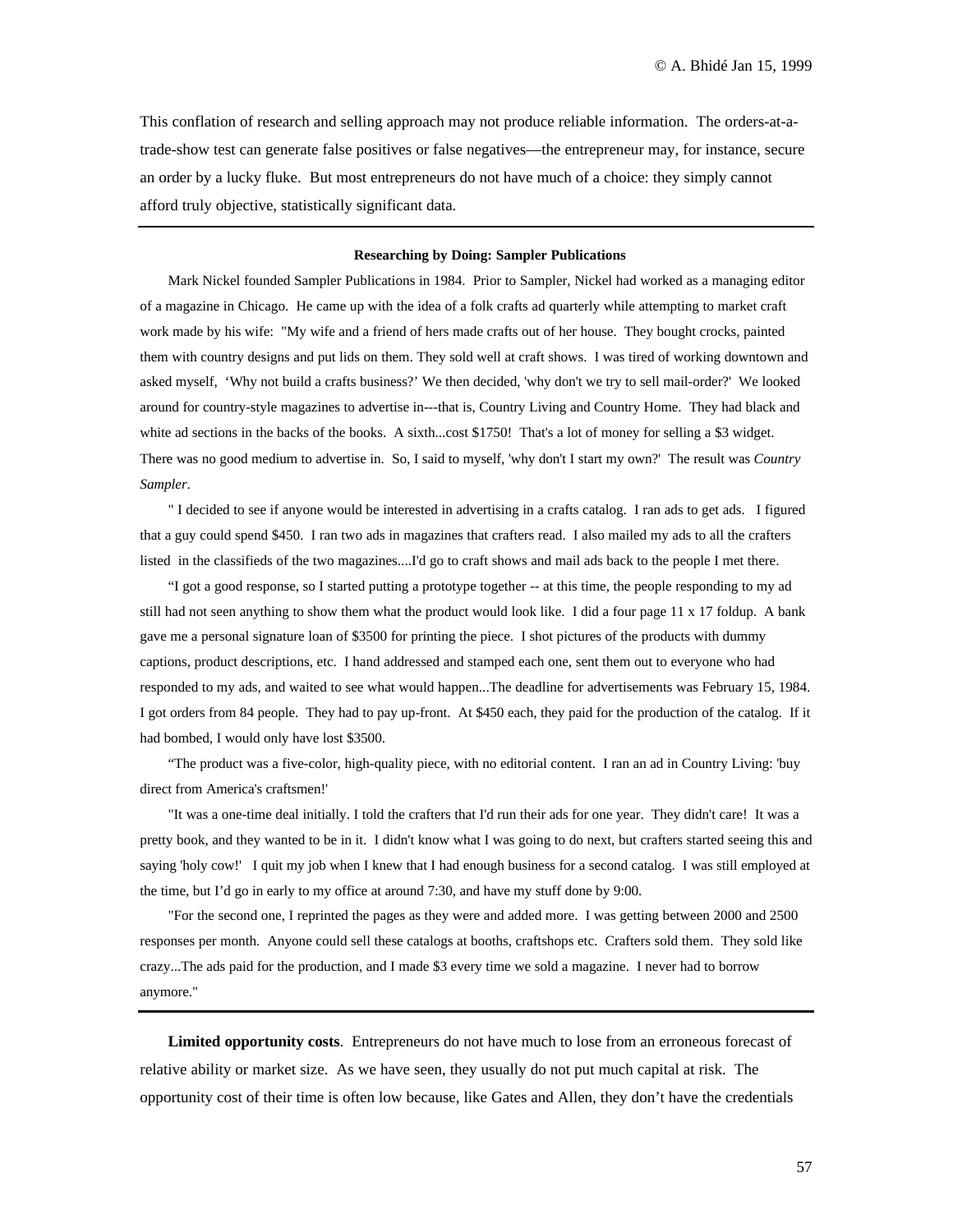and experiences that could secure them highly paid employment. As Michael Dell who dropped out of college to start Dell Computers explained: "The opportunity looked so attractive, I couldn't stay in school. The risk was small. I could lose a year of college."<sup>78</sup> The individuals, who face high opportunity costs, we will see in later chapters, usually do not start small, bootstrapped ventures. Like Jim Clark, who was an associate professor at Stanford before he started Silicon Graphics, they pursue opportunities with the large likely returns (and capital requirements) that are commensurate with their opportunity costs.

Many of the *Inc*. 500 founders I interviewed did not even have to incur the emotional costs of quitting a satisfactory job: over a third had been fired or left after a serious disagreement. Others worked on another job to support themselves while they launched their businesses. John Mineck, for instance, started Practice Management Systems in 1982 while still employed by the Personal Care Division of Gillette, Inc. "You could do something on the side very easily," he recalls. "They seemed to discourage hard work." Thus, while entrepreneurs may lack an objective basis for believing they can out compete their rivals, their overconfidence isn't particularly consequential.

**Prior knowledge**. The entrepreneur's previous experience, even if it is relatively brief, mitigates the risks of inadequate research. Entrepreneurs who start a business by imitating or modifying an idea they encountered in their jobs already have first hand evidence of the viability of the concept and knowledge of the critical market facts. Steve Shevlin and his partner, Robert Wilken, for instance were only about 20 when they started Compu-Link in 1984. Their business was simple: "We brought in great rolls of computer cable, cut them and sold them, usually within 24 hours." They confidently launched this business without market research. Shevlin, who had worked briefly for a company in the same business, knew one crucial fact: his previous employer was making a gross margin of about 90%. Shevlin and Wilken made up batches of IBM printer cables and secured orders on the very first day by cold calling computer dealers listed in the Yellow Pages. The dealers didn't have many other suppliers calling them at the time—the business was new—and they could sell a printer cable for \$60 which they paid Compu-Link \$16 for, and which cost Compu-Link only a couple of dollars.

### **Nature of Opportunities**

The low likely profit and investment requirements and the high uncertainty of promising startup opportunities also has a significant impact on the costs and benefits of prior analysis and research.

**Profit and Investment**. The magnitude of the expected profits in a niche market cannot justify much expenditure on research. When a company such as General Electric contemplates a global trading company or Citicorp executives decide whether to build an investment banking business in Japan, the stakes are high enough to justify large outlays on the analysis of competitors and customers. The business of splicing up computer cables does not. Low capital requirements also ameliorate the false positive or the "fluky" order problem that arises where selling is combined with research. A small, bootstrapped business with low capital requirements – does not need to serve many customers; as we will discuss in the next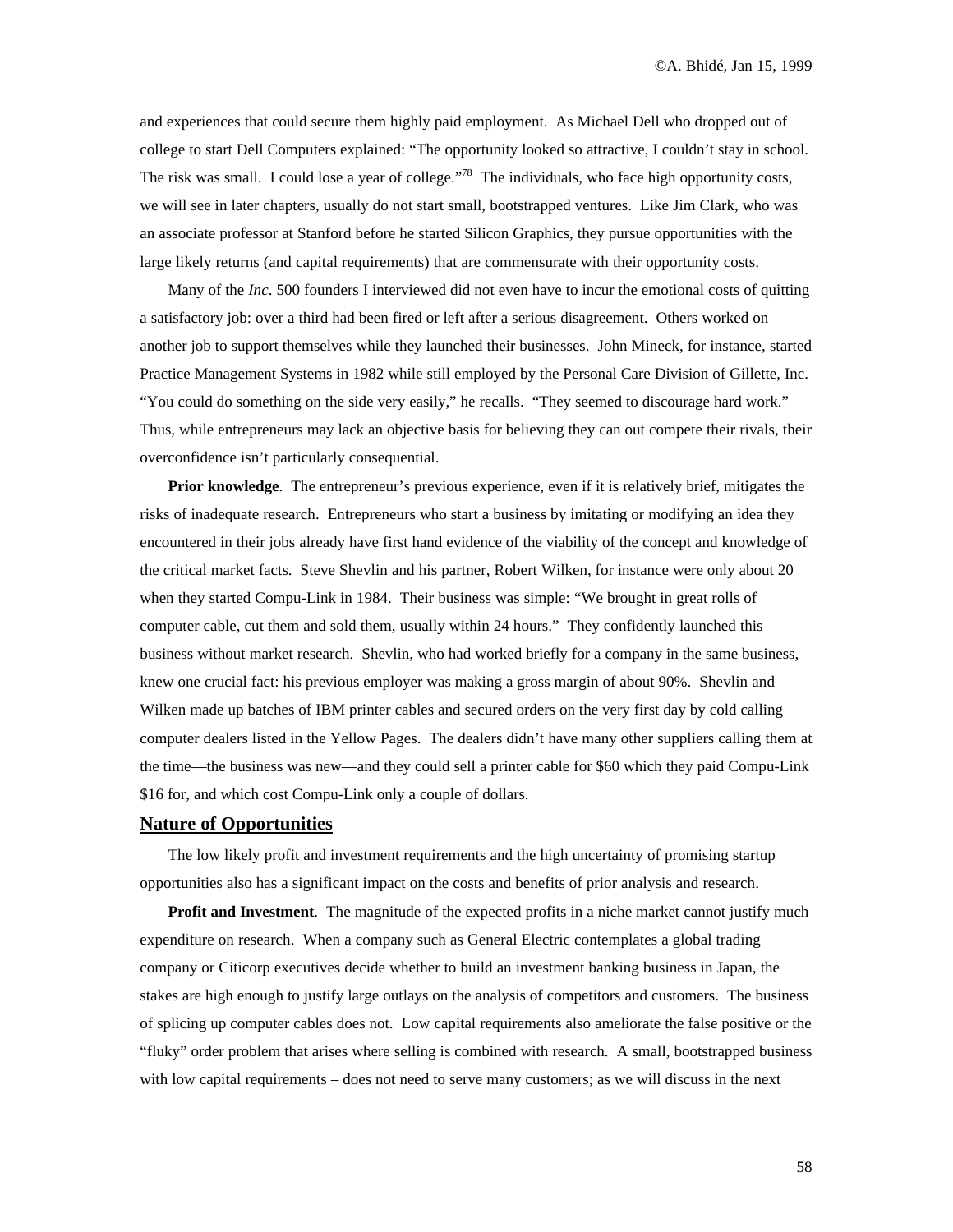chapter, entrepreneurs can make satisfactory profits just by serving the unusual needs of unusual customers.

In fact, in many niche businesses the specific information generated by doing is more valuable than research about the world at large. 'Average' costs and prices may not be relevant to the specialized markets in which entrepreneurs often start their ventures and the entrepreneur may only be able to assess the viability of the venture by taking the concrete steps necessary to launch it. The profitability of a new restaurant, for instance, may depend on the terms of the lease; low rents might change the venture from a mediocre proposition to a significant source of cash. But, an entrepreneur's ability to negotiate a good lease cannot be easily determined from a general prior analysis; he or she must enter into a serious negotiation with a specific landlord for a specific property. (Conversely, a large corporation that contemplates opening a chain of restaurants has to first investigate 'average' prices and costs in its target area, before researching conditions in particular locations.)

**Uncertainty**. The uncertain nature of many promising opportunities also reduces the value of prior analysis. In new or changing markets, research can be costly because of the transient nature of the opportunity. By the time the entrepreneur has completed a thorough investigation, the imbalances and confusion that start-ups can profit from may disappear. The profit margins that Shevlin and his partner enjoyed on selling computer cable were both extraordinary and short-lived. Similarly if Gates and Allen had spent the time to do a competitor or market analysis, they might have missed the boat, since several other programmers were trying to develop BASIC for MITS's Altair at the same time as Gates and Allen. Ed Roberts, the founder of MITS, says that "we had at least 50 people approach us saying they had a BASIC."<sup>79</sup>

Entrepreneurs cannot expect, in uncertain businesses, to gather reliable data on potential demand and competition. How could Gates and Allen have known which other programmers were working on a BASIC or how capable they were? They had to trust their abilities to produce a working BASIC first; if they had been wrong they would have wasted just a few months of labor. Similarly, entrepreneurs cannot objectively evaluate their relative ability to serve amorphous customer wants. Karen Kirsch found, after the fact, that she could build a profitable mailing list brokerage business simply by providing better service. But, apart from her prior experience at another broker, Kirsch could not collect data to support an objective prediction of such an outcome. Kirsch could only test this assumption by starting the business. Similarly Warren Anderson, had to make instructional videotapes in order to discover whether customers would buy them. In 1982, Anderson was offering training courses in microcomputers, when he conceived of the idea of turning the service into a video-taped based product. He discussed the idea with "a lot of people" who said "it sounds good, but it depends on how well it is done" or "'I'd have to see it first." Anderson then "just went on gut" and spent \$30,000 on producing a video for D-base software.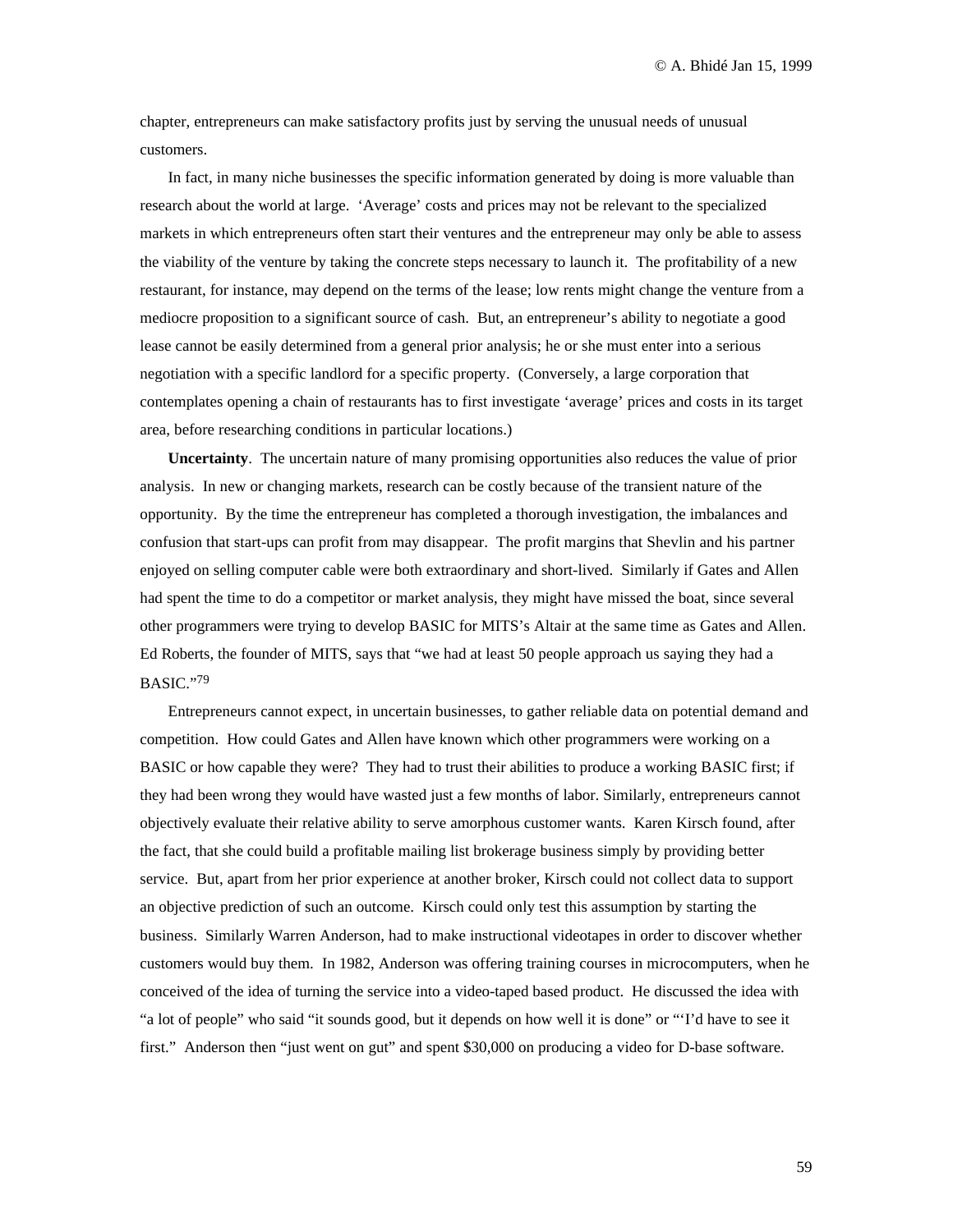### **Evidence**

We cannot prove, of course, that entrepreneurs who do not plan would not enjoy higher returns (or fewer losses) if they researched their opportunities more extensively. But we cannot find any correlation between start-up success and extensive planning, either. For instance, a 1990 National Federation of Independent Business study of 2,994 startups showed that founders who spent a long time in study, reflection and planning were no more likely to survive their first three years than those who seized opportunities without planning. My interviews also suggested that the few entrepreneurs who conducted extensive market research and formulated detailed business plans did so mainly because of their prior education and experience in large corporations. While planning was consistent with their prior conditioning, it did not seem to protect the entrepreneurs from the vagaries of starting a business. The limited utility of planning, especially in fluid and unstable environments, was dramatically illustrated by two interviews that we conducted in a single day in the Washington D.C. area.

By coincidence, our interviewees, the founders of Attronica Computers and Bohdan Associates, had both started their businesses in 1983 about ten miles away from each other. Both evolved (See insert "Does Planning Pay?") into companies that distributed computers to corporate customers. Attronica's founders, who had worked together in a large telecommunications company, had decided after extensive market research and planning, to purchase a franchise from a computer retail chain for \$150,000. After that and other attempts to serve the retail market failed Attronica developed, through trial-and error, into a company serving corporate and government accounts. In 1988, the company had revenues of about \$8.1 million. Bohdan's founder in contrast started selling computers out of his home by accident—he placed an ad to sell his used computer and was surprised by the demand. Then, simply by "reacting" to customers, Bohdan grew to a \$48 million revenue business by 1988.

#### **Does Planning Pay? Attronica vs. Bohdan.**

*Attronica*. Carol Sosdian and Atul Tucker, who had worked together in a large corporation, started Attronica in 1983 to retail personal computers in Washington, D.C.. Carol recalls that Atul "wrote a one paragraph business plan and brought it to me, and I turned it into a real business plan. It took about one month, and then we bantered back and forth over the next three months. We got to where we thought it might work, and then we showed it to some friends. It passed the 'friend's test'."

Heartened, Carol and Atul conducted almost two years of market research, which led them to purchase a Byte franchise for \$150,000. Soon after they open their first store, however, Byte folded. They then signed on as a franchisee of World of Computers, which also folded; and in 1985, Attronica began to operate as an independent, direct dealer for AT&T's computers. This partnership clicked, and Attronica soon became one of AT&T's best dealers. Attronica also changed its customer focus from people off the street to corporate and government clients. They found large clients much more profitable because they valued Attronica's technical expertise and service.

*Bohdan*. Peter Zacharkiw founded in Bohdan Associates in a Washington, D.C. suburb in the same year that Atul and Carol launched Attronica. Zacharkiw did not conduct any research, however. He was employed by Bechtel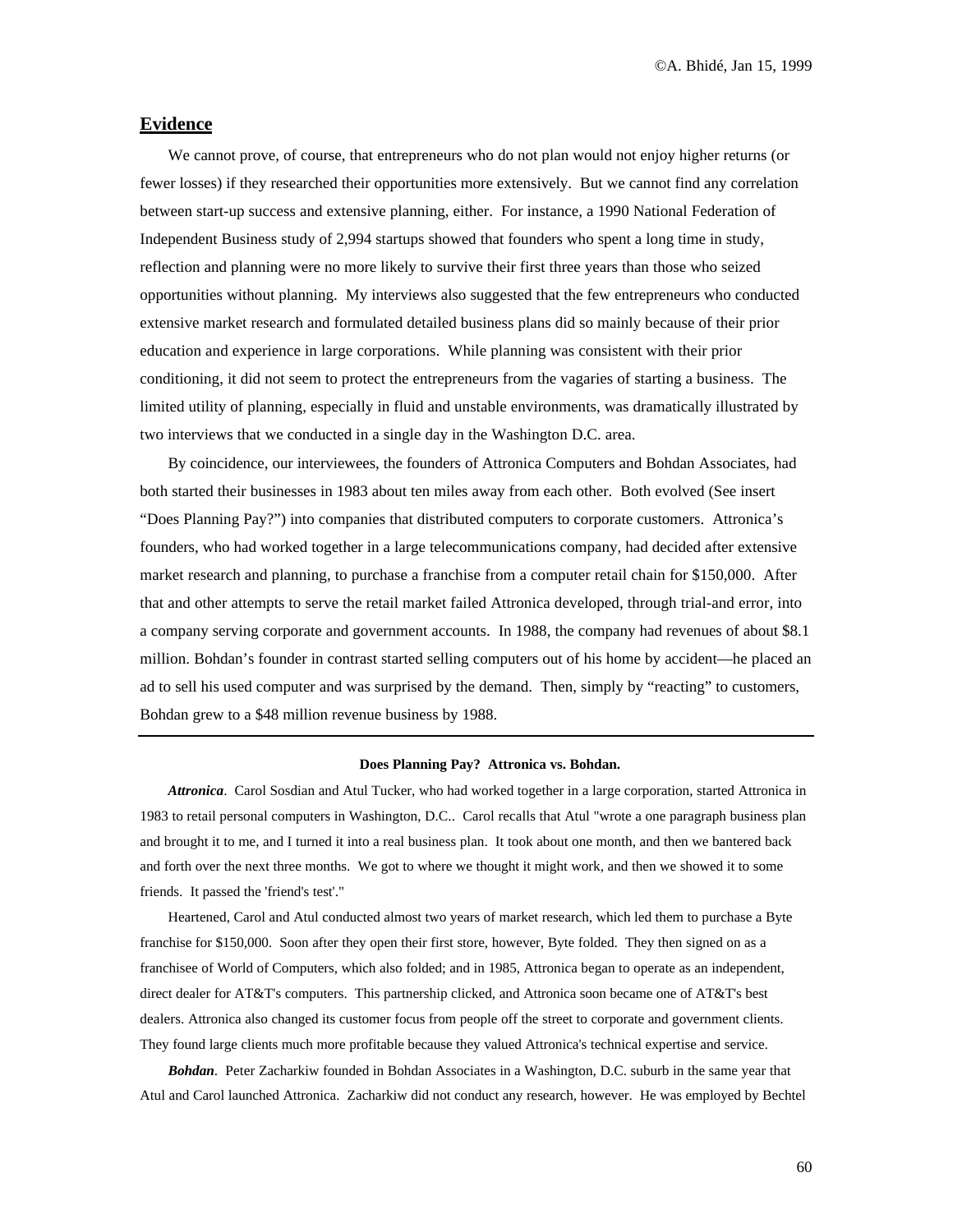and invested in tax shelters on the side. He bought a computer for his tax shelter calculations, expecting to deduct the cost of the machine from his income. When Zacharkiw discovered that he was overdeducted for the year, he placed an ad in the Washington Post to sell his computer. He got over 50 responses and sold his machine for profit. Zacharkiw figured that if he had had 50 machines, he could have sold them all and decided to begin selling computers from his home. "At first, I just wanted to earn a little extra Christmas money," he recalls. "My wife put systems together during the day, and I delivered them at night. We grew up to \$300,000 per month, and I was still working full-time. I made more than I would have made the entire year at Bechtel. "

Like Attronica, Bohdan evolved into serving corporate clients. "First, we sold to individuals responding to ads. But these people were working for companies, and they would tell their purchasing agents, 'Hey, I know where you can get these.' It was an all-referral business. I gave better service than anyone else. I knew the machines technically better than anyone else. I would deliver them, install them, and spend time teaching buyers how to use them. " In 1985, after customers started asking for Compaq machines, Bohdan became a computer dealer, and the business really took off. "We're very reactive, not pro active," Zacharkiw observes. "Business comes to us, and we react. We have never had a business plan."

### **3. THE IMPORTANCE OF ADAPTATION**

With high uncertainty and limited planning, entrepreneurs often encounter surprises and set-backs which require them to modify or completely revamp the original business idea. More than one-third of the *Inc.* 500 founders we interviewed significantly altered their initial concepts and another third reported moderate changes. Apparently, instead of committing to technology, customer, product line and other such basic choices, entrepreneurs start with a set of tentative hypotheses. Then, as the venture unfolds, entrepreneurs revise their hypotheses rapidly through a series of experiments and adaptive responses to unforeseen problems and opportunities.

Common events that trigger a change in strategy include:

**Failure to generate sales.** The entrepreneur runs into a wall because customers are unwilling to switch from their existing vendors or do not find adequate value in the product or service the start-up has to offer. This problem is common because the entrepreneur did not have the time or money to do market research or because the willingness of customers to purchase was unknowable before the fact.

**Declining profitability**. The opportunities that entrepreneurs find in new or unsettled markets are often short lived: the 80% profit margins that companies like Compu-Link earned in the early 1980s from chopping up rolls of premier cable were obviously not sustainable. But even though the declining profits are predictable, entrepreneurs often do not plan for that eventuality. This apparently myopic behavior is not irrational, however because the short-lived nature of the opportunity requires quick rather than deliberate action. Also, although declining profits may be predictable, the future of the industry may be too uncertain to allow for a useful ex-ante plan, and the entrepreneur may just have to wait and see how the market evolves. Finally, the entrepreneur can make satisfactory short term profits even if the long-run prospects of business are poor. Exploiting a short term opportunity without a long term plan thus creates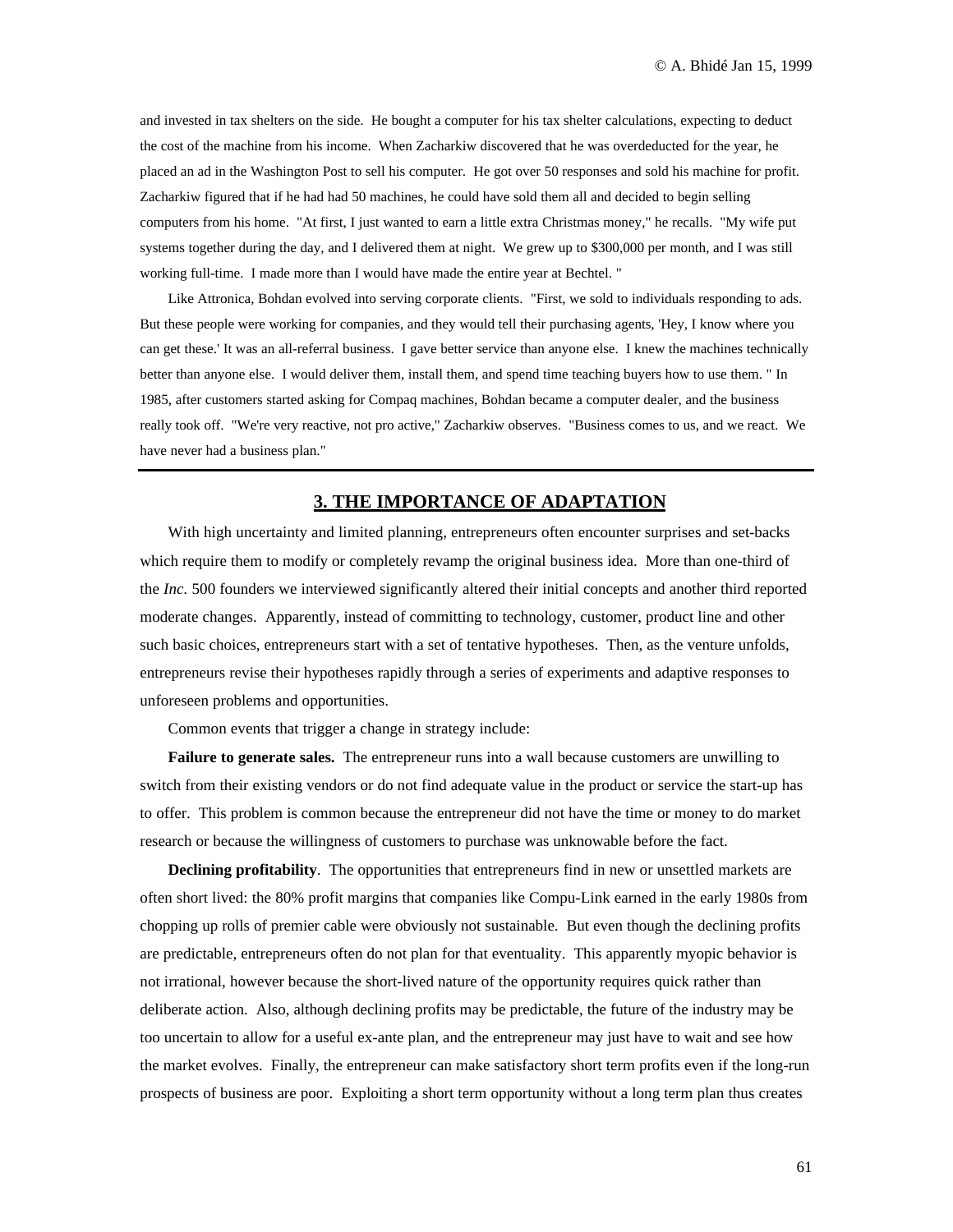an attractive option; and, as the option begins to expire, the entrepreneur can stay in the game by finding new opportunities in the now-changed market or can walk away. In either case, the decision is made expost rather than ex-ante.

**Stalled growth**. The initial niche, even if profitable, may be too small to satisfy the entrepreneurs aspirations for growth. In some cases (as in Raju Patel of NAC) the entrepreneur may already have a plan to exploit a larger market; often, however, entrepreneurs will start in a niche simply because it is expedient, and helps create an option. When the potential of that niche is exhausted the entrepreneur starts looking for new opportunities.

**Unexpected Opportunities**. Sometimes, entrepreneurs encounter opportunities to build a much larger and more profitable business than they had initially expected or even wished for. Several founders of the *Inc*. companies I interviewed had no intention of building a multi-million dollar business. They started small ventures with relatively low expectations before stumbling into larger profit opportunities. These opportunities were not merely unplanned; they were unforseeable at the start. Just as Fleming had to work in a lab to discover penicillin, the entrepreneurs had to start a business to encounter opportunities that would be invisible to an outsider.

The unexpected problems and opportunities that entrepreneurs encounter after they have launched their businesses can trigger radical changes in the nature of the products of service offered, customers served, channels of distribution used, and so on. (See "Adaptation: Illustrative Example.") As discussed in Chapters 6 and 7, such changes are less likely to be found in corporate initiatives and in VC-backed start-ups.

#### **Adaptation: Illustrative Examples**

The founders of Factor-Fox changed the basic service they had started their company to offer. Rich Fox and his partner, Allen Factor, had both worked for non-profit companies, before they decided to start a company that would "raise money for the causes [they] believed in." Their original plan was to help their clients raise money through direct mail solicitation, but they found it difficult to secure any business. A direct mail solicitation involves significant up-front expenditures on printing and mailing without any assurance of results. Factor-Fox's prospects were apparently unwilling to entrust such projects to a startup. They were, Fox recalls, "not open to hearing our message. The risks were too high, and they'd say 'we're happy with what we have." The founders then decided to offer telemarketing services which did not require clients to make large up-front commitments. In telemarketing, Fox recalls, the responses were extraordinary. We apparently had a winning formula. So we gave up on direct mail."

Silton-Bookman Systems altered both its product and its target market. The founders initially planned to sell PC-based software for human resource development. But established competitors who already sold similar software on mainframes were beginning to develop products for PCs. So the company adopted a niche strategy and developed a training registration product. And although the founders had initially targeted small companies that couldn't afford mainframe solutions, their first customer was someone from IBM who happened to respond to an ad. Thereafter, Silton-Bookman concentrated its efforts on large companies.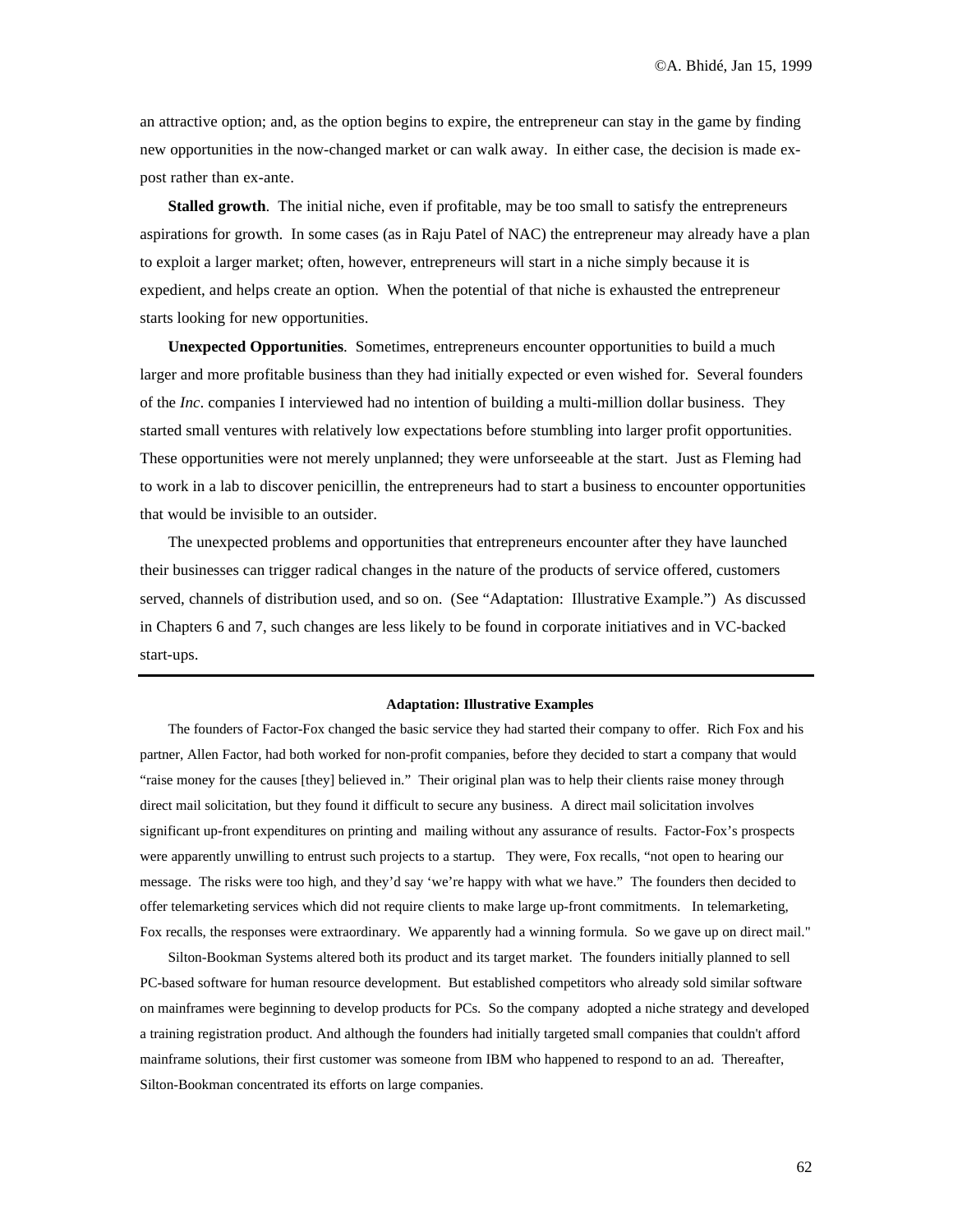Gammalink found a niche for its product only after a series of setbacks and frustrating experiments. In 1984, Gammalink announced its first product, an internal fax modem for PCs in *PCWeek*. The announcement attracted attention from independent sales representatives in the terminal emulation business but no orders. The founders had initially believed that customers would use their product for PC-to-PC communication but finding no takers, they redesigned it for PC-to-mainframe communication by adding a rack mounted host modem chassis. The redesign led to a deal with Dialog, a provider of on-line information services. Dialog planned to set up a data base of trademarks which its clients could download from their offices. Such a service required a modem (now commonplace, but novel in 1984) which could receive graphics images. But, after purchasing three modems, Dialog decided to abandon its trademark project. Gammalink then sent out a mailing to the MIS managers of 5,000 companies. The mailing led to a single customer, BMW of North America. The BMW order suggested that while Gammalink's fax modem did not appeal to customers who connected their mainframes to PCs through leased lines, it was "suitable for large companies with dispersed PCs but not enough demand to justify dedicated leased lines."

Philip Doganeiro, founder of National Data Products, started selling business forms in 1982. In 1985, he started selling printers. Doganeiro recalls that a customer, AT&T Paradyne, "came to me and said 'do you think you can handle printers? We plan on buying 7-800 Epson printers". Doganeiro thereupon secured a line of credit from Epson and sold a million dollars of their printers in one year. In 1986, the company moved into selling computer systems after hiring a new controller, Anthony Limbo. "I knew that he had a degree from Villanova and an MBA from the University of South Florida" Doganeiro told us, "but I didn't know that he had a knowledge of computer systems that I didn't have. He had been at Arthur Andersen's consulting division, during which time he had worked with systems. At his urging, we got into computer systems."

The founders of Eaglebrook Plastics similarly discovered opportunities to build a larger and more profitable businesses than they originally envisioned. Eaglebrook Plastics was founded in 1983 by Andrew Stephens and Bob Thompson who had been chemical engineering students at Purdue. At first, they bought plastic scrap, had it ground by someone else, then sold it, primarily to the pipe industry. One year later, they bought a used \$700 grinder, which they operated at night so that they could sell during the day. Soon they moved up to a \$25,000 grinder. In 1985, the company developed an innovative process for purifying paper-contaminated plastic scrap—and began to make a name for itself in the industry. In 1987, with the profitability of scrap declining, the partners turned to recycling plastic bottles, a novel idea at the time. Next came plastic from recycled materials and then, most recently, a joint venture with the National Polyethylene Recycling Corporations to manage their styrofoam recycling operations. By the early 1990s, Eaglebrook Plastics was one of the largest high-density polyethylene recyclers in the United States.

### **4. MYOPIC OPPORTUNISM**

So far I have distinguished between adaptation on the one hand from planning and anticipation on the other hand and suggested that the typical entrepreneur relies more on the former than on the latter. The importance of this distinction will become clearer in Chapter 6 when we will see that corporate initiatives have the opposite tendency. Now we will explore the distinctive features of entrepreneurial adaptation. Like natural selection – and unlike scientific experimentation – in many promising startups this adaptation has an opportunistic or myopic nature. But, in contrast to the random process of biological evolution, the effectiveness of adaptation in startups depends on the conscious and purposive choices made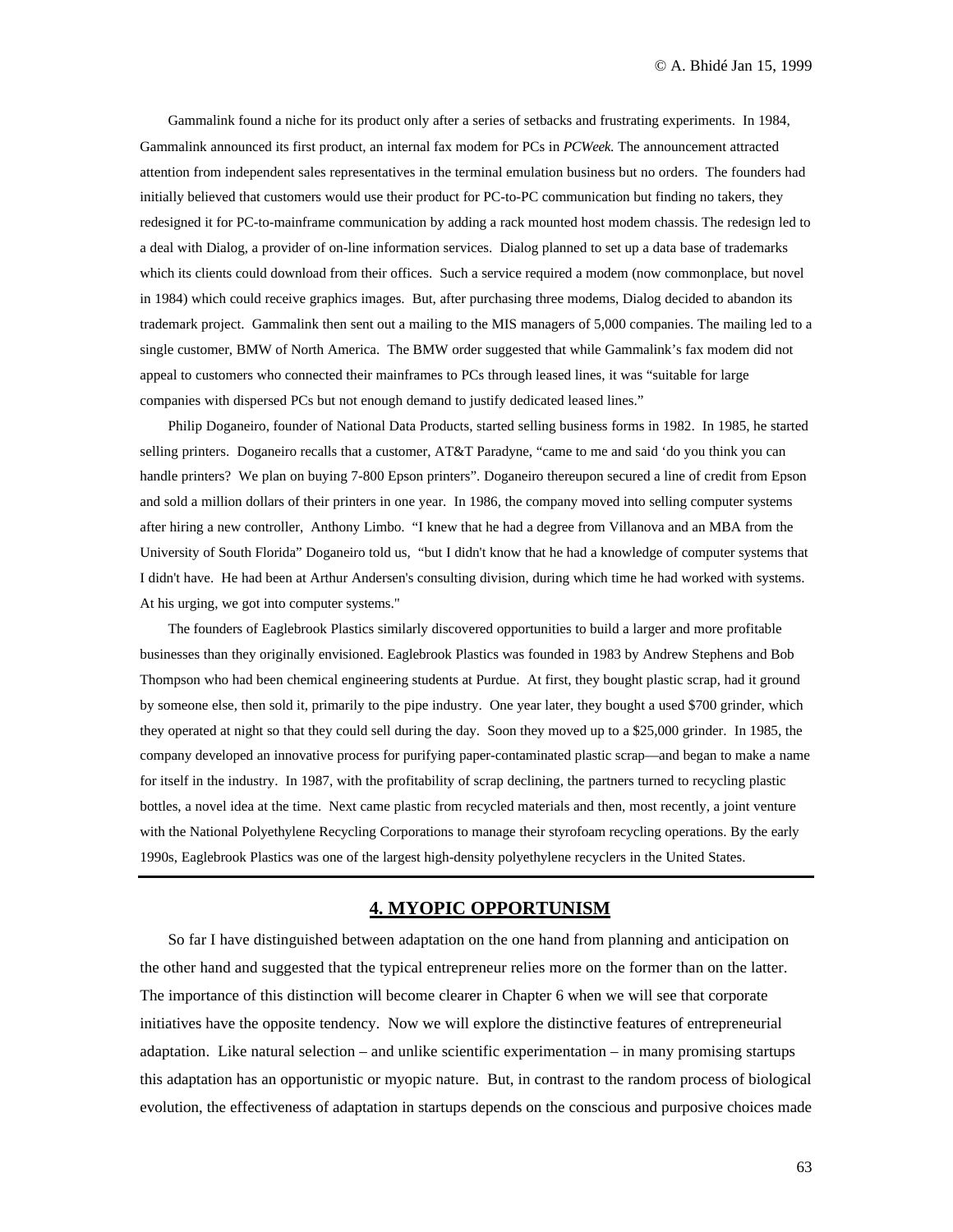by the entrepreneur. Unlike a biological species, entrepreneurs also have the capacity to make radical (as opposed to evolutionary) changes and to switch from a myopic to a strategic approach.

### **Unscientific Experimentation**

Although we may speak in a broad way of an entrepreneur's 'experiments,' they have little in common with scientific experiments and empirical methods. Well-designed scientific experiments are informed by a general theory or paradigm. Researchers derive testable hypotheses from the general theory and collect data that supports or refutes the hypothesis. Accidental discoveries—of penicillin by Fleming and x-rays by Roentgen—have of course played a significant role in our understanding of the physical world, but such events fall outside normal research methods. In order to secure funds (and subsequent recognition) for their work, modern scientists must demonstrate its likely contribution to the long-term development of their field. In contrast, entrepreneurs experiment in order to solve a problem. They have little interest in validating general truths or principles. Finding that the initial business idea is unviable— (that is, refuting the initial hypothesis)—has less value than discovering a substitute that works. In the initial stage of a business, the entrepreneur is well-satisfied with an anomalous or fluky source of cash.

The scientific method, as we will see in Chapter 6, has more in common with the market research techniques used by large corporations: before a Procter & Gamble (P&G) undertakes the national launch of a new product, decision makers make an effort to confirm their hypothesis about its viability through large-scale tests. P&G may also use market research to choose between specific alternatives such as using coupons to stimulate sales or in-store promotions; in contrast, capital constraints require entrepreneurs to rapidly generate positive cash flow rather than discover the best possible alternative. As suggested by several examples in the insert, it was is more important for the founders of promising businesses to secure a paying customer than to find the highest valued use for their product or service.

# **Opportunistic Selection**

Entrepreneurial adaptation has some interesting parallels to biological evolution by chance variation and natural selection: Although entrepreneurs have the cognitive capacity to act in a strategic fashion, they often exhibit an opportunism and myopia that Elster observes represents an essential feature of evolution.

Mutations occur randomly in nature, Elster notes, but the subsequent process of selection takes place in a simple deterministic way—the evolutionary 'machine' accepts a mutation if it endows the first organism in which it occurs with a superior reproductive capacity. Natural selection thus has an "impatient, myopic or opportunistic" character—it has "no memory of the past and no ability to act in terms of the future." The evolutionary machine cannot learn from past mistakes, because "only success is carried over from the past." It cannot wait; nature does not forgo favorable mutations now to realize better ones later. And, it does not "employ the kind of indirect strategies epitomized in the phrase 'one step backward, two steps forward."<sup>80</sup>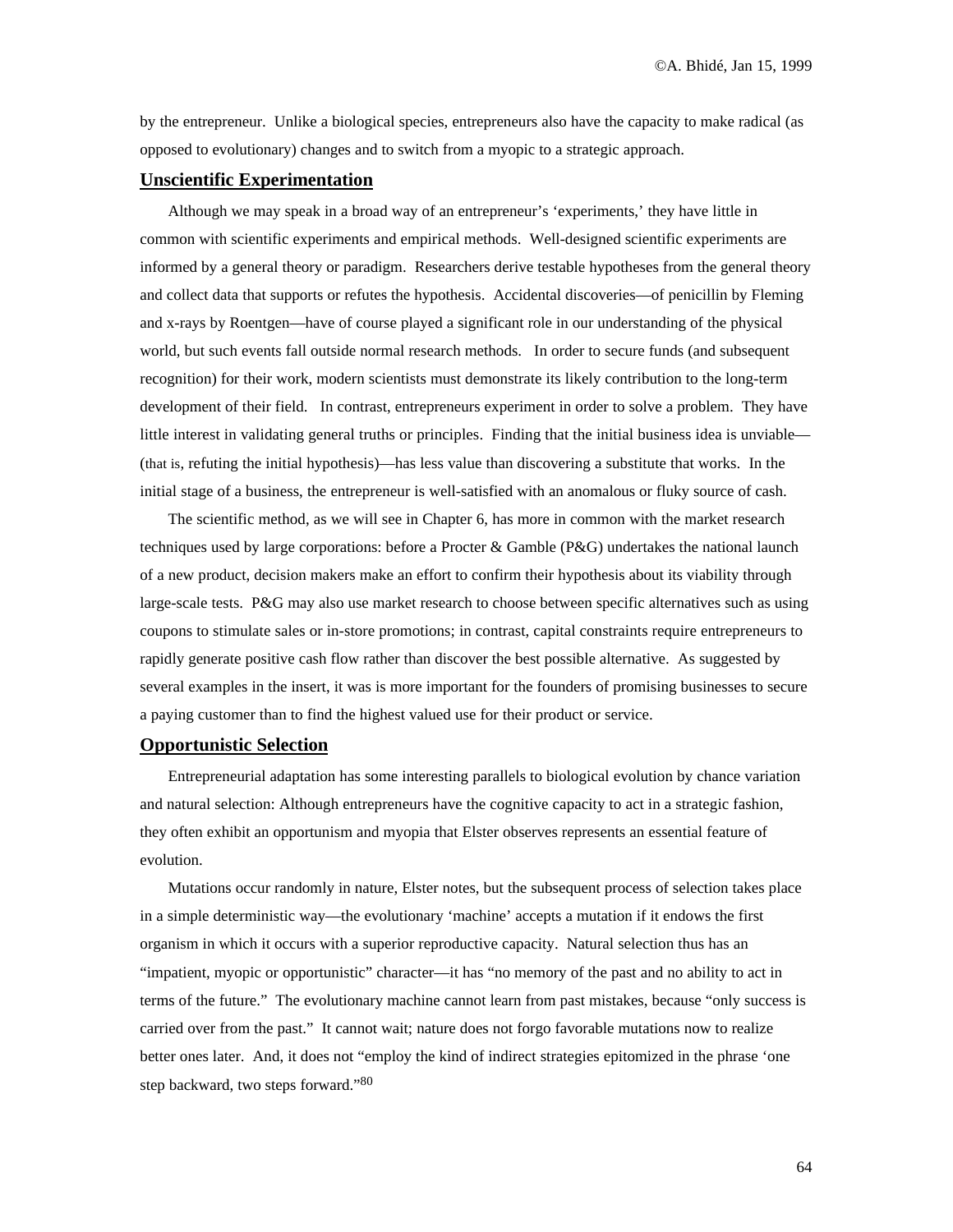Humans can adapt and solve problems with more foresight. As Elster observes, humans have the capacity for delayed gratification or waiting: they can "reject favorable options in order to gain access to even more favorable ones later on." They can also employ "indirect strategies" of accepting "unfavorable options in order to gain access to very favorable ones later on."<sup>81</sup> For instance, humans can consume less now in order to consume more in the future. $82$ 

Entrepreneurs, however, often do not exercise their 'unique human capacity' for waiting or for sacrificing for the long term. Rather, like an evolutionary machine, they make seemingly opportunistic and myopic choices. This is in part due to the capital constraints faced by entrepreneurs, who may have no long-term at all if they fail to seize whatever short term opportunities happen to come their way. Furthermore, because many entrepreneurs stumble into their businesses without a long-term strategy in mind, they don't have any criteria or calculus which tells them when to wait or what sacrifices to make. A few entrepreneurs like Jan Wenner of Rolling Stone do start out with a long-term vision for their business. Many entrepreneurs do not; consequently they have a propensity to pursue any option that yields them a short term profit. (It is the well-established companies that have the resources that allow them to wait and the strategies for making trade offs with the long view in mind. Indeed, as I will argue in Part 2 of this book the development of such strategies is a critical step in the transformation of a startup into a long-lived enterprise.)

### **Contrast with Natural Selection**

To anticipate some arguments made in later chapters, we may also note some characteristics of entrepreneurial adaptation that distinguish it from natural selection.

**Conscious choices**. Entrepreneurs encounter many chance events; whether and how they respond often depends on the significance they attach to these events rather than on a mechanistic natural selection rule. Consider for instance, Peter Zacharkiw's description of how he took on Compaq's line of computers after starting as a 'gray market' (that is, unofficial) dealer of IBM computers: "When we were in the gray market, some people would ask for Compaq. I was impressed with them from the engineering standpoint of how they are put together. I called them to see if I could become a dealer. They turned me down at first, but I had a friend there who recommended that they reconsider us. He pushed us through." The move to Compaq was thus triggered by a chance event—customers asking for Compaq—and by Zacharkiw's good fortune in having a friend at the company. But the start-up's 'mutation' was certainly not automatic—another entrepreneur might have ignored customer requests or not pursued Compaq so persistently. Zacharkiw's claim—"we're very reactive, not proactive; business comes to us and we react"—seems overly modest and understates the critical role of choice and resolve.

**Imaginative variations**. Entrepreneurs can try out variations which initially exist only in their minds. As the geneticist François Jacob put it "men choose between unactualized possibilities, whereas natural selection can choose only among the actual alternatives."<sup>83</sup> Entrepreneurial adaptations result from *imaginative* responses to unforeseen events. Although exogenous events trigger entrepreneurial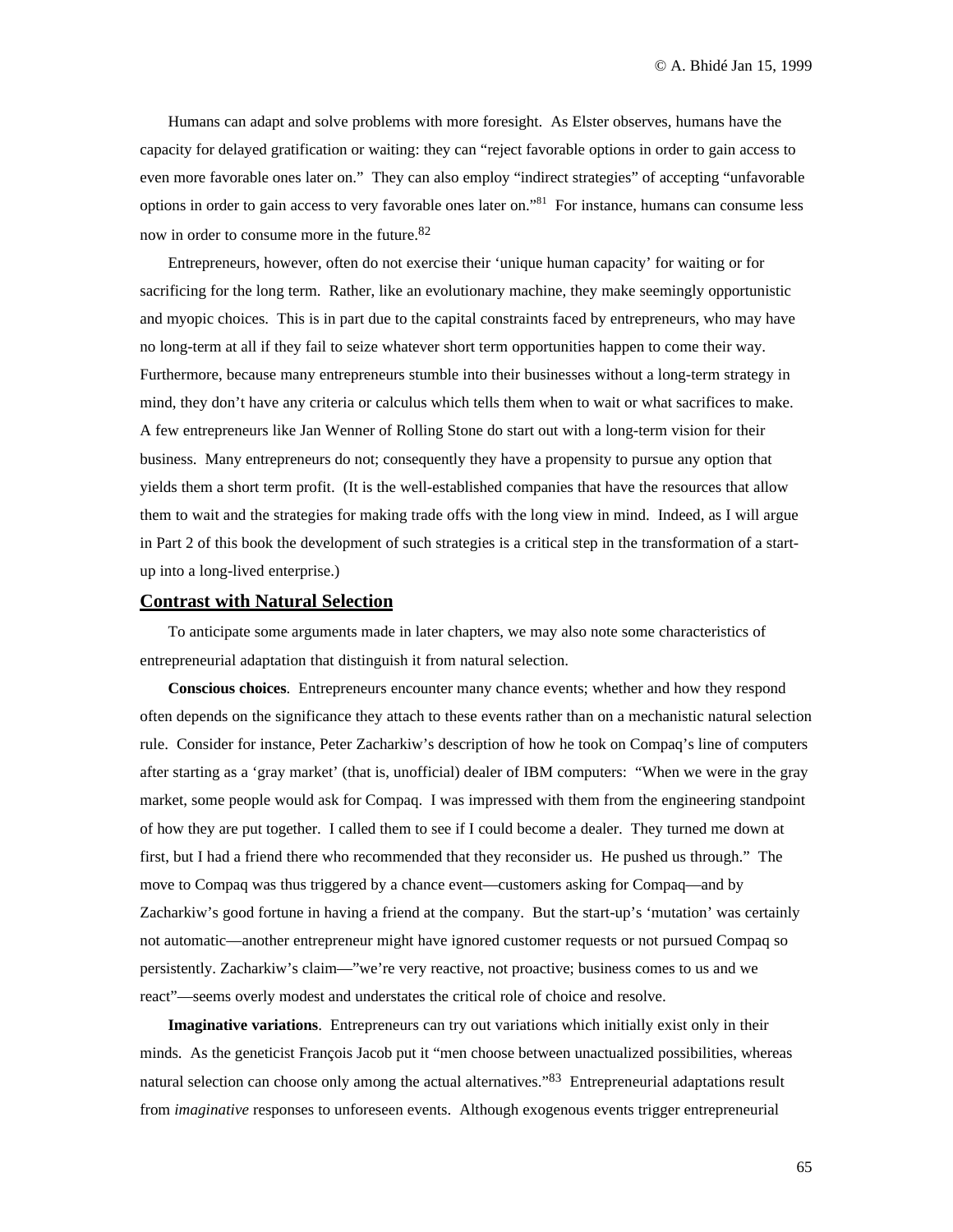responses, the responses themselves are the product of the entrepreneur's imagination. For instance, as described in the previous insert, the unwillingness of potential clients to use Factor-Fox for direct mail campaigns represented an unpleasant surprise for the founders. The founders' counter proposal—'will you try us for telemarketing instead?'—was not a chance variation. It was an attempted mutation or experiment that arose from the entrepreneurs' goal-seeking imaginations. If that experiment had failed, the entrepreneurs would likely have thought of another angle.

**Radical changes**. In nature, mutations in an organism are usually of small magnitude—hence we speak of evolutionary rather than revolutionary change. Variations that arise out of an entrepreneur's mind can allow for much larger scale changes from the status quo. This capacity for large scale change offsets the tendency for opportunistic choices to lead to local maxima. The natural evolutionary machine, which adopts mutations without any regard to their cumulative effect, Elster writes "may lead a species to climb along a fitness gradient until it reaches a point from which all further movement can be downward only, and there it comes to a halt."84 Thus a species can fall into an evolutionary backwater because it happened to encounter a particular sequence of mutations. It cannot escape from this backwater because of the small magnitude of the typical random mutation. Opportunistic choices may similarly lead entrepreneurs towards enterprises that have limited long-term value. But entrepreneurs can break out of an undesirable local maxima by reinventing their business in a radical way. For instance, after a few years of grinding plastic scrap, the founders of Eaglebrook Plastics could branch out into the recycling business by developing a proprietary technology. After over a decade of struggling with manufacturing software, Mitchell Kertzman, founder of Powersoft, developed the successful PowerBuilder software aimed at users of client/server computing. Or, to take a celebrated older example, 3M grew out of a failed effort to develop a carborundum mine.

**Adoption of strategies**. Entrepreneurs who start by making purely opportunistic choices can subsequently adopt a long-term strategy that allows for waiting and the sacrifice of short-term profit. Natural selection by contrast is consistently myopic.

These distinctions will play an important role in subsequent chapters, when we will discuss the importance of entrepreneurial talents and skills. As we will see, some stochastic and evolutionary models (such as Nelson and Winter's) suggest that long-run outcomes depend entirely on the sequence of random events that a business encounters. I will argue that entrepreneurs' capacity to recognize important changes and to frame imaginative responses, to make radical changes if a dead end has been reached and, eventually, to formulate a long-term strategy have a major influence on the development of a business.

# **5. SUMMARY**

In the last chapter we found that promising businesses whose founders lack novel ideas, experience and funds tend to cluster in small, uncertain market niches. In this chapter we have seen why the meager endowments and the types of opportunities that founders of promising startups pursue limit the resources they devote to prior planning and research: Capital constraints and the small scale of expected profit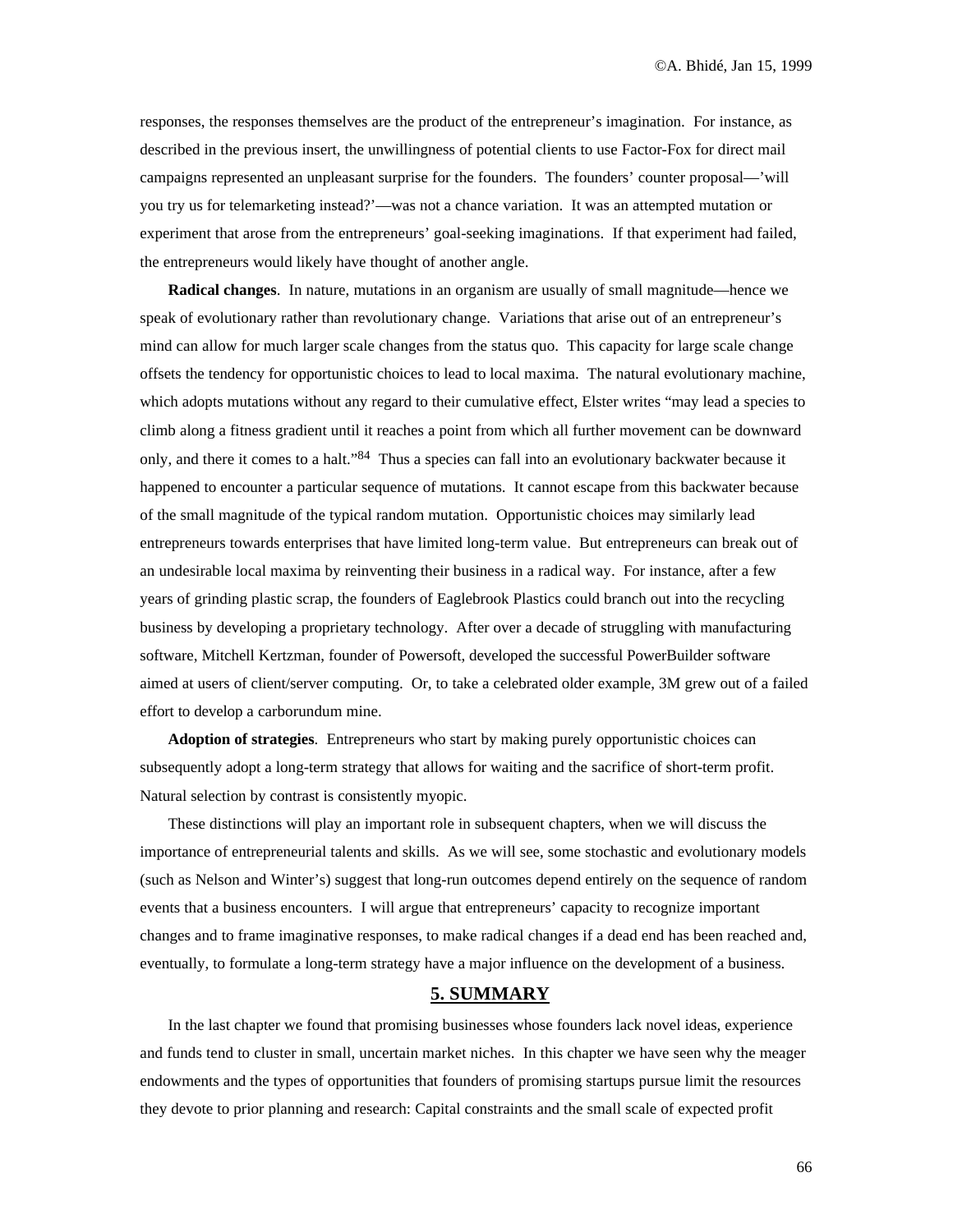preclude much investment in prior planning and the uncertainty of the enterprise limits its utility. Apparently, the 'unmeasurable' and 'unquantifiable' risks that promising start-ups face cannot be easily reduced by expenditures on research even if the entrepreneur has the means to incur them. The low level of prior planning and high uncertainty in turn require entrepreneurs to adapt to unexpected problems and opportunities. Capital constraints and the lack of a long-term strategy for the business often give this adaptation, like the processes of natural selection, an opportunistic or myopic character.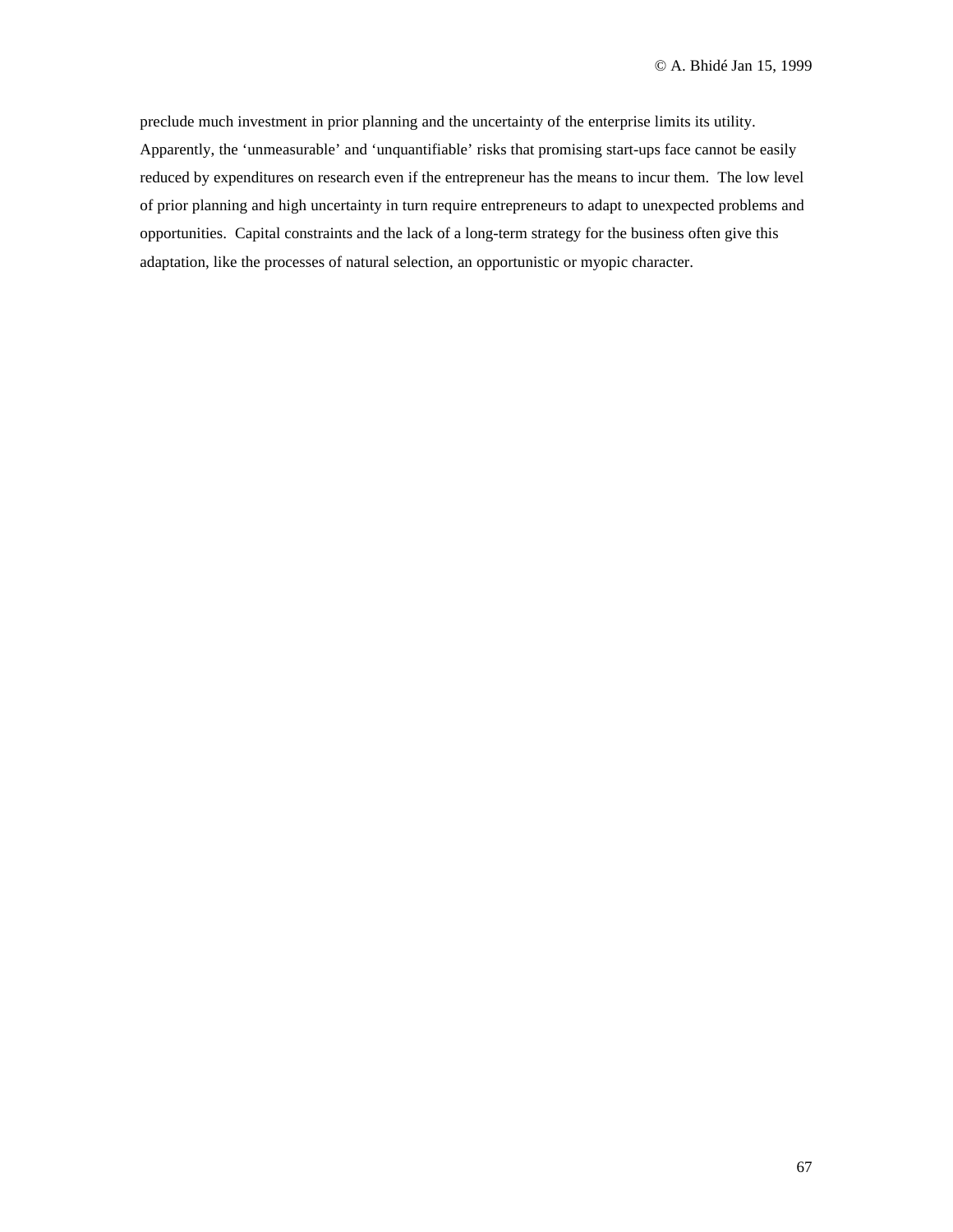# **CHAPTER 4: SECURING RESOURCES**

*This chapter examines how founders of promising businesses persuade customers, employees, suppliers and other resource providers to participate in their ventures. Section 1 analyzes the problems that entrepreneurs face and Section 2, some offsetting or mitigating factors. Section 3 discusses the strategies entrepreneurs adopt to secure resources.*

The meager endowments that make it virtually impossible for many entrepreneurs to raise significant capital also make it difficult for them to attract customers, employees, suppliers and other such resource providers. But, whereas investors may be dispensable, these other sources of revenues and inputs are not. Securing these resource providers thus represents a critical problem for start-ups, which we will explore in this chapter.

Resource providers can face considerable risks in doing business with a start-up. If a new business fails, for instance, customers may suffer serious disruptions, ex-employees may not be able to return to their old positions, and suppliers may not be able to collect on their receivables. Unlike well-capitalized corporations, entrepreneurs cannot, however, easily underwrite others' risks or provide credible signals of their competence or staying power. Therefore, rather than offer insurance, entrepreneurs often provide quick gratification of immediate needs to resource providers with limited alternatives, unusual preferences or a myopic disregard for long-term consequences.

**Scope.** I will focus primarily on customers and, to a lesser degree, on employees and suppliers. In most of the start-ups I studied, customers appeared to face the greatest risk. For example, clients who retained Factor-Fox to execute a direct mail campaign were at risk not just for the fees they would pay Factor-Fox but also for the much larger costs of printing and mailing the materials. Similarly, the exposure of Advent Software's customers extended well beyond the purchase price of Advent's portfolio management software. If the software was flawed or Advent went out of business and could no longer support its product, clients would face significant costs in switching to another system. Employees and suppliers faced fewer risks, and often did not have much choice; the problem of signing them on, therefore, wasn't as difficult as the problem of securing customers. The basic principles I discuss, however, apply to all outside resource providers.

### **1. PROBLEMS**

The 'rational' calculus of resource providers, that is the choices that traditional economic models assume people typically make to maximize their utilities pose special problems for the founders of promising businesses. 'Behavioral' tendencies, that is to deviations from the usual assumptions of rational decision making due to cognitive biases or automated responses to stimuli, also pose difficulties.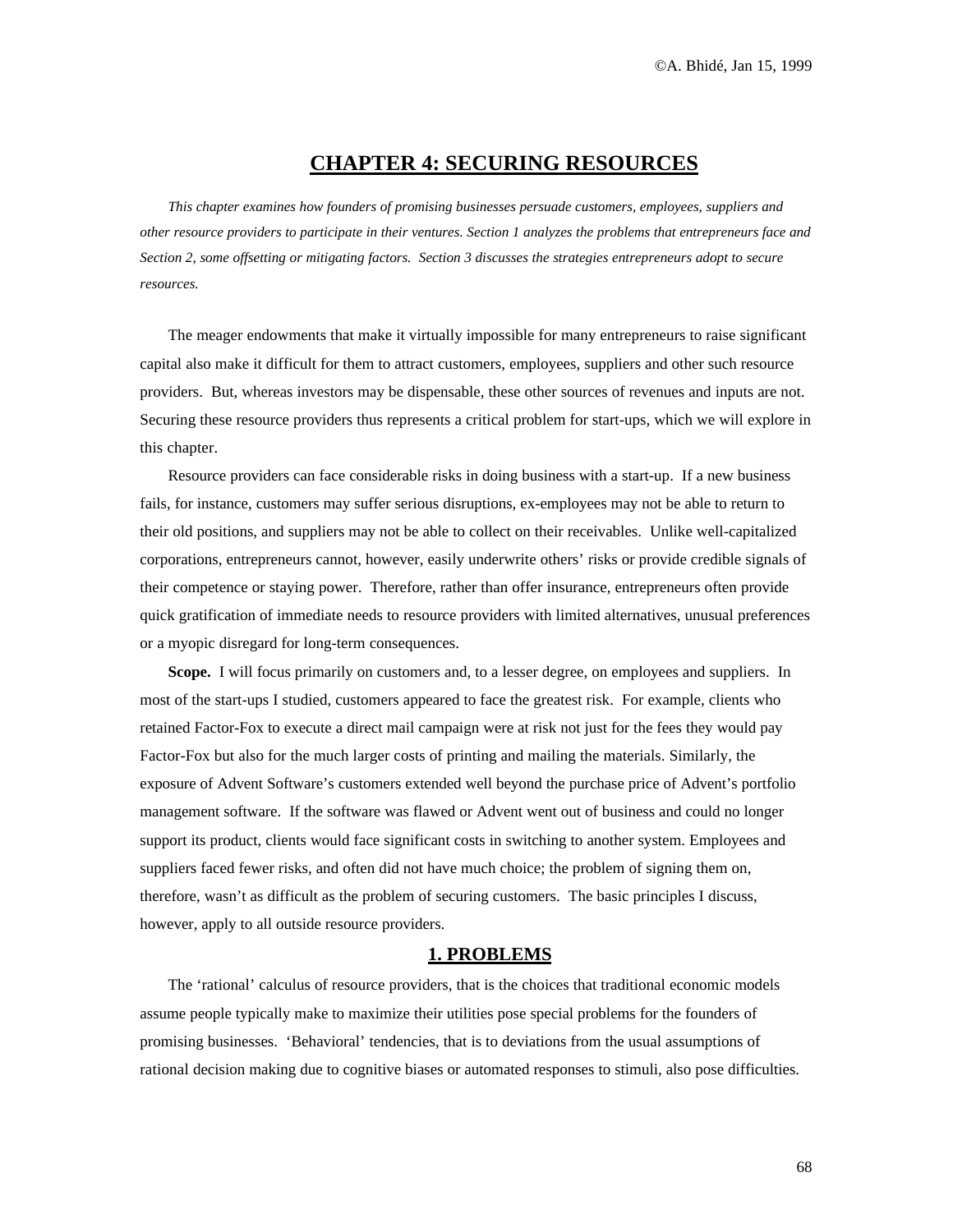### **'Rational' Calculus**

The objective concerns of resource providers derive from their prognosis of the start-up and from their own switching costs. We should expect that customers, employees, suppliers and so on will, like potential investors, assess the chances of survival of a start-up before they make an irreversible commitment of time or money, or close off other options. As Tom Davis, founder of Modular Instruments, manufacturers of medical and research equipment recalls, "When we first started selling, people would ask, 'When are you going to go out of business?'" The company's first product, launched in 1984, was built around a PC and sold for \$6,000—one fifth of the \$30,000 price for existing mini-computer based products. But, customers worried that the costs they would incur if Modular Instruments wasn't around to service and maintain its products would be greater than their substantial initial savings.

The objective evidence about most start-ups does not provide much reassurance about their prospects. Modular Instruments, at least, had a unique product, whereas most ventures have no verifiable source of competitive advantage. As previously mentioned, the founders also often lack deep management or business experience; before launching Modular Instruments, Davis had been an assistant professor at the University of Pennsylvania's medical school, and his co-founder was one of his post-doctoral students. Some entrepreneurs may have an innate capability to outperform their rivals, acquire managerial skills and thus build a flourishing business. But it is difficult for customers (and others) to identify founders with these innate capabilities. Entrepreneurs without much business experience also don't have deep prior relationships or reputations that might provide reassurance about their capabilities. For instance, less than 30% of the *Inc*. founders I studied used prior relationships to make their early sales—over 70% had to get orders from customers who were more or less strangers.

The undercapitalization of start-ups also raises concerns about their longevity. The lack of capital obviously increases the prospect of financial distress; it also provides some subtle negative signals. It raises the possibility that the entrepreneur lacks the business sense to understand the risks of running out of cash or, alternatively, has failed to attract capital because investors were skeptical about the prospects of the venture. Low initial capital can also create negative perceptions of the founder's commitment to the business; with not much to lose, the entrepreneur may walk away if the venture does not get off to a good start. Or, the entrepreneur may so completely redefine the enterprise that from that, from the perspective of a resource provider, the original business no longer exists.

Switching costs can discourage resource providers from doing business with a start-up in several ways. Contracting with a new supplier involves administrative costs—the customer may have to generate new vendor numbers and close an existing account. Similarly an employee who changes jobs faces the bother of enrolling in a new health or pension plan. Switching can entail the loss of specialized "relationspecific" assets such as the applications a customer has created using a particular vendor's software or the valuable knowledge an employee develops about how things work in a certain organization. And, switching requires resource providers to incur search costs, without any assurance that the search will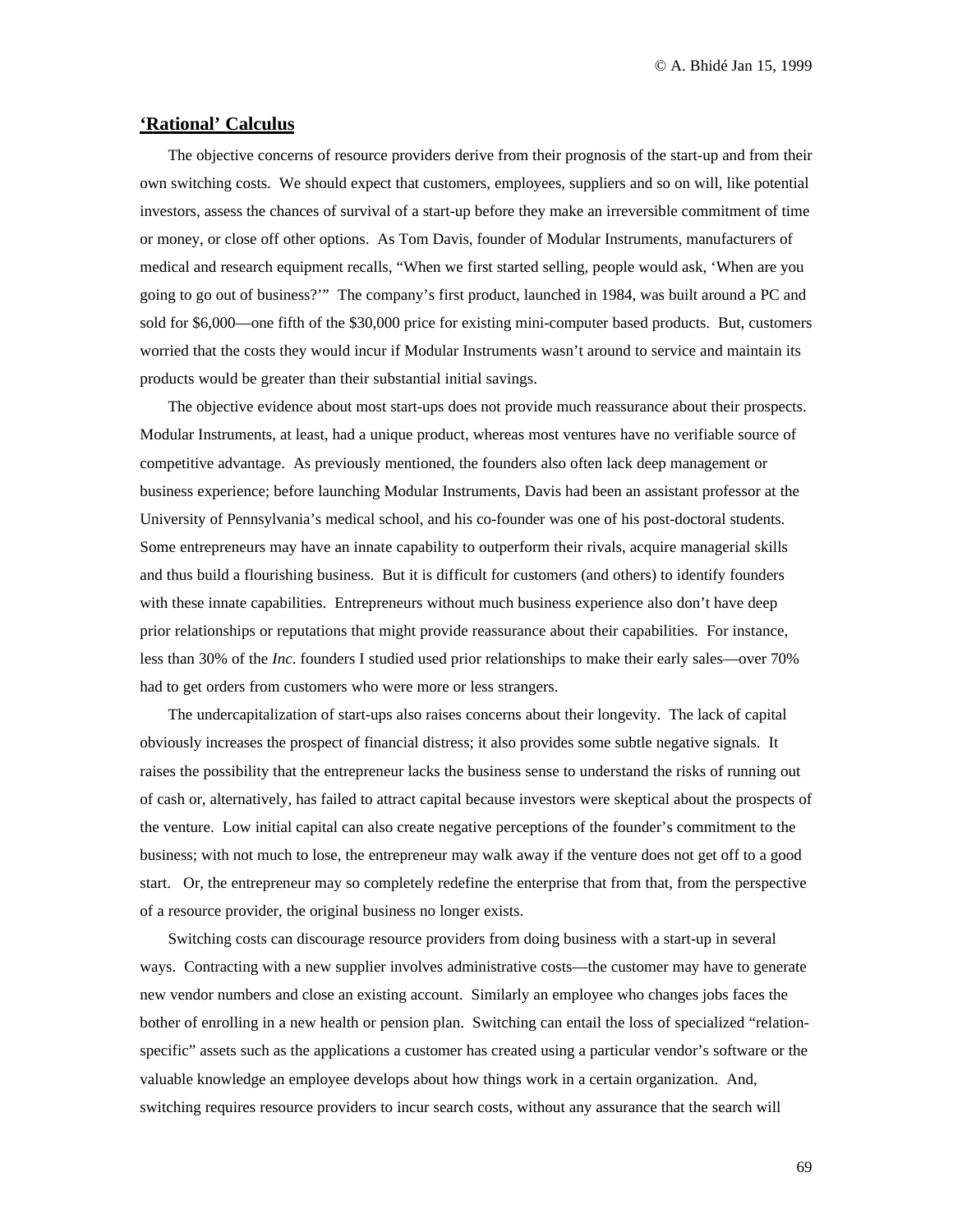yield a superior alternative to the status quo. Therefore, resource providers who are satisfied with their current arrangements have no incentive to look further afield. Although neoclassical economists do not fully embrace the principle of 'satisficing' – don't look for a better solution if you are happy with what you have – it provides a powerful explanation for the stability we observe in commercial relationships.\*

Search costs pose special problems for start-ups because they don't have a track record that resource providers can rely on. The first set of customers, employees, suppliers and so on have to conduct their own tests and investigations instead of using references or making inquiries with credit or Better Business Bureaus. The rational approach is to let someone else go first. But if all resource providers try to take a free ride on someone else's experience, then a start-up will never get a chance.

Start-ups thus face an expectations trap. Resource providers' concerns about a start-up's prospects discourage them from taking a chance on the start-up; and, this hesitation hurts the prospects of the venture. In other words start-ups can fail just because others expect them to fail.

### **Behavioral Factors**

 $\overline{a}$ 

Cognitive biases (see insert) can amplify the rational predilections of resource providers to avoid start-ups. The objective concerns of customers about the survival of a new business get reinforced by their 'loss aversion', or status quo bias particularly if the existing supplier frames the choice in a manner that plays up to the customer's fears. If resource providers are satisfied with current arrangements and face high switching costs, their tendency to avoid disconfirming data reinforces their tendency to stick with existing relationships. A few vivid personal experiences with failed start-ups may also lead resource providers to believe that such events happen more frequently (or have worse consequences) than they actually do.

#### **Cognitive biases**

The work of psychologists and experimental economists has generated a "long list of human judgmental biases, deficiencies and cognitive errors."<sup>85</sup> Researchers like Kahneman and Tversky have found that, contrary to assumptions of rational decision making models, the judgments and decisions of human subjects show "extreme sensitivity" to " subtle changes in problem format and response mode."<sup>86</sup> Differences in labels or the framing of choices, not just the actual payoffs, apparently lead to different preferences. For instance, asked to choose between a certain but small loss (say \$5) and a large but unlikely loss (say \$5,000 with 0.1% probability) most subjects will

<sup>\* &#</sup>x27;Don't search if satisfied,' we should note, represents a rational rule. As Simon and several others have stressed, search costs force satisficing. Winter puts it well: it does not pay to acquire "information on unchanging aspects of the environment" or to "review constantly decisions which require no review." But "without observing the environment, or reviewing the decision, there is no way of knowing whether the environment is changing or the decision requires review." Decision-makers therefore have to set "limits to the range of possibilities explored" which depend on their threshold of satisfaction. So, "at some level of analysis, all goal seeking behavior is satisficing behavior." (Winter (1964) pp.262-4, cited in Elster (1993) p.140.)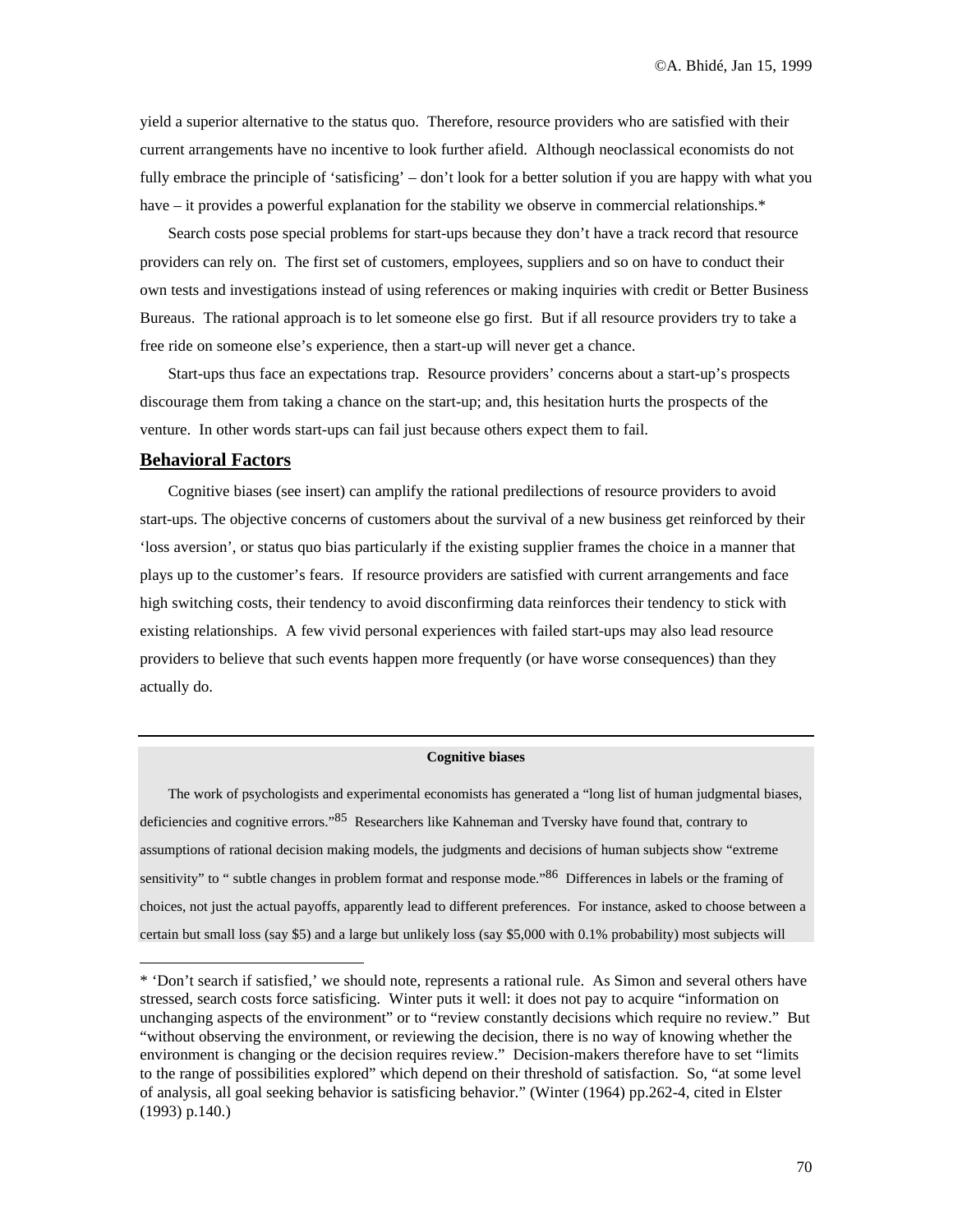take their chances with the larger loss. Labeling the small loss as an "insurance premium" produces a significant change in preferences; a majority of subjects choose to pay the premium rather than risk a large loss. Similarly, Thaler indicates, it matters to customers whether a difference between two prices is labeled as a surcharge or a discount; customers will more willingly forgo a discount than accept a surcharge.<sup>87</sup> Kahneman and Tversky suggest that these framing effects derive in part from our greater aversion to losing what we have to our desire for a gain of the same magnitude. Thus customers will more readily give up the 'gain' of a discount than accept the 'loss' of paying a surcharge (over a price which they believe is already 'theirs'), even though the net effect is the same.

Camerer<sup>88</sup> provides a comprehensive overview of the evidence on such systematic violations of rational models. Besides the preference reversals due to loss aversion already mentioned, Camerer discusses several other "mistakes" in judgments and choices. These include the following: 1. **Overconfidence** in judging the likelihood of events: for instance, events people say are certain to happen only 80% of the time). 2. **Memory biases** :people remember the most and least pleasant memories more easily; overweigh personal and concrete experiences; and, allow available theories and options to limit their consideration of other alternatives. 3.) **Confirmation bias**: people seek evidence to confirm their hypothesis and avoid data that might refute it). 4.) **Self-fulfilling prophecies**: Peoples' prior beliefs evoke actions that generate more but biased evidence to support those beliefs—a waiter treats badly dressed customers poorly because he believes they give low tips and thus reinforces his theory). **Myopia**: people show greater impatience about immediate delays than about equivalent future delays.

The reflexive behavior (See Insert) of resource providers, like their cognitive biases, can reinforce the rational propensity to avoid start-ups. The reflexive tendency to rely on 'social proofs,' (to do what others are doing) for instance, reinforces the objective logic of letting someone else try out the start-up first: if no one else is buying, there must be something wrong with the product. Similarly the principle of consistency reinforces the resources providers' switching costs. Cialdini describes this principle as a "nearly obsessive desire to be (and to appear) consistent with what we have already done." Once people make a choice or take a stand, they tend to act in ways that justify that choice. Thus after customers have sunk resources into a vendor's products or simply made a difficult decision to go with a particular vendor, they will feel an internal pressure to stick with that choice that goes beyond the tangible costs of switching.

### **Reflexive Behavior**

Robert Cialdini's book, *Influence: Science and Practice,* provides an engaging account derived from laboratory experiments and from field observations of how reflexive or automated responses to stimuli affect behavior. Reflexive responses, Cialdini notes, are a common feature of animal and human behavior. Ethnologists who study animals in their natural setting have shown that a particular trigger feature will set off the same response, time after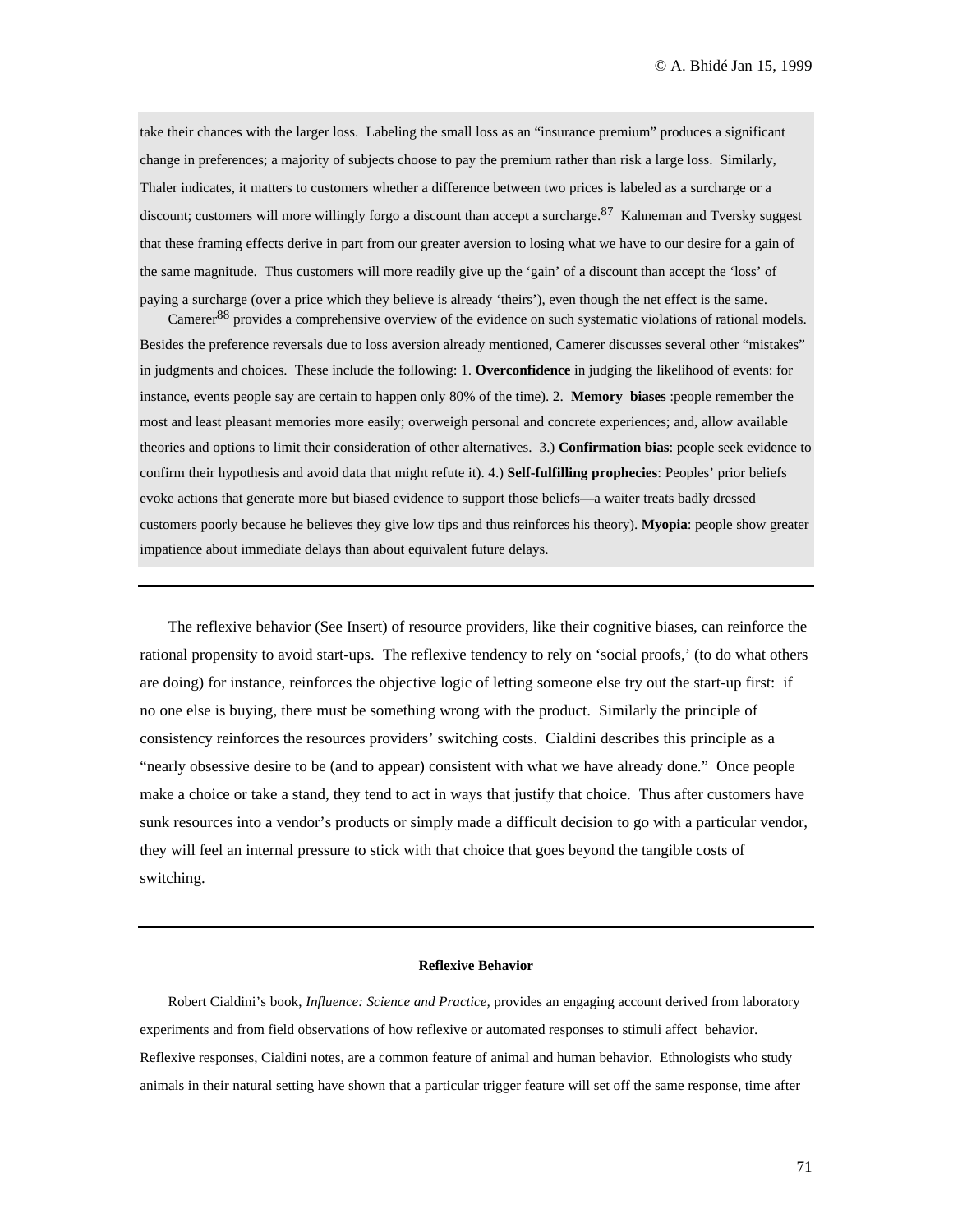time. For instance, a male robin will seek to defend his territory by attacking a clump of robin-redbreast feathers placed there but will ignore a perfect stuffed replica of a robin without the feathers (page 3). Similar "fixed action patterns" have been documented by psychologists in humans as well. For instance, Ellen Langer's experiments suggest that people are more likely to accede to a request if it is accompanied by a reason, but without necessarily paying attention to the reason. For instance, "Excuse me, I have five pages. May I use the Xerox machine, because I'm in a rush?" got a significantly higher favorable response (94% to 60%) than just "Excuse me, I have five pages. May I use the Xerox machine?" However, the non-sequitor, "Excuse me, I have five pages. May I use the Xerox machine, because I have to make some copies?" also generated a 93% favorable response.

Automatic, stereotyped behavior, Cialdini writes, "is prevalent in much of human action because, in many cases, it is the most efficient form of behaving, and in other cases it is simply necessary." 89 It enables individuals to act quickly, without gathering and processing much data and helps avoid cognitive overload. "We need short cuts," Cialdini writes. We can't be expected to recognize and analyze all the aspects in each person, event and situation we encounter... Instead we must very often use our stereotypes, our rules of thumb to classify a few things according to a few key features and then to respond mindlessly when one or another of them trigger features present." Reflexive responses can be particularly valuable when the outcome is of such little consequence that it does not merit much analysis, where a speedy response is essential, or where uncertainty limits the utility of decisions based on careful, causal predictions.

In some circumstances, however, fixed action patterns can lead to silly or even destructive behavior. Cialdini cites the case of an automobile company that erroneously printed and mailed out coupons offering no savings to customers. These coupons generated the same response from customers as correctly printed coupons offering substantial savings. Similarly, animal behaviorists have found several predators that mimic trigger features that cause their prey to reflexively lower their defenses. For example, the killer females of the Photuris genus of fireflies mimic the special code used by fireflies of the Photinus genus to signal their readiness to mate. The subterfuge leads Photinus males to fly towards rather than away from their Photuris hunters.

Cialdini discusses several "fundamental psychological principles" that humans reflexively adhere to. They usually promote desirable outcomes but can occasionally lead individuals to make self-damaging choices. For example, the principle of reciprocation causes us to automatically accept and subsequently repay favors and gifts. Rejecting the initial gift or then failing to reciprocate leads to external social disapproval as well as the internal discomfort of transgressing a rule we have been conditioned to believe in. The rule and the attendant "web of indebtedness," anthropologists argue facilitates exchange and the specialization of labor; it can also be deployed to evoke responses that individuals would otherwise avoid. Cialdini describes how members of one Hare Krishna movement press flowers on business travelers at airports to elicit donations. The gift is unwanted and quickly discarded. Nevertheless the traveler, who is not predisposed to like the solicitors, cannot refuse the flower and feels impelled to make a reciprocal donation whose value typically far exceeds the cost of the flower.

Similarly the principle of social proof ("the tendency to see an action as appropriate when others are doing it") usually works quite well: people generally make "fewer mistakes by acting in accord with social evidence than by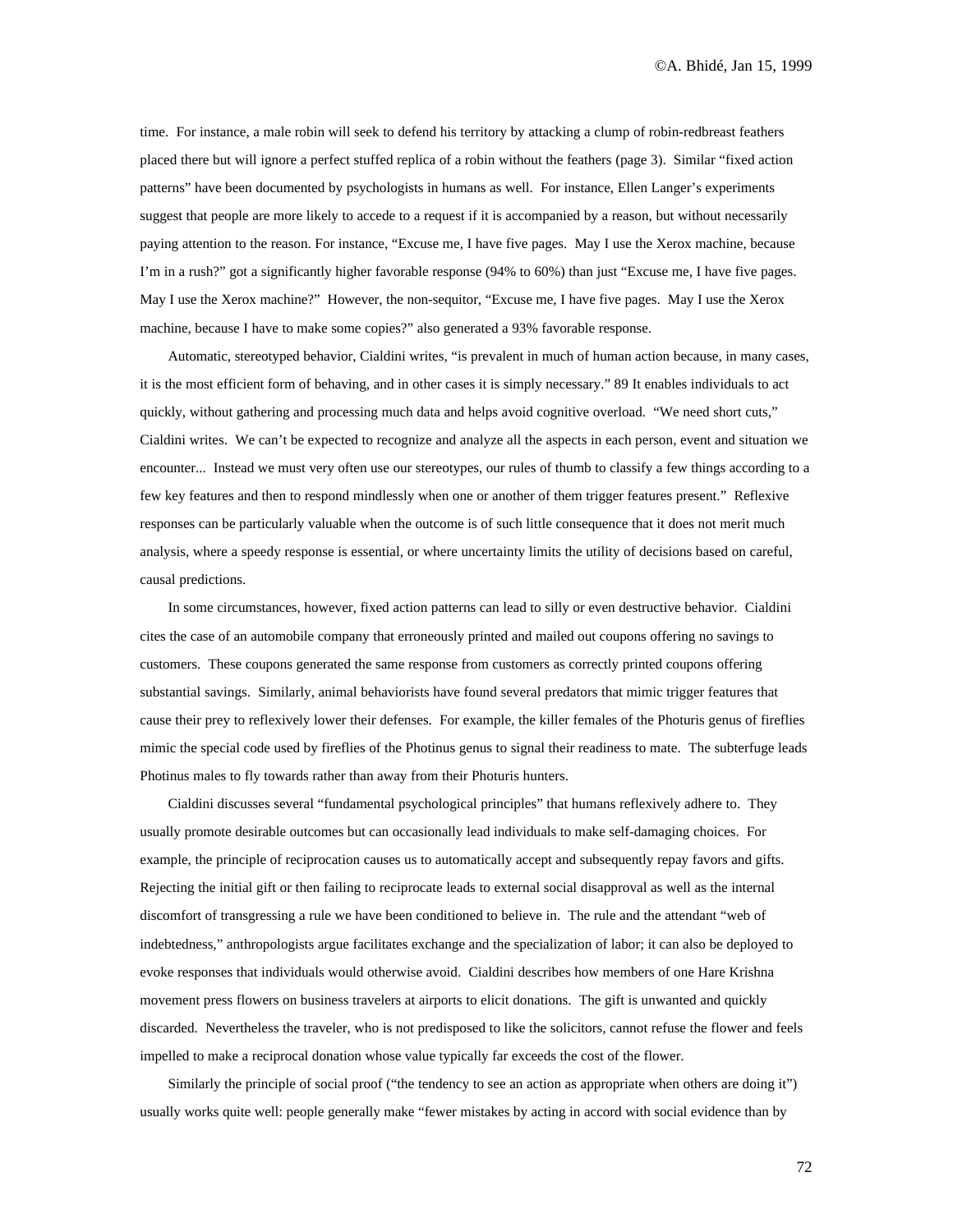acting contrary to it."<sup>90</sup> But doing what others do—or merely responding to triggers which suggest what others are doing—can lead to choices that would not be consciously made. When questioned, TV viewers describe the canned laugh tracks on TV shows as "stupid, phony and obvious."<sup>91</sup> Nevertheless, experiments have shown that the disagreeable tracks cause audiences to laugh longer and more often at humorous material and to rate the material as funnier.

# **2. MITIGATING FACTORS**

Some rational factors and behavioral tendencies can offset or mitigate the problems start-ups face in securing customers and other resources.

## **Rational Offsets**

Limited or poor alternatives. Resource providers sometimes don't have the option of dealing with stable, well capitalized entities. As we have seen, promising start-ups tend to thrive in businesses that large companies avoid and in new markets in which there are no established players. As Robert Grosshandler who started a PC based software company in 1984 observed: "Everybody in the business was new then. There were not many choices, and we weren't any worse than anyone else." In such markets, buyers have to deal with a new company or forego the product or service altogether. "We had no track record and no commercial office—I was running the company from my home," recalled Prabhu Goel, founder of Gateway Design Automation, which supplies CAE software tools. "So we went after the users who had a problem that needed to be solved. The risk of dealing with us was small compared with the risk of not solving the problem."

Similarly experienced managers, large suppliers or multinational banks might shy away from a risky start-up; however unemployed or unqualified workers, small suppliers, local lending institutions and so on, have to take their chances with employers, purchasers and borrowers that don't have excellent longterm prospects. For instance, George Brostoff, founder of Symplex Communications, says that early employees weren't "risk concerned" because they had come from businesses that had failed.

**Search costs.** If resource providers believe that the quality of alternatives is likely to be poor they have an incentive to go with the first available choice, particularly if their need is pressing. When MITS contracted with Microsoft to supply a BASIC for the Altair, they followed a simple rule: pick the first supplier with at least a semi-functional product. MITS needed a BASIC quickly and they knew that while many individual programmers were working on one, established companies like IBM weren't. So the youth and inexperience of Microsoft's two partners did not represent a major stumbling block.

**Psychic utilities.** The pecuniary risks of doing business with a start-up may be offset by the psychic benefits. For instance, an employee may value the thrill of working for a new business. A customer may similarly enjoy the excitement and prestige of being an early adopter or the satisfaction of giving a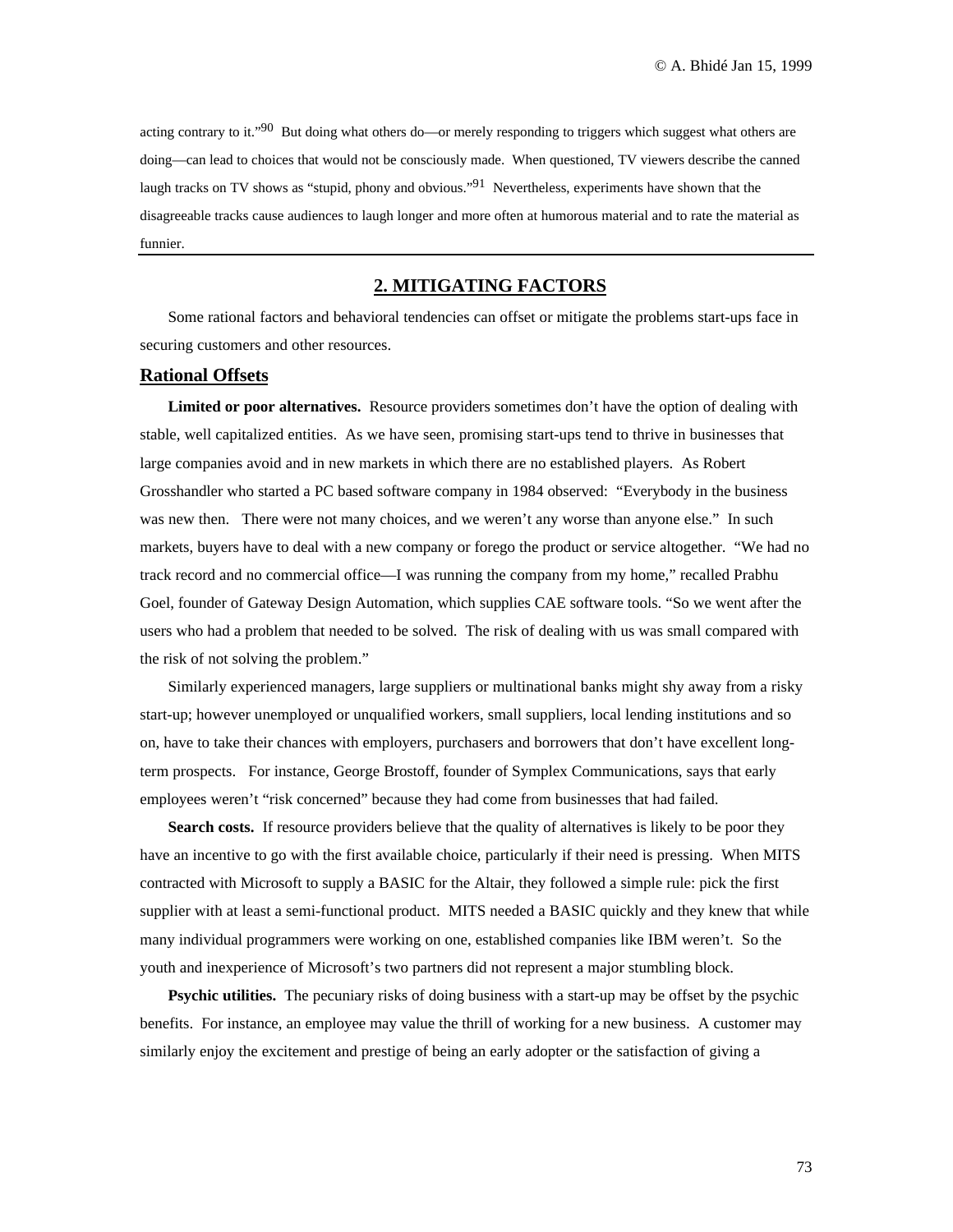struggling entrepreneur a break.<sup>\*</sup> Philip Doganeiro, founder of National Data Products, says that some of his early clients "believed in me and wanted to see a young guy who was busting his tail succeed." John Mineck of Practice Management Systems, a provider of PC based office automation systems for medical practices, looked back to the risks his customers faced when he started in 1983: "People must have been crazy to do business with us. We're talking about trusting one's livelihood on software with immature technology. No one really understood what it was about or whether it was reliable. And, you had to kludge things together – you had to get your hard drive from one company, software from another." The first customers were "risk-takers" who "saw the value" and liked and believed in Mineck: "I never believed it wouldn't work. I truly believed – so the customers did too."

**Personal agendas.** Start-ups may secure resources from employees of organizations whose interests conflict with their employer's interests. From a company's point of view, buying software from an untested vendor may represent an unwarranted risk. The same purchase, however, may help the Information Technology (IT) staff justify their jobs and budgets, gain experience in their field as leading edge users, enhance personal learning and provide the satisfaction of backing an underdog. Given the frequency with which IT personnel change jobs (and the legal barriers to getting reliable employee references), the employer, not the employee, bears the costs of the failure of the start-up.

**The flexibility of newness.** The lack of an existing customer base or employees provides some advantages that can help alleviate the 'liability of newness.' The entrepreneur can provide special deals which a going business cannot easily match because its existing customers or employees might demand the same terms. Start-ups also have an advantage because the founder interacts directly with the resource providers. An entrepreneur can make quick decisions and counter offers to customers and potential employees, whereas a sales person or human relations employee is bound by policies and must seek the approval of superiors to deviate from them. "We got customers because I was the owner/salesman," Richard Nopper, founder of Beckett Corporation told us. "I wouldn't allow the salespeople who work for me today to make the kind of crackpot promises that I used to make. They would tear this place down!"

 Entrepreneurs can also give the resource providers the satisfaction of dealing with the owners of the business, instead of a low or mid-level employees. Robert Grosshandler of the Softa Corporation said that because he was personally involved in the selling and many of the early clients were small, "it was an owner to owner sale. It gave my prospects a lot of confidence that I knew what I was talking about." In a large company, the CEO can only call on a few important accounts or interview recruits for just the top level positions.

 $\overline{a}$ 

<sup>\*</sup> Moreover, the typical promising start-up doesn't need to secure many customers, employers or suppliers. The 'average' potential customer may be too risk averse to do business with a start-up, preferring to let someone else go first. A promising start-up with low fixed costs can, however, often generate positive cash-flow with just a few exceptional buyers who are not quite as risk averse.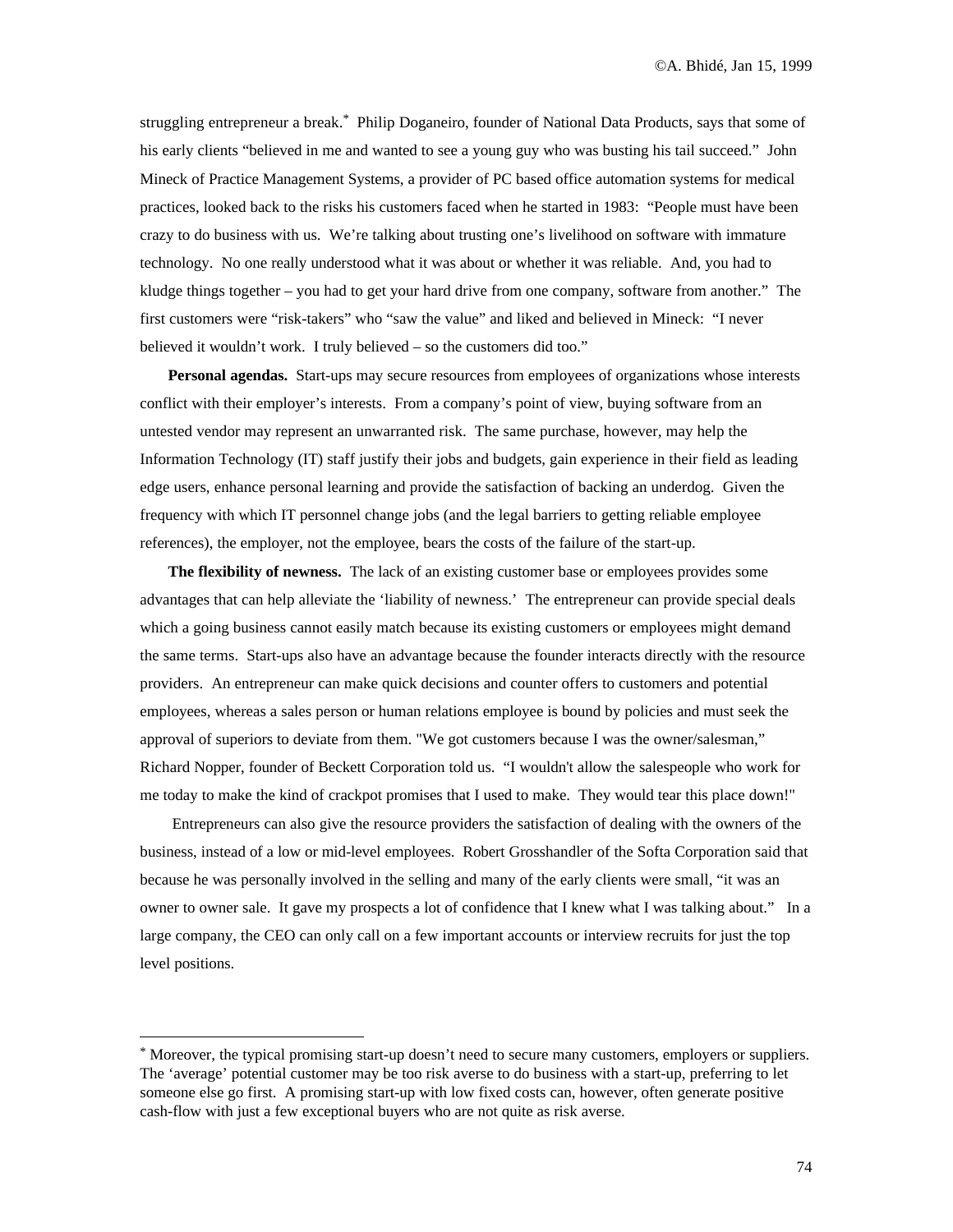**Aligned interests.** Once someone has signed on with a start-up he or she has an incentive to help the entrepreneur attract other resource providers. For instance, the purchaser of a new software package has a vested interest in the survival of the vendor and can therefore be expected to provide testimonials and leads that will help convert other customers.

#### **Behavioral Offsets**

**Confirmations biases.** When desperation or convenience creates an incentive to do business with a start-up, resource providers will often avoid disconfirming evidence. "Very few people checked us out says Practice Management's Mineck. "A couple of clients visited our office once, but that was all." Another entrepreneur got a long term lease on his office because the commercial real estate market was depressed and the landlord did not do a credit check. Apparently, as the insert 'Natcom's Whopper' also indicates, resource providers who don't know how shaky the prospects of a start-up really are, often don't want to find out.

#### **Natcom's Whopper**

Robert Rodriguez started Natcom in 1982 by renting balloons to used car dealers but then moved to serving a corporate clientele. (See Chapter 2) One of his early customers was Burger King. Rodriguez recalled: We painted 'Burger King' on a balloon and flew it in front of their office. The hoopla it created gave us a foot in the door, and, by early 1983, we were putting balloons at the grand openings of restaurants for Burger King.

"In 1984, I was invited to a meeting with the executive vice president of marketing. He said, 'I want to do something incredibly elaborate for our national convention in Nevada. I want to build a hot air balloon in the shape of a Whopper sandwich." I said, "Wow! What an opportunity. This is for us.

"We made a presentation which they really liked, but I was scared they would send somebody down to see our little operation. They would have been shocked if they had seen our office: we were in an office sharing complex in North Miami. I said to my partner, "Man, if they send anyone here to investigate us: do you think a major corporation like Burger King is going to let us manage and build a hot air balloon, if they see this place? In fact, Burger King was too busy to do due diligence. They just wanted someone who sounded like they knew what they were doing, and they gave us a \$35,000 advance to build the Whopper. It worked perfectly. Once that convention was over, we signed a two year management contract. Burger King would pay us \$75,000 a year to take this hot-air balloon with its pilot all over the country.

**Myopia.** Confirmation biases seem closely related to the timing of benefits received: immediate benefits often lead resource providers to myopically disregard (and avoid investigating) the long-term costs. Customers of the *Inc*. founders I surveyed seemed willing to make risky purchases from a start-up if its products or services could provide immediate and sizable advantages. They would buy a new firm's microprocessor because it was five times as fast as other models. A data processing manager would place an order for an innovative fax board because it enabled him to set up a communications network without contracting for expensive leased lines. The tangible payback period for customers that were at risk rarely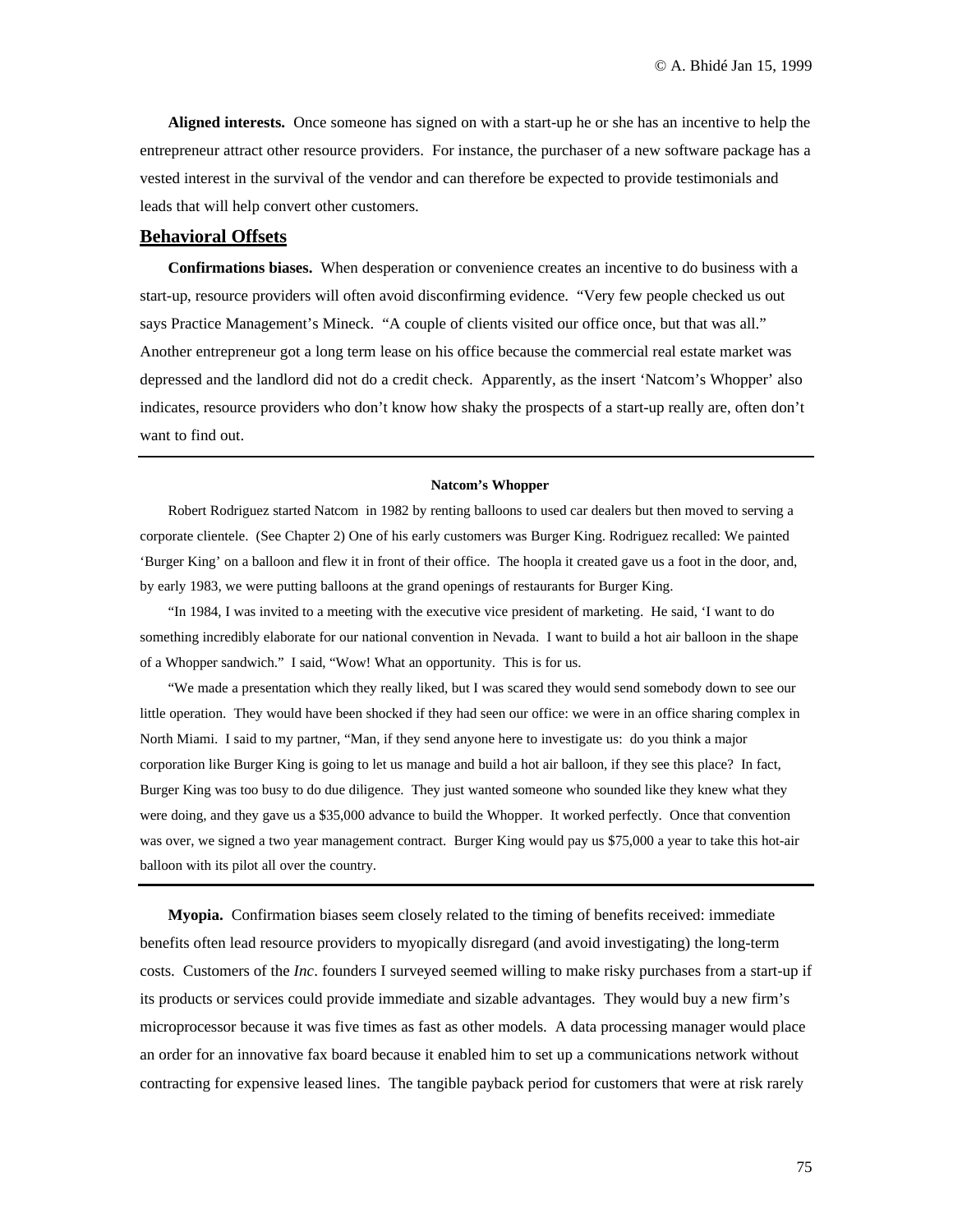exceeded a year. Given these quick payoffs, customers would ask the entrepreneur, in a perfunctory way, about what would happen if the start-up failed—but then proceed to buy anyway.

Other resource providers also ignored (or heavily discounted) long-term outcomes when they realized immediate benefits. Employees escaped from unrewarding jobs or even unemployment. Suppliers who provided goods and services in small volumes to start-ups realized higher profit margins than from larger, well-established customers. Any outside investors in the start-ups were repaid quickly—most of the firms in our *Inc*. sample achieved profitability in a year or two, if not in months. The short term gains apparently eclipsed long-run concerns. Employees did not usually ask for—nor were they offered—equity or options. 76% of the *Inc.* founders interviewed did not make equity or equity options available to employees.\* They overlooked, or could be persuaded by the entrepreneurs to disregard, the long-term risks such as being let go if they could not grow with the company. The small banks that provided credit when the big banks would not apparently did not worry that, as the venture grew, it would naturally look for more prestigious lenders with higher credit limits.

Conversely, long-term inducements generally did not seem to adequately compensate the resource providers for their perceived risks. As we have seen, entrepreneurs usually could not persuade VCs to make a long-term bet on their ventures. They also had little success in convincing well-qualified or experienced personnel to give up current income in return for a share of the long-term upside and had to make do with employees with limited alternatives.

**Reciprocity.** Even a token or unwanted gift such as a restaurant recommendation or a tidbit of industry gossip from an entrepreneur (like the Hare Krishna solicitor's flower discussed in the insert) can evoke a reciprocal favor from a resource provider.

**Consistency.** The urge to justify a prior action can lead resource providers to escalate their commitment to a venture. Seemingly inconsequential initial concessions create internal pressures to act consistently and grant larger favors later. Thus a buyer's willingness to grant a five-minute hearing can lead to the placing of a small trial order and then a larger order; at each decision point, the buyer does not want to believe that the previous decision was a mistake. Per Cialdini's discussion, the strength of the resource provider's subsequent support depends on whether the initial commitment was public, involved undergoing pain or trouble and whether it was regarded as flowing out of an internal choice rather than made in response to external rewards or compulsions. The early converts to, say, the Mac computer who made a risky, non-conformist choice may be expected, therefore, to be especially fervent supporters of the enterprise.

**Contrasts.** The tendency to exaggerate differences between two things that are presented one after the other helps entrepreneurs whose competitors often do not appear to be particularly competent. "If we are talking to a very attractive individual of the opposite sex at a party and are then joined by an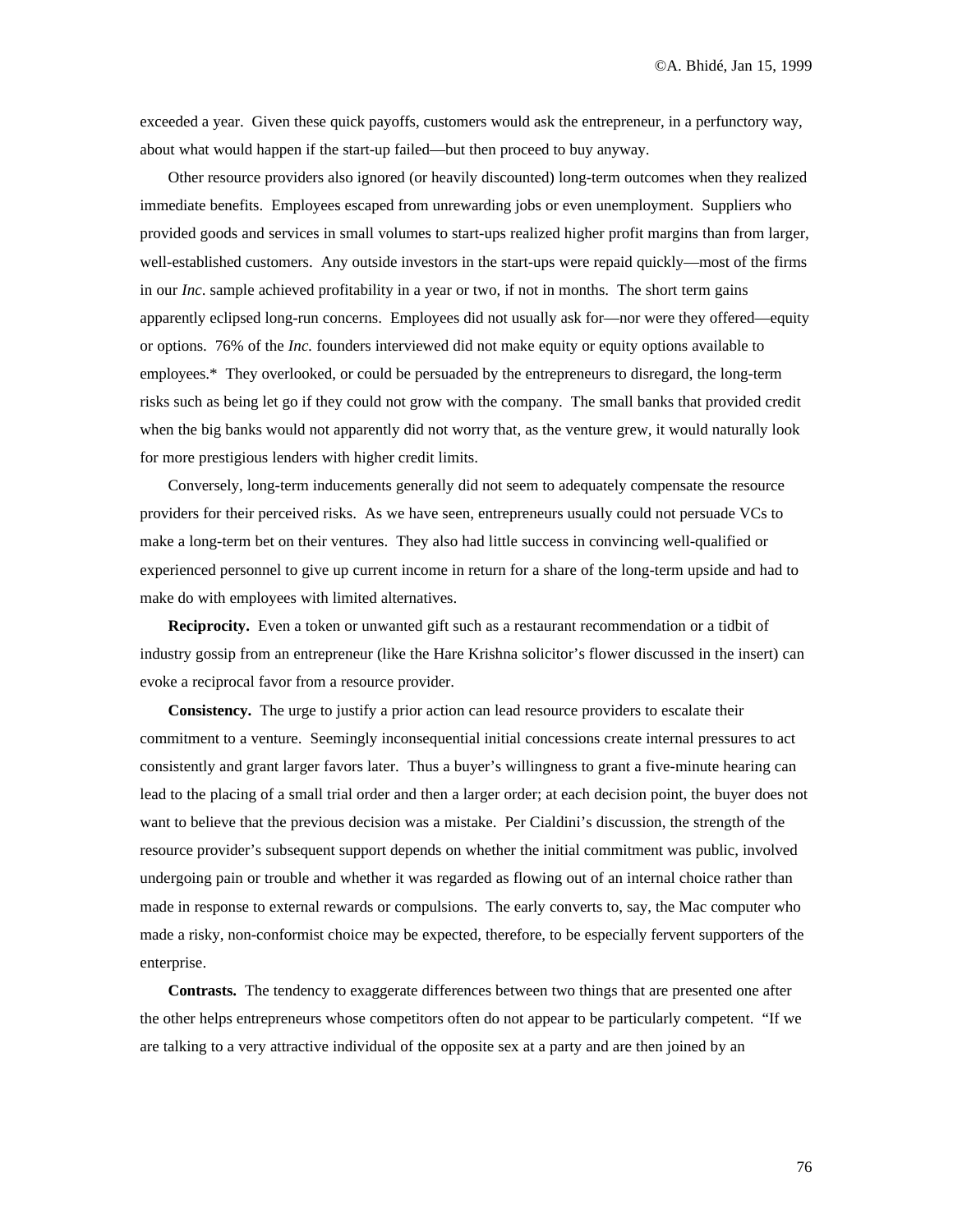unattractive individual of the opposite sex," Cialdini observes, "the second will strike us as less attractive than he or she actually is."92 Similarly, buyers may be expected to overate the prospects and competence of a venture, if they have recently encountered a somewhat less inspiring competitor.

**Credibility triggers.** An entrepreneur who mimics the appearance of a well-established business can trigger an impression of stability. As Frank Vanini, founder of Continental Financial Resources, an equipment leasing company, put it: " In a young business, perception is as important as reality. Take our name for example. People didn't know if we were big or small. I only wear white shirts and dark suits when I'm doing business. If you make the proper presentation, people will make the proper assumptions about you. If you have a nice [company] name, a nice suit, if you speak well, etc. you must know the business. It was hard to get into the door, but folks assumed we knew the business once we got in."

## **3. STRATEGIES EMPLOYED**

Entrepreneurs utilize several strategies to contain the problems they face in securing resources and to take advantage of the mitigating factors. These, my research suggests, include:

## **Special deals and benefits**

 $\overline{a}$ 

The entrepreneurs I studied often provided special incentives to overcome the reluctance of resource providers to go first. For instance, they offered extensive customization or free ancillary services and training to their early customers. "We did a lot of things for our first clients that we wouldn't do today," said Practice Management System's John Mineck. Stephanie DiMarco, co-founder of Advent Software, recalls that the company "spent hours on the telephone solving problems that didn't have anything to do with us. Some people had never worked on a PC before. We would do anything to get their systems to work." Brostoff, founder of Symplex Communications, recalls that their first significant order, from Mead Data, took about 4 months of "consultative" selling: "As we demonstrated our products we helped Mead refine their existing data network, so whether or not they bought our component, they would have an improved system."

Another special benefit entrepreneurs provided was simply to serve customers (or give jobs to individuals) that other businesses would not. As I will discuss in a later section, startups often served customers with poor credit histories or difficult personalities and hired individuals who were unemployed and faced limited job opportunities.

The start-ups I studied, however, seldom offered price breaks that would lead to losses. First, they needed the cash flow. Bootstrapped start-ups couldn't afford to buy market share by giving away their products or services; usually only the ancillary services and support were free. Second, many entrepreneurs felt that the donation of their core offering would undermine their credibility and that users might not give a serious trial to a free sample. Third, the entrepreneurs believed that concerns of the users

<sup>\*</sup> In contrast startups backed by professional venture capitalists usually offer equity options to employees because they have higher opportunity costs than the employees of promising startups.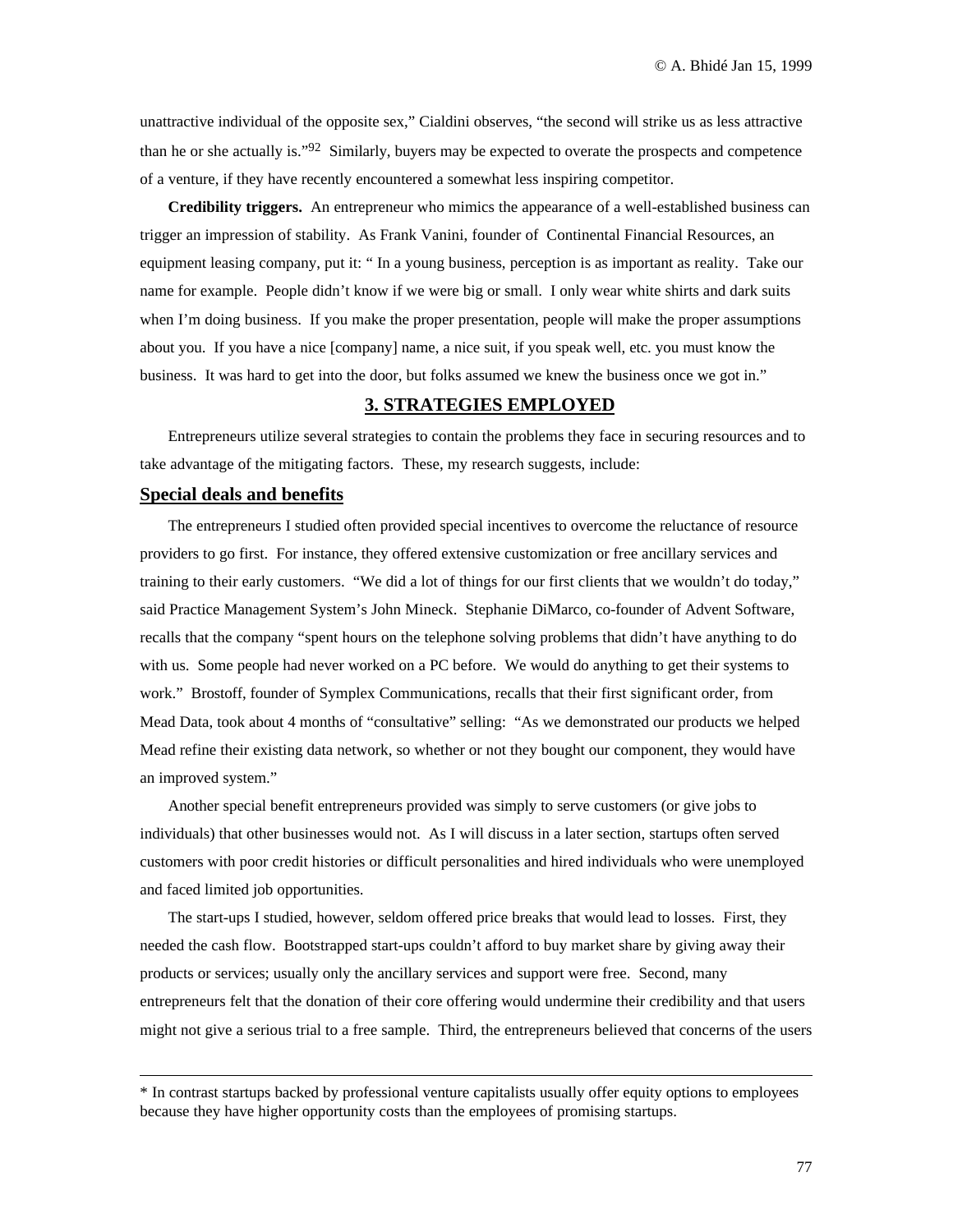were not primarily related to price and that their cost benefit calculus could not be significantly altered by an introductory price discount.

# **Mimicry**

-

Many entrepreneurs sought to create perceptions of stability and reliability by adopting the outward manifestations of larger, more well-established businesses. "You have to create an image that you exist", the founder of Wang Communications told us. "I learned to use 'we' instead of 'I' when talking about the company. I hired an answering service with a live person to take messages. We [!] couldn't risk having a machine; that would show we weren't committed." Bud Miles, founder of Electrotek Concepts, initially a provider of consulting and subsequently of software, to electric utilities said: "We used a lot of smoke and mirrors to get people to think we were bigger than we are. We used consultants all over the place. They were experienced in how to do business and how to project to companies. Our proposals were absolutely stellar. People would say 'my god, you must be a \$20 million dollar company.'"

James Odorczyk, founder of Inter-ad, "described the future of the company as if it were the present." and "maintained an air of being bigger than we were" by producing quality brochures and sales materials and a professionally designed logo. "With a lot of companies, you can tell that the logo was designed by the person running the business. The logo might not cost a lot, but most companies do without a professionally designed logo. There is a mentality that engineers have that the product will sell itself. I saw it in myself and tried to fight it." Although Odorczyk was on an "austerity budget" he moved into an office suite, so that he could have an "'office-sounding' address." Marcia and Steve Plotkin who started Real World Systems, operated out of their home for several years, but when customers called, Marcia would tell them that "Steve is in the warehouse, which meant that he was in the garage!"\*

Bruce Neurohr, founder of Transamerica Energy Associates, spent \$1,500 a month on travel expenses, because "I had to let customers see that I could afford to call on them. In the early years I had to demonstrate that I was viable."

Richard Schoenberg, founder of Steadi-Systems, bought a computer with a dot matrix printer. At the time, he says, no one else used computers, so he could "give the impression of being a much larger company while still being in my living room."

Samir Barakat, co-founder of the consulting firm Barakat and Chamberlain, says they always "kept their capacity tight. . . "I'm a firm believer in telegraphing that you are a scarce commodity. If you can get your clients to believe that you don't need them, then you can get them. When clients get the perception that you are desperate for business, that's the worst thing. Of course we say to the client that you're important, but there's a balance to be struck."

<sup>\*</sup> At one stage, Real World sought a dealership from IBM. Marcia Plotkin recalls: "IBM was tough. IBM came to our house---we had told them ahead of time that we worked out of our house. IBM had a policy against dealers who worked out of their homes. You had to have a store front. They said, 'we have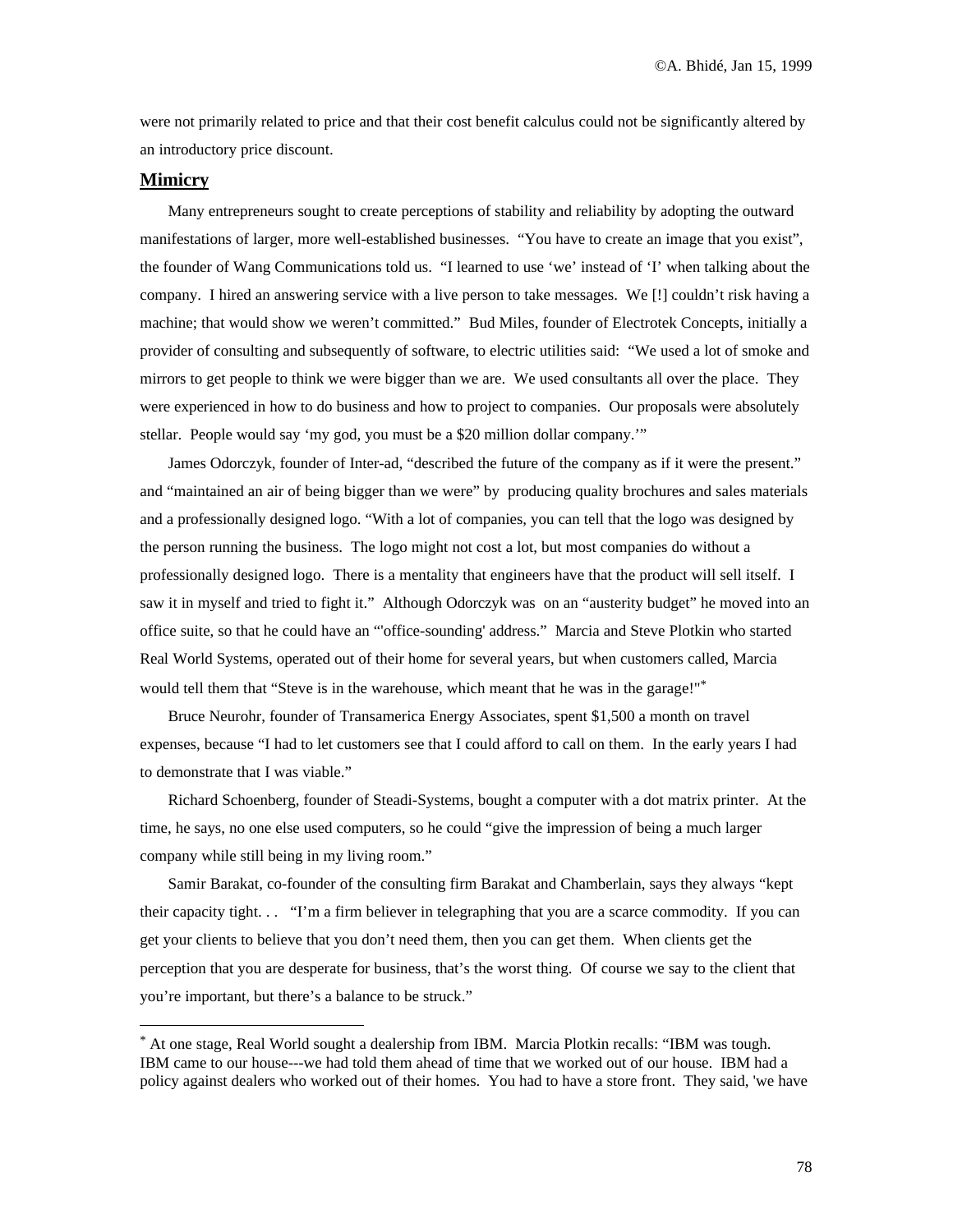Stephanie DiMarco, whose company that sold portfolio management software had a "sober logo" theory. DiMarco was a woman in her twenties when she started Advent software, while her customer base was "predominantly male" and "the average portfolio manager was 50." Therefore, DiMarco didn't want the company logo to be "splashy" and say "we're a California software company. Our letters to portfolio managers looked like the letters they would receive from a colleague."

Going back to 1939, David Packard writes that when he and William Hewlett designated their first product the Model 200A "because we thought the name would make us look like we'd been around for a while. We were afraid that if people knew that we'd never actually developed, designed and built a finished product, they'd be scared off."<sup>93</sup>

These efforts by entrepreneurs to mimic the appearance of a more established business may be contrasted with an IBM campaign to advertise a new computer line. The latter represents, in standard economic terms, a true signal of commitment to the business because it is costly and irreversible. Mimicry, on the other hand, is intended to trigger an unthinking, automated belief in the start-up's stability without requiring the entrepreneur to incur a significant expense: A sober letterhead does not cost more than a flamboyant one. The thought that goes into adopting a reassuring appearance may, however, provide genuine evidence about the entrepreneur's long-term prospects: entrepreneurs who have the foresight to think about how others will perceive them are more likely to survive than those who do not. Resource providers can also expect such entrepreneurs to be more sensitive and responsive to their other needs as well.

#### **Framing**

-

The Inc. company founders we interviewed 'framed' choices and tradeoffs to minimize their resource providers' perceptions of risk: they "accentuated the positives", "provided customers with as pretty and glossy a picture as possible" and "provided the facts, but with lots of glitz." William Rizzo, founder of Rizzo Associates, and engineering and environmental services company, recalls with regret that "we promised employees substantial opportunities in terms of personal growth and sold them a future. But we did not tell them that they had to live up to that future. In time, we had to bring people in over them, and they felt their future was sealed off. Eventually they said, 'The hell with you.' Four of the first seven employees who could not grow with the company left. Today I would be more candid about the fact that our promises are contingent on their performance.

Some entrepreneurs emphasized the value of a 'safe' complementary good that they bundled with their more risky product or service. For instance, ICT was a 'systems integrator' of turnkey Computer Aided Design (CAD) systems: the company put together IBM PCs with a modified version of Autodesk's Autocad software. At the time, Autodesk was a small 17 employee company; therefore co-founder Harman Cadis recalls: "We didn't tell people that the software was Autocad." Instead they emphasized

to get approval about the house.' But, by then, we had six employees and they could see that we were a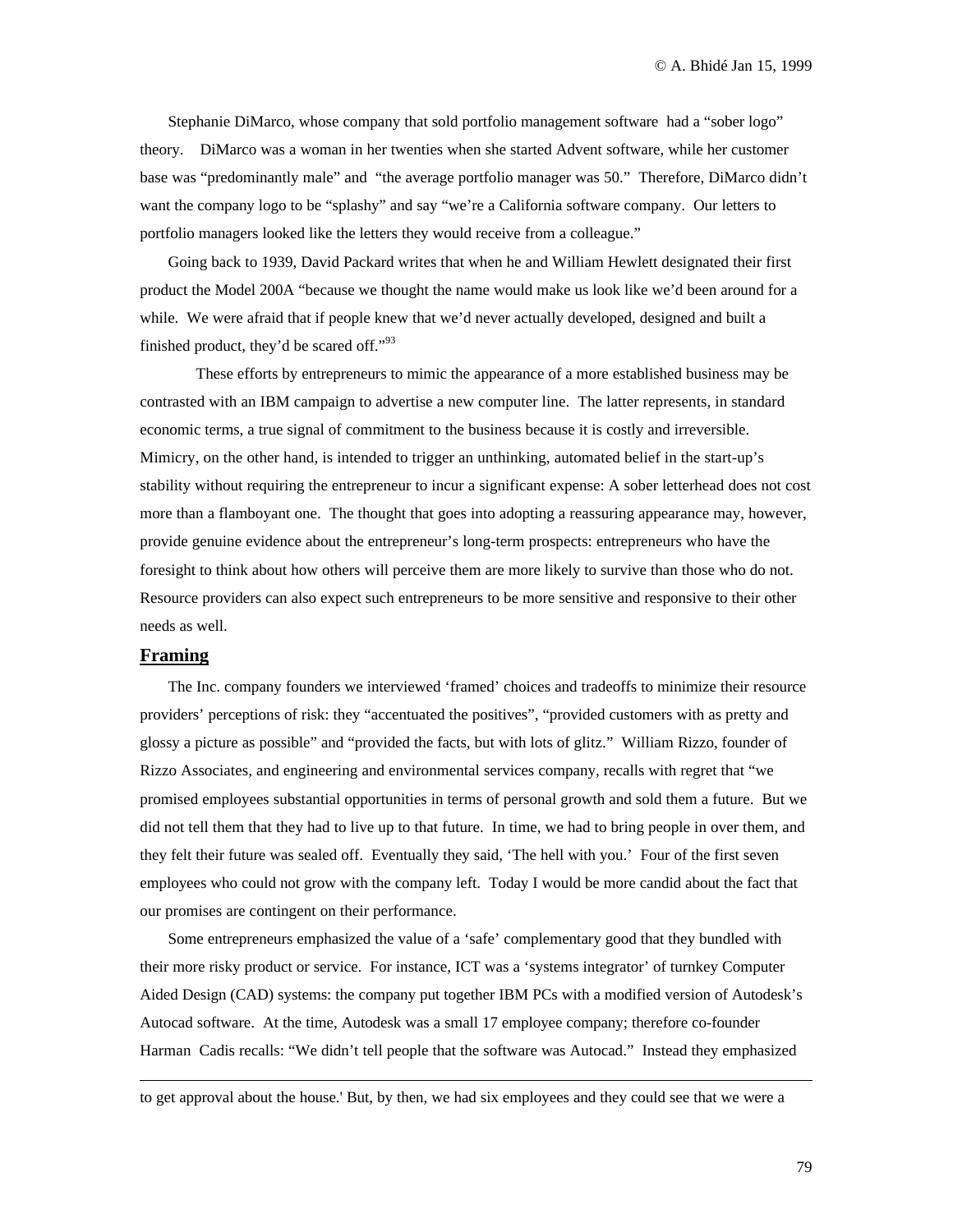that the system was "based on a standard IBM PC. If ICT went out of business, they could still keep the hardware. Of the \$18,000 list price, \$12,000 was hardware and \$2-3,000 was for installation and training. The software was a small part of the whole sale." (It also helped according to Cadis that although ICT was based in California's Silicon Valley, the customers were based in Michigan and Ohio: "We sold to computer illiterate people who were more easily wowed by the technology. We sold very little to Silicon Valley.")

Entrepreneurs put the best face (or 'spin') on their limitations. Clay Teramo started Computer Media Technologies, as what he called "a non-stocking dealer": Vendors would not give the startup distribution contracts and with just \$10,000 in initial capital Termao couldn't afford to carry much inventory. "I anticipated customers would be concerned about this," said Teramo "and I came up with an answer. I would say 'I have unlimited inventory. I draw from all manufacturers. If I was a distributor and I ran out of inventory, then you would have to wait for me to get more product."

Bruce Singer, founder of RPM Rent-A-Car, who started selling used cars to pay for a JD/MBA program, describes the importance of framing of otherwise problematic facts:

"When I started in the used car business, the Federal Trade Commission wanted to standardize used car dealers. I thought it was a neat idea---I would be the most honest used car dealer in the world. I would have an accurate description of each car in the windshield, and run a silent auction. It failed miserably! You need someone to make the sale. Cold facts by themselves are frightening if you just read them. Say you read on a form, 'XYZ part may need to be replaced.' You are scared away. But, if there is a salesman who points out that if you are a student who is only going to drive around campus for six months, and therefore you are unlikely to have to replace the part, you are going to feel more secure. Customers need a human being to decipher how certain facts fit their needs."

Downplaying the risks or glossing over deficiencies, I should note here does not necessarily mean exaggerating the benefits. Indeed many of the entrepreneurs we interviewed claimed that they build credibility with customers and valuable references by not over-promising or overselling. As George Brostoff of Symplex Communication put it: "We set our customers' expectations below what we knew we could do and pleased our customers by exceeding them."

## **Broad search**

Entrepreneurs had to conduct an extensive search to identify the resource providers who will take a chance on their ventures. Only a few providers had the right combination of objective needs, the psychic desire to help the underdog, disregard for long-term returns risks and so on. Entrepreneurs could not easily identify these unusual, high potential prospects because their special characteristics often were invisible. So, in order to find resource providers with the best 'fit,' entrepreneurs have to cast a wide net and approach as many prospects as they can until they find the right one.

 $\overline{a}$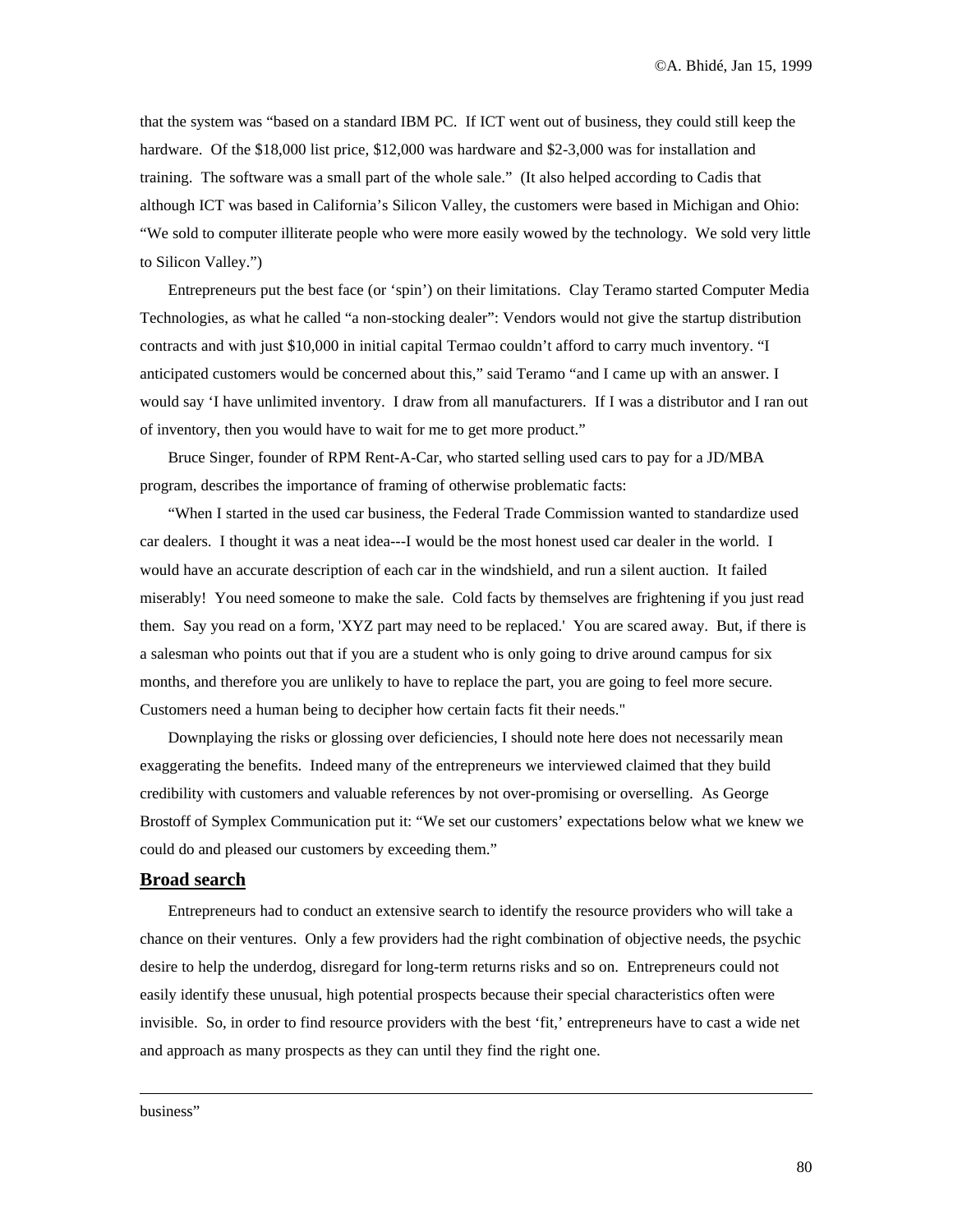The problem of locating the right customers was especially acute. The best prospects for a start-up weren't the most obvious or visible. Unlike hungry suppliers or out-or-work job seekers, customers generally did not proactively approach start-ups; and the best entrepreneurs, I found, often had more success securing customers with sporadic or off-beat or sporadic needs rather than customers with recurring or mainstream needs. Frequent buyers have more choices because they represent a more obvious target for vendors. They have a greater incentive to establish systematic procedures for identifying and evaluating suppliers. (See insert on Ken Dougan.) They are also more likely to have had some bad experiences with unreliable vendors; the "availability" or "vividness" of these memories can lead them to avoid untried start-ups. Infrequent purchasers conversely face fewer choices. They are more likely to be flattered by the attention an entrepreneur gives them. Lacking prior experience with start-ups, they may be ignorant of the risks they face or have an unwarranted confidence in their capacity to identify good entrepreneurs. Similarly, customers were more likely to give a chance to start-ups when they had an urgent, unexpected need rather than when the need was well anticipated. A buyer in a rush has few options, and as was discussed in the Natcom insert, may myopically disregard the risks of doing business with a new vendor.

#### **How light users can make easier prospects: Ken Dougan's experience**.

When Ken Dougan started Unique Transportation systems, a provider of trucking services in Lewisville, Texas, his first interstate account was the local unit of Burroughs Computer (now Unisys). Burroughs had relatively low volume needs—one shipment a week out to Pennsylvania and two incoming shipments from Massachusetts and Connecticut respectively. Larger truckers weren't too keen on this business because of its low volumes, but Dougan was able to make a profit by consolidating the Burroughs loads with other small loads that he found through a broker. High volume shippers like food processing companies balked, however: Sara Lee said Dougan's company was too small. Tri-Valley Growers said they wouldn't do business with Dougan unless he could provide 25-30 trailers a day. Unlike Burroughs, the high-volume shippers had a list of approved carriers and required their vendors to provide financial statements that would prove their stability.

Locating customers who are in a rush or not tightly bound to a regular supplier, however, is like trying to find a needle in a haystack. The sporadic or unexpected purchases of customers that create openings for start-ups also make finding them a difficult proposition. The entrepreneur has to use a shotgun rather than rifle shot approach, approaching a very large number of prospects to find a few situations that click. To illustrate, let us return to the GammaLink example that we discussed in a previous chapter. As previously described, GammaLink's founders mailed out a thousand brochures to locate one customer, BMW of North America. Recall also that BMW had an unusual requirement: it needed to transmit data to many locations, but the volume of data was too low to justify dedicated lines. If this problem had been critical, the data processing manager would have proactively searched for a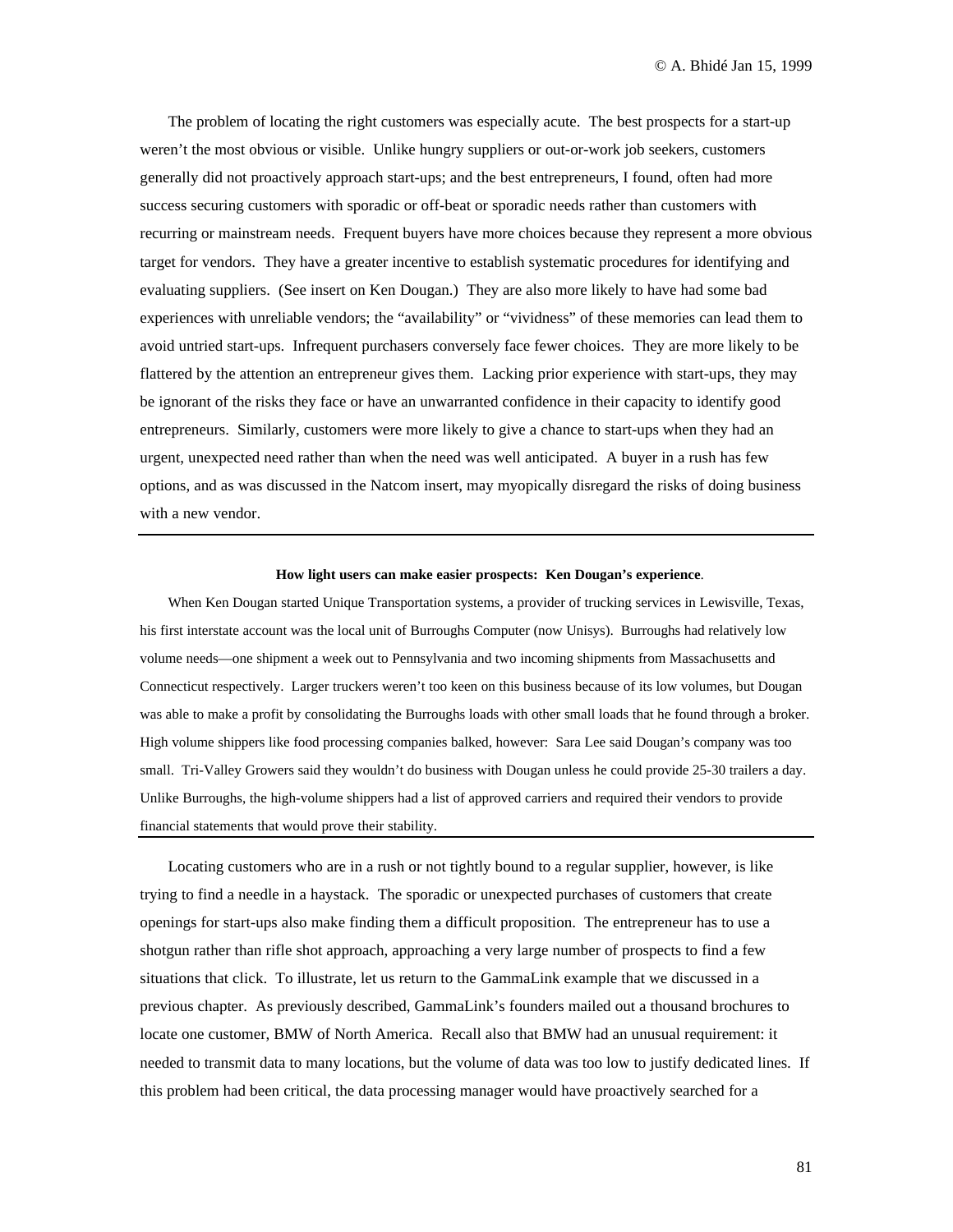solution instead of waiting for a brochure to arrive in the mail. If BMW had been a high volume purchaser of data transmission services, its suppliers might have tried to provide a solution. As it was, BMW of North America was not a high profile customer, and while GammaLink provided a valuable solution, the company could have carried on without it. The small, out-of-the-way need both created an opportunity for GammaLink to secure its first customer and also made the search difficult.

The role of individual preferences and traits adds to the difficulty of finding the right prospects. Many of the entrepreneurs interviewed suggested that the attributes of particular decision-makers played an important role giving them their early breaks. A "courageous head of marketing" at MCI entrusted Devon Direct, a six-month-old direct mail and adverting agency, with a campaign to get consumers to switch their long-distance telephone service providers after AT&T was broken up in 1984. According to founder Brostoff, "movers and shakers who were seeking to better themselves and their companies" gave Symplex Communications its early orders. "We didn't sell to the typical procurement people. You had to get people who saw the value and needed the service." Bruce Neurohr recalls that many of the prospects he called on "would ask for our financial statements. We relied on young managers at our clients who understood that you just don't have anything when you are starting out."

But unconventional individuals who have a taste for the untried and a soft spot for struggling entrepreneurs are not easy to locate. Indeed, if their propensity to experiment with new products or give entrepreneurs a chance conflicts with their employer's interests, they have an incentive to hide this tendency. Entrepreneurs, therefore, have to do a lot of digging to find such individuals.

#### **Incremental commitments**

Entrepreneurs got resource providers to increase their risks in stages. For example, because portfolio managers would not readily purchase a complete portfolio management system from a new vendor Advent Software initially just provided accounting functions. The company then added reporting and performance measurement functions, and eventually "filled out the whole map of investment functions." Robert Grosshandler, co-founder of the Softa Group, recalls that that their first real-estate management software sold for \$5,000. Five years later, an enhanced package was priced at \$20,000. Customers often placed orders for multiple units, so one sale could generate \$500,000 for Softa. "We have gone from lowticket, low-risk to high-ticket, high-risk," said Grosshandler. "The buyer now consists of a committee of 17 people who spend three days here kicking the tires."

Russel Personnel Services started off by helping clients find permanent secretaries. This was a simple, low risk brokerage function, because the client had full discretion over who to employ. The brokerage activity then served as a springboard for providing temporary secretaries. The temp business required clients to trust Russel to screen the temps carefully; clients also saw themselves at some risk if Russel defaulted on its payments to the temporary workers.

According to co-founder Samir Barakat, his consulting firm, Barakat and Chamberlain, started with "behind the scenes" assignments for clients rather than "high visibility" studies: "When we started, we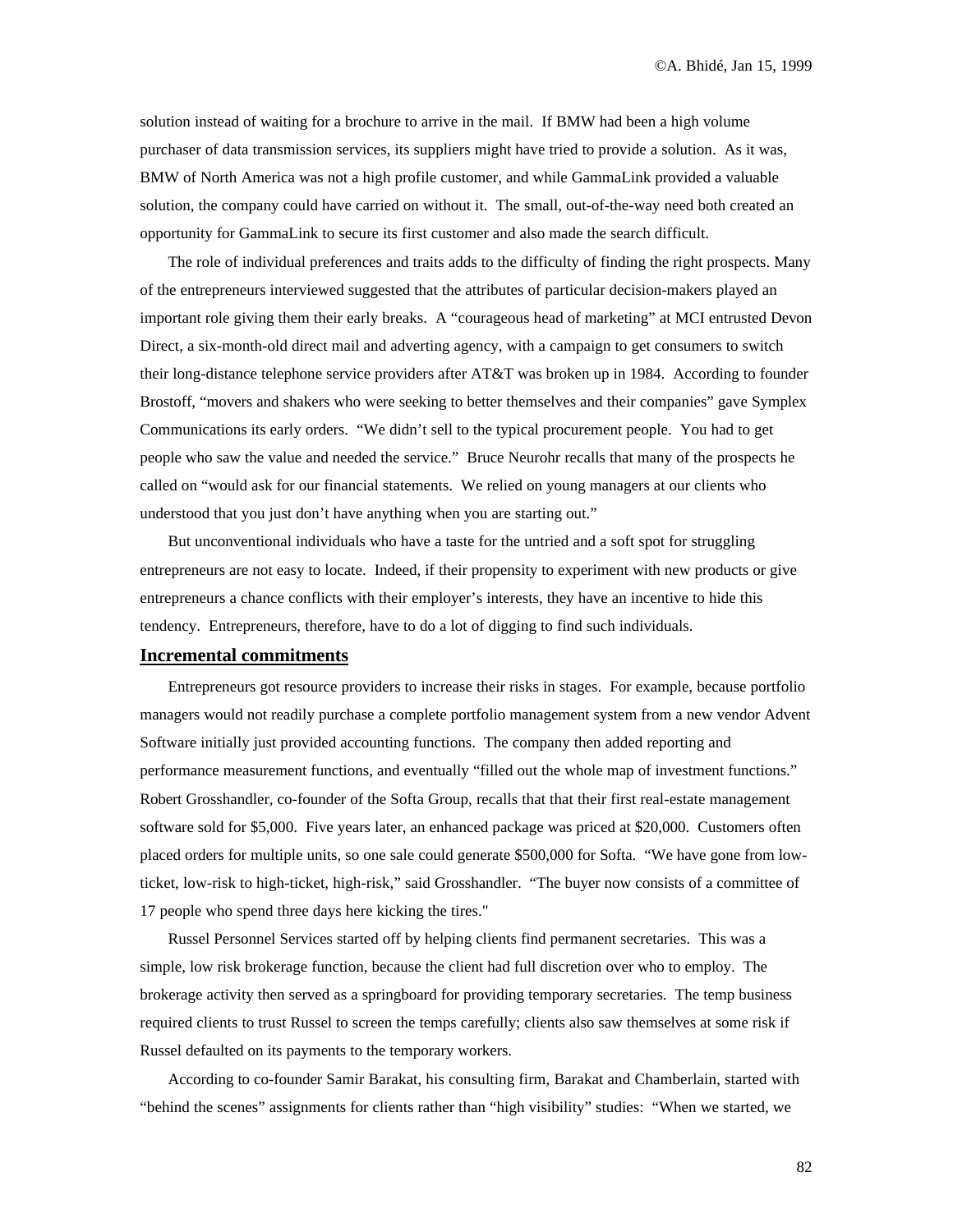were willing to do the \$50,000 studies which the bigger firms were unwilling to do. We started with more analytical work and then we moved up to more management stuff. We first did most of our work with supervisors, then managers and now with vice presidents and presidents."

If the entrepreneurs had started with an 'all or nothing approach' they likely would not have made much headway. The gradual approach allowed customers to step up their commitment as their information about the start-up improved and it built a credible track record. The gradualism may also have been effective because of the psychological need to make choices that are consistent with previous commitments. Cialdini describes the 'foot-in-the-door' technique that sales professionals sometimes employ to take advantage of this tendency. "For the salesperson," Cialdini writes, "the strategy is to obtain a large purchase by starting with a small one. Almost any small sale will do because the purpose of that small transaction is not profit, it is commitment. Further purchases, even much larger ones, are expected to flow naturally from that commitment."<sup>94</sup>

The utility of getting resource providers to make small commitments in order to get them emotionally hooked is illustrated by the following account of how Silton-Bookman secured credit from a bank. Banks rarely lend to start-ups that don't have a track record or collateral. Therefore, Phil Bookman and his partner did not even try to get a loan when they launched their software company. Instead, they opened an account with a bank and would periodically ask the branch manager for business advice. About three years later, Bookman went to the banker with the company's [financial statements and projections.] "He looked over the numbers," Bookman explained, "and said, 'It looks like you need a \$50,000 term loan.' We knew that all along, but it was important that he suggested it. We got the loan and paid it back, then used the same method the next year to get a line of credit."

By first asking for the banker's advice, Bookman generated an internal commitment which then paved the way for the more difficult decision to approve a loan.

# **Second-tier resources**

The inability to provide compelling short-term inducements (or credible long-term insurance or payoffs) to top tier resource providers forced entrepreneurs to make do with the second tier. "When you are new and cold-calling customers," observed Fred Zak of Venture Graphics, "the business that comes your way is usually from customers who can't pay the bills or shop only on price. They form the worst customer base. They are the kiss of death—unless you are physically very big and ugly." About 40% of his early work, Zak recalls, came from "deadbeats." To collect on his bills he would show up unannounced and make it so "nerve wracking", that they would "pay us off so they wouldn't see me again." Zak also had one big early customer, TSR Hobbies who manufactured the game Dungeons and Dragons: "They were not in good financial shape and I gave them terms. But it was better to be doing something than nothing. I worked with them and serviced them really well. As they became stronger, they caught up with their payments."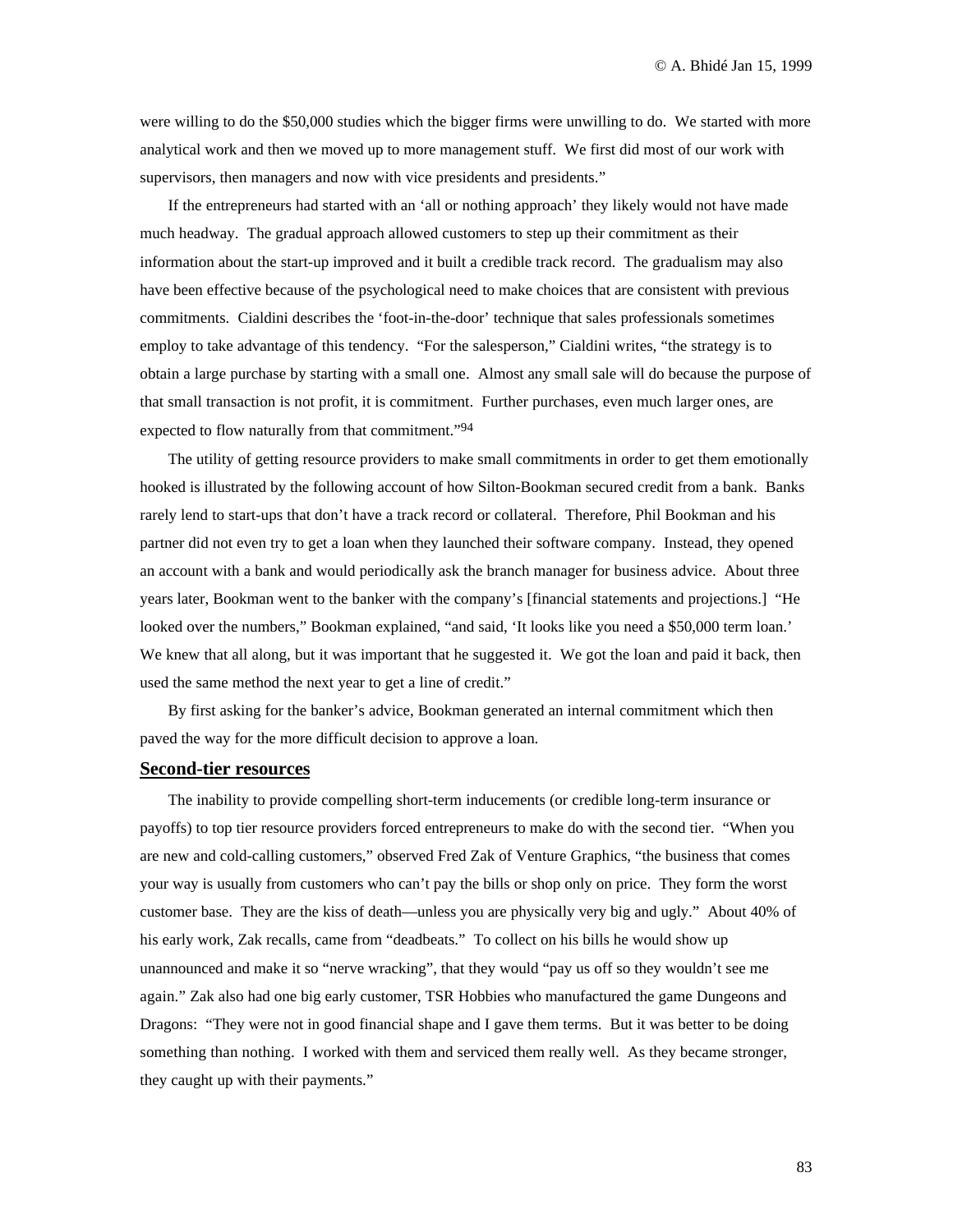Entrepreneurs took a similar approach to recruiting personnel. In the typical VC backed start-up, the VCs will insist that the entrepreneur recruit a top quality team quickly. Generous cash compensation and stock options are used to attract experienced and capable personnel. It is not unusual, for instance, for such start-ups to hire CFOs or marketing managers at over \$100,000 a year. Bootstrapped ventures cannot afford to pay such salaries; and the perceived value of equity in their companies also is low. In the early days, therefore, the founders I studied served as the "chief cook and bottle washers," who performed all critical tasks. Other employees, if any, performed routine or mechanical tasks for modest pay. They were rarely well educated or experienced, and many had been unemployed or dissatisfied with their previous jobs. Mark Nickel, founder of Sampler Publications, did everything himself for a year. Then he hired the sister of a friend who lived across the street. Her husband had just left her and she needed to support her kids. His second employee was "a suicidal alcoholic neighbor. I thought I'd rehabilitate her. When she sobered up, I'd let her come over and type names." The third employee was a friend of the second employee.

John Greenwood's first employee at Micron Separations was a 62-year-old machine shop worker who had just been laid off. His production manager was a Worcester Polytechnic Institute graduate who had been working as an accountant in a company he hated and was looking for another job. "We never attempted to lure anybody away from another company," Greenwood told us. "One, we were cheap. Two, we had moral reasons—if we went under and it didn't work out for them, we wouldn't feel so bad. Natcom's early employees were, founder Robert Rodriguez recalls, "street fighters:"

To get hired in this organization was a joke. If you came in and we needed a warm body, you were hired. Literally for any position. Our turnover was high because we had to fire many employees–they had a bad attitude or were doing side deals. I had to fire several Operations Managers. One took some of our merchandise and started his own balloon rental business. I had to call the police to get our stolen merchandise back.

In a small company, unfortunately, such problems are unavoidable. We could not afford the committed professionals who, by their nature are less interested in side deals. The average salary here was \$15,000 to \$20,000. Large companies can hire by credentials and screen people carefully. We needed to have things happen quickly and took people on the basis of their initial presentation. But many didn't do what they said they could.

# **4. SUMMARY AND CONCLUSION**

Entrepreneurs who start businesses without much capital or high personal opportunity costs in uncertain markets, acquire in effect a cheap option to build a business. The value of the option depends in part on the entrepreneur's ability to get others to bear some of the risks. To do so, we saw in this chapter, entrepreneurs adopt a variety of strategies, which often involve the exploitation of others' cognitive biases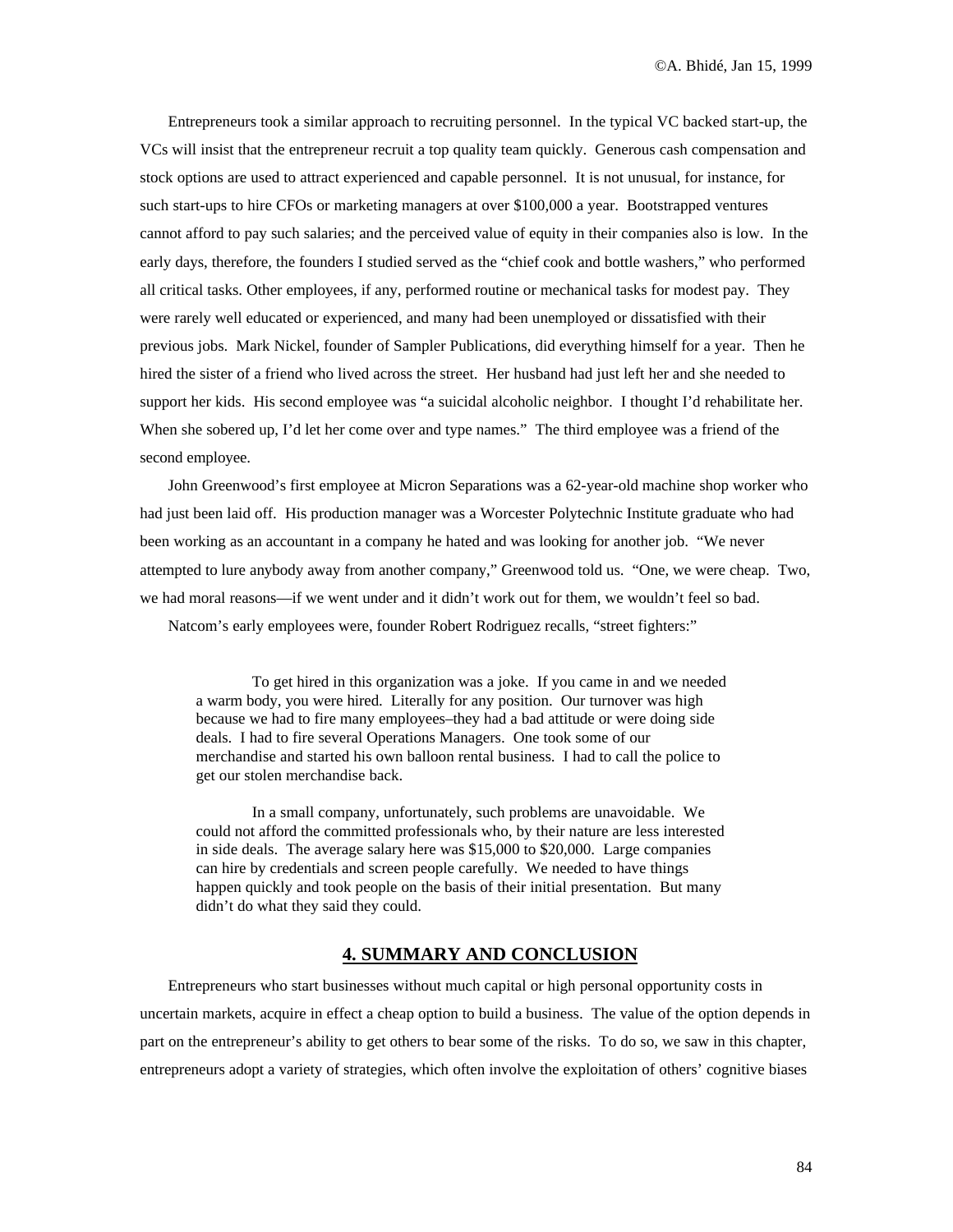and reflexive tendencies, and by locating resource providers with unusual needs or willingness to bear the risks.

The material that we have covered so far also allows us to make some inferences about the economic function or value added of the typical entrepreneur and about the role luck plays in their ventures.

**Functions**. As we saw in the Introduction, economists have described the role of an entrepreneur (as distinct from other factors of production such as capital and labor) in a variety of ways: innovation (Schumpeter), coordination and combination of other factors of production (Say), risk-bearing (Cantillon), responsibility for uncertainty (Knight), and arbitrage (Kirzner). From these many roles that entrepreneurs can in principle perform, we can now identify those that the founders of 'promising' companies actually do perform. We have seen that most do not start out as innovators or risk-bearers to any significant degree; those roles, we will see in part 2 of this book, become salient at a later stage of the enterprise. Their activities (in the start-up stage) seem to correspond more closely to the role of arbitrageur: as we saw in Chapter 2, they often take advantage of information gaps to buy cheap and sell dear. And to the extent that they combine multiple inputs (rather than arbitrage an already existing good) we can attribute the role of coordinator to them as well.

From the data and analysis of this chapter we may add to the entrepreneur's coordination function the role of risk syndication: as we saw, entrepreneurs persuade several resource providers to bear risks, and for their trouble, earn a claim to profits of the enterprise. We also found that, in addition to coordinating other's labor and inputs, entrepreneurs also make a significant contribution of their own effort and skill to the enterprise. Thus the 'entrepreneurial' role of arbitrage and risk-syndication is closely intertwined with the doing of the actual work (or their labor input).

**Luck**. The finding that promising businesses usually start in 'uncertain' market niches, and our analysis of the difficulties entrepreneurs face in securing resource providers, helps explain the common belief that luck plays an important role in the success of new ventures. In businesses with changing technologies and regulations or with amorphous consumer preferences, one should expect random events to have a greater effect than a business operating in a stable environment. Similarly chance will likely affect when and how entrepreneurs connect with the 'right,' out-of-the ordinary resource provider. The observation that chance plays an important role does not necessarily mean, however, that successful entrepreneurs are especially lucky individuals. Although this is difficult to prove or measure, everything did not go smoothly for the entrepreneurs I studied. More often than not they had to overcome many set backs and disappointments. Differences in the capacity to adapt to chance events and to execute strategies for acquiring resources apparently play an important role in separating the winners from the losers. In the next chapter we will examine the traits and skills that these capacities derive from.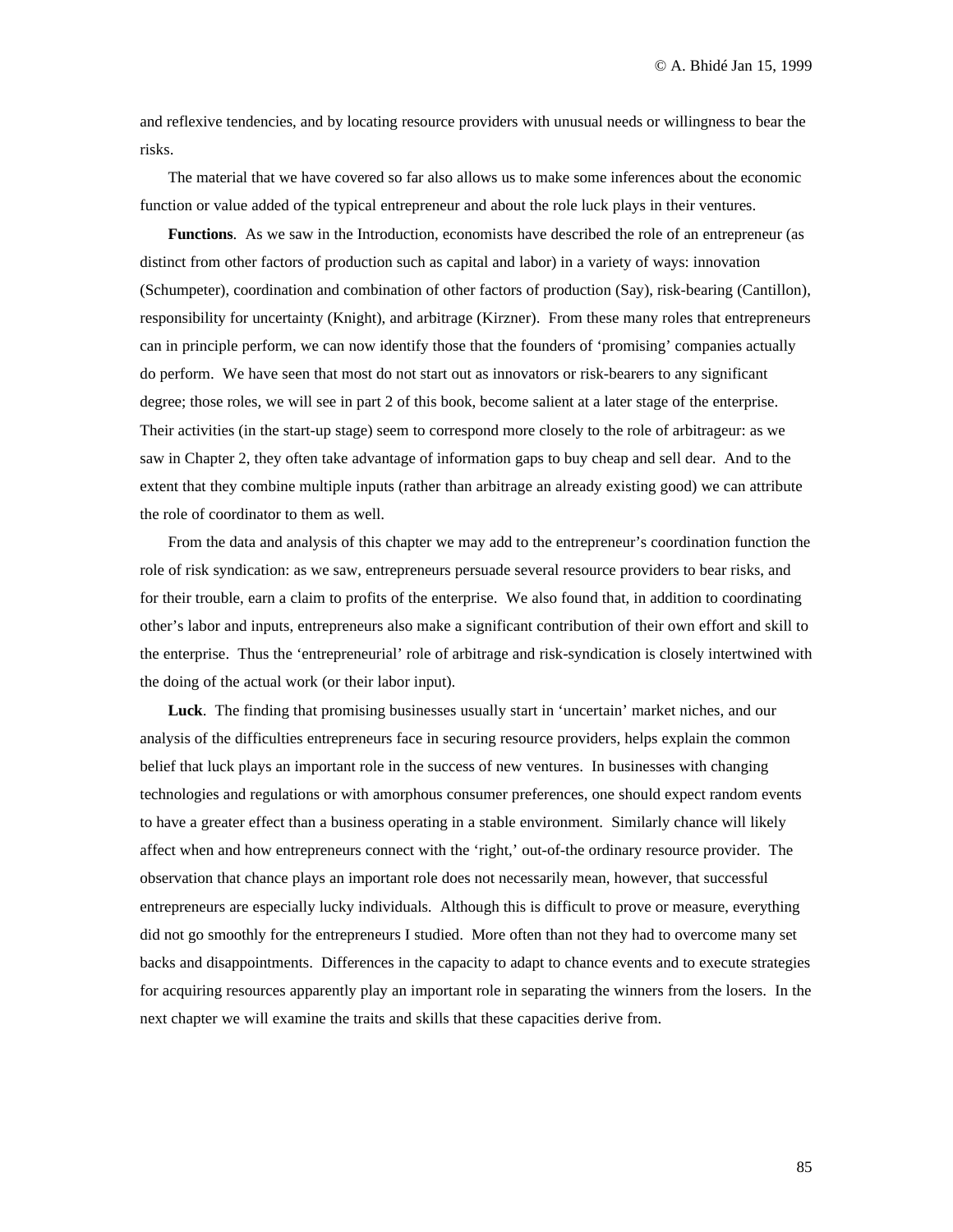# **CHAPTER 5: DISTINCTIVE QUALITIES**

*This chapter examines the traits and skills that predispose certain individuals to start promising businesses and affect their capacity to undertake the tasks of doing so. Section 1 examines the factors that predispose individuals to start promising businesses. Section 2 discusses the qualities that affect an entrepreneur's capacity to adapt, and Section 3 looks at the qualities that influence the capacity to secure resources. Section 4 discusses attributes that do not significantly influence the success of entrepreneurs in promising fields.*

The belief that entrepreneurs are special has widespread appeal, but we cannot easily specify their distinctive traits and skills. Folklore attributes many qualities to the entrepreneur—great energy, vision, leadership skills, and a never-say-die spirit—to name just a few. Some formal research on entrepreneurship, too, assumes individuals with distinctive traits and skills. At best, however, empirical studies provide weak support for the beliefs. As suggested in the insert, 'Profiling the entrepreneur's personality', the studies have suffered from some basic methodological problems. First, many researchers have tried to identify a universal entrepreneurial personality. They have implicitly assumed that the owners of car dealerships, self-employed accountants, and the founders of software companies share common traits that distinguish them from the population at large. This seems unlikely, given the wide variety of problems and tasks that these individuals face. A related problem derives from the arbitrary selection of traits. Researchers have studied whether entrepreneurs have 'Type A' personalities or a high need for achievement, without specifying why these qualities matter.

I have followed a different approach. Instead of trying to identify a universal entrepreneurial type, I will focus only on the founders of promising businesses. As shown in **Figure 5.1**, I will make inferences about the traits and skills of these founders from the distinctive nature of the businesses they start and the tasks they face. Where possible, I will use existing research on human behavior and cognition to support

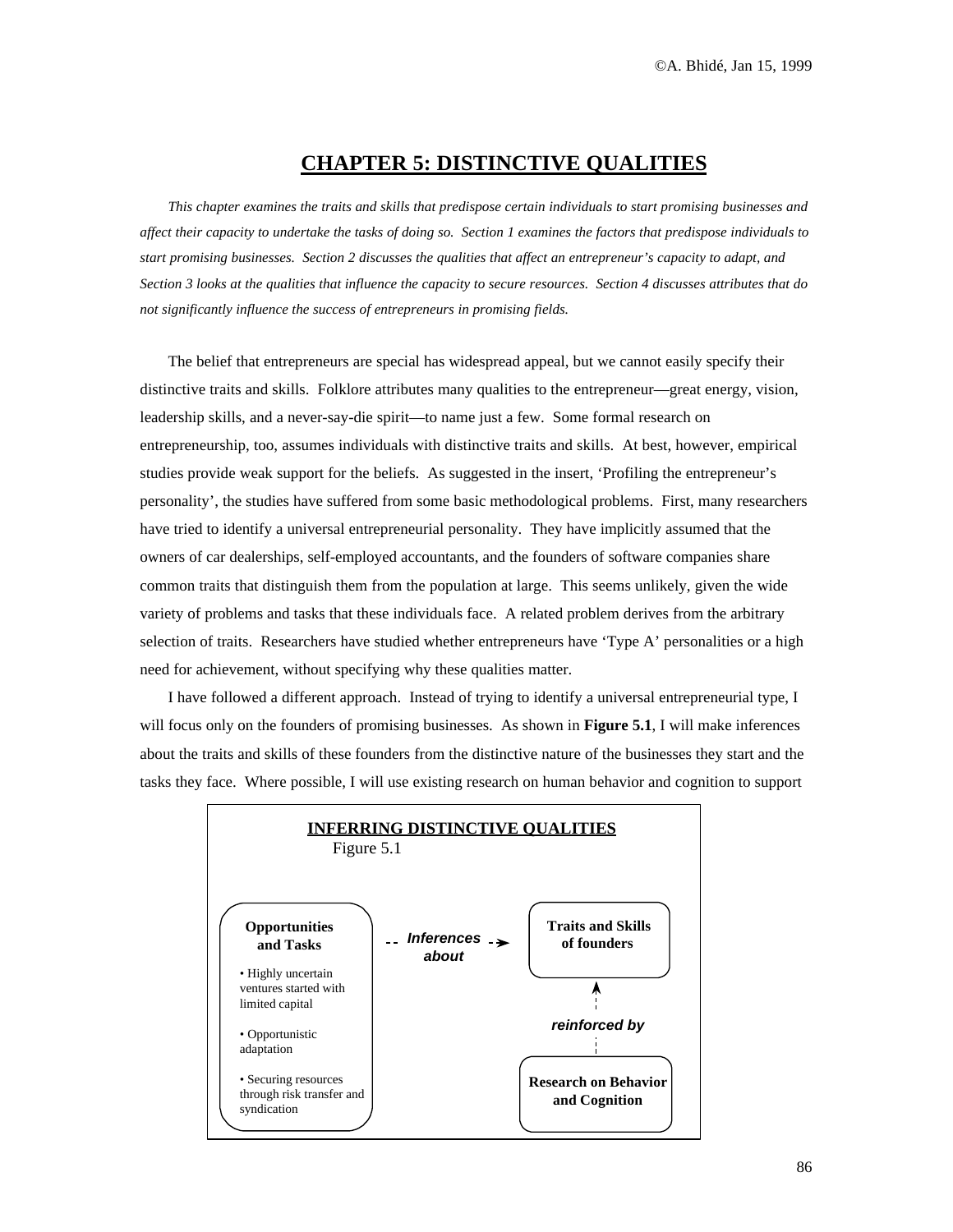these inferences.

We will address three questions: What characteristics predispose some individuals to start promising businesses? Given the appropriate predisposition, what traits and skills determine an individual's capacity to adapt to new circumstances and to secure resources? (Which we previously identified as the crucial problems of promising start-ups). Conversely, what qualities do not have a material bearing on an individual's willingness and capacity to start a promising business?

## **Profiling the entrepreneur's personality**

Following David McClelland's pioneering research, several studies have tried to identify the personality attributes that characterize the "entrepreneur." Such studies typically use survey questionnaires to assess whether certain attributes have a high incidence among entrepreneurs or association with the performance of a business. Researchers have tested a variety of attributes – Hornaday's survey lists forty-two attributes about which some claims have been made in one or several studies.<sup>95</sup> These attributes include:

- *Need for achievement (n Ach*). A person high in *n Ach* prefers personal responsibility for decisions, desires to attain high self-defined standards, likes clear means of assessing goal accomplishment, and seeks to surpass others.
- *Risk-taking propensity*: willingness to undertake a venture despite certain calculable probabilities of failure.
- *Internal locus-of-control*: the belief that personal effort is the primary determinant of outcomes; this belief is in turn associated with self-confidence, penchant for action, task orientation and resilience.
- *Tolerance for ambiguity*: willingness to act in an uncertain situation.
- *Type A behavior*: an incessant striving to achieve more and more in less and less time, and general competitiveness.

The studies have not yielded convincing results – Kelly Shaver and Linda Scott characterize the quest for a distinctive personality profile of the entrepreneur as largely "fruitless".<sup>96</sup> The support for unusual incidence of some traits among entrepreneurs has been weak or non-existent. For instance, conflicting findings across studies led Brockhaus and Horwitz, to conclude that risk-taking propensity "was not an accurate way of distinguishing entrepreneurs."<sup>97</sup> Similarly, whereas studies suggest that entrepreneurs have a stronger internal locus of control and a propensity towards Type A behavior than the population at large, these attributes do not distinguish them from managers and other such groups.

Some researchers attribute the inconclusive results of profiling studies to measurement problems; researchers don't have instruments designed to measure the traits entrepreneurs are supposed to posses and are forced to use measures intended for other purposes. Others attribute the conflicting results across studies to differences in the definition of an entrepreneur. Some studies define entrepreneurs as the founders of small high growth businesses. Other researchers study aspiring entrepreneurs, often students enrolled in business courses who express a strong intention to start their own business. Yet other studies count as entrepreneurs, the founders or owners of any kind of business that has survived for a specified period. According to Brockhaus<sup>98</sup>, these differences create "noise" that makes it difficult to identify a single clear profile.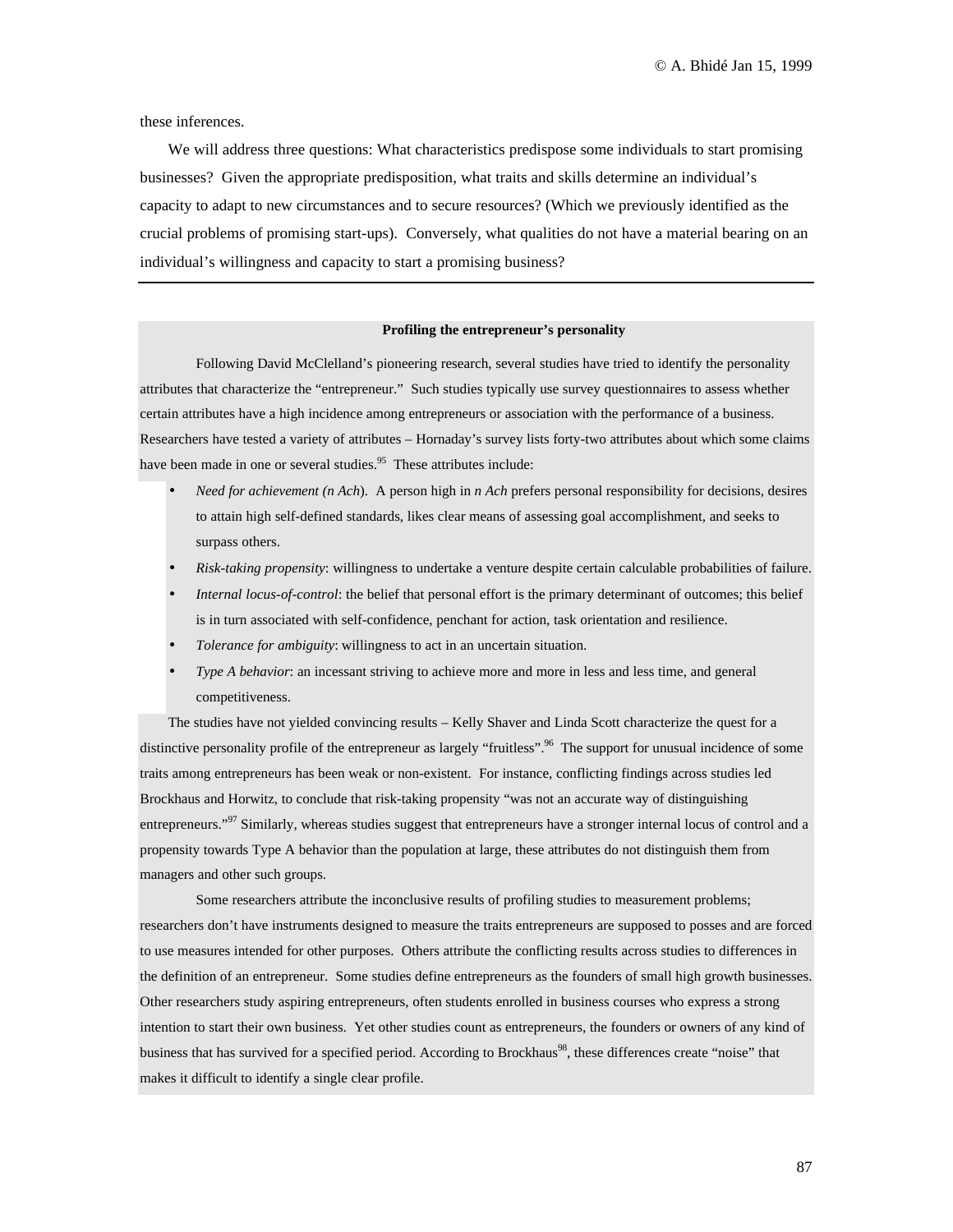These problems have led some researchers to abandon the search for a single entrepreneurial profile in favor of the identification of multiple types. One early example – Norman Smith's 1967 study – distinguished between the "craftsman-entrepreneur" and the "opportunistic-entrepreneur." Smith suggested that craftsman entrepreneurs had more limited cultural backgrounds and social involvement, a lower propensity for long term planning and likelihood of heading "adaptive" firms.<sup>99</sup> Subsequent researchers divided entrepreneurs into more categories – for instance, Karl Vesper identified eleven basic types and several sub-types.<sup>100</sup> This research, according to Hornaday, has led to a "bewildering" proliferation of "types" across studies with findings that are as inconclusive as the results of studies that sought to identify a single entrepreneurial profile. <sup>101</sup>

# **1. PROPENSITY TO START**

Undeniably, chance events often provide the spark for starting a promising businesses. Entrepreneurs often encounter their opportunities by accident; Bohdan's founder, Peter Zacharkiw, it may be recalled, started selling computers after a classified ad he placed for his home machine drew a large number of buyers. Thus, some individuals may not start promising businesses because they did not encounter such opportunities or because chance first inserted them into the larger arena of marginal businesses. In addition to these random events, we can also identify two factors that predispose some individuals to look for and take advantage of chance events: human capital and family backgrounds and tolerance for ambiguity.

# **Human Capital and Family Backgrounds**

The propensity to start a promising business can be thought of as an inverted u-shaped function of an individual's human capital. Too much prior training and experience raises the opportunity costs and risks of starting a small, uncertain enterprise whereas too little human capital increases the chances of starting a marginal rather than promising business. (See Fi**gure 5.2**) Similarly with backgrounds:



individuals from middle class backgrounds are more likely to start promising businesses than individuals from either extremely wealthy or extremely deprived backgrounds.

**Overqualification.** We have already seen that founders of promising businesses usually face low risks because of their low opportunity costs. They do not have to give up high-paying jobs because they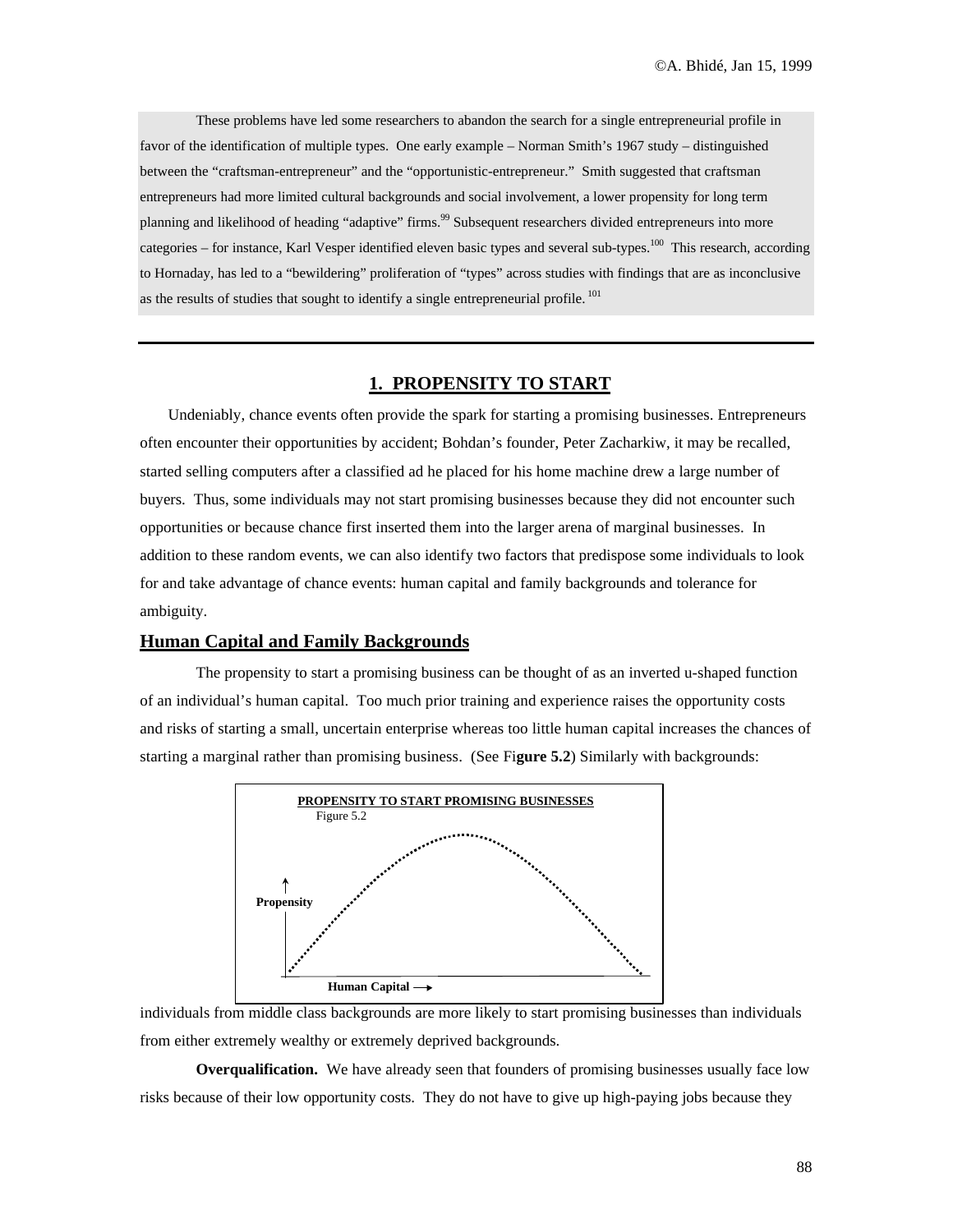lack valuable experience and credentials. Some are unemployed, while others like Zacharkiw have jobs which allow them to start their businesses on the side. Small uncertain ventures therefore provide high payoffs compared to the risks (at least in an objective financial sense). Individuals with secure, wellpaying jobs obviously face different trade-offs, and are much less likely to start small, uncertain businesses. Gates and Allen wrote BASIC for the Altair and Hewlett and Packard tinkered with off-beat electronic devices in the hope that larger opportunities would materialize later. Few high-ranking employees at Microsoft and HP (or professors at Harvard and Stanford) would make that choice. They have an incentive to either stay on the corporate track or participate in the launch of the atypical ventures (to be discussed in Chapter 7) that have a concrete plan for securing large payoffs that match their greater opportunity costs.

The same considerations apply to individuals born into extreme wealth or who have become extremely wealthy. Except perhaps as a hobby, inheritors of large fortunes will generally not bother with niche businesses. To the extent they have an interest in starting a business, they will tend to try something that is large enough to make a difference to their wealth or likely to provide a sense of accomplishment. Even entrepreneurs who have made a success of small boot-strapped businesses, will often tend to start on a much larger scale the second time around. For instance, Jobs and Wozniak started Apple in their garage, making and selling computers for what was then a niche market. Jobs started his subsequent ventures, Next and Pixar, on a much larger scale.

**Minimum Thresholds**. Too little human capital or truly deprived backgrounds can also reduce the odds of starting a promising business. The individuals who start such businesses usually lack deep business experience or great wealth. But they do have education and family background that gives them the confidence and ambition to undertake promising venture rather than open the marginal lawn care or beauty salon business. HP founders, David Packard and William Hewlett, received engineering degrees from Stanford. Packard's father was a lawyer and Hewlett's father was a professor at Stanford Medical School. Bill Gates, a student at Harvard when he started Microsoft, was the son of a well-to-do lawyer. Gates and his partner, Allen, had previously attended Lakeside, a private school in Seattle, which "always drew on the city's big-money establishment."<sup>102</sup> Lakeside got Gates and Allen hooked on computers at an early age. In 1968, the school decided to expose its students to computers. The Lakeside Mothers Club held a rummage sale to help raise the funds needed to make Lakeside "one of the first schools in the country with computer capability."103 Richard Branson, founder of the Virgin Group, did not have rich parents and did not attend college; his social background was by no means lower class, however. Branson was "descended from a distinguished country family" and his mother "had grand ideas for her only son including the dream that he would one day become Prime Minister" of the United Kingdom.<sup>104</sup>

Most of the *Inc.* company founders I interviewed were well educated: 81% had college degrees and 10% had MBAs. Few had emerged from great poverty. According to *Inc.*'s own surveys, college education and a middle class upbringing have been a consistent feature of the backgrounds of the founders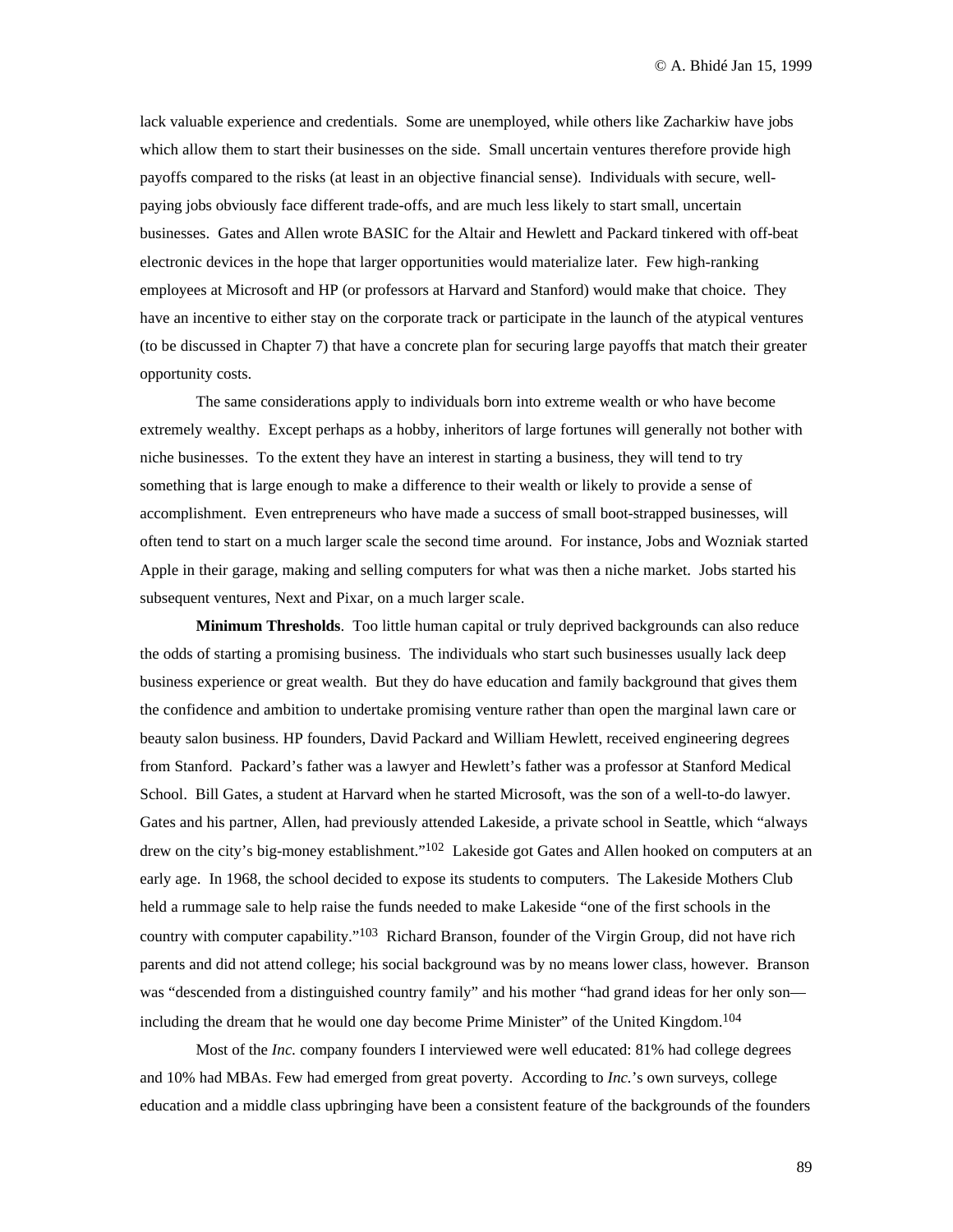of the companies that make its '500' list. For instance, as shown in **Figure 5.3**, over 83% had at least a four-year college degree, and as **Figure 5.4** indicates, only 5% reported that they came from poor backgrounds.

These backgrounds likely discouraged the entrepreneurs from pursuing marginal businesses and increased their likelihood of encountering promising opportunities. Gates and Allen would start a very small-scale software business but would probably not think about opening a laundry. Zacharkiw's chance encounter with computers came about because he was an early user. He was an employee of Bechtel, the well-known engineering company, and had bought a computer to track the tax-shelters he invested in on the side. Conversely, many of the individuals who start marginal businesses have backgrounds and training that make it unlikely they will encounter or contemplate promising opportunities. The laundry business, for instance, represents a magnet for immigrants who have a poor command of English<sup>105</sup> and



—unlike several foreign-born entrepreneurs who have successfully started computer businesses in the United States—who also lack technical skills.

# **Tolerance for Ambiguity**

From a purely financial point of view, all individuals with low opportunity costs and adequate training should pursue "promising" opportunities where they have little to lose and something to gain. But, as we will see next, an innate or psychological unwillingness to act in the face of uncertainty can discourage many individuals from taking advantage of "heads-I-win, tails-I-don't-lose" situations. Individuals who seek out such opportunities, or jump on them quickly when they accidentally encounter them, have an unusual tolerance for ambiguity. In the section below, I will discuss the widespread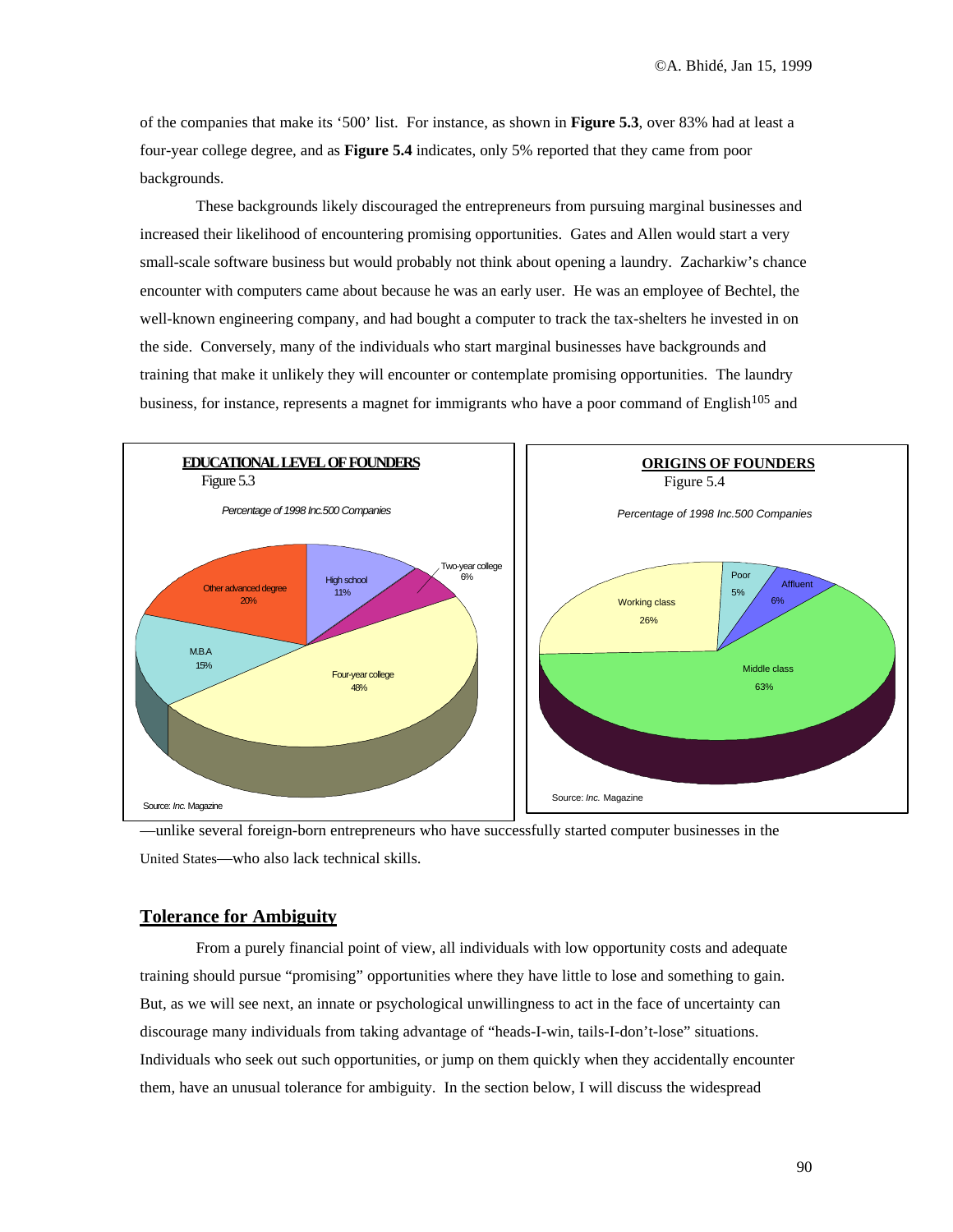prevalence of "ambiguity aversion" relying principally on Camerer's<sup>106</sup> review. I will further suggest that the low ambiguity aversion of entrepreneurs derives from their high self-confidence and the low weight they place on the social and psychological consequences of failure.

**Ambiguity Aversion**. Camerer defines ambiguity broadly as "known-to-be-missing information." The definition, which includes missing information about probability distributions, is closely related to Knight's uncertainty and to the notion of fuzzy or vague probabilities. Ambiguity does not play a role in mainstream micro-economic theory, where decision-makers maximize their "subjective expected utilities"; the fuzziness of probability estimates doesn't matter because, by definition, the decision makers can develop a subjective estimate of outcomes. But, notwithstanding the assumptions of this theory, Camerer points to considerable experimental evidence suggesting that people do take ambiguity into account and make distinctions between known and unknown probabilities.

Following on a thought experiment by Ellsberg,  $107$  Becker and Brownson  $108$  conducted the following experiment that showed the considerable aversion people have towards ambiguity. Subjects were presented with two urns each containing a mix of red and black balls. They were told the precise distribution of reds and blacks for one of the urns (say 50 reds and 50 blacks) but not for the other. Subjects would choose a ball from one of the two urns and if they drew a red they would receive \$1. Subjects could choose which of the two urns they wanted to pick from and had to indicate how much they would pay for being able to make that choice.

Although the subjects did not have any reason to believe that the urn with the unknown distribution might contain fewer red balls, subjects always picked the urn with the known distribution. Moreover, they would pay high amounts for the privilege: for instance, subjects paid an average 36 cents for the right to pick from an urn with 50 reds and 50 blacks. In other words, they would surrender 72% of the 50 cent  $(1 \times .5)$  expected value of a draw just to avoid ambiguity. Rational utility maximizers should, in theory, we may note, pay nothing unless they suspected that the experimenter had deliberately placed fewer red balls in the unknown urn.

Becker and Brownson's results, reported in a 1964 paper, led to several studies in the 1970s and 1980s that examined different variants and aspects of the urn problem. All the studies confirmed the original finding of ambiguity aversion and the willingness of subjects to surrender a significant portion of the expected value for the option of selecting from an urn with a known distribution. The studies also generated several other "stylized facts" such as Slovic and Tversky's<sup>109</sup> finding that ambiguity aversions are unmoved by written arguments against their paradoxical choices. Three such stylized facts seem particularly relevant to our discussion of start-ups.

First, increasing the range of possible probabilities (of the ambiguous urn) increases ambiguity aversion.110 Thus the high uncertainty of promising opportunities may represent a significant deterrent for many individuals. Second, subjects are more averse to ambiguity when they know the contents of the ambiguous urn will be revealed afterwards to others.<sup>111</sup> Thus we might expect that many individuals will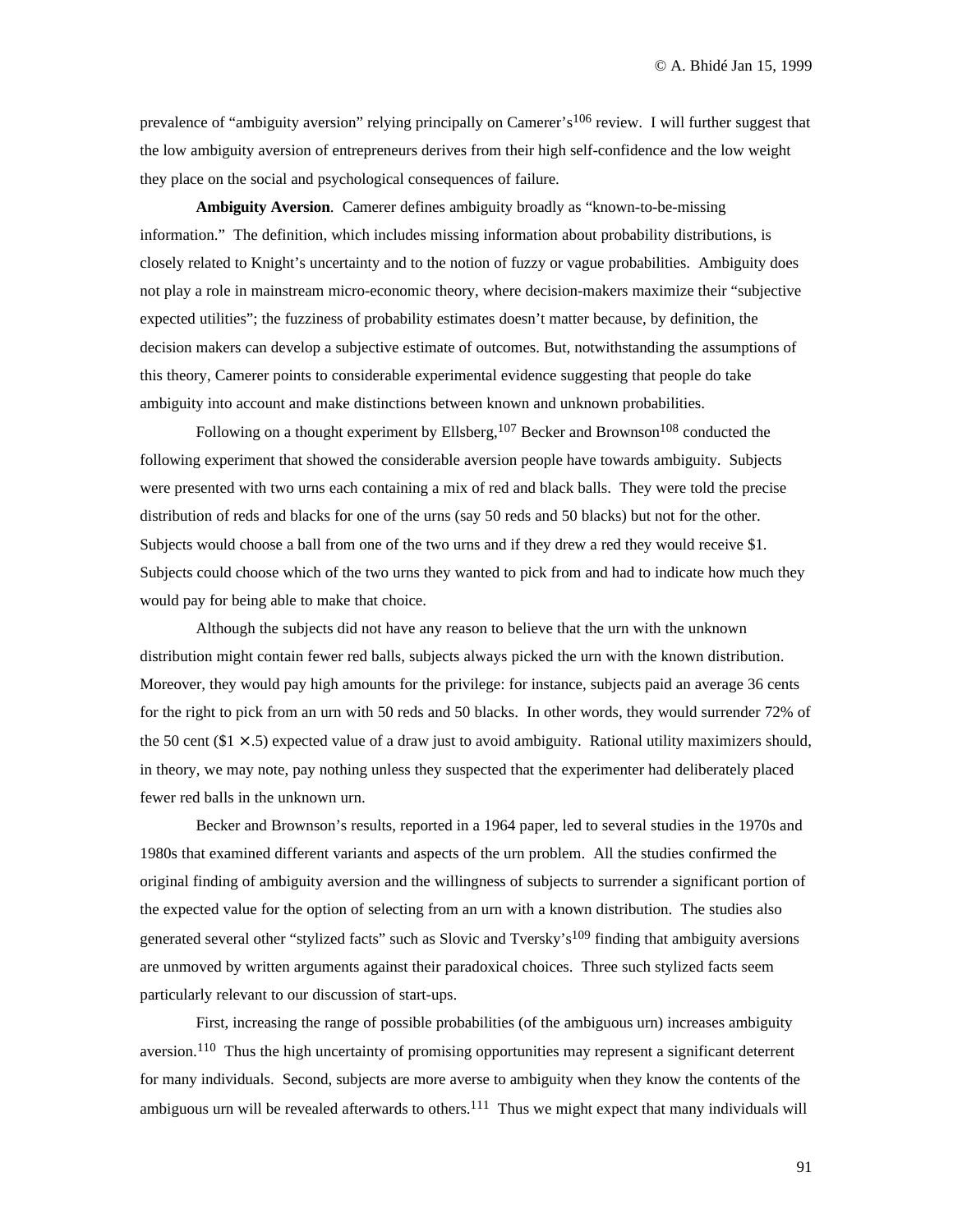avoid objectively attractive opportunities because they are afraid of what others may think if they do not succeed, even if it costs them little to play. Third, and perhaps most significantly for our purposes, attitudes towards risk and attitudes towards ambiguity are uncorrelated;<sup>112</sup> risk-taking individuals who are prepared to bet heavily on structured gambles may be highly averse to ambiguity, and an ambiguitytolerant individual may be exceptionally risk averse. Entrepreneurs who have the high tolerance for ambiguity needed to start promising businesses, we may infer, may not have a risk-seeking disposition.

**Offsetting Factors**. In contrast to the axioms of standard theories of choice, Camerer writes, ambiguity aversion implies "a gap between subjects' beliefs about an event's likelihood and their willingness to bet on that event."<sup>113</sup> Heath and Tversky<sup>114</sup> suggest that competence—knowledge, skill and comprehension—may help close that gap. In their experiments, subjects were offered a choice between an ambiguous natural event and a structured draw with known probabilities. Knowledge apparently offset ambiguity aversion—subjects who had prior knowledge about the domain of the event, bet on the event. Those who knew little, bet on the unambiguous draw. Heath and Tversky suggested that knowledge influenced choices because of the subjects' asymmetric assignment of blame and credit. Experts could take credit, in their own minds and in the eyes of others, for winning in a way that lessknowledgeable subjects could not. Moreover, those who lacked knowledge would also blame themselves more if they lost.

Heath and Tversky's conjecture is consistent with the results of experimental markets. Subjects apparently show considerable ambiguity aversion early in the experiment: they would rather do nothing and forgo profits than act in an environment they consider ambiguous. Later in the experiment, as the subjects learn and gain knowledge, they become less ambiguity averse and conservative.

Knowledge and expertise do not, however, seem to provide a compelling explanation for why some individuals are willing to start uncertain businesses. Few of the *Inc.* founders I studied had deep experience in their fields; and indeed, in a new market, few individuals have true expertise, except perhaps in their own minds. Moreover, as I have previously argued, high levels of expertise increase an individual's opportunity costs and thus reduce the propensity to start a small, uncertain business. More plausibly, the low ambiguity aversion of the individuals who start promising businesses, derives from (or is a manifestation of) exceptionally high levels of self-confidence. Most individuals, we know, have a high opinion of their relative abilities for which they lack any objective basis. To hold such beliefs is one matter; to act on them is another. While many people believe that they drive cars better than the "average" this usually does not affect what they do when they get behind the steering wheel of an automobile. The self-confidence of entrepreneurs, however, appears so strong that they are prepared to start a business where they do not have any objective advantages over their rivals or even any knowledge of their relative abilities. As one entrepreneur put it, "entrepreneurs are like gamblers in a casino who know they are good at craps and therefore are likely to win. They believe: 'I'm smarter, more creative, and harder working than most people.'" This is a different attitude, we should note, from a belief in one's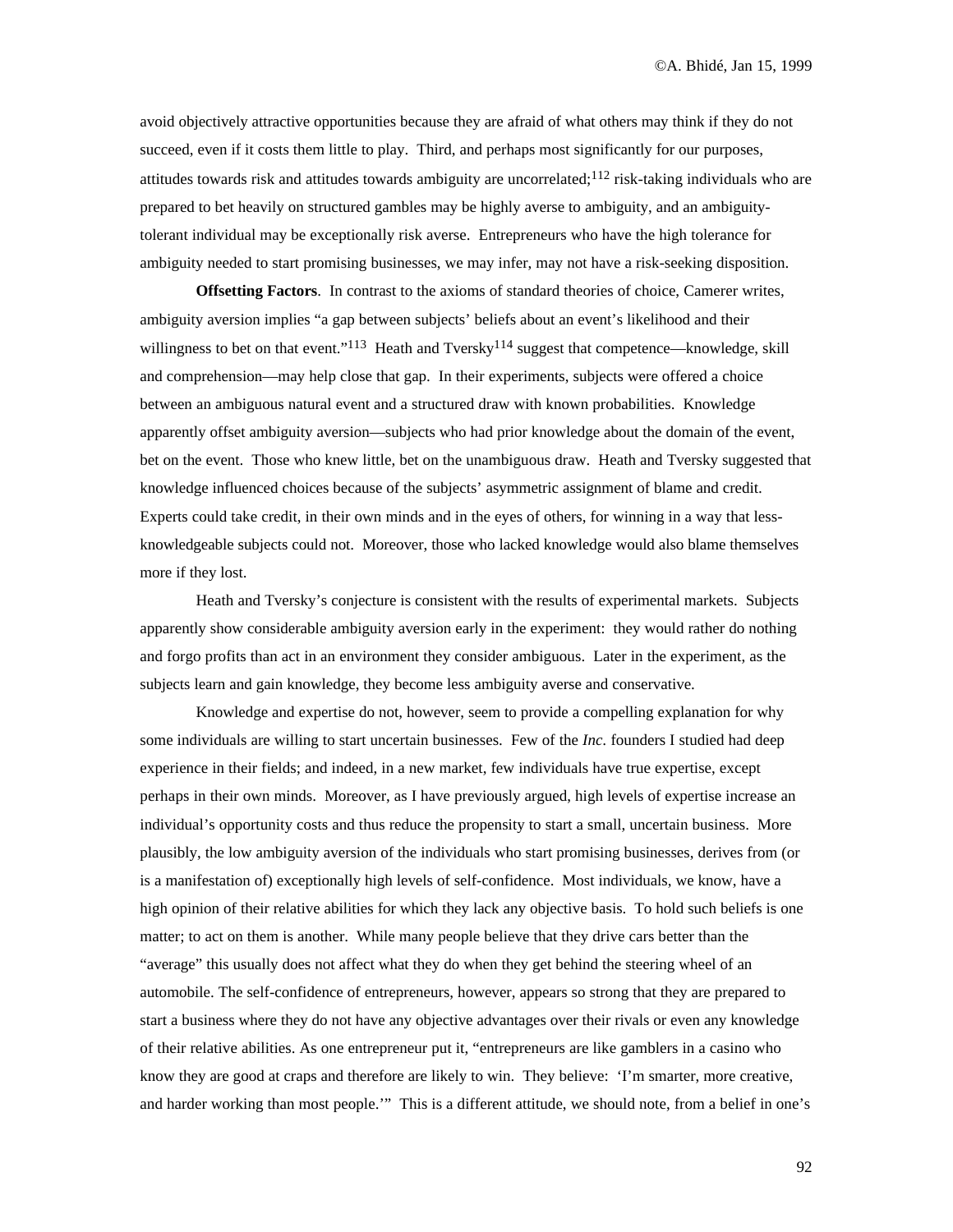luck: entrepreneurs apparently have the confidence that they can make their own luck and can cope with some bad throws.

The high self-confidence of entrepreneurs may thus have different consequences than is sometimes believed. Even if objectively unwarranted, it does not necessarily lead to overinvestment in ventures with negative expected value. Rather, my analysis suggests, it can offset excessive ambiguity aversion and thus mitigate underinvestment in uncertain businesses. (Overconfidence may, however, lead to overinvestment in businesses that involve high initial commitments. The decision-maker's disregard for what others are doing can lead to boom-and-bust cycles in capital-intensive fields such as real estate, mining, and chemicals. But this very capital intensity puts such businesses outside the realm of the typical entrepreneur.)

We may further speculate that the unusual manner in which some individuals make attributions for success and failure may also influence their willingness to start uncertain businesses. Expertise, according to Heath and Tversky, increases the propensity to take credit for success and to avoid blame for failure. This tendency may be innate for entrepreneurs. Entrepreneurs may also be less concerned about avoiding regret or about what others will think if they fail—they don't avoid ambiguous urns whose contents will subsequently be made public. Thus, in addition to low objective or financial risks, they may be less exposed than others to social or psychological costs.

To summarize: Promising opportunities have attractive risk-returns, but only to those individuals with optimal skills and backgrounds and a high tolerance for ambiguity. Thus the number of entrants into such fields is likely to be smaller than in popular business where the requirements for human capital, background, and ambiguity tolerance are not as great. But fewer entrants in these uncertain, off-beat fields does not imply the absence of competition or ensure profits. As we have seen, start-ups in promising fields have similar—and limited—initial resources and capabilities. They all usually lack distinguishing ideas, capital or founders with deep experience and contacts. It is what entrepreneurs do after they start their business—how they adapt to unforeseen circumstances and secure resources—that separates the winners from the losers. In the next two sections, we will explore the traits and skills that determine the performance of the post start-up tasks.

## **2. CAPACITY FOR ADAPTATION**

The section below discusses four traits that help determine an entrepreneur's ability to adapt to unforeseen problems and opportunities: decisiveness, open-mindedness, the capacity to manage inner conflict, and a talent for good attribution.

#### **Decisiveness**

The unexpected problems and opportunities that entrepreneurs encounter often require quick rather than well-thought-out or deliberated responses. For instance, the insert, Marcia Radosevich and the Health Payment Review, (HPR) describes the case of an entrepreneur who must overcome the objections of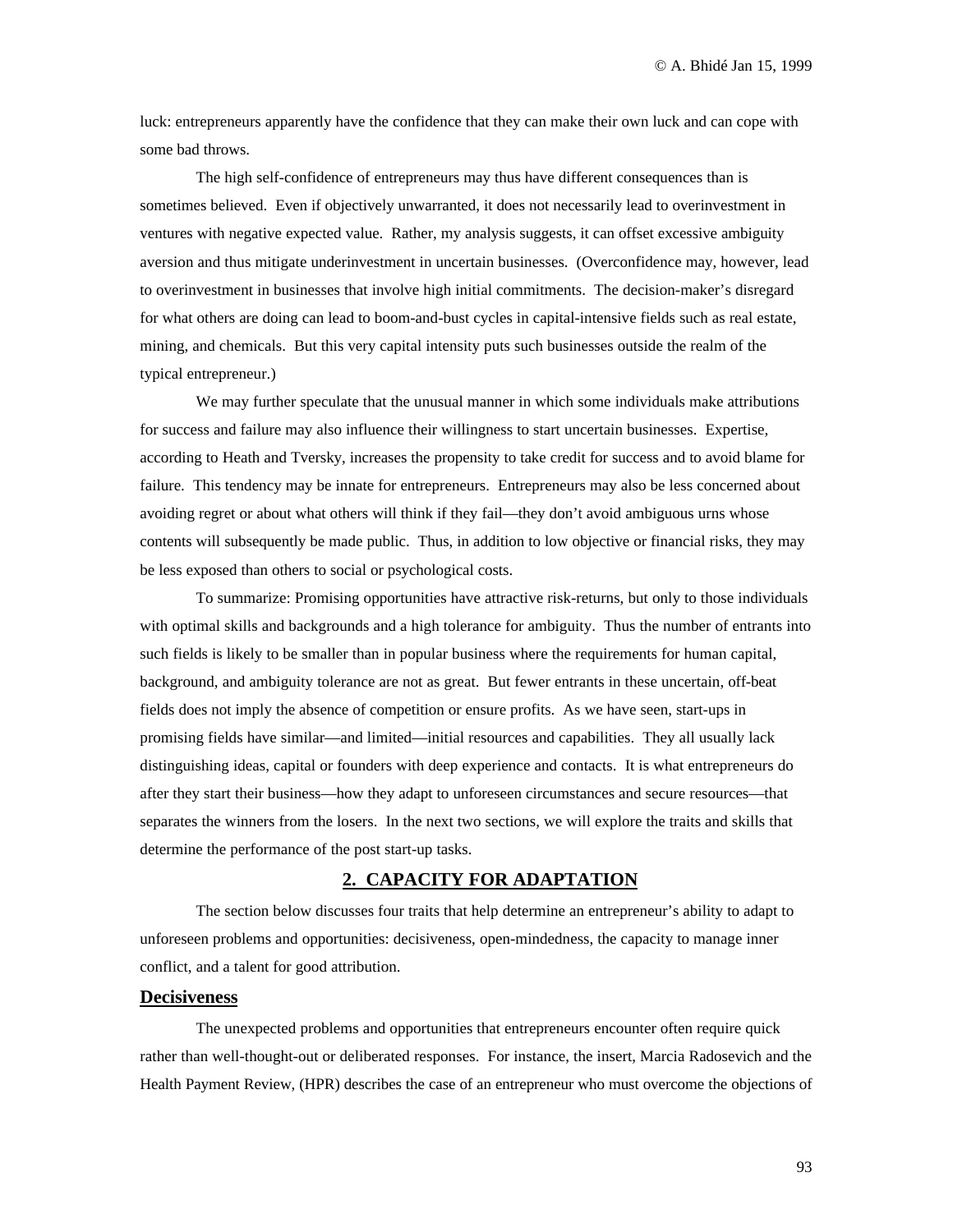an MIS manager at an insurance company. The MIS manager will not recommend the purchase of HPR's software, because it is written in the C programming language. The entrepreneur has to make an on-thespot decision about whether to offer to rewrite the software in COBOL. There is no time for further reflection, gathering data, and so on. If she hesitates, the moment is lost; it could be a long time before she gets to see the MIS manager again.

#### **Marcia Radosevich and the Health Payment Review**

Marcia Radosevich and several health care experts launched Health Payment Review (HPR) to develop and market software that would review reimbursement claims submitted by doctors, hospitals, and laboratories. HPR management believed that reviewing claims for overcharges and inconsistencies could result in significant savings for providers of health plans such as HMOs, insurance companies, and corporations. Payments for surgical procedures, for example, could be reduced by 5% to 15%. And, using software would be far less costly than manually inspecting claims.

HPR developed its code in the C programming language. According to Radosevich:

Our design was quite clever. Business applications on mainframes were traditionally written in a programming language called COBOL. Our software, written in a language called C, would run on several types of hardware "servers." These servers would be connected to but outside the mainframe, because we needed to update our knowledge bases frequently, and we didn't want to bring the whole system down while we did it. Besides, adding servers is much cheaper than adding more mainframe capacity.

Selling the software proved problematic, however:

I tried to sell this concept all over the country, and I was just been laughed at. The industry was hooked on 1970s' technology. When I used words like servers, C, and Unix, they acted like I was a communist, feminist radical from Boston.

The summer of 1989 found Radosevich in Fort Wayne, Indiana, trying to sell the product to an insurance company client. She recalled her conversation with the company's MIS manager:

He was a great big guy, with a great big brass belt buckle. I was standing at a board, like a professor, doing price-performance charts, trying to convince him this is the cheapest way: you don't have to buy more iron, and you don't have to hire more people. This great big guy hitched up his belt buckle, slammed his hand down on the table, and said, "Little lady. I run me a COBOL shop and got me a bank of 3090 mainframes, and I got me an army of COBOL programmers. Don't give me this C  $s$ \_ \_t."

It was summer. It was hot. I had had it. I looked at him and said, "If I give this to you in COBOL to reside on your mainframe, would you buy it?" He said, "Yes." I said "Done."

I now came home to Boston and wondered, "What are we going to do?" We had to architect an affordable, flexible, and maintainable COBOL product that would reside on a host without having to rewrite it for every different database manager and every different telecommunication system. It took a little while to get there, but we finally hit upon it, and then it all seemed easy and natural.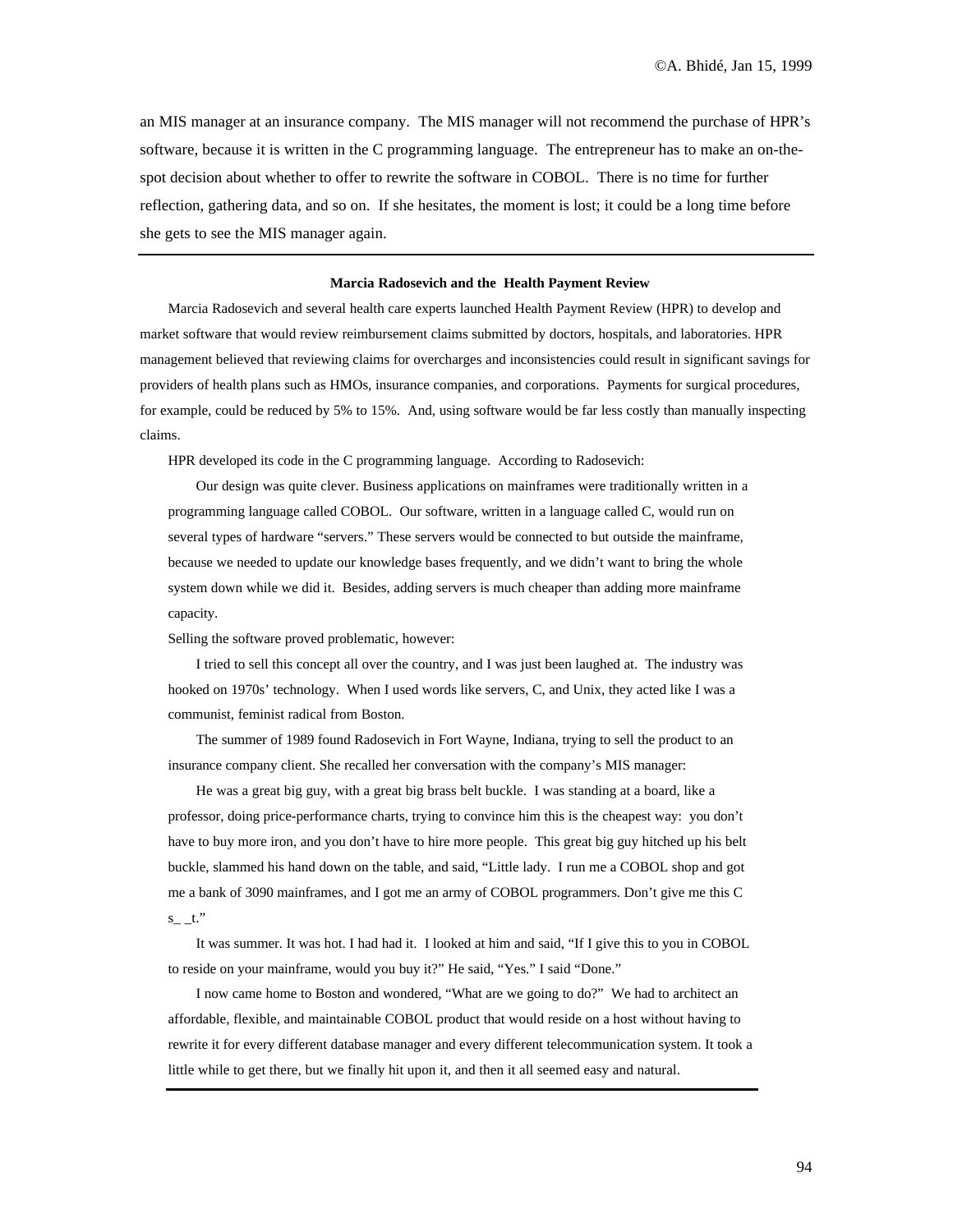Decisiveness, in the context of a promising start-up, isn't simply the opposite of procrastination:<sup>115</sup> it involves quick choices under conditions of high uncertainty (or "ambiguity"). In the HPR case, the entrepreneur actually made the commitment to rewrite the software without having crucial information about how much it would cost, how long it would take, or whether it was even technically feasible. (We may further note that this kind of decisiveness also represents one of the factors that predisposes individuals to enter uncertain businesses.)

#### **Open-mindedness**

Entrepreneurs need to be "open-minded" or willing to revise their mental models and forecasts because of the uncertain nature of their markets and their limited initial planning. In rapidly changing markets, unforeseeable developments can make previously sound assumptions obsolete. Snap initial judgments made without the benefit of much objective research, may be wrong from the start. Even trained professionals (see insert) who repeatedly make the same decisions show considerable inconsistency when they rely on intuition to make quick judgments. Relatively inexperienced entrepreneurs, we might expect, would be prone to even greater error, especially with judgments that are not routinely and frequently made. To compensate, they have to be open to learning from their mistakes.

HPR for instance had developed its program in the C language, so that it could run on cheap server computers instead of taking up expensive mainframe computing capacity. HPR's founders had never sold software to corporate users and lacked the means to conduct market research. Consequently, they failed to anticipate that MIS personnel would have a vested interest in expanding their mainframe empires and would resist applications in C. HPR survived because instead of trying to overcome objections to C, the entrepreneur was willing to try rewriting the software.

Open-mindedness requires decision-makers to avoid some common cognitive errors. "Confirmation biases"—the tendency to look for and pay attention to only the evidence that confirms one's hypotheses and to ignore evidence that does not—represents an important source of closemindedness. When negative outcomes are too obvious to be ignored, other biases can cause individuals to avoid correcting mistaken assumptions,. A bias towards rationalization, for instance, leads to explanations that preserve one's positive self-image. "To avoid the pain of admitting mistakes," Russo and Schoemaker write, we may "distort our meaning of what we actually did or said," or "unrealistically blame the failure on others".<sup>116</sup> Conversely, people attribute to their skill successes that may have been entirely due to luck—for instance, winners of lotteries may provide elaborate explanations for how they picked their winning tickets. "Hindsight-biases" can also hamper learning from experience. Several studies have demonstrated that people convince themselves, after an event has taken place, that they knew it would happen all along. In such studies, researchers ask subjects to make a prediction or provide a probability estimate of an event. Later, after the outcome is known, they are asked to recall their prediction or estimate. Subjects usually reconstruct their predictions to align them more closely with the outcomes. They will "remember," for instance, assigning a higher probability to whether Nixon would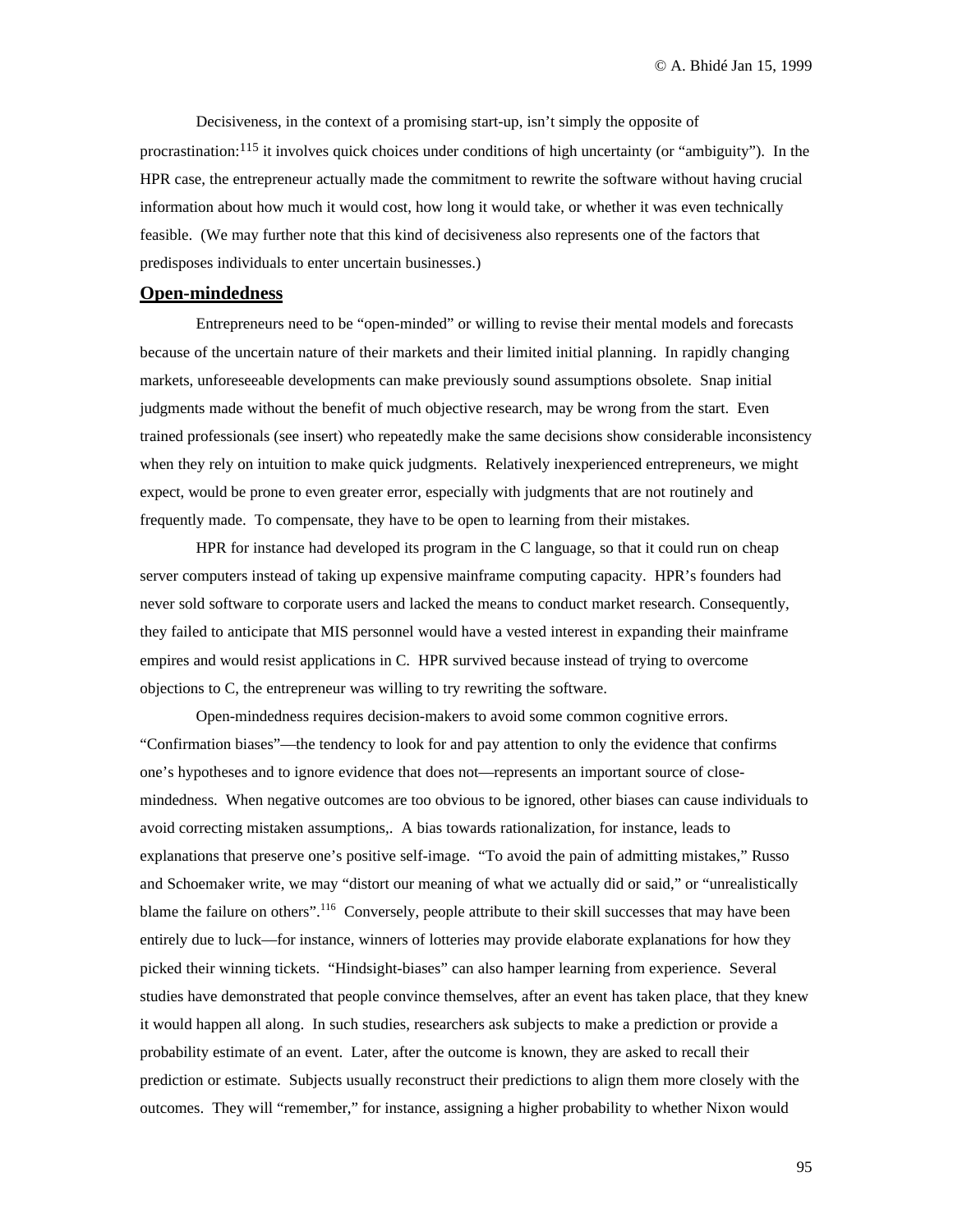meet Mao in 1972, than they actually did before they knew what happened. Like the rationalization of mistakes, "the false clarity of hindsight creates the illusion that there is no lesson to be learned."<sup>117</sup>

Entrepreneurs who learn quickly may have an unusually low propensity to make these cognitive errors. Or they may have an especially strong preference for quick wins ("positive feedback") which encourages them to revise their models and assumptions. "Impatience" for profit (that is,, a high discount rate) may mitigate their confirmation biases and related cognitive errors. That is, entrepreneurs will be more willing to change their minds if they are anxious for a quick profit. Conversely, individuals who value being proven right over quick returns or actually derive positive utility from setbacks will be less likely to change their views. The tolerance for extended sacrifices in the pursuit of a deep inner conviction shown by a Galileo or a religious prophet does not serve most entrepreneurs.

# **Managing Internal Conflict**

Adaptive entrepreneurs have to feel and communicate great confidence in the same theories and assumptions that they must be willing to reject. To start a business in an uncertain market requires a strong conviction in one's chosen course; getting others to put their resources at risk also often requires entrepreneurs to make convincing public declarations of their confidence. But even as they convince themselves and others of the soundness of their views, entrepreneurs have to be open to revising them . Moreover, when entrepreneurs change course, they have to feel and express the same belief in the new course as they did in the old. They cannot allow a previous error to undermine their self-confidence. Somehow, they have to manage in their minds an ongoing conflict between the reservations of an objective skeptic and the faith of a believer.

Adaptation in an uncertain business requires a challenging kind of open-mindedness. Meteorologists have to be prepared to revise their forecasts and hypotheses as well, but they typically do not confront the risk of losing face or self-confidence to the same degree. The distinctive entrepreneurial open-mindedness is much closer to the mindset that I have observed among bond and currency traders: in order to initiate a position, the traders have to believe their estimates are superior to the market's. If the position turns unprofitable, they will quickly revise their estimates, following the principle of "cut your losses and let your winners run." Sometimes, they may even with great conviction entirely reverse their view, and go "long" if they were " short" or vice versa. But, to continue in their jobs they cannot let setbacks undermine their confidence in their ability to "beat the market."

We may further note that the internal conflicts described above are especially sharp in the typical promising start-up because the entrepreneur does not face a boss or outside investors. In corporate or VCbacked initiatives, individuals who did not initiate the project provide external monitoring of progress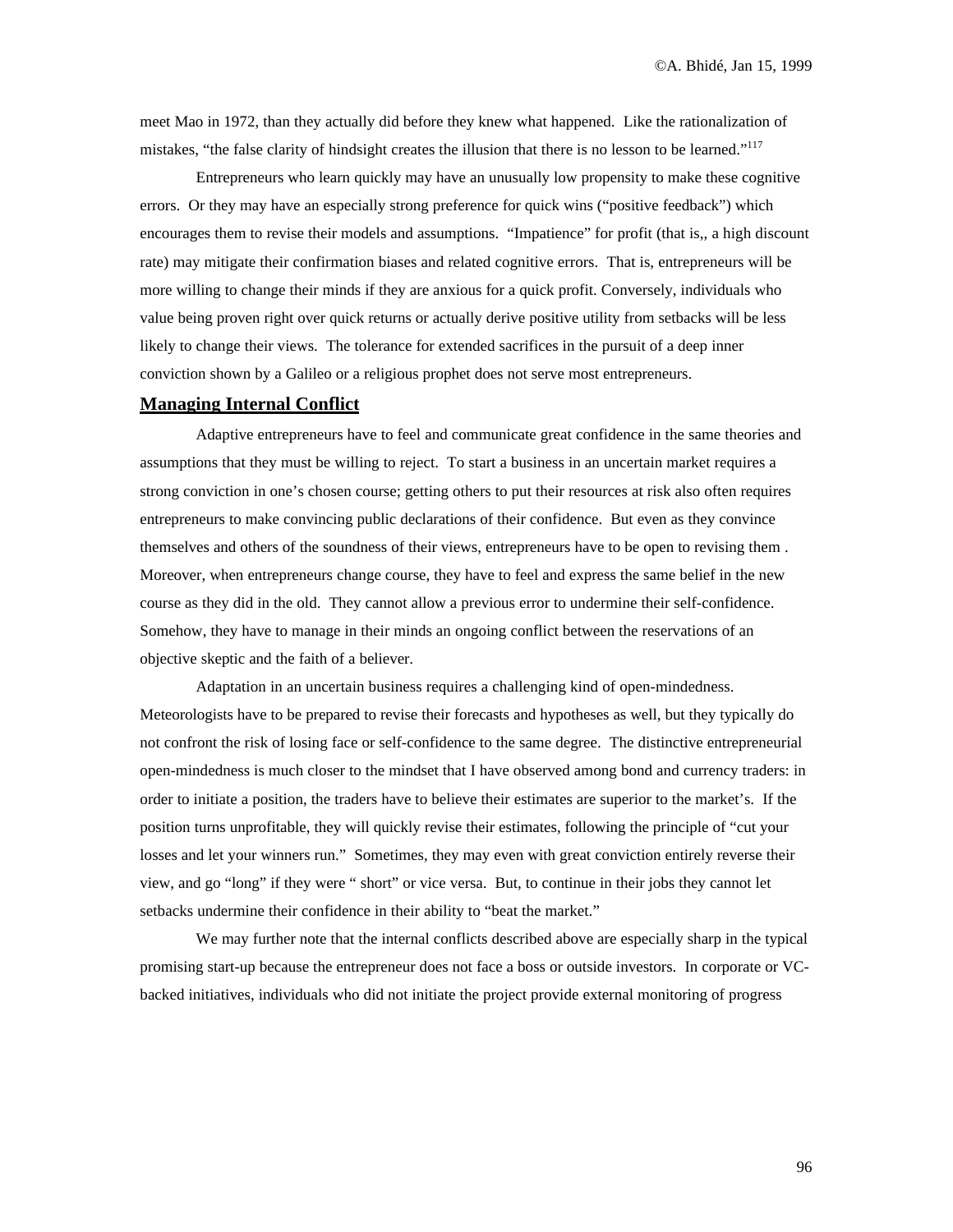against forecasts and assumptions. As we will see, such a separation brings its own problems; but they do not include the combination of believer or skeptic in one mind.\*

An analysis of how entrepreneurs manage their internal conflict is beyond my scope here. We may speculate that a certain amount of "hindsight bias," "selective memory," or "self-serving explanations" may help preserve self-confidence. Entrepreneurs may justify erroneous forecasts on the grounds that "no one could have known" or that they lacked the resources to do much research. Such explanations can allow entrepreneurs to distinguish between confidence in their abilities and confidence in their ideas of the moment, so that they can drop the latter without affecting the former.

#### **Attribution Skill**

 $\overline{a}$ 

Open-mindedness is a necessary but not sufficient condition for effective adaptation; the entrepreneur must also have an unusual capacity for attributing unexpected events to the right causes. The difficulty of deriving accurate explanations from the available facts may be illustrated by considering the predicament of an entrepreneur who has failed to generate sales. The entrepreneur faces several possibilities: a deeply flawed offering; deficiencies in certain features; weaknesses in the sales pitch; the wrong target market; or, just bad luck in not being able to find the right customer. A number of factors make it difficult for entrepreneurs to distinguish between these possibilities and learn from their failure.

**Missing Information**. Customers may simply say "no" or even refuse to see the entrepreneur without providing any reasons.

**Noise**. Customers may raise numerous objections, only some of which are critical. Or they may offer reasons intended to protect the entrepreneur's feelings ("we don't need your services right now, but call us in six months") rather than the real reasons for not placing an order. The failure to generate orders itself constitutes a noisy, difficult-to-interpret signal. As previously suggested, an entrepreneur should expect a low hit rate in getting early orders, and has no basis for knowing which rate indicates a significant problem: do 50 or 100 or a 1,000 failures suggest a fatal flaw?

**Lack of Repetition**. Differences between successive attempts make generalizations difficult. Each prospect may have special needs or reasons for turning down the entrepreneur. Moreover, cashconstrained entrepreneurs tend to change their offering (or the sales pitch) continuously in order to incorporate the lessons learned in previous attempts. If the modifications don't work, entrepreneurs face a data set they cannot easily interpret because they have held little constant.

**Wrong Model**. The entrepreneur's observations and learning are based on an implicit theory or model of the purchaser's incentives and behavior. Inexperienced entrepreneurs operating in new or changing markets may start with a model that focuses their attention on the wrong variables. For instance, they may focus on the prospect's concerns about price and features instead of vendor reliability. Or they may fail to recognize the influence individuals operating in the background have on the purchase

<sup>\*</sup> The problem may be mitigated to a degree in partnerships where one individual provides the objective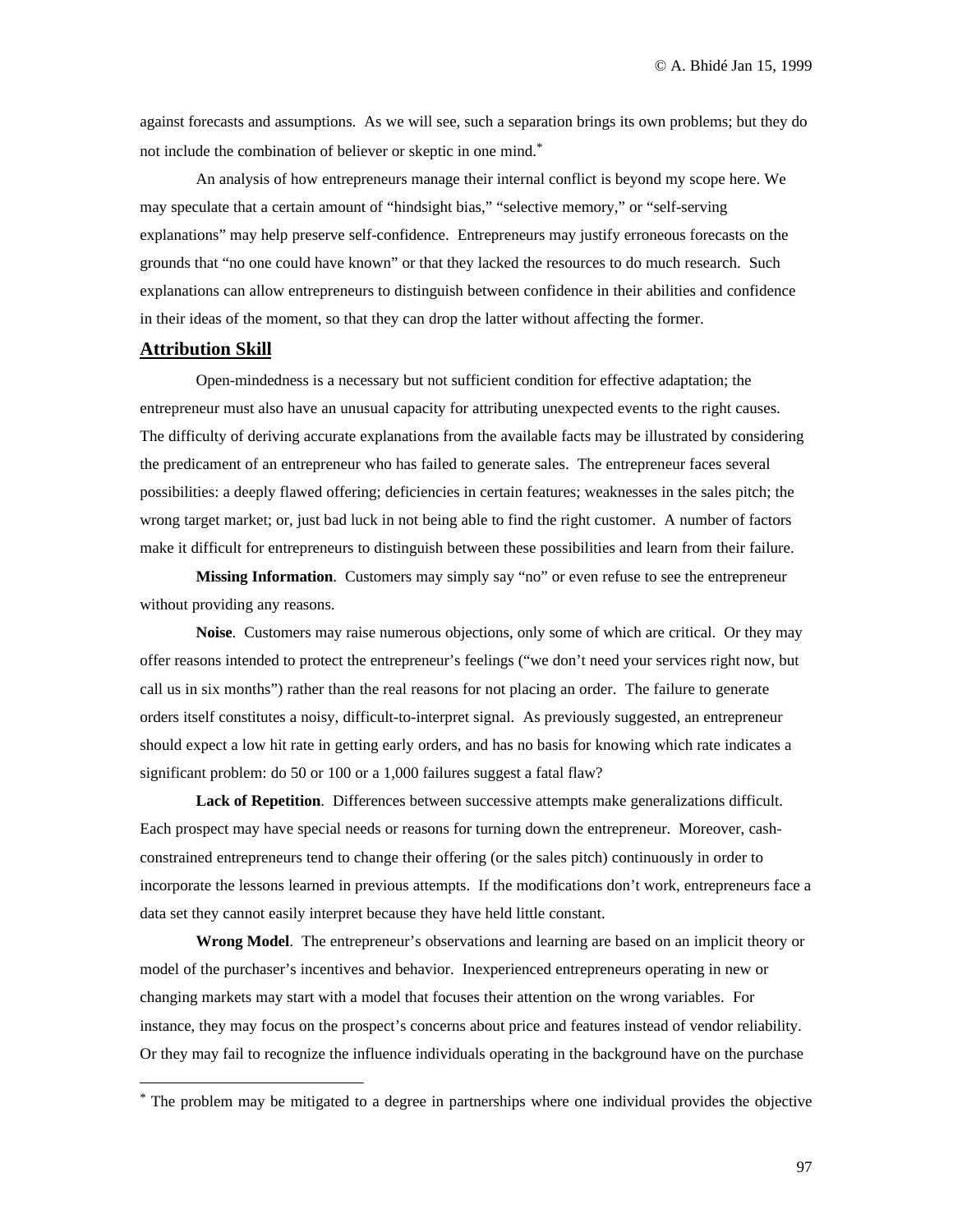decision. These faulty models cannot easily be corrected by "observation," if the wrong variables are being observed.\*

To summarize: Entrepreneurial adaptation, unlike natural selection, is not automatic or deterministic. The effectiveness of entrepreneurs' responses to unexpected circumstances depend on their ability to act decisively, to be open-minded and yet confident, and to have a talent for assessing cause and effect from limited and confusing data.

## **3. CAPACITY FOR SECURING RESOURCES**

In Chapter 4 we explored the strategies that entrepreneurs who start with meager resources employ to get others to take a chance on their ventures. We saw how entrepreneurs offer special deals and benefits to the early resource providers, mimick the superficial features of larger, well established corporations, frame choices to minimize perceptions of risk, conduct a broad search, gain commitments incrementally and make do with second-tier resources. Now we will examine four qualities that help determine an entrepreneur's ability to implement these strategies: tactical ingenuity, self-control, perceptiveness, and a capacity for face-to-face selling. I will also briefly discuss the overlap between these qualities and the ones previously discussed in relation to an entrepreneur's capacity to adapt.

## **Tactical Ingenuity**

Although most start-ups do not involve major innovations—entrepreneurs engage in business that several others are engaged in as well—we find considerable ingenuity in the details of how entrepreneurs overcome (and adapt to) the problems they face in attracting customers, suppliers, capital, and so on. For example:

Richard Fox, co-founder of Factor-Fox, a telemarketing firm that raises money for nonprofits, initially faced clients who were unwilling to let a new firm contact their contributors. Fox then proposed to WNET, the public television station in New York, a trial where his firm would telemarket just to inactive or "lapsed" contributors. This proposal vastly reduced the perceived risk and earned Factor-Fox a chance to prove its capabilities.

Bruce Singer, co-founder of RPM Rent-A-Car, generated customers from competitors who had taken more reservations than they had rental cars. He printed cards with "Overbooked?" written on them and RPM's number. This gave him prequalified (that is,, low credit risk) customers and he did not have to pay commissions to an agent. It was, as Singer says, "like the Motel Six recruiting guests at a Hyatt!"

Entrepreneurs used creative ploys to get to get appointments with buyers. Buyers often resist seeing entrepreneurs, perhaps because they do not want to waste time or because they understand that if they agree to a visit they might feel an internal pressure to place an order (per the commitment principle). One gambit that entrepreneurs used to overcome this resistance was to claim that they "happened" to be

-

voice of reason that balances the other's enthusiasm.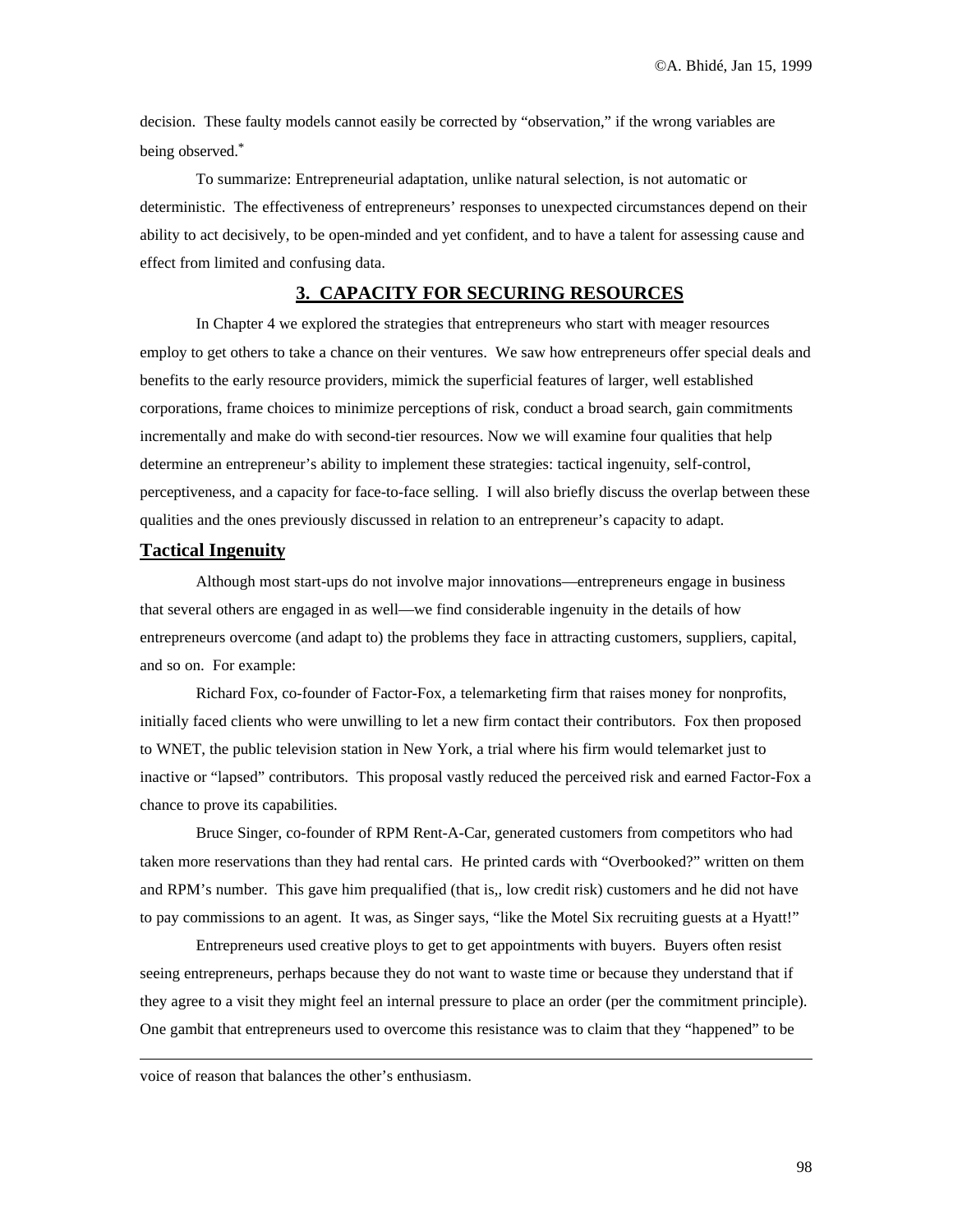visiting from out of town. Deaver Brown, for example, repeatedly called a buyer from a pay phone in a New York airport, "saying I was in the Detroit area and could I stop by to see him. He said yes once and I immediately flew out to Detroit."

Steve Belkin used creative excuses to preserve a facade of stability. Belkin and his partner started Trans National Travel in Belkin's apartment where they had no space for meeting with clients. So, Belkin "always met people at the airport, said I was just leaving on a flight, then waited until they had gone before going back home."

Entrepreneurs coped with their capital constraints creatively. "We measured every penny," Carol Russel recalls. "We left out vowels in our classified ads. We used lots of Is and Ls because you can fit more words into a line of type. Os take up a lot of space."

Jay Boberg and Miles Copeland, who launched International Record Syndicate (IRS) in 1979, used low-cost guerrilla marketing to promote their music label. Boberg and Miles produced "alternative" music—undiscovered British groups such as the Buzzcocks and Skafish—which the major labels were ignoring because their potential sales were too small. But other small companies were also producing alternative music. IRS became one of the most successful new music labels in North America by coming up with alternative marketing methods to promote their alternative music. For instance, at the time, the major record labels had not yet realized that music videos on television could be used effectively to promote their products. Boberg, however, jumped at the opportunity to produce a rock show, "The Cutting Edge," for MTV. The show proved to be a hit with fans and an effective promotional tool for IRS. Before "The Cutting Edge," Boberg had to plead with radio stations to play his songs. Afterward, the MTV audience demanded that disc jockeys play the songs they had heard on the show.

Sampler Publications founder, Mark Nickel, told us that when he his company in 1984, "copier companies allowed you to use their copiers at no cost for a trial period. We would use a copier for a few weeks and then go to another brand. We went through about 6 of them!"

# **Self-control**

 $\overline{a}$ 

Securing orders for a new business requires great self-control and resilience. Entrepreneurs have to cope with considerable—and sometimes unpleasantly delivered—rejection and difficult demands. Doors do not open as easily for entrepreneurs as they do for, say, IBM sales representatives. The IBM representative has established personal connections, and customers presume that the rep has something distinctive and valuable to offer. Ongoing relationships and interdependencies also encourage customers to behave in a civil and polite manner. In contrast, most of the entrepreneurs I studied did not have prior relationships with customers and many offered 'me-too' products or services.

The capacity to deal with rejection is also important because the search for the right prospect involves many more misses than hits. Entrepreneurs cannot easily target the prospects who are likely to

<sup>\*</sup> As George Wu pointed out to me: "It is much easier to estimate the values of the parameters of a model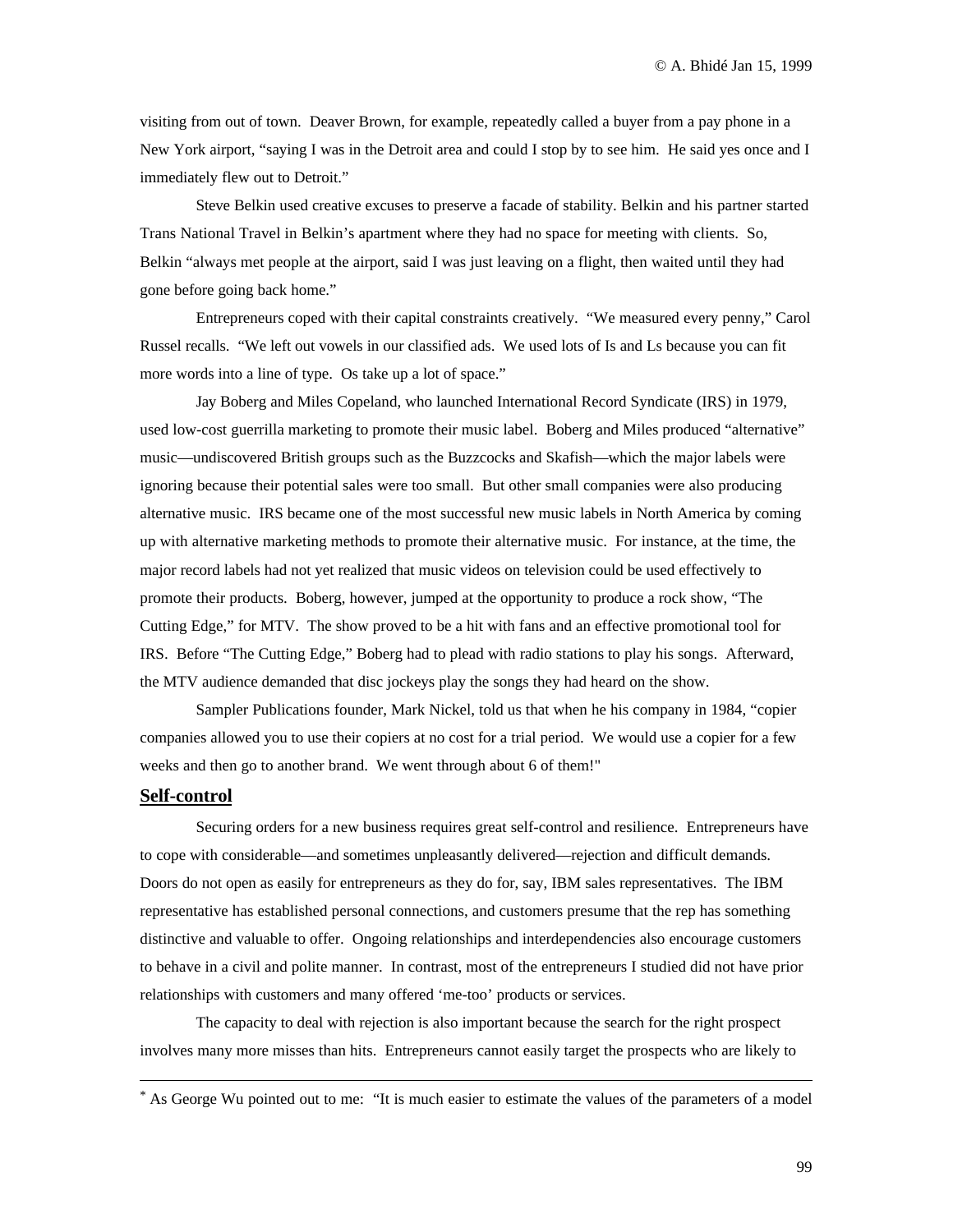buy their products or services. As we saw in Chapter 3, the most receptive prospects have hidden our outof-the-ordinary preferences and can only be identified after an extensive search. Similarly, entrepreneurs often get a break because they are "in the right place at the right time" when the customer has an unexpected need. But unless the entrepreneur is very lucky, getting such a break requires being in many places at many times. Plugging on with a low-yield search requires considerable resilience. "There was a point halfway through year two," Julie Wang, founder of Wang Communications, told us, "when I felt I would never get another client. I was taking antidepressants."

Rejections are not always gracious, and the entrepreneur has to deal stoically with gratuitous unpleasantness. The many entrepreneurs who lack a distinctive product or service face a great imbalance of power in bargaining with their customers. Some customers are sympathetic to the entrepreneurs' plight, whereas others are indifferent or may even derive pleasure in exercising their power. Unreturned phone calls, long waits in reception rooms, and canceled appointments are par for the course. The customer, however difficult or unpleasant, has to be served; as the insert on Philip Doganeiro suggests, entrepreneurs may have to put aside their pride and sometimes their dignity in order to secure an order.

#### **Doganeiro's Donuts**

Philip Doganeiro started National Data Products in 1982 selling computer forms. Some early prospects were predisposed to giving the young entrepreneur a break, but one large account proved difficult. Doganeiro recalls:

"No matter what I'd do, they just wouldn't see me. I called on them for months, and no response. I found out from a secretary that the person I needed to see liked donuts, so I brought donuts every time I visited. He'd come out to the reception area, take the donuts, look at me and go back into his office without saying a word to me. I did this for 4 weeks! Then, one day, he came out and got the donuts and turned to go back into his office. I was about to leave, and then he said 'come on in---I've got a chance for you!'"

"It was 1982, the day before Thanksgiving. He was having problems with a supplier who didn't have the forms he needed. I drove to a supplier, loaded as much paper as I could into my car, drove back to their dock, and started unloading the paper. He saw me, came out, and helped me unload. From that day, I've always done business with them."

Weak bargaining positions also expose entrepreneurs to difficult demands; getting an order can often require acceding to seemingly unreasonable conditions. Microsoft's breakthrough order to supply an operating system for IBM's PC required Gates and company to go along with IBM's numerous demands. For instance, they readily signed IBM's nondisclosure agreement, which Cringley describes as "the legal equivalent of a neutron bomb." Writes Cringley: "Nondisclosure agreements place limits on the ability of parties to reveal the secrets of organizations with which they are doing business. IBM's standard nondisclosure agreement goes even further. By signing the IBM agreement, would-be suppliers agree that whatever they tell IBM is not confidential, while whatever IBM tells them *is* confidential. . . . And if IBM

than to change the parameters themselves."

 $\overline{a}$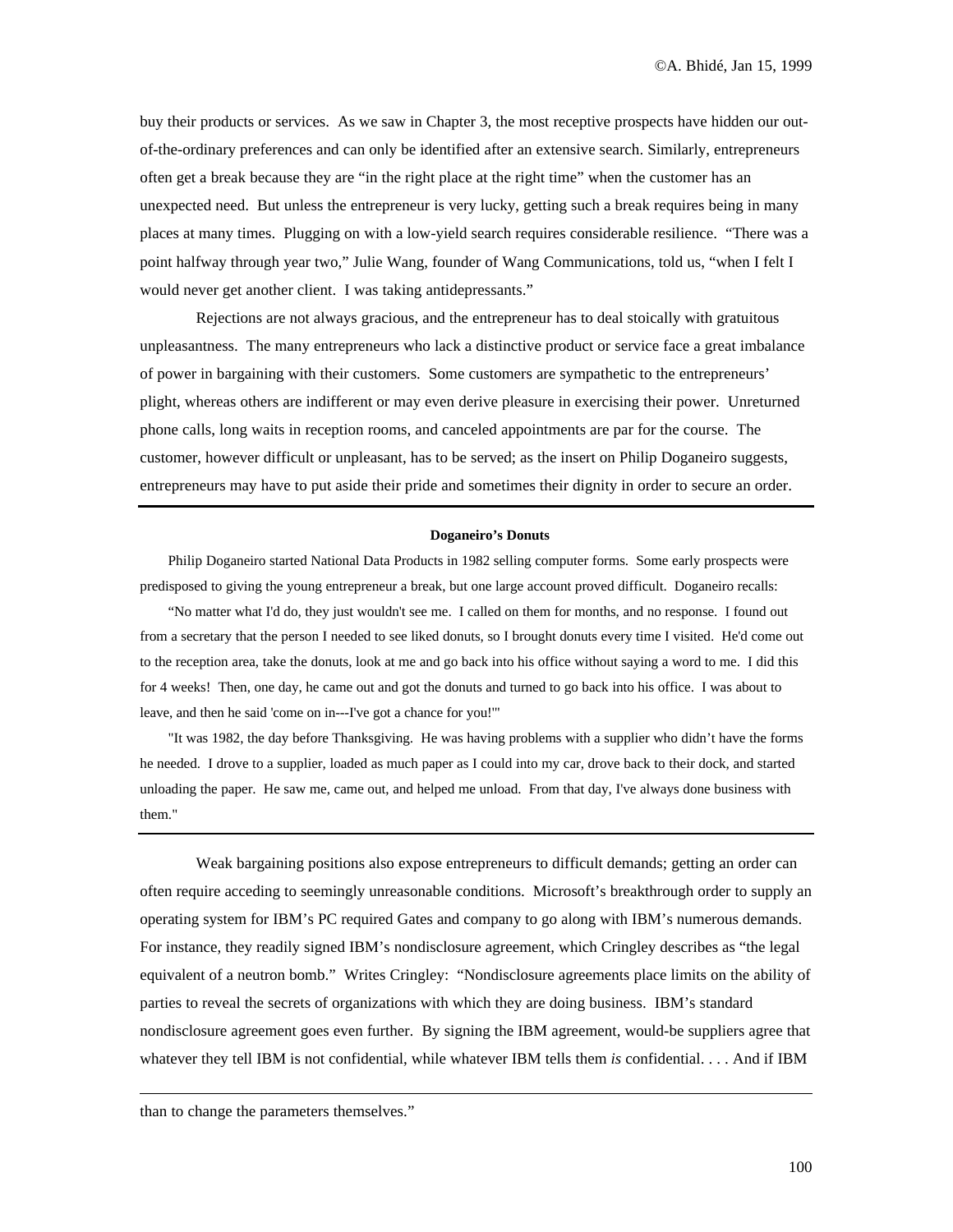takes legal action, the agreement prohibits the other party from even offering a defense."<sup>118</sup> Digital Research, which made CP/M, the then-dominant microcomputer operating system—and IBM's first choice—refused to sign this agreement thus opening the door for Microsoft.

Many individuals also lack the self-control needed to handle rejection or give in to difficult or capricious demands. What Thaler calls "bounded willpower"<sup>119</sup> is a common human trait. There is considerable evidence to show that even though people know what they need to do to achieve their goals, they lack the will power to do it. A person on a diet may have the desire to lose weight but just cannot stay away from dessert. Similarly, at an intellectual level, an entrepreneur may understand the importance of tolerating rudeness or saying acceding to capricious demands, but in practice cannot avoid lashing back. As Argyris and Schon put it, their 'theory-in-use' conflicts with their espoused theory.

Moreover, the capacity to endure rejection and slights can conflict with the traits that predispose individuals to start a business. Starting a business requires considerable self-confidence and a desire for control: the reasons that entrepreneurs typically offer for why they started their businesses often relate to a desire to have control over their destinies and avoid reporting to a boss. Such individuals are not naturally inclined to be compliant and willing to accede to others' demands; subjugating their egos requires an outof-the-ordinary level of self-control and goal orientation. Bill Gates, for instance, has a reputation for a short temper and blunt expression of his opinions. In his classes at Harvard, a contemporary recalls, Gates "would look very bored, then a half hour into a proof on the blackboard, Bill would raise his hand and blurt out, 'You made a mistake; I'll show you.' He would stump the teacher. He seemed to take great joy in that." $120$  In his dealings with IBM, however, Gates apparently kept these traits in check. He might excoriate or insult his programmers but not the employees of an important customer; the goal of getting the order governed all other impulses.

## **Perceptiveness**

Entrepreneurs who win orders by satisfying psychic needs or providing an ancillary intangible service have to look through their customers' superficial requirements and objections and observe the unstated wants and inchoate fears. Perceptive entrepreneurs require an "allocentric" orientation: they must look at the world through others' eyes and see what others value and how they 'frame' their choices. They have to be skilled at eliciting information, asking questions in an unthreatening way that encourages others to open up. They have to listen without a confirmation bias and be sensitive to the unspoken, to body language and other nonverbal cues. As one entrepreneur observed:

Clients will sometimes say, "Here's the language I want in the contract" and it will be totally unacceptable. You never say 'No'; you say 'let me understand what your concern is here. What's the problem you are trying to solve with this language?' Then you find out that they don't really want your firstborn child.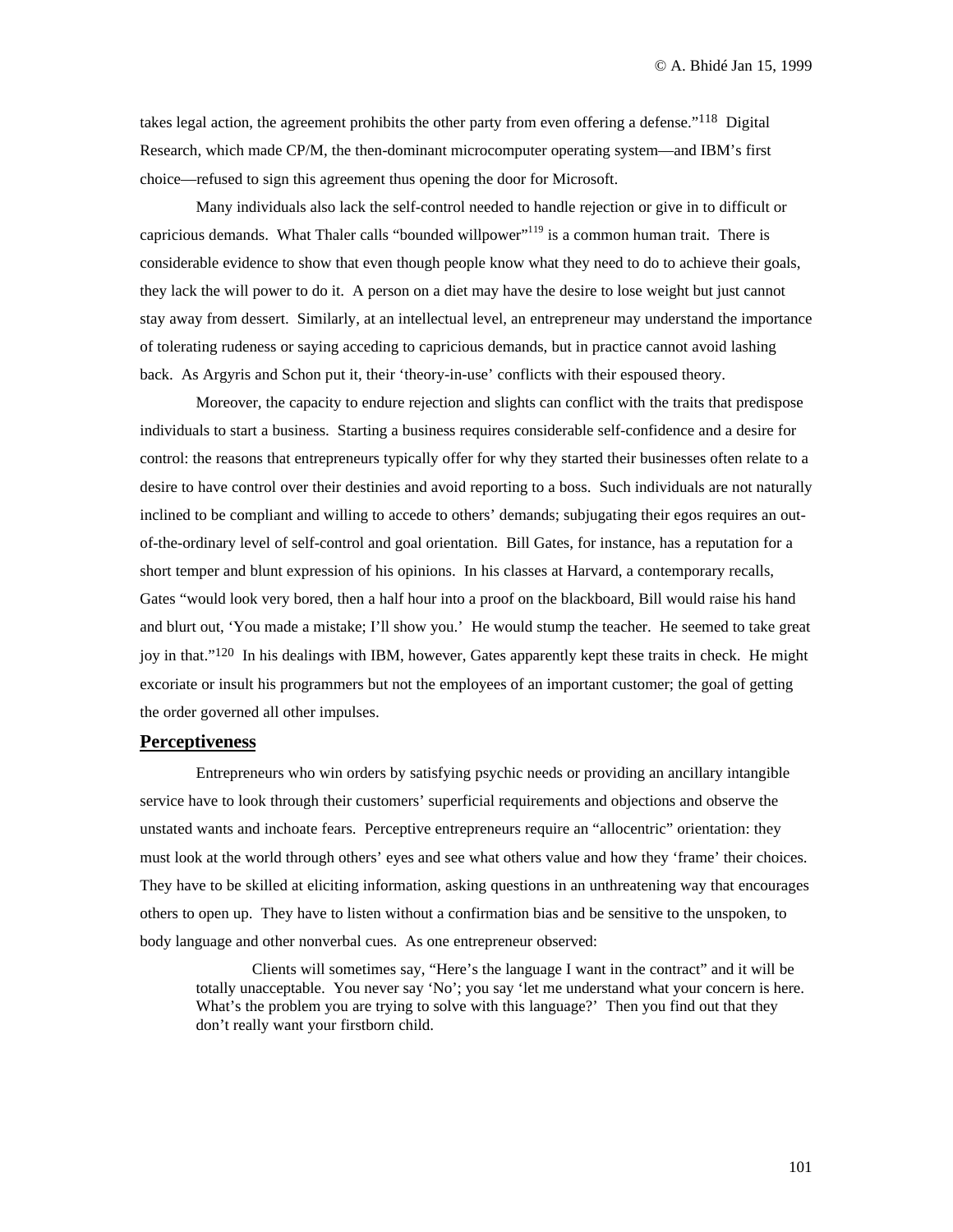Perceptiveness does not, however, require unselfishness. Successful entrepreneurs don't identify with their customers in the same fashion that therapists may with their patients or hostages with their abductors. They see the world through others' eyes in order to advance their own interests.

Entrepreneurs also need the capacity to look through the superficial qualifications, or the lack thereof, of potential employees. As we have seen, the typical start-up faces an adverse selection problem—it can only attract employees who have poor job prospects. The entrepreneur faces the challenge of distinguishing between the individuals whose lack of credentials and prior employment accurately reflects their inherent abilities from those who have been unlucky.

"I never hired experienced people," said Bohdan Associate's founder Peter Zacharkiw, "and there are very few college graduates here. My vice president of sales was the best curb painter around—but that's the secret. He'll always be the best at what he does. Personality and common sense are the most important things that people here have." Similarly, John Greenwood, co-founder of Micron Separations, believed that "people in the unemployment market are just as good if not better than the people in the employment market. And we have no prejudice against people who've been fired! My partner and I started Micron after we were fired! In large companies, people tend to get fired for lack of political skills."

But, in order to identify individuals without experience who have "common sense", or employees who have been fired because of politics rather than for good cause, entrepreneurs need unusual judgment or perceptiveness. Otherwise, as we saw in the previous chapter, they can end up with slackers or thieves. **Sales Skills**

Effective face-to-face selling is critical for entrepreneurs. They cannot afford to advertise and have to secure orders by calling on prospects personally. In my *Inc.* 500 survey, for instance, only 12% of the founders secured their early revenues through intermediaries. The other eighty-eight percent of founders sold directly to end-users. And in all but a handful of cases, the entrepreneur (rather than an employed salesperson) was principally responsible for making the sale (see **Figure 5.5**).

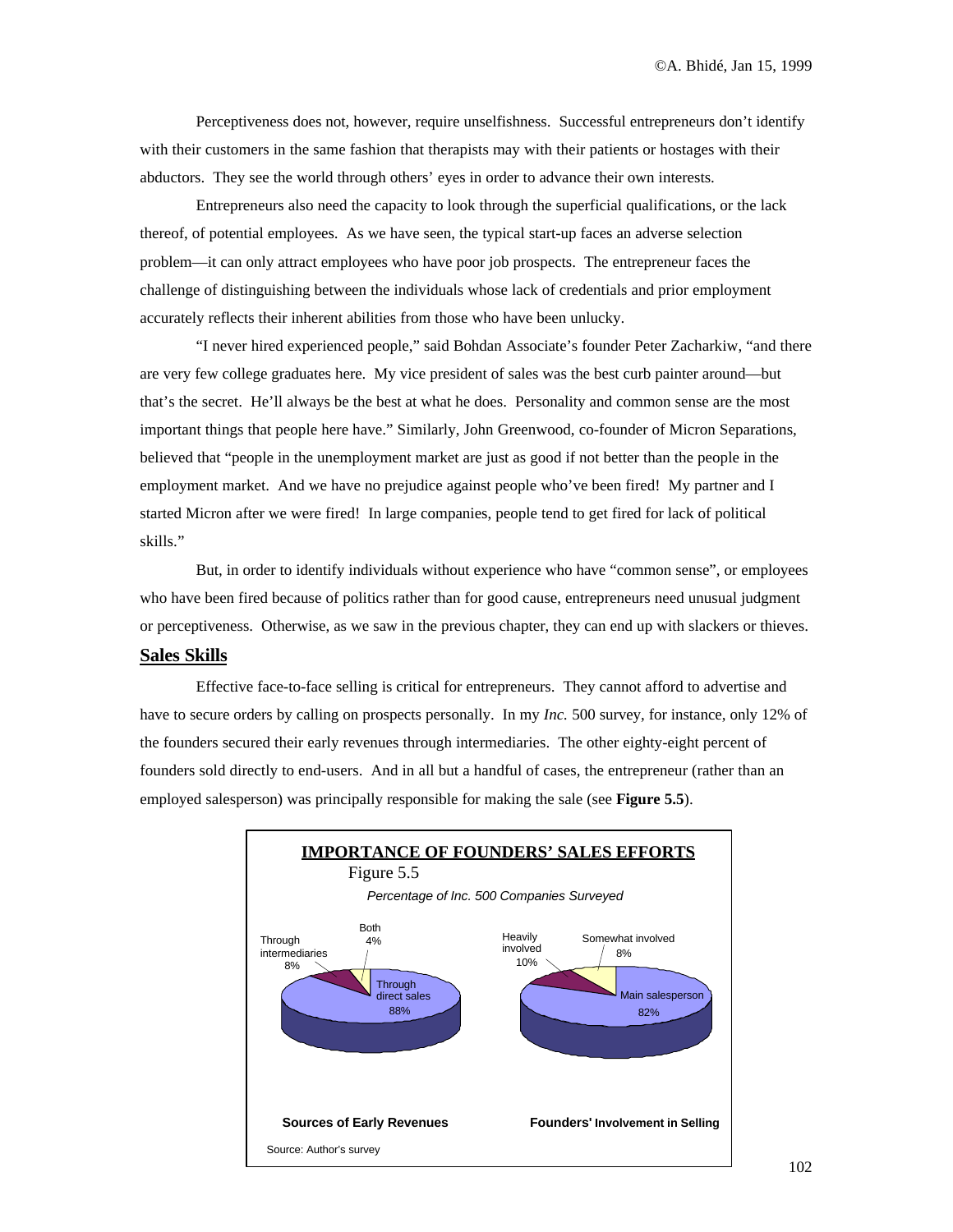Unlike corporations that usually rely on a specialized sales staff, entrepreneurs cannot hire others to do the selling for them. An employee may not have the same zeal and passion as the founder and cannot provide customers with the psychic benefits of dealing with a principal. Competent sales personnel may be impossible to attract until the venture has established a track record. Good salespersons often tend to seek out "hot" items where their skills will quickly generate high commissions; few have an interest in the missionary selling necessary to sell the products or services of a new company. Furthermore, in a start-up, obtaining an order can involve more than just selling. As indicated by the earlier HPR example, making a sale can require on-the-spot strategic choices, which entrepreneurs cannot easily entrust to subordinates.

Effective selling requires the intangible qualities discussed previously: resilience, self-control and perceptiveness. It also involves knowledge of and skill in using concrete techniques, for objection handling, closing, and so on. (See insert 'Sales Techniques'.) Many individuals who start businesses without prior experience or training in sales do not know these techniques and have fundamental misconceptions about the mindset required for getting orders. "I had imagined salespeople to be slick, fast-talking, amusing persons," recalls Marcia Radosevich, co-founder of HPR, who had trained as a sociologist and taught at Yale. Then, before starting with HPR, she worked for two entrepreneurs who taught her that:

Selling is about building a relationship. It's about getting in early, defining the playing ground and the rules of the game, creating a sense of urgency, and building toward a conclusion. It's about being nonthreatening: "Go ahead and think I'm some nice girl from Iowa, and I'm a Ph.D. and I would never be threatening to anyone."

These guys never raised their voices. They were smart, unassuming, and their egos didn't get in the way. They let somebody else take credit for their ideas. They spent all the time they needed to—morning, noon and night—being available.

Unlike Radosevich, however, many individuals start businesses without the benefit of an apprenticeship with effective salespeople; unless they have great natural instincts, they face a considerable handicap.

#### **Sales Techniques**

#### **"Closing" the sale, or asking for the order.**

Although quite obvious, explicitly asking for the order is extremely important. Inexperienced salespeople do not ask for the order, expecting the customer to state a desire to buy. This does not often occur. The following are some techniques which I have found effective in asking for the order:

**The Straightforward or Direct Close**: Summarize the benefits and ask for the order.

**Subordinate Question Close**: Ask a minor question that implies yes to a major question. (Example: What color would you like? or, Cash or charge?)

**The Window of Opportunity Close**: Ask for the order based upon the benefits of having the product/service before a particular event. (Example: Do you want the product delivered before the end-of-the-quarter budget closes?)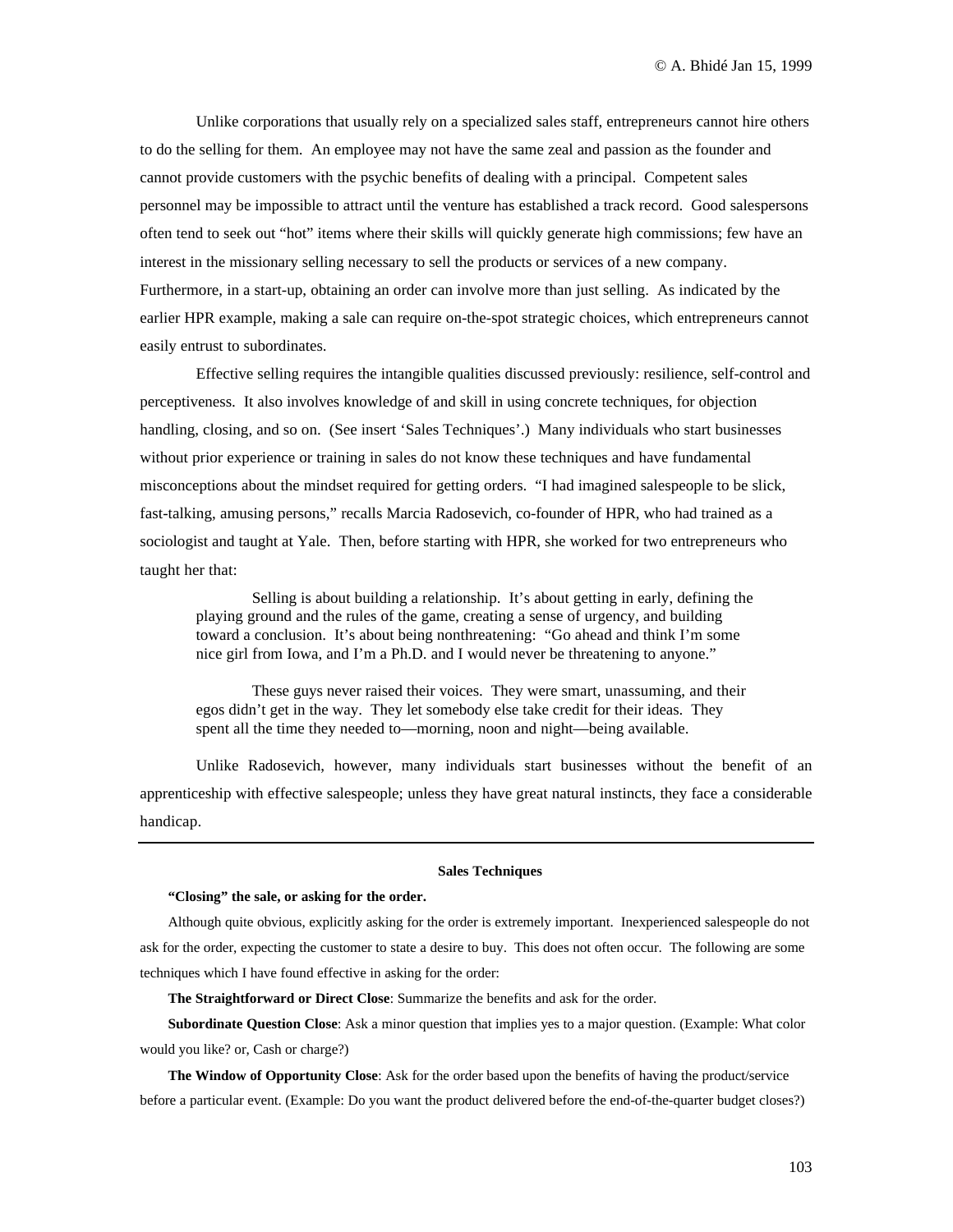**Puppy Dog Close**: Ask for a trial order over some time period, with no obligation.

**Multiple Choice Close**: Give the customer alternative choices, both of which imply commitment. (Example: Do you want the 20-inch or the 25-inch TV?)

#### **Objection Handling:**

Asking for the order often brings out customers' objections, even when you think they have agreed in the previous phase that the product or service will meet their needs… There are a number of ways to handle objections. For example, suppose your customer objects to the weight of your computer.

**Direct Answer**: Provide a direct answer to the objection. ("It weighs less than any other computer on the market. Or, "you stated a need for a computer weighing less than 5 pounds, this one weighs only 4 pounds.)

**Outweigh Objection**: Play down the importance of the objection as compared with other benefits. ("For your needs, the ability to have a CD ROM player and a portable color screen far outweigh the half-pound of extra weight.")

**Minimize Objection**: Reduce the importance or restate the objection in more favorable terms. (This is a desktop computer, and therefore, the weight is not really important.)

**Reverse Objection**: Turn the objection into a reason to buy. (We have found that thieves avoid heavier computers.)

From: *Selling as a Systematic Process*, Alter and Bhide (1994)

## **4. LESS IMPORTANT QUALITIES**

The success of promising ventures usually turns on a limited set of traits and skills. These businesses do not require "superhuman" founders; in particular, the following attributes, common in the entrepreneurship lore, do not appear to play a significant role in an individual's propensity to embark on such ventures or to solve the problems involved in making them profitable:

**Risk-taking.** As we have seen, starting an uncertain business requires a low aversion to ambiguity, rather than to objective loss. It is true that entrepreneurs often claim they have an exceptional willingness to take risk. For instance, in my survey of Harvard Business School's self-employed alumni, 87% "agreed" or "strongly agreed" with the statement "I am a greater risk-taker than most people." But this self-image may simply derive from a universal tendency to rate oneself as above-average on any desirable trait. Quite likely, most ambitious individuals today like to think of themselves as risk-takers. Thus the proportion of self-employed HBS alumni who saw themselves as above-average risk-takers is virtually the same as the proportion of all HBS alumni.<sup>121</sup> Alternatively, entrepreneurs may equate risktaking with an unusual willingness to deal with uncertainty and to tolerate the social and psychological consequences of failure.

**Breakthrough creativity.** Successful start-ups usually do not involve a blockbuster innovation. The entrepreneurs' ability to recognize the promise of someone else's idea, and to show resourcefulness and ingenuity in solving the problems of its implementation, provides a sufficient basis for success.

**Vision and foresight.** The capacity to formulate a coherent, long-term view for the future of the business, or to make good forecasts and plans does not appear to play a critical role. Given a fortuitous or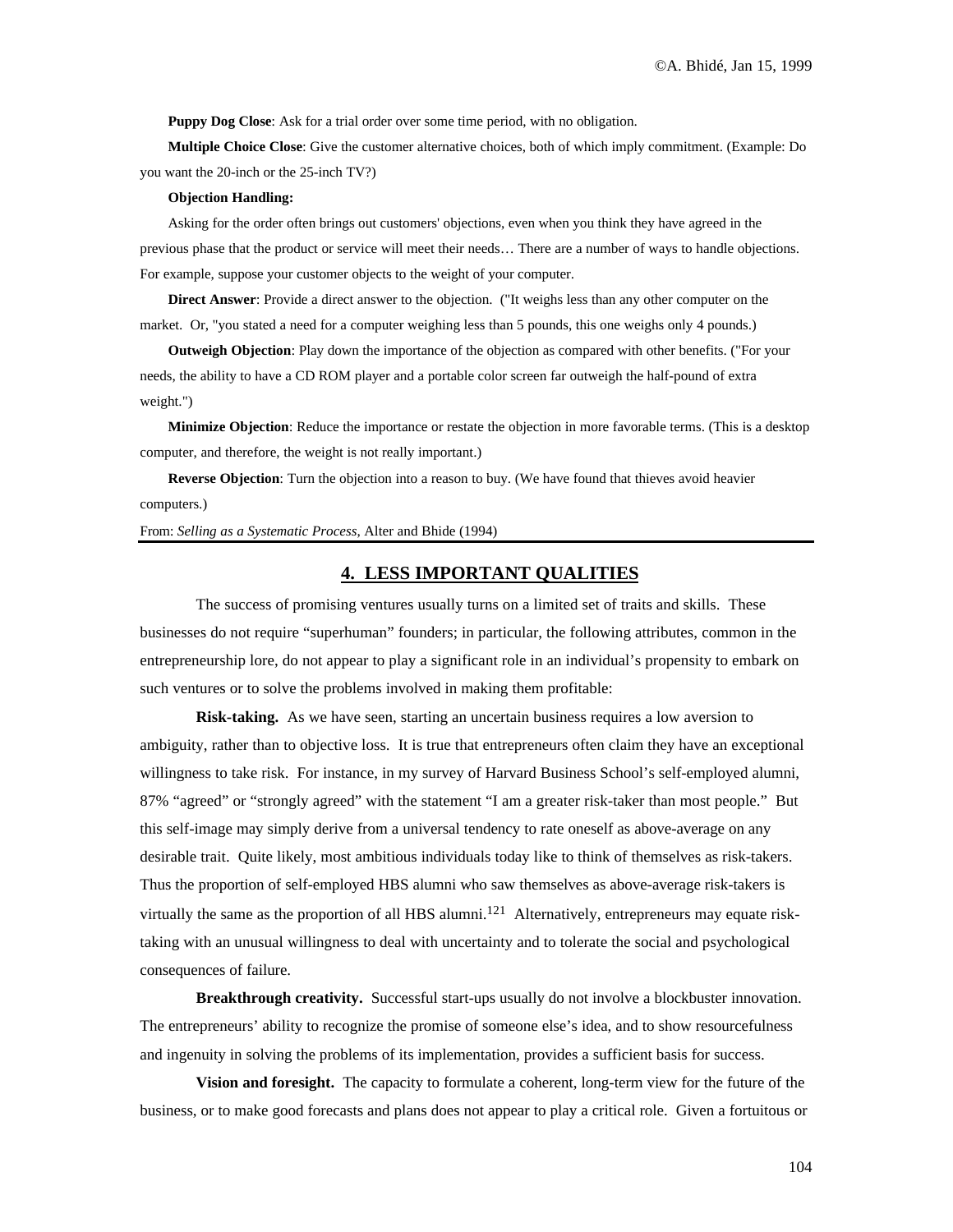deliberate choice of an adequately promising market niche, entrepreneurs can rely on "myopic" opportunism and adaptation.

**Grand ambition**. Schumpeter suggested that entrepreneurs are driven by the desire to build empires. This does not appear to be the case with the founders of most start-ups; only a few such as Gates and Allen start out with the goal of building a megacorporation or supplying software to every household in America. In fact, the desire to change (or capture) the world can be detrimental unless it is tempered by pragmatism about the here and now. Individuals captured by an idée fixe or who see themselves as the architects of a new paradigm cannot easily adapt to unforeseen circumstances or change erroneous forecasts. At least in the cases that I have encountered, they tend to carry on relentlessly with the rationalization that they are ahead of their times, rather than on the wrong track.

**Charisma.** Whereas the ability to read others' wants and fears and the capacity for low-key persuasion play significant roles in the success of most start-ups, the entrepreneur does not need to have exceptional charm, magnetism, or a capacity to inspire devotion. For instance, according to Cringley, the microcomputer industry has been built by "nerds." Cheatham, a computer science professor at Harvard, recalls that his former student, Gates, "had a bad personality and a great intellect. In a place like Harvard, where there are a lot of bright kids, when you are better than your peers, some tend to be nice and others obnoxious. He was the latter." $122$  A fellow student who often found Gates asleep at the table after a night of programming in the Computer Center recalls thinking Gates was "not going to amount to anything. He seemed like a hacker, a nerd. I knew he was bright, but with those glasses, his dandruff, sleeping on tables, you sort of formed that impression. I obviously didn't see the future as clearly as he did." $123$ 

**Using power.** The ability to use one's position or control of resources to bend others to one's will has little importance in the early stages of an enterprise. Similarly, Machiavelli's advice that "it is better to be feared than loved" is more appropriate for a prince than for the founder of a new business. As we have seen, it is more important for entrepreneurs to control their own emotions than dictate others' actions and to appear non-threatening rather than intimidating.

**Administrative abilities.** The efficient administration (or "management") or an organization does not represent a critical challenge in the early stages of most new businesses. As we have seen, founders often perform many of the important functions and do not have many employees to manage. The business tends to be simple, and with limited product lines and activities, entrepreneurs do not have to establish and oversee complex coordination and control routines. The competitors that start-ups face do not have deep managerial capabilities, and especially in new markets, customers expect delays and defects: missing a publication date for *Rolling Stone* or the presence of bugs in Microsoft's software did not cause great consternation in the early days of these ventures. Therefore, the lack of administrative ability is not as crucial as, say, the capacity to sell and to react quickly.

In fact, the experiences and training that enhance an individual's administrative abilities may impair the more crucial facilities. For instance, business school graduates and corporate executives are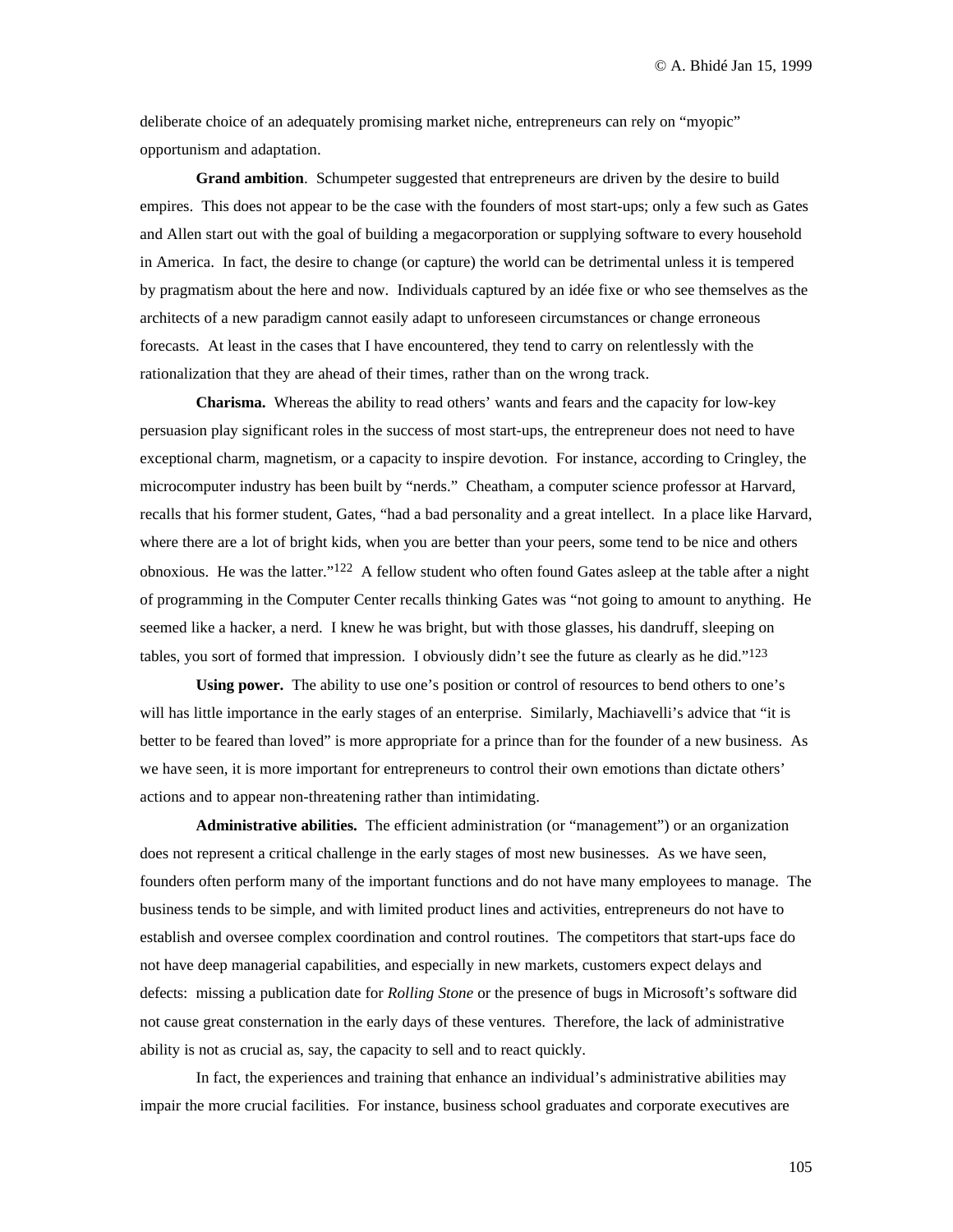often conditioned to conduct extensive analyses before making a decision. Such efforts not only have limited utility in highly uncertain situations, they may also lead to emotional attachments to a plan and thus create a psychological barrier to responding to new information. Management education and experience can also impair an individual's capacity to secure resources. Corporate cultures often encourage executives to advocate their positions forcefully rather than to listen attentively or see things someone else's way. Successful executives have experience in selling themselves and their ideas, of course, but this is usually from a position of strength: head-hunters court recruits who have accumulated the human capital that many employers want. Selling is thus closely associated with negotiating the best possible deal. Experienced executives are similarly steeped in the exercise of power, of bending others to their will. Pleading for orders and caving in to others' demands—saying "yes" —isn't part of their usual repertoire. Inexperienced individuals who have never tasted of much authority may thus have a greater capacity to subjugate their egos and not let pride stand in the way of getting business.

I do not mean to suggest, however, that qualities that are secondary in starting the typical promising venture are unimportant in all entrepreneurial endeavors. For instance, administrative abilities acquire considerable importance in starting larger and less-uncertain ventures: in Chapter 7 we will see that evidence of such abilities is essential in securing capital for venture capital-backed start-ups. Similarly, in Part 2 we will see how some qualities that do not have great importance in starting promising ventures become critical in their subsequent evolution and growth: entrepreneurs who cannot develop these new attitudes and skills cannot easily build large, long-lived businesses.

## **5. SUMMARY AND CONCLUSIONS**

To conclude, let us take stock of the main features of promising start-ups that we have examined so far. In Chapter 2, we saw that most entrepreneurs start without a proprietary idea, exceptional training and qualifications, or significant amounts of capital. Given these limited endowments, profitable start-ups tend to cluster in small, uncertain market niches. In Chapter 3 we saw that capital constraints, and small uncertain opportunities preclude much planning and require rapid adaptation to unforeseen circumstances. In Chapter 4 we found that the meager endowments of entrepreneurs make it difficult for them to secure customers and other resource providers, and we examined the strategies they use to cope. In this chapter we have explored the distinctive qualities that predispose some individuals to start promising businesses and that affect their capacity to adapt and secure resources. We saw that although the individuals who successfully start small uncertain businesses lack verifiable or observable human capital, they do need a willingness to tolerate uncertainty, open-mindedness, and other such innate qualities.

These qualities do not overlap with the common image of the entrepreneur as an irrational, overoptimistic risk-taker. Successful entrepreneurs are more likely to conform to models of rational behavior than the population at large, along several dimensions; they have a lower aversion to ambiguity, a lower propensity towards information biases and can exercise greater self-control, for instance. And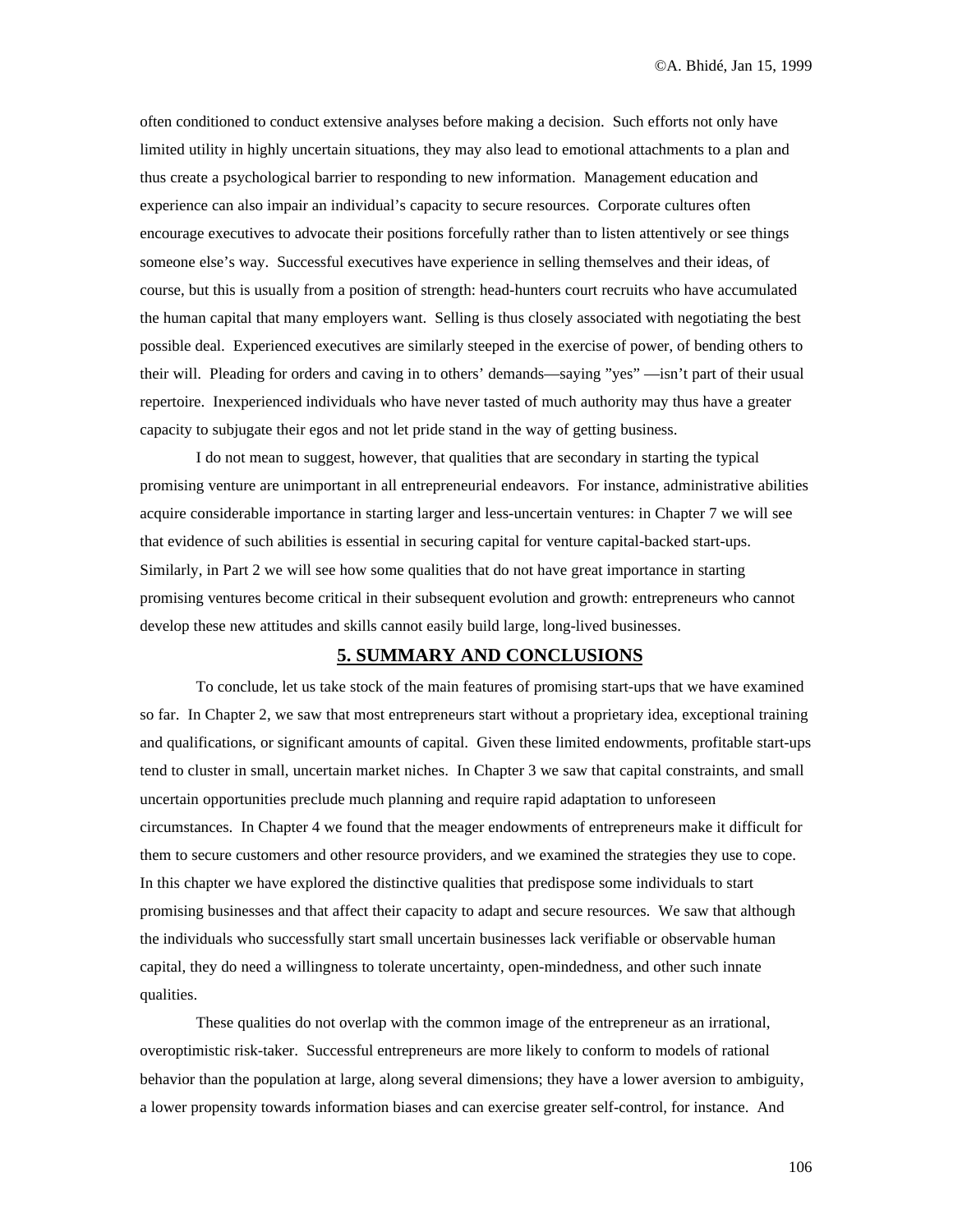they rely on exploiting others' cognitive defects and reflexive tendencies to secure the resources they need. We also saw that starting a promising business does not require "superhuman" qualities; long-term vision, foresight, charisma, and so on do not play a significant role in the success of most start-ups. The bundle of qualities that entrepreneurs require is unusual, but not extraordinary.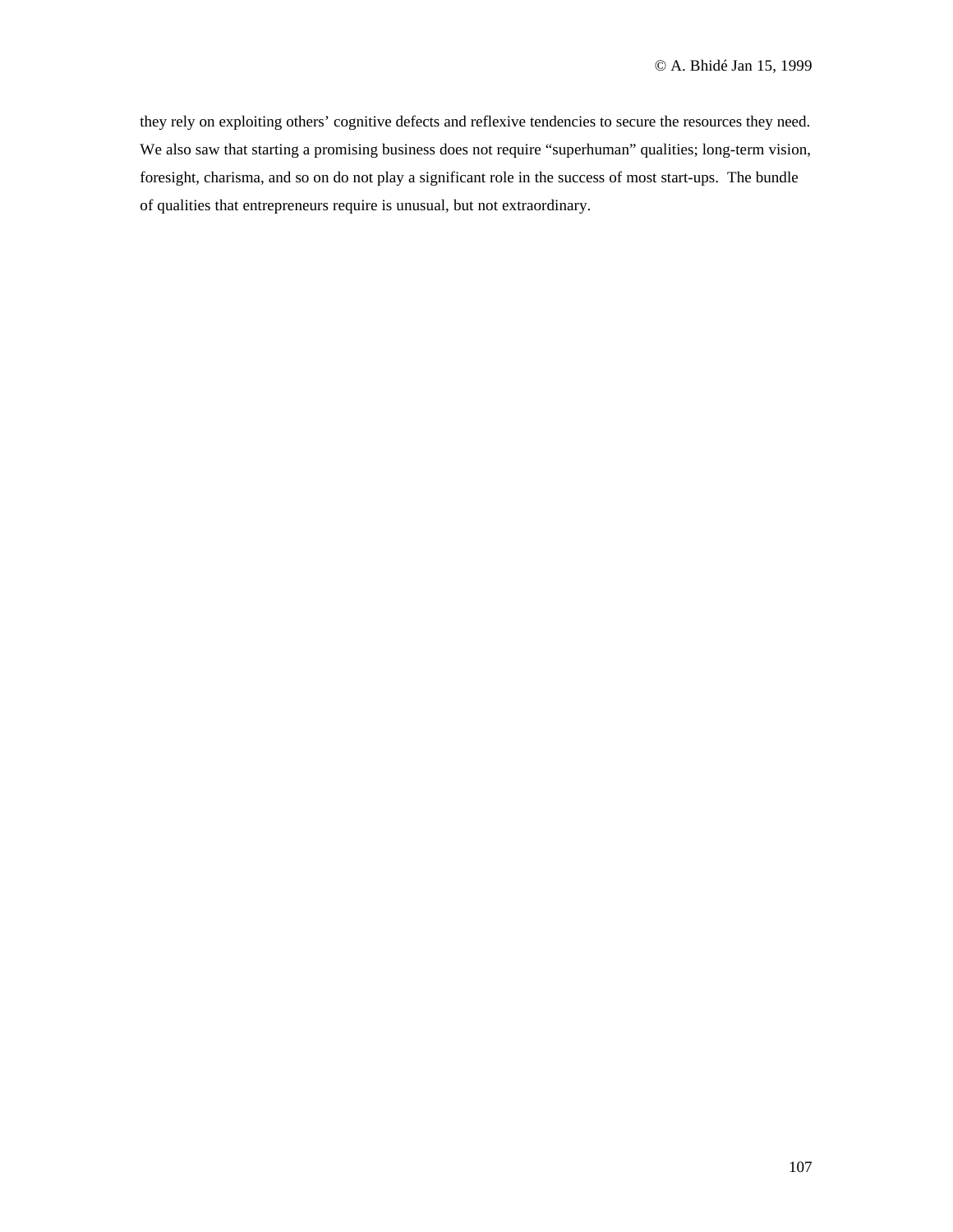## **CHAPTER 6: CORPORATE INITIATIVES**

*This chapter contrasts initiatives undertaken by large well established corporations with promising businesses started by individual entrepreneurs.. Section 1 examines how the endowments and constraints of corporate decision makers help determine the nature of the opportunities they usually pursue. Section 2 discusses why corporations rely more on prior research and planning than on ex-post adaptation. Section 3 covers the strategies they employ to attract customers and other resource providers, and Section 4 discusses how qualities that determine the success of corporate ventures are different from the qualities that are crucial to the success of promising start-ups.*

Large corporations usually undertake initiatives that occupy the lower right hand region of the investment-uncertainty-profit diagram. Corporate executives, as we will see in this chapter, start with different endowments and constraints than do individual entrepreneurs. Stockholders give executives control over large amounts of capital. In return, corporations institute processes to evaluate and monitor new initiatives that involve extensive checks and balances. As a result, corporations tend to concentrate their investments on a few initiatives with well-defined risks and returns and to avoid the small uncertain opportunities that individual entrepreneurs often thrive on.

To illustrate: Scientists and engineers at the Xerox Palo Alto Research Center (PARC) developed innovative computer technologies such as the mouse pointing device and local area networks in the 1970s. Startups and small companies such as 3Com and Apple, not Xerox, commercialized these inventions. The unwillingness of Xerox's top executives to provide the attention and funding needed to turn the PARC inventions into profitable businesses, according to my analysis, reflects the small and uncertain profits from commercialization rather than flaws in the company's decision making. The comparative advantage of large corporations lies in undertaking projects with low uncertainty and large capital requirements such as the development of Intel's Pentium chip, Merck's cholesterol reducing drugs and Gillette' Mach3 razor.

The initial conditions and the types of initiatives corporations undertake also influence (see **Figure 6.1**) the effort they devote to planning, the strategies they adopt for securing resources, and to

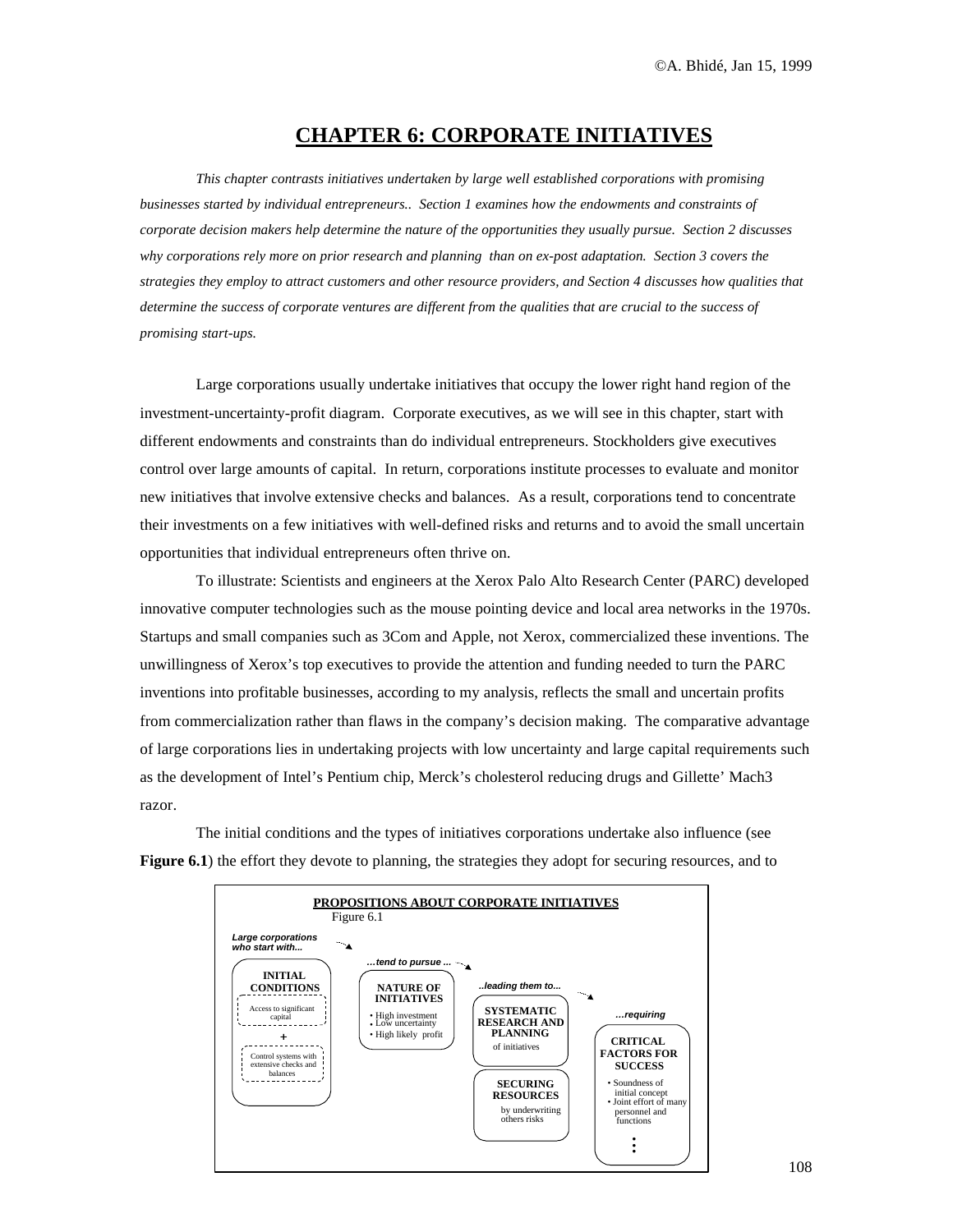factors which determine the success of their endeavors. Corporations devote much greater efforts to planning and research than do most entrepreneurs; they underwrite resource providers' risks and play up to their loss aversive tendencies. And the success of corporate initiatives depends more on the initial plans and assumptions than on ex-post adaptation, and on organizational capabilities more than the talents of a few individuals.

**Scope.** The discussion will focus on large public companies such as IBM, PepsiCo, Procter & Gamble, 3M, and the 1990s Microsoft. These corporations have complex operations (multiple product lines and worldwide presence), are well-established (that is,, they have been in business for decades and do not face an immediate threat to their survival), and profitable. Closely held companies and partnerships (like Fidelity Investments and most professional services firms), small family businesses, upand-coming companies (like Microsoft through the early 1980s) and large companies that face financial distress (such as Chrysler in the mid-1970s) lie outside the scope of this discussion. We will analyze risky initiatives (that is, ones that have some chance of failure) that corporations consciously undertake to secure new profits. This excludes accidental discoveries, riskless profit improvements due to learning by doing and investments to replace depreciated assets. For convenience, the initiatives discussed will refer mainly to new product introductions and entry into new markets, although the general argument can easily be extended to projects such as a cost reducing process innovation.

## **1. INITIAL CONDITIONS AND NATURE OF OPPORTUNITIES**

Corporate decision-makers, we will see below, have access to significant amounts of capital and the incentive to invest in new initiatives. The checks and balances of internal control systems, however, limit their discretion over corporate funds. The combination of available capital and extensive internal controls leads corporations to undertake initiatives that require large initial investment and involve relatively low uncertainty.

## **Ample Capital**

Established corporations have "sustainable competitive advantages" or "franchises" that generate significantly greater cash than they consumed in their normal course of business. Although companies could remit the surplus cash to stockholders via dividends or stock repurchases, they usually reinvest a significant portion of the funds. Explanations for this tendency often point to the conflict of interest between corporate executives and stockholders. Executives, it is claimed, retain funds for selfaggrandizement or because their compensation is linked to the size of the business rather than returns to shareholders.

In Part 2 of this book, I will argue that competition for capital, employees and customers also creates powerful incentives to grow a firm. Corporate executives likely would not advertise their commitment to growth as widely as they do if it was entirely against the interests of their stockholders. A firm's growth prospects help determine its cost of capital. According to a common investment heuristic,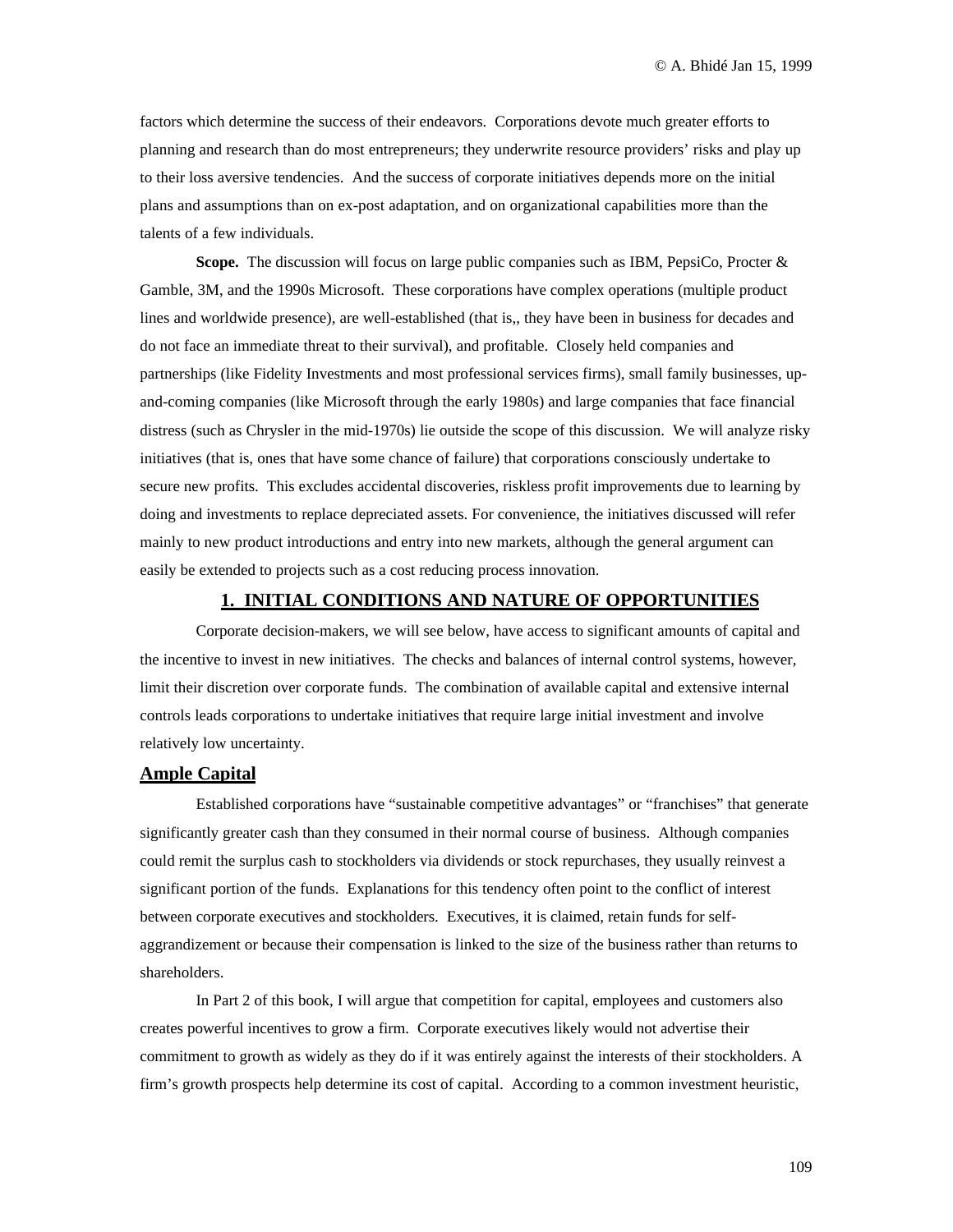the ratio of a firm's stock price to its profits should equal the expected rate of growth of its earnings; this means investors usually pay high prices for the stocks of firms with high expected rates of growth. High growth helps attract ambitious and talented recruits whereas expectations of stagnation and decline can become a self-fulfilling prophecy that leads the best employees – and sometimes its customers – to leave. With the exception of firms that do not face much competition for customers, employees and capital, long run survival requires the capacity to undertake initiatives that will generate new sources of profit.\*

Whatever the reason, corporate retained (and occasional new debt and equity issues) result in investments of a formidable magnitude. For instance, Jensen compiled a data set of all 432 firms on COMPUSTAT with 1989 sales exceeding \$250 million for which complete data on R&D, capital expenditures and some other measures were available for 1980 through 1990. Mean R&D expenditures for the 432 companies amounted to \$1.3 billion in the 1980-1990 period and net capital expenditures amounted to \$1.4 billion. Some large companies had by themselves larger R&D and net capital expenditures than the total investments of the venture capital industry. For instance, GM spent a total of \$67.2 billion on R&D and net capital expenditures and IBM spent \$62.2 billion. Total disbursements by venture capitalists in this period amounted to just \$27.8 billion.<sup>124</sup>

#### **Control Systems**

 $\overline{a}$ 

On the surface, corporate decision-makers appear to have wide, open-ended discretion over investments. The evolution of common and statutory laws have given corporate executives and directors great leeway in the investments and initiatives they can pursue. While in the nineteenth century (and as recently as 1927 in Ohio, among other states), corporate charters were granted for a single, closely defined business, often after a negotiation between the legislature, the promoters, and the investors.<sup>125</sup> Now there is no negotiation, and off-the-shelf charters allow a corporation to enter any legitimate business. Formerly major corporate decisions (such as those relating to dividend policies or diversification) had to be unanimously approved by stockholders; now, with the expanding "business judgment" rule, courts give the directors of corporations wide latitude in these matters. As Clark puts it: "As a matter of statutory law, stockholders' powers in a public corporation are extremely limited . . . To influence corporate managers stockholders can vote for directors and approve or veto director-initiated organic changes, but cannot do much else."<sup>126</sup>

<sup>\*</sup> A reviewer of the manuscript suggests that growth is not as important for the survival of large corporations as it was in the 1970s and 1980s. My observations suggest that labor and capital market pressures are, if anything, more intense: high growth companies hold a powerful attraction for an increasingly mobile pool of technical and managerial talent and can secure seemingly outlandish valuations from the capital markets. What may have changed is the propensity of some large companies to satisfy stock market pressures for increased profit by reducing their costs. Profit growth through cost reduction cannot easily motivate rank-and-file employees, however. And once companies have exhausted the potential of cost reductions to increase profits, they face renewed pressure from capital markets to find new sources of revenue.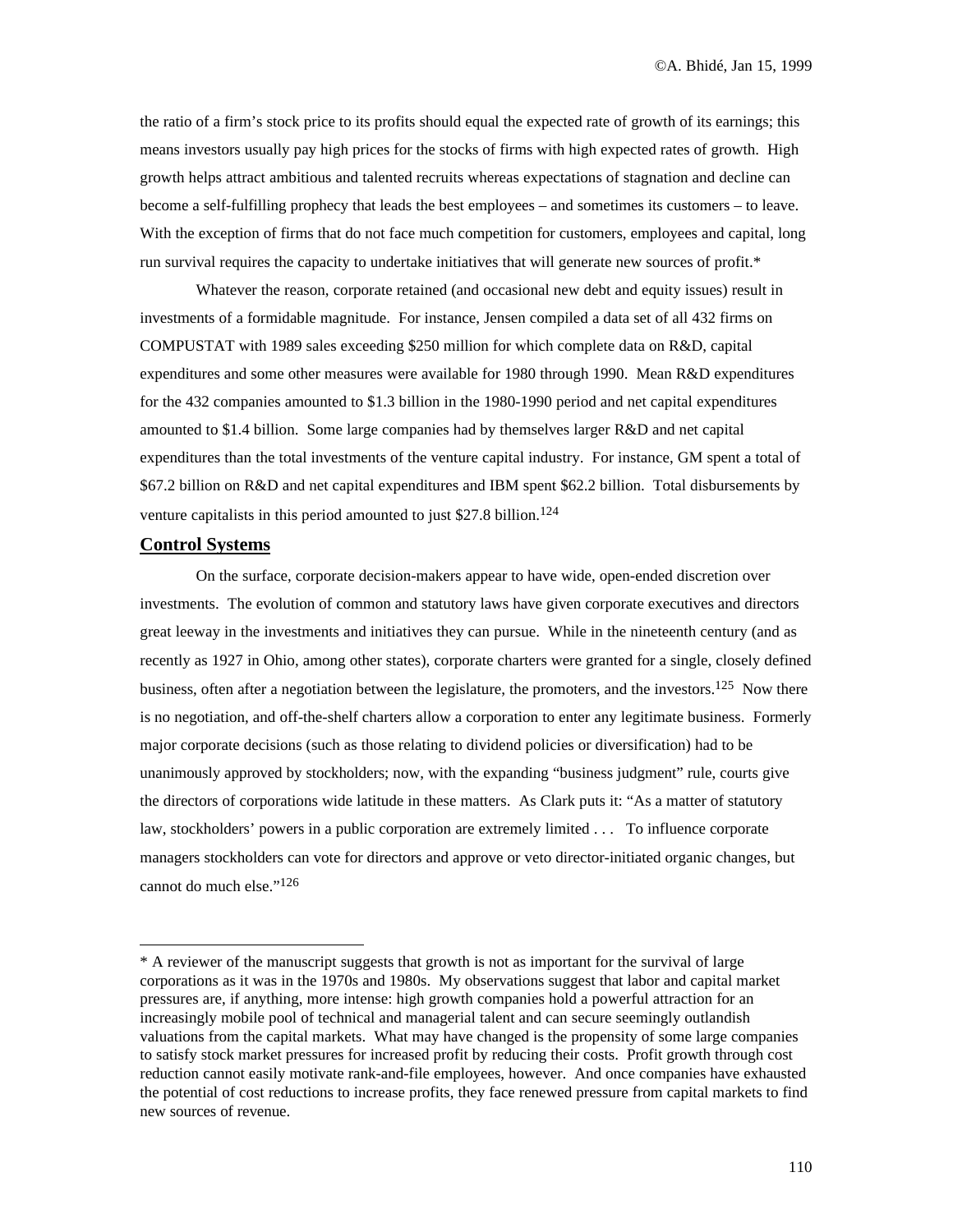By way of contrast we may note that in other forms of legal entities, decision-makers face more stringent contractual limits on their discretion. The limited partnership agreements used by venture capitalists often include provisions that preclude the general partner from making certain kinds of investments—for instance an agreement may specify that the partnership will not make real-estate investments or conduct business overseas. General partners are also usually bound to wind up the partnership after a specified number of years. Corporate executives, in contrast, do not have to return funds to stockholders.

Discretion over significant funds allows corporate decision-makers to make large, long term investments without revealing sensitive information. General Motors can negotiate a \$900 million sponsorship deal with the International Olympic Committee. Intel can invest \$1.5 billion on a single fabrication facility. Gillette can invest \$750 million to develop the triple bladed Mach3 razor. Corporations can limit the risks of tipping off competitors prematurely because they do not seek approval from their stockholders before they undertake such initiatives. At the same time, giving corporate executives perpetual discretion over large sums of money exposes the stockholders of public corporations to the risk of abuse and self-dealing by the executives. As a safeguard, the large public corporation provides for more extensive checks and balances than we usually find in other forms of organization.

According to Fama and Jensen's analysis, $127$  stockholders rely on the legal requirement of an independent board of directors for protection against the abuse of managerial discretion.\* The separation of ownership and control, argue Fama and Jensen, requires a parallel separation between decision management (the initiation and implementation of decisions) and decision control (the ratification and monitoring of decisions). The combination of management and control in the hands of the same few individuals exists only in private or 'closed' corporations where the senior executives also own most of the stock. In a public corporation, these functions are separated: the board of directors wields control rights that hold the executives' management powers in check.

The diversity of activities in a large corporation requires the boards and top executives to delegate their control and management responsibilities to employees with the appropriate specific knowledge. Top executives do not initiate or implement many concrete proposals. Rather, they influence the initiatives undertaken by subordinates by formulating an overall corporate strategy and by shaping the organization's decision making routines. The board similarly ratifies the strategy and the processes for

<sup>\*</sup>Hostile takeovers, or the so-called market for corporate control, I have argued elsewhere, provide only modest protection for stockholders. Unsolicited tender offers, which Rappaport claims represent "the most effective check on management autonomy devised" can in fact protect stockholders only against flagrant incompetence or abuses. Acquirers who make unsolicited tender offers operate under significant informational constraints: they have to raise money deal-by-deal, making their case to financiers from publicly available data. Even at their peak in 1985-1987, these acquirers posed a threat to only a small number of diversified firms whose break-up values could be reliably determined from public data to be significantly higher than their market values. Similarly, incentive compensation schemes may also help align the interests of executives and stockholders, but only to a limited degree.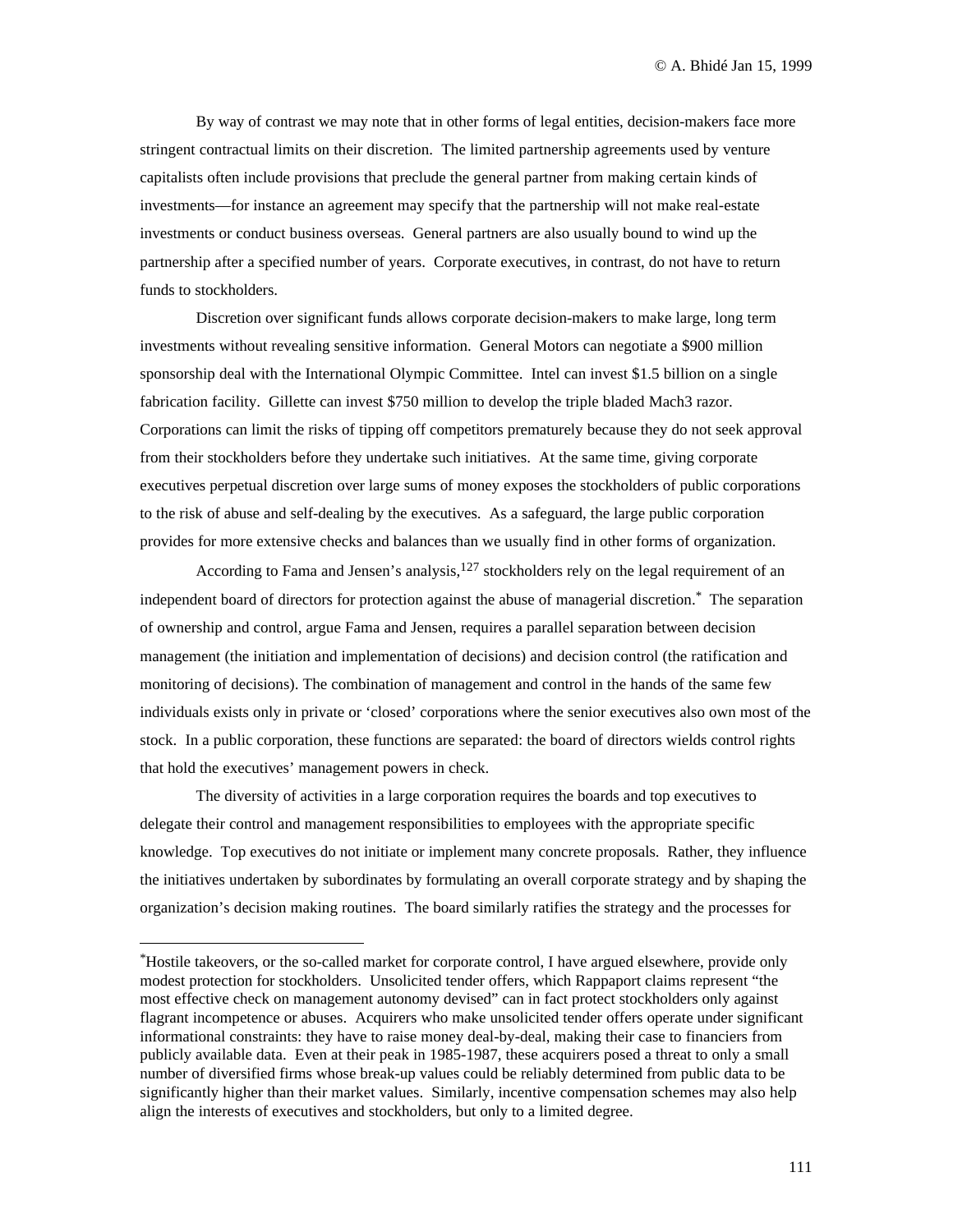evaluating new initiatives, not specific investment decisions. Rather than monitor the implementation of every project, the board evaluates aggregate performance and the control system. For instance, the board may evaluate whether the auditing function has sufficient independence from the operating managers.

The separation of "management" and "control" of broad policy thus leads to a corresponding separation of roles for specific decisions. By instituting monitoring devices and policies, boards and top executives can give decision-making rights to subordinates who they cannot directly supervise, while protecting shareholders from abuse of these rights. For instance, a salesperson or brand manager who has direct knowledge of customer needs and competitive offerings may initiate a proposal for a new product. A superior reviews the proposal and, if appropriate, forwards it up the corporate hierarchy with an endorsement. Higher-ups then decide whether to proceed, perhaps after seeking the advice of a specialized staff or outside consultants. Similarly, employees with the appropriate expertise may be given the discretion to implement the product launch, subject to monitoring and oversight by superiors and by an independent finance or control staff.

## **Objective Evaluations**

Multilevel and multifunctional evaluations of new initiatives entail extensive documentation and evidence. Individuals who start businesses with their own limited funds may trust their intuition and their innate capacity to adapt to unforeseen circumstances. Corporation decision-makers require objective data on markets and the firm's capabilities vis-à-vis its competitors. The role of the evaluators of new initiatives is to play devil's advocate: to challenge assumptions and to try to poke holes in the case for proceeding. According to Heath, Larrick and Klayman<sup>128</sup>, they provide an organizational remedy for the cognitive errors that individuals have a propensity to make, including avoiding disconfirming evidence, relying too much on vivid or available information, and so on.

The incentives of the staff who specialize in evaluating new initiatives encourage them to reject poorly documented proposals. Evaluators in staff positions do not receive bonuses for endorsing ventures that turn out well. If the venture fails and they did not follow proper procedures, they may be accused of dereliction of duty. Evaluators also may have limited personal contact with the initiators of proposals who work at a different level of the hierarchy or in a different function. The organizational remoteness and anonymity of the evaluators that increases their objectivity limits their capacity to rely just on the personal abilities of the initiator.

The so-called line managers in a corporate hierarchy who also bear some responsibility for vetting projects proposed by their subordinates have somewhat different incentives from analysts in the staff function. Successful projects improve their prospects for promotions and their standing within the organization. They may also be influenced by their personal relationships with subordinates who advocate the initiative. The resulting tension between line and staff evaluators represents an important component of the distinctive checks and balances of the corporate form of organization. As we will see Chapter 6, the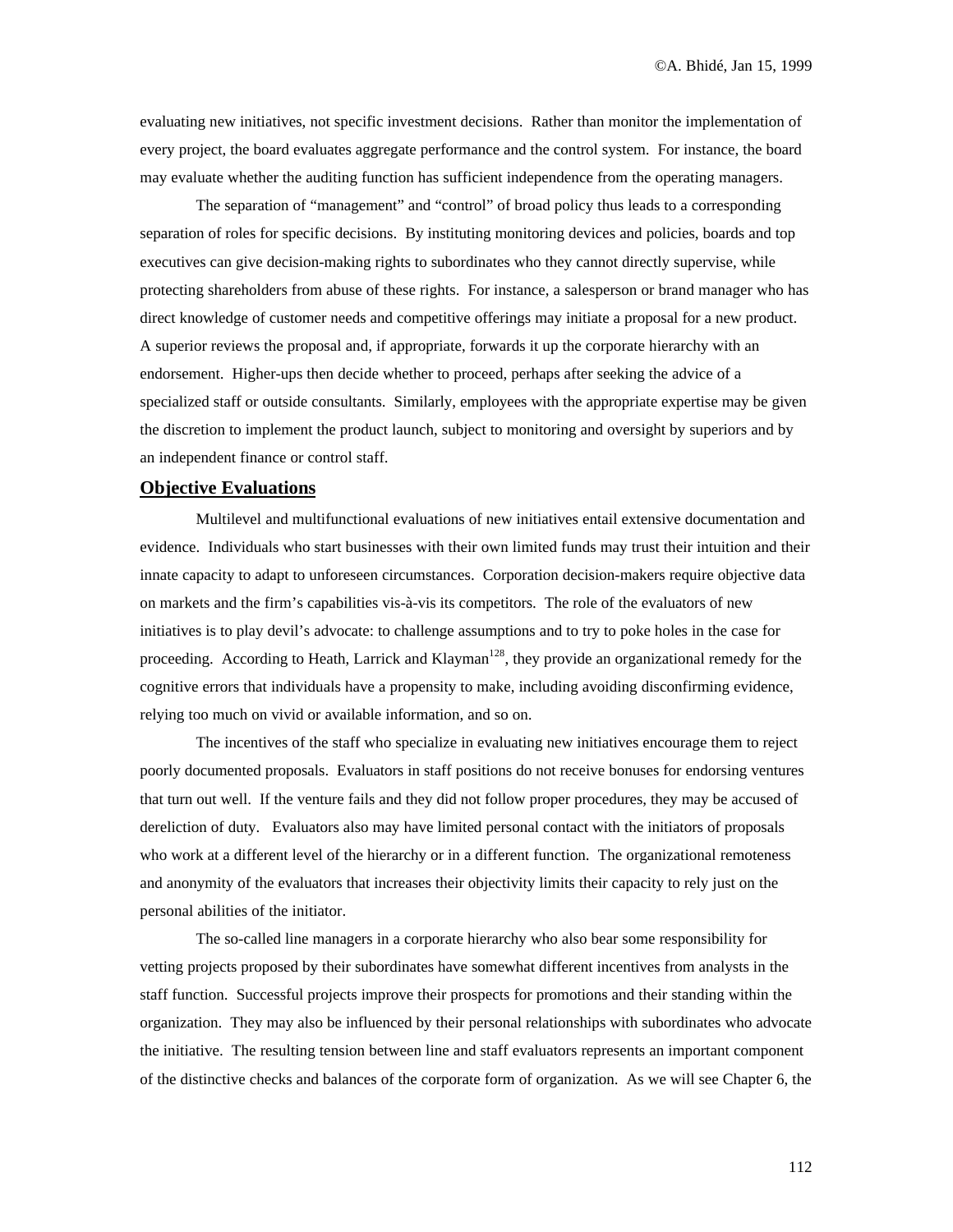venture capital firms rely on mutual monitoring by the partners of each other's investments and do not provide for scrutiny by an independent staff.

I do not mean to suggest that corporate evaluations are totally objective and that personal relationships and reputations don't matter. Employees with good connections and standing within their organizations have an edge in securing funding for their projects, just as well connected and regarded borrowers have an edge in securing bank loans. But, corporate control systems (and bank credit approval procedures) help set minimum standards of objective evidence and analysis. Although they don't eliminate personal or political considerations, they protect stockholders from a system of pure cronyism.

### **Aversion to Uncertainty**

The nature of the evidence required by corporate decision-makers leads them to favor initiatives where the risks and returns can be objectively assessed. Large corporations seek opportunities with the following characteristics: Demand has stabilized or has attained a predictable growth trajectory, allowing analysts to make reasonable projections of expected revenues. Consumer preferences are stable, measurable, and can be projected from an appropriately selected sample to the market at large. The company's known strengths (in marketing and distribution, for instance) may be expected to provide competitive advantages over identifiable rivals. The need for objective and impersonal evaluation discourage investments where unpredictable or difficult to measure factors can lead to significant differences in outcomes.

A computer company like IBM will tend to avoid unformed markets (such as the PC business in 1975) where demand is difficult to predict or is subject to great technological or regulatory turbulence. Corporations will also avoid businesses whose profits depend on the superior abilities or skills of one or two individuals rather than an already established verifiable corporate capability. The fundamental nature of their evaluation process, in other words, leads corporations away from the uncertainty that individual entrepreneurs exploit, because the ambiguity or the "missing information" is too great.

Large corporations also lack the ability to monitor the implementation of uncertain initiatives. The successful implementation of uncertain initiatives we have seen involves tasks such as adapting to unexpected circumstances and responding to the unspoken wants of customers. An objective, multi-level monitoring system cannot easily evaluate the performance of such tasks and differentiate between bad luck and the lack of effort or talent.\* And, when corporations underwrite the risks of projects whose implementation they cannot effectively monitor, they face a moral hazard problem. The individuals responsible for undertaking the project have an incentive to slack off and attribute their slow progress to circumstances beyond their control.

Corporate decision-makers often wait until the uncertainty of a business has been reduced before they invest in it. IBM's Entry Systems Division lab director William Lowe secured funding from the

113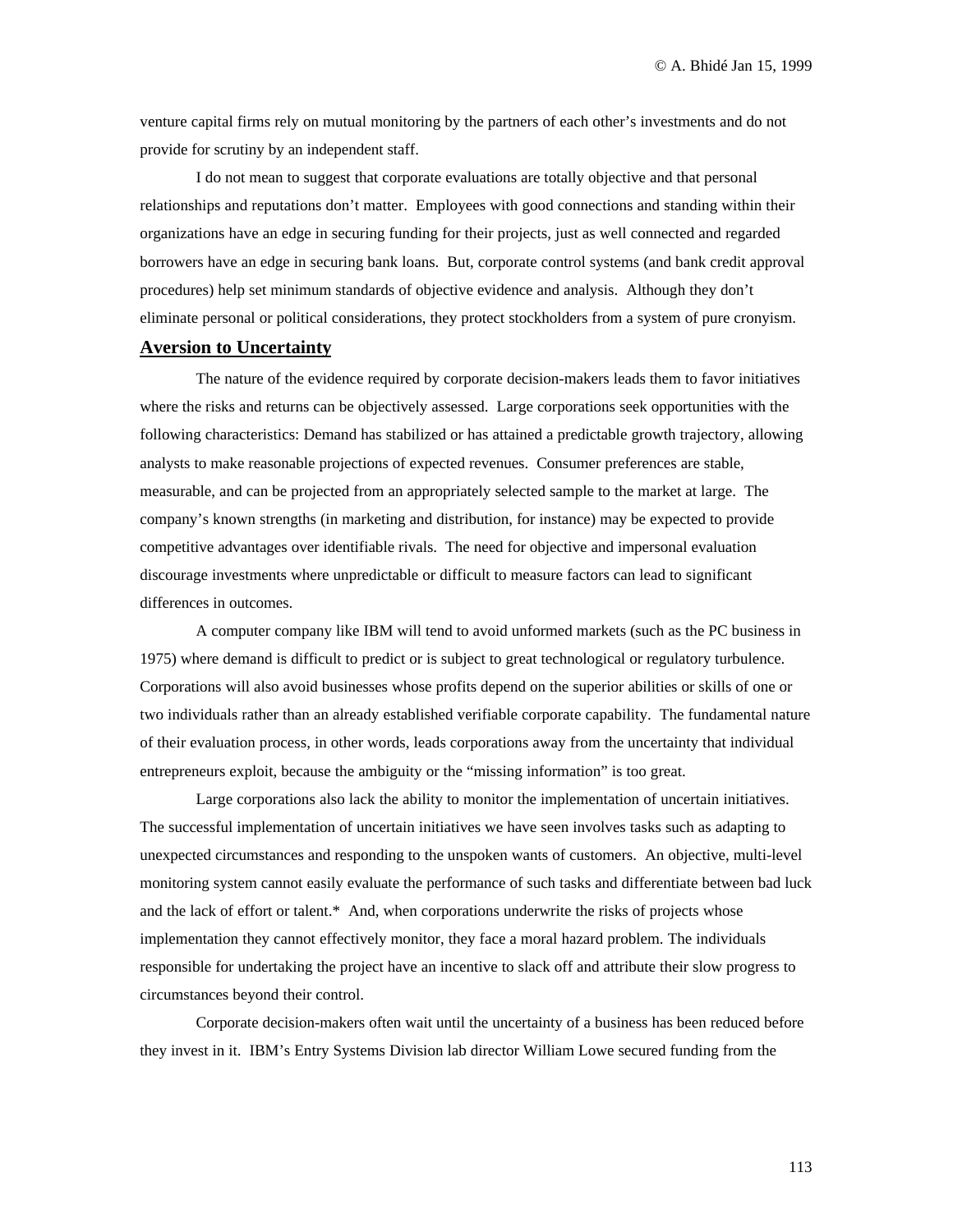Corporate Management Committee to build a personal computer in 1980, after some of the critical uncertainties about the market and technology had been resolved. Microsoft developed its web browser after Mosaic, Netscape and others had established the market. We similarly find large corporations invest in businesses after an entrepreneur has established a valuable technology or formula and the profits of the business do not depend just on the personal effort of the principals. After Rick Rosenfield and Larry Flax had developed California Pizza Kitchen's 'formula' and proven its viability, PepsiCo bought a 50% stake in the company and financed its subsequent expansion.\*

This is not to say that large companies avoid well-defined risk. Control systems that lead corporations to avoid irreducible uncertainty do not preclude them from taking calculated gambles. Indeed according to Fama and Jensen's analysis, public companies are well suited to finance (conventionally) risky projects because their stockholders can diversify their portfolios. The ownermanagers of private firms and partnerships are more risk averse because much of their wealth is tied to their companies. They tend to "underinvest in assets with long term payoffs."<sup>129</sup> Compared to private oil producers, public companies like Exxon and Mobil place much larger exploration and development bets. Only one of the 'majors' can put up the \$2-3 billion it requires to develop a medium sized heavy oil field in Venezuela, for instance.

 But, the types of opportunities that public companies pursue have characteristics that allow decision-makers to measure, quantify and objectively research the risks and returns. Before a large oil company makes a significant commitment to a new field, for instance, geologists and petroleum engineers can carefully examine seismic data and conduct preliminary drilling tests. Financial analysts can study multiyear cash flow projections to see whether successful development will provide an adequate return on investment. Corporations can also try to diversify away their "quantifiable and measurable" risks. Large oil companies, for instance, have a portfolio of exploration activities and will often develop fields jointly with competitors so that they spread their bets more widely. When the irreducible uncertainty is high, however, and the probability distribution of outcomes cannot be assessed, the risks cannot be reliably diversified away.

Similarly, control systems do not discourage corporations from developing or exploiting new technologies. Companies like Intel and Merck spend over a billion dollars each year on R&D. The evidence suggests that the R&D expenditures as percentage of sales are greater in large companies than in small companies.<sup>130</sup> If anything, aversion to uncertainty leads large companies to favor investments in technologies and intellectual property they can control rather than in the human capital of individual employees who can leave to join other firms. Decision-makers similarly favor initiatives that exploit an innovative technology instead of relying just on the hustle of a few individuals because they can more

<sup>\*</sup> In the next chapter I will suggest that venture capital firms are better suited to making these subjective judgments.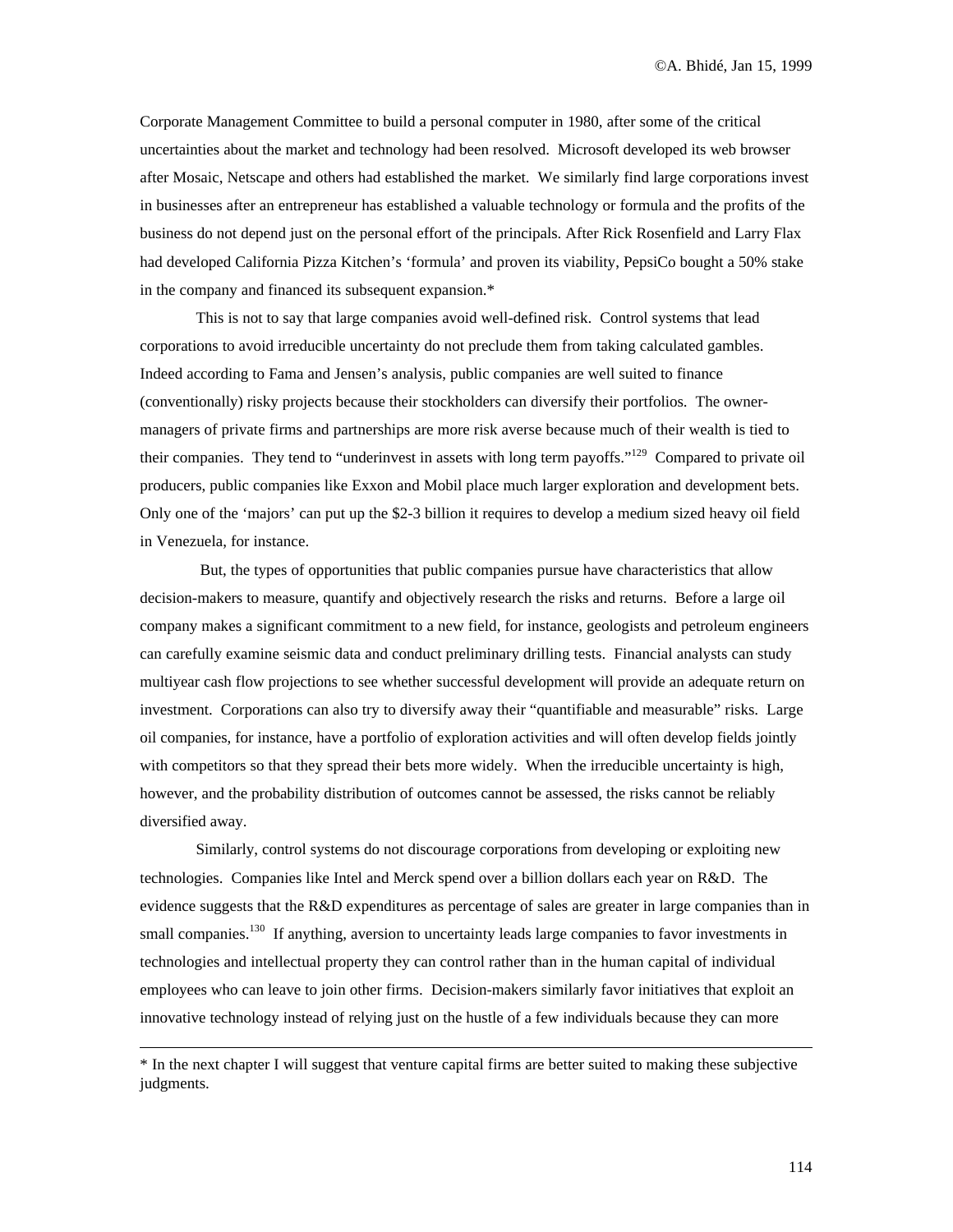easily evaluate the risks and returns. New technologies, in other words, has desirable uncertainty-limiting property because it can reduce the firm's reliance on difficult to control human agents.

A corporation's aversion to uncertainty does however affect the nature of its R&D efforts. Objective evaluation criteria favor projects with well-defined risks and payoffs. Significant outlays on speculative research projects that have no prior path to commercial exploitation reflect a failure of a corporation's checks and balances and its managerial processes. Such projects tend to contribute more to the public good than to the stockholders' interests.

To illustrate the nature of objective scrutiny, consider Intel co-founder Gordon Moore's (1996) description of how the company allocates its billion dollar plus annual R&D budget. "Each product group", writes Moore, "is required to submit a project list ordered in decreasing priority, explain in sometimes excruciating detail why the list is ordered as it is, and indicate where the line ought to be drawn between projects to work on and projects to put off." Only a "small group" tries to "stay abreast with what is going on more broadly in the semiconductor industry" and even this group avoids programs that will generate results only after ten years. The company has learned to avoid technologies which are too far ahead of the market – in the 1970s developed and sold complete speech recognition systems at the rate of two per year.<sup>131</sup> Now, Intel "limits internal basic R&D to what is needed to solve immediate problems" and "looks to universities" for much of its basic research.<sup>132</sup> It does not "mount research efforts aimed at truly understanding problems and producing publishable technological solutions."<sup>133</sup>

 Moore contrasts Intel's strategy with the more exploratory approach traditionally adopted by "the large, central research laboratories of the premier semiconductor firms." AT&T's Bell Labs and Fairchild Semiconductor's large research organizations probably "contributed more to the common good than they did to their corporations." Similarly, Xerox Corporation's Palo Alto Research Center "made some tremendous contributions to the community at large, notably in the area of local area networks and the graphical user interface...Xerox itself, however, did not benefit nearly as much."<sup>134</sup> These other organizations Moore notes have now changed their approach: "While it used to be that each of the major [semiconductor] players had a fairly important laboratory conducting basic research, much of that has disappeared."<sup>135</sup> Arguably the firms have given up on blue-sky R&D efforts because of the pressure top executives now face to provide higher returns to their stockholders.

The case of Merck, one of the world's leading pharmaceutical companies, also illustrates how management efforts to maximize the productivity of R&D helps to curtail uncertainty. Merck's former CEO, P. Roy Vagelos, describes how he established the criteria for selecting research projects after he took over as the head of its research labs in 1975. Each research group he found was "working on as many as ten projects at once" which he believed "almost guarantee[d] that no single project would have the critical mass to succeed." The basic criteria Vagelos established to bring provide more focus helped limit

<sup>\*</sup> Some businesses remain dependent on the inalienable human capital of their principals and therefore outside the domain of large corporations.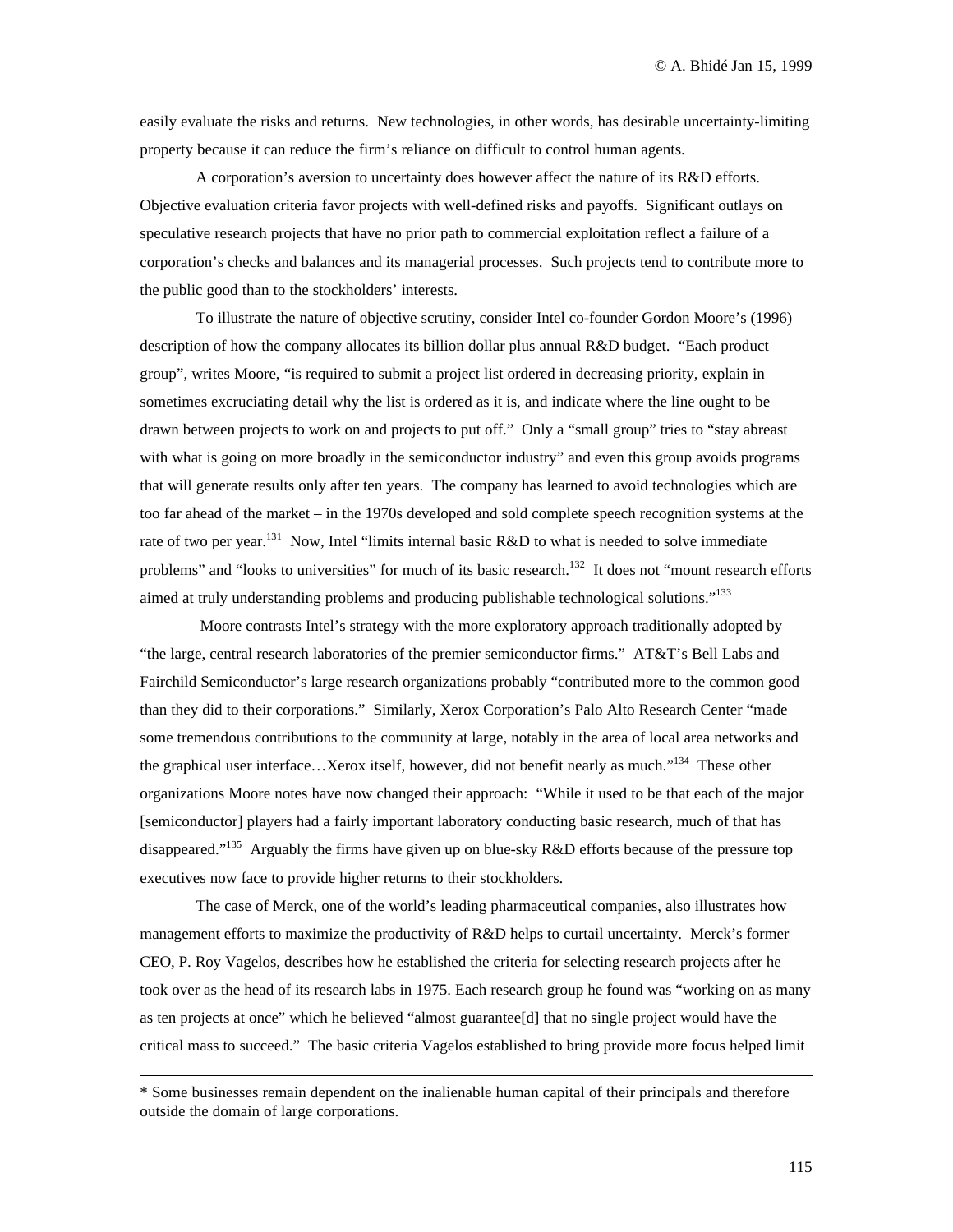the competitive and scientific uncertainties. "We would look for areas" reports Vagelos, "where there were no therapies or drugs available, where the science was advanced enough for us to believe that we could make a breakthrough, and where we had enough knowledge of the disease to have some idea about how to arrest it."<sup>136</sup> The criteria did not guarantee the success of Merck's projects. But, by ensuring a market for successful developments ("no therapies or drugs [currently] available") and eliminating the more speculative efforts (through the requirement for existing advanced science), Merck made the risks and returns of its research portfolio more predictable.

This is not to suggest that large corporations *always* avoid projects with high uncertainty. Top executives, who perceive an extreme threat or once-in-a-lifetime opportunity (for instance, due to the Internet revolution) or have an autocratic bent, may override normal decision making processes to take a great leap in the dark. Or they may establish a small slush fund to seed uncertain initiatives. My argument about the bias against large irreducible uncertainty pertains to the normal pattern in healthy organizations. Intel may allocate some funds for uncertain investments in venture capital partnerships, but the bulk of its R&D, fixed plant and marketing expenditures will be devoted to investments with welldefined risks and returns.

## **Profit Requirements**

The process corporations use to scrutinize new initiatives also leads them to concentrate their investments on a few initiatives that hold the promise of high total profit. Just as banks apply the same credit analysis to all loan applications, corporate routines demand a minimum level of evaluation and monitoring for all new initiatives. But, at least in the short run, corporations have a fixed staff available to provide such oversight, which limits the number of initiatives they can undertake. In order to meet their goals for growth therefore, corporations allocate their limited evaluation capacity to a few projects that they expect will generate substantial total returns even if smaller projects offer higher percentage returns on investment.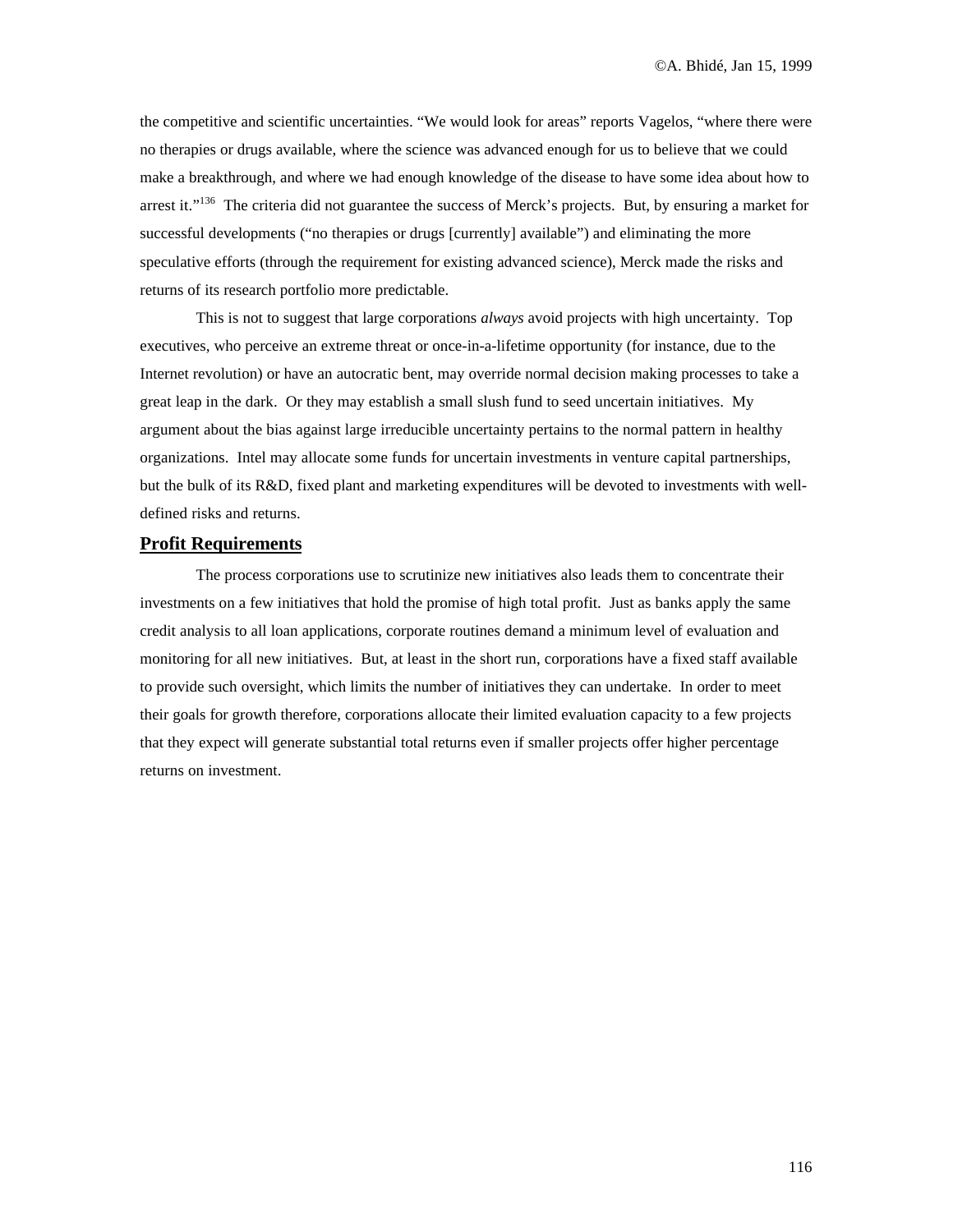

By way of a simplified example (See **Figure 6.2**), consider a corporation with total income of \$2 billion that, in order to satisfy the expectations of its employees and the stock market, must undertake initiatives capable of generating \$200 million in new profit each year. Assume further that the corporation has:

- A range of projects it can undertake, where each project requires an investment of \$I and is likely to produce a profit of \$P. As shown in the figure, larger projects produce proportionately lower profits that is, the return on investment (ROI, or the ratio of P to I) decreases with I.
- Checks and balances that require each project be subjected to six man-months of evaluation.
- A fixed annual capacity of 42 man-months available to evaluate new projects. Therefore it cannot undertake more than seven (42 divided by 6) projects per year, indicated by the horizontal line  $N_{\text{max}}$  in the figure.

In order to meet its profit goal of \$200 million, the corporation can undertake many small projects or a few large projects — as shown in **Figure 6.2**, the required number of projects decreases with I. The corporation would prefer to undertake many small projects, because projects with smaller I have higher ROIs. But it cannot undertake more than seven projects. Each project must therefore generate a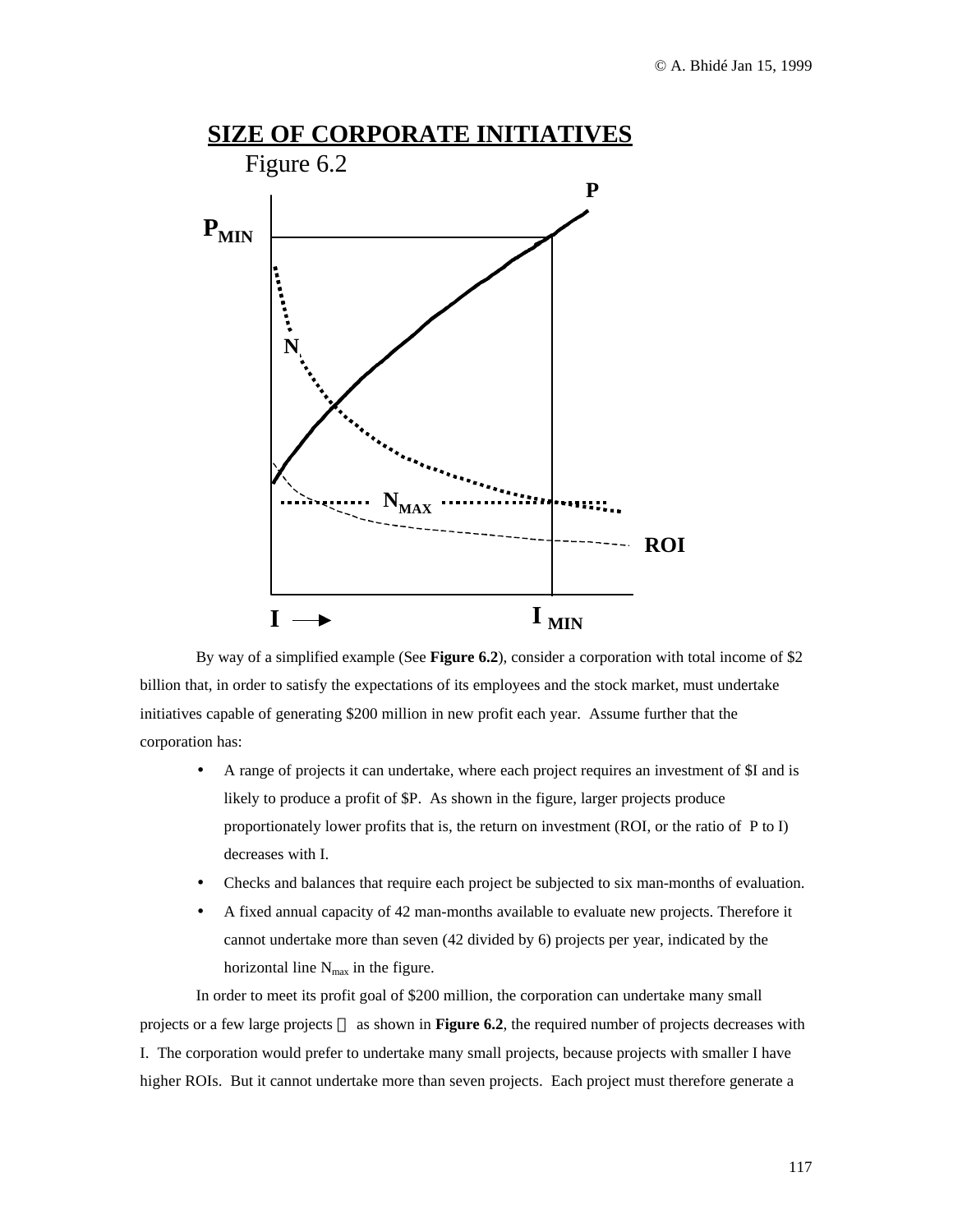profit of at least \$28.57 million ( $P_{min}$ ) with an investment of  $I_{min}$  even though smaller projects have higher ROIs, and more projects would lead to greater diversification of the risks.

Corporate decision makers therefore require evidence not just for why a new initiative can be expected to make a profit but also for why the size of the opportunity is large enough to meet corporate requirements. Individuals like Bill Gates and Paul Allen may start a niche business with the hope of finding ways to subsequently build a substantial enterprise. The proponent of a new initiative at an IBM or P&G must make a plausible case at the outset for how it will grow into a large business. Similarly an independent wildcatter will be happy to exploit a small well, but Mobil will not invest in a project unless it has the potential to generate at least a \$100 million after tax profit. These minimum profit requirements can frustrate employees who uncover small opportunities and create an incentive for them to start their own businesses or at least to complain about their employer's bias against entrepreneurship.

Competitive considerations often reinforce the tendency to focus on a few big investments: a corporation that introduces a new product for a large market, but does not back it with sufficient resources to establish first mover advantages, may fail to appropriate the full benefit of its innovation.

The former president of PepsiCo, Andrall Pearson, writes:

Once an idea or concept is properly developed, it seems logical to assume that any sensible company would throw the book at it to make it a success. Yet I've found that reality is often quite different. Looking back, most of the new-product mistakes I've seen grew from the company's failure to back up the innovation with enough resources—not from overspending . . . many people fail to recognize that their competitors will retaliate—especially if their innovation takes customers away... Second, people try to stretch their resources to finance too many projects at once [so] that none of the projects gets enough sustained support and effort to ensure its success. The only way around it is to be disciplined enough to say "next year" to most of the good ideas available. . . .

In contrast, the big winners make careful plans to throw everything needed at new products to ensure their success.... They've learned that doing it right the first time is lots more effective (and usually far less costly) than doing the job on a shoestring and then scrambling to fix things when what happens doesn't meet expectation. They also know they're never going to have the first-blood advantage again, and that the best way to preempt or block out competition is to do it right the first time.<sup>137</sup>

To summarize: Large public corporations have an extensive capability for evaluating and monitoring initiatives which helps determine their area of comparative advantage. The capability gives corporations access to substantial amounts of capital. This allows decision makers to undertake projects which require large amounts of up-front investment but discourages them from pursuing small opportunities. The evaluation and monitoring capability also leads corporations to avoid uncertainty; or, put more positively, it encourages corporations to pursue projects where their distinctive capacity to evaluate and manage objective risk has the most value.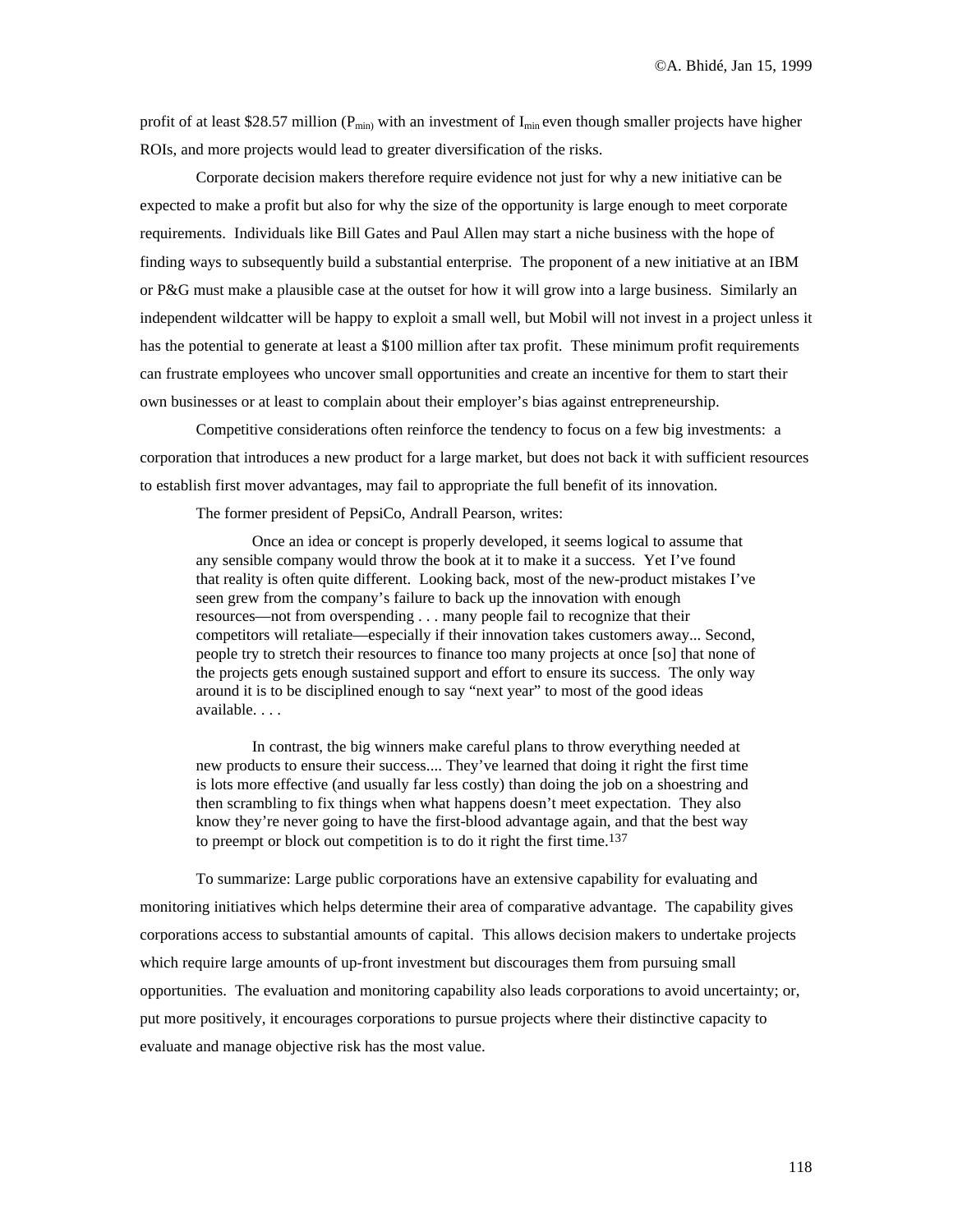## **2. A WELL-PLANNED PROCESS**

Most start-ups, as we saw in Chapter 3, are improvised—entrepreneurs often find new business ideas by accident rather than through a systematic search, they do not devote much effort to prior planning and research, and they make extensive changes in response to unforeseen circumstances. In contrast corporations follow a much more rule-based and structured approach. They are more likely than individual entrepreneurs to find opportunities after a systematic search, to conduct extensive research and formulate careful plans, and to stick to their plans once an initiative has been launched. This seemingly regimented approach does not reflect the incompetence or the bureaucratic tendencies of corporate executives, as their critics sometimes claim. Rather, it is a necessary consequence of the resources they control and the constraints they face.

## **Systematic Search**

Top managers of large corporations, as we have seen, institute general policies to control the activities of employees who they cannot directly supervise. These policies (or long-term "strategies") guide the search for new corporate initiatives. IBM and Hewlett-Packard, for instance, did not start making PCs (which accounted for 14% and 16% of their respective 1997 revenues) by accident. They made a strategic commitment to enter the market in order to defend and build upon their minicomputer and mainframe businesses. There are exceptions of course: 3M's now ubiquitous Post-it notes started with a failed attempt by scientist Spencer Silver to develop a strong glue. Later, another 3M scientist, Art Fry, was inspired to develop bookmarks using the glue while singing in a church choir. He scribbled a note to his boss on a prototype bookmark and thus invented Post-it.<sup>138</sup> The appeal of the Post-it story however lies in its unusualness: the norm is an orderly pursuit of strategy. Corporate decision-makers evaluate business ideas not just in terms of their stand-alone returns but also in terms of their conformance to longterm goals and interactions with existing activities.

Andrall Pearson's *Harvard Business Review* article, "Tough-minded Ways to get Innovative," reflects the perspective of a successful corporate executive and consultant. Pearson, who had served as president of PepsiCo for 15 years and was a director of McKinsey & Co. before that, writes that a "systematic effort to institutionalize innovation is what gives market leaders their competitive edges."<sup>139</sup> Pearson advises companies to make conscious choices about where to direct their innovative efforts. An unfocussed approach—"put smart people to work and pray that they'll come up with something great" usually produces "lots of small ideas that don't lead anywhere, big costs and embarrassing write-offs, and a great deal of frustration and stop-and-go activity." In contrast, successful innovators have "a pretty clear idea of the kind of creative competitive edges they're seeking," and "because their directions are so clearly set, their people can channel their efforts toward things that will work against competitors." Similarly, Pearson argues, "good concrete ideas" do not come out of techniques like brainstorming; rather, they "most often flow from the process of taking a hard look at your customers, and your business."<sup>140</sup>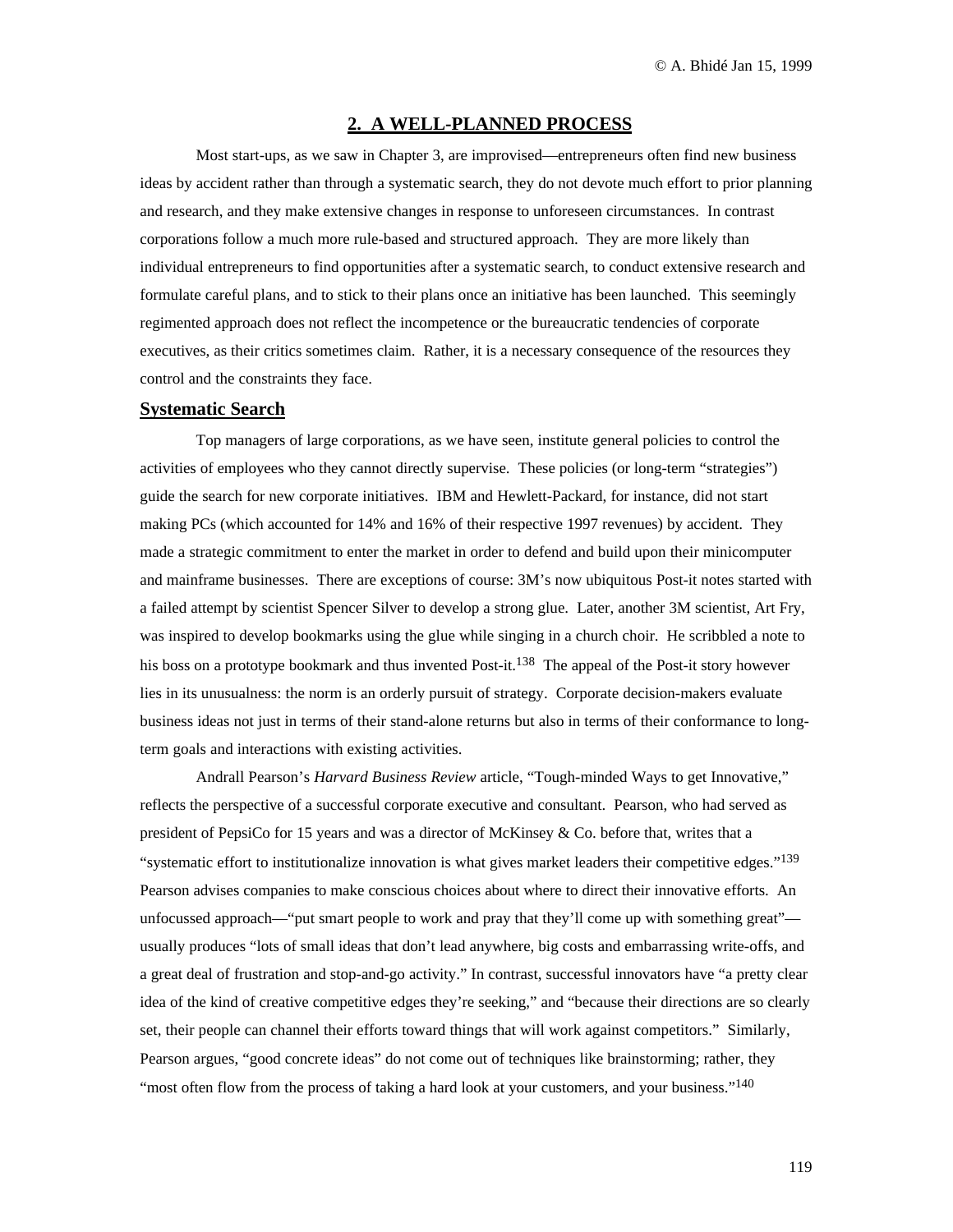Merck's Vagelos, former CEO of Merck, one to world's leading pharmaceutical companies, describes how he introduced a systematic research process to complement a "focus on the big projects that could result in breakthrough drugs." In 1975, Merck's labs:

were engaging in random screening of compounds, which meant that scientists were testing microorganisms, soil samples, or plant extracts, as well as chemicals made in our own laboratories to see if they caused any pharmacological activity. If they did, the scientists tried to create a drug. If they didn't, the scientists tested more compounds. We introduced a more targeted method that focused on creating specific molecules to attack specific molecular targets, an approach now known as rational drug discovery.<sup>141</sup>

Under the new approach, Merck relied extensively on 'enzyme inhibition' – "blocking the action of particular enzymes involved in the disease process." For instance when scientists looked for a drug to lower high cholesterol, they focused on blocking the enzyme that controls the overproduction of cholesterol and eventually developed two drugs, Mevacor and Zocor. Enzyme inhibition also led to Vasotec, used to treat high blood pressure, and Proscar for prostate disease. Merck's approach was widely adopted by its competitors. "Today the entire industry uses the rational-drug-discovery process"<sup>142</sup> Vagelos notes, making serendipitous development of new therapies an exception to the systematic rule.

## **Research**

Corporations conduct extensive research in order to generate objective data for evaluating initiatives. A policy of investing in a few, large initiatives reinforces (as well as derives from) the requirement for extensive research and analysis. With substantial investments at stake, top decisionmakers have to ensure that over confident subordinates do not make inappropriate commitments to new ventures. Before approving the launch of a new product they require their staff to collect information on competitive offerings and plans, examine demographic factors and trends, study customer preferences (through focus groups, open-ended interviews, structured surveys and so on) and conduct market tests and trials. According to one estimate, in 1995, each *Fortune* 500 company employed, on average, nine fulltime market research professionals and had research budgets of \$4.2 million.<sup>143</sup> Packaged goods companies (which spend about 20% more on average than non-packaged goods companies) have developed a culture of extensive research and testing. A former assistant brand manager at Procter & Gamble recalls:

Every brand at P&G has a research person supporting them. Research people have maybe 3-5 brands each. There are always multiple research projects going on—a quantitative survey, focus groups . . . something.

We could not do anything without testing it. For example, I worked on a line extension of a base product, which was a blue pill. We planned to make the line extension blue too. Unfortunately, product development told us that we could not make it blue—in testing, it started to turn purple over time. Our second choice was yellow (mostly because a lot of other colors were associated with the competition). I went to the General Manager for the category—a senior manager at a level right below VP—and recommended this yellow pill. He was quite disturbed at the thought of changing the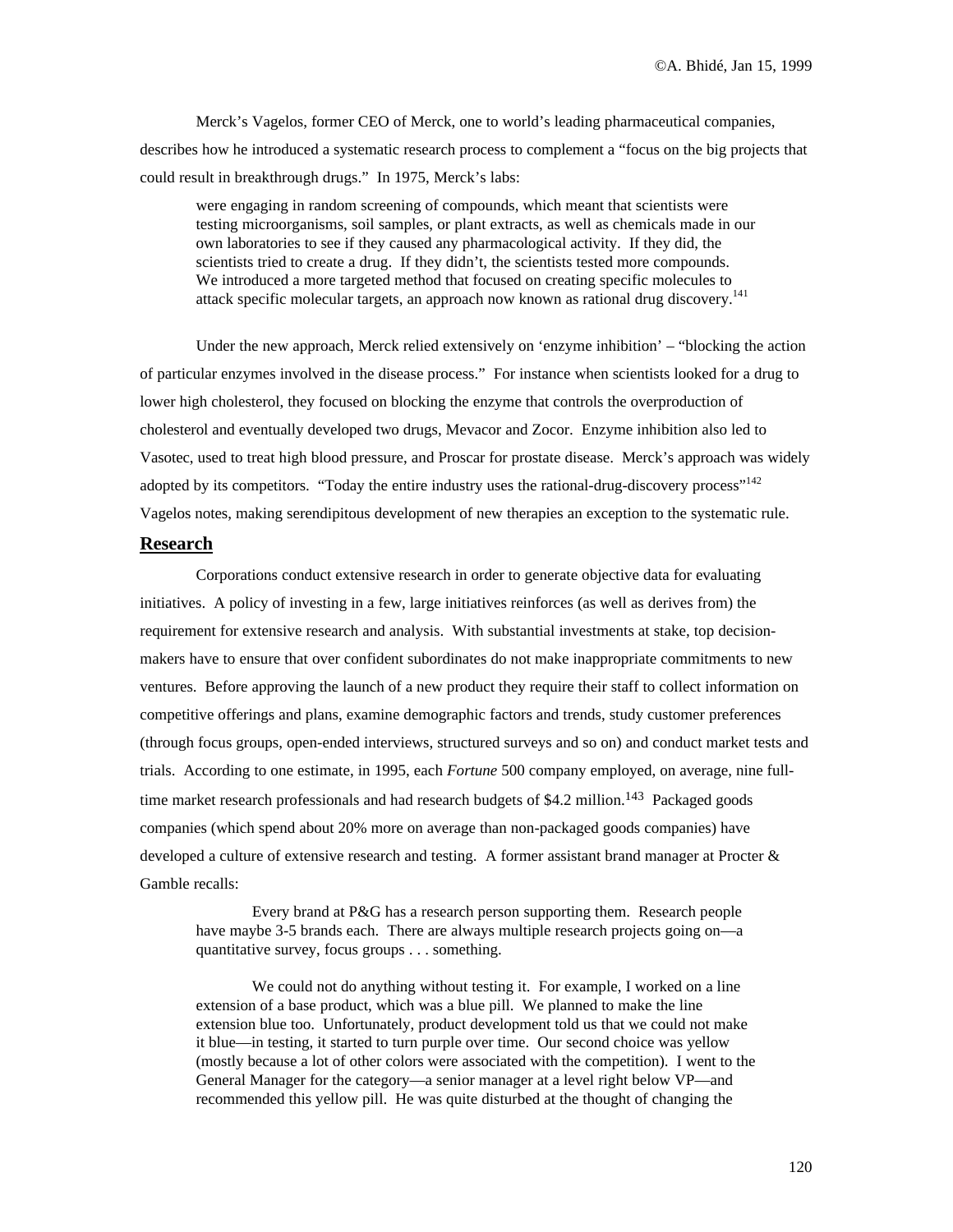color and insisted that I run a test (at a cost of more than \$10,000) to see whether consumers liked the yellow or the blue. I wasn't sure how the research would be useful—even if consumers liked the blue, we could not make it blue—but I was forced to run the test. As it happened consumers preferred the yellow, so we made the decision to use yellow. Even though it did not feel right to my GM in his gut, he accepted the results of the research like the truth from God.

David Ogilvy, co-founder of the advertising agency Ogilvy and Mather, describes the importance of testing for companies who serve mass markets.

The most important word in the vocabulary of advertising is TEST. If you pretest your product with consumers, and pretest your advertising, you will do well in the marketplace. Twenty-four out of 25 new products never get out of test markets. The manufacturers who don't test market their products incur the colossal cost (and disgrace) of having their products fail on a national scale, instead of dying inconspicuously and economically in test markets. Test your promise. Test your media. Test your headlines and illustrations. Test your level of expenditure. Test your commercials. Never stop testing and your advertising will never stop improving.<sup>144</sup>

Even companies such as 3M, which have a reputation for serendipitous development for products like Post-it, conduct extensive tests. The color of Post-it—yellow—was guided by market research. Before a national launch in 1980, the product was tested in Richmond, Virginia, and three other cities through office-supply stationers. The "turning point" was "an intense sampling and marketing campaign in Boise, Idaho."145 According to Post-it's inventor Fry, the market research quelled doubts in 3M: "In the office supply business, an intent-to-reorder rate of 40% or 50% is considered a miracle. In our test market, we achieved a 90% intent-to-reorder rate. That was the end of the skepticism."146 Research also led to further product extensions. For instance in 1981, 3M introduced the Post-it Note Tray after research showed the pads were getting lost on customers' desks. By 1984, 3M had added 22 other such follow-on products to the Post-it line. $147$ 

The experiments and trials corporations conduct before making a commitment to a full-scale launch have a different purpose and structure than the opportunistic adaptation practiced by capital constrained entrepreneurs. The founders of companies like Factor-Fox and Silton Bookman modify their offerings in order to make a sale. Their adaptation has a short-term, satisficing objective: they want to generate cash flow rather than to choose between multiple projects or find the optimal way of proceeding. The information their efforts generate represent a by-product. Their experiments are like those of miner panning for gold at different places in a riverbed. The primary goal of corporate research by contrast is to reduce uncertainty and verify prior beliefs. Is their enough gold in a particular field to justify a large scale mining operation? What is the optimal price point for the Mach3 razor? Corporate research represents an investment in information rather than an effort to generate cash. The cost of extracting a sample core far exceeds the value of the gold it might contain.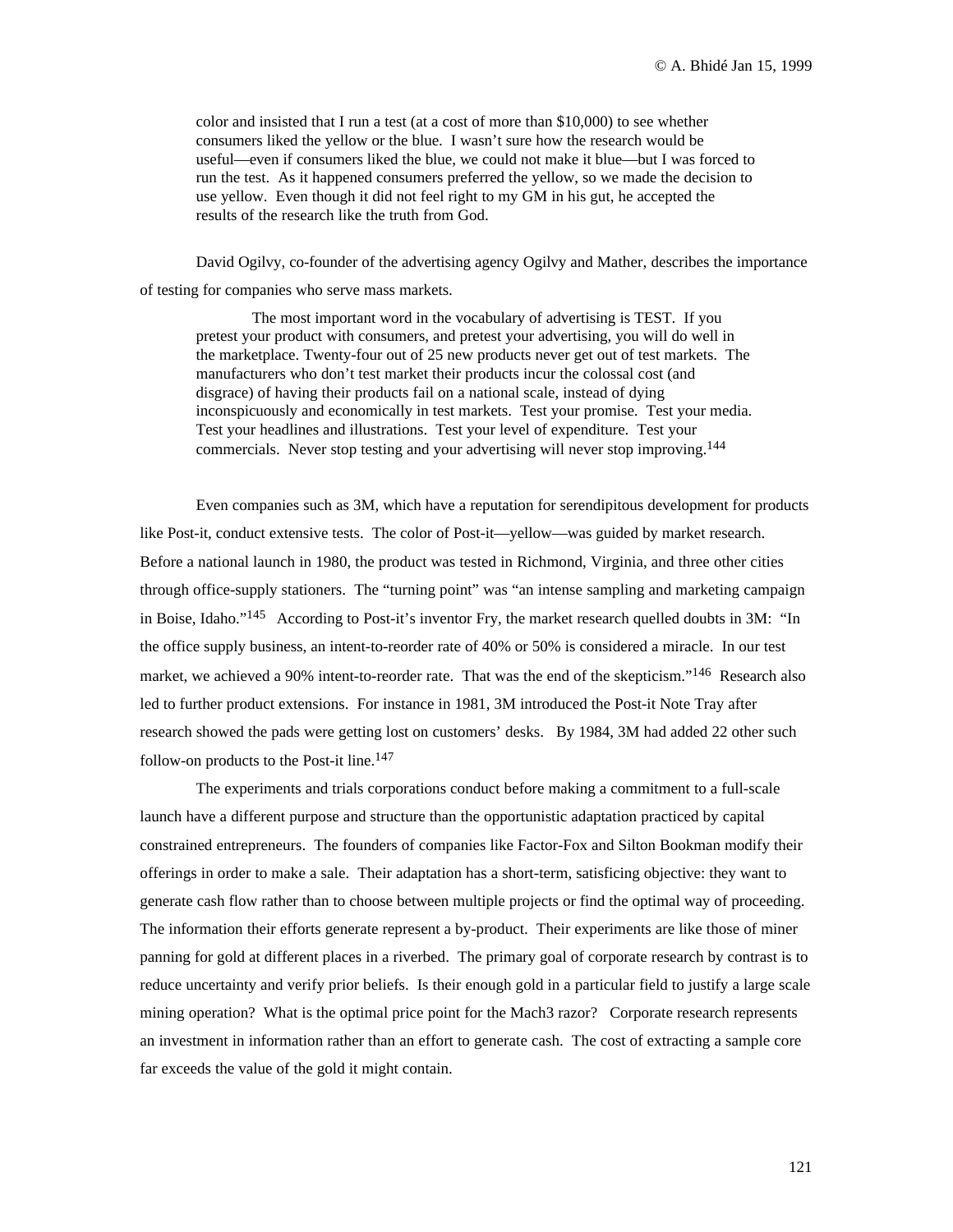Corporate research is correspondingly more scientific. Capital constrained entrepreneurs respond to, sometimes without much aforethought, to the preferences of individual prospects in order to make a sale. Their adaptation to the specific local circumstances impairs their capacity to draw general inferences and test hypotheses. Corporations try to factor out idiosyncratic factors and select large and representative samples for their experiments. When Gillette conducts market research or a mining companies drills test holes they want to make sure that they can draw reliable inferences about the preferences of the typical customer and of the richness of the overall deposit. Corporate decision-makers who use research to place large bets have to be wary of encouraging but false positive results. They cannot rely on the ad-hoc improvisation of bootstrapped entrepreneurs who can cover low fixed costs with fluky sales made to unusual customers. They have to undertake well-designed and controlled experiments.

## **Adhering to Plans**

In addition to evidence on why a new initiative is likely to succeed, corporate decision-makers also require extensive plans on how it will unfold. While a self-financed entrepreneur may draw up a plan on the back of an envelope, proposals for new corporate initiatives contain detailed milestones, staffing requirements, financial projections and so on, which facilitate objective evaluations and monitoring of new projects. The complexity of corporate ventures also requires more planning. Promising ventures started on a small scale usually involve straightforward tasks and simple functions. For instance, in order to start Compu-Link, Steve Shevlin and his partner bought a large roll of printer cable, cut it into smaller pieces and sold them over the telephone to dealers listed in the Yellow Pages. Starting Microsoft required Gates and Allen to write a version of BASIC for MITS's Altair and then strike a deal with MITS's owner, Roberts. Planning was neither possible nor necessary. In contrast, the large projects corporations undertake tend to be complex: the development and launch of New Coke or Microsoft's Windows NT involves numerous activities and functions located within and outside the firm.\* Such initiatives require detailed plans to coordinate these functions and activities. To revert to the analogy used earlier, an individual skipping across the stones in a stream has little use for planning. The Golden Gate Bridge, on the other hand, cannot be built without extensive planning and preparation.

Cypress Semiconductor's "goal system" illustrates how established companies use plans to coordinate complex initiatives. According to CEO T. J. Rodgers, most of the work at Cypress is organized by project rather than by function. Each project has numerous long-term and short-term goals. For example, to design and ship the company's third generation of PROM chips, a team of circuit designers, product engineers and test engineers completed 3,278 goals over roughly two years.<sup>148</sup> Cypress management reviews project goals more or less continuously. After project teams meet on Monday, goals are fed into a central computer. On Tuesday mornings, functional managers receive printouts on the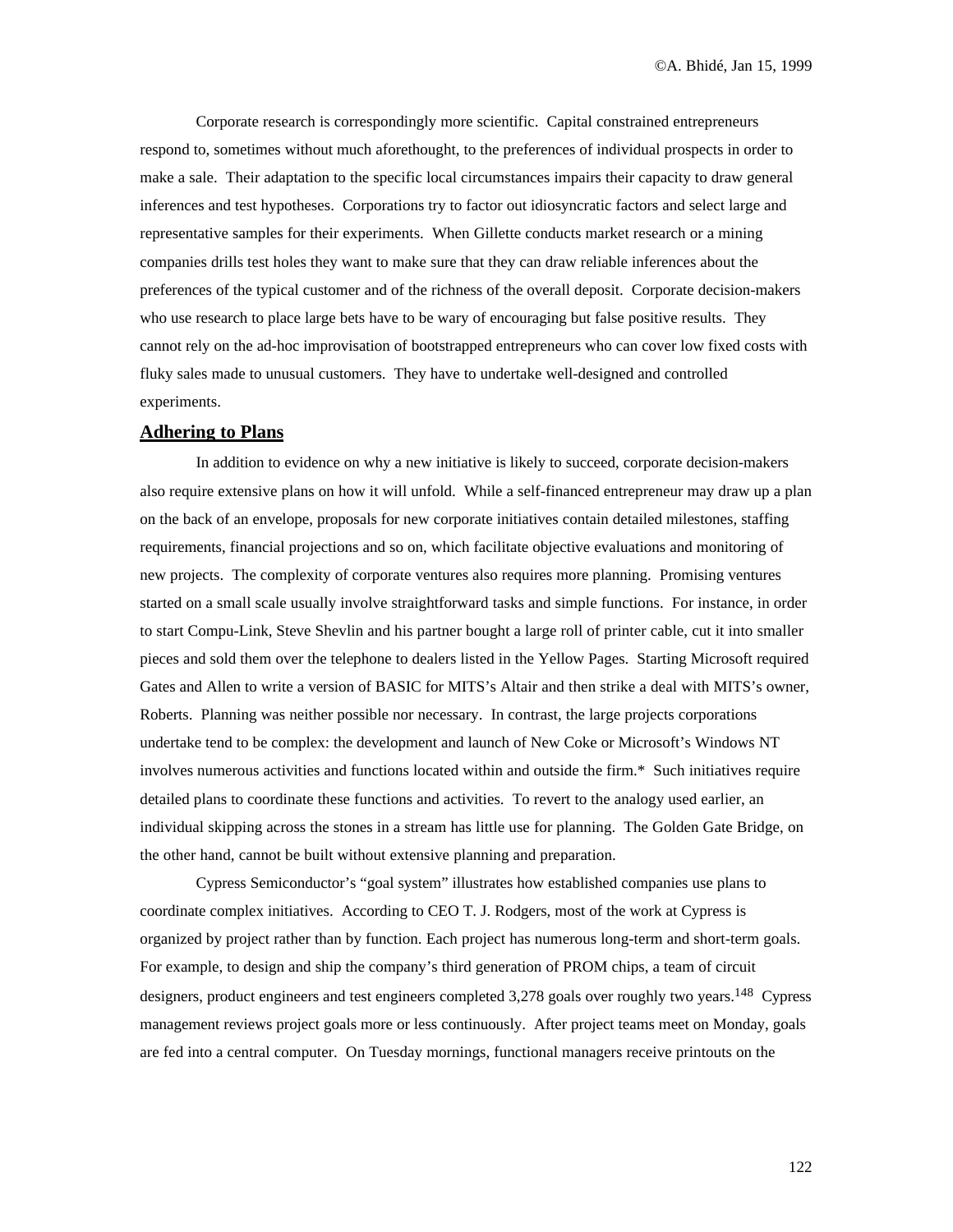status of their direct reports' new goals. On Wednesday mornings, the vice presidents of the company receive goal printouts for the people below them. On Wednesday afternoons, the CEO reviews reports with the vice presidents.<sup>149</sup>

Just as construction of the Golden Gate Bridge follows the basic initial blueprint, once corporations have decided on a plan, they tend to stick to its basic elements. Several factors keep corporate initiatives on their planned course. Corporations don't need or expect to generate positive cash flow as quickly as the bootstrapped entrepreneur. In many large projects, such as PepsiCo's entry into India, or IBM's launch of its OS/2 operating system, top decision-makers expect to lose money for quite a long period. Slower-than-expected progress does not therefore automatically force a change in direction as it often does with capital constrained entrepreneurs. The choice of low-uncertainty initiatives and extensive prior analysis also reduces the chances of major surprises and hence the need for significant changes in direction.

Large, complex projects that require the coordination of many individuals and tasks cannot be easily reoriented. Intel, for instance, cannot institute significant changes in the direction of its Pentium development effort in mid-stream. The many levels of approval required to make changes also encourages companies to stick with a plan that has been agreed upon in spite of the subsequent discovery of some shortcomings. Moreover, if a plan has been internally or externally publicized, a major change in direction may damage the reputations and credibility of powerful individuals. An organization may go into a state of denial about the need for changes if subordinates are fearful of carrying bad news to their bosses.†

## **Criticism of the Corporate Approach**

 $\overline{a}$ 

Critics of large companies sometimes claim that their structured approach to new initiatives is overly bureaucratic and that executives should become "more entrepreneurial." Such claims overlook basic differences between corporate and individual initiatives. Although corporate checks and balances slow down decision-making and can sometimes become dysfunctional, they are inextricably linked to the specialization of risk bearing and management and to their capacity to undertake large and complex projects.

Careful research, planning and testing can significantly extend the time it takes to launch new initiatives. Corporations take considerably longer than the weeks or months it takes for many individual entrepreneurs to go from having an idea to becoming operational. For instance, 3M patented the adhesive behind Post-it in 1974 and launched the product in 1980. Intel began work on its Pentium microprocessor in 1989 and using a development process that is much admired in the industry for its speed and efficiency

<sup>\*</sup> In Part 2 I will argue that the capacity to coordinate many resources and activities represents an important *raison de etre* of the large corporation.

<sup>†</sup>The difficulty of making changes also reinforces incentives to plan carefully and prepare for all contingencies and to avoid turbulent or uncertain environments which make quick adjustments unavoidable.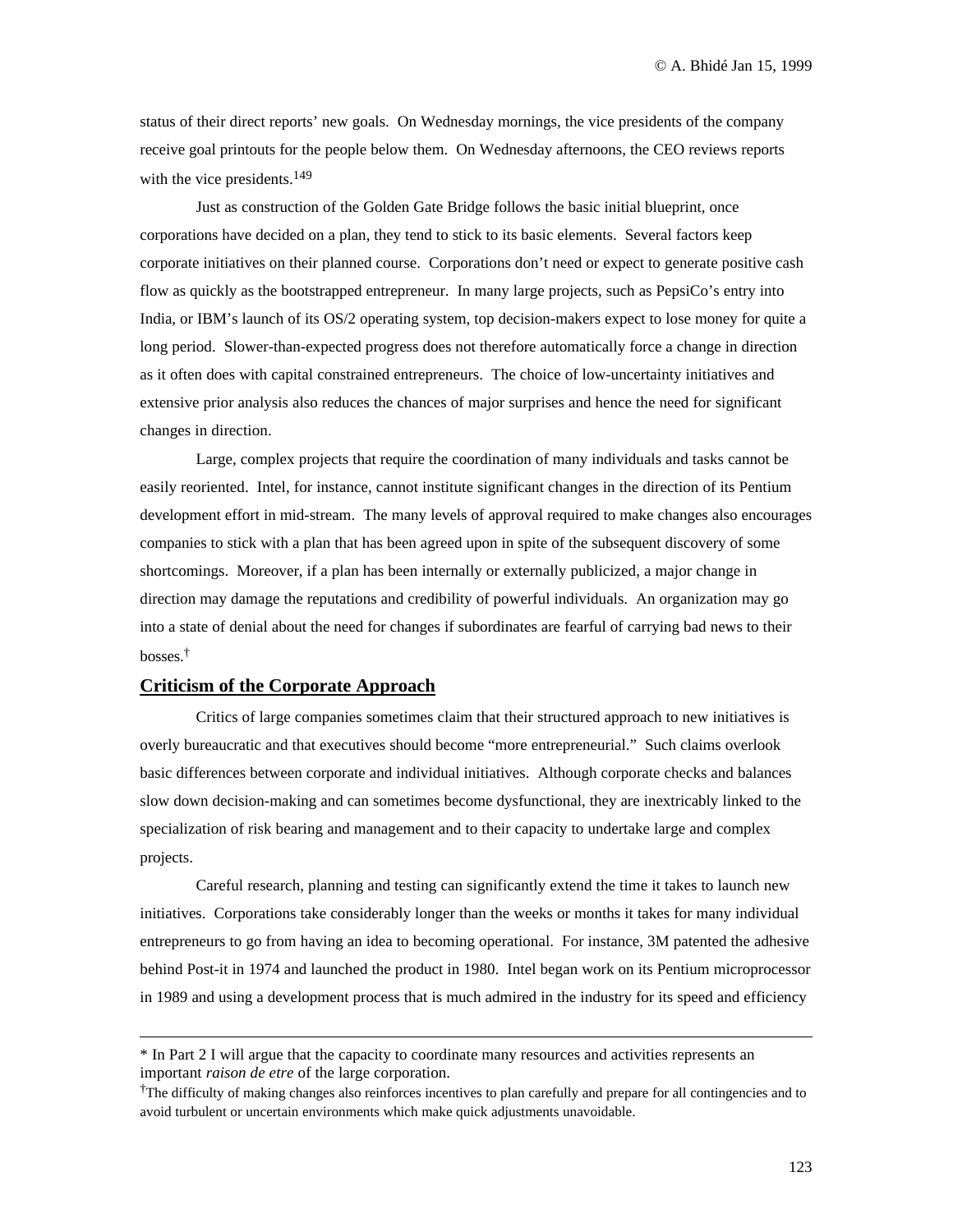was able to launch the product in 1993. Gillette took over a decade to launch its Mach3 razor. (See Insert 'Mach3 Milestones')

### Mach3 Milestones

1985: Research begins on developing the first new edge for Gillette's blades since 1969.

1988: Researchers arrange three blades in a progressive alignment, meaning the first blade sticks out less than the second and third blades.

1992: An advanced prototype, Manx, beats SensorExcel, Gillette's most advanced razor, in shave tests.

1995: Gillette's board approves Manx development.

Mid-1996: Gillette engineers develop a method of assembling Manx's cartridge that is three times as fast as SensorExcel production.

Fall, 1997: Board approves final stage of the \$750 million investment. Production begins.

Apr. 14, 1998: Mach3 unveiled.

#### From: William C. Symonds, "Would You Spend \$1.50 For a Razor Blade?" Business Week, April 27, 1998, p 46.

Sometimes, the decision-making process can become dysfunctional. Chris Argyris describes an organization where "the completion of the paperwork became an end in itself. Seventy-one percent of the middle managers reported that the maintenance of the product planning and program review paper flow became as crucial as accomplishing the line responsibility assigned to each group . . . Still another frequently reported problem was the immobilization of the group with countless small decisions."<sup>150</sup> A normal corporate aversion to high uncertainty become a pathological unwillingness to tolerate any at all, and prudent due processes make it impossible to undertake to undertake new initiatives in a timely fashion. The failure to undertake new initiatives ultimately leads to the demise of the organization; as mentioned corporations have to keep finding new profit opportunities to survive.

Corporations cannot however adopt the adopt the free-wheeling ways of bootstrapped entrepreneurs. Without careful, objective review and oversight, investors would not readily give boards and top managers of large companies broad discretion over large sums. Adherence to due process and fact-based decision making can also promote teamwork and preserve organizational morale in large organizations. Large companies have many employees generating new initiatives. Employees who secure corporate backing for their initiatives have the satisfaction of seeing their ideas implemented and increase their chances of receiving promotions or bonuses. An organization that selects ideas capriciously or because of personal pull will discourage talented employees from displaying initiative and reduce its chances of long-term survival. Conversely, companies that make fair, by-the-book choices secure more loyalty. Thus the General Manager at Procter & Gamble who puts aside his personal misgivings about yellow pills reinforces the company's reputation for fairness and respect for the facts.

124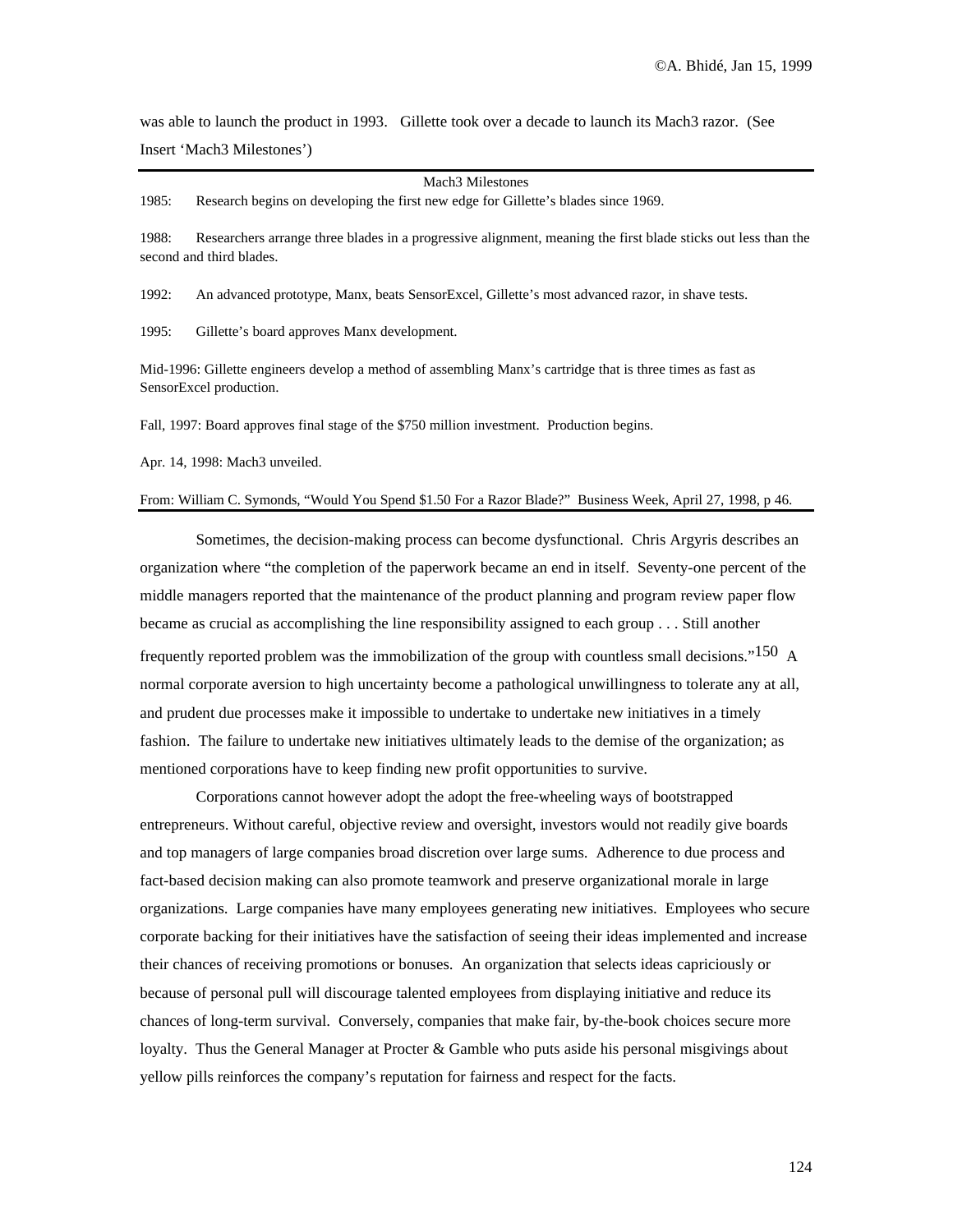Moreover, large companies usually compete in oligopolistic markets against other firms subject to the same pressure to institute checks and balances. Provided they don't take due process to extremes, the benefits of careful research and planning exceed the costs that large companies incur. According to Pearson, PepsiCo's disciplined approach "led to \$2 billion to \$3 billion worth of successful innovations."<sup>151</sup> The "rational drug discovery process" that didn't stray too far from the existing science instituted by Vagelos at Merck led to a series of drugs with total annual sales of \$6.1 billion.<sup>152</sup> The "excruciating detail" required to justify projects and a focus on solving "immediate problems", Moore suggests, has given Intel a much higher "R&D capture ratio" than did Fairchild Semiconductor's ad-hoc approach. Intel has generated few spin-offs or technologies of greater value to society than to its stockholders.<sup>153</sup> Its approach concedes Moore, "might at some point, cause Intel to miss a revolutionary idea that has the potential to wipe out established positions." He argues however that the alternative, of having large R&D organizations conducting basic research, "has not been shown to be protection against change in a basic business paradigm."<sup>154</sup>

Procter & Gamble's "testing fetish," Peters and Waterman suggest, has played a valuable role in the success of its new product introductions. They cite comments made by an employee of Crown Zellerbach, a competitor of Procter in some paper product markets:

P&G tests and tests and tests. You can see them coming for months, often years. But you know that when they get there, it is probably time for you to move to another niche, not to be in their way. They leave no stone unturned, no variable untested.<sup>155</sup>

Companies, of course, vary in their scrutiny of new initiatives and requirements for planning and research. "Flat" organizations with lean staff may evaluate initiatives relatively expeditiously. Similarly, differences in administrative skill, culture, and internal trust, may lead some companies to have less stringent demands for objective evidence than others. But, even the most free-wheeling large companies like 3M have more stringent procedures and criteria and devote more resources to evaluation and monitoring their projects than the typical bootstrapped entrepreneur. And, as the insert, 'Routinized Innovation: the 3M Case' illustrates, growth in size and complexity leads to increasing pressures to systematize its decision-making. 3M may never become as disciplined or focused as PepsiCo or P&G. But, nor will its management processes allow two engineers to buy a grinder and start a plastic scrap brokering business as Eaglebrook's founders did in 1983. It is telling that 3M has participated in the PC revolution, mainly through high-volume, relatively stable products such as diskettes and other storage media. No matter how entrepreneurial a large company might be, the threshold requirements for total profit, verifiable advantages, budgets, milestones and so on significantly exceed those of bootstrapped start-ups.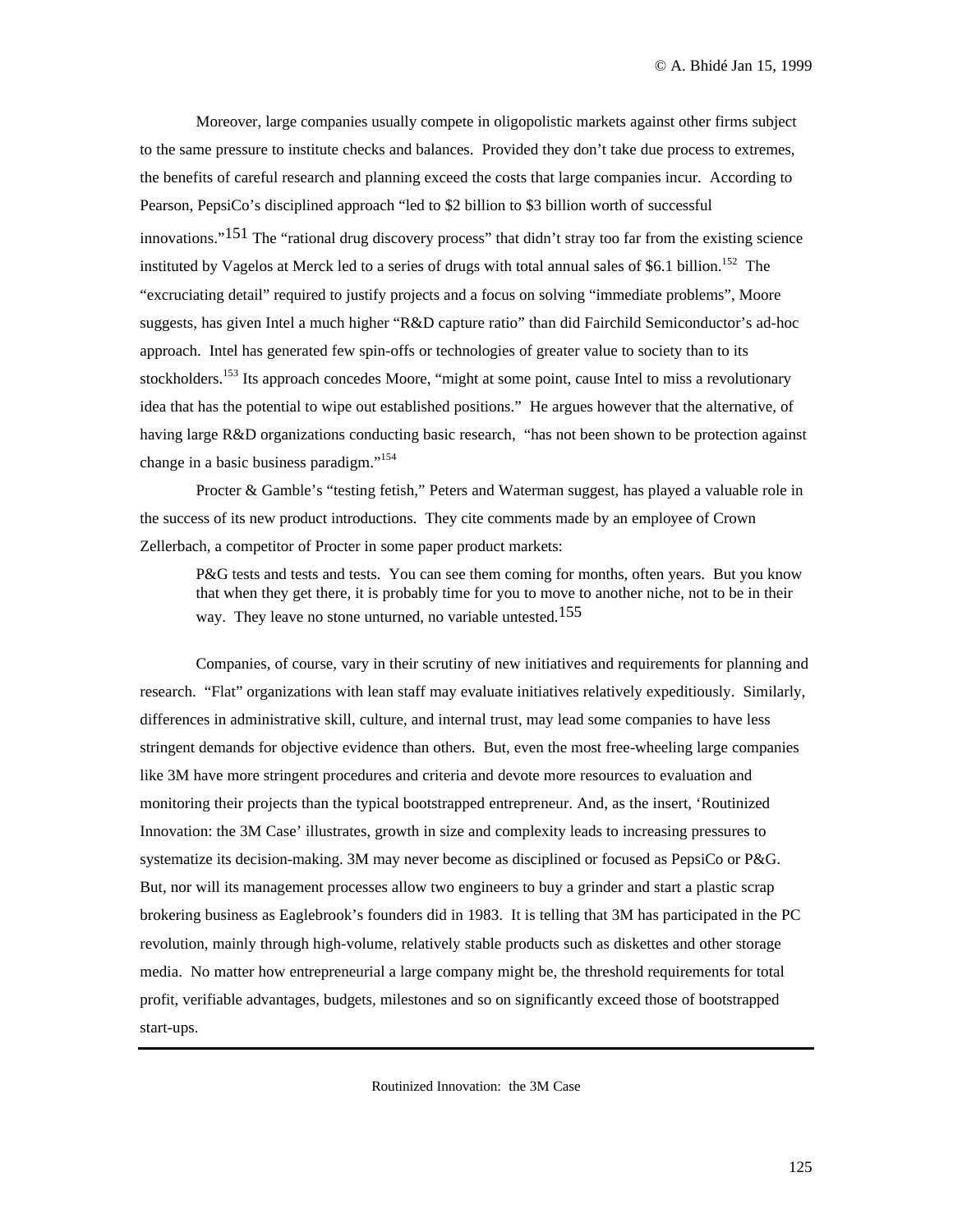Bartlett and Mohammed's "3M: Profile of an Innovating Company" illustrates how the pressures to adopt systematic processes for finding and evaluating new business opportunities escalate over time. In 1902, five businessmen from Minnesota formed 3M to mine corundum, an abrasive mineral. When the mine failed, 3M began to manufacture sandpaper. The sandpaper business, too, generated losses until a young bookkeeper, William McKnight, took over the sales manager's job. McKnight subsequently served as the company's president from 1929 to 1949 and then as its chairman from 1949 to 1969.

McKnight, who was the company's "spiritual leader," Bartlett and Mohammed write, "developed an unshakable belief in the power of individual entrepreneurship."<sup>156</sup> 3M encouraged researchers to pursue projects of personal interest. As a result, 3M "stumbled onto literally scores of new products and technologies." Management adopted a philosophy of "make a little, sell a little," not only because 3M could make a profit in niche markets but also because "many products and technologies subsequently found applications never [originally] dreamed of." For instance, a material first introduced as a decorative ribbon "spawned scores of other products" from "protective face masks, to surgical tape, to Scotch Brite cleaning pads."

Eventually, however, questions about the effectiveness of the new product development process led McKnight's successors to change its freewheeling approach. When Lou Lehr, a 35-year 3M veteran became CEO in 1980, he expressed concerns about "fragmentation" of the company's efforts. Under Lehr, the company adopted "a new organization structure, planning process and funding policies" that "had an enduring impact on 3M's product and process development." Bartlett and Mohammed quote a division vice president:

Previously innovation was driven by management asking researchers, "What rabbit can you pull out of the hat to meet our targets?" We relied on a pool of technology, some talented people, and a supportive culture to create innovations by spontaneous combustion. The individuals who came up with the new products were heroes, no matter what the fit with existing businesses or market access. So there were hundreds of initiatives—you could do anything. But as development became more expensive and riskier, we needed the focus and discipline of the new structure and processes.157

3M did not reduce its commitment to innovation, however; during Lehr's six-year term as CEO, spending on R&D more than doubled from \$238 million in 1979 to \$507 million in 1985. Allen Jacobson, who took over as CEO in 1986, wanted 3M to become even "more focused in its choice of project development." Under his tenure, the company began to develop "a more disciplined approach" to funding projects. According to a vice president of the Dental Products Division:

Previously a scientist could work on a project for years, with money just dribbling out to support it and management not really knowing how much had been invested or what the potential was. Today we try to do a lot more sorting out early. We ask for a product positioning statement right up front, and if it's not clear, it won't be funded. . . . So now, instead of running 100 programs as we did before, our division is focused on 12.158

Another vice president observed that "the day of the individual entrepreneur is over at 3M" although "we still like to talk about the brilliant inventor who converts his innovation into a new business."<sup>159</sup>

## **3. SECURING RESOURCES**

In Chapter 4 we saw that startups face significant problems in securing customers, employees, suppliers, and so on. Entrepreneurs have to overcome the liability of newness: resource providers are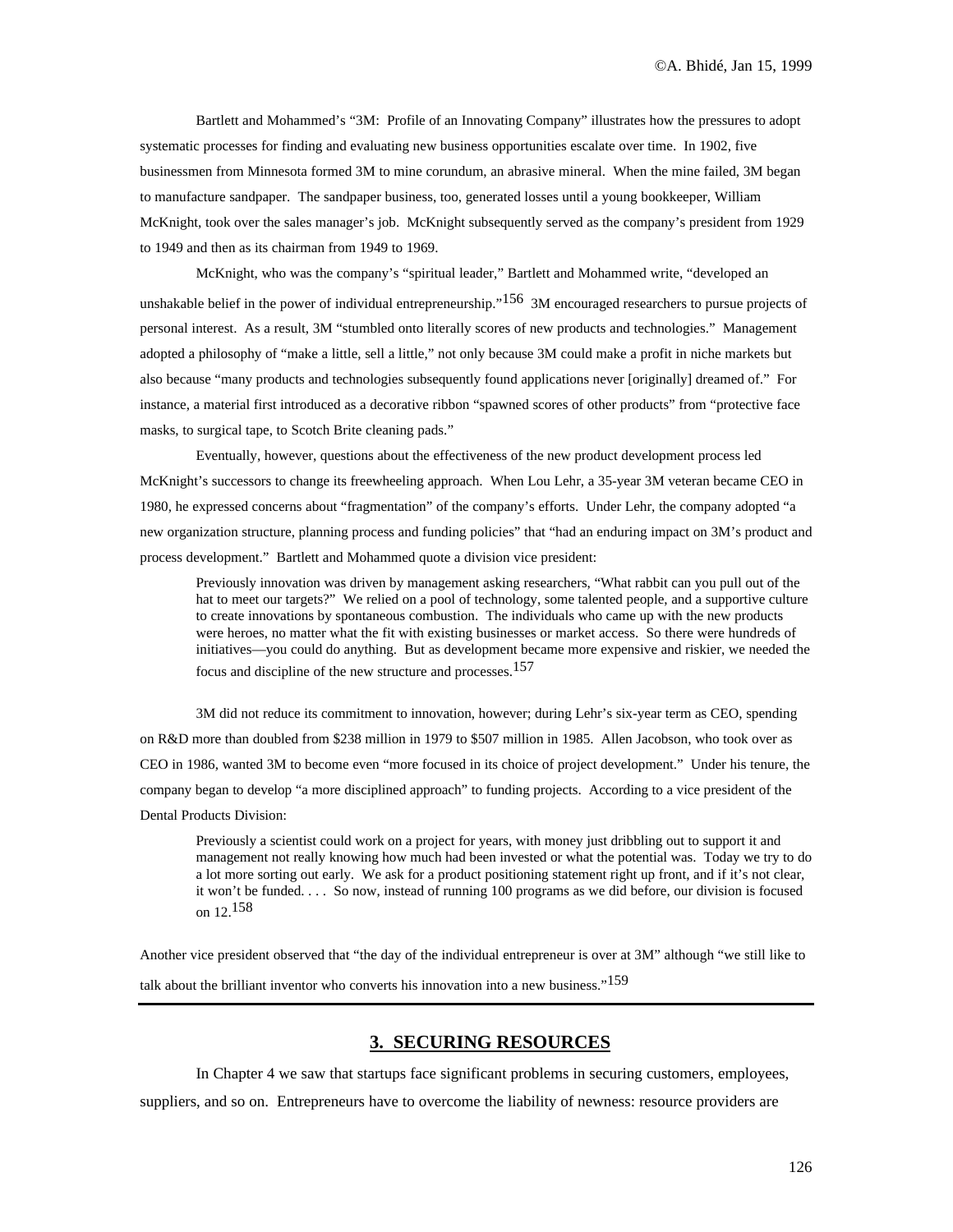reluctant to take chances on startups that may not survive. Doing business with a newly formed business also involves high switching costs. Below we will see how established corporations have several advantages over bootstrapped startups in securing resources, as well as some distinctive challenges. We will also examine how the strategies corporations pursue are different from the approaches individual entrepreneurs use to secure resources.

## **Corporate Advantages and Problems**

Several factors mitigate the concerns of resource providers about the survival of corporate initiatives. The extensive scrutiny and analysis that corporations perform on new initiatives provide some reassurance about the soundness of the enterprise. The cash flows generated by existing businesses, financial reserves and unused borrowing capacity similarly provide comfort about a corporation's staying power.

Corporations, having made large up-front investments and wishing to protect their reputations have greater incentives have a greater incentive to stick to the initiatives they have chosen to pursue. Resource providers can expect that IBM will not quickly abandon a floundering initiative (such as the PC Jr. computer or the OS/2 operating system) after it has spent significant resources on planning and market research, product development and advertising and has put its credibility at stake. A small scale assembler of PC clones, in contrast, is much more likely to shut down quickly or embark on a different business—as many entrepreneurs in fact did when profits from assembling clones declined in the mid-1980s.

A corporation's resource providers also face lower switching and search costs. When Hewlett-Packard introduces a new product, potential customers know what they can expect in terms of quality, value-for-money, ongoing support and so on. Similarly, potential recruits can easily investigate the working conditions and organizational climate at HP. Existing relationships can also reduce costs: buying an additional, new item from HP is less burdensome than adding another vendor to the company's list of approved vendors. A popular business heuristic suggests that selling to existing customers is more profitable than cultivating new customers, and maintaining customer loyalty is less costly than adding new customers. Similarly companies with an existing pool of employees have an advantage in staffing up new initiatives because internal transfers of personnel involve less disruption and loss of specific knowledge than switching across firms.

Well-established companies can benefit from the unwillingness of other organizations' employees to take personal risks when benefits accrue mainly to their employers. For instance, employees in other organizations may order expensive laptops because they see no advantage in buying a cheaper no-name clone. With a clone, the employer reaps the savings while the employee receives little benefit; if the cheaper computer malfunctions, the employee gets faulted for having made a poor choice. Buying IBM is safe, "no one ever gets fired buying from IBM." The large scale of new corporate initiatives provides psychologically reassuring "social-proofs": the buyer knows that lots of others will be buying IBM's new

127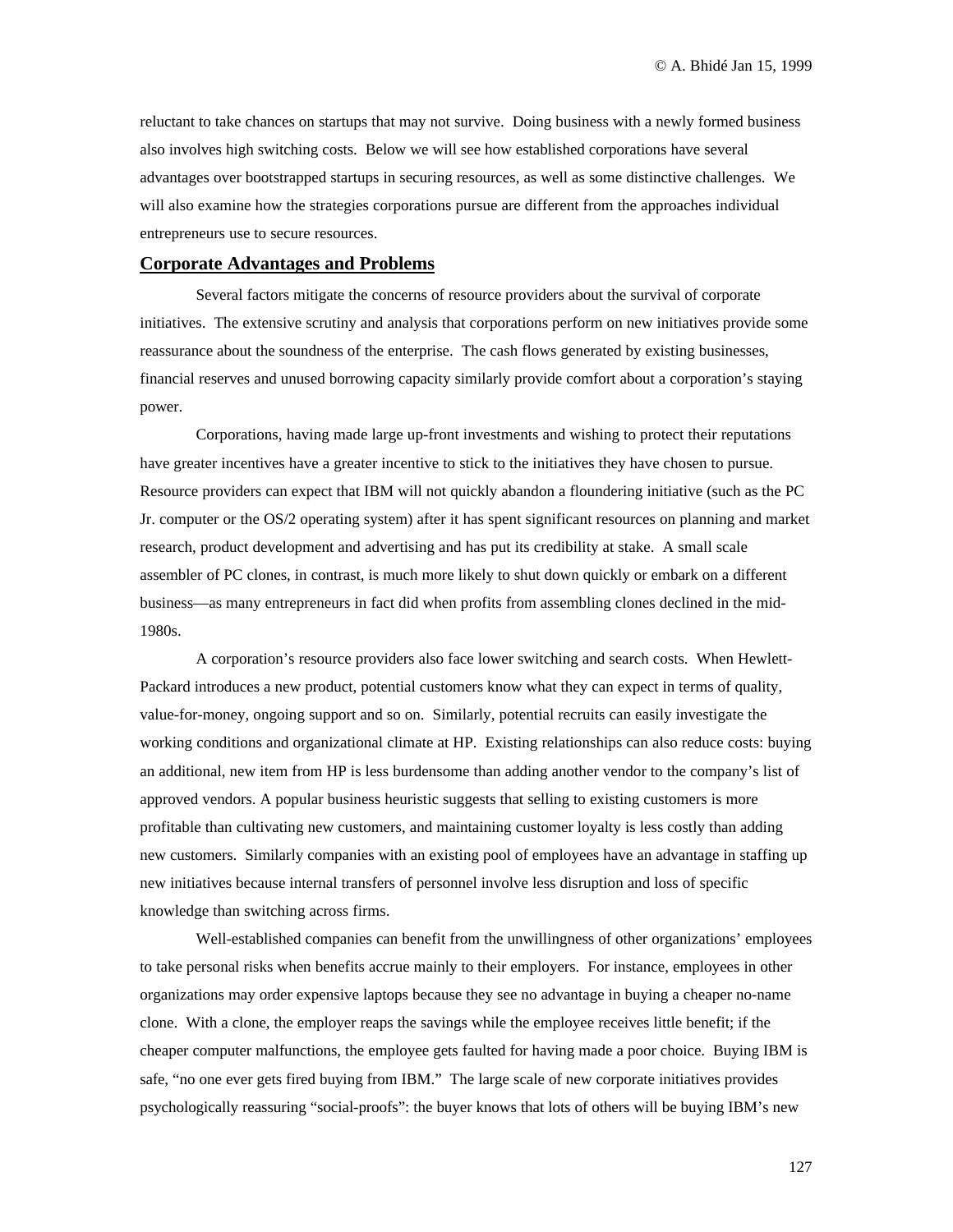computers and does not have to fear being alone. Further reassurance is provided by the perception of expertise: just as people will unthinkingly follow the orders of doctors and other such figures of authority, they may defer to the credentials of an IBM "systems engineer" or "networking specialist" who tells them what they should buy.

Against these advantages, however, corporations also face the problems of securing larger quantities and higher quality of customers and employees than do start-ups. For instance, bootstrapped start-ups can make attractive profits serving a very small number of customers because their fixed costs are low. The typical large corporation has to secure significantly more customers to earn an attractive return. New Coke generated more sales in its first year than did Nantucket Nectars's entire line drinks five years after the company was started. And, as Christensen points out, Apple sold three times as many Newtons as it had Apple IIs in the first two years after their respective launches: by 1994, Newton had sold 140,000 units and by 1979, the Apple II had sold  $43,000$  units<sup>160</sup>. But, because Coca Cola and Apple dedicated vast resources to launching New Coke and the Newton, both products represented major flops. Whereas a start-up can make do by identifying a few offbeat customers and adapting their offerings to their customers' needs, the products and services of large corporations must have mass appeal.

 The size of corporate initiatives and the competition they typically encounter requires top quality resources. In a small startup that faces undistinguished rivals, the founder's personal drive and skills can compensate for "second-tier" resources. When Coca Cola launches a new soft drink on a national scale and attempts to take share away from Pepsi, or 3M goes head-to-head against Iomega's popular Jaz line with a new high-density drive, they need stellar resources; employees, suppliers, distributors, ad agencies and so on must be of a high caliber. Marginal providers of labor and services who are eager to do the job because they lack better alternatives are often not good enough.

Securing top-quality (rather than merely adequate) resources involves special challenges. Although credentials may provide good signals of quality, they are not foolproof. Where bootstrapped start-ups struggle to find the false positives—employees that are inherently better than their qualifications would indicate, large companies face the problem of avoiding the false negatives—personnel who pass objective screens, but are not as talented as their résumés would indicate. The joint effort involved in corporate initiatives also makes it difficult to detect mediocre hires quickly. In a large and complex project involving many personnel, the performance of individuals is difficult to evaluate. And, many talented personnel do not like to work for large corporations: the security and other such inducements that corporations are uniquely positioned to offer may not appeal to them.

## **Corporate Strategies**

Existing reputations, relationships, and access to capital allow large companies to pursue strategies for attracting resources that capital-constrained start-ups cannot. Entrepreneurs, we have seen, struggle to get others to bear the risks of their ventures, whereas companies like IBM can underwrite the risks for resource providers through explicit or implicit guarantees. For instance, they can offer customers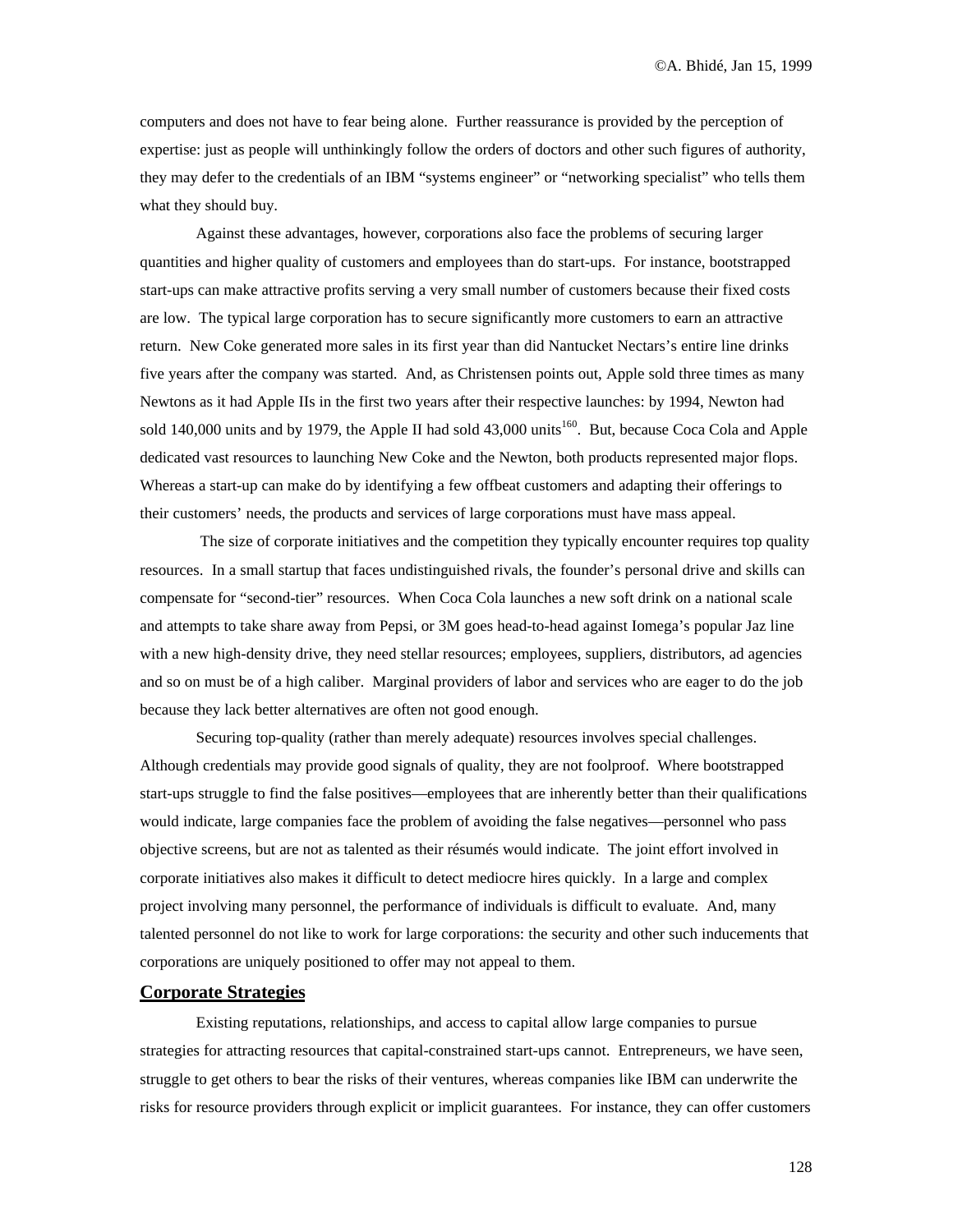money-back guarantees or contracts with penalty clauses. They can mitigate the career risks of the employees who participate in new initiatives by making an implicit promise to retain them if the initiative fails; thus we often find corporate policies that say "we do not punish failure."

They can publicly stake their reputations to a new initiative. The irreversible up-front investments that corporations make to launch a new initiative in R&D, market research, new capacity and so on, provides a signal of commitment that "speaks for itself." Corporations often amplify the signal by undertaking extensive advertising and public relations campaigns. For instance, IBM's recent ads in the mass media seem like an inefficient way for IBM to communicate the launch of its 'e-business' line of web servers and software; at most a few thousand of the millions of readers who will see the advertisement have any role in purchasing such offerings. But the ads provide a credible signal of IBM's commitment: if the company weren't determined to make the venture a success, it wouldn't stake its reputation so visibly to the new line of business.\*

Companies also advertise their overall stability and prosperity. Usually this is done indirectly. Investment banks, lawyers and other professional firms receive clients in well-appointed offices, high tech firms maintain verdant campuses, and firms like Mobil sponsor programs on public television. Sometimes, the message is explicit. In a recent full-page ad in *The Wall Street Journal*, insurance company Conceco declared: "We are unapologetically profitable. Profitability is the ultimate security for our policyholders. And it's also the most important factor in our agents' long-term success. We are driven to perform for our customers, agents, and shareholders."<sup>161</sup>

Corporations can take advantage of existing relationships with customers, suppliers, banks and other resource providers. A competent sales person at IBM can identify the customers who will derive the most value from a new product, understands how the purchasing processes work, and knows the influential decision makers and what they respond to. Furthermore, the sales-person's personal relationships, trust, and past favors (personal and professional) done for the client can help secure orders. Similarly, existing relationships with suppliers can be used to get them to tool up for a new line.

Corporations often reduce the risks to consumers by offering new products or services at substantially discounted prices or even for free. Packaged goods companies like Procter & Gamble, for instance, often distribute coupons or free samples of new products through the mail or at supermarkets. AT&T offered a "no fee for life" deal to anyone who signed up for its Universal Credit Card in its introductory year. Microsoft captured a 25% share of the Internet browser market in two years simply by giving away its product, the Explorer.

On the cognitive and psychological side, corporations can frame choices that play up to the resource providers' tendency to loss aversion. Their sales forces, for instance, may sow FUD—fear, uncertainty and doubt—in their customers' minds to dissuade them from considering new or less well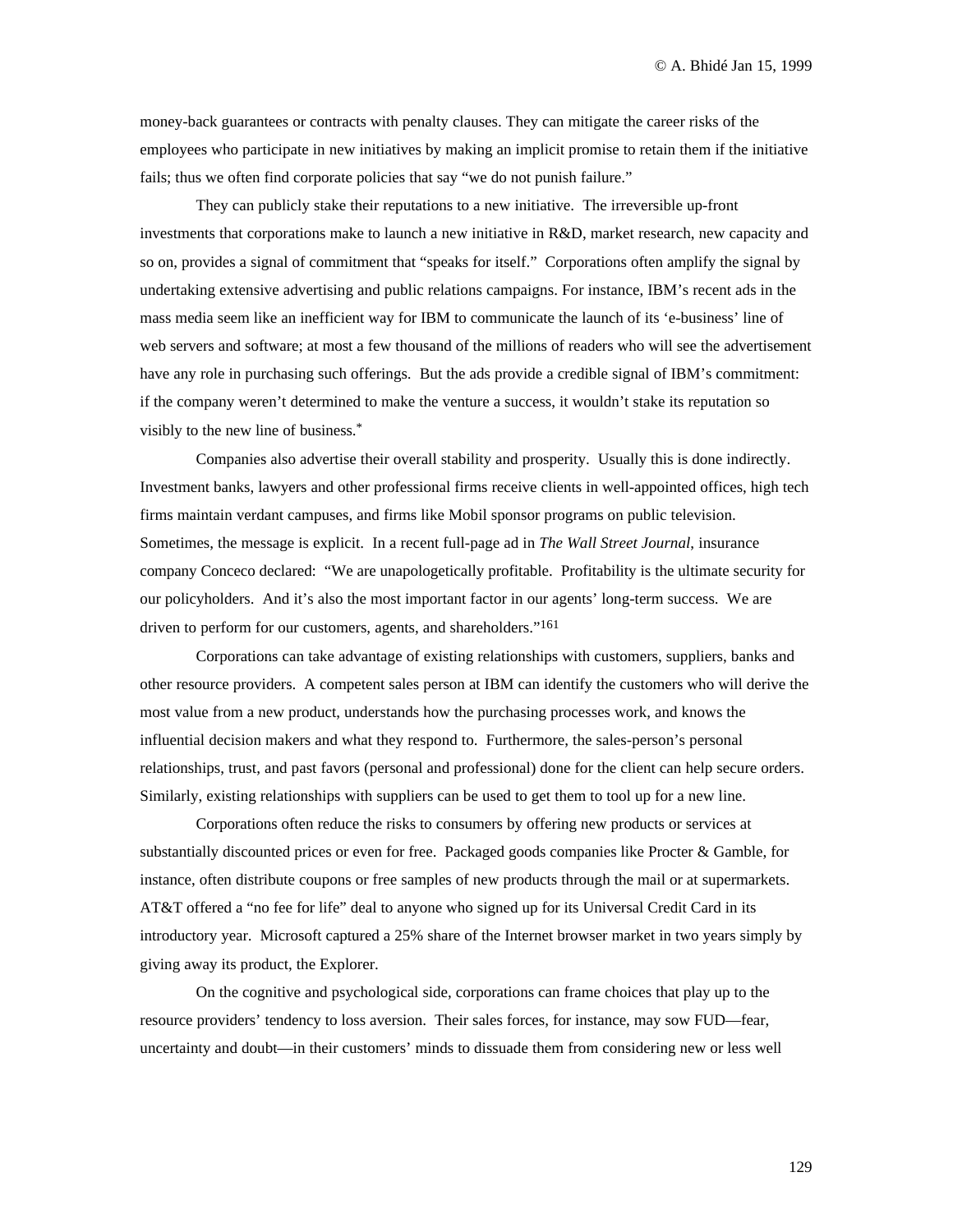established vendors. They take advantage of the reflexive tendency of customers to follow the lead of authority figures and experts. Shoe companies like Nike, for instance, sign multimillion-dollar contracts with top athletes to wear and endorse their products. Such endorsements have helped Nike redefine what consumers look for and the prices they are willing to pay for shoes. Colgate grew the sales of its premium priced designer pet foods from \$40 million in 1982 to \$900 million in 1996. The company spent very little on traditional advertising; rather, it concentrated its marketing and promotion budgets on persuading veterinarians to recommend its brands.

In some extreme cases, a company that dominates its field may be able to force resource providers to sign on. For instance, when Microsoft introduces a new version of its word processing or spreadsheet software (and stops supporting the old version) many customers feel compelled to switch. Similarly, independent software producers have to rewrite their applications when Microsoft introduces a new operating system.

The strategies do not, of course, ensure the success of corporate ventures. The capital and other advantages corporations enjoy more or less ensure the availability of *some* customers and employees. They cannot, however, guarantee that the volume of sales will be high enough or that employees will be talented enough to provide a large enough return to meet the corporate standards of success.

## **4. REQUIREMENTS FOR SUCCESS**

The success of corporate initiatives depends on factors that are quite different from those which pertain to bootstrapped start-ups. First, the initial or pre-launch conditions and concepts matter a great deal more in corporate ventures. Entrepreneurs can start with an undistinguished product or business concept but may still make a worthwhile profit by dint of what they do after they get started: they can generate orders if they knock on enough doors, modify their offering in response to what customers tell them they really want, work hard to satisfy their first clients and so on. Corporate initiatives such as the IBM PC Jr. or New Coke may be doomed from the start. Corporations cannot easily make major midcourse corrections because of the scale and complexity of their initiatives and because of the number of players involved. It can be difficult, and sometimes impossible, to recover from inappropriate choices of product design, advertising, distribution channels and so on that were made before launch. (I do not at all mean to suggest that good plans are a sufficient condition. As I will argue at length in Part 2, good execution is as important in a large enterprise as it is in a start-up—a sound design and blueprints alone did not assure the successful completion of the Golden Gate bridge.)

Second, broad-based organizational capabilities, rather than the talents of a few individuals, play a more important role in determining the success of corporate initiatives. Compared to bootstrapped startups, corporate initiatives depend more on the joint effort of many individuals and on specialized functions. As we have seen, individual entrepreneurs (or a small team of founders) bear considerable

<sup>\*</sup> In the early 1990s, IBM undertook a similar media blitz to reassure customers about its continued commitment to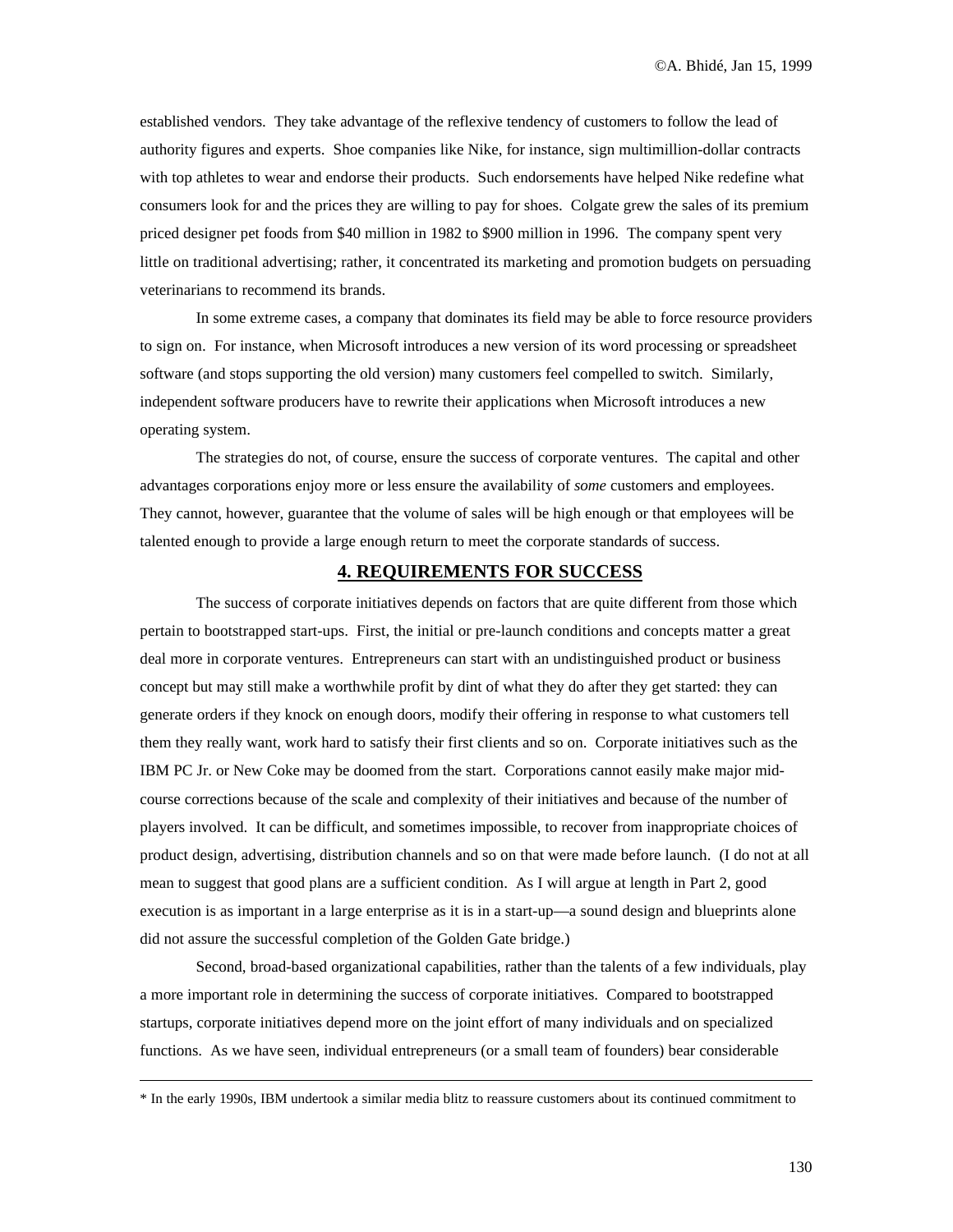responsibility for the success or failure of bootstrapped ventures. The entrepreneur secures—or fails to secure—orders. The entrepreneur is responsible for the quality of services provided. Employees, if any, play a secondary role. The entrepreneur also personally makes important tradeoffs such as what additional features or services to offer in order to make a sale. This concentration of responsibility and decision-making results from the small scale of the enterprise.

In a large corporate initiative, critical responsibilities for evaluation, planning and execution are diffused across many employees located in several specialized functions. The introduction of Coca Cola's new soft drink or IBM's new computer requires the joint efforts of many product design, marketing, financial control, production, logistics and other such personnel rather than the talents of a few versatile individuals. As we will see in Part 2, the quality of the joint effort in turn depends on the caliber of individual contributors as well as on the organizational mechanisms and routines used to coordinate their work and resolve conflicts. Reporting relationships, incentives, control systems, formal policies, tacit norms and other such factors which affect how diverse functions with different knowledge, outlooks and interests work together have a significant influence on results. They determine whether the organization can strike the right balance between objective criticism and the repair of cognitive defects on the one hand and the elimination of all initiative on the other. They also determine whether plans to take advantage of existing reputations, sources of capital and other such assets can be realized or whether they crumble during execution.

## **5. SUMMARY**

Corporate decision-makers have access to significantly more capital than individual entrepreneurs, but control systems intended to protect stockholders place limits on their discretion. These initial conditions lead corporations to favor large, low uncertainty initiatives and to plan their ventures carefully instead of relying on opportunistic adaptation. The cash flows, relationships, and reputations provided by existing businesses help corporations secure customers, employees and other resources for their new initiatives; corporations do, however, face tougher quality and quantity requirements than most new start-ups.

The factors that determine the success of corporate initiatives also are different. The soundness of the original concept and the joint efforts of several players are much more important for corporate ventures than they are for promising start-ups.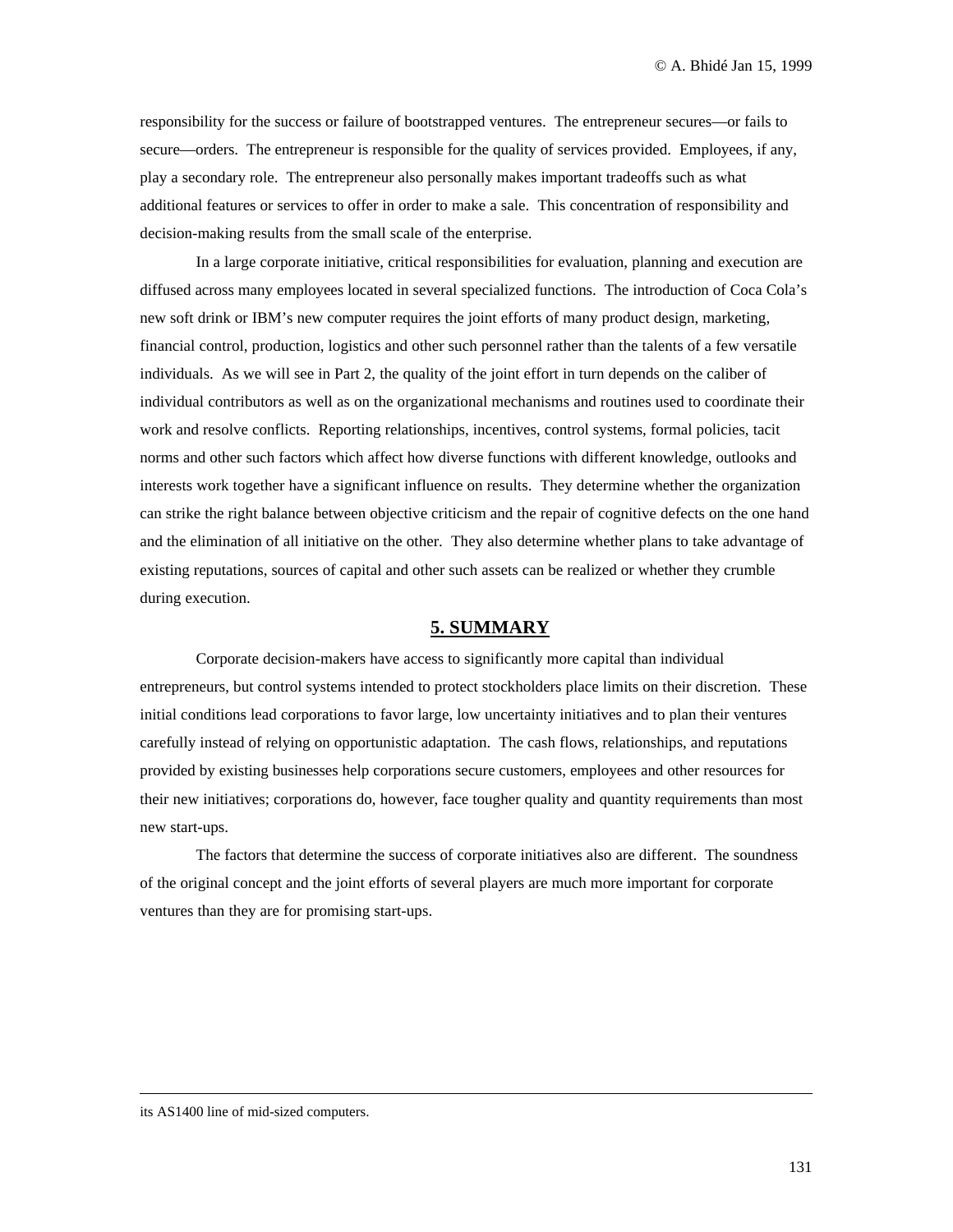## **CHAPTER 7: VC-BACKED START-UPS**

*This chapter examines the unusual nature of venture capital (VC) backed startups in order to put the characteristics of the more common promising ventures into sharper relief. Section 1 examines the endowments and constraints of the founders of VC-backed start-ups. Section 2 shows how the initial conditions affect the scale and uncertainty, degree of prior plans, strategies for securing resources and key success requirements. Section 3 discusses whether or not the small number of VC-backed start-ups is a temporary phase that reflects the immaturity of the field.*

Venture Capital (VC) backed start-ups have had a powerful influence in shaping popular beliefs (and formal research) about new ventures for several reasons. They have made significantly greater contributions than promising ventures to certain high technology fields such as semiconductors and genetic engineering. Their geographic concentration (notably in California and Massachusetts) raises intriguing questions for policy makers, economists and sociologists. Researchers can more easily document their strategies and performance. They make more of a splash—the successful VC-backed start-up grows at a much faster rate than the average *Inc*. 500 company, going public or getting acquired in about five years, as opposed to the *Inc.* companies which remain privately owned for about eight years.

We should not, however, confuse vividness with representativeness. Only 5% or so of *Inc*.500 companies start with VC funding and, overall, VCs fund a few hundred new businesses a year. As we will see, VC-backed start-ups have several out-of-the ordinary features. Their founders have exceptional qualifications and ideas, which allow them to raise much more capital than the founders of the typical promising start-up. The typical *Inc*. 500 company, we have seen, starts off with under \$30,000 whereas VC-backed ventures raise between two to five million dollars. The capital has strings attached, however. In contrast to the founders of self-financed businesses, VC-backed entrepreneurs face extensive scrutiny of their plans and on-going monitoring of their performance by their capital providers. These distinctive initial conditions lead them to pursue opportunities with greater investment and less uncertainty, rely more on anticipation and planning and less on improvisation and adaptation, use different strategies for securing resources and face different requirements for success.

**Scope.** This chapter contrasts VC-backed and promising *startups*. Some promising startups do subsequently raise financing from VCs, and in fact, the VC industry typically disburses about two thirds of its funds to post-startup, or 'later stage' companies. But this reinforces my claim that few entrepreneurs starting new businesses fit the VC investment model. The high proportion of later stage investments reveal a strong preference for funding businesses after entrepreneurs have reduced the high uncertainties of the start-up stage and demonstrated the potential for large payoffs.\*

<sup>\*</sup> In Part 2 we will study the evolutionary process which changes the uncertainty and size characteristics of businesses and makes them eligible for substantial outside funding.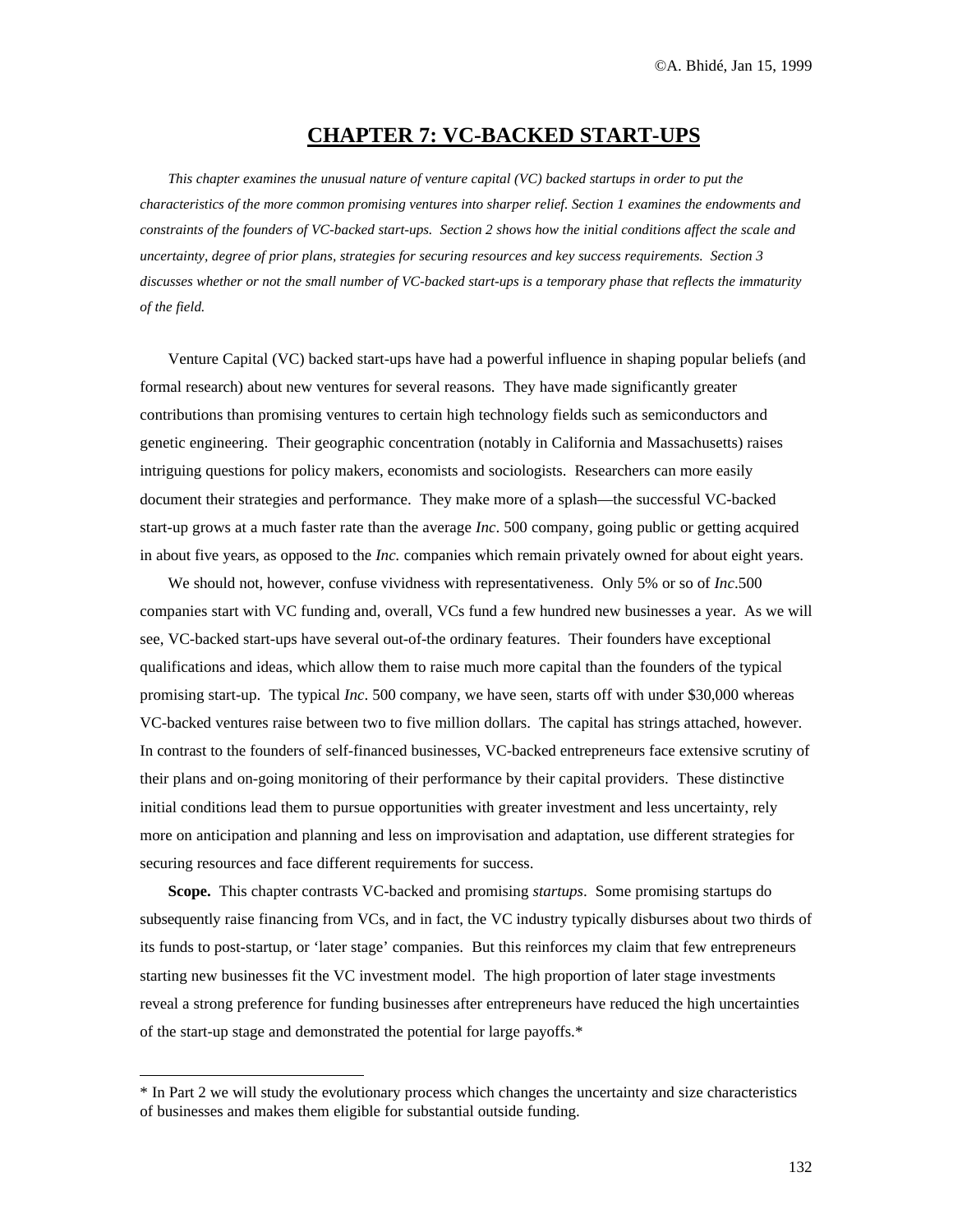## **1. INITIAL CONDITIONS**

In the section below, I will offer an explanation for the large amounts of capital available to VC funded entrepreneurs, the unusual ideas and human capital they must have, and the scrutiny and monitoring they face. Investing in start-ups (as opposed to, say, publicly traded stocks) requires careful evaluation and monitoring. Time constraints limit the number of investments VCs can make and encourage them to concentrate on a few start-ups they expect will produce large payoffs. Furthermore, only a few individuals have the ideas and human capital VCs consider necessary to generate large returns. I will also briefly contrast some of the initial conditions found in a VC-backed start-up with those of corporate initiatives; as we will see, VC-backed start-ups don't have access to as much capital as corporate initiatives but are usually subject to less scrutiny and monitoring.

## **Evaluation and Monitoring**

Investors in start-ups have an incentive to conduct more due diligence than investors in the stock of well-established public companies. Modern finance theory suggests that investors in publicly traded stocks do not get rewarded for assuming company specific risk. These risks can be diversified away by holding a portfolio of stocks. The 'market' or 'systematic' risk of the portfolio, rather than astuteness in the choice of individual securities, determines the investors' long-run return. Efforts to analyze a company's prospects carry little reward because the market price already reflects all available information. Investing in start-ups represents a qualitatively different game. Discrimination among opportunities is crucial, because investors cannot take a free ride off the research and due-diligence incorporated in 'market prices'. While prudence demands some diversification, diversification is not an adequate substitute for choosing individual investments carefully.

Buying twenty randomly selected stocks listed on the New York Stock Exchange eliminates most company-specific risk and provides returns that track those of the overall stock market. Historically, this has amounted to about 10% per year. Providing venture capital to twenty random entrepreneurs (out of more than half-a-million startups a year) will likely provide, given the dubious prospects of most new businesses, a return of close to zero. Moreover, backing randomly selected ventures without doing any screening makes investors vulnerable to opportunistic or self-dealing founders. Dispersed investors in startups do not enjoy the protections available to minority shareholders in public companies through the SEC, stock exchange rules, the scrutiny of analysts, and the threat of takeovers. Therefore, we should expect investors to analyze each venture they back carefully. We should also expect investors to expend resources in negotiating prices and terms; investors in startups cannot count on the trading and arbitrage in public markets that equilibrates the expected risks and returns of individual securities.

Investors in startups also have an incentive to provide considerable monitoring and oversight of the venture's ongoing performance. In public markets, the diversified investor's ability to monitor and to intervene is low. Firms cannot engage in meaningful dialogue about strategy and performance with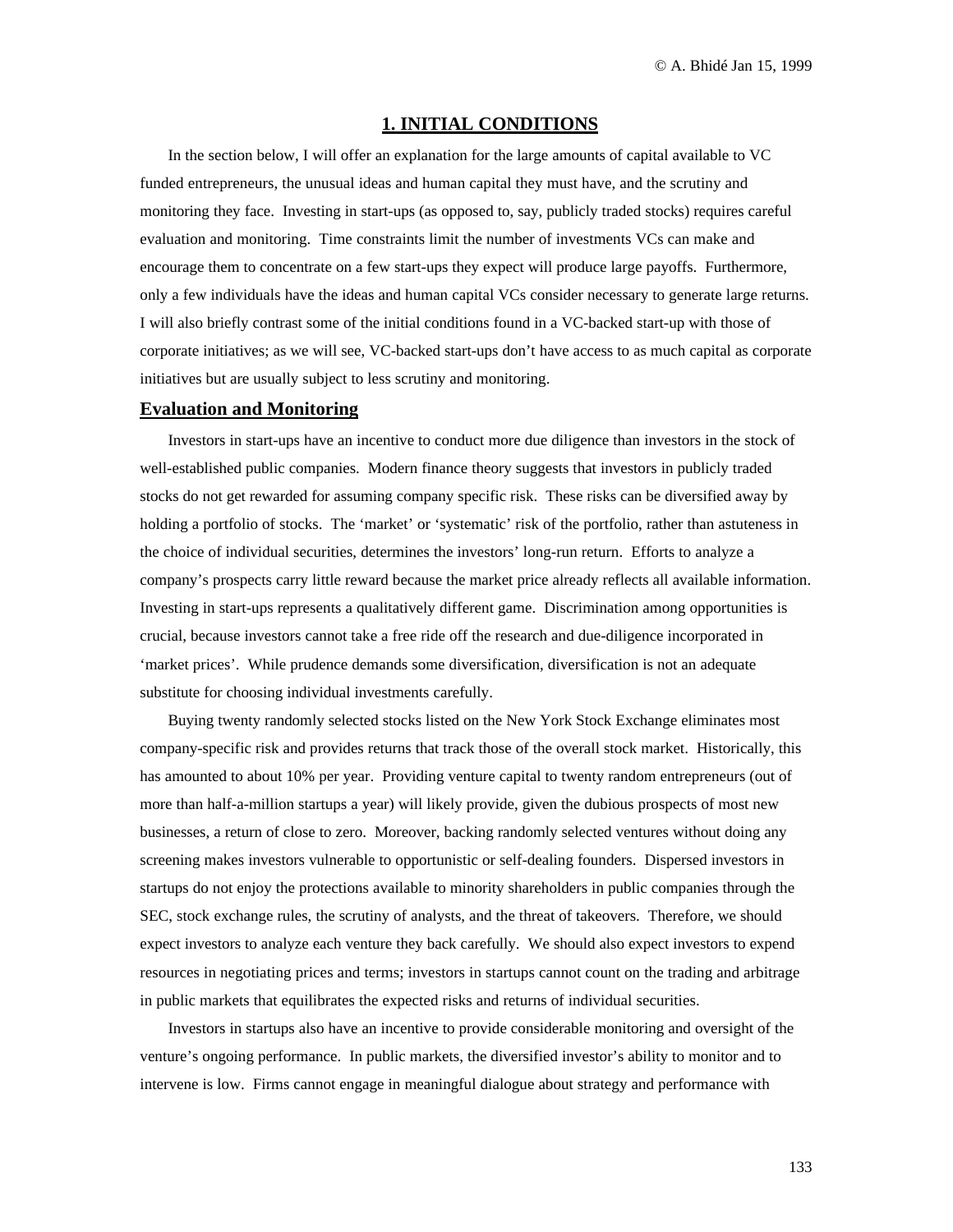widely dispersed public investors; consequently stockholders lack the confidential information to monitor managers and distinguish between their luck and skill. Free-rider problems also undermine incentives for stockholders to intervene; the stockholder who incurs the costs of inducing a firm to change its strategy or management must share the benefits with the other stockholders who did not make the effort.<sup>162</sup> Investors (such as index funds) therefore take a passive approach and make no effort to evaluate firm management; others follow the so-called Wall Street rule of selling a stock if they are unhappy. In small, private firms, however, investors can demand access to the information they need to evaluate performance. Free rider problems are mitigated by smaller investment groups and the lack of liquidity precludes investors from avoiding intervention by selling their holdings. The extent and quality of monitoring, therefore, influences investors' returns.

### **Partnership Terms**

VCs, who invest others' funds rather than their own capital, face additional incentives to institute systematic procedures and criteria for evaluating and monitoring investments.

Wealthy individuals, pension funds, and other entities who have the capital to invest in start-ups often lack the resources (or confidence) to evaluate and monitor such ventures. Instead, they invest in limited partnerships organized by professional VC firms. Under the terms of such partnerships, VCs have broad discretion over the funds under management. At or before the expiration of the life of the partnership, usually within ten years, VCs sell the illiquid holdings of the partnership for cash or convert them into marketable securities and return the proceeds to their clients. For the services they provide, VCs receive a flat annual fee (usually 1-2% of assets managed) as well as a "carried interest" or share (on the order of  $20\%$ ) of profits generated for clients.<sup>163</sup>

These terms may be contrasted with the arrangements that investors have with the so-called 'investment advisors' for publicly traded securities. Investment advisory activity that does not involve as much due diligence and oversight, easily can be scaled up—it does not take much more effort to invest \$1 billion in liquid securities than it does \$100 million. The typical investment advisor, therefore, handles substantially greater funds than a VC. An advisor serving institutional clients with less than a few billion dollars under management is considered small, and many advisors manage tens of billions of dollars. The average VC partnership, in contrast, is well under \$100 million. Investment advisors also usually receive a smaller annual fee (ranging from 0.1 to 0.6% of assets) from institutional clients and do not share in the profits of the portfolio. And, because holdings are liquid, clients can withdraw funds from or terminate the services of an investment advisor at any time.

The terms of their deals with clients encourages VCs to formalize their investment processes and criteria. Limited partnership structures allow VCs to avoid the delays and leakage of sensitive information that might result from having to raise funds for individual investments; but, they also require clients to cede full control over investment decisions to VCs for an extended period. The 'carried interest,' which gives VCs a share of the profits but not of the losses, creates an incentive to invest in excessively risky projects. VCs therefore

134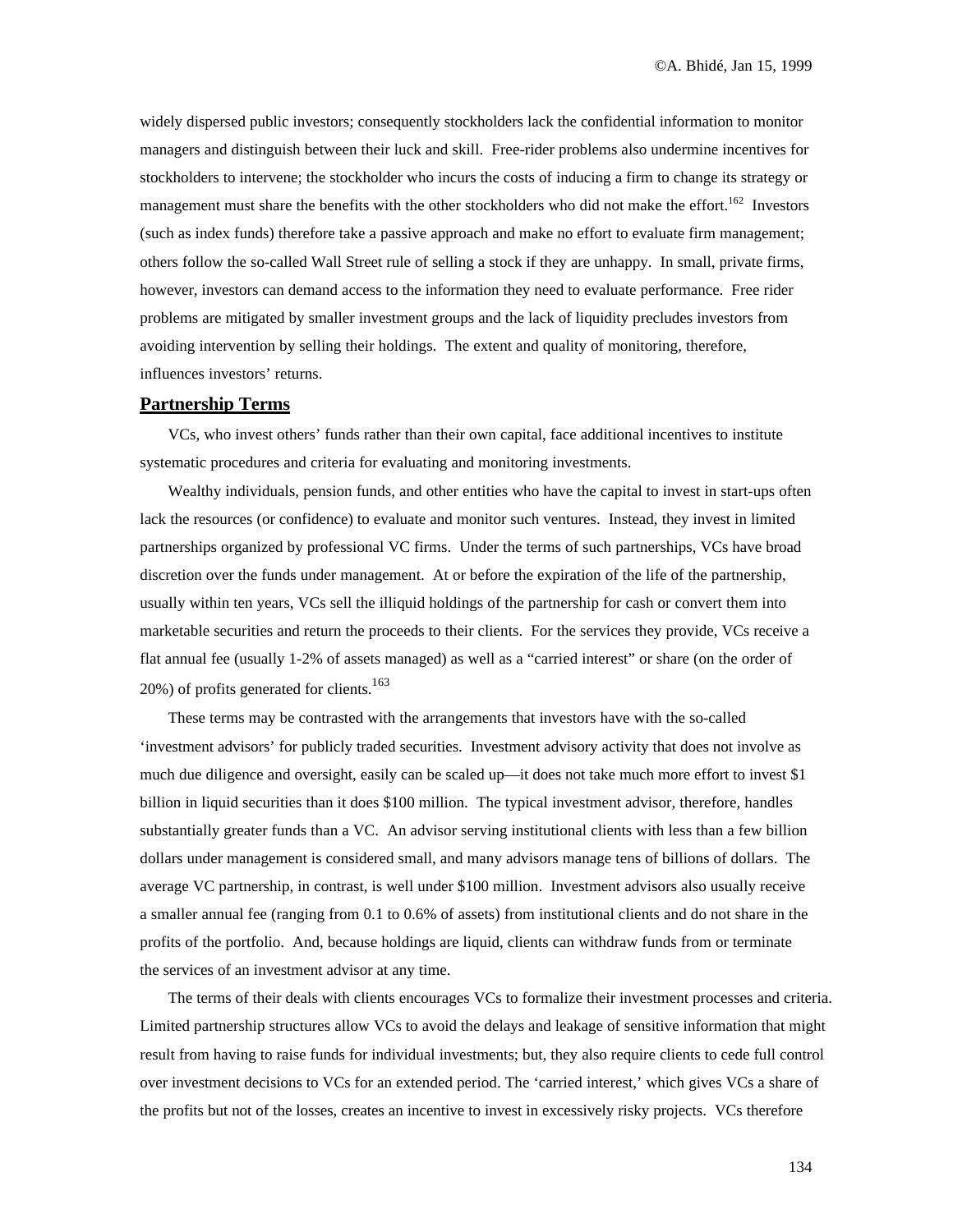institute—and advertise—procedures to reassure clients that they will not abuse their discretion by making reckless investments. And, when successful VCs, raise seek to raise new funds, they try to convince potential investors that their past records are the result of a systematic investment process rather than say intuition or luck.

The evidence seems to bear out the claims VCs make to market their services. Professional VCs do seem to devote considerable effort to performing due diligence, structuring deals, and providing ongoing counsel and oversight. Partners in VC firms, Sahlman reports, usually have responsibility for just under nine investments and sit on five boards of directors. They visit each company they have invested in about 19 times a year and spend 100 hours in direct contact (either on site or by phone) with the company. They "help recruit and compensate key individuals, work with suppliers and customers, help establish tactics and strategy, play a major role in raising capital, and help structure transactions such as mergers and acquisitions. They often assume more direct control by changing management and are sometimes willing to take over day-to-day operations themselves."<sup>164</sup> Lerner's study of VCs who serve on the board of the companies in their portfolios suggests that their involvement becomes more intense around events such as the turnover of the chief executive and that they tend to serve on the boards of companies that are located close by. $165$ 

### **Typical Criteria and Process**

As with corporate initiatives, the limit to the number of deals VCs can effectively manage establishes a high threshold to the total return they require from each deal. Instead of fragmenting their time across many small opportunities, VCs prefer to concentrate on a few ventures that have the potential—based on objective or verifiable data—to make substantial absolute returns. Significant failure rates and limited time horizons reinforce this preference. Even after extensive due diligence and monitoring, many VC investments yield disappointing returns: one study of venture capital portfolios by *Venture Economics, Inc.* reported that about 7% of investments accounted for more than 60% of the profits, while fully onethird resulted in a partial or total loss. VCs therefore avoid small opportunities where even substantial returns on a percentage basis will not cover the opportunity costs of their time or compensate for the other failures in their portfolios. Every venture they invest in must hold the promise to provide returns in the tens of millions of dollars, rather than in the tens or even hundreds of thousands.

The attractiveness of a venture also depends on how long VCs expect it will take them to "harvest" or cash out of their investment. VCs have to cash out before the life of their partnership expires. In a tenyear fund, a venture that does not fold typically is taken public or sold to another company within five years. This consideration also leads VCs to favor investments with the potential for large payoffs: small companies cannot afford the fixed costs of going public and then conforming to regulatory and reporting requirements.

A brochure produced by Primus Venture Partners describing the firm's investment criteria and process illustrates how VCs try to identify ventures that have the potential to generate high absolute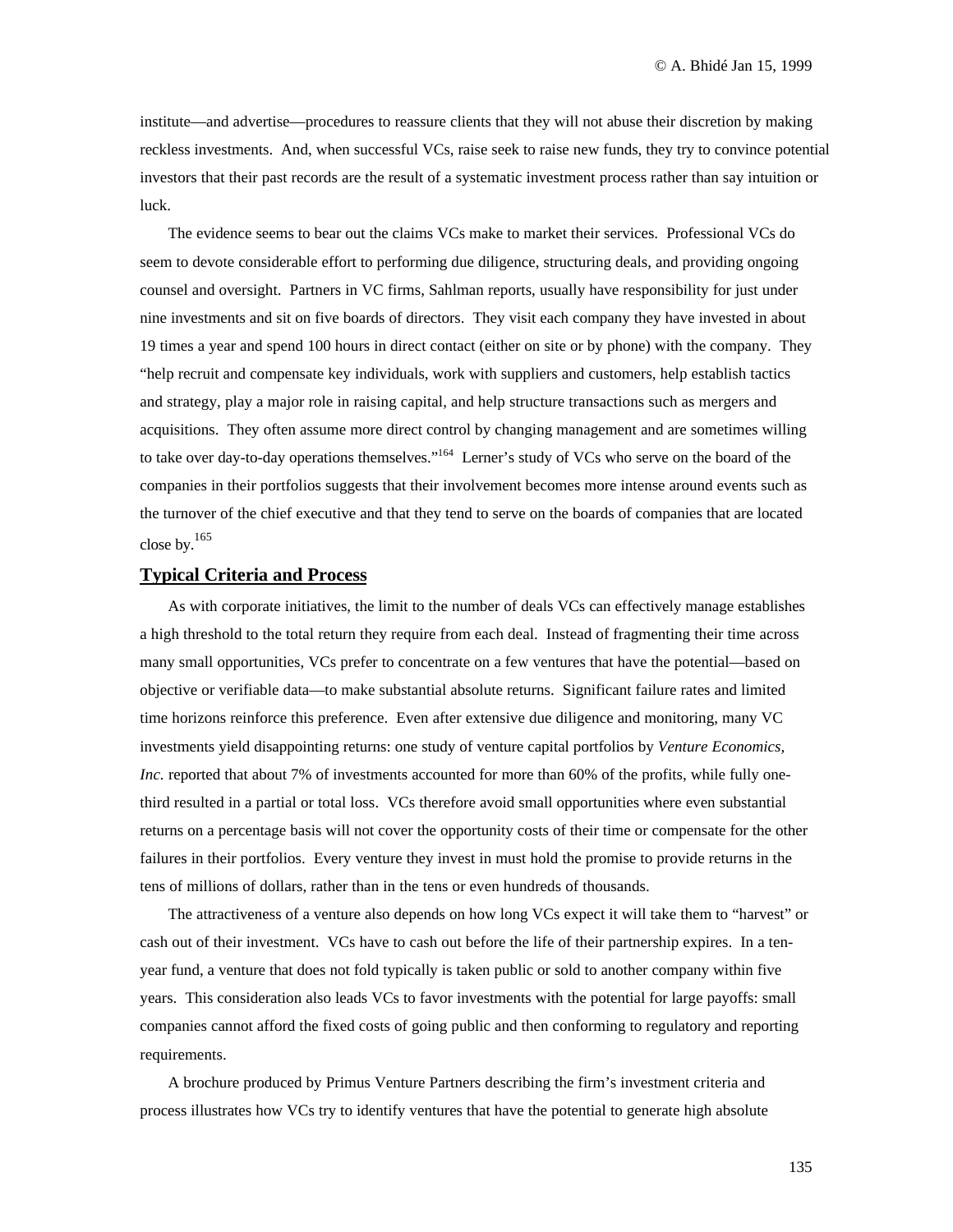returns. The first "core requirement" listed in the brochure is "competent management with deep experience in the industry or markets they address." The second core requirement is the company's potential to become "a leader in its chosen market" by providing "distinctive products with a proprietary edge" or "unique services with strong customer appeal." The brochure also indicates that Primus expects to realize a return in a span of three to five years, has an "optimum investment size" of \$1 million to \$5 million and has some industry preferences, but is "more attracted to outstanding management teams" than to specific industries.

Primus's evaluation process, according to the brochure, begins with the review of a business plan developed by the entrepreneur seeking funding. The minimum information these plans must contain, according to the brochure, includes:

- A statement of the strategic direction the business is to follow and why that direction makes sense within the company's market or industry environment;
- A detailed description of the products or services to be provided with special emphasis on their proprietary nature;
- Profiles or resumes of the key managers;

 $\overline{a}$ 

- A brief analysis of the markets served and their outlook (e.g. the competitive climate, trends influencing projected changes in market size, the role of foreign competitors);
- Five-year financial projections on where the business can be taken in sales and profits over three to five years.

According to the brochure, if the business fits Primus's investment criteria and management has the necessary experience profile, Primus professionals then have extensive discussions with management and conduct a complete check of their references. They also independently investigate the company's products, markets and competition, conducting "as thorough a review as time permits in order to verify that management has a high probability of making their plan work."

Other VC firms have somewhat different criteria. Some have a stronger industry focus—Hummer Winblad for instance will only invest in software deals. John Doerr, of Kleiner Perkins, says he looks for "technical excellence; outstanding management; strategic focus on a large, rapidly growing market [and] a tremendous sense of urgency." Kliener Perkins seeks to "back ventures that are the first or second entrants in their markets, so speeding the product to market in advance of competition is absolutely critical."<sup>166</sup> But the core elements of Primus's approach—the need for proprietary products, experienced managers, minimum investment thresholds, and extensive due diligence—are fairly uniform across VC firms because they derive from a universal incentive to identify big winners. A small firm for instance, can be profitable simply as a result of an entrepreneur's personal drive, energy, relationships and so on: but a significant payoff, realized through the sale of the company or a public issue of its stock, generally requires something inherently proprietary in its products or processes.\* Similarly, experienced founders

<sup>\*</sup> There are of course exceptions to this general pattern. A renowned individual with exceptional skills or know-how may receive funding to find an opportunity and develop a business plan; this is not how VCs usually operate or advertise their value added to their clients.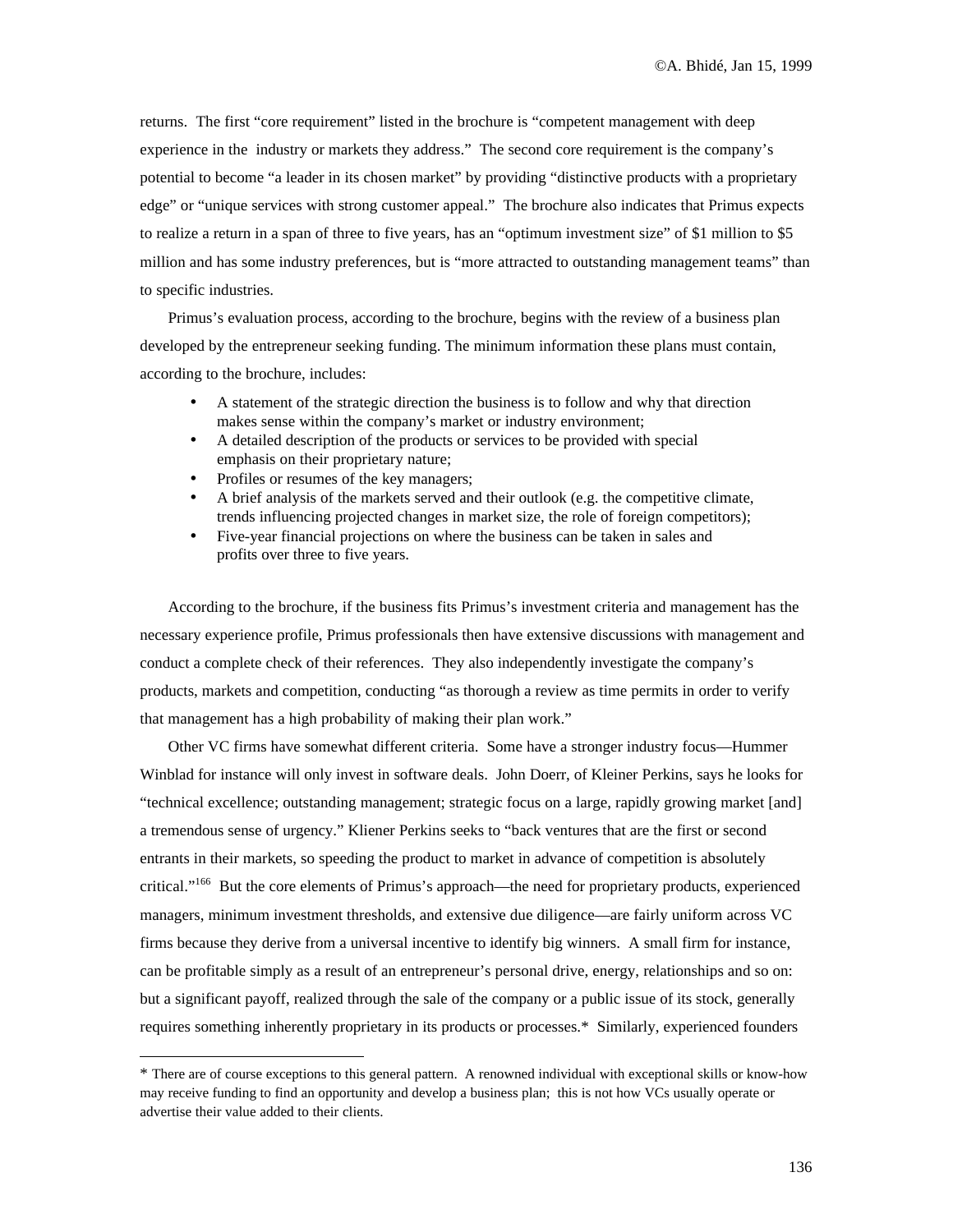significantly increase a venture's chances of attaining large scale quickly. Some untrained or inexperienced individuals may be able learn how to manage rapidly growing firms, but it is difficult, before the fact, for VCs to identify entrepreneurs with this latent capacity.

### **Unusual Founders**

Few individuals start with the ideas and human capital necessary to secure VC funding. Mitch Kapor had adequate endowments to secure VC funding when he started Lotus in 1982; when Gates and Allen started Microsoft in 1975, they did not. (See insert "Meeting VC Criteria.") But most founders of new ventures are like Gates and Allen rather than Kapor; they do not meet VC criteria. This holds true even if one looks only at ex-post successes such as the founders of the *Inc*. 500 companies.

**Initial Business Ideas**. Most entrepreneurs do not have a proprietary product or service capable of generating significant revenues. They are often not the first or second entrants in their markets. As we have seen, they often copy the products of other firms. In other cases, they develop an idea independently but at the same time as many other entrepreneurs. In yet other cases, an entrepreneur's idea is easily imitated.

Usually the revenue potential of an initial concept is limited. Most entrepreneurs start off in small niches which cannot justify the million dollar investment thresholds of most VCs. Their immediate goal is to generate enough sales to cover their low fixed costs. Those who go on to make the *Inc*. 500 list subsequently add new customers or products but, as we have seen, this expansion is usually more opportunistic than planned. Investors cannot count on such an expansion at the outset. Entrepreneurs might be confident that they will find growth opportunities, but they cannot provide much objective data.

Moreover, even the exceptional, after-the-fact growth that the founders of the *Inc*.500 companies manage to generate often falls short of the magnitudes necessary to meet VC standards of success. Most companies on the *Inc.500* list are between five to eight years old—a five-year track record is a requirement for inclusion and less than 30% are older than nine years. Thus their typical age is somewhat



greater than the three-to-five-year VC investment horizon. But, their revenues tend to be considerably less, even after eight years, than the revenues booked by VC-backed successes like Compaq and Lotus in their first couple of years. As **Figure 7.1** shows, companies on the *Inc.* 500 lists have median revenues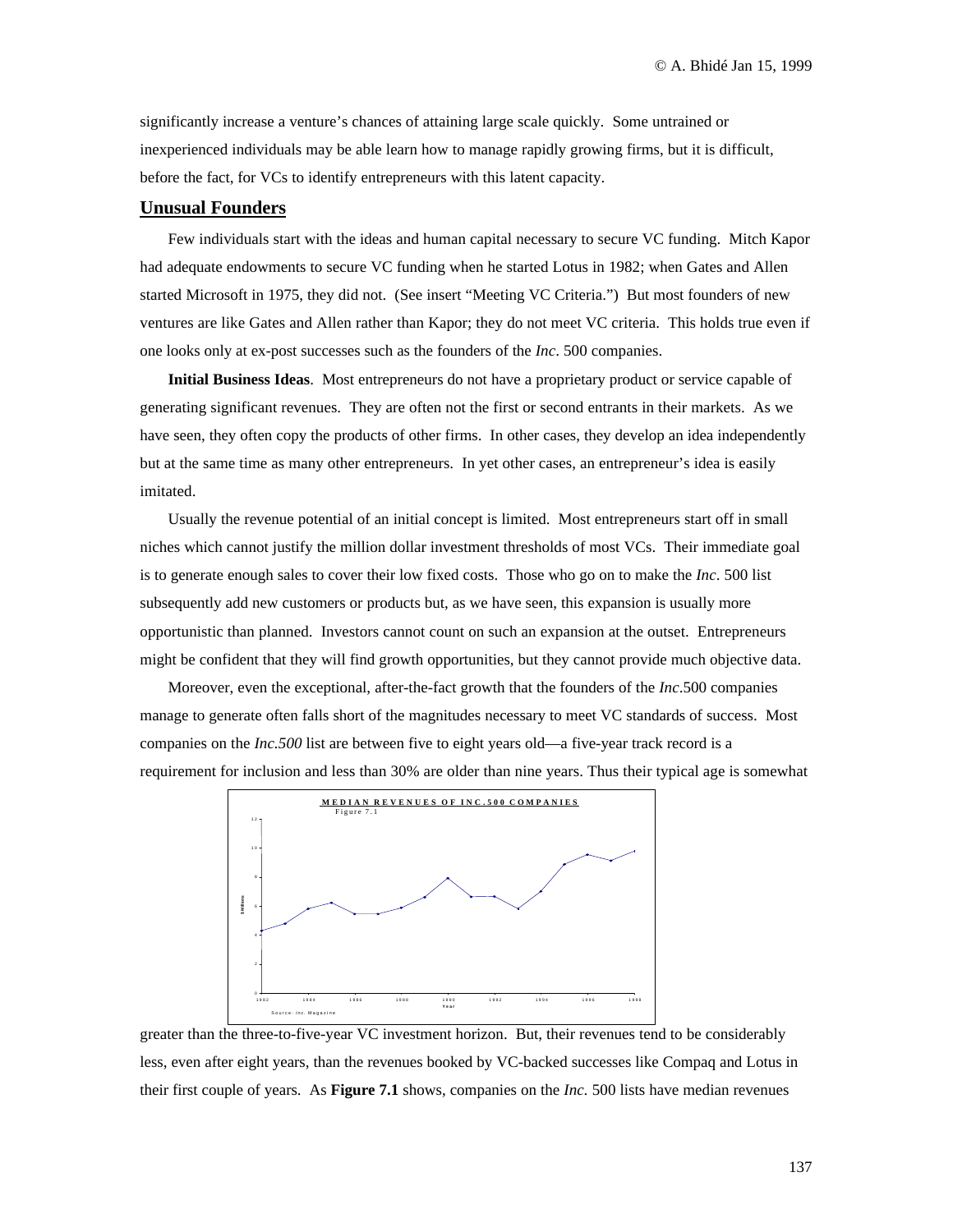below \$10 million. In contrast, the typical VC-backed company that goes public does so just five years after formation,<sup>167</sup> (see **Table 7.1**) with revenues in the prior year (that is, four years after formation) of about  $$37$  million.<sup>168</sup>

|                       | .           |                                                |                                     |
|-----------------------|-------------|------------------------------------------------|-------------------------------------|
| Year                  | No. of IPOS | Average Offering<br>Valuation (\$<br>millions) | Median Age of<br>Co. at IPO (years) |
| 1984                  | 53          | 65.9                                           | 5                                   |
| 1985                  | 47          | 69.7                                           | 3                                   |
| 1986                  | 98          | 86.7                                           | 5                                   |
| 1987                  | 81          | 85.1                                           | 5                                   |
| 1988                  | 36          | 91.8                                           | 5                                   |
| 1989                  | 39          | 100.0                                          | 5                                   |
| 1990                  | 42          | 109.3                                          | 6                                   |
| 1991                  | 122         | 118.5                                          | 6                                   |
| 1992                  | 157         | 101.7                                          | 6                                   |
| 1993                  | 165         | 100.5                                          | 7                                   |
| 1994                  | 136         | 86.8                                           | 7                                   |
| <b>Totals/Average</b> | 976         |                                                | 5                                   |

# **VENTURE BACKED IPOS, 1984 - 1994**

Source: *Venture Capital Journal* February 1995, p 45.

 $\overline{a}$ 

**Human Capital**. Most entrepreneurs don't have the experience that VCs believe is necessary to rapidly build and manage large companies. And, the entrepreneurs themselves may lack the confidence to pursue the growth rates dictated by the economics of the VC business. Some entrepreneurs we interviewed said that self-doubt about their management capabilities led them to avoid rapid expansion. Stephanie DiMarco, who co-founded Advent Software in 1983, had previously worked as a financial analyst and portfolio manager at the Bank of America, Summit Investments, and Cole Financial Group. These experiences exposed DiMarco to the opportunity for developing portfolio management software for PCs, but did not prepare her to run and manage a business. DiMarco recalls holding back on hiring a marketing manager because "it was important for me to learn the business myself before I hired someone else. I had never managed anybody before. Instead of trying to create an organization, I was trying to prove myself first."\* As Advent's founders gained experience and confidence, revenues grew, from \$167,000 in 1983 to \$2.3 million in 1988. From 1988 to 1996, revenues grew nearly twenty-fold reaching about \$40 million in 1996. In 1995 Advent completed a public offering of its stock at a valuation of just over \$125 million. But, a rate of growth that satisfied DiMarco likely would not have been optimal from

Table 7.1

<sup>\*</sup> Asked what she might do differently if she had to start Advent over again, DiMarco said that she and her partner would "have grown the company faster" because they would "know how to run a company."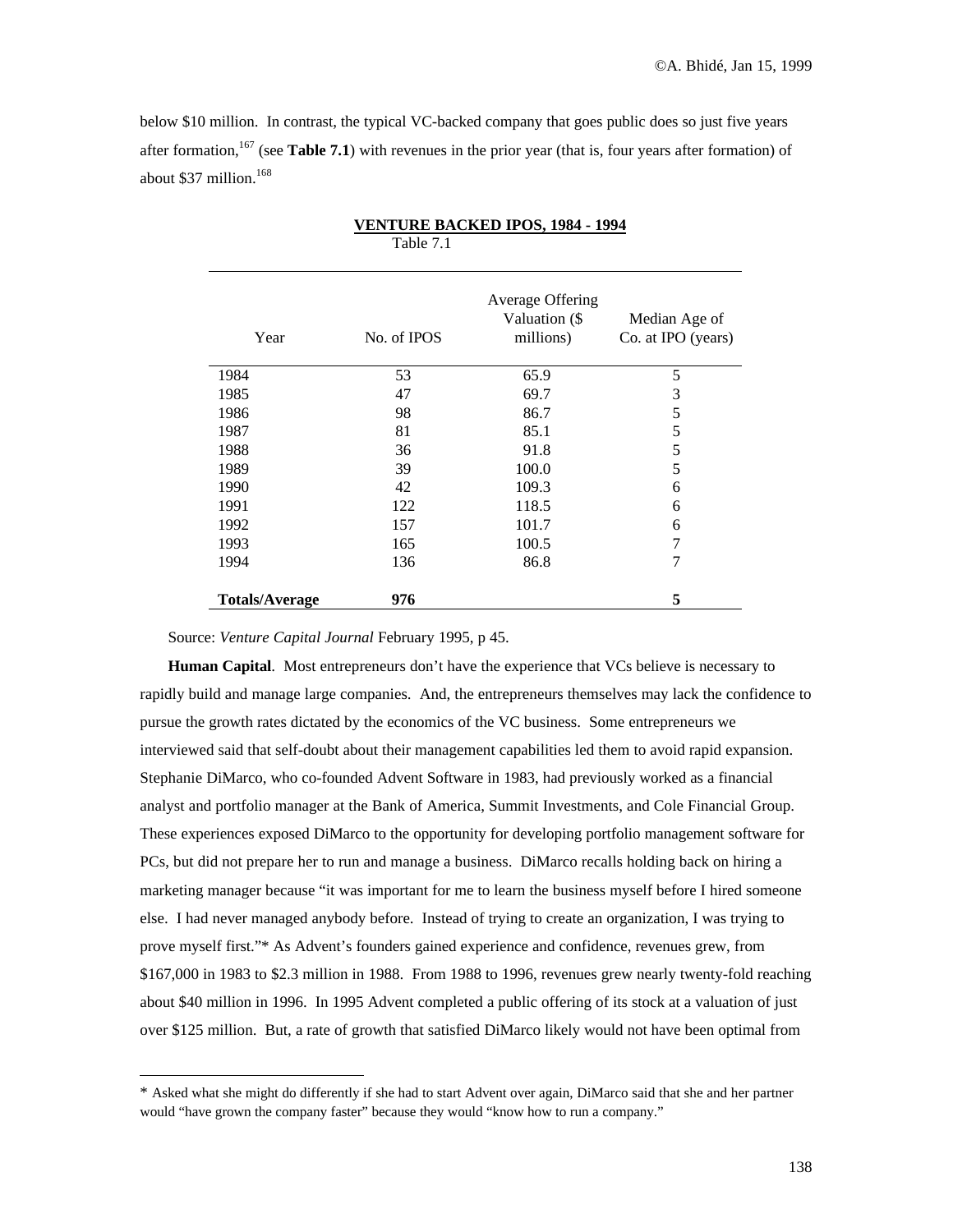the point of view of a VC. Annual revenue of \$2.3 million five years after start-up would likely not represent a stellar success to a VC whose initial investments are of that magnitude. Similarly, waiting twelve years for a public offering does not suit a limited partnership that is set to terminate after ten.

In exceptional cases, an inexperienced founder may team up with a seasoned manager; and in fact, VCs can help entrepreneurs create such teams. This requires, however, a high potential idea or technology. If, as is often the case, entrepreneurs start off with a me-too concept or a differentiated product for a small market, they cannot initially recruit partners or employees with the experience profile that a firm like Primus Ventures would consider necessary to fund the venture.

#### **Contrast with Corporations**

-

VCs have fewer resources to devote to scrutinizing and monitoring initiatives than do large corporations. VC firms have flat organizations comprising a small number of general partners and associates (who serve as apprentices to the partners). For instance, Institutional Venture Partners, a relatively large and prominent firm, Sahlman found, had just six partners and two associates managing funds of several hundred million dollars. Thus, the total pool of labor available to evaluate and monitor investments is low. In contrast, large companies like IBM have several layers of hierarchy, staffs at divisional and corporate levels, and large budgets for consultants available to scrutinize and monitor investments.\*

The VC process also involves fewer checks and balances. As in any partnership form of organization, a general partner's decision to proceed with a project is subject to some 'mutual monitoring' by the other partners who have a financial interest in the returns. But, as a matter of practice, while the other partners may express concerns, they usually will not override one another's decisions. Unlike credit committees in some banks, which vote on loan applications, peer reviews in VC firms generally involve 'advice and consent.' In contrast, a decision to launch a new product at a company such as IBM or P&G has to be reviewed and ratified at several levels, with the input of various staff functions. And (unlike partners in VC firms), the individuals who evaluate and ratify the initiative usually do not have a financial stake in the project. They do not, therefore, have much of an incentive to say 'yes' without a thorough analysis.

Corporations also have significantly more capital available for investment than VCs, perhaps (per the Fama and Jensen analysis) because of the more extensive safeguards that their control systems provide investors.† As Sahlman points out, IBM spent three times as much on capital outlays and R&D in 1988 as the amounts disbursed by all professional VCs that year.<sup>169</sup> Similarly, Merck's budget for developing

<sup>\*</sup> Note that my comments here apply only to the 'quantity' of resources devoted to evaluating new initiatives, not their quality or effectiveness.

<sup>†</sup> US regulations which encourage institutional investors to own the stocks of publicly traded corporations (Bhidé (1993)) may also limit the funds such investors will supply to private partnerships. Large, established corporations may also have advantages in exploiting large-scale opportunities. For instance, as we saw in the last chapter, they can use existing relationships and reputations to quickly secure customers, employees, credit and so on.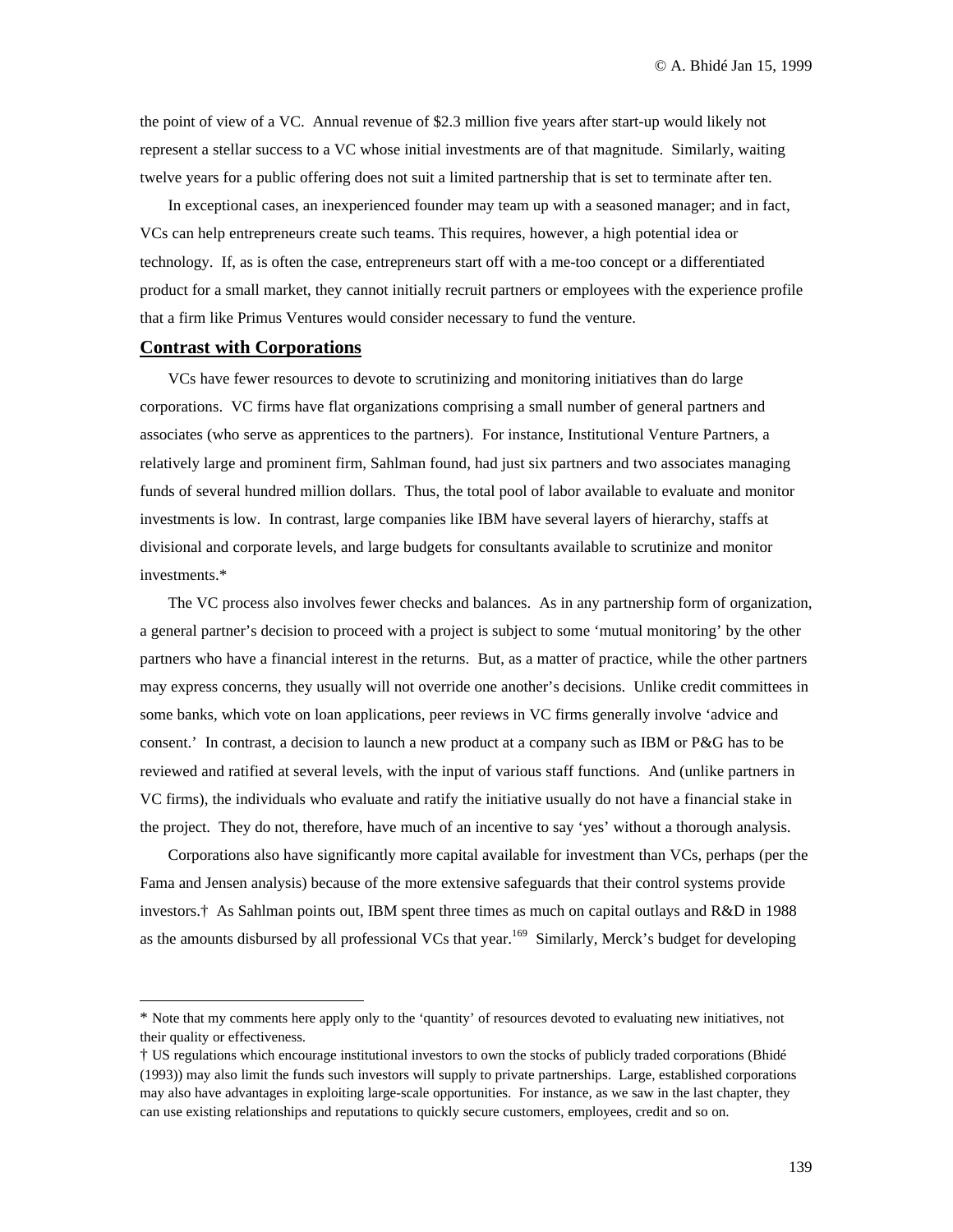and marketing a drug or Intel's outlays on a single semi-conductor fabrication facility are larger than the total capital of many VC funds.

To summarize: The initial conditions in a VC-backed start-up are quite different from those found in a typical promising start-up. The founders of VC-backed firms have unique ideas and deeper managerial experience. They can therefore raise significant amounts of capital from VCs, who also provide more oversight and monitoring. The less qualified founders of promising ventures who copy or slightly modify others concepts cannot raise much capital and are also not answerable to their investors. VC-backed startups do not have access to as much capital and do not face as much scrutiny and monitoring as corporate initiatives, however. The configuration of initial conditions in a VC-backed startup thus falls between those of promising new ventures and corporate initiatives.

#### **Meeting VC Criteria: Kapor vs. Gates**

Mitch Kapor could obtain VC funding to start Lotus Development Corporation because he had the necessary endowments. Gates and his partner, Allen, who didn't, were forced to bootstrap. Although Kapor was not a corporate type—he had previously worked as a disk jockey and transcendental meditation instructor—he had a degree in cybernetics from Yale and had completed three-fourths of an accelerated masters in business program from M.I.T. Before launching Lotus, Kapor had successfully developed Tiny Troll, VisiPlot and Visitrend software and had been the product manager for Visicalc, the first electronic spreadsheet. Kapor made a significant personal investment to fund the early development of Lotus's software—he had earned more than \$1 million from Tiny Troll, VisiPlot and Visitrend—and hired Jonathan Sachs who had fifteen years of programming experience. Sachs had already designed and implemented spreadsheet software for minicomputers. By 1982, the market potential for personal computers was well established. In 1981, 836,000 personal computers had been shipped and the Yankee Group was forecasting annual growth rates of about 66% per year. Visicalc had established spreadsheets as a viable product category about one in three personal computer owners at the time used the software. In his business plan, therefore, Kapor could project revenue of \$24.9 million by the third year of operation with conservative estimates of market share.<sup>170</sup> Additionally, according to Ben Rosen, the VC who backed Kapor, Lotus's first product, 1-2-3, was "significantly superior" to Visicalc.<sup>171</sup> IBM had just introduced the Personal Computer (PC). 1-2-3 took advantage of the new 16bit architecture of the PC to provide more functions and sharper graphics than could the then dominant spreadsheet, Visicalc, on Apple's 8-bit machines.

In contrast, when Gates and Allen launched Microsoft in 1975, only a small number of hobbyists even knew about personal computers. Microsoft's first product did not have the potential to generate significant revenues. Steve Jobs had not yet conceived of the Apple. Kapor's 1982 business plan contained objective industry data on competitors, customer segments, the installed base of computers and so on. Given the nascent state of the PC industry in 1975, Microsoft's founders could not have drawn up such a plan. By objective standards, Microsoft lacked the "outstanding management" required by VCs like Primus. Gates was still a teenager and Allen only two years older than Gates. Both had dropped out of college. Compared to Kapor in 1982, they had limited business or industry experience or the capacity to attract seasoned personnel.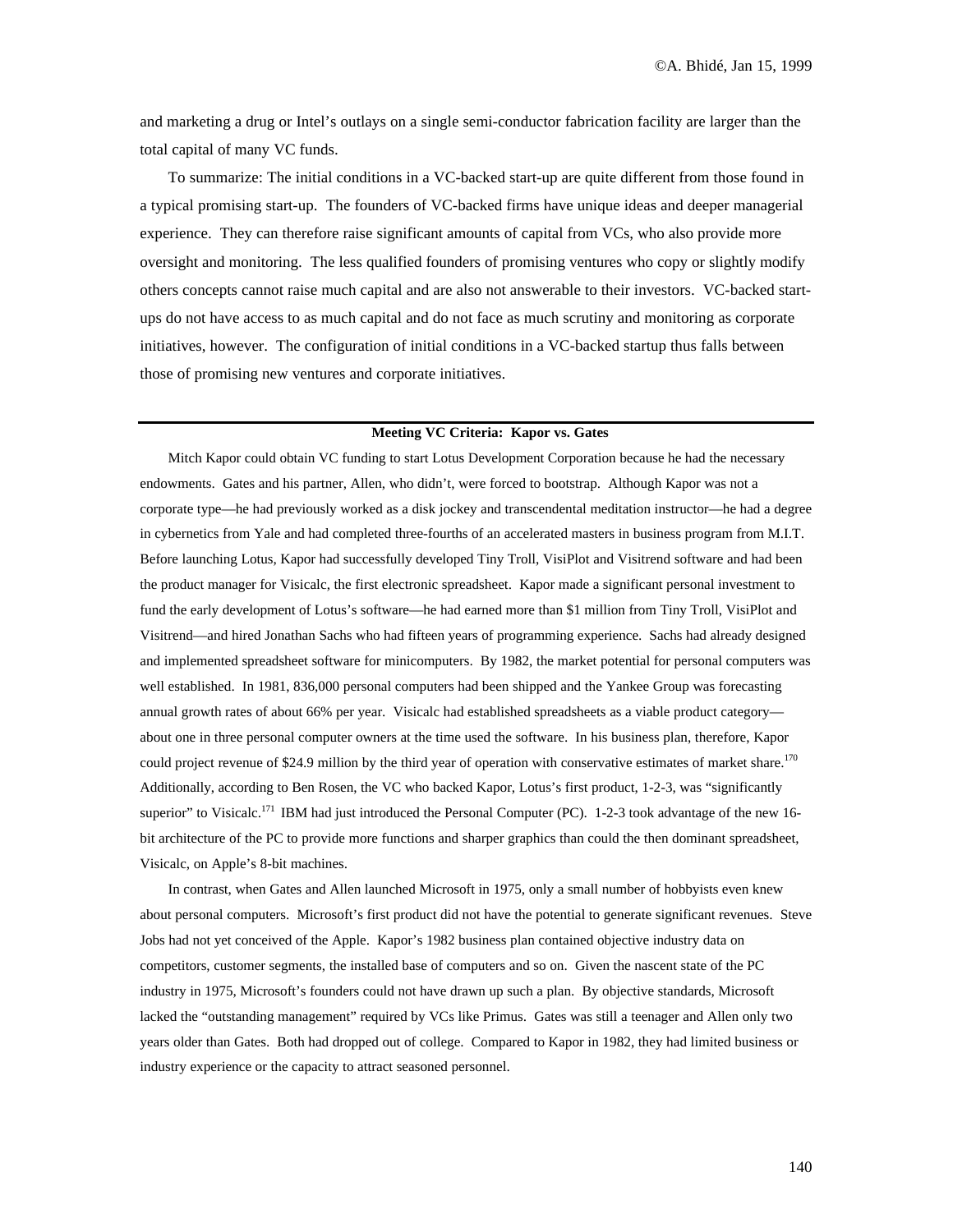Microsoft, unlike Lotus, could not have productively utilized much start-up capital either. \$4.7 million in VC funding allowed Lotus to accelerate its product introduction and launch 1-2-3 with the software industry's first serious advertising campaign. 1-2-3 quickly dominated the market for spreadsheets for the new 16-bit generation of personal computers. A slower roll-out or less aggressive marketing expenditures to lock in customers might have allowed the makers of Visicalc to catch up. The tiny hobbyists' market for Microsoft's BASIC for the Altair, in contrast, could not justify much investment in promotion, distribution or marketing. For Gates and Allen, therefore, start-up financing from VCs was neither feasible nor useful.

Moreover, even though Microsoft eventually overshadowed Lotus, it is not obvious that an investment in Microsoft would have produced a more attractive return for a VC over the usual three- to five-year investment horizon. Lotus exceeded its sales projections by a wide margin, shipping \$53 million in its first year.<sup>172</sup> In October 1983, less than two years after receiving VC funding of \$4.7 million,  $173$  Lotus went public at a valuation in excess of \$200 million. In contrast, five years after launch in 1980, Microsoft was booking about \$5 million dollars in sales from several niche products, without any imminent prospect of a public stock offering. By the standard of an average start-up, Microsoft made spectacular progress in its first five years and made the 1984 *Inc.* 500 list. But compared to VC-backed successes like Lotus and Compaq, the absolute increase in firm value in its early years was undistinguished—it took about nine years for Microsoft to book the same revenues that Lotus did in its first year, and ten years for it to go public.

### **2. IMPLICATIONS OF THE INITIAL CONDITIONS**

In the section below, we will discuss how initial conditions affect the opportunities VC-backed startups pursue, their approach to planning and to securing resources, and to their requirements for success. Reflecting the 'in-between' nature of the initial conditions, we will find that VC-backed start-ups have hybrid features (in terms of opportunities, planning and so on) that fall between those of promising and corporate ventures.

## **Opportunities**

VC-backed start-ups seek to exploit larger and less uncertain opportunities than the typical promising venture; compared to corporate initiatives however, the size is smaller and the uncertainty is greater.

**Uncertainty**. The due diligence processes of VCs and their requirement for objective evidence leads them to avoid the types of uncertainty that the founders of promising ventures often exploit. VC-backed start-ups (like many promising new businesses) do seek to take advantage of exogenous change, but with two important differences that reduce the uncertainty of expected profits. First, VCs do not generally back ventures unless there is evidence, to use John Doerr's words, of a "large and rapidly growing" market. Thus, most VCs did not fund start-ups in the PC industry in the 1970s when there was great uncertainty about what large-scale needs, if any, PCs could satisfy. Second, VC-backed start-ups do not rely only on market turbulence. They start with some unique asset that the founders and VCs expect will distinguish the start-up from other players in the market and will afford some protection from adverse external

141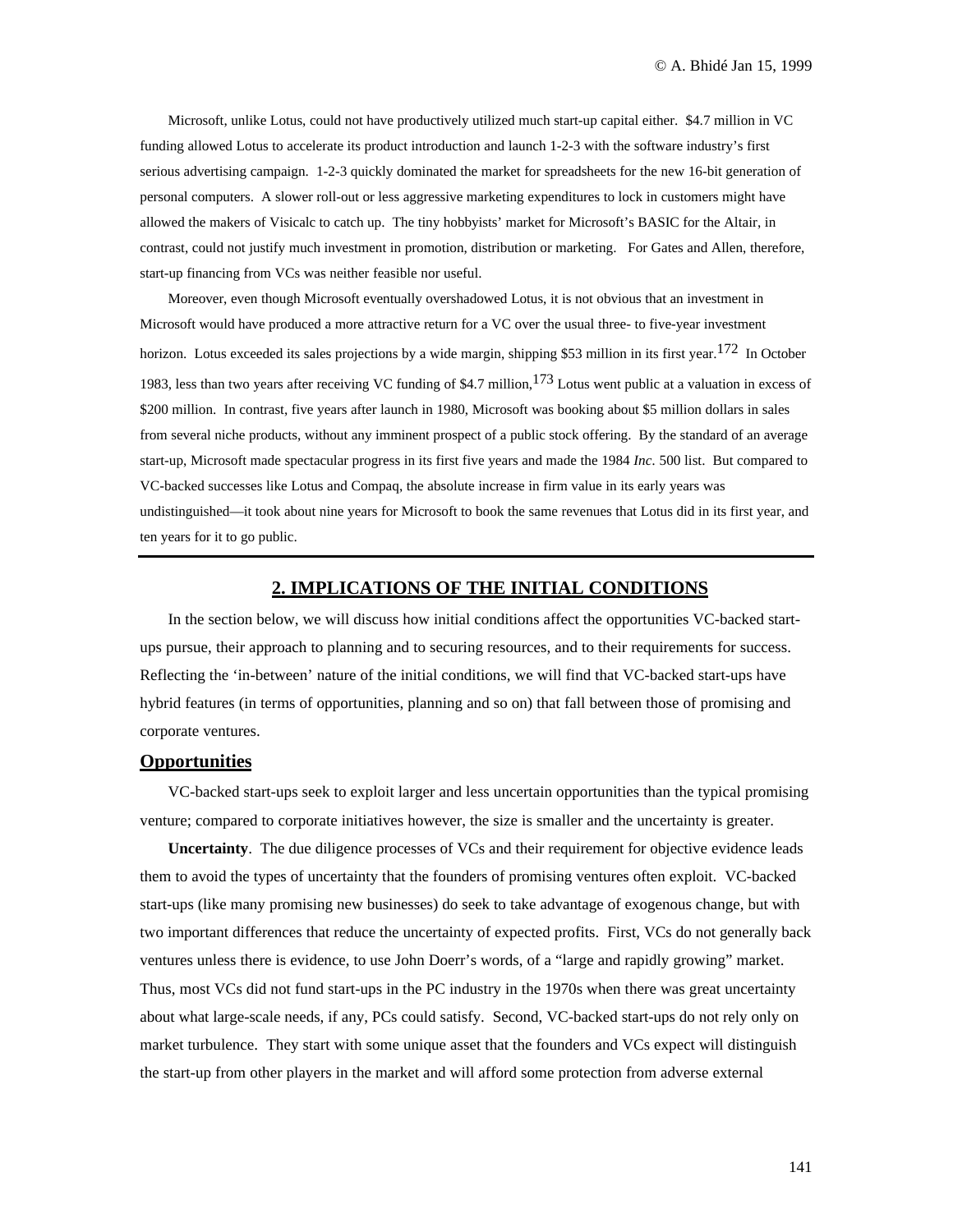developments. Proprietary products and technologies are thus expected to mitigate uncontrollable market uncertainties.

Similarly, VCs usually will not fund businesses when profits depend primarily on an entrepreneur's personal ability to satisfy fuzzy customer wants. VCs expect their firms to enjoy high profit margins because of a differentiated product or technology. The entrepreneur has the responsibility for effectively exploiting this asset—a critical role which leads VCs to say that the quality of the founders is the most important determinant of the success of a start-up. But VCs generally do not fund ventures whose expected competitive advantages are more or less entirely embedded in the capabilities of the entrepreneur. The uncertain and unverifiable prospects of such businesses do not meet VC requirements for due diligence.

VCs do however have a greater tolerance for uncertainty and 'missing information' than corporations, because their decisions do not involve as much multi-party scrutiny. The greater discretion available to VC general partners allows them to rely on judgments about the entrepreneur and the opportunity to fill in gaps left by missing information. VCs who are in close personal touch with entrepreneurs can monitor the subjective quality of their ongoing effort instead of having to rely just on the numbers. Their carried interest or share of partnership profits also gives VCs a greater incentive (than corporate employees) to approve uncertain projects. Consequently they may be more willing to take a chance on new markets and technologies sooner than large corporations will.

**Size.** VCs require, we have seen, their ventures to have the potential to generate much larger profits than the typical Inc. 500 start-up. Conversely, the availability of VC funding enables entrepreneurs to undertake larger ventures than they could through bootstrapping. At the same time, VCs do not control as much capital as corporate executives do and the new businesses they create do not have to be as large. A multi-billion dollar corporation has to create much larger profit streams to satisfy the growth expectations of its investors and employees than does a \$100 million venture capital fund. Therefore the typical VC pursues smaller opportunities (in terms investment and total expected return) that does the large corporation. (See insert, 'Why VCs pursue smaller projects.')

#### **Why VCs pursue smaller projects**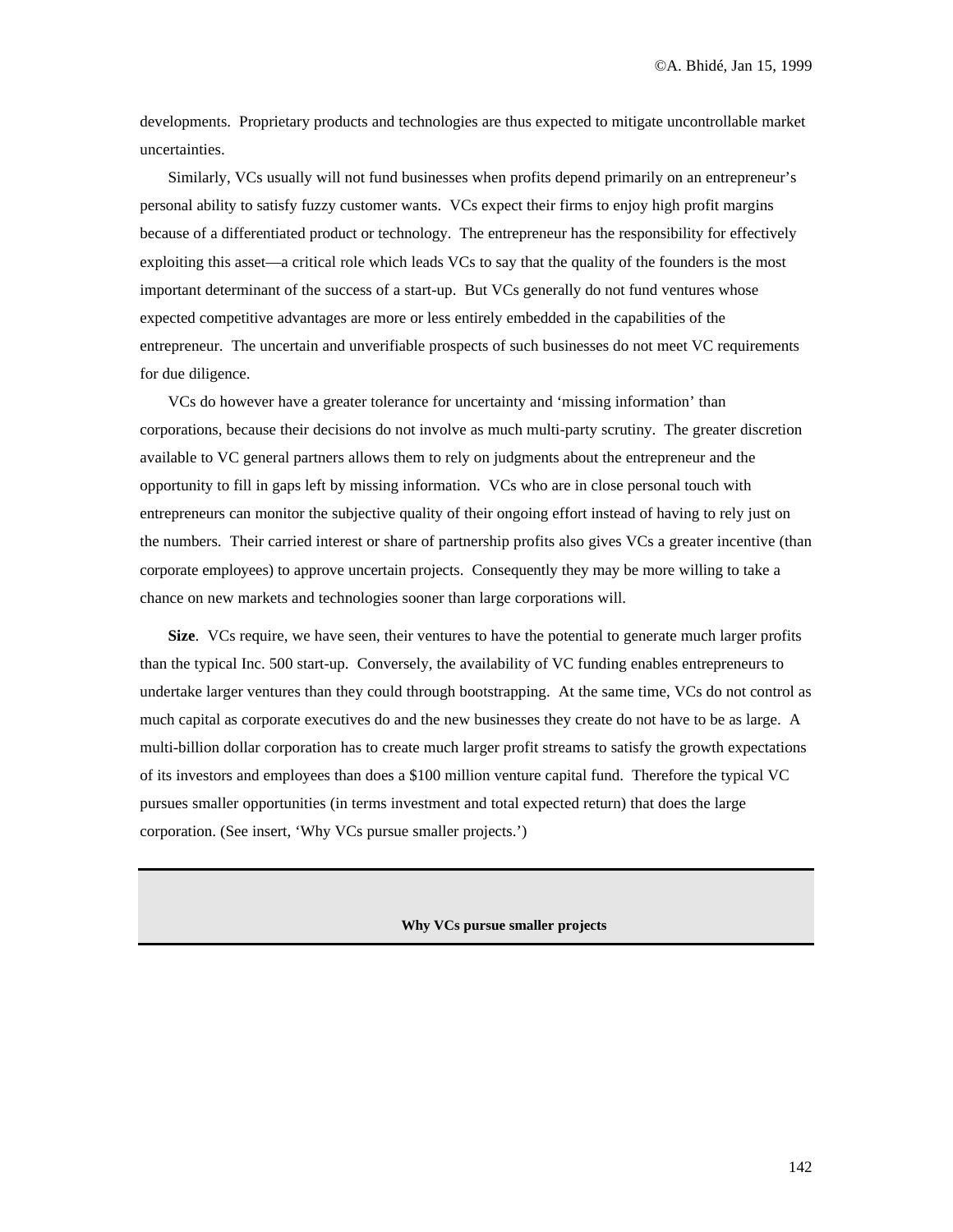By way of a simple illustration, let us compare the hypothetical corporation that we discussed in the previous chapter. Recall that this corporation has to generate \$200 million in new profits with a VC fund whose goal is \$100 million.



As shown in **Figure 7.2**, the corporation faces a range of projects each of which requires an investment of I and is expected to produce profits of  $P_{\text{cop}}$ . The VC fund faces a slightly better distribution – investment I leads to profits of  $P_{\text{vc}}$  because it is willing to tolerate more uncertainty. As before, the corporation has a minimum requirement of six man-months for evaluation and monitoring, for which it has a total of 42 man-months available. The VC firm has both lower minimum requirements and available capacity, but in the same ratio, so that, like the corporation, it cannot undertake more than 7 projects.  $(N_{\text{max}})$  The minimum profit per project required by the corporation is then twice that required by the VC firm (\$28.57 million vs. \$14.29 million). And, to the degree that the ratio of profits to capital per project declines with the size of the investment, the corporation's minimum investment per project  $(I_{\text{corp}})$ is more than twice as large as the VC's minimum investment  $(I_{\text{vc}})$ .

These differences in initiatives call into question claims about the inherent superiority of the decision making processes of VC firms. Some commentators suggest that the flatter structures and financial incentives of VC firms make their decision-making processes more efficient than those of hierarchical corporations. That is, VC's get more bang for their evaluation and monitoring buck. Such claims, however, overlook the relationship between due-diligence and access to capital. The more costly and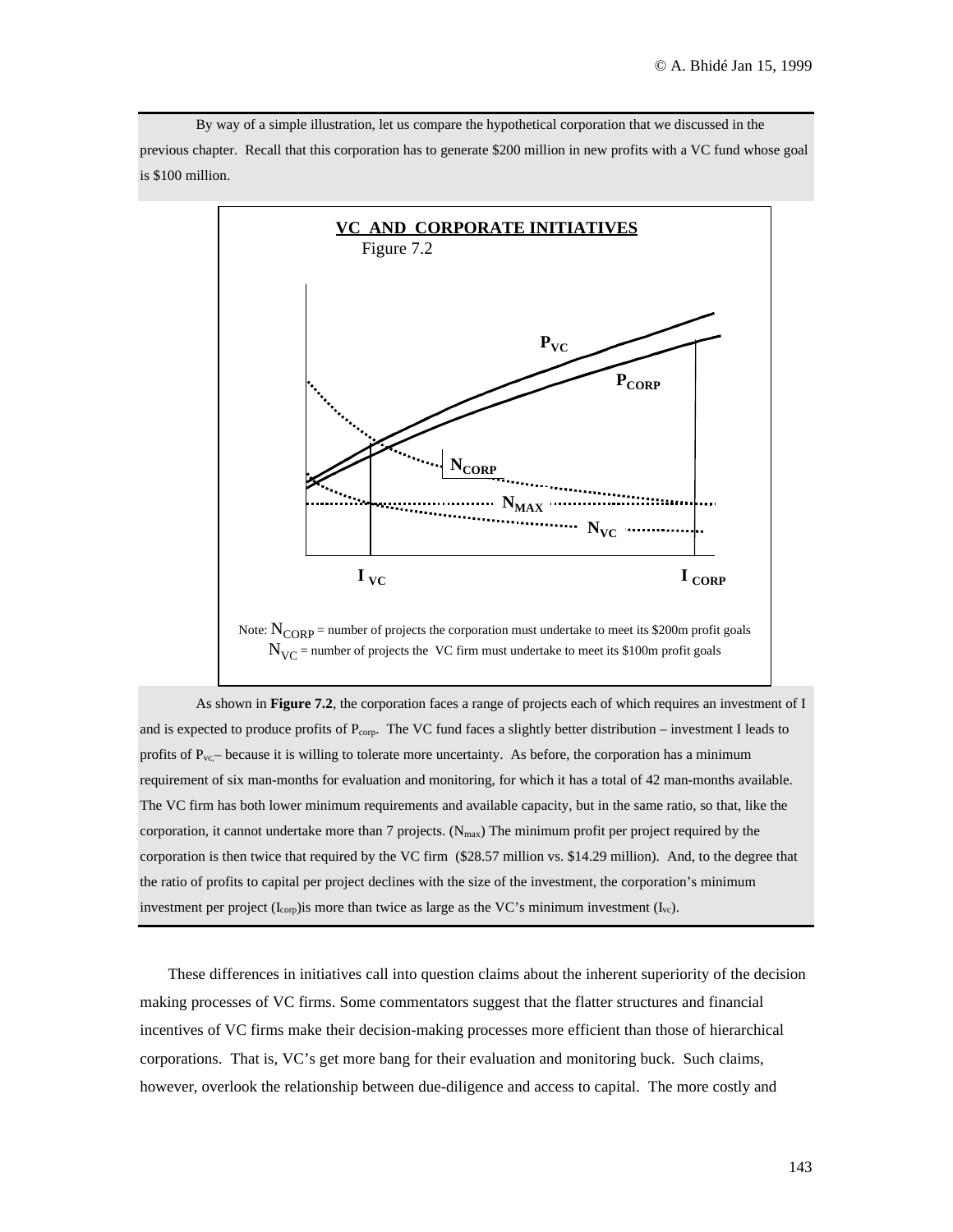deliberate due diligence of large corporations gives them more access to capital and encourages them to undertake initiatives that require greater up-front investment. The more streamlined decision making of VC firms isn't better or worse – it is simply appropriate to a different kind of opportunity. The legendary venture capitalist, Arthur Rock and other investors could provide Robert Noyce and Gordon E. Moore \$2.5 million needed to launch Intel in 1968. VCs cannot however fund projects like Intel's 1993 Pentium chip which required an estimated up-front investment exceeding \$750 million.\* Access to capital on this scale requires the more elaborate checks and balances that the hierarchies of large corporations provide.

### **Planning vs. Adaptation**

-

VC-backed ventures rely more on prior planning and research and less on adaptation than do promising startups for many of the same reasons that we discussed in the chapter on corporate initiatives. With few exceptions, securing funds from VCs requires an entrepreneur to write up a business plan and to do some research on customers and potential competitors. The due diligence that VCs conduct before making an investment supplements the entrepreneur's research efforts. More planning is also merited by the greater complexity and investment requirements of VC-backed start-ups. Businesses like Compaq or Lotus, which are started on a much more ambitious scale than promising startups, involve the coordination of many more employees and functions, and therefore require more planning.

Similarly, although some adaptation to unforeseen circumstances is inevitable, VC-backed start-ups face less pressure to change their plans than do promising start-ups. The lower inherent uncertainty of the businesses and the greater initial research reduces the likelihood of surprises. The availability of capital reduces the incentive to deviate from initial plans. In contrast, the bootstrapped venture faces great pressure to generate cash; if the initial concept doesn't show positive cash flow, the entrepreneur has to change course quickly or wind up the business. The financial projections of VC-backed firms usually anticipate negative cash flows for several years, and, VCs expect that the projections themselves will be overly optimistic. "Everything takes twice as long and thrice as much money or thrice as long and twice as much money" is an often repeated adage in the business. Therefore, the failure to generate cash for a few years does not, by itself, force a change in strategy. In fact, to avoid diluting the focus on building long-run advantages, VCs often discourage entrepreneurs from pursuing short-term opportunities just to generate cash.

The nature of the entrepreneur's relationship with VCs also fosters adherence to the original plan. VCs and entrepreneurs often negotiate equity sharing arrangements based on the achievement of certain milestones. According to Gompers and Lerner, VCs can "significantly dilute the entrepreneur's stake in subsequent financings" if they fail to meet these targets.<sup>174</sup> Worse yet, admitting to an erroneous forecast can jeopardize the entrepreneur's job. VCs who have selected a venture from many proposals, conducted due diligence, and advocated making the investment to their partners, we may expect, develop a personal

<sup>\*</sup> Intel's total investment in the Pentium over the life of the chip reportedly exceeded \$2 billion.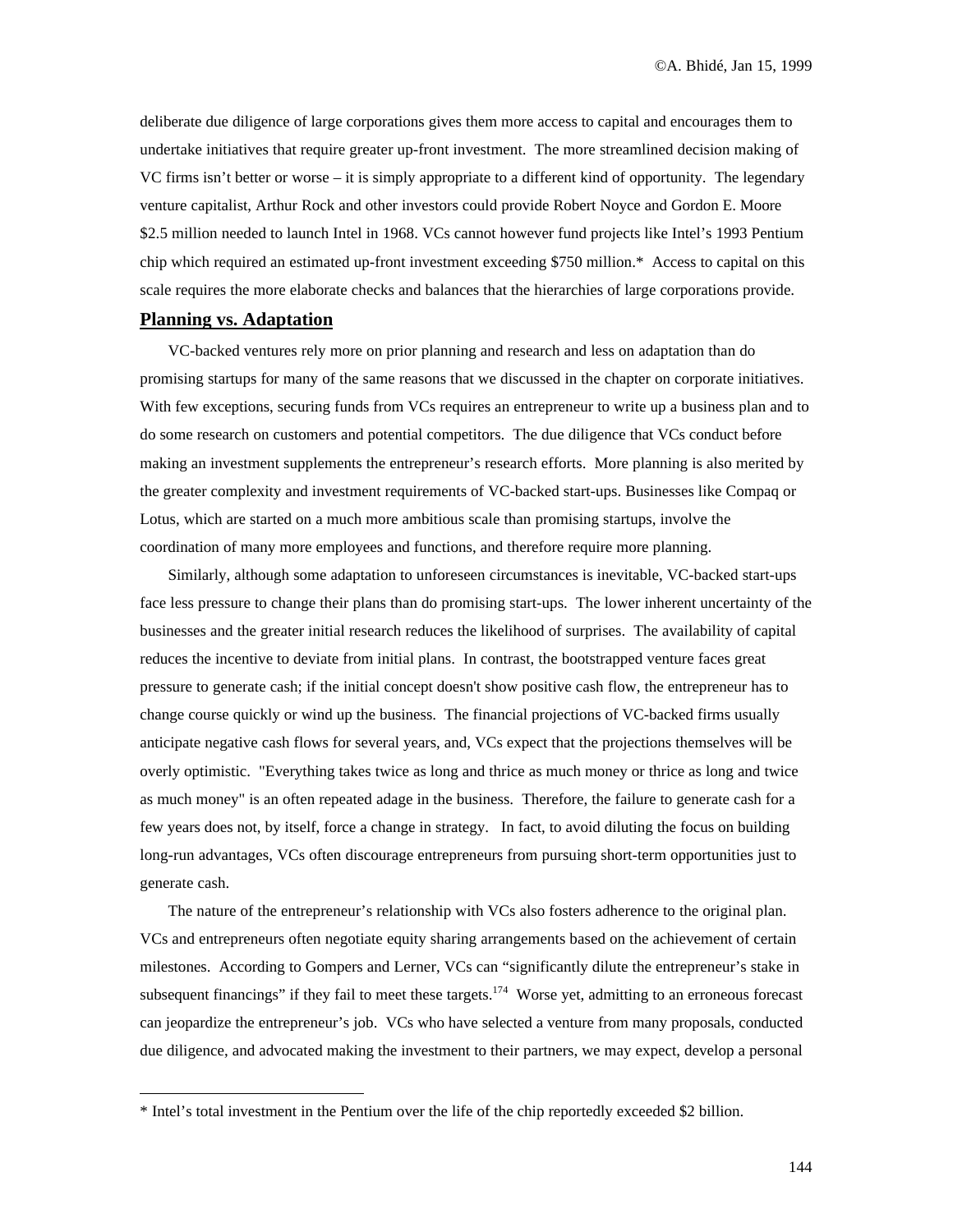commitment to the concept. If the entrepreneur subsequently proposes a radical change in course, VCs have to decide whether their initial assessment of the idea was erroneous or whether the entrepreneur lacks competence. The entrepreneur's claims about a new strategy rekindle memories of the confidence expressed in the original proposal. The investors have to wonder, "Are we being fooled twice?" Endorsing the proposed new strategy, rather than changing management, requires VCs to discard what seems like hard evidence of the entrepreneur's poor planning, bad judgment or overselling, and to admit the inadequacy of their own research.

The risk of being removed for proposing a radical change can, in turn, encourage entrepreneurs to try to make their initial plans work even when they lose faith in them. The former CEO of an advanced materials company described the pressures to stick with untenable strategies that outside investors can generate.

"When we started, well-defined markets for our materials did not exist. My first job as CEO was to figure out what product market we would go after, so I hit the road for about three months. I identified a product—aluminum oxide substrates—but by the time we got to market, the competition had improved and our substrates never really took off. I realized that, given our size, we should have been manufacturing to order rather than for the market at large. But by that time, we were already stumbling and I was losing credibility with the investors. They weren't interested in a new strategy. They just wanted the substrates to be profitable. I wish I had stood my ground and said, 'I'm turning off the furnace tomorrow.' But I didn't quite have the guts to do that."

Conversely, a VC's incentive to stick with a strategy, if not a specific founder, can lead to the eventual fruition of business ideas that self-financed entrepreneurs would have to abandon. For instance, National Demographics and Lifestyles (NDL) took four rounds of financing (see insert) before it achieved economic viability. Co-founder Jock Bickert, says that he and his partner seriously underestimated the capital and time it would take to reach the critical mass needed to become profitable. Without the support of VCs who were used to overly optimistic projections, the founders of NDL would not have been able to make a fundamentally sound concept work, although they might have successfully redirected their energies to a less capital-intensive enterprise. Whereas capital constraints may require bootstrapped entrepreneurs to quickly reorient their businesses, VC-backed entrepreneurs have the incentive and the option to stick to their basic concept.

This is not to suggest that VC-backed startups rigidly adhere to plans, merely that the nature of the entrepreneur-investor relationship make the degree and occurrence of deviations less than in self-financed businesses. And, when compared to corporate initiatives, VC-backed start-ups rely more on adaptation and less on planning. This is because the irreducible initial uncertainty is greater, the administrative costs of changing course are lower and the availability of capital and the capacity to sustain losses are not as great.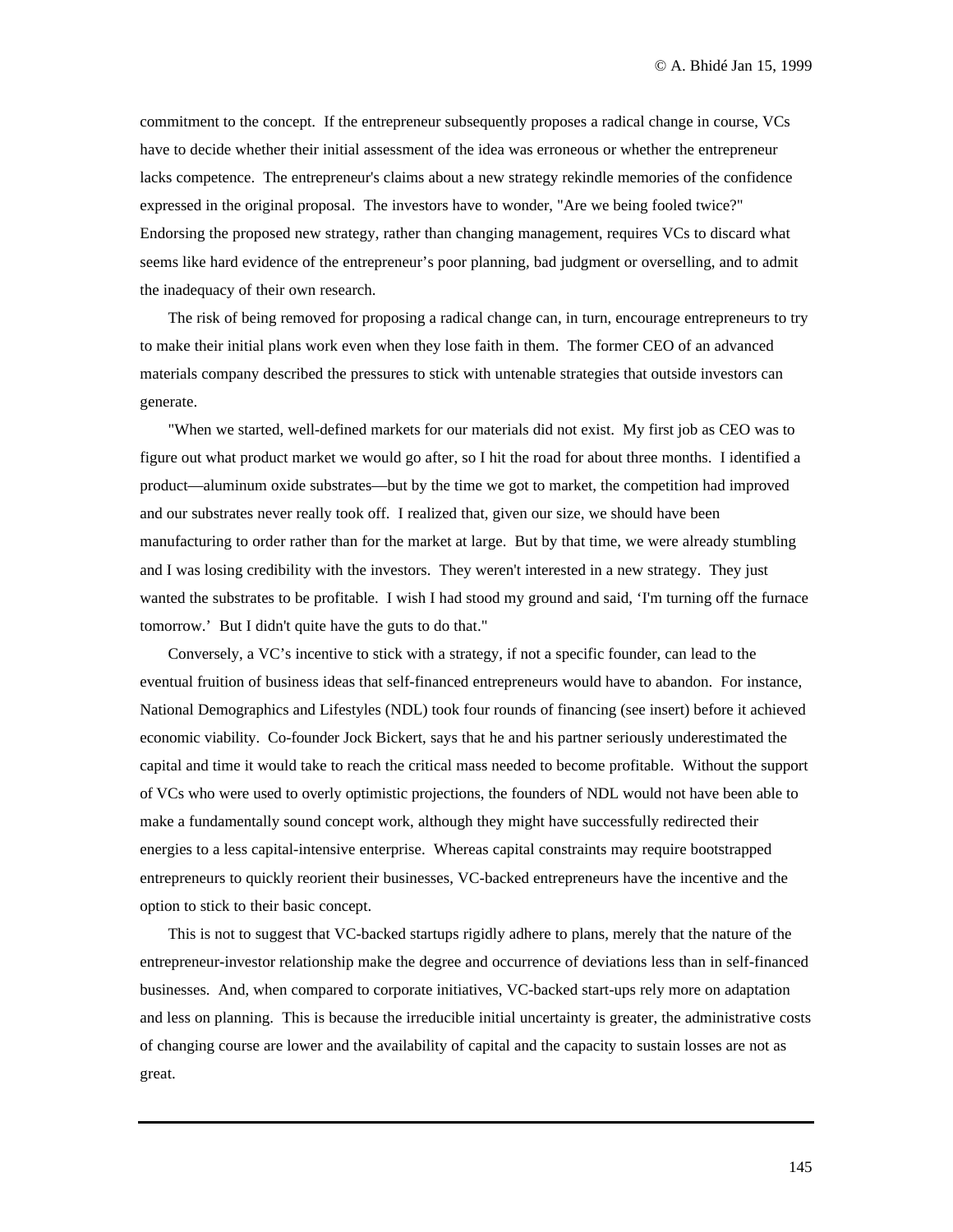#### **Sticking to Plan: The Case of NDL**

Rob Johnson and Jock Bickert started NDL in 1976. They planned to collect data contained in the product registration cards purchasers of items such as refrigerators and stereos submit to manufacturers. The data would enable NDL to compile better marketing lists than those traditionally derived from motor vehicle registrations, telephone listings and so on. According to Tom Claflin, a VC who invested in the company, NDL "looked like a money-making business. The potential operating leverage was tremendous, even allowing for a certain degree of optimism on their part."<sup>175</sup>

In December 1979, NDL raised \$1.2 million from VCs. But, by mid-1980 the need for more funding became apparent. Purchases of mailing lists required a minimum number of names and it was taking longer than expected to secure them from the manufacturers who controlled the product registration cards. Bickert and Johnson raised an additional \$1.6 million which they estimated would be sufficient to generate positive cash flow. Again, however, NDL failed to meet its projection, forcing it to raise another round of financing. The VC, Claflin, commented:

All the venture capitalists believe in the company, and in Jock and Rob. Yet this is their fourth time back to the well for capital, when the money raised in each of the previous rounds was supposed to have been sufficient. The company has consistently fallen short of its revenue projections. Although there has been definite progress, the company is once again coming back to the well, at a time when we are a long way from turning the corner. Before the venture group puts in another \$1 or \$1.5 million, we must address the key issue: is it just taking longer to prime the pump than we expected or is there something fundamentally wrong with the concept?<sup>176</sup>

The VCs ultimately did provide more money, which enabled NDL to turn the corner. A few years later, NDL was acquired for approximately \$80 million to the great satisfaction and relief of the founders and VCs.

#### **Securing Resources: Problems and Strategies**

**Problems.** The problems VC-backed start-ups face in securing resources fall between those of bootstrapped ventures and of corporate initiatives. Like any de novo business, VC-backed start-ups face "a liability of newness." They have neither an existing source of profits that can sustain ongoing losses nor an established track record. Their customers and potential recruits face high switching costs. Some factors mitigate these problems, however. Proprietary technologies or other sources of competitive advantage increase the expected likelihood of survival; they can also provide a benefit large enough to offset the resource providers' fixed switching costs. The credentials, personal reputations, and prior relationships of the founders provide reassurance to resource providers. Founders who are generally more qualified than bootstrapped entrepreneurs and who have given up higher paying jobs, may also be expected to be more committed to the enterprise. Greater commitment may also be inferred from the larger initial capital that is sunk.

Venture capitalists contribute to the credibility of the start-up through their scrutiny and certification. Their financial reserves may not be of the same magnitude as those of a company like IBM, but they can certainly keep a business afloat longer than can a bootstrapped entrepreneur. Venture capitalists can also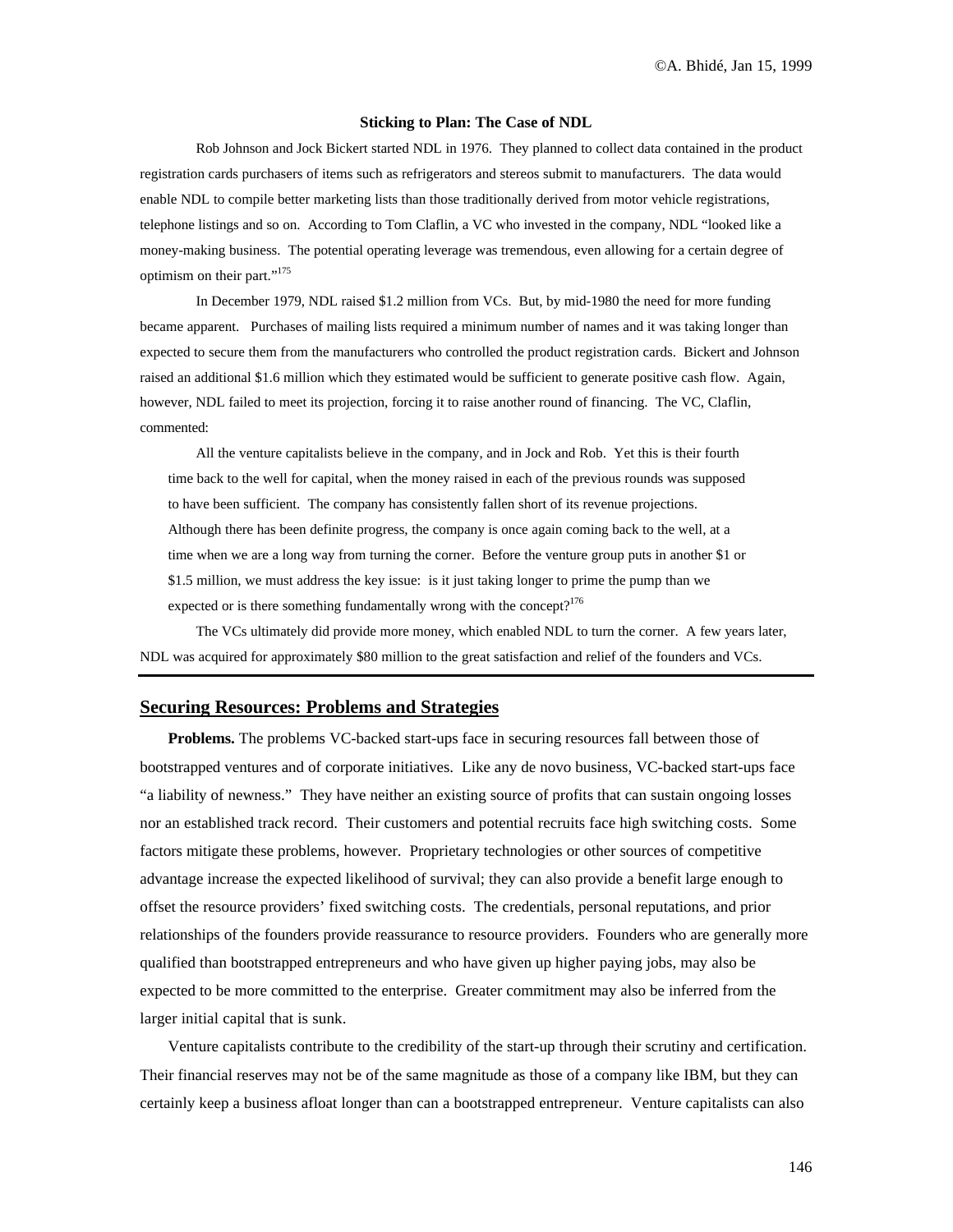draw on their own reputations and contracts to help the start-up secure customers, employees, suppliers and so on.

As with corporate ventures, however, the greater expected scale of success poses a quantity and quality problem for VC-based start-ups. A VC-backed start-up cannot earn a satisfactory return by securing a few customers, and cannot rely for its growth on the labor of the founders or inexperienced employees.

**Strategies.** Although VC-backed start-ups have more capital than promising ventures, they do not have the capacity of a corporation to underwrite others' risks, or (with some exceptions like Netscape) to 'buy' market share. So they have to use, at least to some degree, strategies that exploit others' cognitive biases that we have seen the founders of promising businesses rely on extensively. There are, however, two notable differences between the strategies of VC-backed start-ups and promising start-ups. First, the founders of promising businesses often have to undertake an exhaustive, hit-or-miss search to find the right customers. VC-backed start-ups, which typically serve more defined markets and have conducted more extensive prior research, can target their customers more easily. Second, promising start-ups often rely on employees whose alternative employment prospects are poor, because they cannot afford the salaries required to attract individuals with better qualifications and because a share of their equity has little perceived value. VC-backed start-ups can not only pay higher salaries, they can use stock or stock options as a recruiting tool, because experienced outside investors have ascribed a high value to their equity. Thus, whereas promising start-ups rely on offering an 'immediate' benefit, VC-backed start-ups can hold out a credible prospect of significant long-term returns.

## **Requirements for Success**

In the previous chapter we saw that the quality of the initial plans played a more important role in the success of corporate initiatives than it does in promising start-ups and that organizational capabilities matter more than the talents of one or two individuals. In VC-backed start-ups we find that the soundness of the initial plan is more important than in promising start-ups, but that the capacity to refine and adapt the initial plan is more important than in corporate initiatives. Similarly, the joint efforts of a team play more of a role in VC-backed start-ups than in promising start-ups. But compared to corporate initiatives, this team is not as large or heterogeneous and the role of the top decision-makers is more critical.

**Initial Plans and Conditions**. Having the right plan or concept from the outset has greater importance in a VC-backed start-up than in a promising start-up. Promising start-ups are 'defined' mainly by their founders, rather than by some initial idea or technology; consequently the entrepreneur can radically change a flawed idea without terminating the 'business.' Moreover, with few employees or investors involved, the obstacles to change are not severe. A VC-backed start-up has, from the beginning, an identity and a life that goes beyond just its founders—it is 'defined' by its core idea or technology and by the VCs and employees enlisted by the entrepreneur to exploit the idea. And, as we have seen, the participation of these multiple players makes changing the core concept difficult. Few VC-backed

147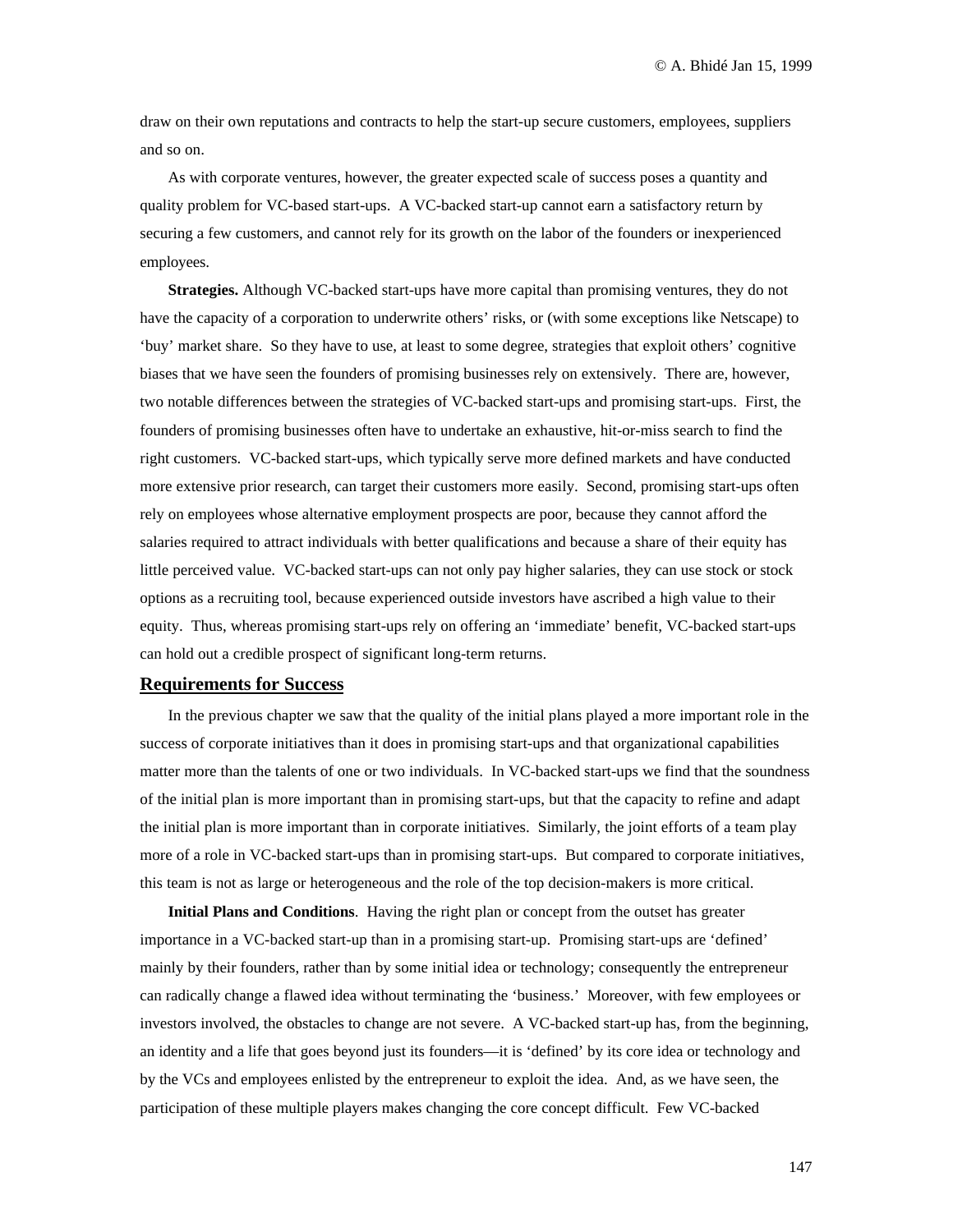ventures, therefore, can survive major flaws in their initial plans and assumptions. When Momenta Corporation could not develop a pen-based computer with accurate handwriting recognition or Stardent stumbled in its launch of superfast workstations, the ventures folded. In such cases, little remains except perhaps the legal shell. Therefore getting the initial conditions and plans right is crucial.\*

At the same time, the greater uncertainty makes it difficult for the decision-makers in a VC-backed start-up to anticipate contingencies to the same degree as in a corporate initiative. Therefore, the capacity to adapt (within the framework of the original concept or plan) to unforeseen circumstances plays a greater role in the success of VC-backed start-ups.

**Team and Founder Contributions**. In the typical promising venture, the entrepreneur's personal contribution has critical importance. The greater size and complexity of VC-backed ventures requires a larger team of employees whose joint efforts have a significant influence on the success of the enterprise. According to the folk wisdom of the VC industry, a great founder cannot compensate for a mediocre team. At the same time, the number of individuals and functions involved in a VC-backed start-up is often smaller than in a significant corporate initiative. Therefore the quality of these individuals (including the founders) and their interpersonal chemistry has a more significant role than the 'organizational' routines and cultures discussed in the chapter on corporate initiatives.

We may further note that the set of traits and skills that determine the effectiveness of the founders of VC-backed start-ups is broader than the set that the founders of promising start-ups need. Tolerance for objective risk (or low loss-aversion) can have a major impact on an individual's propensity to start a VCbacked business. Whereas the founders of promising businesses have little to lose, the founders of VCbacked start-ups can face significant opportunity costs. Direct financial exposure can also be high because VCs often encourage entrepreneurs to invest their personal savings (or sometimes the proceeds from second mortgages on their homes) in their ventures in order to demonstrate their commitment to the enterprise.

A long term vision and the ability to communicate it to others also play a more important role in VCbacked start-ups. In order to secure funding and recruit a top quality team, entrepreneurs have to envision and articulate a long term path which leads to the creation of significant new value in which others can share. The founder of a promising business, in contrast, can make do, at least initially, with opportunistic adaptation. Similarly, to launch a larger and more complex venture, VC-backed entrepreneurs also require administrative or managerial talents and experience, qualities that the founders of promising ventures, who do it all themselves, need not have.

<sup>\*</sup> To emphasize the point that there are no second chances, one entrepreneur distributed T-shirts emblazoned with a saber-toothed tiger to his employees. In attacking a mammoth, the entrepreneur told his employees, the tiger had one chance to kill. If the first attack failed, the intended prey would usually destroy its predator.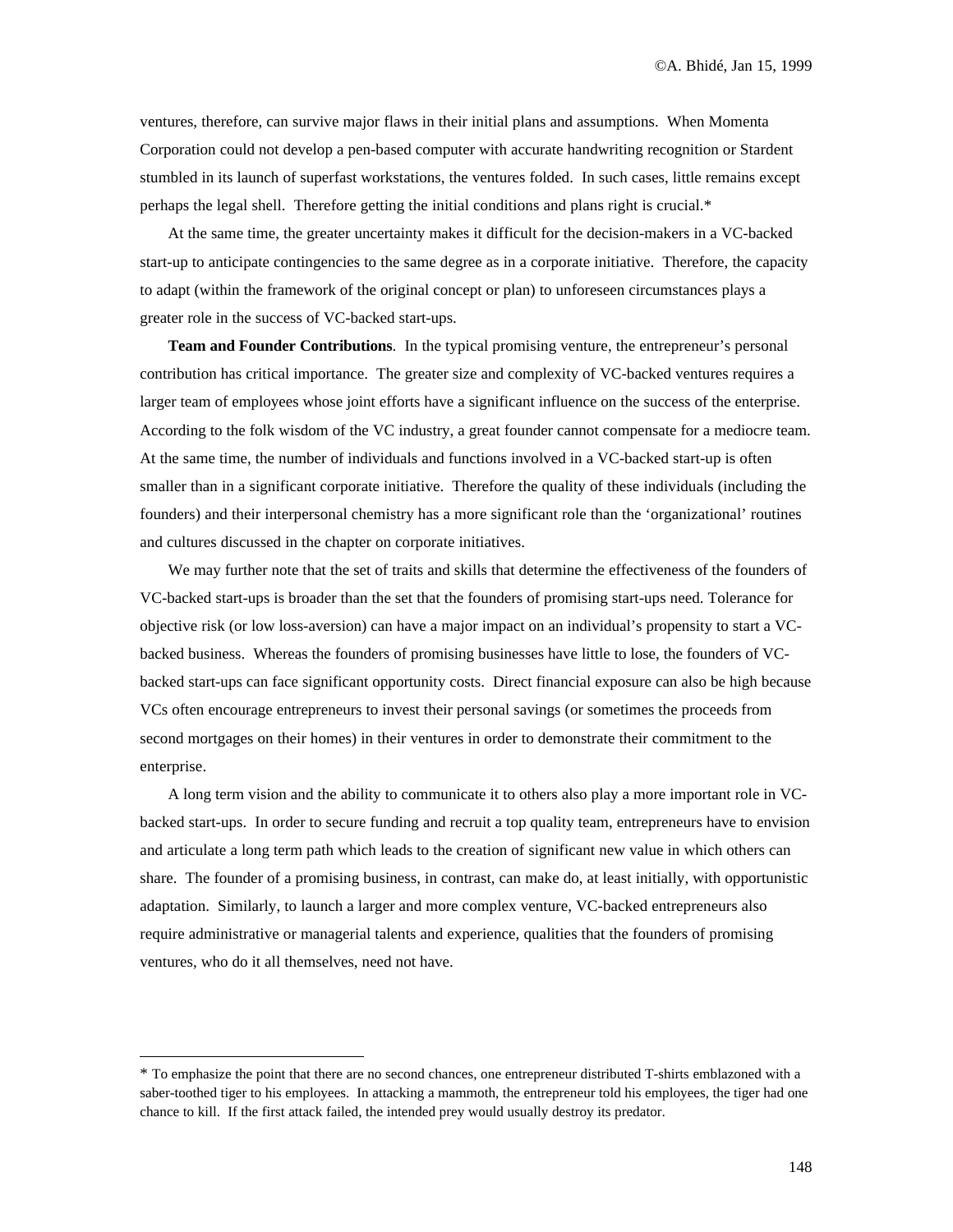## **3. A TEMPORARY PHASE?**

In the sections above I suggested that the relatively small number of VC-backed start-ups reflects a scarcity of entrepreneurs who have the ideas and qualifications to qualify for significant funding. Alternatively it could be argued that the VC industry is in a transitional state (See insert, 'A New Industry' and has not yet attracted its equilibrium level of funds. That is, the VC industry faces a capital shortage. As its funding pool increases, VCs will back more entrepreneurs and VC-backed start-ups will become much less unusual. Below I will argue, that whereas professional VC firms represent a relatively new form of financial intermediation, the notion of shortages of venture capital does not seem consistent with the distribution and returns of VC investments.

#### **A New Industry**

The VC industry has gained prominence and significant capital in just the last two decades. In the 1950s, with the exception of a couple of firms like American Research and Development (founded in 1946), professional firms that specialized in funding new ventures did not exist. The authors of a Federal Reserve study on venture capital note that in the 1950s many ventures were financed on "an ad-hoc, deal by deal basis" by syndicates of wealthy individuals and institutional investors organized by investment banks.<sup>177</sup> The Small Business Investment Act of 1958 provided for the establishment of Small Business Investment Companies or SBICs. SBICs, forerunners of modern VC firms, were intended to "provide professionally managed capital to risky companies" and could supplement their capital with Small Business Administration (SBA) loans. But, many SBICs "concentrated on providing debt financing to small companies that had positive cash flows" in order to "take advantage of the leverage provided by SBA loans." And, as an SBA administrator told Congress in June 1968, the SBA faced losses of about \$18 million in the program because of "the wrong people who operate[d] SBICs." About a third of SBICs were "problem companies" because of "dubious practices and self-dealing." With tightened supervision, the number of SBICs fell from about 700 in 1968 to 276 in 1977.<sup>178</sup>

A "hot new issues market" in 1968-69 engendered a spurt in the formation of limited partnerships organized by professional VCs. In 1969 such partnerships raised a record \$171 million. By modern standards, the partnerships were small, with funds between \$2.5 million and \$10 million, raised mainly from individuals. The next eight years saw modest growth, with about \$100 million of new commitments to limited partnerships annually. "Numerous favorable regulatory and tax changes" between 1977 and 1980 led to "explosive growth" in the early 1980s. Commitments to limited partnerships in 1980-82 were two and a half times the commitments during the entire decade of the 1970s. Following this surge, commitments to VC partnerships fluctuated between \$2 and \$3 billion for the rest of the 1980s. Commitments fell in the 1990-91 recession, but then rebounded to reach a new high of \$4.2 billion. <sup>179</sup> As shown in **Table 7.2**, overall the outstanding stock of venture capital rose eight-fold from \$4.5 billion in 1980 to \$34 billion in 1994.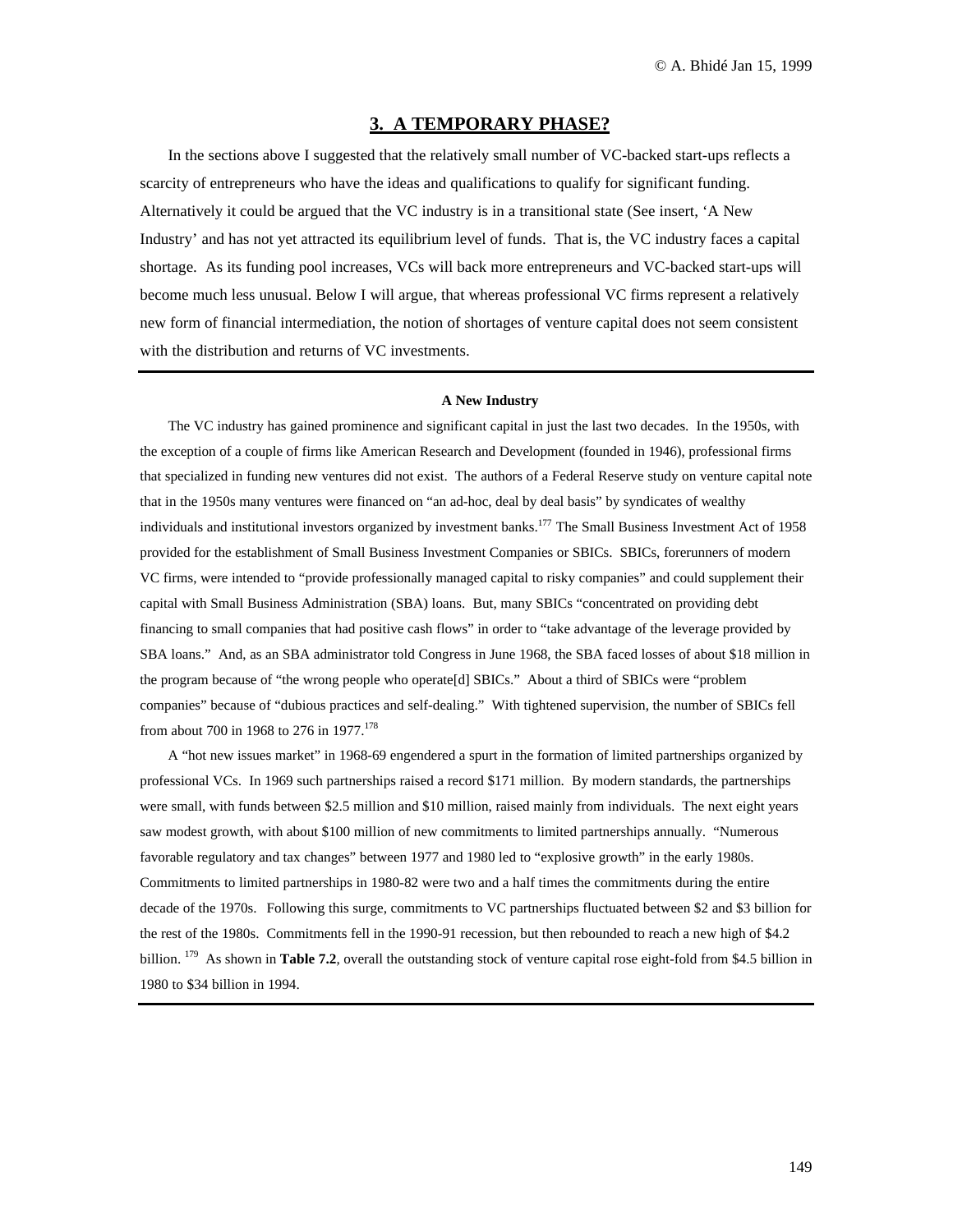#### **VENTURE CAPITAL PARTNERSHIPS**

Table 7.2:

| Year    | New commitments to<br>VC partnerships | Number of new<br>partnerships formed | Average partnership<br>size (millions of<br>dollars) | Venture capital stock<br>outstanding (billions<br>of dollars) |
|---------|---------------------------------------|--------------------------------------|------------------------------------------------------|---------------------------------------------------------------|
| 1980    | .62                                   | 26                                   | 28.0                                                 | 4.5                                                           |
| 1981    | .83                                   | 40                                   | 24.3                                                 | 5.8                                                           |
| 1982    | 1.21                                  | 40                                   | 27.4                                                 | 7.6                                                           |
| 1983    | 2.49                                  | 76                                   | 39.1                                                 | 12.1                                                          |
| 1984    | 3.02                                  | 83                                   | 38.4                                                 | 16.3                                                          |
| 1985    | 1.77                                  | 59                                   | 32.8                                                 | 19.6                                                          |
| 1986    | 2.01                                  | 59                                   | 51.6                                                 | 24.1                                                          |
| 1987    | 3.11                                  | 78                                   | 43.7                                                 | 29.0                                                          |
| 1988    | 2.06                                  | 54                                   | 44.3                                                 | 31.1                                                          |
| 1989    | 2.76                                  | 64                                   | 47.6                                                 | 34.4                                                          |
| 1990    | 1.65                                  | 21                                   | 52.0                                                 | 35.9                                                          |
| 1991    | 1.37                                  | 21                                   | 50.8                                                 | 32.9                                                          |
| 1992    | 2.57                                  | 33                                   | 64.7                                                 | 31.1                                                          |
| 1993    | 2.89                                  | 37                                   | 78.9                                                 | 34.8                                                          |
| 1994    | 4.20                                  |                                      |                                                      | 34.1                                                          |
| 1980-94 | 32.56                                 |                                      |                                                      |                                                               |

Source: Fenn, Liang & Prowse (1995) p 12-13. In billions of dollars

Starting from a virtually non-existent base, the number of VC-backed start-ups has grown exponentially, but their proportion of the overall population of start-ups remains extremely small. In the record year of 1987, for instance, VCs invested in just 344 seed and start-up investments. The proportion of venture backed firms in the *Inc.* 500 lists of the 1980s and 1990s remained between 5 and 10 percent. Most of the *Inc*.500 founders I interviewed were aware of VCs but chose not to approach them or tried to raise VC funding and failed.

It could be argued that VCs have gained visibility but not sufficient funds. This reasoning suggests that if VCs had more capital they would relax the criteria they use and fund more start-ups. But if in fact capital shortages had led VCs to adopt overly stringent criteria, we should expect to see exceptionally high returns and low failure rates. In fact, as **Figure 7.3** shows, we do not find statistically significant differences between the average returns of VC funds and publicly traded stocks (which also offer investors greater liquidity). And, notwithstanding a careful selection process, a high proportion of VC-backed projects have failed to yield attractive returns. Even in the pre-1980 period, when we might expect the small number of VC firms to have been even more selective than they are today, the proportion of successful investments does not seem to have been especially high. For instance, the first modern,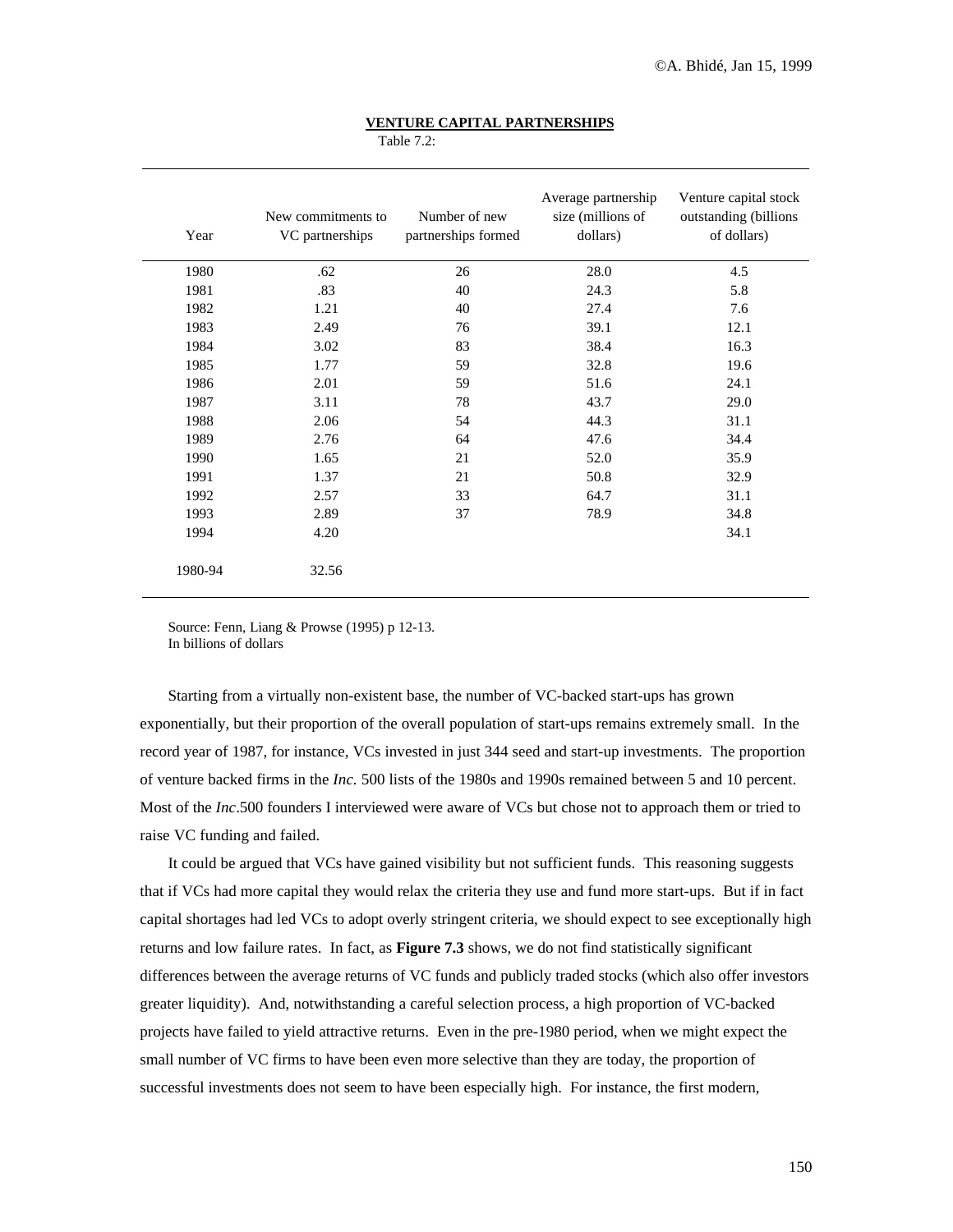

professionally managed VC firm, American Research and Development (ARD) generated a 15.8% annualized rate of return over its 25-year existence as an independent entity from 1946 to 1971. But, excluding a single \$70,000 investment in Digital Equipment (out of total investments of \$48 million), ARD's annual returns were only 7.4%, compared to 12.8% on the Dow Jones Industrial average over the same period.<sup>180</sup>

VC returns in the last two decades seem to have followed a boom-to-bust pattern, suggesting capital "shortages" have been cyclical and temporary rather than chronic. Moreover, in periods of ample availability of funds, VCs seem to pay higher prices for the stock of businesses that fit their profile rather than to materially alter their criteria in the direction of the *Inc.* 500 type start-ups. Gompers and Lerner estimate that a doubling of capital available to venture funds leads to a 7% to 21% increase in the prices they pay for their stakes.<sup>181</sup> The "over investment" in favored companies and sectors, Sahlman's and Stevenson's paper<sup>182</sup> on the disk-drive industry suggests, then leads to low returns and a temporary "bust."

The distribution of VC investments also suggests that more capital would not necessarily lead to a large increase in the number of VC-backed start-ups. A significant and increasing portion of the funds raised in the so-called private equity market have been used for leveraged buyouts and other such investments in established companies. Fenn, Liang and Prowse, authors of a Federal Reserve study of the industry, argue that the shift away from 'traditional' venture capital investments has been "due principally to an abundance of profitable opportunities" in established companies rather than greater risk aversion or change in the culture of VC firms. Venture investing in the 1980s, they note, produced lower returns than non-venture investing, suggesting that "private equity capital has flowed to its most productive uses."<sup>183</sup>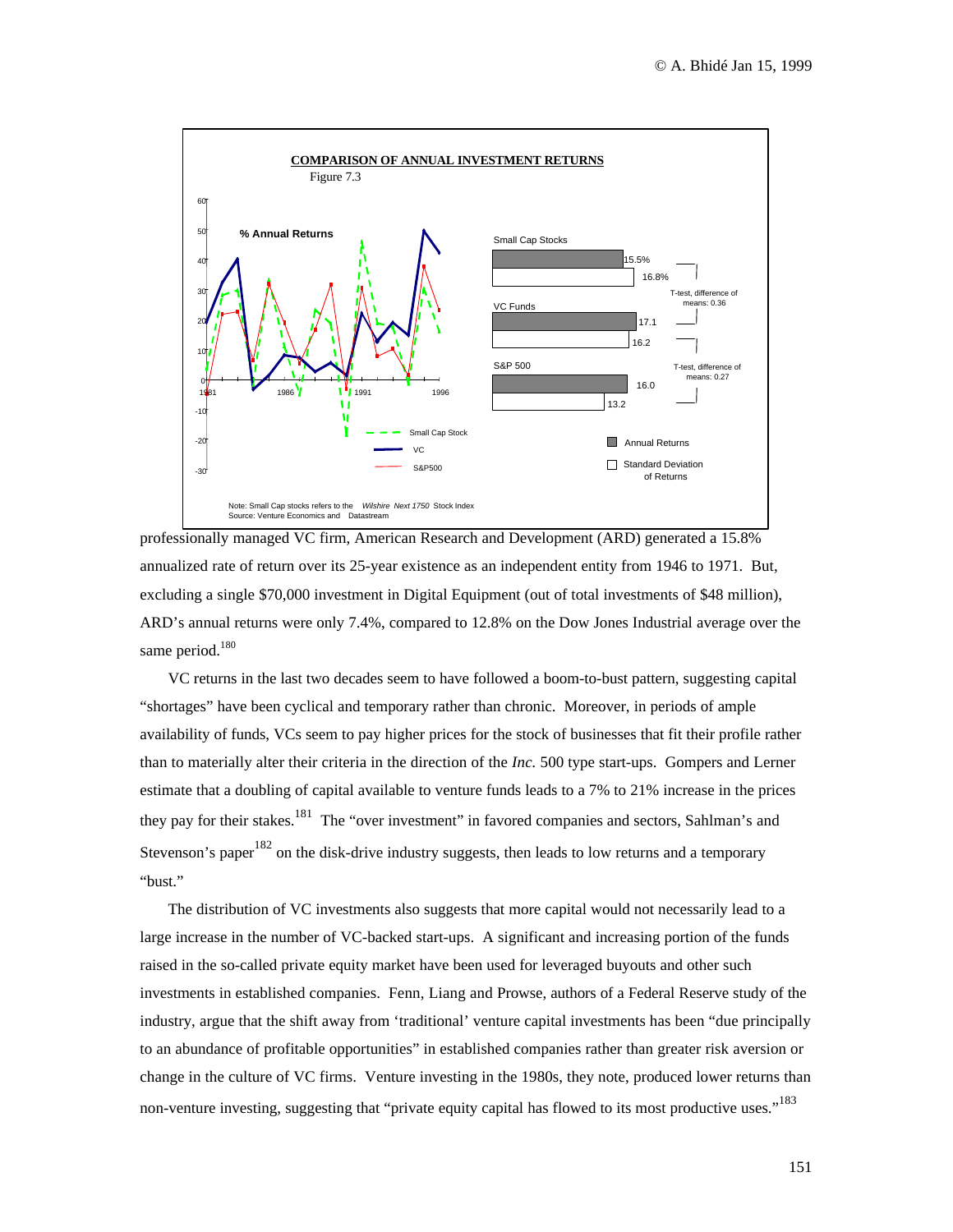Even in their "traditional" venture investments, VCs seem to favor 'later stage' companies over de novo ventures. The National Venture Capital Association's annual report shows that in 1996, 77% of companies receiving venture capital funding were three years or older. Over 80% had more than 25 employees. Similarly, data collected by Fenn, Liang and Prowse from the *Venture Capital Journal* shows that only about a third of investments are "early stage." Two thirds are "later stage" investments (see **Table 7.3**) in companies that Fenn et al write "have a proven technology and a proven market for their product. They are typically growing fast and generating profits." Such investments are "larger than early stage investments, ranging from \$2 million to \$5 million, and are held for a shorter term, simply because the firm is closer to being sold publicly or to another firm."<sup>184</sup>

| Year | Total amount<br>invested (billions<br>of dollars) | Number of<br>companies<br>invested in | Average<br>investment per<br>company<br>(millions of<br>dollars) | Early-stage<br>investments as a<br>percentage of<br>total |
|------|---------------------------------------------------|---------------------------------------|------------------------------------------------------------------|-----------------------------------------------------------|
| 1980 | .61                                               | 504                                   | 1.21                                                             |                                                           |
| 1981 | 1.16                                              | 797                                   | 1.46                                                             |                                                           |
| 1982 | 1.45                                              | 918                                   | 1.58                                                             |                                                           |
| 1983 | 2.58                                              | 1,320                                 | 1.95                                                             | 35                                                        |
| 1984 | 2.73                                              | 1,410                                 | 1.96                                                             | 34                                                        |
| 1985 | 2.67                                              | 1,388                                 | 1.92                                                             | 30                                                        |
| 1986 | 3.22                                              | 1,512                                 | 2.13                                                             | 35                                                        |
| 1987 | 3.97                                              | 1,740                                 | 2.26                                                             | 29                                                        |
| 1988 | 3.85                                              | 1,530                                 | 2.52                                                             | 29                                                        |
| 1989 | 3.38                                              | 1,465                                 | 2.31                                                             | 21                                                        |
| 1990 | 2.30                                              | 1,176                                 | 1.96                                                             | 30                                                        |
| 1991 | 1.36                                              | 792                                   | 1.72                                                             | 31                                                        |
| 1992 | 2.54                                              | 1,093                                 | 2.33                                                             | 24                                                        |
| 1993 | 3.07                                              | 969                                   | 3.13                                                             | 24                                                        |
| 1994 | 2.74                                              | 1,011                                 | 2.71                                                             | 37                                                        |

**INVESTMENTS BY VENTURE CAPITAL PARTNERSHIPS, 1980-94**

Source: Fenn, Liang & Prowse (1995) p 14.

Table 7.3:

I do not mean to downplay the role of later stage investments. VCs for instance helped turn Cisco from a small, struggling enterprise into the world's leading supplier of the "routers" that link computer networks in different locations. Sandy Lerner and Len Bosak started Cisco in 1984. They put a used mainframe in their garage and persuaded friends and relatives to work for deferred pay.<sup>185</sup> They financed the venture by running up bills on their credit cards and at one point in 1986, Lerner took a job as a corporate data processing manager to provide more cash. In 1987 Cisco received funding from Sequoia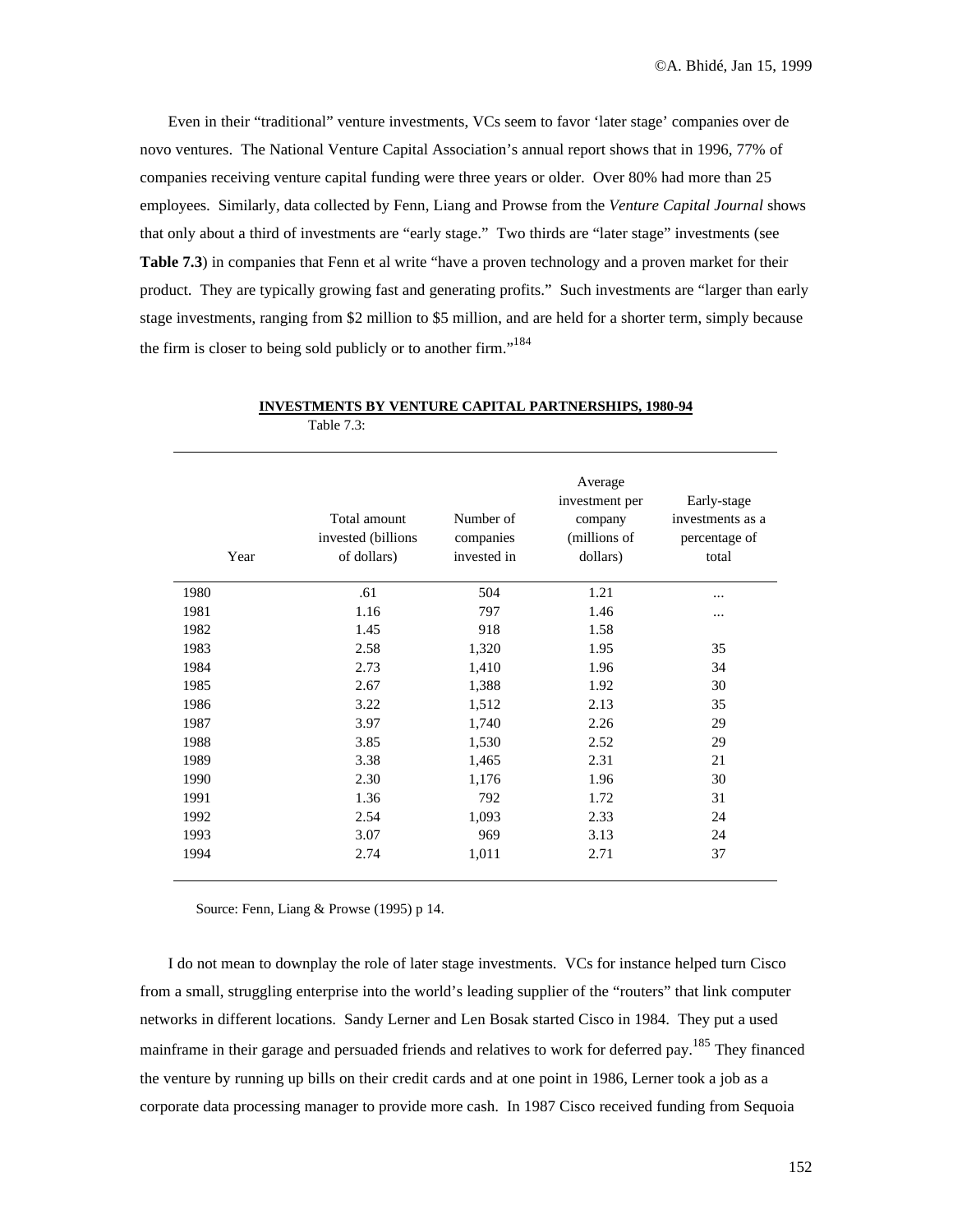Capital. Cisco's founders and Sequoia agreed, according to partner Donald Valentine, that besides providing financing, Sequoia would find and recruit management, and we would help create a management process. None of which existed in the company when we arrived." Valentine hired an experienced manager, John Morgridge to run Cisco in 1989 who duly installed a professional management process and paved the way for an IPO in February 1990. As of November 30, 1998 the market value of Cisco's stock exceeded \$118 billion. It booked revenues of \$8.45 billion in 1988.

McAfee Associates founder John McAfee credits VCs for the transformation of his bootstrapped business into a large, publicly traded company. John McAfee started selling software to combat computer viruses in 1989. The company was entirely self-financed and the founder represented the company's entire management team until 1991 when he sold shares to two venture capital firms. The VCs recruited William Larson to become CEO. Larson, a veteran of Apple Computers and Sun Microsystem, and the VCs recruited other experienced managers, focused on the growing network management industry, made acquisitions to expand the product line and helped establish basic controls. In 1992 McAfee went public. On November 30, 1998 the company (renamed as Network Associates) had a market value of 6.6 billion and annual sales of about \$900 million.\*

The preference of many VCs for later stage investments has significance for my argument in what it reveals about their area of comparative advantage. The VC model best suits initiatives in the middle of the investment-uncertainty- profit diagram. VC funding allows only some exceptional ventures like Compaq and Lotus to start out in that space. These exceptions apart, firms receive VC funding *after* the high initial uncertainties about the size of the market and the profitability of the business have been reduced (see **Figure 7.4**). John McAfee had a profitable product and \$15 million cash in the bank when he sold stock in his company to VCs. When Cisco secured VC financing in 1987, it faced a serious shortage of cash, but it was making profits. According to co-founder Bosack, the company was booking between \$250,000 and \$350,000 in monthly sales, "without a professional sales staff and without an official conventionally recognized marketing campaign. So it wasn't a bad business just right then." Up to that point, Bosack and Lerner had failed to get any funding – Sequoia was the seventy-seventh venture capital firm the founders approached. The low likely profit and high uncertainty associated with most start-ups seem incompatible with the structure and decision making process of the typical VC firm.

<sup>\*</sup> VCs have played a less active role in other later stage investments. Microsoft apparently sold a small number of shares to VCs shortly before its IPO, mainly for the reassurance that VCs could provide to prospective public purchasers of its stock. Moreover a majority of companies, including Wal-Mart, HP, Oracle and Dell, make the transition to public ownerships without ever raising venture capital: between 1978 and 1997. According to data compiled by Gompers and Lerner (1999), the number of venture backed IPOs and a percent of all IPOs ranged from a low of 3.74% in 1979 to a high of 36.22% in 1995.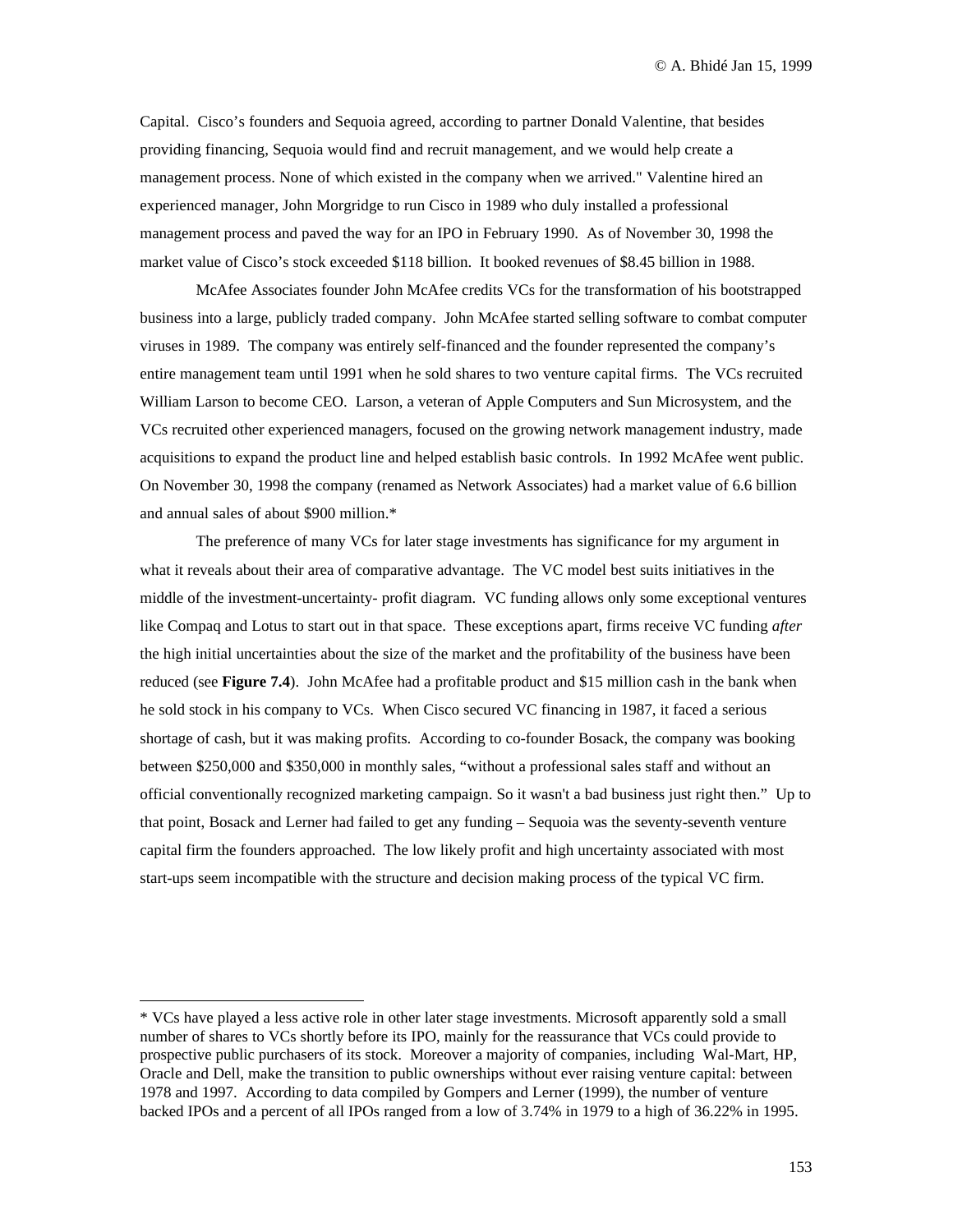

To summarize: The availability of appropriate investment opportunities rather than of capital limits the number of VC-backed start-ups. Perhaps Hewlett and Packard bootstrapped their company because there were not many sources of professional financing available for start-ups at the time. But capital shortages cannot explain the high proportion of bootstrapped *Inc.* 500 companies in the midst of a VC boom. An increase in the funds available will not make VC-backed start-ups a common phenomenon, unless there is a corresponding increase in the number of appropriately endowed individuals with proprietary ideas who want to start businesses.

### **4. SUMMARY AND CONCLUSIONS**

VCs provide startup funding to an elite group of entrepreneurs who have innovative ideas or technologies and a verifiable record of business or technical achievement. The capital, ideas and expertise enables the startups to leapfrog into the middle region of investment-uncertainty-profit diagram – a place which takes promising businesses many years to reach. Compared to promising businesses, VC backed startups also rely more on prior planning and research and less on opportunistic adaptation. They can secure resources more easily but also face more stringent quality and quantity requirements. And, the talent and drive of the founders of VC backed startups represents one of several factors that determine the success of the venture.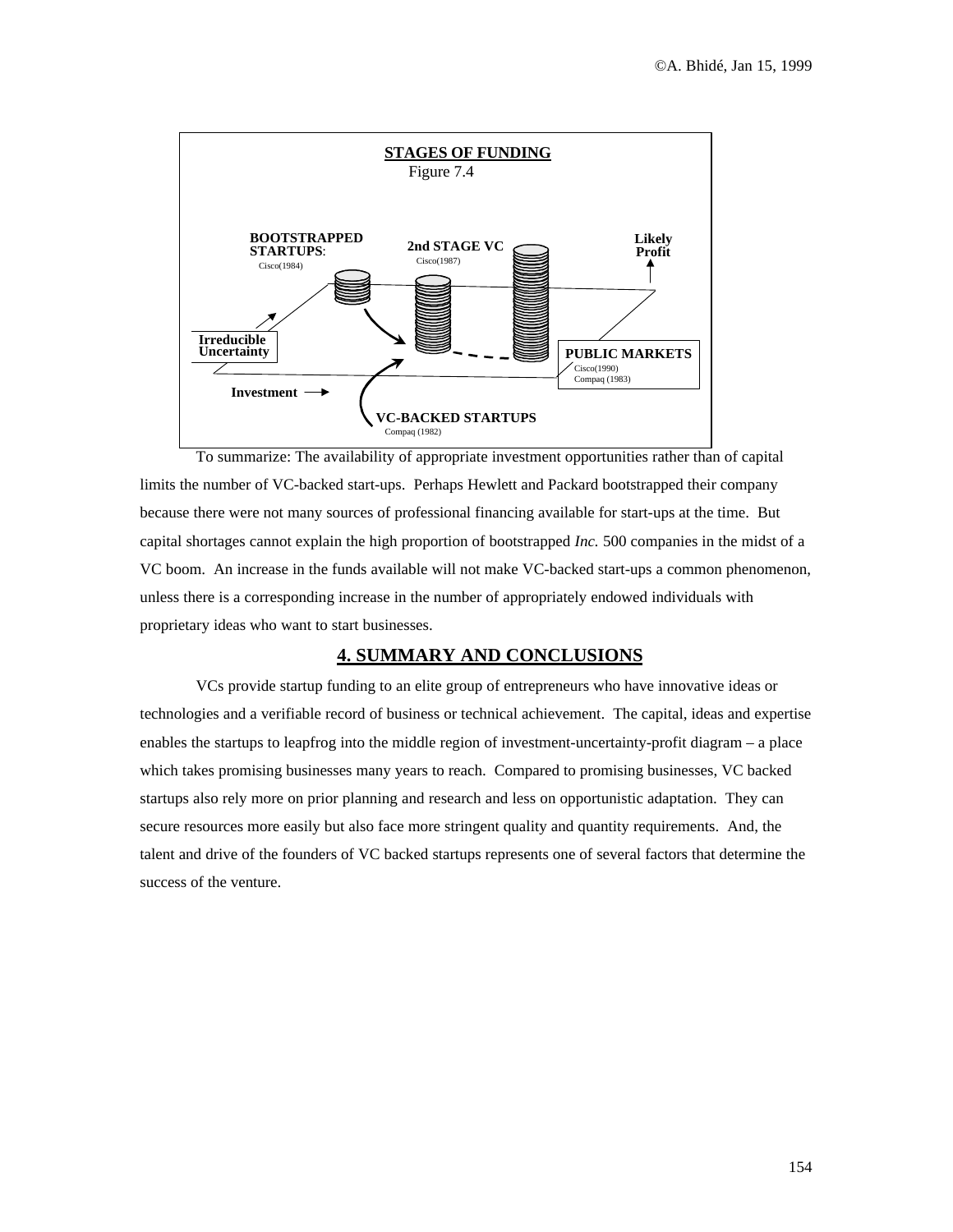# **CHAPTER 8: REVOLUTIONARY VENTURES**

*This chapter looks at ventures that offer a revolutionary new product or service. It represents the last stop in our tour of the investment-uncertainty-profit diagram. Section 1 summarizes the differentiating features of the archetype. Sections 2,3 and 4 illustrate these features with three examples of revolutionary ventures.*

In the popular imagination, Fredrick Smith's launch of Federal Express represents the epitome of entrepreneurship. Smith had a bold vision for a company that would operate a national network of jets, trucks and personnel to provide reliable overnight delivery of letters and small packages. The charismatic former Marine Corps pilot risked his personal wealth, raised about \$70 million—a substantial amount for an individual entrepreneur in the early 1970s – from outside investors and lenders, built a fiercely loyal workforce, lobbied regulators and politicians, and, after many brushes with bankruptcy made his company's service a ubiquitous verb ("to FedEx").

Although such stories are captivating, ventures like Federal Express that provide a revolutionary product or service lie far outside the normal pattern. Whereas VC backed startups are unusual, revolutionary ventures are extremely rare. Moreover, many transitional businesses pursue opportunities with the same investment, uncertainty and profit profile as VC-backed startups. In contrast, the region on the investment-uncertainty-profit diagram that revolutionary ventures occupy is sparsely populated. Only larger-than-life entrepreneurs can undertake initiatives that require large investment *and* involve high uncertainty.

Examining these outliers reinforces our understanding of more typical new initiatives. Given the small population of the revolutionary ventures, we cannot, however, illustrate their features with many examples. I will therefore use just three cases: Frederick Smith's Federal Express, Daniel Ludwig's attempt to develop a timber, pulp and farming enterprise in the jungles of the Jari region of Brazil; and Motorola's ongoing Iridium project to provide a global, satellite-based, cellular phone service.\*

## **1. FEATURES**

Below, I discuss the features of revolutionary ventures started by individual entrepreneurs; as we will see in Section 4, however, many of these features also apply to revolutionary corporate ventures.

**Initial conditions**. A revolutionary venture requires major new insight about customer needs; often, these needs are latent or not well articulated. Revolutionary ventures also typically involve creative new processes or technologies; opportunities to provide valuable products or services are rarely overlooked unless there are serious technological problems in providing them. For instance, the recognition of an untapped market for a reliable overnight delivery service was a necessary but not sufficient condition for

<sup>\*\*</sup> The descriptions include more detail and color than I provided in previous examples in order to highlight the distinctive features of the archetype. I hope readers find the stories interesting; those who do not may skim sections 2,3 and 4.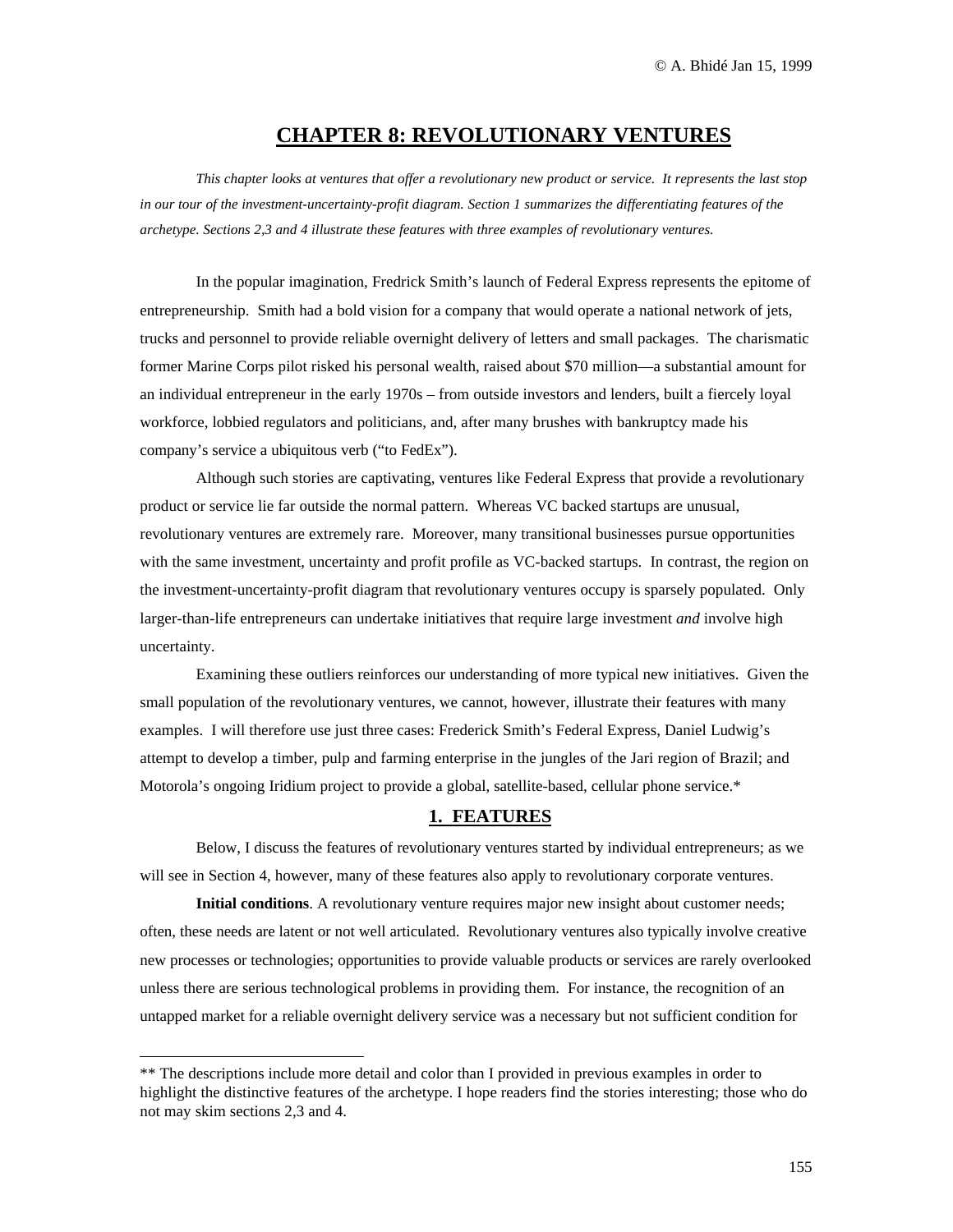starting Federal Express. In order to serve reliably a large network of cities with a relatively small fleet of planes, Smith and his associates also had to design a non-linear hub-and-spoke logistics system.

Founders of revolutionary ventures require considerable personal wealth, contacts and credibility in order to fund their ventures. Revolutionary ventures require substantial capital to develop and refine new technologies; to acquire dedicated assets or infrastructure (radical innovations often preclude the use of standardized or off-the-shelf inputs); to educate consumers and distributors about the benefits of the offering; and to cover losses until the venture attains critical mass. As one example, Smith had to raise substantial amounts of capital because Federal Express could not use commercial flights. To provide its unique service of overnight delivery, the company acquired a dedicated fleet of jets. The jets, a central hub, operations in 25 states and several hundred trained employees had to be in place before the company could open for business. The venture also had to absorb losses (amounting to over \$29 million in its first 26 months of operations) before revenues became large enough to cover the high fixed costs of the enterprise.

**Type of opportunity**. Revolutionary ventures have to hold the promise of very large profits to justify the substantial initial investments. For instance, in order to raise capital for launching Federal Express, Frederick Smith had to demonstrate the potential for securing a significant share of an untapped \$1 billion market. Billionaire Daniel Ludwig started on his Jari forestry venture anticipating a worldwide shortage of wood that would yield him profits on the scale of the fortune he had already accumulated in shipping.<sup>186</sup> Revolutionary ventures also involve significant uncertainty vis-à-vis customer preferences, whether the new technologies and processes developed will work, and sometimes, because of the size of the project, regulatory issues. In the case of Federal Express, for instance, the customers surveyed by market researchers said they wanted the option of reliable overnight delivery; but it was impossible to determine how many would actually pay a premium for the service and whether the hub-and-spoke transportation system would provide the reliability that was central to the idea. The willingness of the Civil Aeronautics Board (CAB) to grant the regulatory waivers Federal Express needed to fly its jets was also a source of uncertainty.\*

**Planning and Adaptation**. Revolutionary ventures require extensive prior research and planning to attract capital on a large scale and to coordinate the deployment of heterogeneous resources: as we will see, Frederick Smith commissioned two consulting firms to undertake independent studies of the feasibility of the Federal Express concept. Unlike the founders of promising businesses who launch their business in weeks or months of getting their idea, it took Smith about eight years from the time he conceived of a business that would provide overnight delivery to the time it became operational.

<sup>\*</sup> Unlike many promising or VC-backed start-ups, revolutionary ventures usually do not, however, seek to capitalize on exogenous turbulence. In fact, with great external uncertainty, customers and investors may be hesitant to back a radical product and technology until the environment settles down.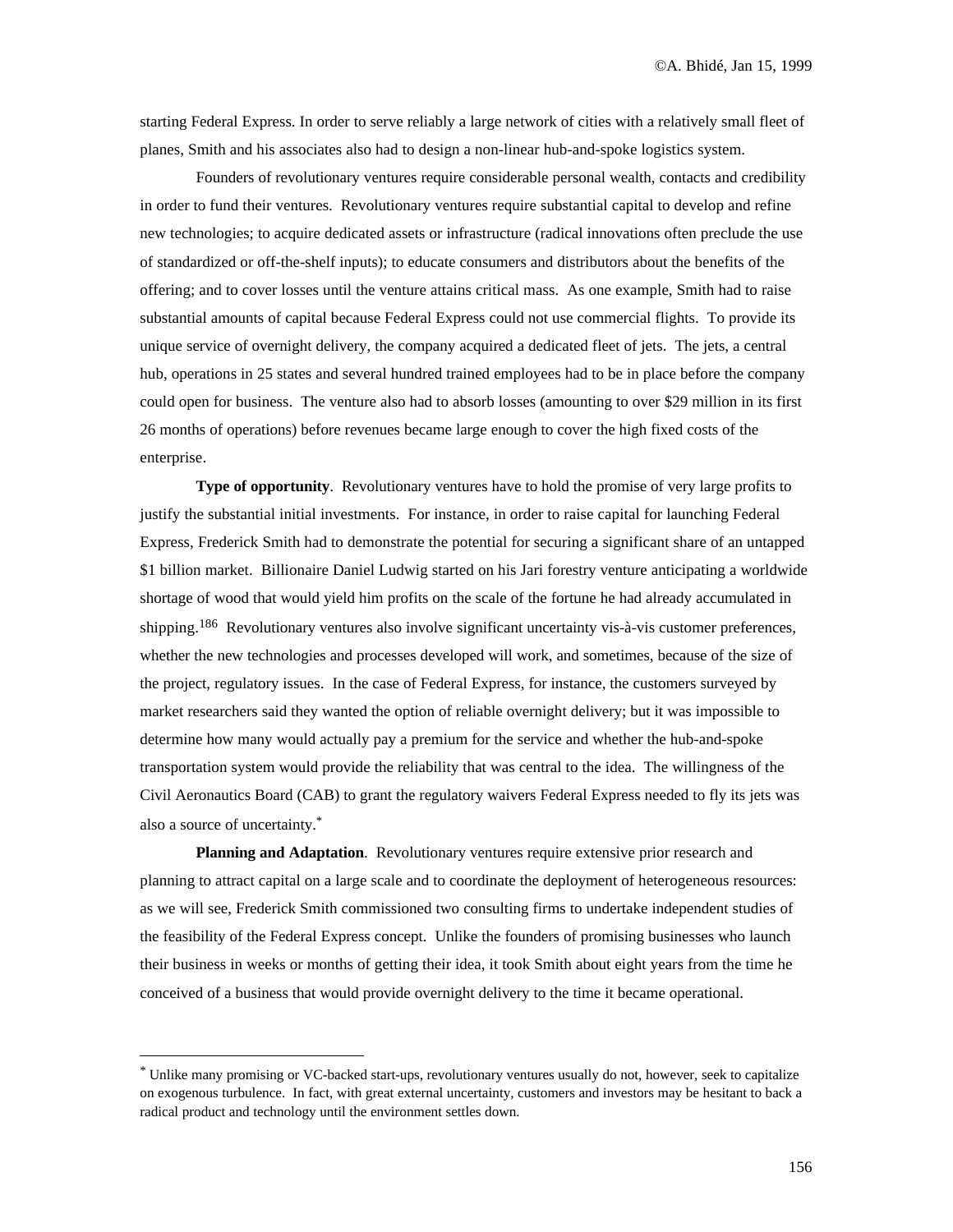The scope for adapting or changing the basic concept (for the reasons that we discussed in connection with corporate and VC-backed ventures) is very limited after the business is launched. If the core assumptions of the Federal Express plan had been mistaken, the startup would have failed. But, given the high irreducible uncertainty which cannot be eliminated through prior research, the entrepreneur often has to change important elements of the plan; for instance, Federal Express had to adopt a new marketing approach in order to generate adequate revenues.

**Securing resources**. Revolutionary ventures face significant hurdles in securing resources of sufficient quantity and quality. They have to attract a large number of customers to cover fixed costs. The large size and high uncertainty also demands highly talented and motivated employees. To secure such employees, the entrepreneur has to rely on the potential of large long-term financial payoffs, as well as on the psychic benefits of participating in a revolutionary enterprise.

**Requirements for success.** To succeed, a revolutionary venture must fulfill requirements much more demanding than those met by the other types of start-ups we have discussed. The founder of a revolutionary venture must start with the right basic concept and cope with serious unexpected problems. Success requires highly skilled and cohesive teams as well as entrepreneurs with exceptional qualities and talents. The entrepreneur must have a high tolerance for uncertainty and for risk. As we will see in the Frederick Smith and Daniel Ludwig examples, entrepreneurs who dedicate themselves to a grand plan face huge personal losses if they fail.

Vision, tenacity, and charisma also are critical qualities for revolutionary entrepreneurs. Founders of promising businesses, we have seen, often start with a short-term opportunity rather than a long-term plan. Persistence with a failing concept can impair their chances of success. And as long as they can make a few critical sales, they do not need great charisma. In contrast, the revolutionary entrepreneur has to have an audacious vision and the fortitude to stay the course through serious crises and setbacks. The entrepreneur also needs an evangelical ability and personal magnetism to attract and retain investors, employees, customers and other resource providers.

### **2.FREDERICK SMITH'S FEDERAL EXPRESS**

Frederick Smith's launch of Federal Express, illustrates most of the features of revolutionary ventures outlined above. Below I will describe Smith's background (or "endowments,") how he developed and researched the concept, secured the resources needed to launch the company and coped with numerous crises before Federal Express finally turned a profit. The facts and quotes I will use are drawn from *Absolutely, Positively Overnight* by Robert Sigafoos.

### **Background.**

Frederick ("Fred") Wallace Smith was the son of a wealthy Memphis businessman (also Fredrick Smith) and his fourth wife, Sally. His father had made his fortune in fast food restaurants and a bus line: The elder Smith invested in a struggling restaurant chain called the Toddle House in 1934 and expanded

157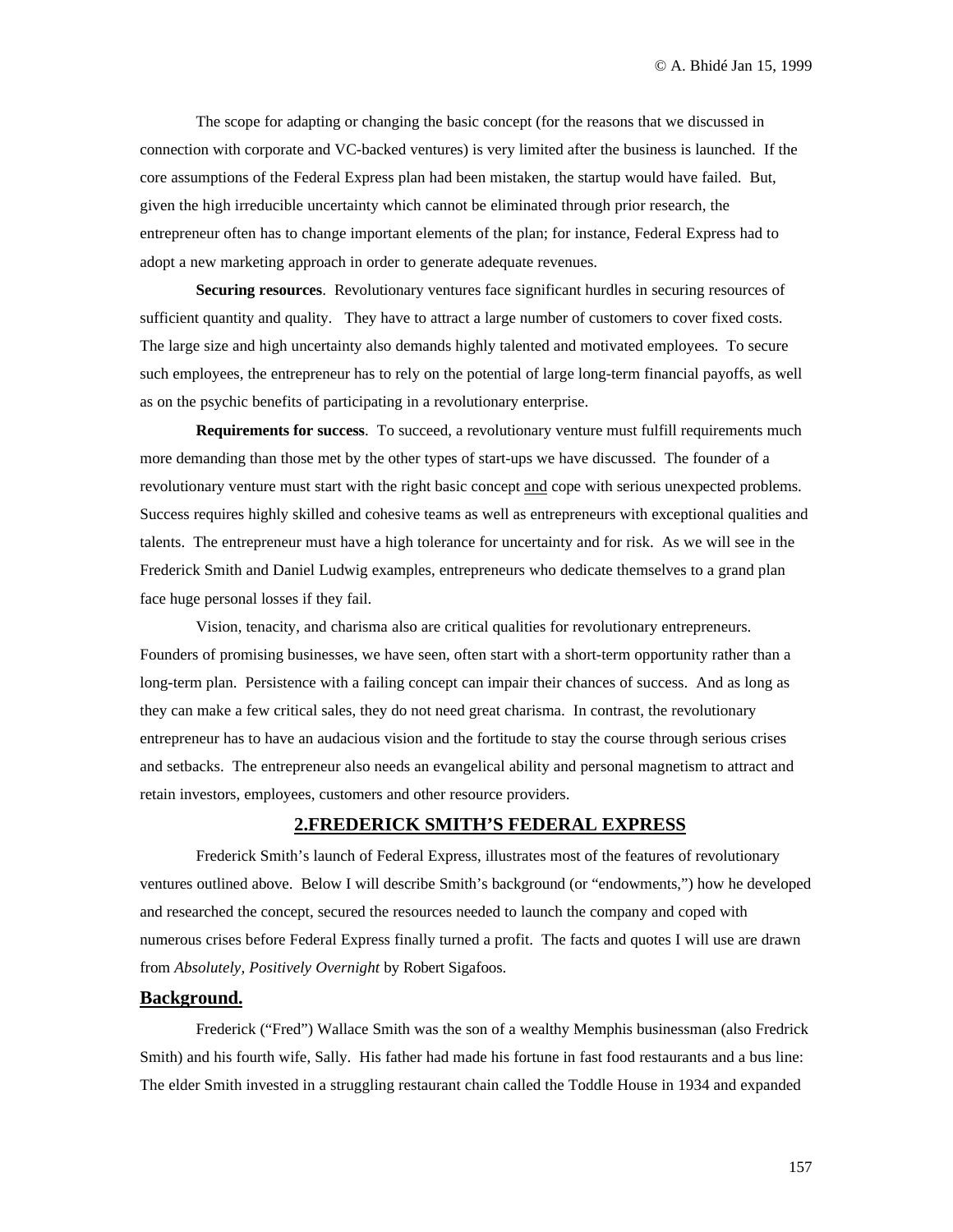its operations throughout the United States. He also built one of the largest bus lines in the South, which Greyhound Bus Lines subsequently purchased. When Smith was born in 1944, his father was 49 and his mother 23. His father died when Smith was just four, and young Frederick was raised by his mother in Memphis.

Smith was born with a bone-socket hip disorder called Calvé-Perthes disease, which required him to wear braces and use crutches throughout grammar school. He grew out of the hip disorder and distinguished himself as a student leader and as an athlete at the prep school he attended.<sup>187</sup> He entered Yale in 1962. Unlike Gates, who did well in the graduate level math courses he took as a freshman at Harvard, Smith did not shine academically in college. He graduated with a B minus average and says he was a "crummy student."<sup>188</sup> Smith was also more sociable than Gates, however. He organized the Yale Flying Club, was elected to the prestigious Skull and Bones Society, and enrolled in the United States Marine Corps platoon leaders' program.

At graduation, Smith was commissioned as a second lieutenant in the Marine Corps and sent into active duty in Vietnam. By the time Smith was discharged in July 1969, he had attained the rank of Captain and been awarded the Silver Star, Bronze Star, two Purple Hearts, the Navy Commendation medal and the Vietnamese Cross of Gallantry. According to Sigafoos, Vietnam was "an awakening" for Smith, exposing him to a much less privileged world than that to which he had become accustomed to in Memphis and at Yale.\*

In August 1969, shortly after his return from Vietnam, Smith purchased a controlling interest in a struggling Little Rock company called Arkansas Aviation Sales. His stepfather, a former general in the Air Force, had taken over the company, which provided maintenance services for turbo-prop aircraft and corporate jets, in 1967. Upon taking control, Smith turned Arkansas Aviation into an "aggressive business buying and selling used corporate jets."<sup>189</sup> Smith also began investing in real estate.

Smith's purchase of Arkansas Aviation and his real estate investments were financed through an inheritance he had received when he turned 21. Sigafoos does not provide the size of this inheritance but we may infer from subsequent events that it was of the order of several million dollars. Smith was also the beneficiary of a trust called the Frederick Smith Enterprise Company ("Enterprise Company"), whose assets included real estate in Memphis and Squibb-Beechnut stock worth about \$13 million in 1971. Smith was the 38.5% beneficiary of the Enterprise company; two half-sisters, Fredette and Laura, had slightly smaller shares. The National Bank of commerce in Memphis acted as trustee. In 1965, Smith had joined the board of directors of the Enterprise Company and in 1971, he became president of the

<sup>\*</sup>Sigafoos (1983) p. 26. Quite possibly the Vietnam experience helped mold a charismatic personality who evoked great loyalty. In the colorful words of an employee Sigafoos interviewed: "If Fred Smith lined up all 13,000 Federal Express employees on the Hernando de Soto Bridge in Memphis and said, 'Jump!' 99 percent of them would leap into the Mississippi River below. That's how much faith they've got in this guy." (Sigafoos (1983) p.23)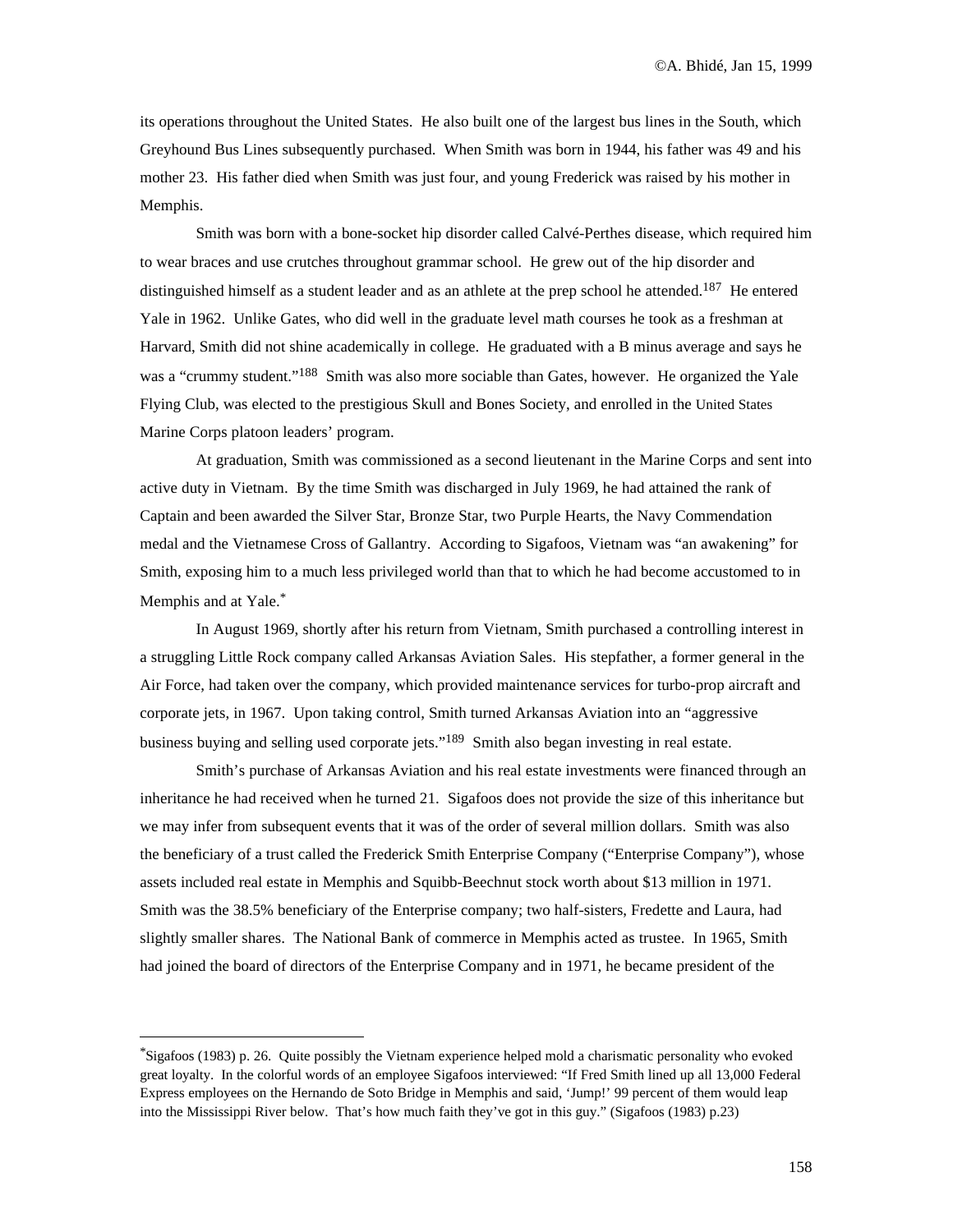© A. Bhidé Jan 15, 1999

board. Enterprise and his personal inheritance would provide substantial funds for starting Federal Express.

By 1971 Smith had also established "a good credit relationship with the local banks." The bankers saw "a financial golden boy, bright, handsome, wealthy, self-confident, a battle-decorated leader possessing a proven business record—even though that record was less than 36 months old."<sup>190</sup> Thus when he started Federal Express, Smith had access to both debt and equity capital.

## **Developing the Concept**

Smith had conceived of the original idea for Federal Express in the course of writing a term paper at Yale in 1965. The paper had suggested that there was "a huge market" for "an efficient service for moving high-priority, time-sensitive mail shipments like medicines, computer parts and electronics."<sup>191</sup> This market was not being well served by air freight shippers who relied on the passenger route systems: "Air freight would only work in a system designed specifically for it, not as a simple add on to passenger service."<sup>192</sup> Under the existing system, packages were "hippety-hopping around the country" from city to city and from airline to airline before reaching their destination."<sup>193</sup> The paper did not provide much detail about an alternative system; it was a last-minute effort for which Smith famously received a grade of 'C.'

Smith returned to the idea after he began running Arkansas Aviation. Its first incarnation was a scheme to contract with the Federal Reserve System "to move cash letters within the system on an overnight basis."<sup>194</sup> The check-clearing process at the time was "cumbersome and inefficient. It often took two or more days to get checks sorted and distributed back through the system to the correct Fed district."<sup>195</sup> Smith proposed a scheme whereby "planes would pick up cash letters from 36 points in the United States, fly them to a central sorting hub, and, overnight, fly the sorted items to an appropriate drop-off point."196 In May 1971, Smith asked the Enterprise board to provide \$250,000 of seed capital to a company that would provide such a service. Smith promised to match the Enterprise investment with his personal funds. Upon receiving approval from the board, Smith incorporated Federal Express in Delaware on June 18, 1971.

On June 29th, Smith persuaded the Enterprise board to guarantee a \$3.6 million loan in order to purchase two Dassault Falcon 20 Fan Jets from Pan American World Airways. Purchasing the two jets, Smith claimed, would convince the Federal Reserve that the new venture was serious and would lead to the grant of a five-year contract for transporting checks. With such a contract in hand, Federal Express could secure credit for buying more jets. Smith's half sisters and the other board members agreed to put up \$4 million of Beechnut stock as collateral for the Falcon jet loan. Shortly after the planes had been acquired, however, the Federal Reserve project collapsed—the Federal Reserve District banks "could not reach a consensus on Smith's proposal. Each wanted to arrange for its own transportation network."<sup>197</sup>

159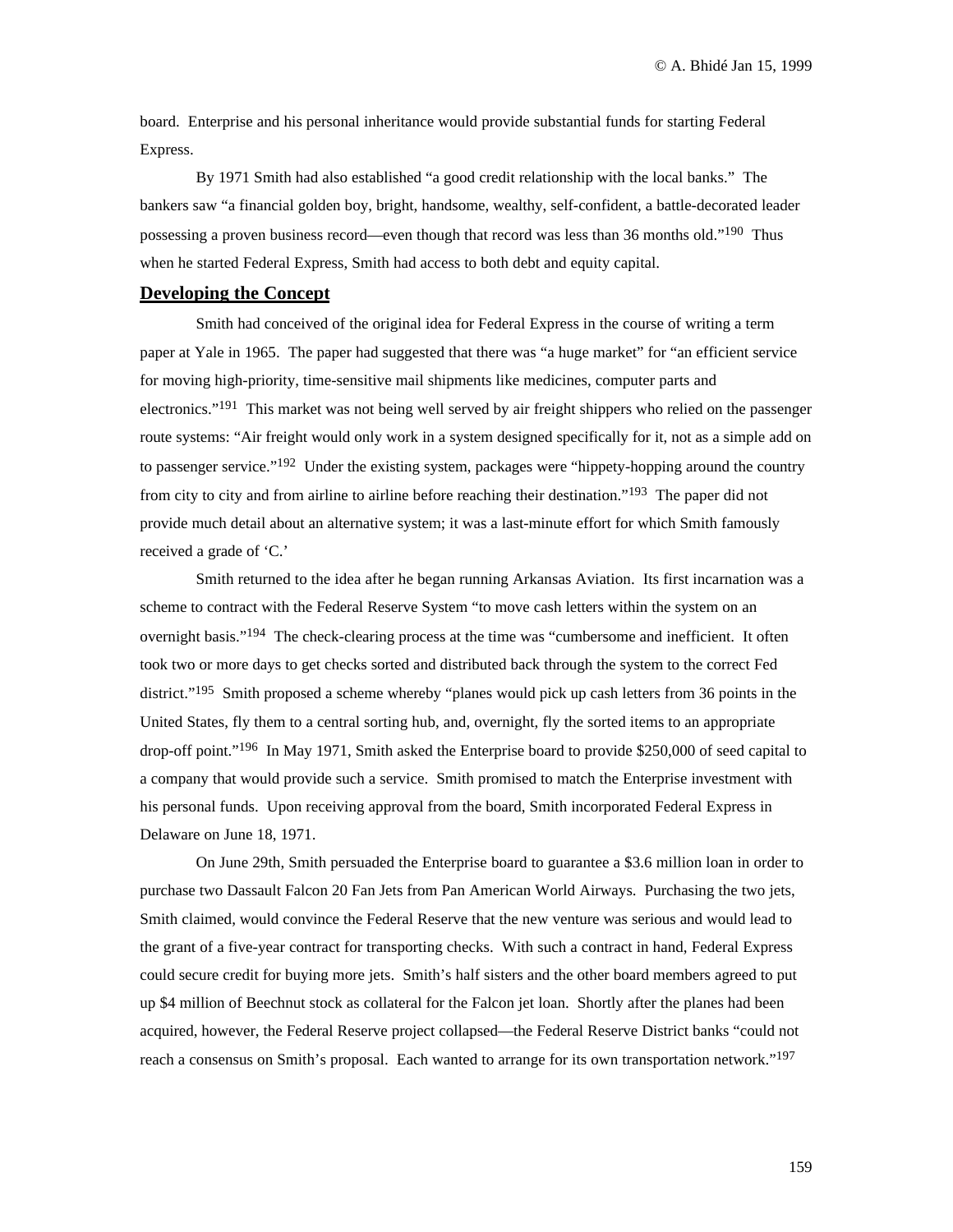Thus, by the summer of 1971, Federal Express was merely "a shell organization" with two jets, Smith, and two employees.<sup>198</sup>

Smith continued to pursue the idea of starting an air cargo company. An investment banker suggested that Smith commission a research study that would "verify what you think the status of the domestic air freight industry is like."<sup>199</sup> In December 1971, Smith retained national consulting firm A.T. Kearney (for a \$75,000 fee) to estimate the market size, capital requirements and profitability of a business that would serve "businesses shipping priority items"—a clientele that would include banks, brokerage houses, department stores, and petro-chemical companies. Shortly after commissioning the A.T. Kearney study, Smith visited a much smaller outfit—the Aerospace Advance Planning Group (AAPG)—a New York-based consulting firm started by Art Bass, Vincent Fagan and Tucker Taylor, men who had previously sold corporate airplanes for Pan American Business Jets. According to Sigafoos, "Smith felt a special rapport with Bass, Fagan, and Taylor and hired them to duplicate the market study A.T. Kearney had just been hired to do," for the same \$75,000 fee.<sup>200</sup> Neither group was told, however, that the other was at work on the same assignment.

According to Roger Frock, the New York-based consultant who led the A.T. Kearney study, Smith "really wanted to know if his concept was practical." Sigafoos suggests two other possible reasons that Smith paid \$150,000 for two feasibility studies. He felt it "would require two independent studies to convince investors" and he "wanted statistical data on the market for priority air freight to take to the Civil Aeronautics Board."201 Federal Express would require a special regulatory dispensation from the Civil Aeronautics Board (CAB) to use Falcon jets to haul air freight.

A.T. Kearney and AAPG took about six months to complete their studies—both consultants independently concluded that there was " a large untapped air freight market" for priority cargo which "represented over a \$1 billion annual business." Overnight service was not available "within a network of at least 100 major cities." The consultants estimated that start-up costs would range from \$6.5 million to \$15.9 million and the business would be profitable within six to twelve months after launch.<sup>202</sup> Smith and the consultants also mapped out the following strategy for the business that would continue to operate under the Federal Express name:

The company would focus on small packages. According to Smith, Federal Express would not "carry mice and elephants on the same plane like a lot of [competing] cargo outfits."<sup>203</sup> Unlike other shippers, it would have its own jets and trucks in order to provide a high level of reliability.\* Federal Express would provide overnight service "between most American cities, not just the major metropolitan markets."<sup>204</sup> To serve these many locations, the company would use the hub-and-spoke logistics that had been planned for the Federal Reserve business. The company would have 23 jets in service with three

<sup>\*</sup> Responding to criticism that trucks and airlines were distinct businesses Smith observed: "A plane and a truck are both vehicles. One has a pilot, and one has a driver. What's the difference?" (Sigafoos (1983)p. 43.)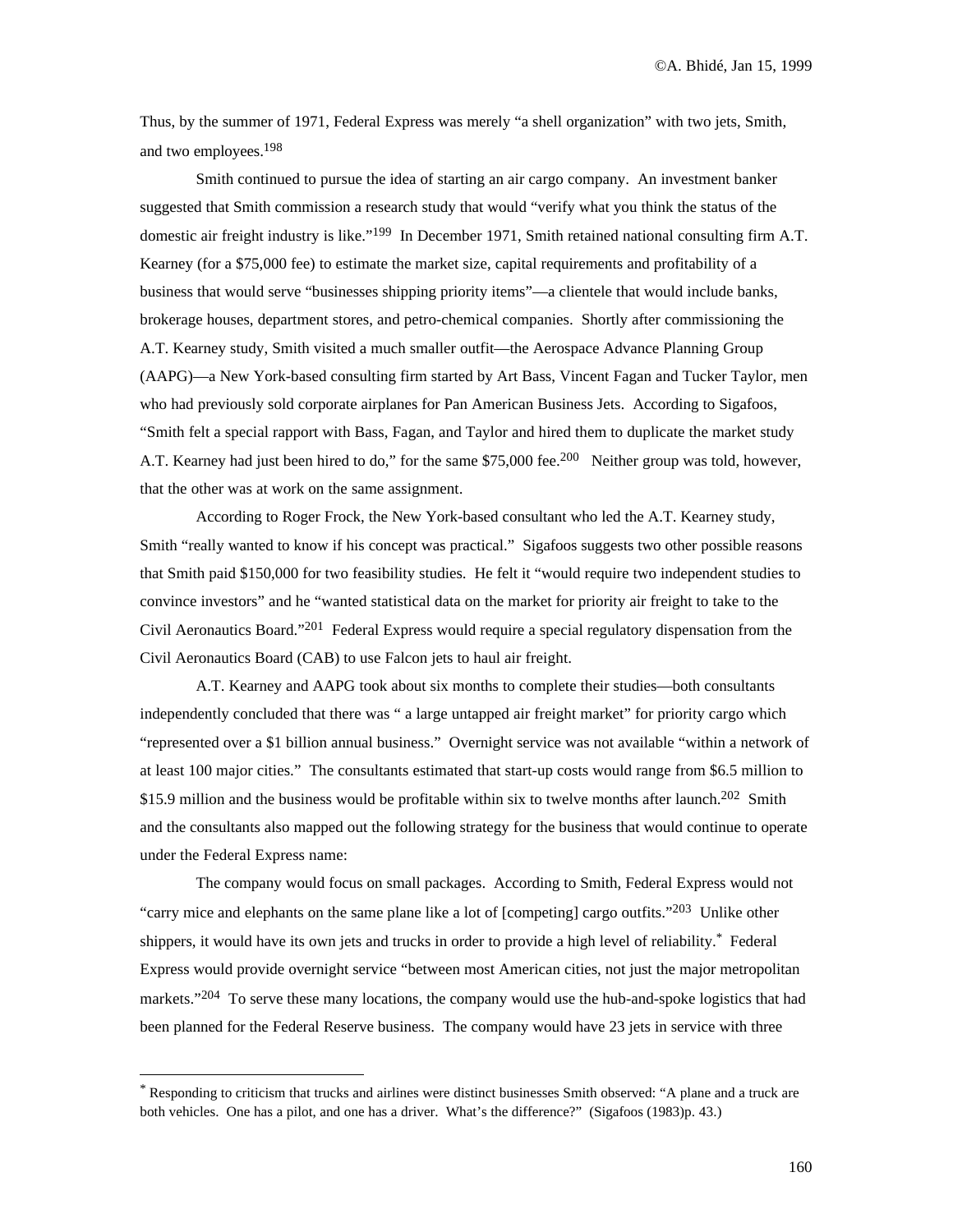back-up planes. In order to maximize the use of the planes during the day, Federal Express would offer a same-day charter service to customers with extremely urgent needs.

# **Securing Resources**

 $\overline{a}$ 

Smith had to secure a wide variety of resources to implement the plan to launch the venture. Below we will see how he acquired the aircraft, waivers from the Civil Aeronautics Board, personnel, infrastructure, customers, and capital that Federal Express needed for its overnight delivery business.

**Aircraft**. As previously mentioned, Smith had acquired two Falcon jets for a Federal Reserve Board contract that fell through. He quickly took steps to acquire more Falcons well before his consultants completed their feasibility studies.\* In December 1971—the same month that Smith was commissioning the A.T. Kearney and AATG studies—Federal Express signed an option to purchase 23 Falcons from Pan Am's Business Jet division. Apparently the market for the Falcons had been depressed and Pan Am had stored these jets in the desert near Roswell, New Mexico, hoping for prices to rise. But a desperate need for cash forced Pan Am to enter into the following deal with Smith: Federal Express would pay approximately \$1.26 million for each jet and would begin taking delivery about nine months later, in September 1972. Federal Express paid \$1.15M to Pan Am for this option—money that it borrowed from a local bank against a guarantee extended by Enterprise, the Smith family trust company. In February 1972, two months after securing the Pan Am option, Federal Express purchased eight second-hand Falcons, financed with short term demand notes mainly from the Worthen Bank in Little Rock. With this purchase, Sigafoos writes, "Smith was elated. He felt he had cornered the market for Falcons and had purchased the planes at bargain rates."<sup>205</sup>

**CAB waivers**. Federal Express had to secure a special regulatory dispensation to use the Falcons. Air transportation was then closely regulated by the Civil Aeronautics Board. Smith planned to operate Federal Express as an "air taxi operator" to avoid restrictions on routes and schedules faced by "certified carriers." But, the Falcons that Federal Express planned to use violated the Part 298 regulations governing air taxis. Part 298 forbade air taxis from using airplanes whose take-off weight exceeded 12,500 pounds. Citing an unserved public need for overnight delivery, Federal Express proposed amending the regulation to limit payload capacity instead of take-off weight.

The CAB held hearings in January 1972. Smith's proposal to expand the capacity of planes flying under Part 298 authority drew strong opposition from certified carriers, especially local service airlines. The certified carriers claimed that the change would lead to unfair competition from air taxis operating outside the regulated structure. Nevertheless, Smith--assisted by respected Washington attorney Ramsey Potts--prevailed, and on July 18, 1972, the CAB amended Part 298. Later that year, the Hughes

<sup>\*</sup>Sigafoos suggests that Smith "had his emergency exit covered:" If the air freight operation did not materialize, the Falcons could be sold at a profit (Sigafoos (1983) p.49.). This seems implausible: Smith modified the 12 seat corporate passenger jets for cargo use, at considerable expense, as quickly as he could. More likely Smith had prejudged the results of the consulting studies.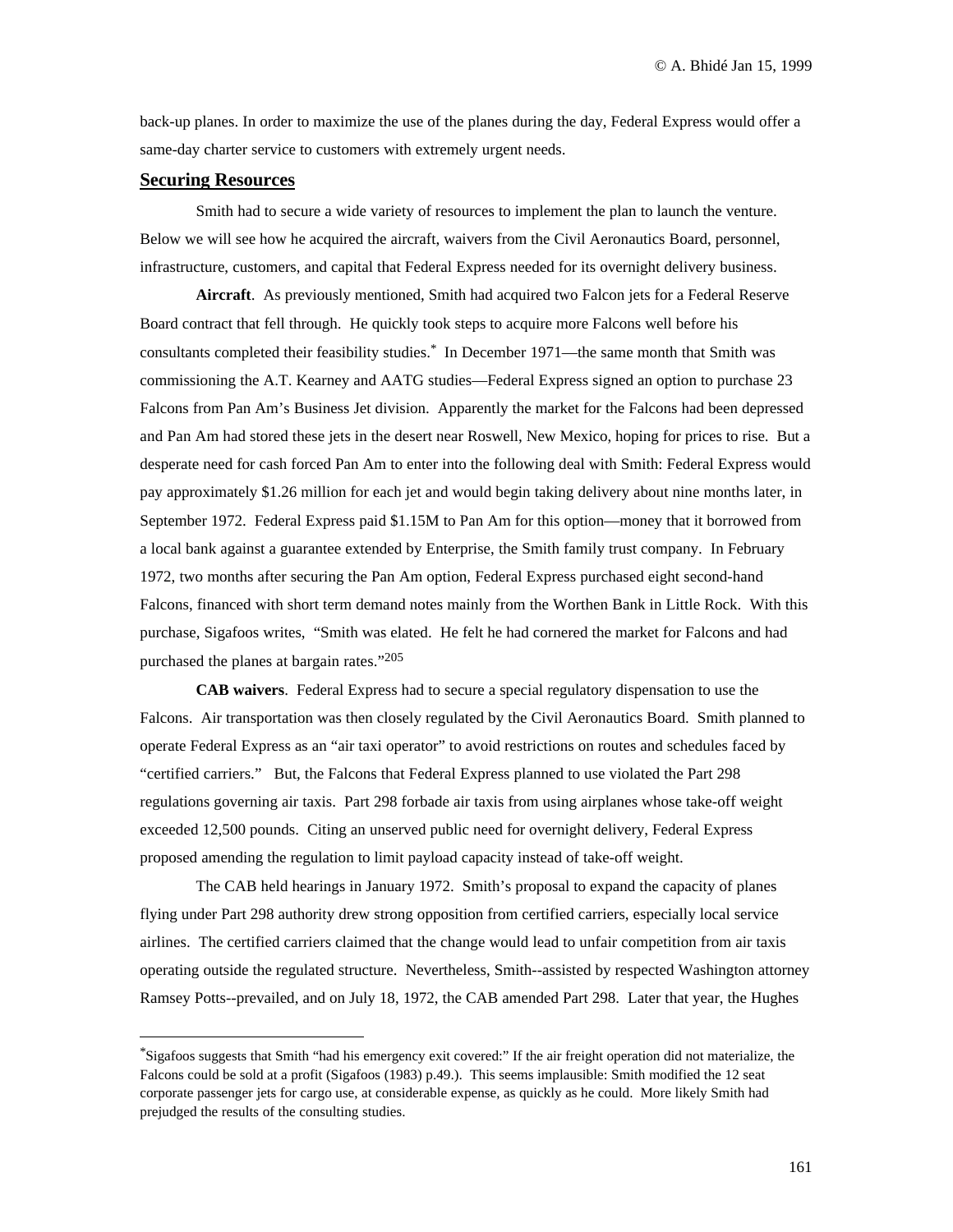Air Corporation, North Central Airlines and the Air Line Pilots Association petitioned the United States Court of Appeals for a review of the CAB order. On December 5, 1972, the Appeals Court ruled that the CAB had acted properly in liberalizing Part 298. A Federal Express lawyer later observed that "if the court had ruled in favor of Hughes and the others, there wouldn't have been a Federal Express." An adverse ruling would have forced the company to go through a certification process which would have had a "crushing effect "on the company's ability to obtain financing.<sup>206</sup>

**Personnel**. In 1983, after Federal Express had become a billion dollar corporation, Sigafoos wrote that "Smith *is* Federal Express. He is as well known as the company. Most of the rank and file employees believe it; security analysts believe it; the competition believe it; and certainly Fred Smith appears to believe it."<sup>207</sup> But in spite of this close identification with his company, the success of Federal Express has been due, Sigafoos suggests, "to the huge contributions of a loyal and talented group of senior officers and managers" who " willingly accepted a secondary role when the publicity (sic) started flooding the media about Fred Smith and *his* Federal Express."<sup>208</sup>

Unlike Bill Gates and Paul Allen (as well as most of the *Inc*.500 founders I interviewed), who "did it all" in the early years, Smith relied heavily on others from the start. Smith retained two consulting firms to plan the venture and in his frequent visits to New York to review their progress, Smith would arrive with an entourage from Arkansas. Smith would bring with him a close aide Irby Tedder, attorneys Frank L. Watson, Jr. and William N. Carter of Little Rock, and Robert L. Cox, his personal attorney who was also secretary of the Enterprise Company."<sup>209</sup> In May 1972, even before the final A.T. Kearney report had been submitted, Smith began an extensive recruiting effort. Like many *Inc*. 500 founders, Smith hired some people he knew or people referred by friends and relatives. But he also went well beyond this ad-hoc recruiting to secure high-powered talent.

Roger Frock, who had led the A.T. Kearney study, was one of the first recruits. Frock was hired as general manager for \$36,000 a year. While this was \$1,000 a year more than Smith's own salary, it represented "a big pay cut" for Frock who had worked at A.T. Kearney for 10 years. Smith was "very persuasive," Frock recalls, offering an oral commitment that Frock would get stock if Federal Express became successful. Some months later, Art Bass, who had led the AAPG study, joined Federal Express to develop a marketing plan and handle industrial relations. Bass's partners, Taylor and Fagan, remained at AAPG but did considerable work for Federal Express. In 1974, they closed their consulting firm and joined Bass at the company.

Smith used executive search firms to recruit many key technical personnel.<sup>210</sup> His persuasive powers also played an important role. As Bass recalls:

If anyone he wanted showed a reluctance to accept his offer, he'd really go to work on them. Fred's face would light, and he'd paint this glowing portrait of how Federal Express was to be a giant *Fortune* 500 corporation, and that they ought to be part of this adventure. Of course, Little Rock was the end of the Earth to some of these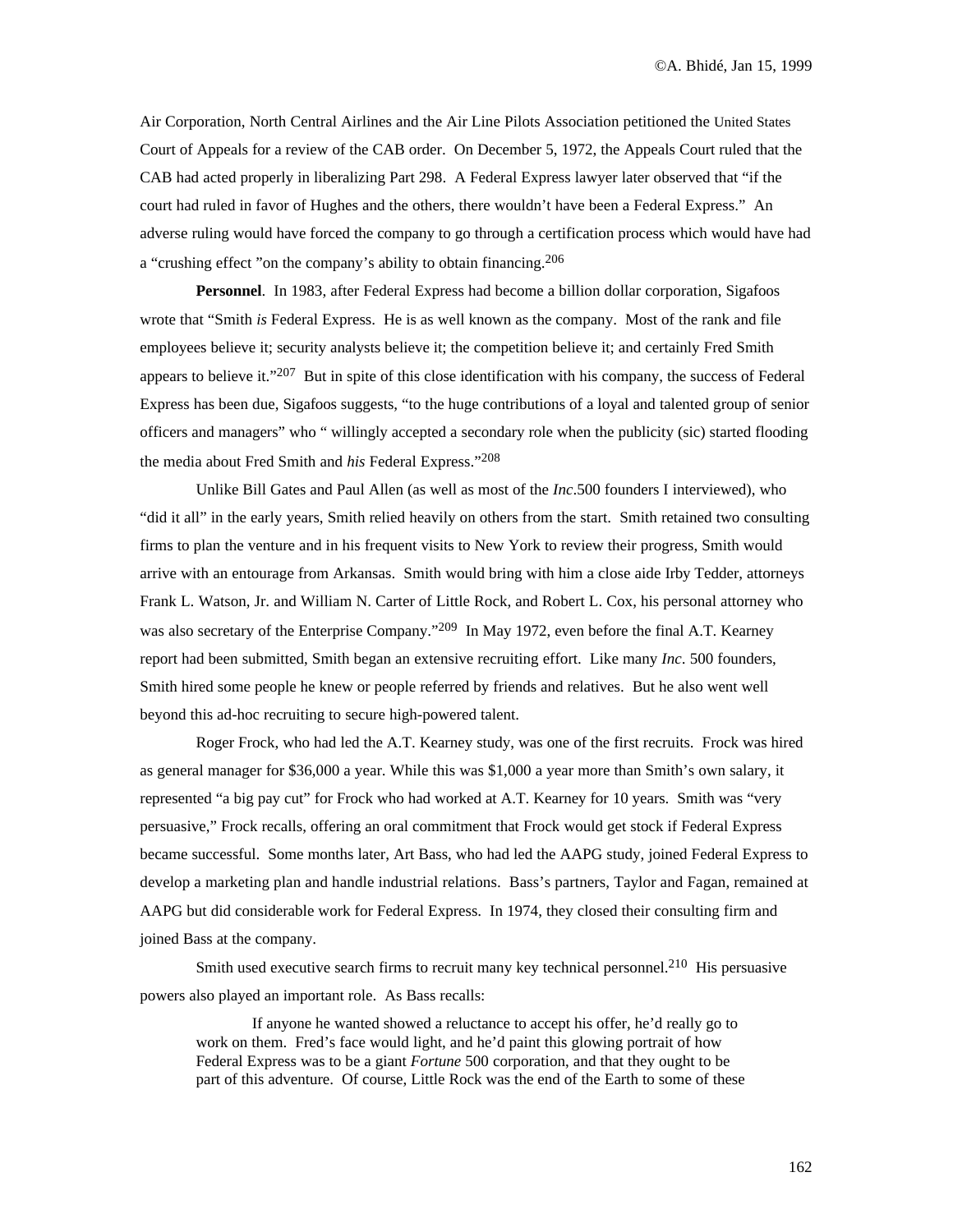fellows and their families, but Fred Smith successfully overcame most of their concerns.<sup>211</sup>

The first pilots were either from the military or had experience flying Falcons as corporate jets. Smith also established a Veteran's Administration-supported Flight Training School in October 1972 to train pilots for the Falcons. The government paid most of the tuition for the trainees, producing "a double benefit"—a source of revenue and a pool of trained pilots.<sup>212</sup> The company closed the school a year later, after it had satisfied its need for pilots.

**Infrastructure**. Federal Express contracted with Little Rock Automotive (LRA) to modify the Falcons. LRA installed large doors (which were 74 inches high instead of the original 31 inches), revamped the interiors, installed avionics and painted the company name on the planes' exteriors. In early 1973, Federal Express purchased LRA outright.\* The LRA acquisition provided Federal Express with a fully equipped hangar, a flight school, and office space.

In January 1973 Federal Express moved its base of flight operations from Little Rock to Memphis. The Memphis and Shelby County Authority had "an aggressive management interested in promoting additional revenue generating activities."<sup>213</sup> Smith knew the key people heading the Authority, and they agreed to lease Federal Express hangar facilities and issue bonds that would finance improvements of these facilities as well as the construction of administrative and cargo handling buildings. The public agencies in Little Rock would not match the Memphis package. "The favorable lease terms provided by the Airport Authority," writes Sigafoos, "were a stroke of good fortune...It is doubtful that any other major metropolitan airport would have made such a generous deal to an unproven company run by a 28-year-old with limited business experience."<sup>214</sup> Construction work began immediately, and by March, a relatively primitive "hub" capable of handling 10,000 packages per hour was in place. On March 12, 1973, Federal Express began offering its service to a network of 11 cities.

**Customers**. While Federal Express was building the infrastructure for its package delivery system, it sought other uses for its Falcons. The United States Postal Service was the company's first customer. Federal Express won a three-year contract to fly six mail routes starting on July 10, 1972. The company "low-balled" its bids "because Smith really wanted these contracts."<sup>215</sup> During that summer, Federal Express also sought to sell charter services to large industrial shippers. Ford Motor Company, for instance, contracted with Federal Express to fly a shipment of auto parts from Ypsilanti to Kansas City. Overall, however, this effort was not a great success. Smith tried to use his Arkansas corporate jet sales force to sell charter services; but "this flamboyant, unruly group," which was "used to selling million dollar aircraft and living it up on expense accounts<sup>"216</sup> did not readily adapt to their new assignment.

<sup>\*</sup> LRA was on the verge of bankruptcy because its main customer, Federal Express, had not paid its bills. Smith perusaded the Worthern bank to lend Federal Express \$2.5 million for the purchase of LRA.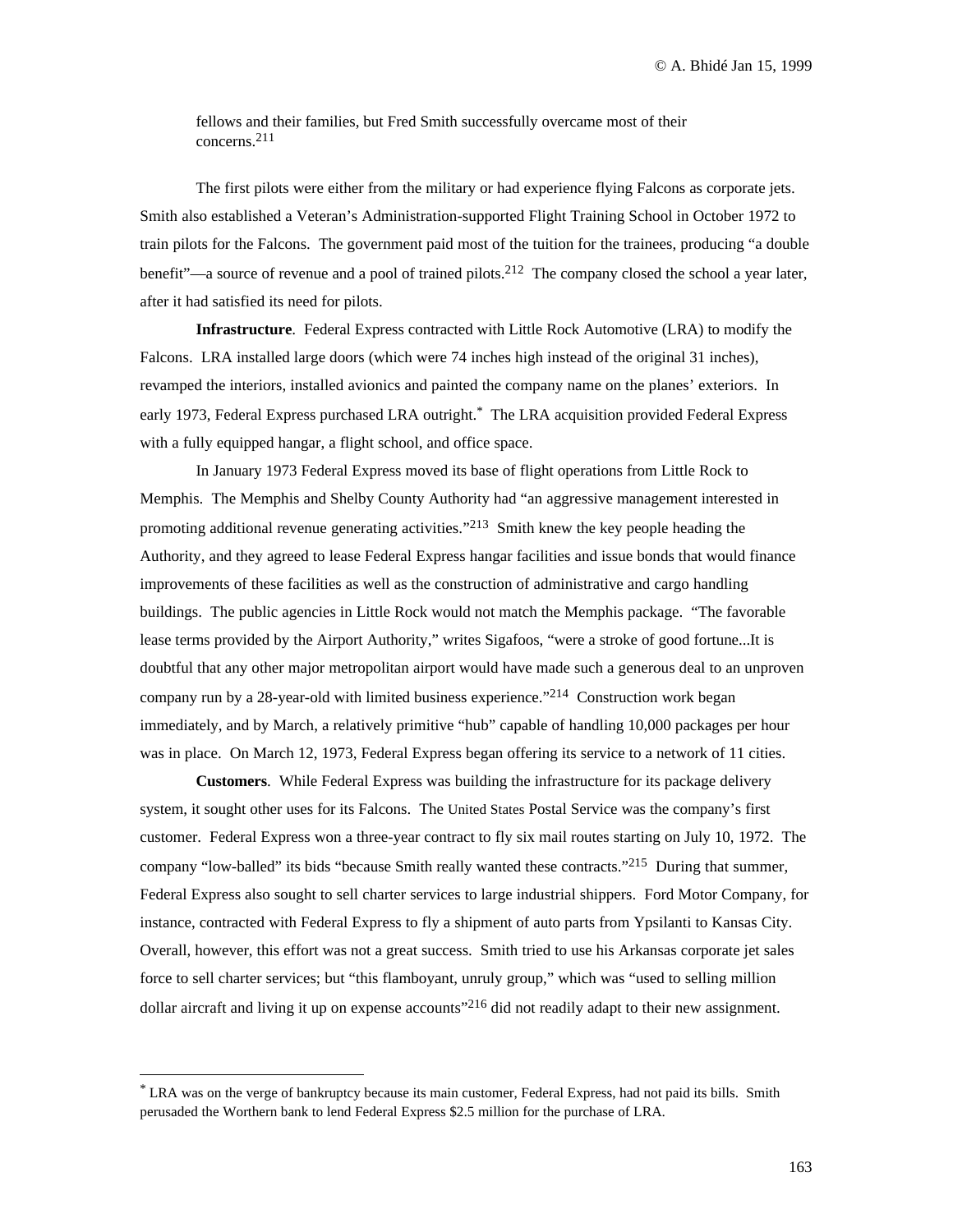Finding customers for the company's core overnight package-delivery business also proved extremely difficult. The first night of service--March 12, 1973-- was, according to Mike Fitzgerald, head of the sales force was "a bust." The Falcons that flew into Memphis carried a total of six packages, one of which was a birthday present for Smith from one of his aides. This failure led to the realization, according to Fitzgerald, "that we didn't have enough cities and people hadn't heard of us." $217$ 

Federal Express expanded its network to 25 cities for a second try on April 17, 1973. This time the Falcons flew in a total of 186 packages. Sigafoos writes that "getting Federal Express known to the business public, and converting prospects into sales, was a hard struggle during the summer and early fall of 1973."218 The nightly package count averaged 473 in May, 1,000 in late July and 2,517 in October. The facility however, was constructed to handle 10,000 packages *per hour*. With potential recruits, airport authorities, local bankers and so on, Smith could rely on his contacts, persuasiveness and vision. But to reach a critical mass of customers, dispersed throughout the country, required mass marketing. As we will see, the cash and time that it took to refine and implement an effective marketing strategy would keep Federal Express on the brink of bankruptcy for several years. It took over 27 months--not the six to twelve originally estimated--to build the volume of business needed to cover fixed costs.

**Capital**. In the early stages, Smith raised capital with relative ease. The initial requirements, although large by the standards of an *Inc*. 500 type start-up, were commensurate with Smith's personal wealth and credit capacity. The need for funds, however, quickly escalated: for instance, where the consultants had estimated that the initial start-up costs would range between \$6.5 million to \$15.9 million, Sigafoos calculates that Federal Express paid \$56.1 million just for the purchase of the Falcon jets and their conversion from passenger to cargo use. Consequently, "Smith's enormous energy was almost totally consumed trying to get commitments from groups of venture capitalists and lenders. At the same time, Smith had at bay a legion of creditors demanding payment and threatening foreclosure, or its equivalent—confiscating the Falcons."<sup>219</sup>

As previously mentioned, Federal Express purchased two Falcons from Pan Am in the summer of 1971 with loans guaranteed by Enterprise, the family trust company. Local banks provided the loans to purchase another eight used jets in February 1972. In May 1972, with the preliminary results of the A.T. Kearney and AATG studies in hand, Smith sought long-term financing from Commercial Credit Equipment Corporation (CECC), a subsidiary of Control Data Corporation.\* On July 8, 1972, CECC entered into a loan agreement with Federal Express to provide a 10-year, \$13.8 million loan. The loan was secured by a mortgage on the 10 Falcons Federal Express owned. Sigafoos's account suggests (although he is not clear on this point) that the local banks that had provided the short-term credit to

<sup>\*</sup> Smith had prior connections with CECC. While serving in Vietnam, Smith had used his inheritance to help his step-father acquire a controlling interest in Arkansas Aviation. Later, when Arkansas Aviation ran into financial difficulties and Smith had returned from Vietnam, he took control of the company from his stepfather, and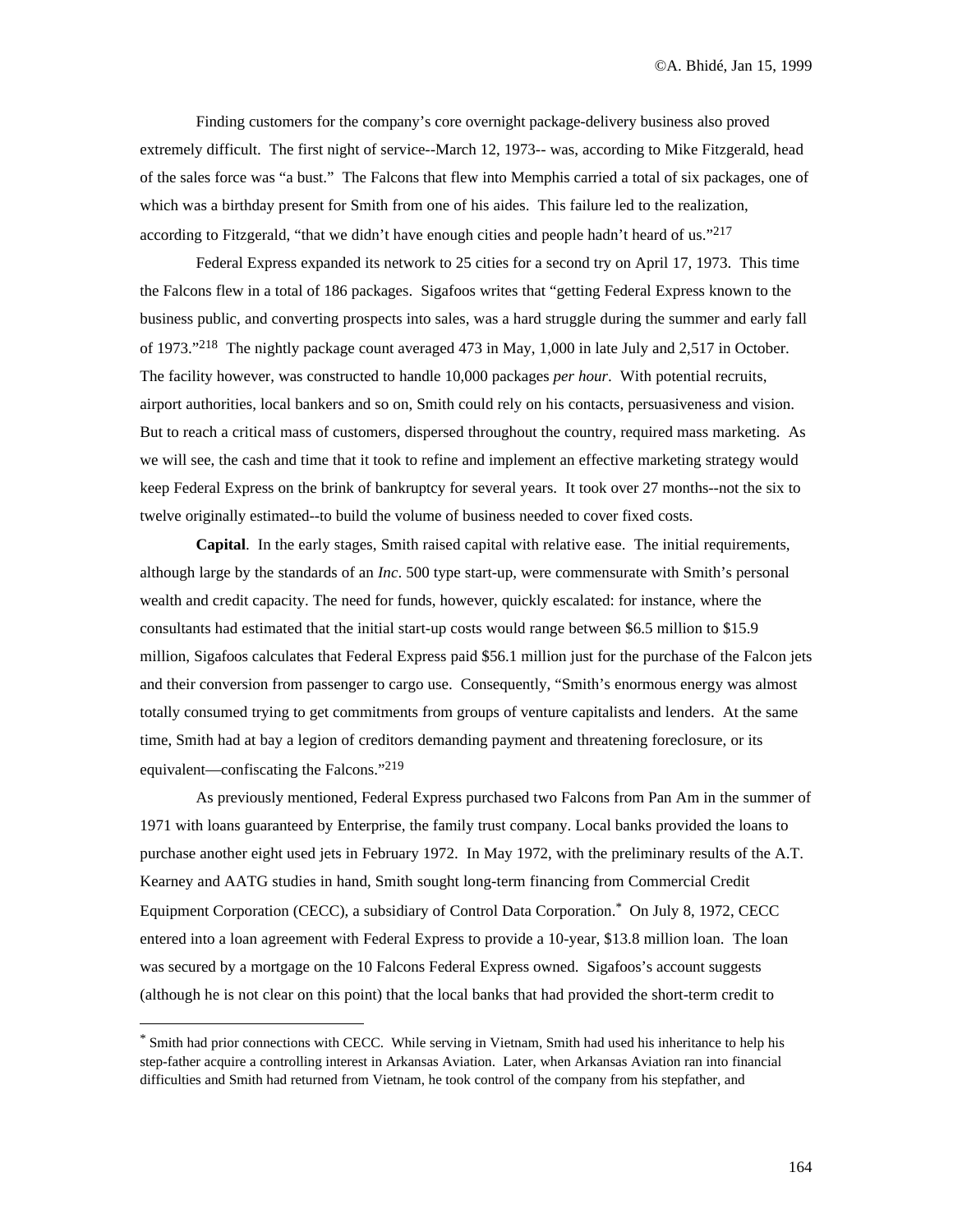finance the purchase of the planes had not secured their loans with a first lien on the asset. In addition to the security of the planes, CECC relied on a personal guarantee from Smith and a \$2 million guarantee provided by Enterprise. The Enterprise board also agreed to purchase \$2 million of Federal Express common stock.

We cannot tell from the Sigafoos history how the \$13.8 million was used. His account of the Arkansas banks' subsequent efforts to recover their loans suggests that Federal Express did not retire its short-term obligations.\* Presumably the CECC loan was used to buy and convert more jets, establish the hub-and-spoke infrastructure, and pay for operating expenses. In any event, the \$13.8 million loan and the \$2 million Enterprise equity investment was not enough to pay for the 23 Falcons that Federal Express had under option. Smith would need to raise much more capital.

Smith had initiated discussions for financing Federal Express with the old-line investment banking firm of White, Weld & Co. in November 1971. It had been a White Weld partner who had advised him to commission a feasibility study. Smith was told that "third-party opinions greatly soothe the trepidations of venture capitalists." Smith had kept the White Weld investment bankers informed of the progress of the A.T. Kearney and AAPG studies; and they were, according to Smith, "extremely enthusiastic" about the prospects for Federal Express. In September 1972, White Weld outlined a rough plan to raise venture capital for Federal Express. A few months later, the firm "sent Homer Rees, one of its key people, to Little Rock for an extended period so he could assemble the operational and financial details of the company and examine Federal's corporate plan."<sup>220</sup>

White Weld's time table and due diligence prevented Federal Express from purchasing the Falcons from Pan Am before its option expired. The 27-year-old Smith had either underestimated or simply not considered the time it would take to raise capital when he purchased the option in December 1971; when it expired in September 1972, he had to agree to pay a higher price to extend the option for another month. At this juncture, Smith was probably maneuvering for time—White Weld had not even proposed a detailed financing plan, so there was no realistic possibility of paying for the Falcons. But, according to Sigafoos, if Pan Am had sold the planes to someone else, it would have "sealed the company's doom. Replacement Falcons could neither have been found quickly, nor on such favorable terms as had been granted by Pan Am."<sup>221</sup>

Federal Express negotiated a second delay in November 1972 and then asked for a third in January 1973. The January negotiations were "bitter" because "Pan Am desperately needed the cash." A Federal Express counsel, Frank Watson, an attorney for Federal Express, says the company was dealing with "unyielding and unpleasant" negotiators. Watson spent 23 days in New York working on a deal "to

contributed equity to pay down some of the company debts. CECC had been one of the creditors helped by Smith's intervention.

<sup>\*</sup> Sigafoos also notes that at the end of 1972, Federal Express's debt stood at \$21.7 million. This number suggests that the company continued to owe about \$8 million to its banks.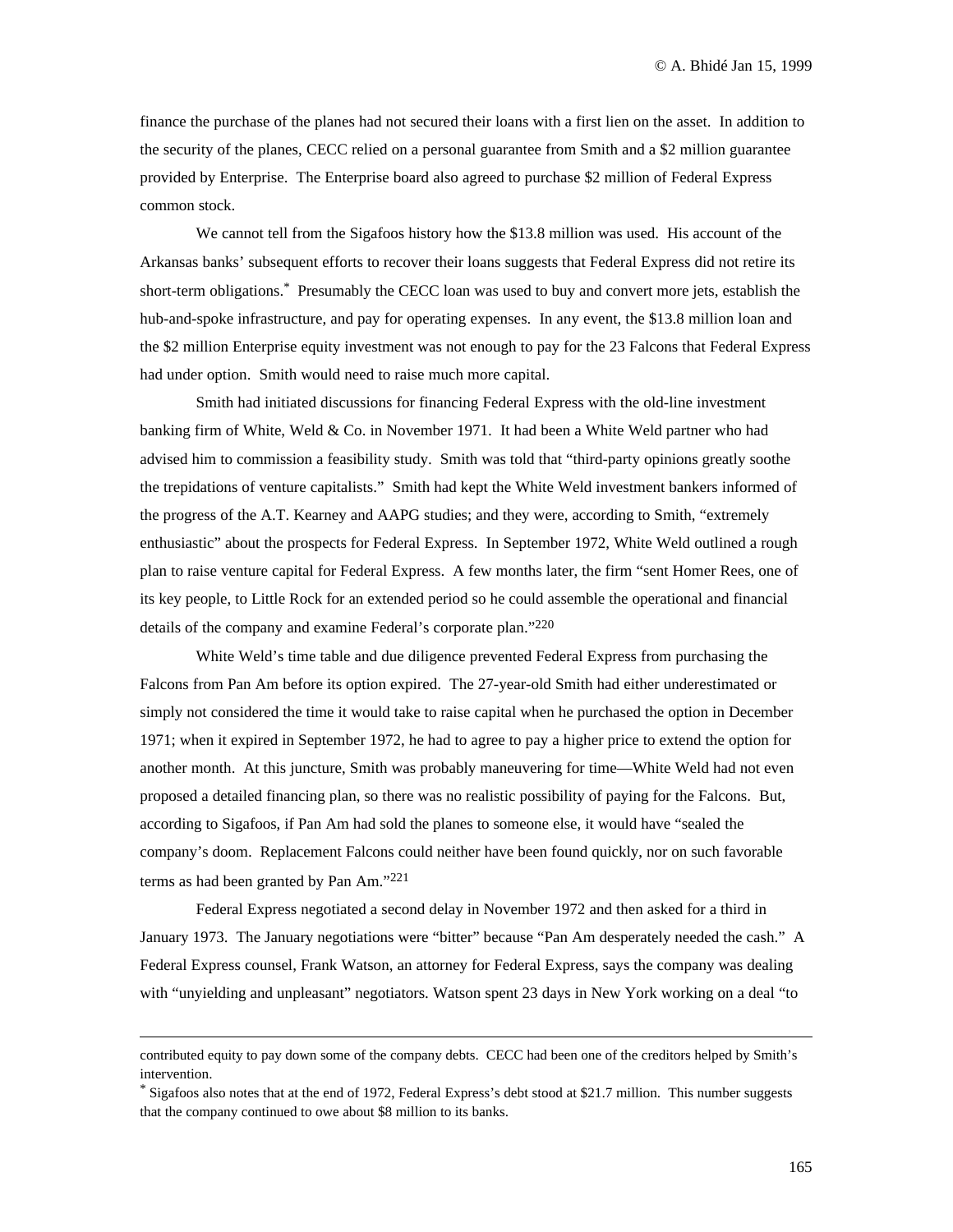keep Pan Am from selling the Falcons out from under us...We had to play real hard ball to keep the agreement alive...Federal Express almost died at the bitter meetings." Under the terms of the agreement that was eventually signed, Federal Express gave Pan Am warrants on its common stock. Federal Express could buy the Falcons until May 15, 1973, but every day it delayed after March 31, it would incur a price increase of \$1,500 per plane. May 15 thus became, according to Sigafoos, a "do-or-die target date."<sup>222</sup>

While Federal Express was negotiating with Pan Am, White Weld was completing its financing plan. On February 2, 1973, it offered a proposal to raise \$6 million in equity and \$4 million in subordinated notes (with attached warrants) for Federal Express. The \$10 million would provide working capital for Federal Express and would also enable the company to raise an equivalent amount of bank debt. White Weld did not guarantee it would succeed in raising the funds; rather it promised to use its "best efforts."

White Weld also asked Smith to contribute an additional \$1.5 million of equity to Federal Express. By then, Smith and Enterprise had already invested \$3.25 in the company's equity. Apparently, because relations with his half-sisters had become strained, Smith did not want to ask them to authorize a further Enterprise investment. Instead, he submitted a fabricated copy of a resolution of the Enterprise board to the Union Bank in Little Rock to obtain a \$2 million loan. The resolution purported to secure the loan through the assignment of a stock repurchase agreement between Smith and the Enterprise company. Smith forged the signature of the board secretary, Robert Cox, on the resolution. Later, when the forgery came to light, Smith would face serious legal consequences. But in February 1973, argues Sigafoos, "there can be no doubt that without the Union Bank loan, Federal Express would have collapsed."<sup>223</sup>

Although Smith may have averted "a collapse," he and White Weld were unable to raise the \$20 million. By the end of April 1973, Federal Express had accumulated losses of over \$4.4 million. "Most of what Fred Smith had personally invested, as well as what Enterprise Company had invested, was gone," writes Sigafoos. "Once again, the end appeared imminent."<sup>224</sup> And once again, Smith raised a \$1 million short-term loan using a fictitious Enterprise board resolution.<sup>225</sup>

On May 4th, just 11 days before the Pan Am option was scheduled to expire, a White Weld partner arranged for Smith to meet Henry Crown. Crown, an industrialist and financier, was the controlling stockholder of General Dynamics, an industrial conglomerate.\* Crown was impressed with Smith's presentation, and the following week organized several meetings between Smith and General Dynamics executives. On May  $12<sup>th</sup>$ , General Dynamics signed an agreement guaranteeing loans to Federal Express totaling \$23.7 million in return for an option to buy 80.1% of Federal Express for \$16 million. The agreement gave General Dynamics three months to decide whether to exercise its option; if it did, Federal Express would effectively become a subsidiary, but if General Dynamics decided against

<sup>\*</sup>Crown, whose personal wealth exceeded a billion dollars, also had large real estate investments and owned a significant portion of Hilton Hotels stock.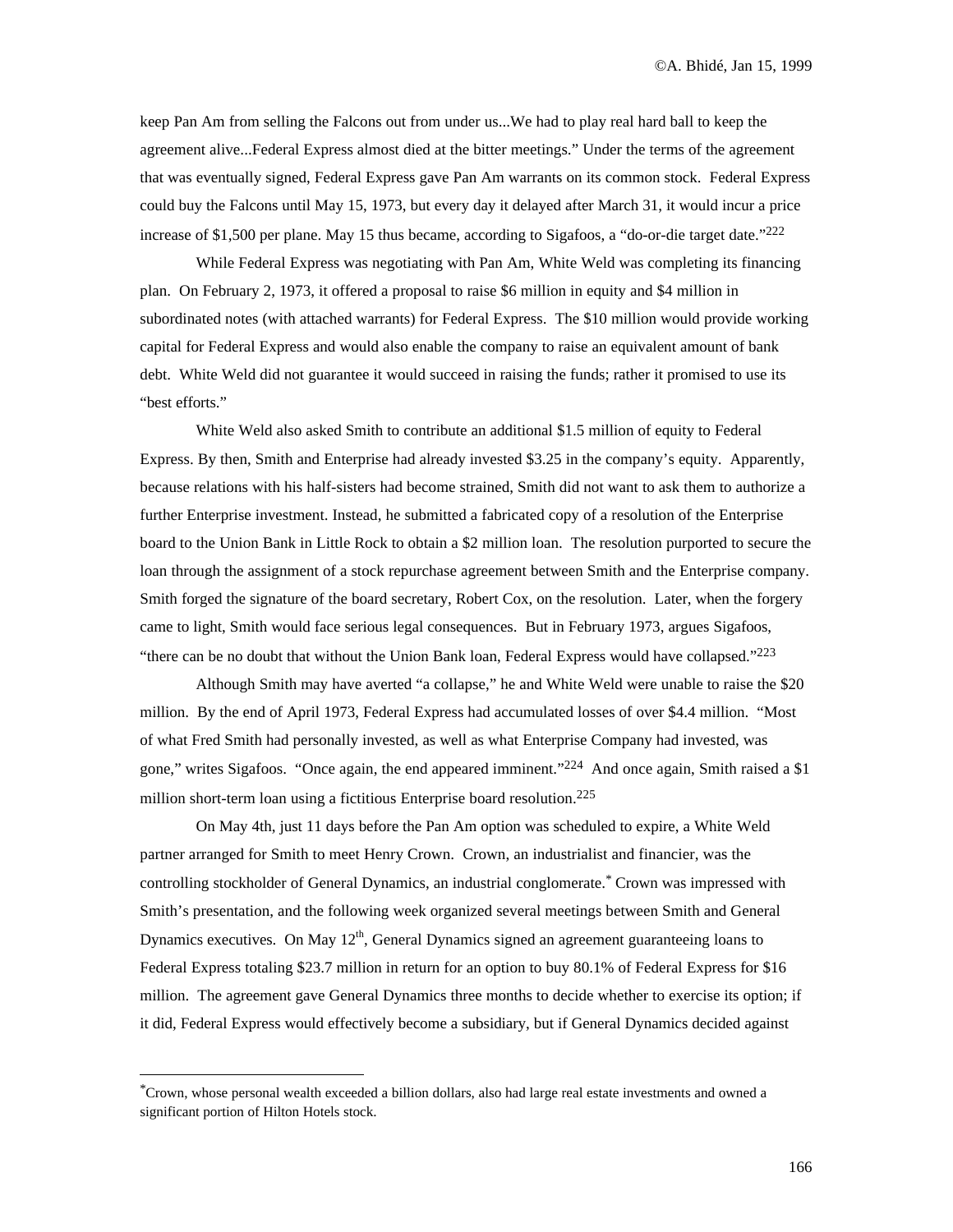investing in Federal Express, its loan guarantee would terminate. (General Dynamics would still receive six percent of Federal Express stock for having provided a three-month loan guarantee).

The solution was short-term, but it did enable Federal Express to exercise its option to purchase 18 Falcons from Pan Am.\* Chase Manhattan, General Dynamics's corporate bank, provided a four-month loan, secured by the 18 jets. To protect the value of Chase's security, the loan agreement prohibited Federal Express from converting the jets to cargo use. Federal Express personnel ignored these prohibitions.<sup>226</sup>

General Dynamics sent a 15-person technical team to investigate Federal Express's business—as we have seen, Federal Express had already begun operations. The team "interviewed all of Smith's key people, examined the company's plans, and prepared 'best case,' 'middle road,' and 'worst case' forecasts."227 Engineers on the team tested the landing gear, cargo handling capabilities and the operational characteristics of the Falcons. On July 12th, the team submitted a favorable report on the "excellent results" that Federal Express had already achieved and anticipated that it would operate profitably in the fiscal year of 1974.228 Nevertheless on July 19, 1973, the General Dynamics board decided against exercising its option to purchase Federal Express stock. The board was concerned about CAB regulations that might block its investment, as well as the possibility that the Federal Express investment would distract managerial efforts from more urgent problems that General Dynamics faced.

General Dynamics did, however, agree to extend its guarantee on the Chase loan. It also indicated a willingness to invest \$5 million to purchase a minority interest in Federal Express—a noncontrolling stake would not expose General Dynamics to regulatory issues with the CAB.†

On July 23, 1973, White Weld, now joined by New Court Securities, resumed its efforts to raise capital for Federal Express. Again the goal was to raise \$20 million in venture capital and a similar amount in long-term bank loans. In addition to the \$5 million General Dynamics had said it would probably invest, the Prudential Insurance Company had indicated it would invest \$5 million. Prudential did not normally invest such large amounts in start-ups, and earlier in the year it had written to Smith indicating that it would not invest in Federal Express. Apparently, the intercession of Arkansas Congressman Wilbur Smith, Chairman of the House Ways and Means Committee, caused a change of view at the Prudential. (Mills had also called Henry Crown earlier to recommend Smith.)<sup>229</sup>

In order to raise the remaining \$10 million, White Weld and New Court called the venture capital groups at Citicorp, Bank of America, first National Bank of Chicago, Allstate Insurance, as well as several private limited partnerships. Those who showed interest were invited to Memphis for presentations by Federal Express and by the General Dynamics team that had just completed its feasibility

<sup>\*</sup> Apparently, Federal Express had already purchased five of the 23 jets it had under option.

<sup>†</sup> General Dynamics also helped Federal Express by purchasing one Falcon from Federal Express for \$1.55 million and leasing it back. The transaction helped mollify the Worthen Bank of Little Rock which had provided the financing in 1972 and was now threatening to call its loan.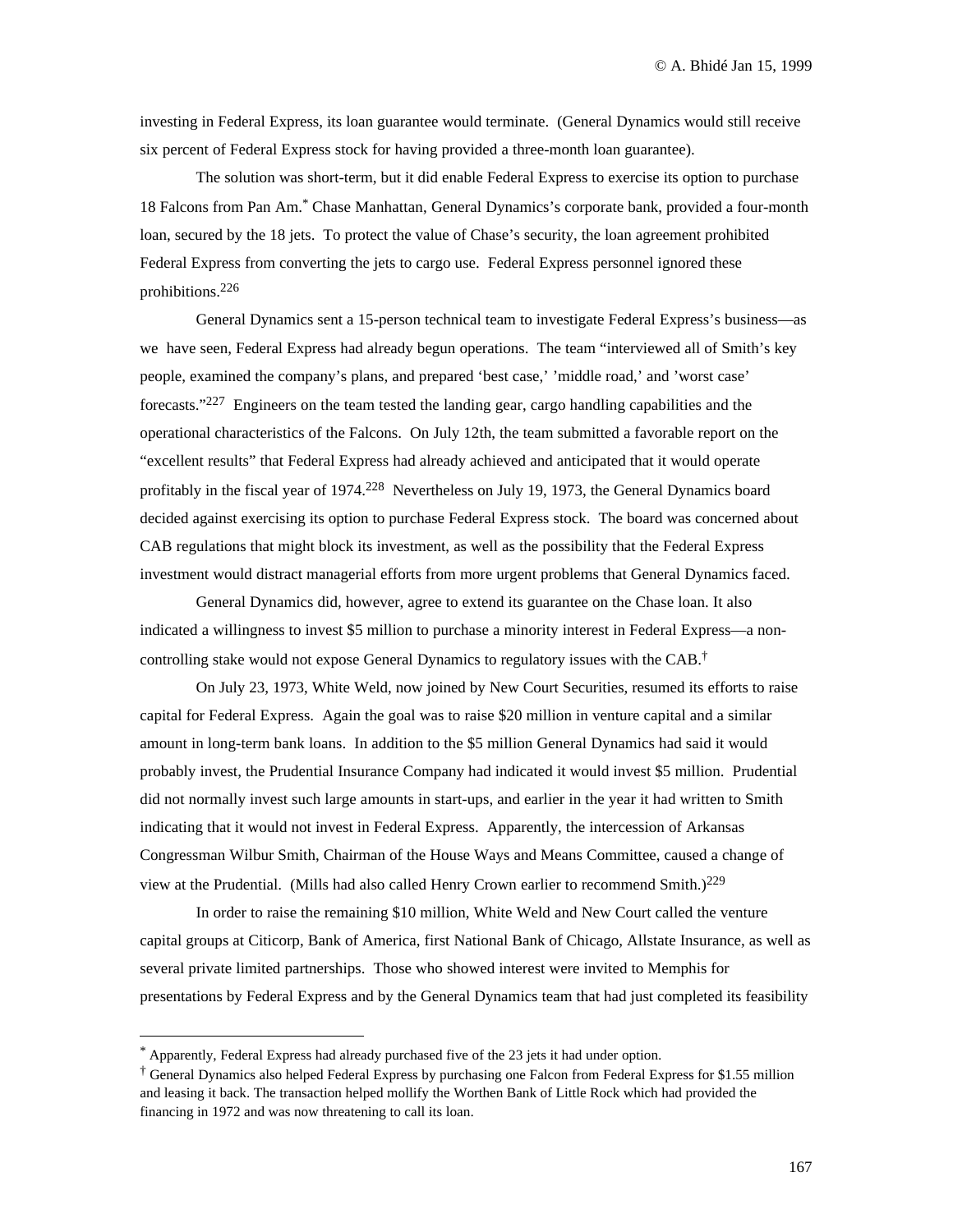©A. Bhidé, Jan 15, 1999

study. In October 1973, the investment bankers had lined up 23 investors who pledged a total of \$23 million.

Bank loans were secured after extended negotiations. Chase Manhattan, the First National Bank of Chicago and a group of regional banks agreed to provide a \$20 million revolving line of credit, and a second tranche of \$5 million if Federal Express reached certain financial targets. To secure this credit, the Enterprise Company had to invest an additional \$4 million. On November 6, 1973, Smith got the Enterprise board to make an equity contribution of \$1.5 million and a subordinated loan of \$2.5 million to Federal Express. A board member representing the trustee bank commented that they had little choice: "Enterprise stood to lose \$5.4 million if Federal Express closed its doors. We had a tiger by the tail and we could not let go at this point."<sup>230</sup> With the additional investment, Enterprise's exposure stood at \$6.25 million. Smith had already invested \$2.5 million of his own funds, so the family had put in a total of \$8.75 million. Finally, on November 13, 1973, the closing of the financial package, amounting to \$52 million, took place.

As the investment banks put together the financing between July and November, Federal Express faced "mounting vendor suits"231 for failing to pay its bills. The State of Arkansas pressured the company for unpaid sales and use taxes. On September 14, 1973, Smith sent a memo to employees asking them to delay cashing or depositing their payroll checks. The Worthen Bank of Little Rock had lent Federal Express amounts far in excess of its loan limit for borrowers and had also syndicated some loans to several small Arkansas banks. Worthen Bank's staff visited Federal Express every week to press for repayment. According to an old-time employee, "Every time Worthen's people came around, word was passed to keep the Falcons from landing. If they had chained the planes, that would have been the end of Federal Express."<sup>232</sup> .

It might be argued that Smith acted imprudently in buying the options on the Falcons and launching the operation in March 1973 before securing the capital he needed. This financial brinkmanship, however, may have been necessary: Crown, General Dynamics, and the VCs might not have funded Federal simply on the basis of a paper plan drawn up by a 28-year-old.

# **Reaching Profitability**

The November 1973 financing enabled Federal Express to pay off existing creditors but did not leave much of a cash cushion. The company was still operating well below its break even point. Federal Express and Smith would have to overcome several more difficult years before its financial situation finally stabilized.

Fuel shortages represented one unexpected problem. As a result of the oil crisis of 1973, the Federal government started rationing fuel to airlines on November 1, 1973. Allotments were to be based on 1972 consumption levels, but because Federal Express had not started operation until April 1973, there was no benchmark available to determine its quota. According to Sigafoos, "Smith and his assistants swarmed on the newly-created Energy Policy Office of the Department of the Interior in Washington to

168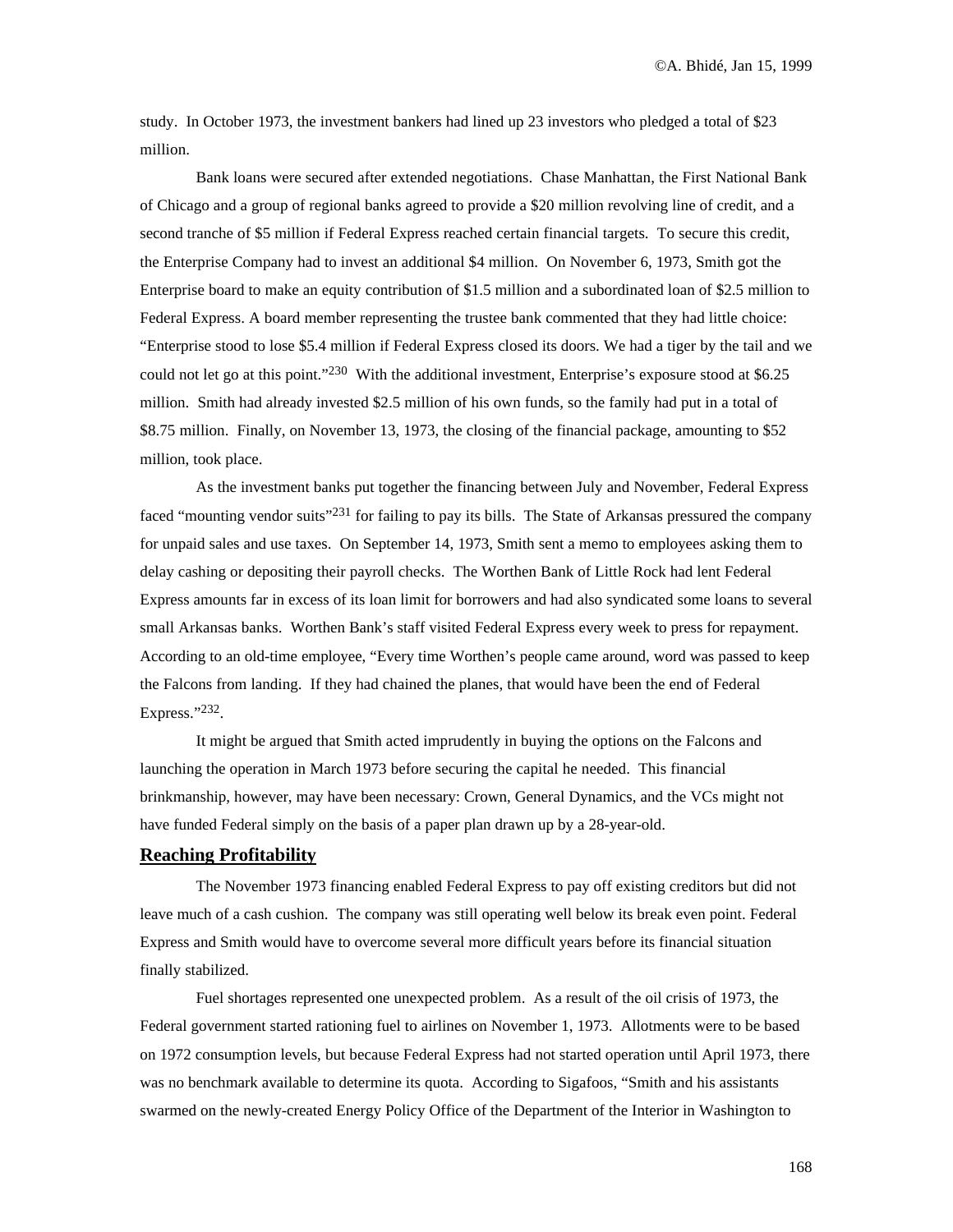plead for special consideration."233 The Energy Policy Office agreed to give the company an allotment of 40.9 million gallons. The amount "turned out to be far in excess of its actual need;" Federal Express would not reach this level of consumption until the late 1970s. The "generous allotment," Sigafoos writes, "raised the eyebrows of many in the airline industry. Here, they said, was a company getting special consideration which after eight months of operation had taken in only \$2.4 million in revenues." 234

In the fall of 1973 the company adopted new approaches to sales and marketing. In September, Ted Sartoian, a former UPS salesman, was made head of sales. He replaced Bill Lackey, whose previous experience had been in selling corporate jets. Sartoian implemented the "team selling" approach used at UPS. He led, Sigafoos writes, "sales teams of eight persons into different cities to contact in a one or twoweek period all the big shippers in those cities. It was a quick-hitting, saturation campaign designed to get immediate results."<sup>235</sup>

Federal Express also reoriented its customer focus in late 1973. After "much experimentation," according to Sigafoos:

Company planners realized perhaps they should have been trying to attract the same type of customers as Emery Air Freight instead of those using UPS. Emery had traditionally done a heavy volume of business with industrial customers. UPS served a much different clientele and carried primarily consumer-oriented, non-priority-type parcels.<sup>236</sup>

The arrival of Vince Fagan as Senior Vice President for Marketing led to yet another shift. Unlike the former UPS employees, who had hitherto shaped the marketing approach at Federal Express, Fagan believed that calling on prospects in person was "costly and non-productive."<sup>237</sup> Resources devoted to the field sales force, he argued, should be used on advertising instead. Moreover, Fagan stressed the use of television ads, which other companies like UPS and Emery had never used. Another innovation introduced by Fagan was attention to the "front-door" market, comprising professionals working in fields such as law firms, financial services, consultants, and so on. Previously Federal Express (and other freight companies) had focused on shipping departments, mailrooms and loading docks—the so-called "back-door" market. Front-door customers had rarely shipped packages by air; but if Federal Express could get their attention, Fagan believed, these customers would provide large revenues.

Fagan's approach, according to Sigafoos, helped Federal Express recover from its disappointing start, but it did not produce immediate results. The company continued to struggle with cash flow problems in early 1974. Federal Express did not have the systems to collect on its receivables in a timely fashion; on average, customers were paying their bills nearly two months after their receipt. Some employees complained about delayed payroll checks; a disgruntled courier in Kansas City took the station manager hostage and threatened to "blow his head off" unless he was paid the \$300 Federal Express owed him. (After some scrambling the \$300 was paid and the station manager freed.)<sup>238</sup>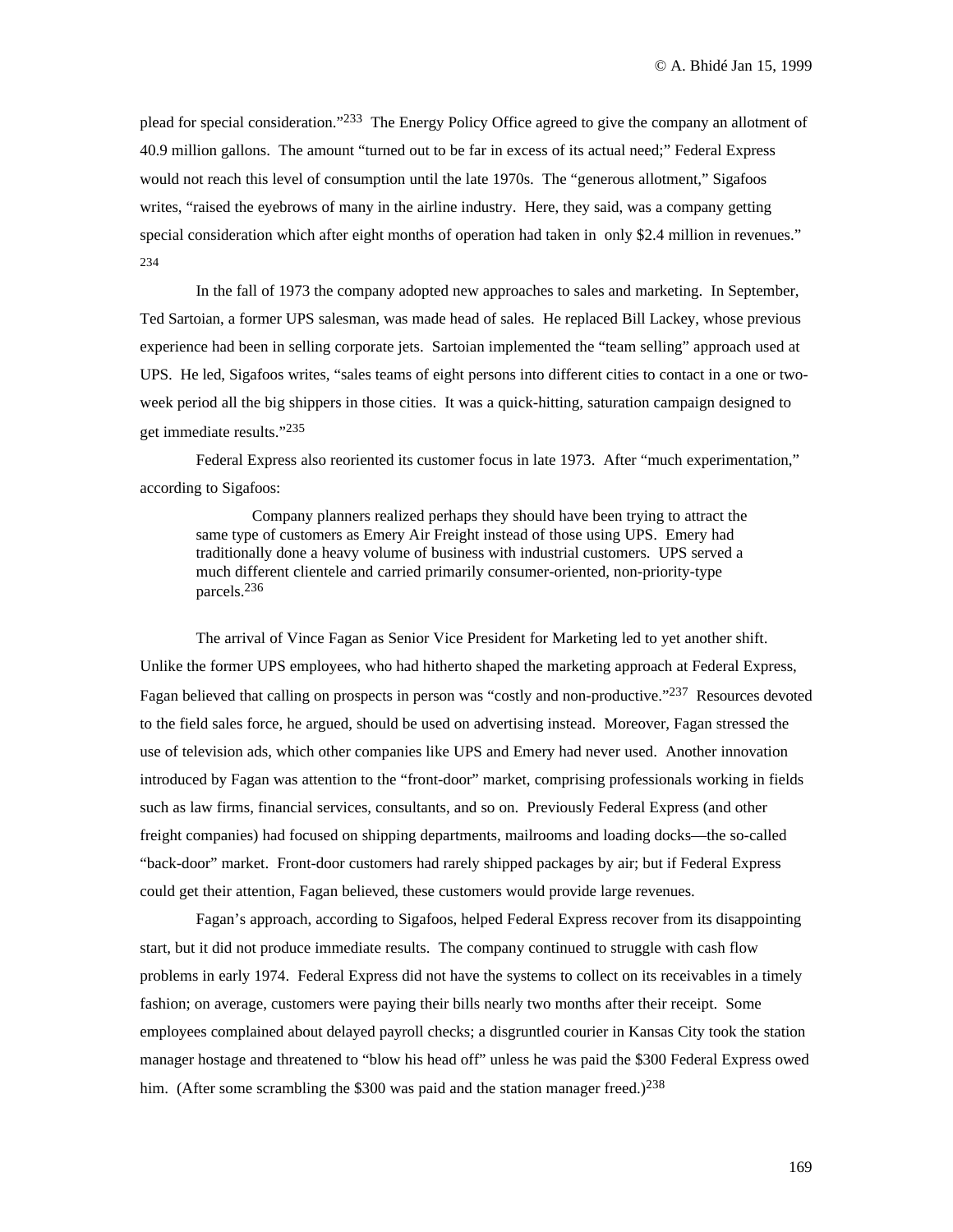On February 12, 1974, the venture capital group and the lenders met to review the company's situation. Federal Express had failed to meet the revenue and profit projections that had been made in November, and in order to avoid (yet another) "financial collapse," the investors and lenders agreed to infuse another \$6.4 million in equity and \$5.1 million in debt.<sup>239</sup> This round of financing was scheduled to close on March 19th.

Thirteen days before the closing, however, Union Bank's attempts to collect on an overdue loan to Enterprise led to the exposure of the forgery Smith had committed the previous year. As mentioned, Smith had forged an Enterprise Board resolution to secure a loan from Union in February 1973. Now, when the bank sought to enforce the agreement contained in the resolution, the board informed the bank's officers that there was no such resolution. Smith then had to inform all the investors in the forthcoming financing about his misrepresentation. Smith claimed that he had intended to repay the Union Bank loan and he had been forced into his deception because he had been having a "recurring battle" with the Enterprise board about its continued support for Federal Express.<sup>240</sup>

On March 12th, the investor and lender group met in Chicago to consider Smith's future at Federal Express. The majority decided he should stay, writes Sigafoos, because "they realized he had a real power base": he had "the loyalty and dedication of his employees" and to outsiders "he *was* Federal Express."<sup>241</sup> The group did decide to recruit, however, an experienced chief financial officer and an experienced chief executive. After this meeting, the second round of financing was completed as planned on March 19th.<sup>242</sup> Peter Willmott started as the new Chief Financial Officer on May 6th. Willmott came from the position of treasurer of the Continental Baking Company and had previously worked as a management consultant at Booz, Allen & Hamilton and as an analyst for American Airlines. General Howell M. Estes, who had been serving as President of World Airways, a military and commercial charter airline, after his retirement from the Air Force, was recruited to be CEO. When he joined on June 1, 1974, Smith became President of the company.

Federal Express's survival remained doubtful through the summer of 1974. Shippers were "highly complimentary of the service Federal Express was providing," but "earnings were non-existent and there was no cash flow to pay off bank debt."<sup>243</sup> The company "faced a multitude of creditors ranging from the City of Detroit to their own employees. Airport officials in Detroit parked a fire truck in front of a Falcon one day because Federal had not paid the landing fee. Couriers often used their credit cards to buy gasoline for their delivery vans and sought reimbursement from the company later."<sup>244</sup>

After considerable effort, New Court Securities was able to complete a third round of financing in September 1974. Seventeen of the initial 24 investors subscribed to this round which raised \$3.876 million. The low price of the new securities made it "very painful for those who chose not to take part."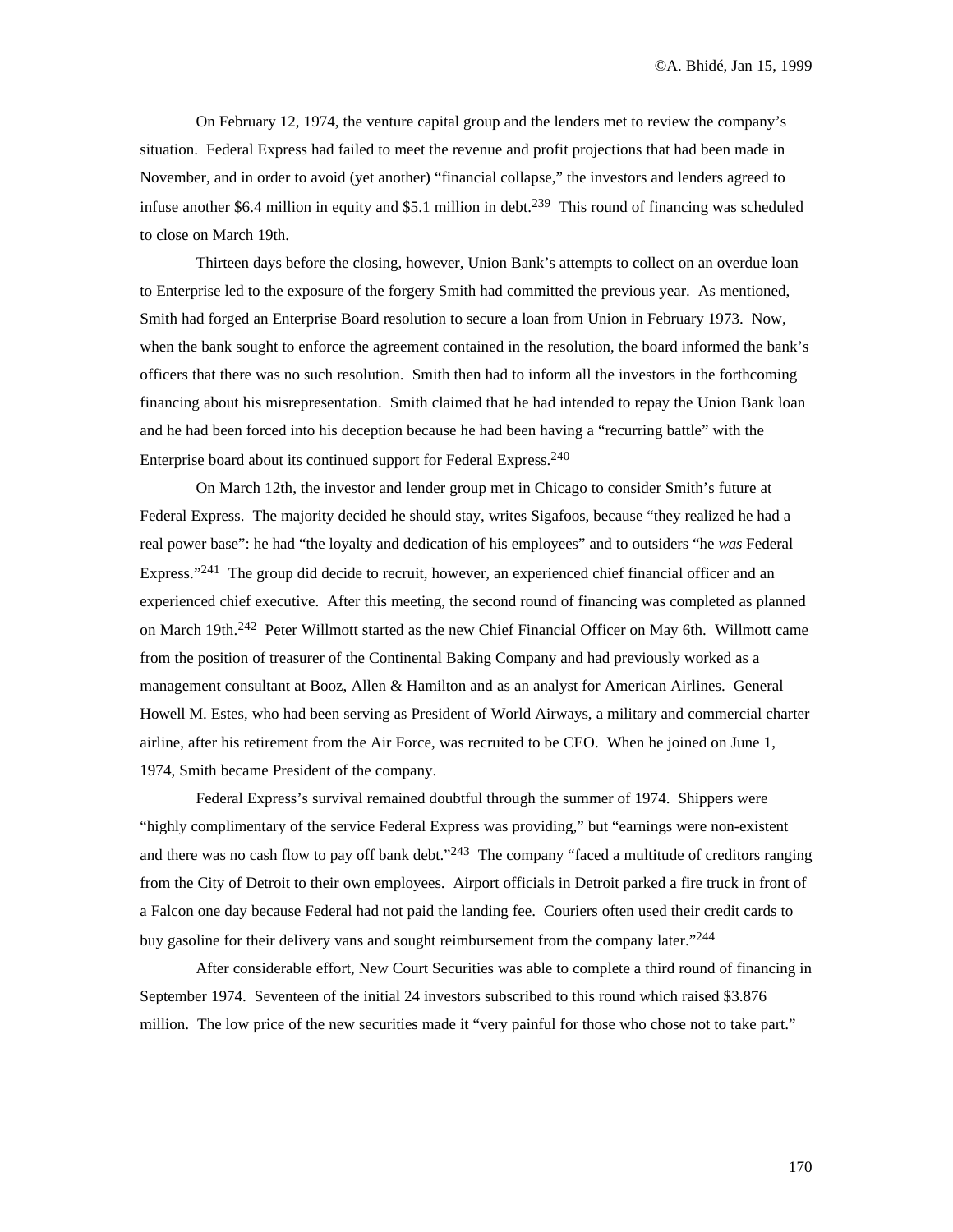The Enterprise Company, for instance, which did not invest, saw its share of Federal Express reduced to 0.4% even though it had put up 11 percent of the equity capital to date.<sup>\*</sup>

Wilmott, who had found a "financial administrative mess" when he arrived, took about three months "to get financial numbers that investors could believe in." He also pushed for price increases; "contrary to the thinking of Smith and his staff, Wilmott felt that "if the company offered a quality service, customers would pay for it."245 Wilmott's views prevailed and the company instituted several price increases in 1974. The inaction of competitors apparently limited the repercussions: if Emery or Airborne Express had competed aggressively for the priority small-package market, Sigafoos suggests, Federal would not have survived.<sup>246</sup>

General Estes lasted nine months. Smith was "always respectful" and did not have "open disagreements" with Estes but did not carry out his suggestions.<sup>247</sup> The "arms-length" relationship between the two men ended in January 1975. On the 21st of that month Smith informed the Federal Express Board that a federal grand jury was investigating his submission of forged documents to secure the Union Bank loan; his sisters had apparently taken up the matter with the Federal authorities. On January 31st, Smith was indicted for using false documents to obtain funds from Union Bank. That very night, Smith hit and killed a pedestrian. He was charged with leaving the scene of the accident and for driving with an expired license. (Smith claimed that he had failed to stop because he did not realize he had hit someone.248)

On February 25<sup>th</sup>, the directors of Federal Express met to consider Smith's future with the company. General Estes and several others urged the board to terminate Smith. Other senior executives, however, told the directors that they would resign if Smith was fired, and that Federal Express would probably "cease operations the following Monday morning because of a mass walk out." That afternoon the board announced that it had "accepted with regret the resignation of General Estes" and had decided to reinstate Smith as Chairman.<sup>249</sup> Art Bass would take over Smith's position as President and would also serve as acting CEO until a new individual could be found for that position.

In December 1975 Smith was tried for submitting forged documents to Union Bank. According to Sigafoos, "Smith's defense was based on the theme, "I am Frederick Smith Enterprise Company." Smith testified that:

Almost 50 percent of the Enterprise Company is Fred Smith, either personally or in trust for me. And I felt at the time that I was the Enterprise Company. It's as simple as that. And I felt that both of the sisters felt the same way. Both of them had written letters to the bankers that sat on the board saying, 'We support Fred Smith in whatever he wants to do.'<sup>250</sup>

<sup>\*</sup> Smith apparently managed to avoid significant dilution of his personal stake. Before the financing he held a 9.8% voting interest, which was similar to the Enterprise Company's 9.25%. Presumably because Smith had the willingness and the resources to participate, his share after the third round dipped only slightly, to 8.5%.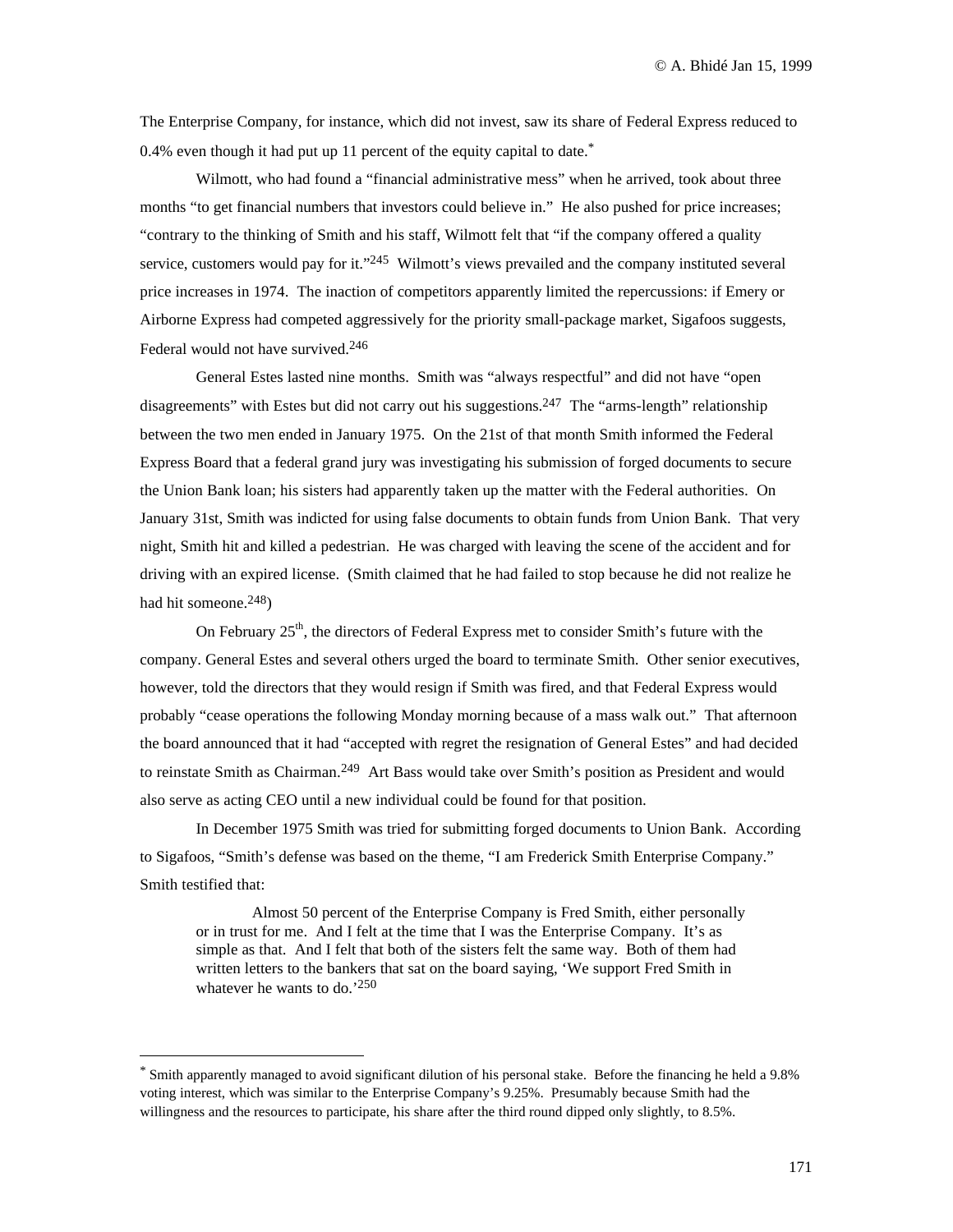Smith's counsel also had Smith "elaborate extensively on his Marine Corps combat experience in Vietnam and on his development of the concept which led ultimately to the formation of Federal Express."<sup>251</sup> After 10 hours of deliberation, the jury acquitted Smith. Smith had faced a five-year prison term if he had been found guilty.\*

The company's finances also began to improve in 1975. In July 1975 Federal Express recorded its first monthly profit -- \$55,000. Almost a year later, the company announced its first yearly profit, reporting a net income of \$3.6 million for the fiscal year ending May 31, 1976 when it reported. In 1976, Federal Express also became the leading company in the small shipment market. Federal Express handled 19% percent of all priority air shipments under 100 pounds in the United States, whereas the next largest player, Emery, had a 10% share and Airborne Express had 5%.<sup>252</sup>

Two problems limited the company's profitability, however. First, Federal Express was reaching the capacity limit of its aircraft, while some of its "ground" capacity was underutilized. Federal Express asked the CAB to allow it to use DC-9s which had a larger payload as well as lower operating costs than the company's aging Falcons. The certified carriers opposed Federal's request, which the CAB denied. Smith lobbied Congress for legislative relief but failed to get it.

Second, Federal Express faced a heavy debt load, and through 1975 and 1976 had to seek rescheduling of its loan payments. The directors had decided to proceed with the preliminary steps for a public equity offering to reduce the company's debt burden in June 1975. The public offering had been held up, however, by a dispute over warrants that the company had previously granted to its banks. Smith claimed that he had "a right of first refusal" to purchase these warrants in consideration of the dilution he had suffered through successive rounds of financing. Smith "reminded the lenders that the Smith family had put over \$8 million into Federal Express, and as of 1976, he held only an 8.5 percent interest, and the family-owned Enterprise Company only 0.4 percent."<sup>253</sup> The banks, however, refused to sell their warrants to Smith. As an alternative, the Federal Express board initiated merger talks with the Purolator Courier Corporation, but Purolator's management decided not to proceed.

Both problems were resolved after the passage of the Air Cargo Deregulation Act in November 1977. The Act, which allowed Federal Express to fly larger aircraft, considerably brightened the company's prospects and "triggered a positive attitude of all parties."254 On April 12, 1978, Federal Express raised \$17.5 million in a public issue of stock priced at \$24 a share. The company also made a loan to Smith that enabled him to purchase warrants held by the banks at a price of \$5.25 per warrant. (Each warrant gave the holder the right to purchase a share for \$250.) Sales and profits grew rapidly thereafter. Federal Express received \$1 billion in revenues for the fiscal year ending May 31, 1983 (up

<sup>\*</sup> Smith continued to face a civil charge filed by his half-sisters that he had acted imprudently in investing Enterprise funds in Federal Express. Eventually in 1978, Smith agreed to buy his sisters' interests in Enterprise at a price which reflected their 1971 value. Thus, from Fredette and Laura's point of view at least, the venture was not a great economic success.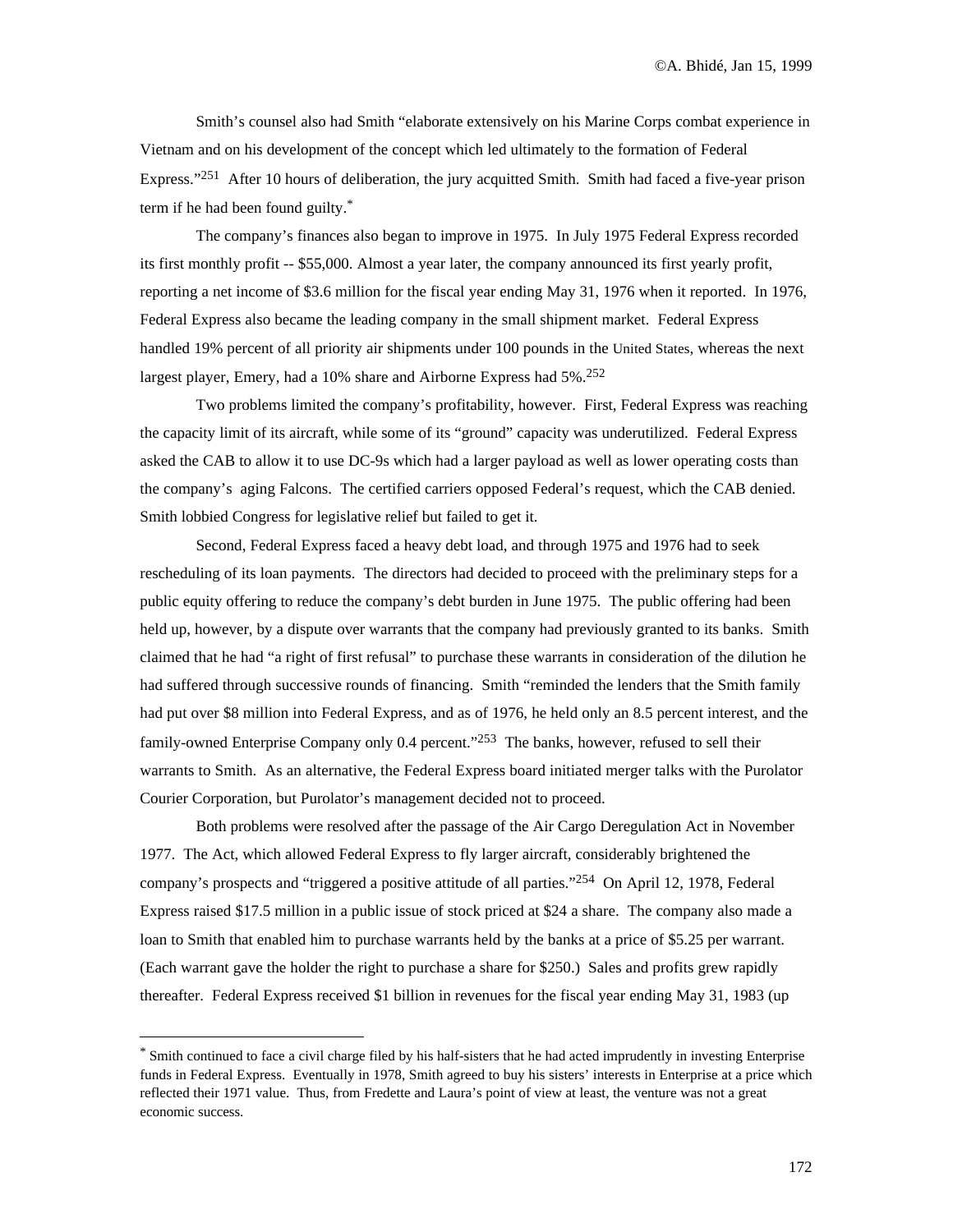from \$160 million in 1978) and \$89 million in profits (compared to \$19.5 million in 1978). Smith "emerged as one the new glamour symbols of the entrepreneurial world" and Federal Express became a "darling" of Wall Street.<sup>255</sup>

# **3. DANIEL LUDWIG'S JARI DEVELOPMENT**

Daniel Ludwig's forestry venture, located at the confluence of the Jari and Amazon Rivers in Brazil, was, in 1981, the "largest individually owned tract" and the "largest tropical forestry company in the world," as well as "the largest project ever embarked upon by a private citizen without recourse to the capital markets."256 It then comprised 252,000 acres of tree plantations; 2,600 miles of roads; 45 miles of railroad; a Kaolin mine; a pulping complex; and cattle, water buffalo, and rice farms, all "cloaked in secrecy and off limits to Brazilians."<sup>257</sup> The headquarters town of Monte Dourado, which had been built from scratch, accommodated a population of 30,000. Jari was also a colossal failure: Ludwig lost between half a billion and a billion dollars of his personal wealth on the project.

The stories of Daniel Ludwig and Frederick Smith differ in several ways. Smith was 27 years old when he incorporated Federal Express in 1971; Ludwig was 69 when he bought Jari. Smith inherited a small fortune; Ludwig had amassed wealth that put him in the ranks of the super-rich. Smith was a wellknown public figure; Ludwig was "obsessed with privacy" and "almost unknown".\*<sup>258</sup> Smith relied extensively from the beginning on the advice of consultants and associates, and evoked great loyalty from rank-and-file associates; Ludwig's methods were governed by "impulse" and "a supreme confidence in his intuition." He went through two dozen project directors at Jari, replacing them on average once every six months.

In the sections below, I will discuss Ludwig's background, how he developed the Jari idea and secured the resources needed to launch it and, finally, how the enterprise collapsed.

### **Background**

Accurate details about Ludwig's background are difficult to come by, such was his penchant for secrecy. In 1957, when Ludwig granted his first —and last—in-depth press interview—to Dan Saunders of *Fortune* magazine—he was already the second-largest ship owner in the world and had accumulated a half-billion-dollar fortune. Ludwig provided the following account of his life to Saunders. He had started on his own as a ship owner and operator at the age of 20. He had struggled through the shipping slump after the First World War, started making some money hauling oil in the 1920s, and then had been almost wiped out during the Depression. In the mid-1930s, he developed the ship-financing scheme through which he would earn his fortune: he would secure a long-term charter from an oil company to haul its oil, and use the charter as collateral for a bank loan to finance the ship. The charter contracts would produce a small, steady income, and when they expired, Ludwig would own fully paid up ships.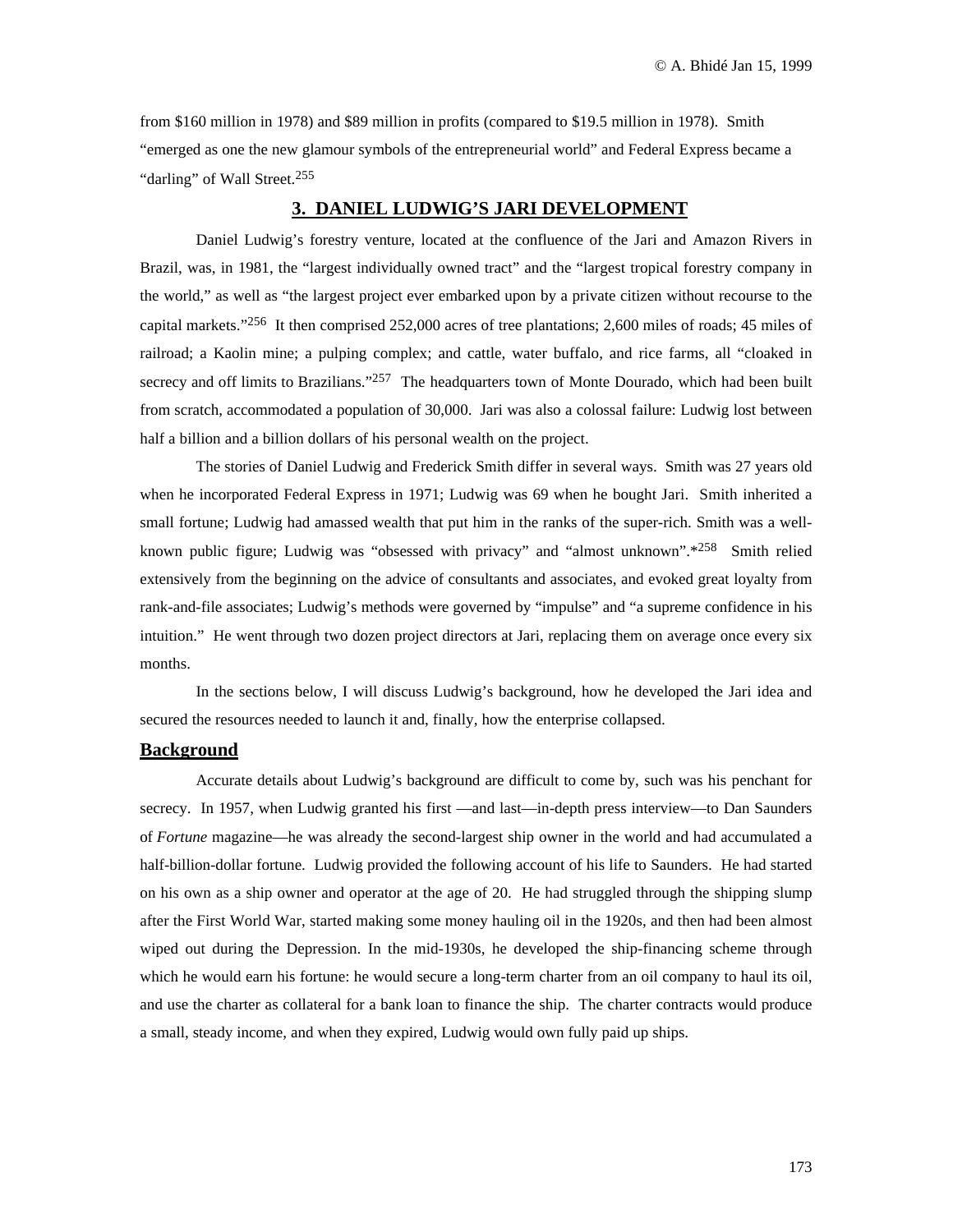Initially, Ludwig acquired old ships that he renovated; then, in 1939, he started his own shipbuilding operation in Norfolk, Virginia. During World War II, Ludwig secured government contracts to build tankers for hauling oil to Europe and the Far East. After the war, when the government did not need the tankers, it sold them back to Ludwig. Ludwig, now the fifth-largest ship owner in America, had the fleet to take advantage of the post-war shipping boom.

In 1951, Ludwig secured a lease from the Occupation Government in Japan on the former Imperial Navy Shipyard at Kure and moved most of his shipbuilding operation there. Over the years, Ludwig told Saunders, he had introduced design and structural modifications in shipbuilding techniques that reduced nonessentials and increased cargo-carrying capacity. He also believed in economies of scale:. He had started the race to build larger and larger supertankers with the 30,000-ton *Bulkpetrol* in 1948, and the Kure shipyard had enabled him to stay in the lead. In 1956, for instance, Kure had turned out the 84,730-ton *Universe Leader*, then the world's largest tanker.

Ludwig had also experimented with building self-unloading vessels for dry cargo (such as iron ore and coal) and versatile bulk carriers that could haul petroleum as well as dry cargo. To help fill his ships, Ludwig had diversified into activities such as mining, ranching, oil refining, and salt production in South America, Australia, and a variety of other locations. After the Saunders story appeared, Ludwig continued to diversify into real estate, hotels, banking, and financial services. When he started Jari, therefore, Ludwig had a variety of business interests that spanned the globe.

Jerry Shields, who wrote an unauthorized biography, *The Invisible Billionaire*, provides a more critical account of Ludwig's background. According to Shields, Ludwig was not quite self-made: he was the grandson of a well-to-do Midwesterner who had banking, lumber, and shipbuilding interests. Ludwig's father, Shields suggests, was closely involved in his early forays into shipping. He started off hauling molasses to Canada for a major bootlegging operation. In 1922, at the height of the Prohibition, Customs officials seized and impounded the *Mosher*, a ship co-owned by his father, with Ludwig onboard as engineer. The *Mosher* was carrying a large shipment of rum; Ludwig and his fellow crew were arrested, while his father absconded. But according to Shields, the father's connections in Washington forced the New York District Attorney to drop charges.<sup>259</sup>

In the 1930s and 1940s, according to Shields, Ludwig likely profited from his connections with public officials. For instance, during the war years, Shields suggests, Ludwig sold old ships to the government for "sums in excess of their market price"; chartered tankers for hauling oil at per annum rates which were "far in excess of their market price"; and collected in claims for lost tankers amounts that were considerably greater than their value.<sup>260</sup> He secured the 15-year lease of the Kure shipyard for \$275 a month through the intercession of the State Department.<sup>261</sup> Shields does concede, however, that

-

<sup>\*</sup> When J. Paul Getty died in 1976, the *Sunday Times* of London wrote that "according to the experts, the man upon whose elderly and seemingly reluctant shoulders the mantle of 'Richest Man in the Word' must fall is the almost completely unknown American tycoon, Daniel K. Ludwig." (Blundy (1976)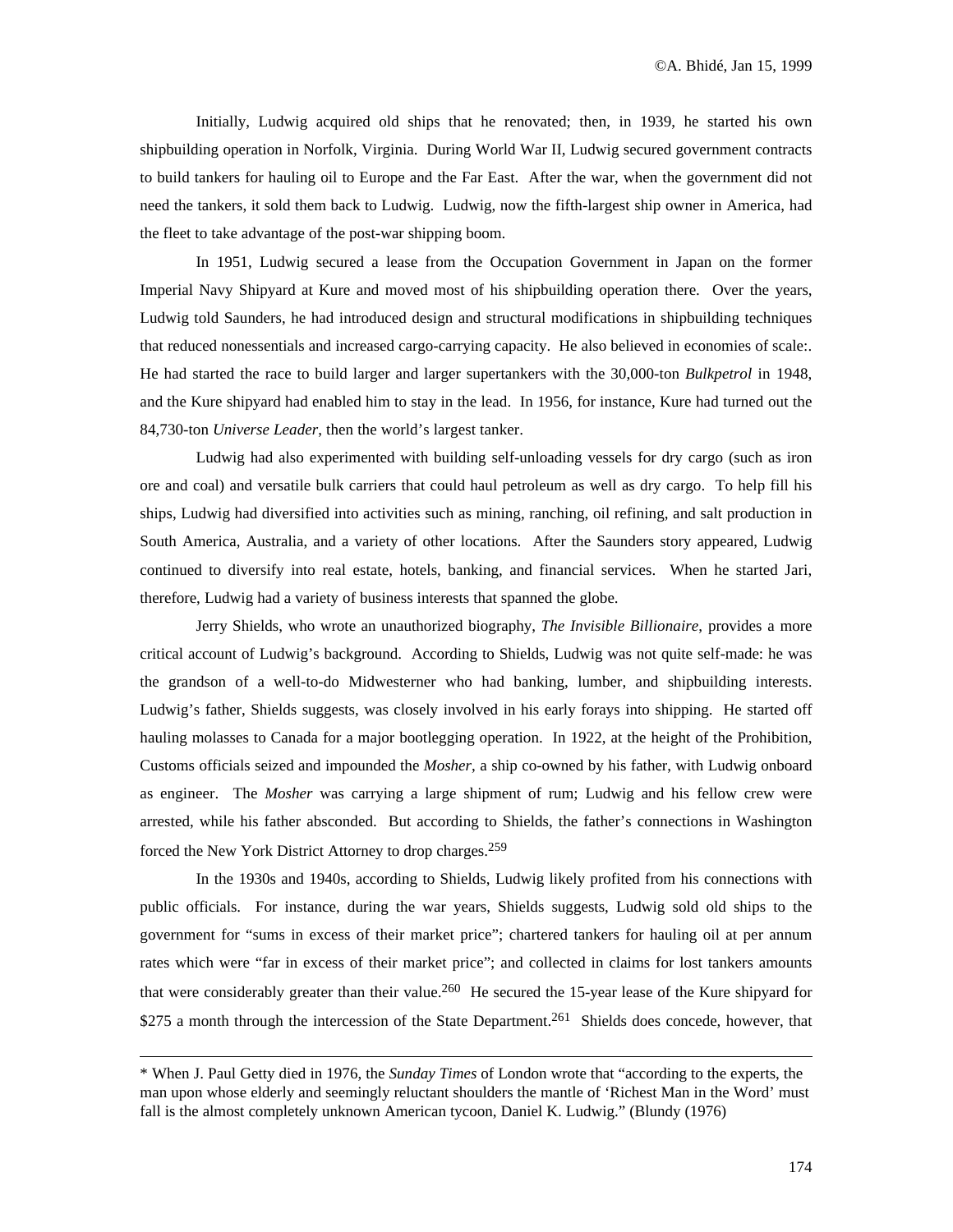"much of Ludwig's success was due to his willingness to venture where more timid entrepreneurs dared not go."<sup>262</sup>

## **Developing the Concept**

In the early 1950s, according to Shields, Ludwig conceived of a scheme to grow trees on a mass scale on or near the Equator, where large tracts of land could be acquired cheaply. If he started planting in the 1960s, Ludwig felt, the trees would be ready for harvesting in the early 1980s, by which time Ludwig expected a worldwide shortage of wood. In the early 1960s, Ludwig began a search for a hardwood tree that would grow rapidly in a tropical climate. Most existing forestry operations involved softwood trees such as pines and firs which grew about twice as fast as hardwood trees; hardwoods would, therefore, continually be in shorter supply. Ludwig commissioned botanists and other scientists knowledgeable in silviculture to look for hardwood species that would grow as fast as a softwood in a hot, wet climate and would be versatile enough to provide the raw material for paper, pulp, lumber, and furniture operations.

A chemical engineer named Everett Wynkoop located the gmelina tree in Nigeria while he was conducting mining surveys for Ludwig. Wynkoop found the Nigerians using hard gmelina parts as props in the mines. The British colonial office had originally imported the tree from India and Burma; it was strong, durable, and grew at the extraordinary rate of a foot a month. Six years after planting a seedling, the tree would be used for pulpwood and, when it was ten years old, it could be harvested for lumber.

Ludwig then experimented with different locations to see where the gmelinas could be successfully grown. He found the seedlings did not thrive in Mexico, but did exceedingly well in Costa Rica, Panama, Honduras, and Venezuela. Other timber company executives who examined the "miracle tree" were skeptical: unlike other commercially grown trees, the gmelina grew somewhat crookedly and branched down to the ground and thus could not be used for long, straight, knot-free lumber. Ludwig, however, was undeterred: he had grown rich by "flying in the face of conventional wisdom and accomplished what lesser men deemed impossible or too risky."<sup>263</sup>

Another novel element of Ludwig's vision was to build "floating factories" in an industrialized country and tow them by water to the locations where the gmelinas would be grown. Ludwig initially planned to build two such factories: a pulp plant and an associated power plant that would generate the electricity for the pulping operation. Later, Ludwig would add a newsprint plant and a plywood factory.

The operation would be highly mechanized—Ludwig's experiences with building supertankers had convinced him of the benefits of substituting capital for labor (and the importance of economies of scale). Ludwig anticipated investing between \$300-\$500 million, on which he expected to earn a 30% return. Annual revenues were estimated at more than \$300 million.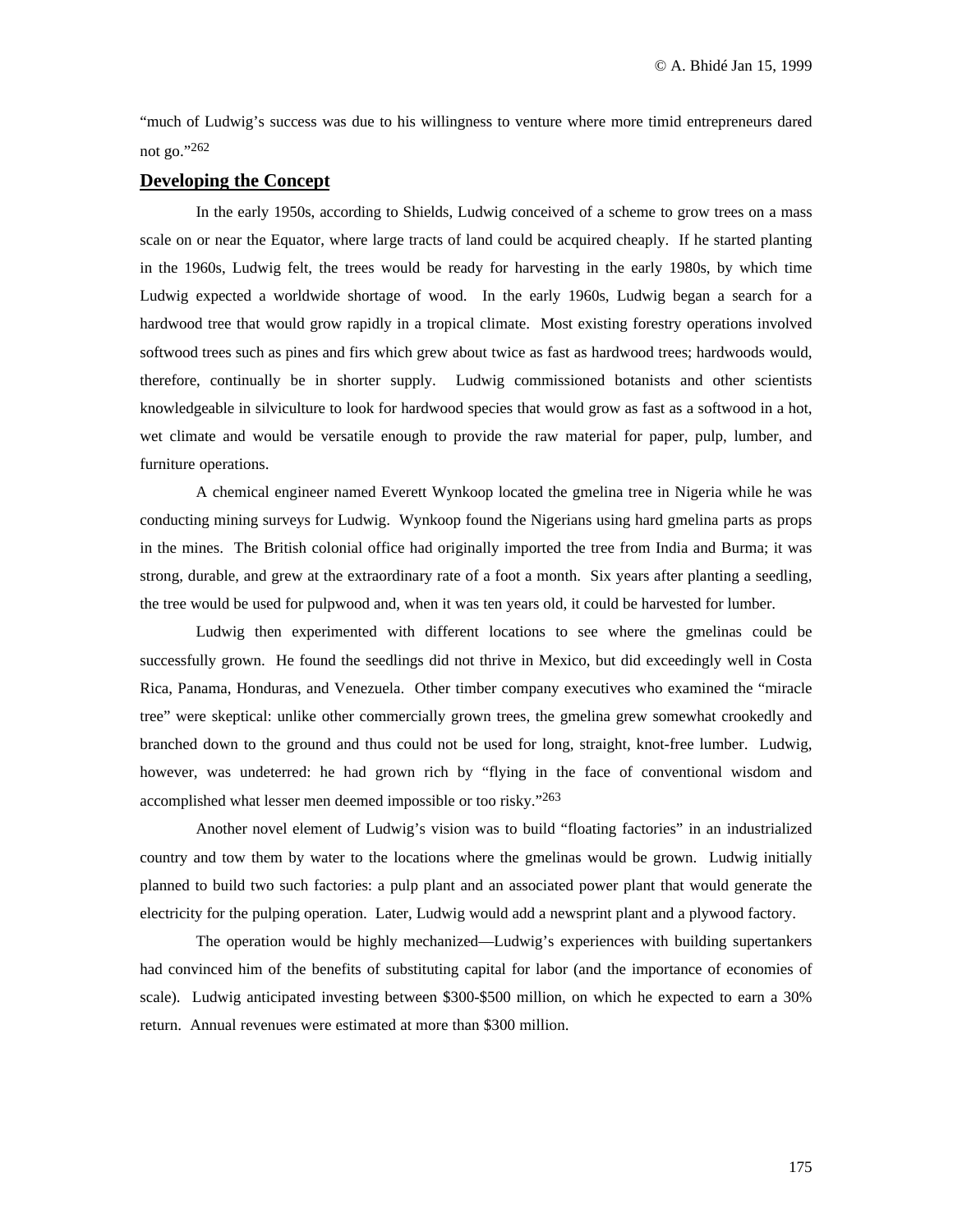### **Assembling the Resources**

 $\overline{a}$ 

In the early 1960s, Ludwig started looking for a location for his project. According to Shields, he was looking for a several-million-acre tract of cheap land near the Equator, with access to a deepwater plant, and located in a country whose government would grant attractive tax incentives and "keep its nose out of his business."264 Ludwig had almost settled on Nigeria when Biafran separatists started an uprising there. Ludwig turned his attention to Brazil when the military overthrew the Goulart government in the spring of 1964. The new ruler, General Branco, reversed the previous government's "Brazil for Brazilians" program and sought to attract foreign capital.

In December 1964, Ludwig met the Brazilian Minister for Planning, Roberto Campos, in New York. Campos was especially interested in developing farms, mines, and lumber operations in the Amazon basin. One obstacle, according to Shields, was the so-called "Amazon Factor"—the belief that investments in the region were bound to fail.\* Ludwig's interest was, therefore, unusual and welcome. Ludwig was still testing the gmelina seedlings, however, and it was not until two years later, in 1966, that he met with President Branco to discuss his project. Branco promised a 10-year tax holiday; the right to import equipment and materials without the payment of the usual duties; and, according to Shields, the assurance that Ludwig "could run his project in any way he saw fit without interference from the Brazilian government."<sup>265</sup>

In 1967, Ludwig purchased between 3.5 and 4 million acres lying on both sides of the Jari River (a tributary of the Amazon) for an estimated \$3 million, or about 75 cents an acre. He opened bank accounts that initially would provide \$600,000 per month of operating funds. He also hired an engineer, Rodolfo Dourado, to begin clearing the jungle.<sup>266</sup>

Ludwig did not attempt to determine whether gmelinas would adapt to the conditions at Jari before he concluded the purchase. Two of his employees, Kinkead reports, had surveyed the property on muleback and in dugout canoes, but "made no effort to test the soil."<sup>267</sup> The region had "no history of commercial forestry."268 Outside of Antarctica and the Sahara, no place on earth was "as empty or underdeveloped." The climate was "merciless" with 100 inches of rainfall a year. It was infested with insect pests that could destroy crops and supplies overnight."<sup>269</sup> Malaria, yellow fever, and dysentery were rampant.

Ludwig did not seek to involve outside investors or debt because he wanted complete control. Similarly, everything within Jari—all the housing, transportation services, retail trade, and so on—would be owned by Ludwig. No other private business would operate within an area the size of Connecticut.

<sup>\*</sup> Henry Ford's attempt to develop a rubber plantation was part of the Amazon legend. Rubber trees grew in a widely scattered fashion in the Amazonian wilderness which made it expensive to collect their sap. In 1927, Ford purchased a 4,000-square-mile trace (which he called Fordlandia), cleared it, and planted it with rubber trees. Ford apparently did not anticipate the risks that the spread of bugs and blight posed to trees that were planted close together. By the late 1930s, millions of his trees were afflicted with leaf blight, and in 1945 he folded the operation.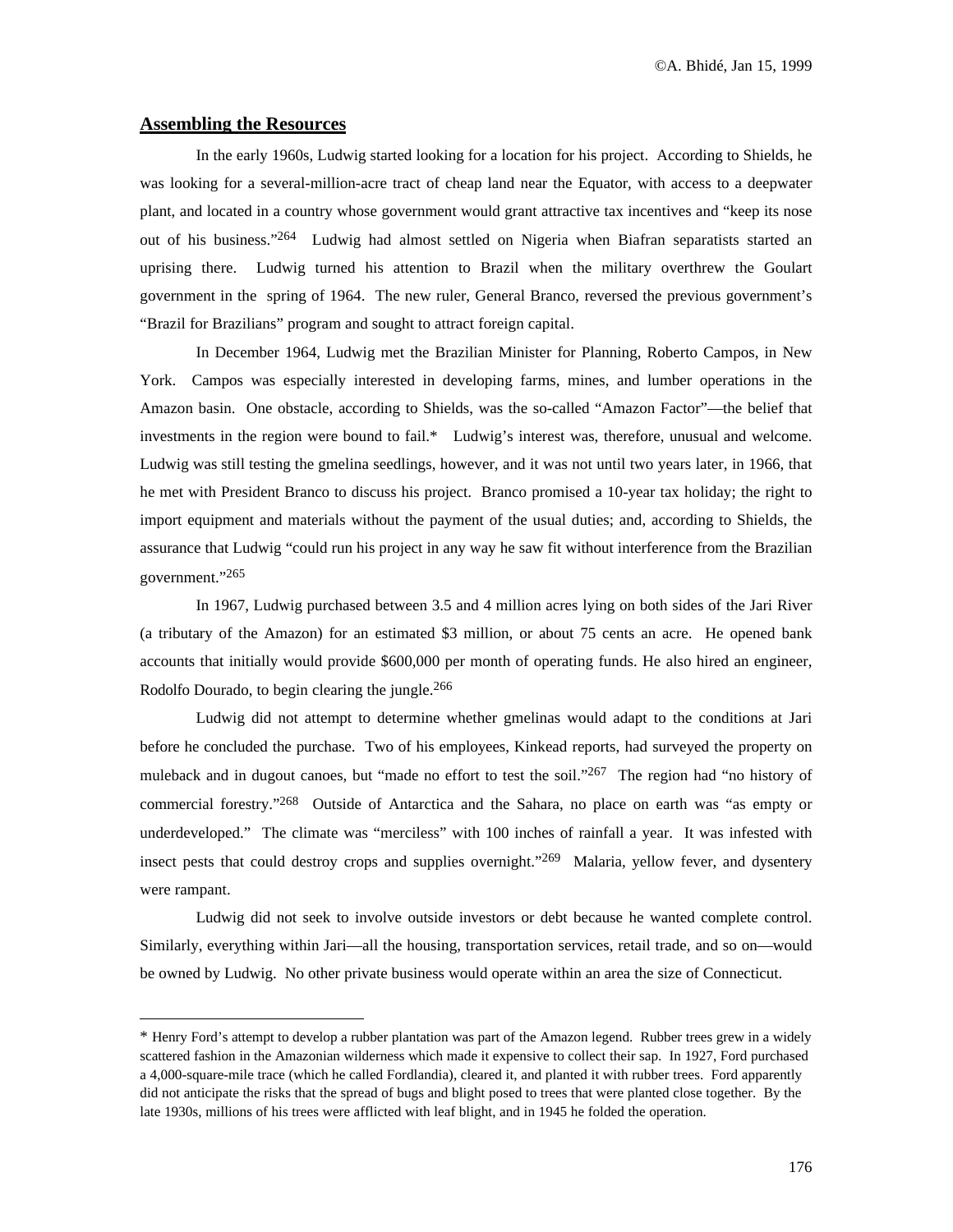### **Unfolding of the Enterprise**

The Jari project, as we will see next, was beset by a number of problems due to faulty initial assumptions, unforeseeable circumstances, and Ludwig's approach to management.

In the 1950s, Ludwig had used giant bulldozers to raze a jungle in Venezuela to make way for a cattle ranch. Ludwig's attempt to use the same mechanized approach to clearing the Jari jungle failed because Ludwig had not properly investigated the ecology and soil conditions. In 1967, Ludwig had shipped 18 bulldozers (*Caterpillar* "jungle crushers") to Jari. Construction crews knocked down and burnt "trees up to 150 years old, some with trunks 12 to 15 feet across."<sup>270</sup> In two years, this operation cleared about 250,000 acres, but the gmelina seedlings planted there "promptly died." The abundance of national vegetation had apparently led Ludwig to an erroneous inference about the richness of the soil; in fact, the Amazon jungle has "a mere scrim of topsoil, and the heavy machinery so compacted this fragile medium, that even weeds couldn't grow."<sup>271</sup>

Ludwig then brought in 2,000 seasonal laborers to clear the jungle through traditional "slashand-burn" techniques that were less damaging to the soil. Independent contractors called "gatos" ("jungle cats") recruited the laborers from remote, impoverished regions of Brazil. "The cats skinned the workers," according to Kinkead, "sometimes feeding them cheap monkey and bird meat to cut costs." Stories about "inhuman conditions" led to demands from the Brazilian government that Jari provide "decent housing and wages."272 Ludwig then began constructing the town of Monte Duardo, on which he would eventually incur a \$6 million annual expense for social services.<sup>273</sup>

In 1970, heavy floods washed out nearly all of the four million seedlings that had been planted. Two years later, foresters discovered that the soil in about one-third of the plantation was too sandy to support the healthy growth of gmelinas. The underdeveloped gmelinas were removed and that tract was replanted with Caribbean pines. The pines were better adapted to growing in sandy soil, but would take about two to three times as long as the gmelinas to mature.

On the positive side, Ludwig's staff also unexpectedly discovered one of the world's largest deposits of Kaolin, a fine clay used in the manufacture of ceramics. Ludwig quickly started a mining operation and constructed a \$25 million plant capable of processing 500 metric tons a day. Ludwig also embarked on a large-scale project (that was not part of the original plan) to grow rice in the southern part of his estate where the soil was too wet to grow trees. By 1980, 30,000 acres of rice paddy were expected to yield 100,000 tons of grain per year.

Ludwig's management style contributed to the problems at Jari. The budget "changed monthly," writes Kinkead:

One visit from Ludwig, and there'd go another \$50 million in another direction. He'd say, "Build 500 workers' houses here, put a road in there." If Jari's director complained about the cost of Ludwig's sudden switching of plans, the boss would reply, "You worry about getting the place built. I'll worry about the money." . . . Suggestions that he economize by opening his company town to private developers and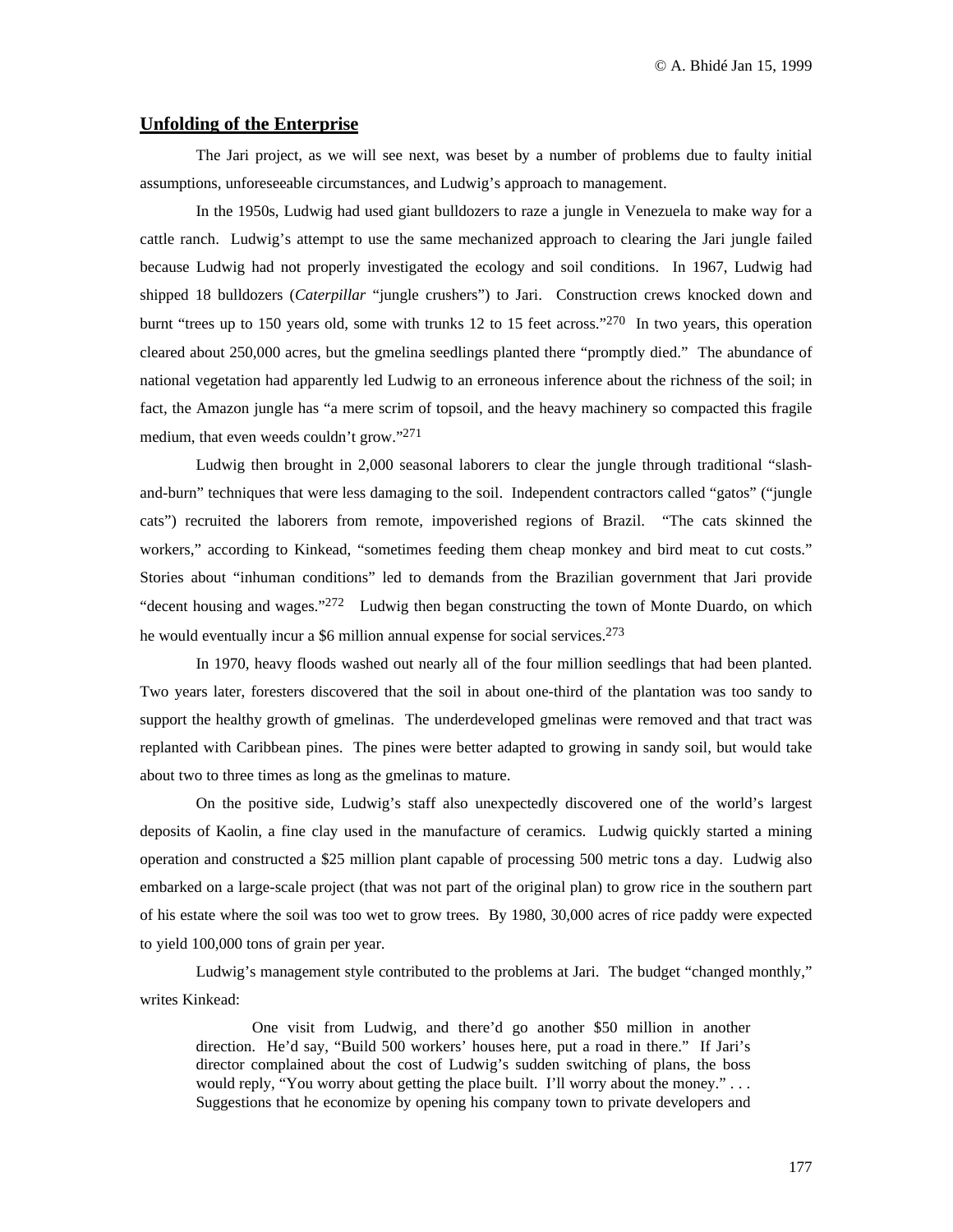entrepreneurs met with, "As long as I'm alive, no one will own a piece of Jari but myself." Since there were no penalties for exceeding budgets, people got to thinking Ludwig had money to burn. They ordered unnecessary equipment and didn't try to shave costs…

Ludwig's capricious changes of managers worsened the confusion. The project's division heads, knowing directors lived on borrowed time, went their own way. When Ludwig asked five people to do the same job, as he often did, the confusion became chaos.<sup>274</sup>

Large, unexpected outlays forced Ludwig to seek outside financing. In 1972, Chase Manhattan led a group of banks that made a \$150 million loan. In the mid-1970s, Ludwig tried to get oil and pulp and paper companies to invest in Jari, but they all demurred. Ludwig thereupon borrowed another \$400 million—"one of the largest loans ever made to a private investor" according to Shields<sup>275</sup>—from a consortium of banks led by Chase.

By 1976, Ludwig had spent nearly twice as much as he had initially budgeted and his tree farm was several years behind schedule.<sup>276</sup> Nevertheless, encouraged by a doubling of world pulp prices between 1973 and 1975, on February 18, 1976, he placed an order for his "floating" pulping and power plants. The Kure Shipyard in Japan, which had previously built Ludwig's supertankers, would build the plants. The plants, each of which would weigh 30,000 metric tons, would be 250 yards long and nearly 20 stories tall. The pulp plant was designed to convert 4,000 cubic meters of pulpwood a day into 750 metric tons of cellulose. The power plant would burn 2,000 tons of wood a day and generate sufficient electricity to run the pulping plant as well as to meet all of the power needs of the Jari project. Both plants were to be built on a hollow steel hull so that they could be floated to their destination in Brazil.

The Japanese Export Import Bank lent Ludwig \$240 million for construction of the plants, \$175 million of which was guaranteed by the National Development Bank of Brazil. (Cost overruns on the project were financed by a \$29 million loan from Lloyd's Bank of London.)

In January 1978, the plants were completed, and a month later began their journey to Brazil. In about three months, tugboats towed the plants around the Cape of Good Hope, across the South Atlantic, 250 miles up the Amazon, and then another 80 miles northwest up the Jari. Meanwhile, in Jari, workers had constructed a lagoon with a platform of wooden pilings at the bottom for the plants to rest on. Upon their arrival, the plants were towed into the lagoon. Water was pumped into the steel hulls, gradually sinking the plants until they came to rest on the platform at the bottom of the lagoon. The lagoon was then emptied, and the plants bolted to the platform.

"These were the largest industrial plants ever to be moved across water," Shields writes. Ludwig had once again, "flown in the face of the doubters and obstacles and done the seemingly impossible."<sup>277</sup> A team of Brazilian engineers who would operate the plants, Japanese engineers who had designed and constructed them in Kure, and Finnish experts in pulp manufacture worked for about six months to get the pulping operation on-stream.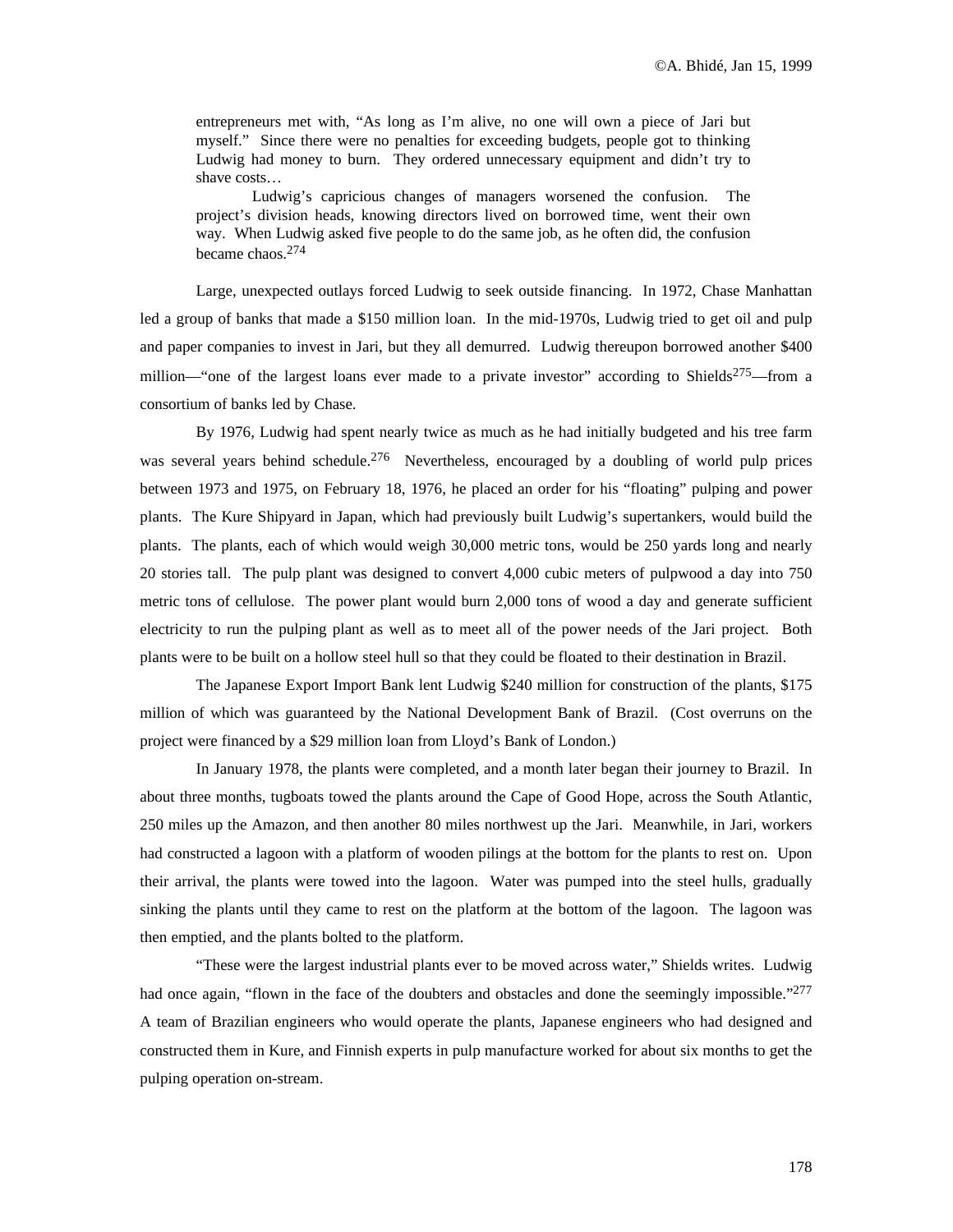Although the pulping plant was successfully commissioned, it soon became apparent that the tree plantation would not yield enough pulpwood to keep it operating at full capacity. According to Shields, Ludwig's foresters, who were trying to protect their jobs, had misled Ludwig about the rate of the gmelina growth: "They were taking the best yields on the plantation and passing them off as averages."<sup>278</sup> Wood production in 1979 was half of what it was expected to be, and its cost twice as high.<sup>279</sup>

In 1979, Ludwig faced loan repayments of \$60 million on the Jari project, on top of an operating loss of \$40 million and \$50 million of construction costs. At the insistence of his lenders, Ludwig retained the consulting firm of Cresep, McCormick & Paget to "get things back on track."<sup>280</sup> Following the Cresep report, Ludwig sold off the rice plantation which had been losing between \$8 to \$10 million dollars a year, sanctioned a variety of cost-cutting measures, and allowed Brazilian merchants to open stores and run taxi services to Jari.<sup>281</sup> An executive council was formed to review policy and act as a "buffer between Ludwig and Jari's managers."<sup>282</sup>

These measures led to a reduction of the operating deficit from \$40 million in 1979 to \$10 million in 1980. But the venture remained "deeply in the red," with \$20 million of construction outlays and debt service of \$64 million.<sup>283</sup> Moreover, after an "acrimonious meeting" with the Jari forestry department, the executive council discovered that average yields of gmelina were between 40% and 75% off target.<sup>284</sup> Jari did not have an adequate supply of wood to maintain the pulping plant at a profitable level of capacity utilization. Meanwhile, pulp prices had begun to decline.

In August 1980, Ludwig demanded that the Brazilian government pay for the \$6 million a year cost of providing social services at Jari. Otherwise, he would "stop the forestry project and throw several thousand people out of work."285 In May 1981, Ludwig put the Jari project up for sale, and later that year threatened to default on a \$40 million loan installment; the Jari debts now amounted to over \$260 million. Eventually, the Brazilian government formed a consortium that would assume Ludwig's debts (in return for his interest in Jari) and keep things running on a shoestring. According to Shields, Ludwig had sunk over \$800 million in Jari and it was a "safe bet that he had lost a large part of his investment."<sup>286</sup>

### **4. MOTOROLA'S IRIDIUM PROJECT**

Motorola's \$5 billion Iridium project to create a global cellular phone system provides a third example of a revolutionary venture. In Chapter 6, I argued that corporations usually invest in large initiatives with measurable and controllable risk. The Iridium case shows how, once in a very rare while, a visionary CEO may push through a revolutionary, highly uncertain initiative.

According to Hardy,<sup>287</sup> Barry Bertiger, a Motorola employee, conceived of a world-wide phone system in 1985 after his wife could not use her cellular phone in a remote location in the Bahamas. Bertiger conferred with his colleagues Raymond Leopold and Ken Peterson. In their spare time, they formulated a plan that involved a network of 77 low-orbit satellites that would communicate with each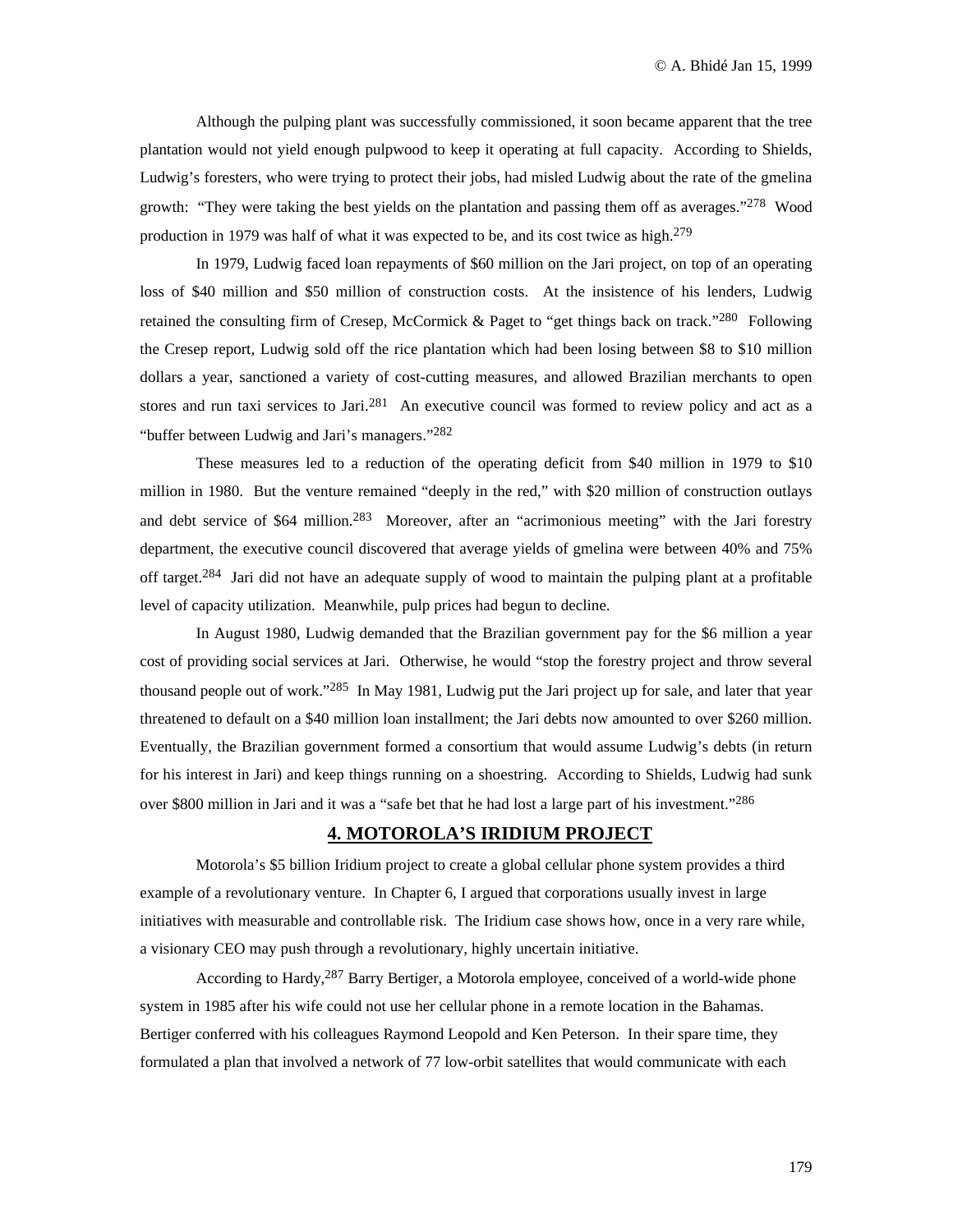other and with 'gateway' ground stations connecting to earth's telephone systems. The network would thus let users make a telephone call from anywhere to anywhere in the world.

The project's "technological, regulatory, and political complexity," Hardy writes, was "numbing": Iridium's engineers had to mesh more than 25,000 complex design elements. They had to hook 3.5 million lines of communications software into ground stations in at least 11 countries and make it work flawlessly with an additional 14 million lines of code that controlled navigation and call switching in the skies. The satellite manufacturing process had to be shrunk from the usual two or more years to five days, and the cost of a satellite—normally about \$200 million—cut by 80%. Iridium had to secure spectrum rights from the World Administrative Radio Conference, a 140-nation body, and from regulators in 200 countries.

There was also great uncertainty about the demand for a worldwide cellular system. According to Hardy, no one could estimate the size of the market for high-priced, universal mobile phones. At \$3 per minute, Iridium calls would be more expensive than land-based cellular calls. A technology consultant at Arthur D. Little noted that "there was no good head-count of international businessmen who need this. There may be a market in developing countries, but not in big cities."<sup>288</sup>

Not surprisingly, when Bertiger and his colleagues first proposed the idea, Motorola's senior managers showed little interest. Then Robert Galvin, the chairman, heard about it on his "annual tour" of the company. After two meetings with Bertiger, Galvin told Motorola's President John Mitchell, "If you don't write a check for this, John, I will. Out of my own pocket." Subsequently, Motorola formed a separate company, Iridium LLC, in which it took a 25% equity interest. Motorola also guaranteed nearly \$1 billion of Iridium's debt.

The unusual position and background of Motorola's chairman helps explain why the company invested in Iridium. Robert Galvin was the son of Motorola's founder and would accompany his father on business trips from the time he was 10. He joined the Army in 1942 after two years at Notre Dame and after completing his service joined Motorola instead of finishing college. He progressed through the ranks and became President and effective head. At the time the company was a \$227 million-a-year manufacturer of car radios and phonographs. Under Galvin, Motorola became an \$11 billion-a-year company, the world's leading manufacturer of two-way radios and cellular telephones and the fourth largest semi-conductor manufacturer.<sup>289</sup> As of 1997, his share of Motorola stock was worth over \$1 billion. Few CEOs of large companies have the self-confidence and the reputation for good judgment that Galvin had accumulated when he backed the Iridium project. The more typical CEO shies away from uncertain commitments. As a rule, top executives will only endorse large bets with known, wellresearched risks.

# **5. SUMMARY AND CONCLUSIONS**

Revolutionary ventures provide a sharp contrast to promising start-ups. The almost epic sagas of Federal Express and the Jari project have little in common with Natcom's balloon rentals, Country

180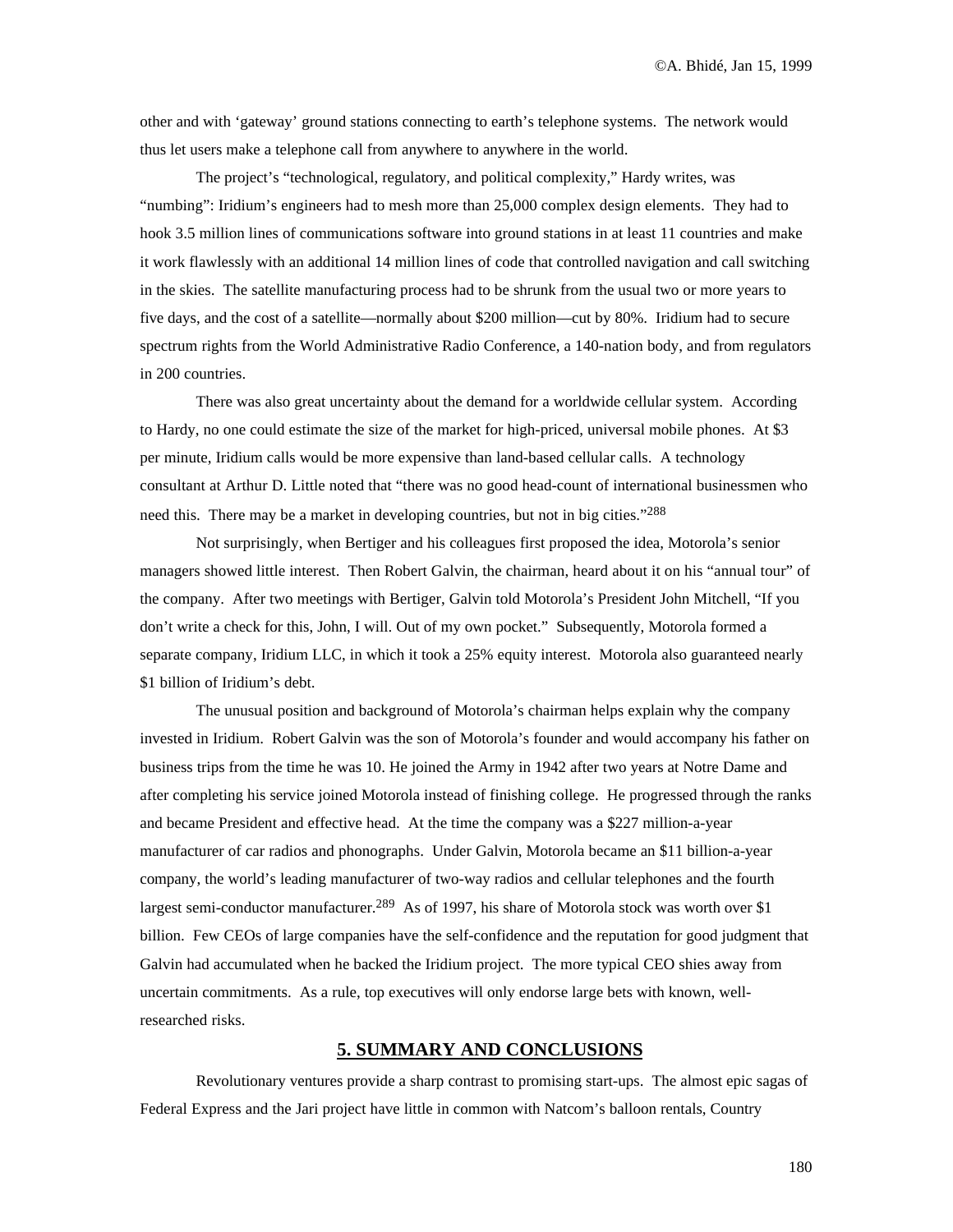Sampler's craft catalogs, Advent's portfolio management systems and various other *Inc*. 500 businesses reviewed in previous chapters. Promising start-ups often engage in small time quasi-arbitrage, discovering and correcting, as Kirzner puts it "earlier errors made in the course of market exchanges."<sup>290</sup> Revolutionary start-ups have, at their core, a Schumpeterian big idea. Where promising start-ups try to find a profitable niche, revolutionary entrepreneurs seek to transform—in the case of Ludwig, quite literally—the existing landscape. Or to adapt a distinction from Loasby, rather than merely respond to changing data, revolutionaries cause the data to change.<sup>291</sup> Promising start-ups can make a profit at low levels of output; in a revolutionary venture, size and profitability are inextricably linked. Founders of promising ventures syndicate the risks to others, often by downplaying their significance. Revolutionary entrepreneurs confront and assume visible and public risks. Additionally, whereas the founders of promising businesses have some unusual qualities the revolutionaries are extraordinary.

We should note, however, that revolutionary ventures are rare not only in comparison to the universe of new initiatives but also compared to businesses that have a lasting impact on the economic landscape. Federal Express and Iridium are unusual in that they could not have been started on a smaller scale or in incremental stages. More typically, companies like Microsoft and Wal-Mart and industries like the personal computer industry start in a far more modest fashion. Although they also have revolutionary long-term consequences, they are not 'Schumpeterian' at the outset. Ludwig's shipping empire did not start with a big bet on innovative supertankers. Initially he bought and fixed up old ships without risking much of his own money. As with most other entrepreneurs, it took Ludwig decades rather than years to achieve significant scale and scope. In Part 2 of this book, we will examine how this transformation, from promising start-up to a long-lived institution, usually occurs.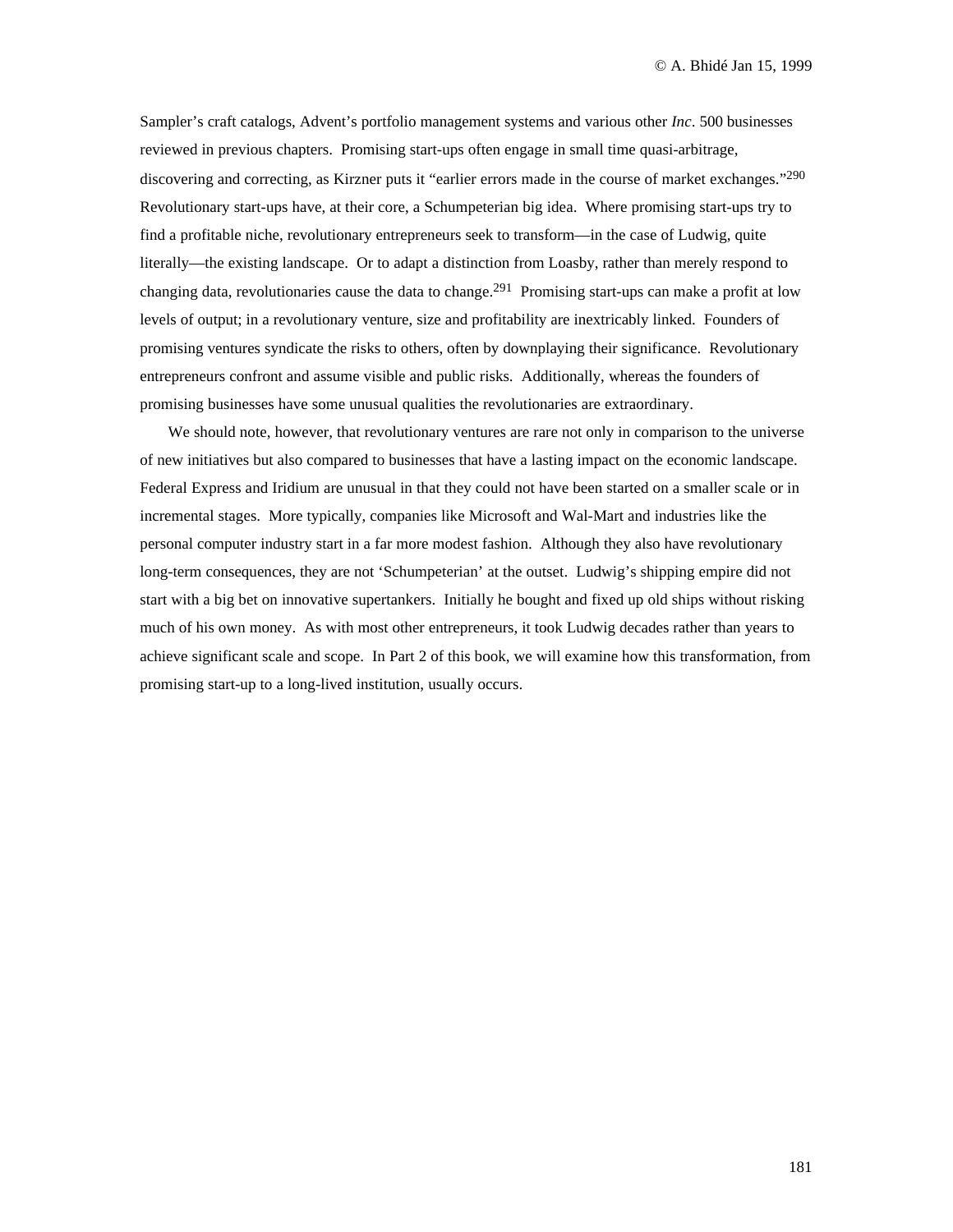# **PART 1: SUMMARY AND GENERALIZATIONS**

*The sections below summarize the propositions that we have discussed about promising new businesses and other archetypal new ventures and discusses the generalizations we can draw.*

# **1. SUMMARY OF PROPOSITIONS**

Individuals and companies who undertake new initiatives start out with different initial conditions or endowments including as capital, ideas, credentials, and control systems. These differences in endowments affect the:

- Nature of the opportunities they pursue;
- Degree to which they rely on prior analysis and planning rather than adaptation to unforeseen circumstances;
- Strategies they employ to secure customers, employees, credit, supplies and other inputs; and,
- Factors that differentiate the successful initiatives from the unsuccessful ones.

# **Initial Conditions**

Most individuals who start a new business have meager endowments—they usually lack novel ideas, deep experience, and credentials. They also face significant capital constraints. Their personal financial means are limited, and, because they don't have any 'verifiable' intellectual property or human capital to contribute to their ventures, they cannot raise funds from outside investors either.

The employees of large companies who undertake new initiatives have access to considerable funds, and to corporate reputations and relationships. Internal control systems, however, limit the discretion of corporate entrepreneurs. Corporate initiatives face extensive, multi-level scrutiny. This is not an avoidable symptom of a bureaucratic malaise that afflicts large corporations; rather, per agency theory, it is the inevitable consequence of the separation of ownership and management.

Founders of VC-backed start-ups have unusual endowments. Unlike most other individual entrepreneurs, they start with an innovative concept for making significant profits and valuable human capital. They can, therefore, raise significant funds from investors; but, in doing so, subject themselves to outside monitoring and oversight.

Founders of revolutionary ventures (like Frederick Smith's Federal Express) start with truly extraordinary endowments: a blockbuster idea, significant personal wealth or an exceptional capacity to raise capital and resources for a visionary scheme. Similarly corporations like Motorola who launch projects like Iridium have executives with exceptional boldness and a track record that gives them great credibility with investors, bankers, suppliers, employees and so on.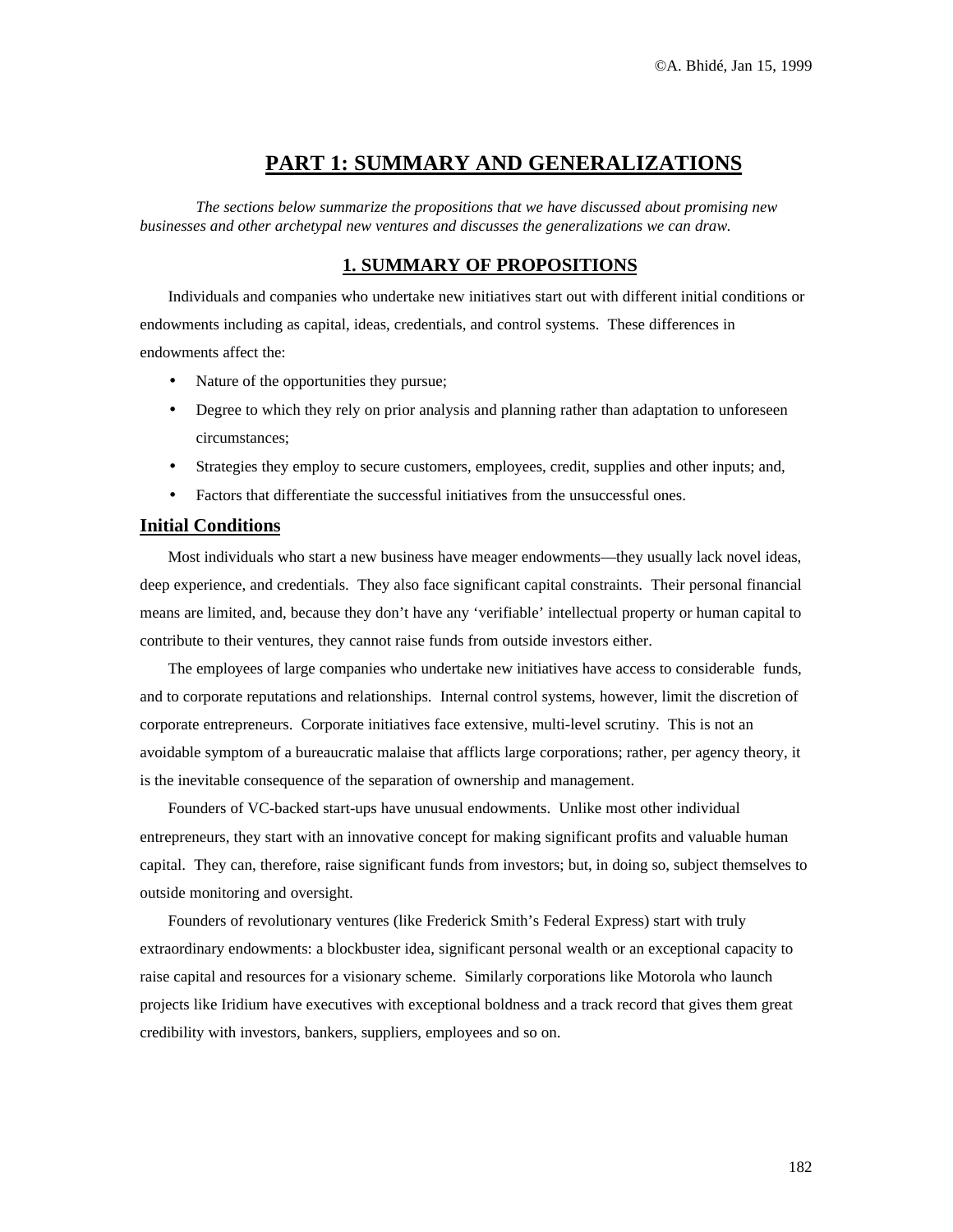© A. Bhidé Jan 15, 1999

## **Nature of Opportunities**

The entrepreneurs' endowments and constraints influence the types of opportunities they can profitably exploit. Individuals who start without a novel idea or access to capital are most likely to make a profit in businesses with low initial investment requirements and high uncertainty. The lack of capital limits the entrepreneur's capacity to pursue opportunities that require large up-front investment but also makes uncertainty a desirable attribute: the entrepreneur has little to lose if the venture does badly but can earn sizable profits if circumstances are favorable. Uncertainty also allows entrepreneurs who simply copy others' ideas and concepts to make a profit by dint of their hard work and innate talent or by participating in a temporarily rewarding game. Conversely, entrepreneurs who pursue low uncertainty opportunities find that talent or hard work cannot make up for the lack of a differentiating concept or technology.

Large corporations tend to pursue initiatives with large initial investment requirements and low uncertainty. They have the financial wherewithal to pursue projects that require large initial investment and stringent evaluation and monitoring requirements encourage them to pursue a few large projects rather than many small ones. Multi-level evaluations of new initiatives also limit the uncertainty that corporations can tolerate by increasing the requirements for objective evidence. This does not mean corporations avoid well-defined risks and only undertake projects that decision-makers are sure will succeed. In fact, their large profit goals usually entail large irreversible commitments, which makes the potential losses significantly greater than in most de novo startups. But, corporate control systems generally do require proponents of new initiatives to document the case for why the expected returns exceed the expected risks. High uncertainty (due, for instance, to fickle consumer taste, changing regulations, technologies or standards and the lack of a verifiable advantage such as a proprietary technology) makes it difficult for proponents to provide objective evidence about the risks and returns.

Businesses launched by the select group of individuals who can raise capital from VCs occupy the middle ground in terms of their investment and uncertainty. Access to VC funding allows—and requires—the pursuit of larger projects than the typical individual entrepreneur can undertake. At the same time the scrutiny and due diligence of the VCs weeds out the highly uncertain projects that selffinanced entrepreneurs often undertake, or in some cases, reduces uncertainty by uncovering new facts. Compared to corporate ventures, however, the uncertainty is greater and the investment is lower. VCs don't have access to as much capital as corporate executives so they cannot fund the mega projects an Intel, Merck or IBM might undertake. And, their more streamlined process can accommodate more uncertainty than corporations will usually tolerate.

Entrepreneurs with radical ideas and exceptional capacity to secure capital and other resources pursue initiatives which require high initial investment and involve great uncertainty. Given the very scarce supply of such entrepreneurs, such ventures are rare.

183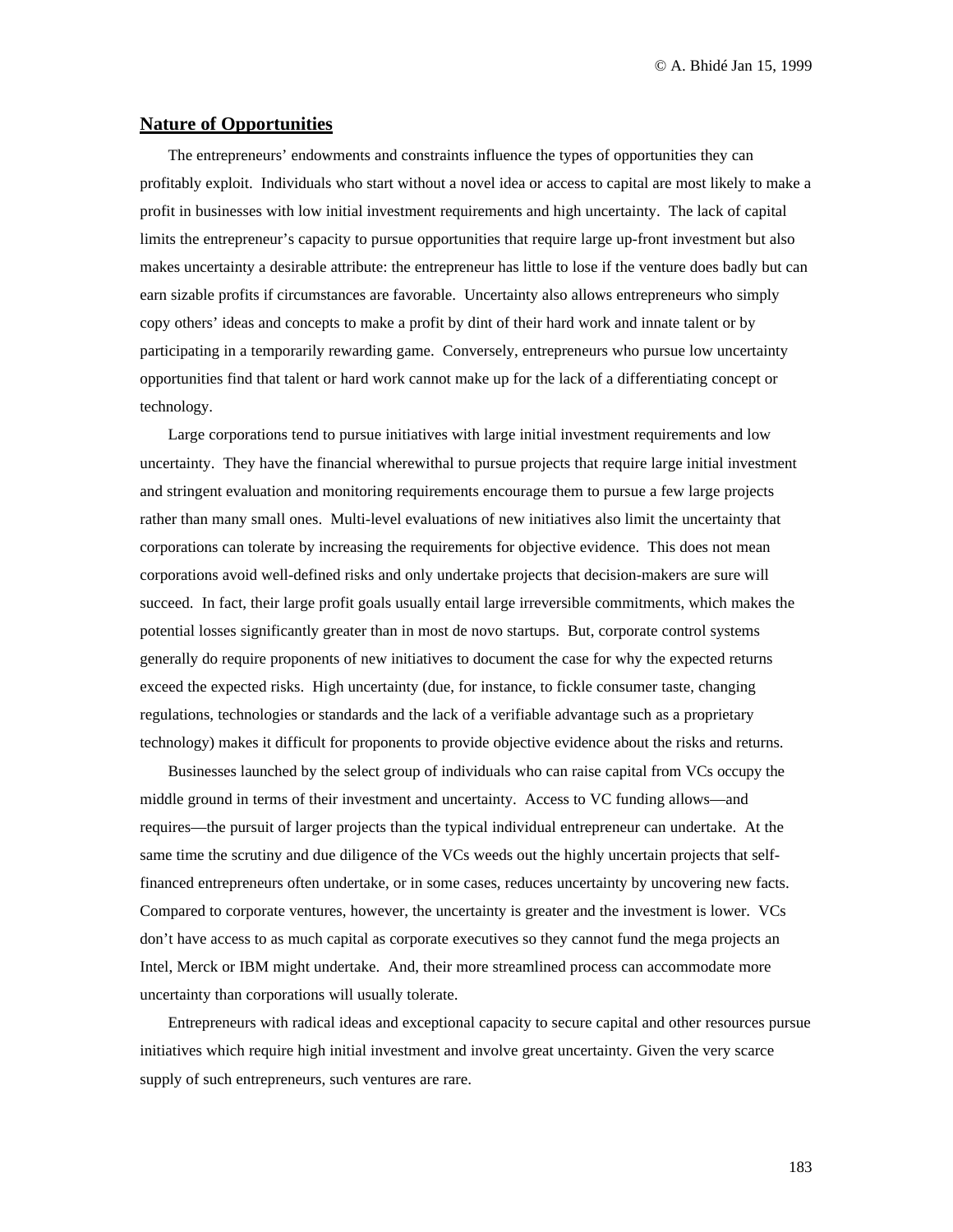#### **Planning Versus Adaptation**

Initial endowments and constraints, especially the terms and availability of capital, influence the degree of analysis and planning entrepreneurs undertake before they launch their ventures. The severe capital constraints most individual entrepreneurs face preclude much analysis and planning. These constraints also indirectly influence the economics of prior planning by limiting the kinds of opportunities entrepreneurs can profitably pursue: In small and highly uncertain ventures the benefits of prior planning quickly fall below the costs: small businesses cannot cover significant up-front research and planning expenditures. High uncertainty limits the value of prior planning. In lieu of prior planning and research, the founders of promising start-ups rely on their capacity to adapt to unforeseen problems and opportunities.

Corporate control systems require extensive planning and research of new ventures. Indeed, corporations favor large projects because the magnitude of expected profits can pay for extensive up-front research and analysis. Corporations also favor low uncertainty initiatives, where decision-makers can verify the expected risks and returns through objective research and analysis. But, compared to promising startups, corporations tend to make fewer changes after they have launched their initiatives. The low uncertainty of their projects and the prior research they conduct make surprises less likely. Corporations cannot change course easily because significant deviations from plan can require many sign-offs and approvals. And, the size and complexity of corporate projects also discourages opportunistic adaptation.

 VC backed start-ups fall between corporate and promising ventures in their degree of prior planning and research. Entrepreneurs who raise venture capital to fund their start-ups have to provide business plans to VCs; and, usually VCs conduct due diligence and independent research to verify the claims made in the plans. The effort devoted, although greater than in the typical promising start-up, usually is less than in large corporations: the funds available for research are scarcer, the checks and balances not quite as elaborate, and the inherent uncertainty of the opportunity is greater. Similarly, the incentive and need for VC-backed start-ups to adapt to new circumstances and modify strategies in the post-start phase also falls between that of promising start-ups and corporate start-ups.

In revolutionary ventures, the high levels of uncertainty make it difficult for the entrepreneur to draw up reliable plans. At the same time, given the scale of the enterprise, extensive research and contingency planning is necessary to raise capital and coordinate resources: ventures like the Iridium project or Federal Express involve many 'moving parts' that have to be integrated in a planned way. Post-launch, we find that decision makers change many elements of their approach but, in contrast to small promising startups, cannot alter their core concept in mid-stream.

# **Securing Resources**

Promising start-ups cannot easily secure customers, employees, supplies and other such 'resource providers' because of their meager endowments. The lack of capital, track records and objective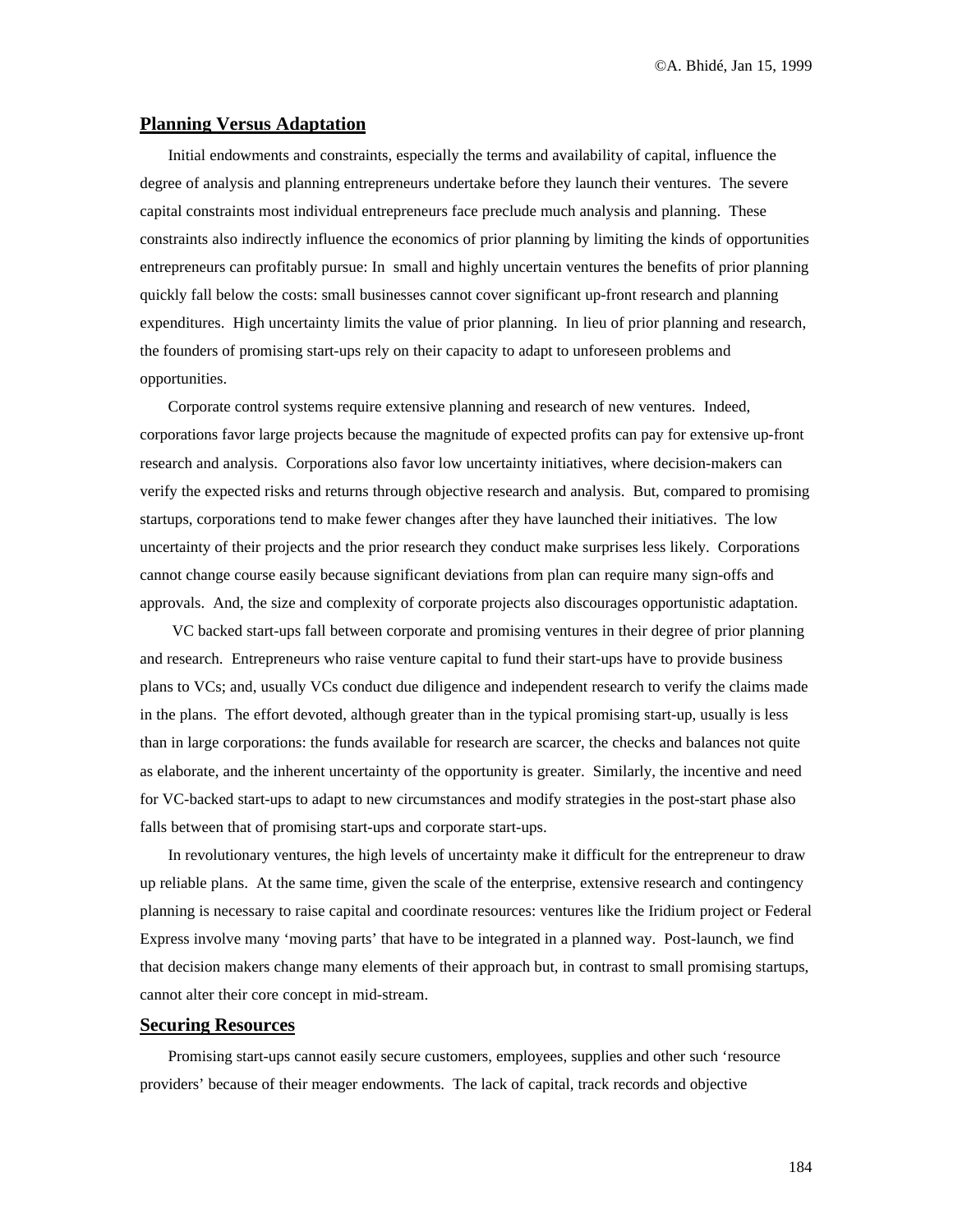competitive advantages discourages resource providers from taking a chance on the venture. Entrepreneurs therefore seek out 'atypical' individuals and companies who have limited alternatives, unusual requirements and preferences, or do not properly evaluate the risks they face. Entrepreneurs provide special benefits such as customization and free ancillary services to their first resource providers in order to offset the providers' incentive to let someone else try out the start-up first. Entrepreneurs also use psychological ploys. For instance, they mimic the superficial features of well-established companies to create the perception of permanence and frame choices to downplay the risks that the resource providers face.

Established corporations can rely on their capital, reputations and prior relationships to secure resources. Resource providers derive comfort from the corporation's financial resources and the irreversible commitments it makes to an enterprise. Corporations can underwrite the risks of resource providers by offering free trials and long-term contracts. They can publicly stake their reputations to their initiatives. And, in contrast to promising start-ups, corporations will often emphasize rather than downplay the risks faced by the resource providers to encourage them to make the safe choice of going with an established company.

The lack of a track record and a diversified source of ongoing profit poses a problem for VC-backed startups as it does for any new business. They have some advantages, however: access to capital, the reputation and relationships of well-regarded founders and VCs, and the irreversible investments made at the start, provide reassurance about the prospects of the venture. The valuable intellectual property these start-ups are based on also allows them to attract resource providers by giving them a share of the upside. For instance, VC-backed firms can attract talented employees by offering stock options. (For most other start-ups, the low expected value of the equity makes it difficult to attract high-quality talent with a share of the upside, so such ventures often have to utilize staff who have limited employment alternatives).

Revolutionary ventures, which start with the more innovative ideas and access to capital than other types of start-ups also, face greater problems in securing resources. Their ambitious plans call for high quality talent—unlike promising start-ups, they cannot make do with personnel who have limited alternatives. Nor can they rely on providing exceptional service and benefits to just a few customers. They cannot easily underwrite others' risks, even with access to significant capital because the uncertainty of the enterprise is so great. They can, however, hold out the promise of larger financial rewards, unique and compelling benefits to customers (the only guaranteed overnight delivery service in the case of Federal Express), and the excitement of participating in a pioneering adventure.

The problem of securing resources is of secondary importance in marginal ventures. They have few or no employees. Suppliers do not make irreversible investments or extend credit. Customers have low switching costs and do not face significant losses if the venture fails.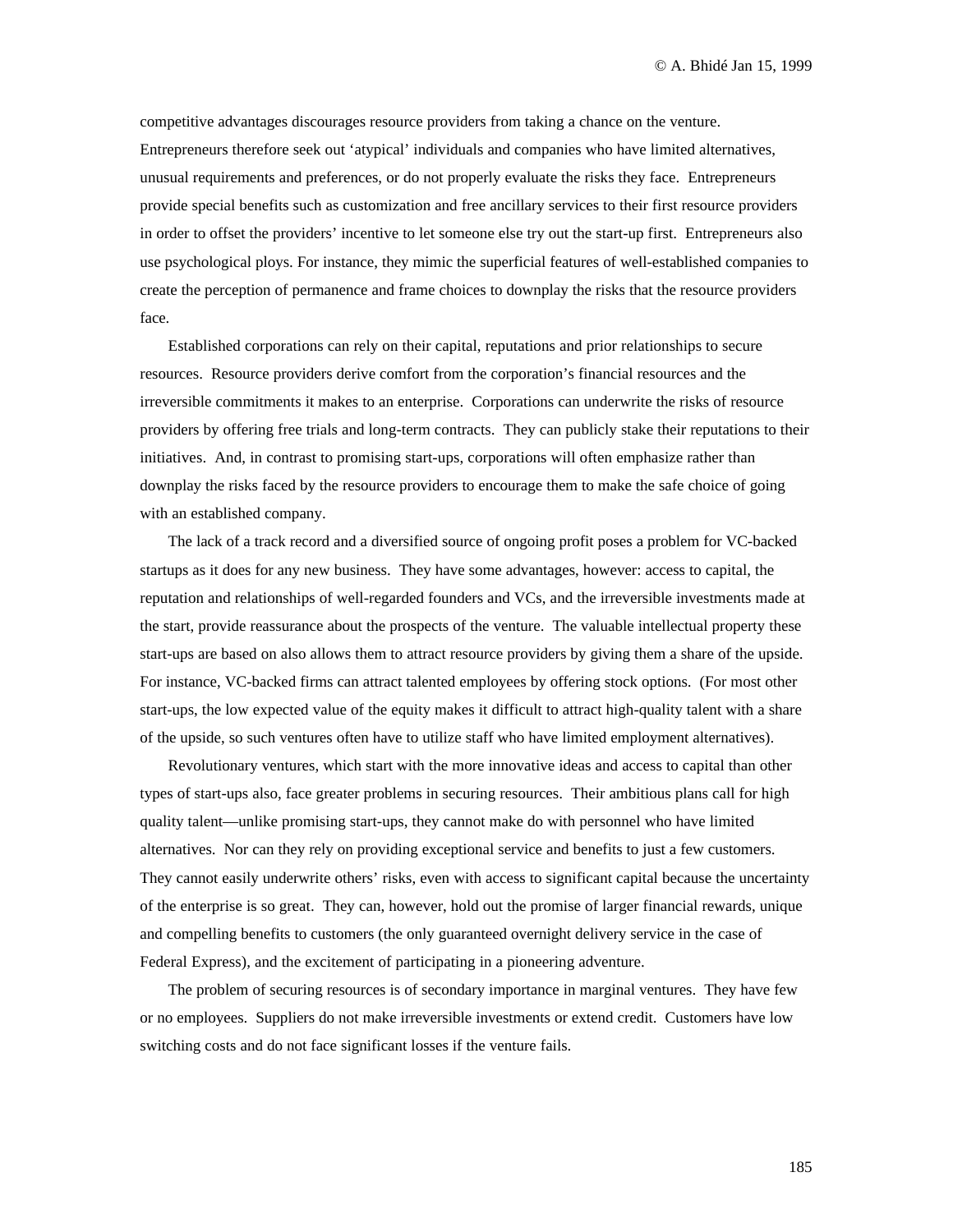# **Differentiating Factors**

The success of promising start-ups that lack much capital or a proprietary technology depends on the skills and innate abilities of its founders. These include a high tolerance for ambiguity, adaptability to new circumstances and information, resilience, perceptiveness about the wants and needs of others, ingenuity and resourcefulness in solving problems and coping with capital constraints, and face-to-face selling skills. Attributes of lesser importance include tolerance for risk or loss, significant creativity and capacity to innovate, prescience or foresight, and leadership and managerial abilities. Successful promising ventures, in other words, require entrepreneurs with some special qualities and talents, but not all-round super humans.

Requirements for successful corporate initiatives are different in two ways. First, good foresight is more critical; a flawed concept cannot be redeemed through opportunistic adaptation . Second, because of the large size of corporate initiatives, the quality and effectiveness of a team matters more than the caliber of just one or two individuals. Thus the success of a new corporate business depends on the talents of the personnel in a variety of functions in marketing, production, finance and on an organizational capacity to coordinate the specialized functions.

VC-backed start-ups fall between promising and corporate initiatives on both these two dimensions. Success requires more foresight than in promising start-ups and more adaptability than in corporate initiatives. Similarly, the role of team work is greater than in promising start-ups because of the larger scale of the venture, but the quality and talents of the founders also has a significant influence on outcomes. These talents also are somewhat different: for instance, the capacity to manage a sizable team of employees is more important for the founders of VC-backed start-ups than for promising start-ups.

The individuals (or companies) that start revolutionary ventures require the "superhuman" qualities that are sometimes attributed to entrepreneurs. In addition to the qualities that a successful founder of a promising start-up requires (such as adaptability and resilience), revolutionary entrepreneurs also require great foresight, an unusual willingness to take risk, an evangelical ability to inspire others and the capacity to build quickly and manage complex organizational units.

Starting marginal ventures does not involve exceptional talent or skill; or, put differently, a highly talented founder of a laundry or lawn care business does not earn much higher returns than an individual of mediocre talents.

# **2. GENERAL PROPOSITIONS**

Our analysis of archetypal initiatives suggests a general hypothesis that relates the nature of the initiatives organizations tend to undertake to their decision making processes. Different types of organizations use different routines for evaluating and monitoring new investments. For instance, in large publicly traded corporations, we find extensive scrutiny of new initiatives by an organizational hierarchy and specialized staff. In the partnership form of organization, we have fewer checks and balances and a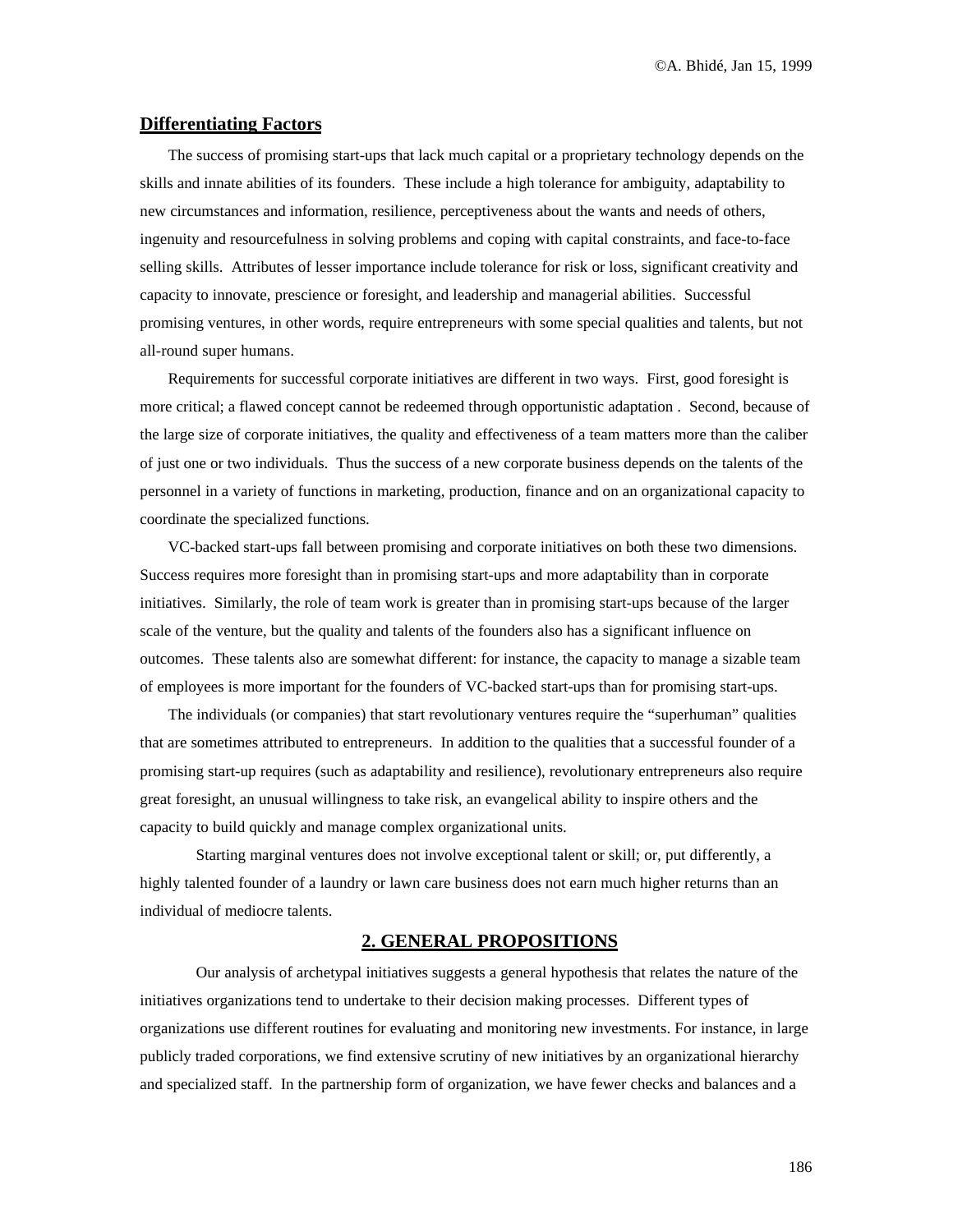greater reliance on what Fama and Jensen call mutual monitoring by the partners. In the small soleproprietorship, the decision to undertake a new initiative lies entirely in the hands of a single owner. We can also find differences within a given form of organization. Some publicly traded companies have fewer levels of hierarchy and smaller staffs than do others. Similarly, some partnerships vest considerable discretion in the hands of a small executive group, while others rely on broadly based committees to evaluate and ratify new initiatives.

Organizations cannot easily adapt their routines to the idiosyncrasies of individual opportunities. In the normal course, all new initiatives undertaken by a particular organization face a minimum level of scrutiny and ongoing oversight. Organizations also have in the short run, a fixed capacity for evaluating and monitoring new projects. A firm may hire consultants for special projects, but it cannot quickly increase the time its core decision makers have available. The combination of a minimum level of scrutiny and a fixed capacity to provide it limits the total number of initiatives an organization can undertake.

The nature of an organization's routines helps determine its access to capital. Companies like IBM, Intel, and Merck can more easily mobilize funds from public markets than young companies with less stringent and well proven evaluation and monitoring capabilities. And, because firms must apportion their available capital to a limited number of projects, they also have a target for the minimum capital they try to invest in each initiative. (For instance, a company with access to \$1 billion in total capital, and the capacity to evaluate and monitor 10 initiatives, will search for projects that require an investment of at least \$100 million.)

Routines also effect the uncertainty of initiatives. The more rigorous the checks and balances an organization has in place, the lower the unmeasurable and unquantifiable risks it can tolerate. Put alternatively, the highest valued use of an expensive evaluation and monitoring lies in undertaking initiatives whose risk and returns can be objectively assessed.

 We therefore find the following specialization: Organizations with rigorous checks and balances undertake projects with relatively low irreducible uncertainty, large investment requirements, and large likely profit (assuming that large likely profits require large investments). Organizations with less rigorous checks and balances undertake projects with high uncertainty, low investment, and low likely profit. The specialization affects the conscious search for new initiatives that organizations undertake as well their exploitation of accidental discoveries. Well-established corporations encourage (or explicitly instruct) their employees to look for new business opportunities that have well defined risks and hold the promise of large profits. They also avoid committing resources to small or highly uncertain investment opportunities that their employees discover as a result of accident or personal interest. Instead, large corporations sell (or cede) the rights to these opportunities to smaller companies or startups. Conversely small companies that develop or accidentally find investment opportunities that require substantial capital sell the rights to exploit these opportunities to large corporations or form joint ventures with them.

187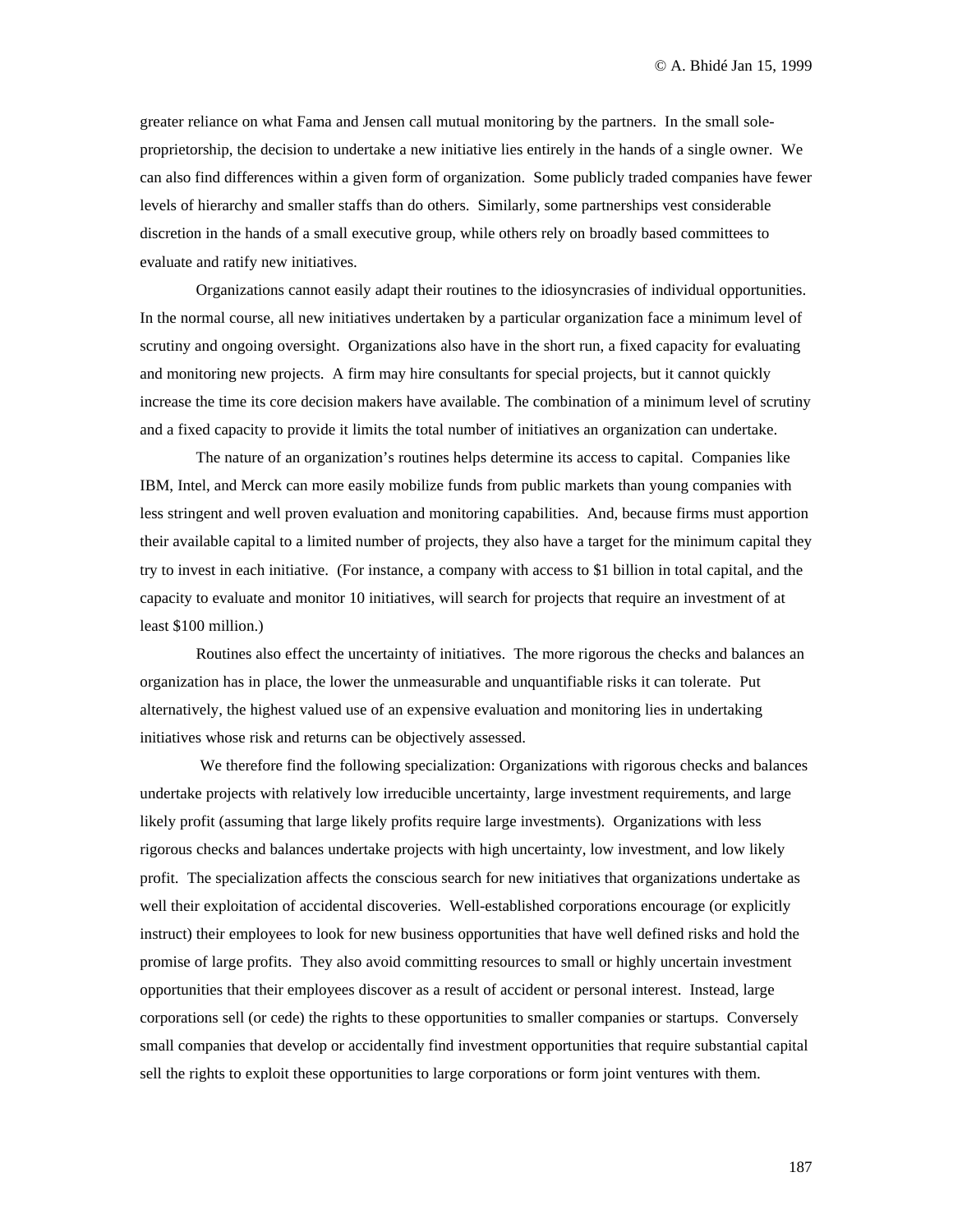Opportunities with high uncertainty and high initial investment requirements (the "revolutionary" archetype discussed in Chapter 8) fall outside the domain of normal business activity. Individuals or organizations that confront such opportunities will try decomposing them into a sequence of projects that involve less uncertainty or require less capital. In some cases however (as in Fredrick Smith's scheme to provide national overnight delivery of small packages) the nature of the opportunity requires an all-or-nothing project. Only extraordinarily influential or wealthy individuals, large corporations acting out of character, or not-for-profit government agencies and universities undertake such projects. Similarly, opportunities with low investment and uncertainty, which do not hold even an outside chance of much profit, also fall outside the domain of normal business activity – individuals undertake such projects as a substitute for low-paid employment.

The insert 'Organizational Specialization: An Illustrative Analysis' provides a simple mathematical demonstration of the hypothesis that different organizations specialize in different regions of the uncertainty-investment-profit diagram. Extensions to the other dimensions such as the reliance on adaptation vs. planning, strategies employed for securing resources, and differentiating factors are fairly obvious.

## **Organizational Specialization: An Illustrative Analysis**

To illustrate how different firms specialized in different types of initiatives, we will make the following simplifying assumption about the universe of available opportunities.

- All initiatives require a single initial investment of I. Each such investment is expected to produce a single slug of cash flow or "profit" P, with (Knightian) uncertainty U. I can be any positive number. U ranges from a maximum value of 1 (when the probability distribution of returns is fully known) to zero .
- P increases with both I and U (that is, the greater the investment and uncertainty, the larger the total profit). The increase is not proportionate however, rather both I and U have diminishing returns.
- The returns from uncertainty diminish faster than the returns from increasing investment. Therefore, large uncertainty and low investment produces lower likely profit than large investment and low uncertainty. The plausibility of this assumption derives from the expected (rather than the after-the-fact) profits that can be attributed to the initiatives. Low investment projects in the real world produce large subsequent profits very unexpectedly or because the project starts with a valuable asset such as a patent.

The relationship  $P = K_p I^{\alpha} U^{\beta}$ , where  $K_p > 1$  and  $0 < \beta < \alpha < 1$  conforms to these assumptions. This relationship is depicted in Figure X. Note that profit maximizers will only undertake initiatives when P > I. (That is, when  $K_p$  I<sup> $\alpha$ </sup>U<sup>β</sup>  $>$  I or K<sub>p</sub> I<sup> $\alpha$ -1</sup> U<sup> $\beta$ </sup>  $>$  1

The firms that seek to exploit these opportunities have different evaluation and monitoring routines and capabilities such that

• Each firm has a fixed staff or managerial capacity for evaluating and monitoring profits, which corresponds to total expenditure of \$E.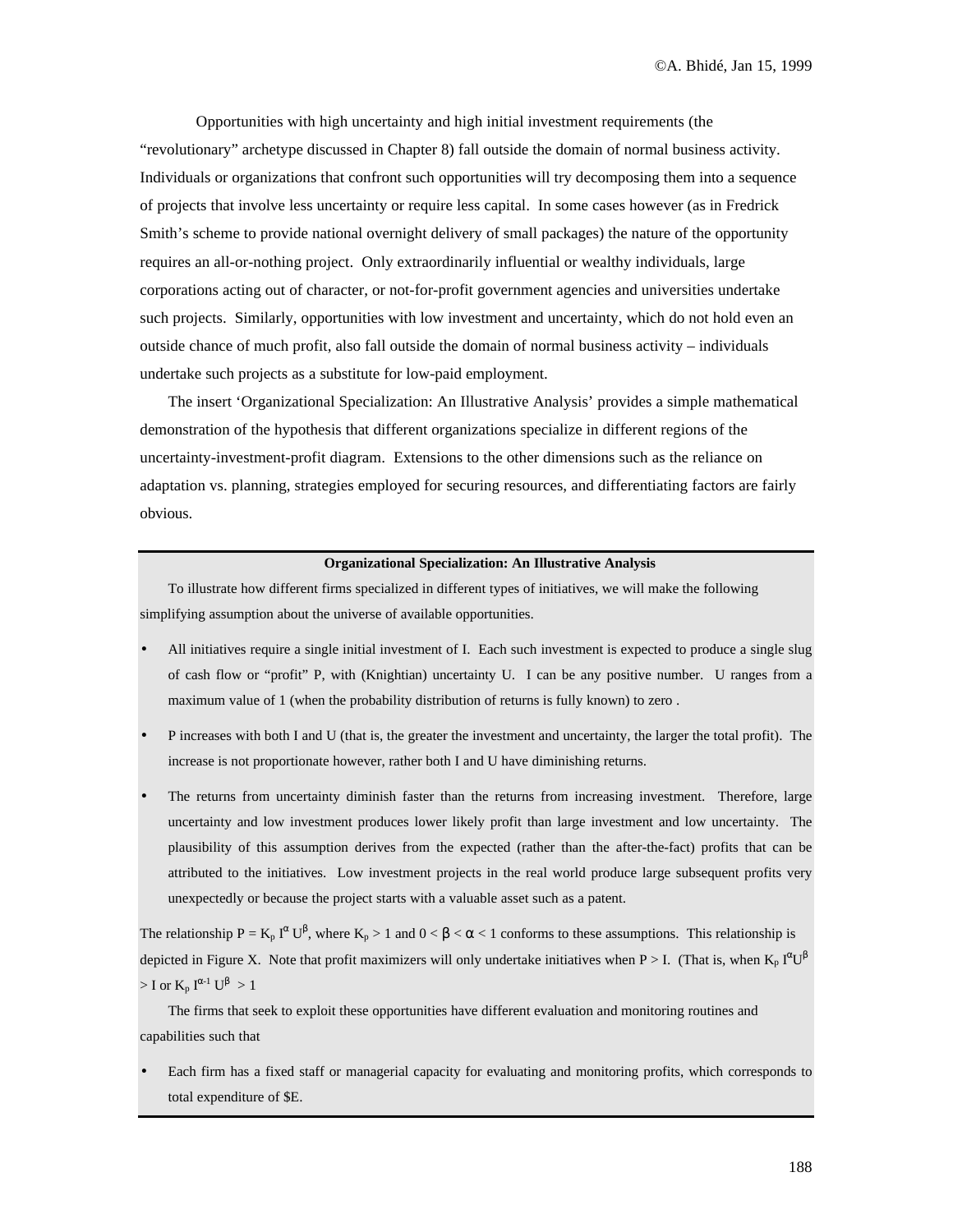Each firm has to devote at least  $\mathcal{S}_{e_{min}}$  to every project that it undertakes, where  $e_{min} = k_n E$  (that is, firms with large E have greater minimum evaluation and monitoring requirements.) These requirements determine the maximum number of projects (N) a firm can undertake

> $N_{max}$  e<sub>min</sub>  $\lt E$ Or substituting for  $e_{\min} = k_n E$ ,  $N_{\rm max} < 1/K_n$

• Each firm's evaluation and monitoring capabilities determine the total capital it has available to undertake initiatives (C) as well as the maximum uncertainty it can tolerate in any initiative  $U_{\text{max}}$ ). Larger Es imply a larger C and a lower  $U_{\text{max}}$ , such that

$$
C=K_cE\ and\ U_{max}=K_u/C
$$

Implying that  $U_{\text{max}} = \frac{K}{K}$ K c  $\frac{1}{\sqrt{2}}$ C

• Firms undertake identical projects that is they cannot undertake projects involving different Us and Is.

Given these assumptions we infer that

- Firms have an incentive to invest their available capital on many small projects instead of one large project because of the declining returns on investment. But, they cannot undertake any more than  $1/K_n$  projects. So they undertake this maximum number, in which they invest  $I = \frac{C}{1/k_n} = K_nC$ , so  $C = I/K_n$
- Because P increases with U, (and there is no limit to the total U across investments), each initiative that a firm invests in, has a  $U=U_{max} = K_u/C$

Substituting for  $C = I/K_n$ , we get

$$
U=K_u/(I/K_n)=\frac{K_{\phantom{u}u}K_{\phantom{u}n}}{I}
$$

In other words the U and I of the projects are inversely related.

We can also substitute 
$$
I = \frac{K_{\mu} K_{\mu}}{U}
$$
 into the relationship  $P = K_{p} I^{\alpha} U^{\beta}$ 

$$
P = K_p \frac{(K_{\mu} K_{\mu})^a}{U^a} U^b
$$

 $\rm P = K_p~K_uK_n^{\alpha}~U^{\beta-\alpha}$ 

P is also according to this equation, inversely related to U as long as  $\beta-\alpha < 0$  that is,  $\alpha > \beta$ .

The relationships between U, I, and P conforms to our basic uncertainty-investment-profit diagram: Firms with large E invest in projects with low uncertainty and large required investment and likely profit. Firms with smaller Es specialize in more uncertain projects with less required investment and likely profit (their return on investment (P/I) is however greater because they bear more uncertainty). Large U and Large I projects cannot be funded by small E firm and lie outside the uncertainty tolerance of large E firms. Small U, small I projects are "uneconomical" (that is,  $P < I$ ).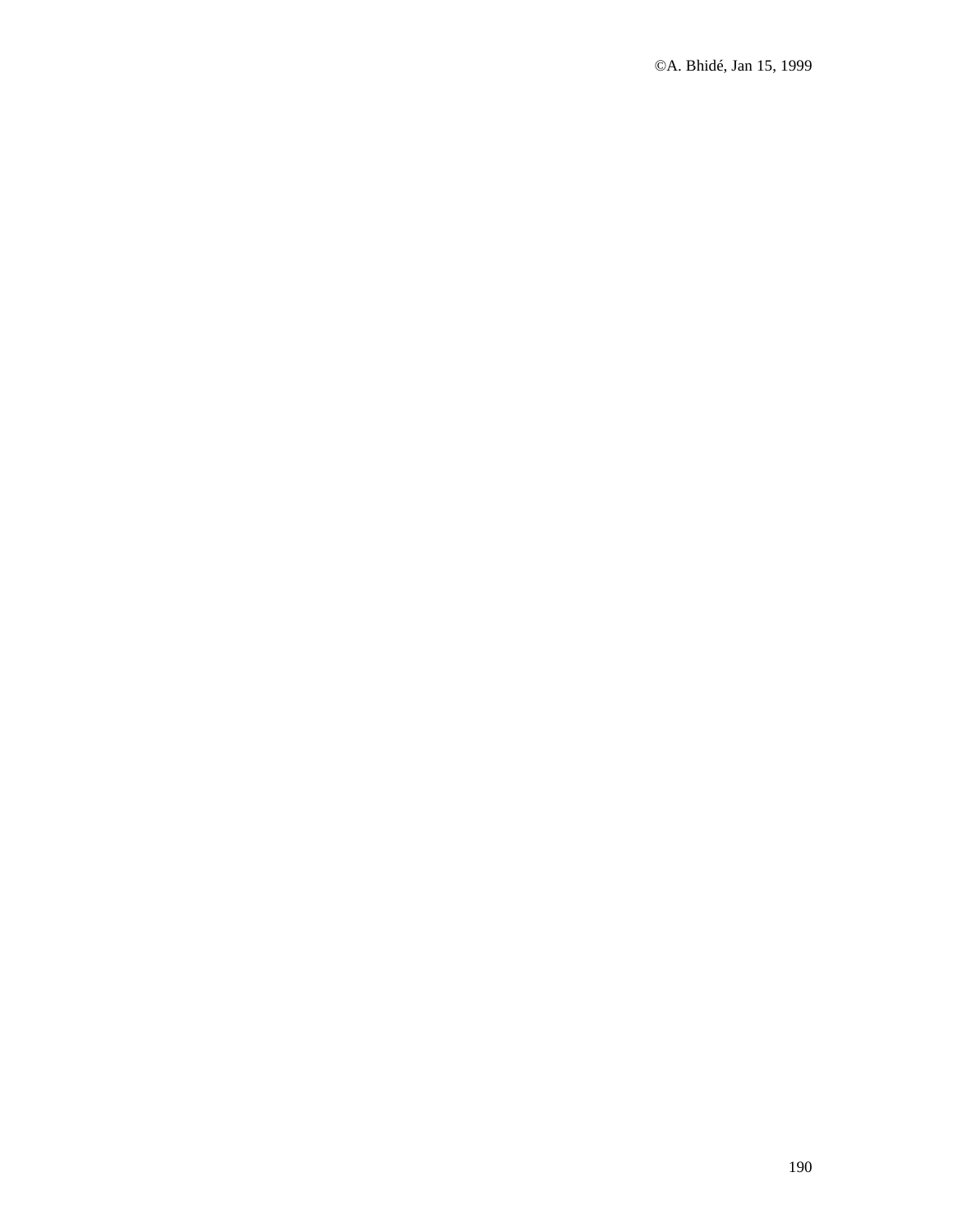# **Endnotes**

 $\overline{a}$ 

 Chandler (1990) p.1. Chandler (1990) p.2. Galbraith, J.K. (1967) p.1 Schumpeter (1961), p.134 5 Chandler (1990) p.3-4 Galbraith, J.K. (1967) p.2 Galbraith, J.K. (1967) p.2 Knight (1921) p. Schumpeter (1942) p.132 Baumol (1993) p.6. Rumelt, R.P. (1982) Tedlow, R.S., et al (1992). Stevenson, H.H. (1983). Orth (1963) p. 50-51 Birch, D.L. (1979). 16 The Standard Periodical Directory, 20 Edition 1997 (1996) New York: Oxbridge Communications, Inc.. Bronner (1998) Baumol (1993) p.13. Thurston, P.H. (1983) p. 235 Dooley, A. (1983) p.223. Bronner (1998) 22 List posted by Jerry Katz at the web-site http://www.slu.edu/eweb/phdlist.htm. Bhidé, A. (1986). Baumol (1993) p.7. Baumol (1993) p.2. Baumol (1993) p.12-13. Baumol (1993) p.14. 28 Say (1845) p.287, cited in Baretto (1989) p.11. Kirzner (1973) p.16. Schumpeter (1934) p.75, cited in Barreto (1989) p.30. 31 Knight (1921) Barreto (1989) p.43. Barreto (1989) p.49. Barreto (1989) p.53. Barreto (1989) p.58. Barreto (1989) p.59. Barreto (1989) p.64. Barreto (1989) p.65. Barreto (1989) p.2. Barreto (1989) p.132-133. Barreto (1989) p.2. 42 See Scherer (1980) p. 145, Sutton (1996)p. 3 Gourman (1997) Baumol (1993) p.15. Baumol (1993) p.3. 46 Fisher (1989) p.118 Fisher (1989) p.117. Fisher (1989) p.118. Baumol (1993) p.117. Baumol (1993) p.114.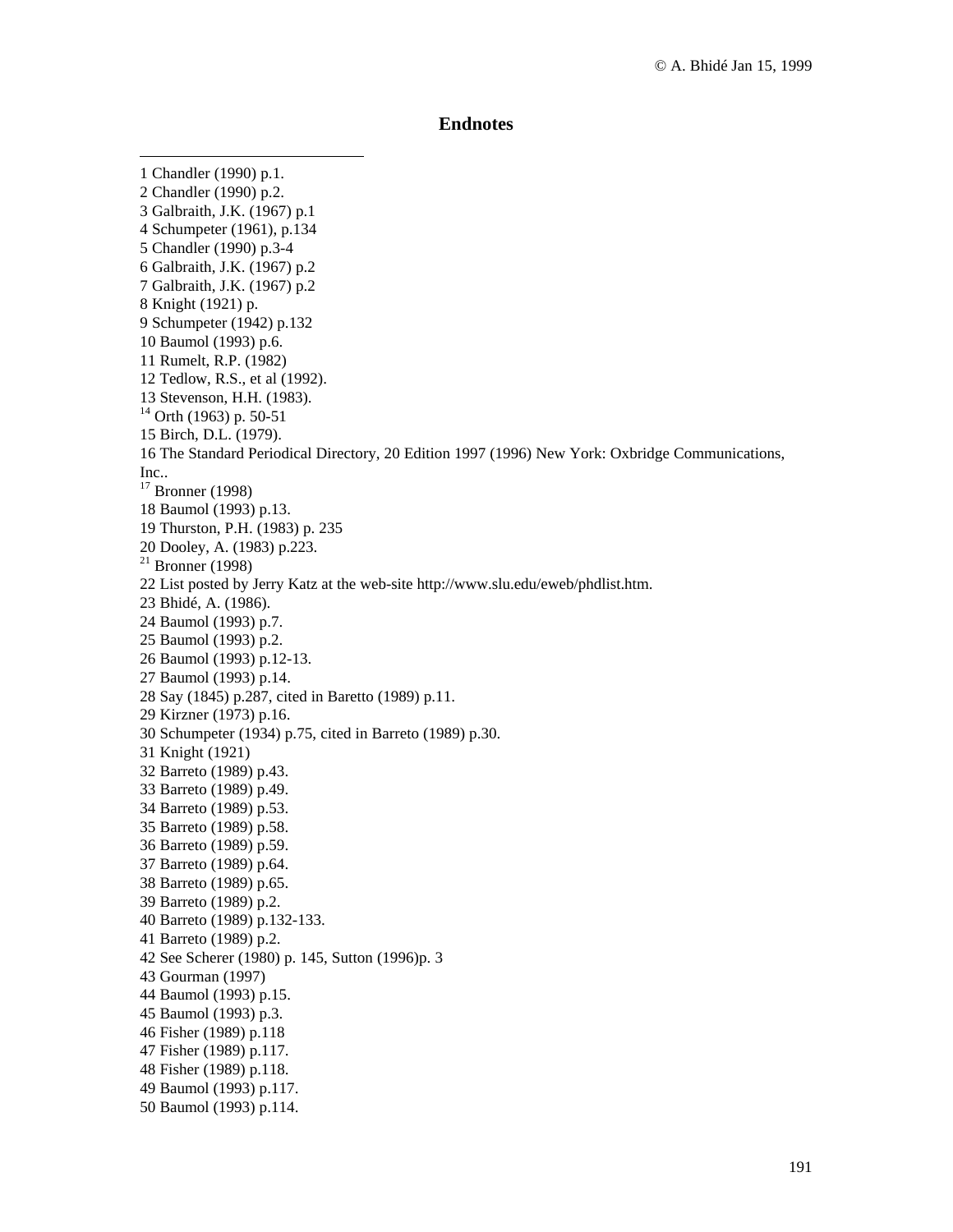$\overline{a}$  Baumol (1993) p.282. 52 Packard (1996) p. 42 53 Fortune 54 See Case (1995) for a full discussion of the studies and data summarized in this paragraph. Erikson, E.H. (1969). Bhidé, A. (1996). 57 Elster (1993) Camerer (1995) p.644  $^{59}$  I have adapted this figure from Ghemawat (1991), p 130 60 Case (1989) p.51 61 Paper by Jeffrey Singer and Robert Ciappenelli, in Tales from Successful Entrepreneurs, p.454. Cringely (1996) p.9. 63 Paper by Andrew Hauptman and Pinny Chaviv in Tales from Successful Entrepreneurs, p.142. 64 Case (1989). 65 'Almanac' (1996), compiled by Inc. staff, p.22 (Inc. Special Issue 1996) 66 See Hubbard (1998) for an overview Chandler (1962) p.118. <sup>68</sup> United States Department of Commerce (1998), p. 4 Bhidé (1995) "Bob Reiss and Valdawn." Paper by Andrew Hauptman and Pinny Chaviv in Tales from Successful Entrepreneurs, pp.141-153. Sabini and Silver (1982) Wallace and Erickson (1993) p.67 Gates (1996) p.18. Case (1989) p 51. Lovallo and Camerer (1996) p.2. Lovallo and Camerer (1996) p.1 77 These inferences about the greater propensity of experts to be overconfident represent my interpretation of Lovallo and Camerer's experiments. Lovallo and Camerer's own discussion stresses other inferences. Main (1990) p. 120. Wallace and Erickson (1993) p.74. Elster (1993) p.51. 81 Elster (1993) p.71 Elster (1993) p.51. 83 Elster (1993) p.71 Elster (1993) p.51. Einhorn and Hogarth as cited in Bell, Raiffa and Tversky (1988) p.114. Stovic, Fischoff and Lichtenstein in Bell, Raiffa and Tversky (1988) p.152. Thaler (1980). Camerer (1995) Cialdini (1993) p.6. Cialdini (1993) p.96. Cialdini (1993) p.94. Cialdini (1993) p.12. 93 Packard (1996) p. 42 Cialdini (1993) p.61-62. Hornaday (1982), pp. 26-7 Shaver and Scott (1991), p. 25 Brockhaus and Horwitz (1986), p. 30 Brockhaus (1982)  $\frac{99}{99}$  Miner, Smith and Bracker (1992) discuss the work of Smith and other research on entrepreneurial "types".

<sup>100</sup><sup>-</sup>Vesper, (1980), *New Venture Strategies*, cited in Hornaday (1982), p. 26.

Hornaday (1982), pp. 26-7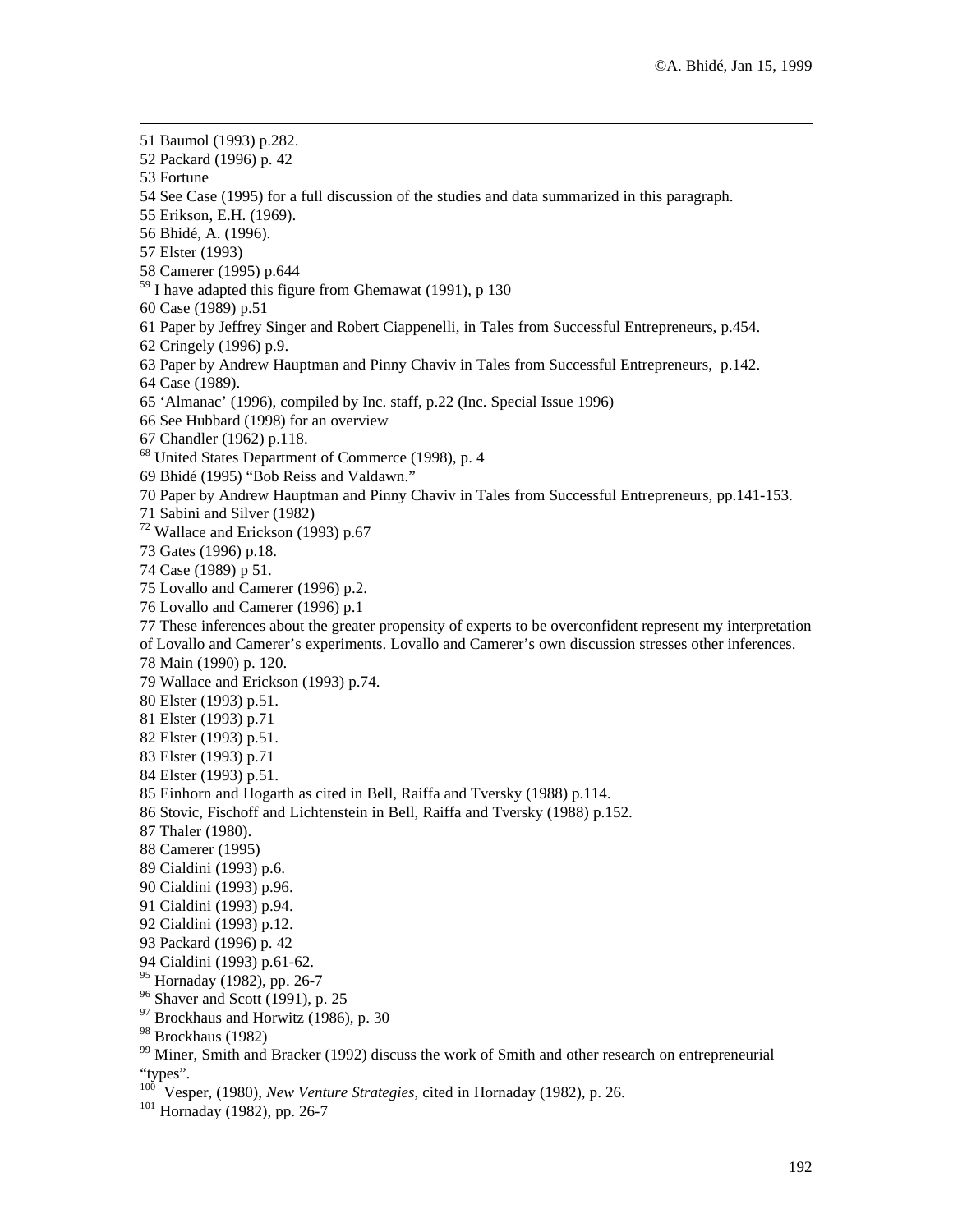102 Wallace and Erickson (1992) p.19. 103 Wallace and Erickson (1992) p.21. 104 T. Jackson The Virgin King: Inside Richard Branson's Business Empire, (1994) Harper Collins: p. 65, cited in paper by Davor Gjivoje, Jr. and John Thomas Schiavone in Tales from Successful Entrepreneurs, p.127. 105 Bhidé (1990) "The DAG Group." 106 Camerer (1995) pp.644-647. 107 Ellsberg (1961), cited in Camerer (1995). 108 Becker and Brownson (1964), cited in Camerer (1995). 109 Slovic and Tversky (1974), cited in Camerer (1995). 110 Curley and Yates (1985), cited in Camerer (1995). 111 Curley, Yates, and Abrams (1986), cited in Camerer (1995). 112 Cohen, Jaffray, and Said (1985), Hogarth and Einhorn (1990), cited in Camerer (1995). 113 Camerer (1995) p.646. 114 Heath and Tversky (1991), cited in Camerer (1995). 115 The Concise Oxford Dictionary defines a decisive person as one who decides quickly and effectively. 116 Russo and Schoemaker (1989) p. 179 117 Russo and Schoemaker (1989) p. 183 118 Cringley (1996), pp.128-129. 119 Thaler (1996) 120 Wallace and Erickson (1992) p.64. 121 Bhidé (1996) The Road Well Travelled p.13. 122 Wallace and Erickson (1992) p.66. 123 Wallace and Erickson (1992) p.66. 124 Jensen (1993) p.856-857 125 Berle and Means (1932). 126 Clark (1985). 127 Fama and Jensen (1983). 128 Heath, Larrick and Klayman (1998) 129 Fama and Jensen (1985) p. 107 130 See Acs and Audretch (1991) p. 42-43 for a review of the evidence 131 Moore (1996) p.169 132 Moore (1996) p.170 133 Moore (1996) p.168 134 Moore (1996) p.171 135 Moore (1996) p.170 136 Nichols (1994) p.107 137 Pearson (1988) p.106. 138 Marketing.31. 1993 October 28. "Post-it: How a maverick got his way." 139 Pearson (1988) p.99-100. 140 Pearson (1988) p.102-103. 141 Nichols (1994) p. 107 142 Nichols (1994) p. 107-108 143 Peters and Peters (1996). 144 Ogilvy (1980) p.86, cited in Peters and Waterman (1982) p.138. 145 Marketing News. 18(18): 21-23. 1984 Aug 31. 'Post-It Notes Click Thanks to Entrepreneurial Spirit.' 146 Marketing.31. 1993 October 28. "Post-it: How a maverick got his way. 147 Marketing News. 18(18): 21-23. 1984 Aug 31. 'Post-It Notes Click Thanks to Entrepreneurial Spirit.' 148 Rodgers (1993) p.105. 149 Rodgers (1990) pp.88-89. 150 Argyris (1967), pp.34-40, cited in Peters and Waterman (1982) p.49. 151 Pearson (1988), p.103.

152 Nichols (1994) p. 105

 $\overline{a}$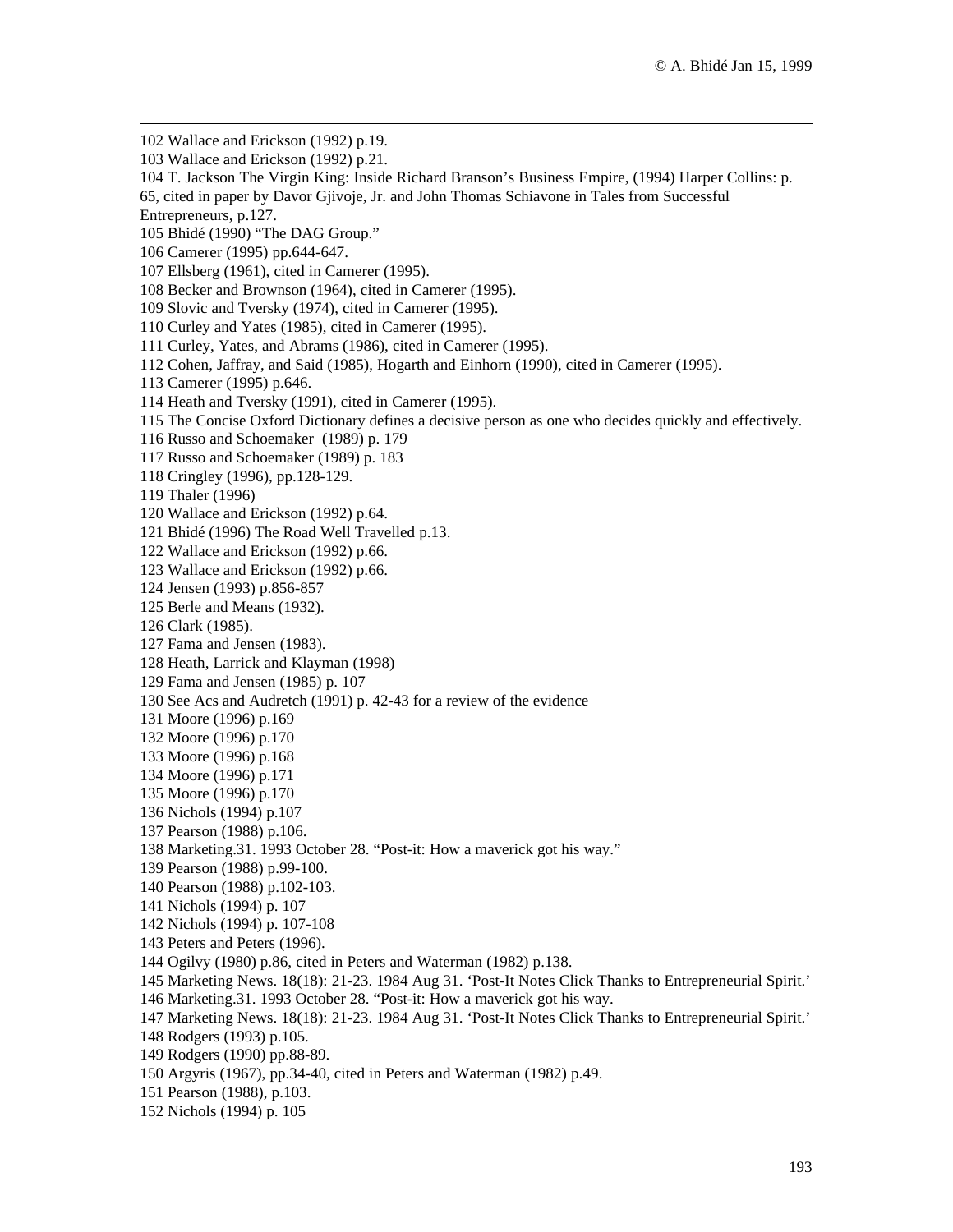153 Moore (1996) p 168 154 Moore (1996) p 169 Peters and Waterman (1982), p.136. Bartlett and Mohammed (1995) p.2. Bartlett and Mohammed (1995) p.12. Bartlett and Mohammed (1995) p.12. Bartlett and Mohammed (1995) p.12. 160 Christensen (1997) p. 135 161 Wall Street Journal (November 5, 1997) p.A11. 162 Bhidé (1993), pp.31-51. 163 See Gompers and Lerner (1996) for a discussion of venture partnership agreements. Sahlman (1990), p.508. Lerner (1995) 166 Interview in *Harvard Business School Bulletin* (December 1997), p.43. Venture Capital Journal, February 1995, p.45. The table covers IPOs from 1984 to 1994. Megginson and Weiss (1991) p.886. The data in the paper covered 390 VC-backed IPOs from January 1983 through September 1987 with offering amounts of more than \$3 million and offer prices of at least \$5. Sahlman (1990), p.482. 170 Information in this paragraph taken from 'Lotus Development Corporation' HBS Case no. 9-285-094. Merrill and Nichols (1990), p.xiv. Merrill and Nichols (1990), p.xxi. Merrill and Nichols (1990), p.xix. Gompers and Lerner (1999), chapter 6 Roberts and Walton (1987), p.13. Roberts and Walton (1987), p.1. Fenn, Liang and Prowse (1995), p.7 Fenn, Liang and Prowse (1995), p.9 Fenn, Liang and Prowse (1995), p.11-12. Liles (1977), p.83, cited in Fenn, Liang and Prowse (1995), p.7. Gompers and Lerner (1998), 182 Sahlman and Stevenson (1985), Fenn, Liang and Prowse (1995), p. 2. Fenn, Liang and Prowse (1995), p.19. <sup>185</sup> Pitta (1992), p 136. Shields (1986) p.287. Sigafoos (1983) p.26. Sigafoos (1983) p.27. Sigafoos (1983) p.29. Sigafoos (1983) p.29. Sigafoos (1983) p.32. Sigafoos (1983) p.31. Sigafoos (1983) p.32. Sigafoos (1983) p.37. Sigafoos (1983) p.37. Sigafoos (1983) p.37. Sigafoos (1983) p.38. Sigafoos (1983) p.39. Sigafoos (1983) p.40. Sigafoos (1983) p.41. Sigafoos (1983) p.41. Sigafoos (1983) p.42. Sigafoos (1983) p.44.

 $\overline{a}$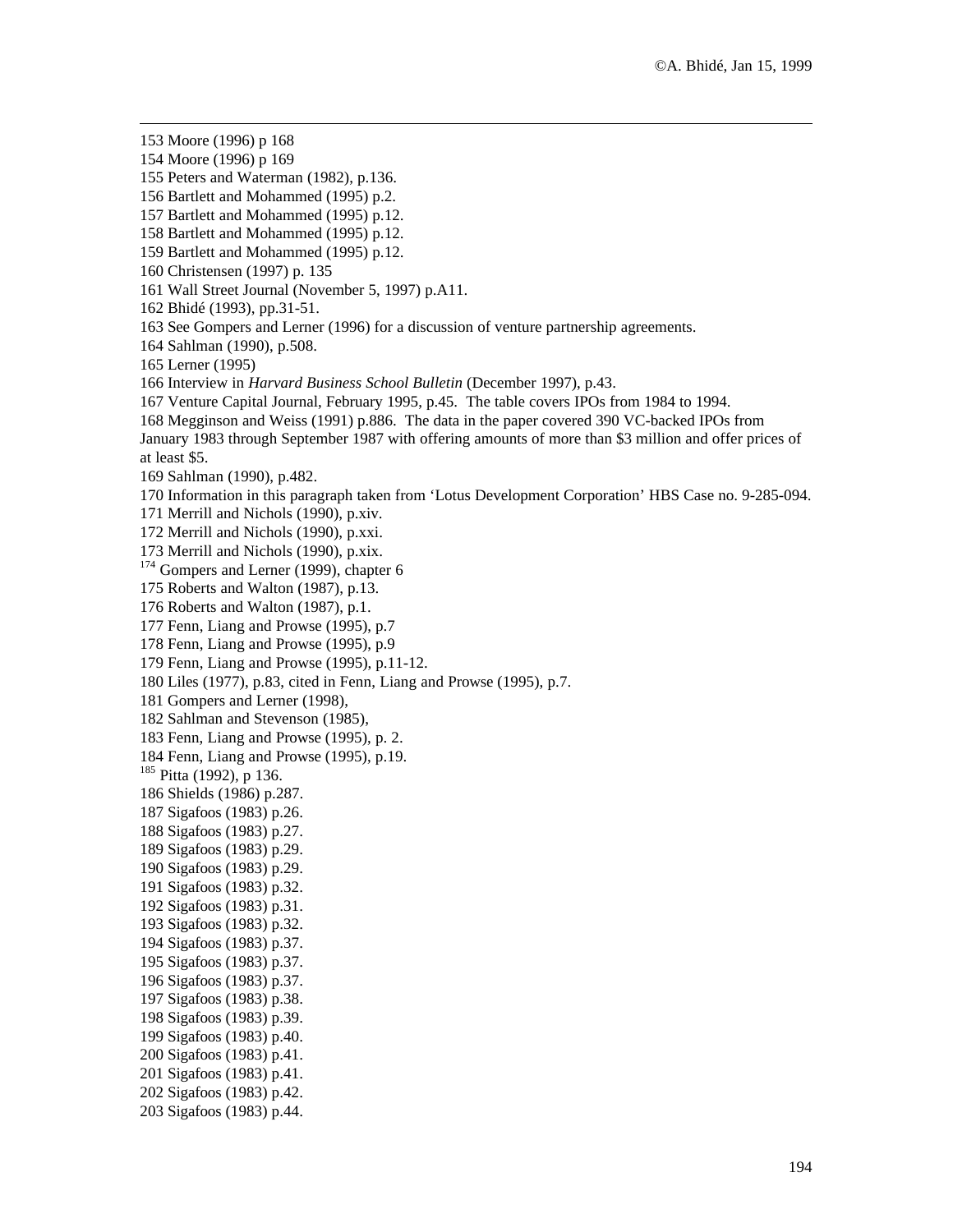Sigafoos (1983) p.44. Sigafoos (1983) p.49. Sigafoos (1983) p.52. Sigafoos (1983) p.184. Sigafoos (1983) p.24. Sigafoos (1983) p.42. Sigafoos (1983) p.53. Sigafoos (1983) p.53. Sigafoos (1983) p.55. Sigafoos (1983) p.58. Sigafoos (1983) p.46. Sigafoos (1983) p.56. Sigafoos (1983) p.57. Sigafoos (1983) p.59. Sigafoos (1983) p.60. Sigafoos (1983) p.61. Sigafoos (1983) p.62. Sigafoos (1983) p.64. Sigafoos (1983), pp.49-50. Sigafoos (1983) p.64. Sigafoos (1983) p.65. Sigafoos (1983) p.64. Sigafoos (1983) p.67. Sigafoos (1983) p.67. Sigafoos (1983) p.68. Sigafoos (1983) p.69. Sigafoos (1983) p.73. Sigafoos (1983) p.70. Sigafoos (1983) p.70. Sigafoos (1983) p.76. Sigafoos (1983) p.77. Sigafoos (1983) p.60. Sigafoos (1983) p.60. Sigafoos (1983) p.128. Sigafoos (1983) p.78. Sigafoos (1983) p.78. Sigafoos (1983) p.79. Sigafoos (1983) p.80. Sigafoos (1983) p.79. Sigafoos (1983) p.81. Sigafoos (1983) p.83. Sigafoos (1983) p.84. Sigafoos (1983) p.83. Sigafoos (1983) p.84. Sigafoos (1983) p.85. Sigafoos (1983) p.86. Sigafoos (1983) p.84. Sigafoos (1983) p.89. Sigafoos (1983) p.105. Sigafoos (1983) p.92. Sigafoos (1983) p.93. Sigafoos (1983) p.83. Kinkead (1981) p.102.

 $\overline{a}$